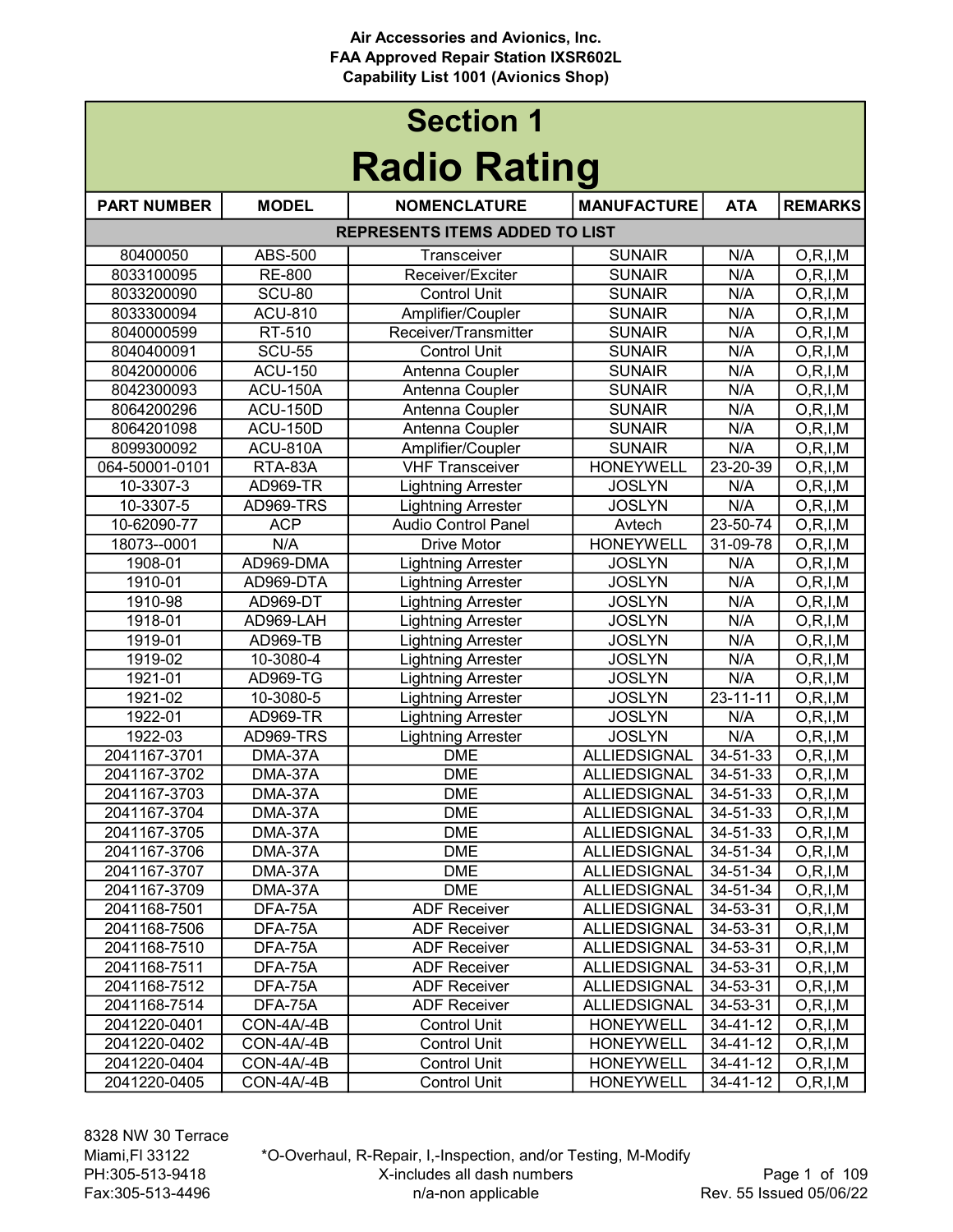| <b>Section 1</b> |                     |  |  |  |  |
|------------------|---------------------|--|--|--|--|
|                  | <b>Radio Rating</b> |  |  |  |  |

|              |            |                     | J                |                |            |
|--------------|------------|---------------------|------------------|----------------|------------|
| 2041220-0406 | CON-4A/-4B | <b>Control Unit</b> | <b>HONEYWELL</b> | 34-41-12       | O, R, I, M |
| 2041220-0407 | CON-4A/-4B | <b>Control Unit</b> | <b>HONEYWELL</b> | $34 - 41 - 12$ | O, R, I, M |
| 2041220-0408 | CON-4A/-4B | <b>Control Unit</b> | <b>HONEYWELL</b> | 34-41-12       | O, R, I, M |
| 2041220-0409 | CON-4A/-4B | <b>Control Unit</b> | <b>HONEYWELL</b> | 34-41-12       | O, R, I, M |
| 2041220-0410 | CON-4A/-4B | <b>Control Unit</b> | <b>HONEYWELL</b> | 34-41-12       | O, R, I, M |
| 2041220-0411 | CON-4A/-4B | <b>Control Unit</b> | <b>HONEYWELL</b> | 34-41-12       | O, R, I, M |
| 2041220-0412 | CON-4A/-4B | <b>Control Unit</b> | <b>HONEYWELL</b> | 34-41-12       | O, R, I, M |
| 2041220-0413 | CON-4A/-4B | <b>Control Unit</b> | <b>HONEYWELL</b> | 34-41-12       | O, R, I, M |
| 2041220-0414 | CON-4A/-4B | <b>Control Unit</b> | <b>HONEYWELL</b> | 34-41-12       | O, R, I, M |
| 2041220-0415 | CON-4A/-4B | <b>Control Unit</b> | <b>HONEYWELL</b> | 34-41-12       | O, R, I, M |
| 2041220-0416 | CON-4A/-4B | <b>Control Unit</b> | <b>HONEYWELL</b> | 34-41-12       |            |
|              |            |                     | <b>HONEYWELL</b> |                | O, R, I, M |
| 2041220-0417 | CON-4A/-4B | <b>Control Unit</b> |                  | 34-41-12       | O, R, I, M |
| 2041220-0418 | CON-4A/-4B | <b>Control Unit</b> | <b>HONEYWELL</b> | 34-41-12       | O, R, I, M |
| 2041220-0419 | CON-4A/-4B | <b>Control Unit</b> | <b>HONEYWELL</b> | 34-41-12       | O, R, I, M |
| 2041220-0424 | CON-4A/-4B | <b>Control Unit</b> | <b>HONEYWELL</b> | 34-41-12       | O, R, I, M |
| 2041220-0425 | CON-4A/-4B | <b>Control Unit</b> | <b>HONEYWELL</b> | 34-41-12       | O, R, I, M |
| 2041220-0426 | CON-4A/-4B | <b>Control Unit</b> | <b>HONEYWELL</b> | 34-41-12       | O, R, I, M |
| 2041220-0427 | CON-4A/-4B | <b>Control Unit</b> | <b>HONEYWELL</b> | 34-41-12       | O, R, I, M |
| 2041220-0429 | CON-4A/-4B | <b>Control Unit</b> | <b>HONEYWELL</b> | 34-41-12       | O, R, I, M |
| 2041220-0430 | CON-4A/-4B | <b>Control Unit</b> | <b>HONEYWELL</b> | 34-41-12       | O, R, I, M |
| 2041220-1405 | CON-4A/-4B | <b>Control Unit</b> | <b>HONEYWELL</b> | 34-41-12       | O, R, I, M |
| 2041220-1406 | CON-4A/-4B | <b>Control Unit</b> | <b>HONEYWELL</b> | 34-41-12       | O, R, I, M |
| 2041220-1407 | CON-4A/-4B | <b>Control Unit</b> | <b>HONEYWELL</b> | 34-41-12       | O, R, I, M |
| 2041220-1409 | CON-4A/-4B | <b>Control Unit</b> | <b>HONEYWELL</b> | 34-41-12       | O, R, I, M |
| 2041220-1413 | CON-4A/-4B | <b>Control Unit</b> | <b>HONEYWELL</b> | 34-41-12       | O, R, I, M |
| 2041220-3231 | CON-4A/-4B | <b>Control Unit</b> | <b>HONEYWELL</b> | 34-41-12       | O, R, I, M |
| 2041223-0401 | CON-4A/-4B | <b>Control Unit</b> | <b>HONEYWELL</b> | 34-41-12       | O, R, I, M |
| 2041223-0402 | CON-4A/-4B | <b>Control Unit</b> | <b>HONEYWELL</b> | 34-41-12       | O, R, I, M |
| 2041223-0404 | CON-4A/-4B | <b>Control Unit</b> | <b>HONEYWELL</b> | 34-41-12       | O, R, I, M |
| 2041223-0407 | CON-4A/-4B | <b>Control Unit</b> | <b>HONEYWELL</b> | 34-41-12       | O, R, I, M |
| 2041223-0408 | CON-4A/-4B | <b>Control Unit</b> | <b>HONEYWELL</b> | 34-41-12       | O, R, I, M |
| 2041223-0409 | CON-4A/-4B | <b>Control Unit</b> | <b>HONEYWELL</b> | 34-41-12       | O, R, I, M |
| 2041223-0410 | CON-4A/-4B | <b>Control Unit</b> | <b>HONEYWELL</b> | 34-41-12       | O, R, I, M |
| 2041223-0411 | CON-4A/-4B | <b>Control Unit</b> | <b>HONEYWELL</b> | $34 - 41 - 12$ | O, R, I, M |
| 2041223-0412 | CON-4A/-4B | <b>Control Unit</b> | <b>HONEYWELL</b> | 34-41-12       | O, R, I, M |
| 2041223-0413 | CON-4A/-4B | Control Unit        | <b>HONEYWELL</b> | 34-41-12       | O, R, I, M |
| 2041223-0414 | CON-4A/-4B | <b>Control Unit</b> | <b>HONEYWELL</b> | 34-41-12       | O, R, I, M |
| 2041223-0415 | CON-4A/-4B | Control Unit        | <b>HONEYWELL</b> | 34-41-12       | O, R, I, M |
| 2041223-0416 | CON-4A/-4B | Control Unit        | <b>HONEYWELL</b> | 34-41-12       | O, R, I, M |
| 2041223-0417 | CON-4A/-4B | Control Unit        | <b>HONEYWELL</b> | 34-41-12       | O, R, I, M |
| 2041223-0418 | CON-4A/-4B | <b>Control Unit</b> | <b>HONEYWELL</b> | 34-41-12       | O, R, I, M |
| 2041223-0419 | CON-4A/-4B | <b>Control Unit</b> | <b>HONEYWELL</b> | 34-41-12       | O, R, I, M |
| 2041223-0421 | CON-4A/-4B | <b>Control Unit</b> | <b>HONEYWELL</b> | 34-41-12       | O, R, I, M |
| 2041223-0424 | CON-4A/-4B | <b>Control Unit</b> | <b>HONEYWELL</b> | 34-41-12       | O, R, I, M |
| 2041223-0425 | CON-4A/-4B | <b>Control Unit</b> | <b>HONEYWELL</b> | 34-41-12       | O, R, I, M |
| 2041223-0426 | CON-4A/-4B | <b>Control Unit</b> | <b>HONEYWELL</b> | 34-41-12       | O, R, I, M |
| 2041223-0427 | CON-4A/-4B | <b>Control Unit</b> | <b>HONEYWELL</b> | 34-41-12       | O, R, I, M |
|              |            |                     |                  |                |            |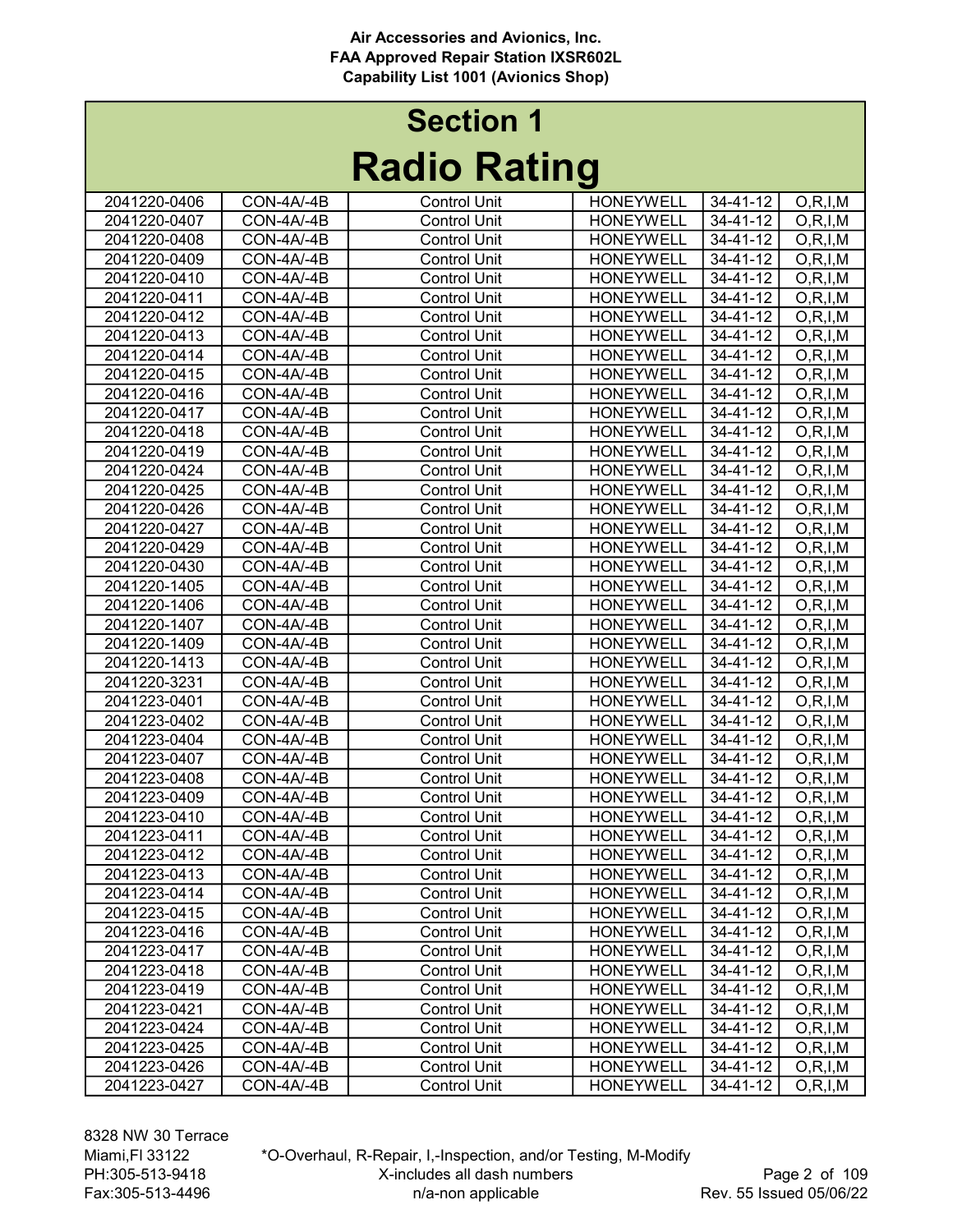| <b>Section 1</b> |                     |  |  |  |  |
|------------------|---------------------|--|--|--|--|
|                  | <b>Radio Rating</b> |  |  |  |  |

|              |                    |                                | J                   |                      |            |
|--------------|--------------------|--------------------------------|---------------------|----------------------|------------|
| 2041223-3131 | CON-4A/-4B         | <b>Control Unit</b>            | <b>HONEYWELL</b>    | 34-41-12             | O, R, I, M |
| 2041223-3132 | CON-4A/-4B         | <b>Control Unit</b>            | <b>HONEYWELL</b>    | 34-41-12             | O, R, I, M |
| 2041223-3133 | CON-4A/-4B         | <b>Control Unit</b>            | <b>HONEYWELL</b>    | 34-41-12             | O, R, I, M |
| 2041223-3134 | CON-4A/-4B         | <b>Control Unit</b>            | <b>HONEYWELL</b>    | 34-41-12             | O, R, I, M |
| 2041223-3135 | CON-4A/-4B         | <b>Control Unit</b>            | <b>HONEYWELL</b>    | 34-41-12             | O, R, I, M |
| 2041223-3136 | CON-4A/-4B         | <b>Control Unit</b>            | <b>HONEYWELL</b>    | 34-41-12             | O, R, I, M |
| 2041230-3503 | <b>RIA-35A</b>     | <b>ILS Receiver</b>            | <b>ALLIEDSIGNAL</b> | 34-36-31             | O, R, I, M |
| 2041230-3504 | <b>RIA-35A</b>     | <b>ILS Receiver</b>            | ALLIEDSIGNAL        | 34-36-31             | O, R, I, M |
| 2041230-3514 | <b>RIA-35A</b>     | <b>ILS Receiver</b>            | <b>ALLIEDSIGNAL</b> | 34-36-31             | O, R, I, M |
| 2041230-3515 | <b>RIA-35A</b>     | <b>ILS Receiver</b>            | <b>ALLIEDSIGNAL</b> | 34-36-31             | O, R, I, M |
| 2041230-3516 | <b>RIA-35A</b>     | <b>ILS Receiver</b>            | ALLIEDSIGNAL        | 34-36-31             | O, R, I, M |
| 2041230-3517 | <b>RIA-35A</b>     | <b>ILS Receiver</b>            | ALLIEDSIGNAL        | 34-36-31             | O, R, I, M |
| 2041230-3518 | <b>RIA-35A</b>     | <b>ILS Receiver</b>            | ALLIEDSIGNAL        | 34-36-32             | O, R, I, M |
| 2041230-3519 | <b>RIA-35A</b>     | <b>ILS Receiver</b>            | ALLIEDSIGNAL        | 34-36-32             | O, R, I, M |
| 2041230-3520 | <b>RIA-35A</b>     | <b>ILS Receiver</b>            | ALLIEDSIGNAL        | 34-36-31             | O, R, I, M |
| 2041230-3521 | <b>RIA-35A</b>     | <b>ILS Receiver</b>            | ALLIEDSIGNAL        | 34-36-32             | O, R, I, M |
| 2041230-3522 | <b>RIA-35A</b>     | <b>ILS Receiver</b>            | ALLIEDSIGNAL        | 34-36-32             | O, R, I, M |
| 2041230-3523 | <b>RIA-35A</b>     | <b>ILS Receiver</b>            | <b>ALLIEDSIGNAL</b> | 34-36-32             | O, R, I, M |
| 2041230-3525 | <b>RIA-35A</b>     | <b>ILS Receiver</b>            | ALLIEDSIGNAL        | 34-36-32             | O, R, I, M |
| 2041230-3526 | <b>RIA-35A</b>     | <b>ILS Receiver</b>            | <b>ALLIEDSIGNAL</b> | 34-36-31             | O, R, I, M |
| 2041230-3527 | <b>RIA-35A</b>     | <b>ILS Receiver</b>            | ALLIEDSIGNAL        | 34-36-31             | O, R, I, M |
| 2041230-3528 | <b>RIA-35A</b>     | <b>ILS Receiver</b>            | ALLIEDSIGNAL        | 34-36-31             | O, R, I, M |
| 2041230-3529 | <b>RIA-35A</b>     | <b>ILS Receiver</b>            | ALLIEDSIGNAL        | 34-36-31             | O, R, I, M |
| 2041230-3530 | <b>RIA-35A</b>     | <b>ILS Receiver</b>            | ALLIEDSIGNAL        | 34-36-31             | O, R, I, M |
| 2041230-3531 | <b>RIA-35A</b>     | <b>ILS Receiver</b>            | ALLIEDSIGNAL        | 34-36-31             | O, R, I, M |
| 2041230-3532 | <b>RIA-35A</b>     | <b>ILS Receiver</b>            | ALLIEDSIGNAL        | 34-36-32             | O, R, I, M |
| 2041230-3533 | <b>RIA-35A</b>     | <b>ILS Receiver</b>            | <b>ALLIEDSIGNAL</b> | 34-36-31             | O, R, I, M |
| 2041231-3601 | RVA-36A            | <b>VOR/Marker Receiver</b>     | <b>ALLIEDSIGNAL</b> | 34-55-31             | O, R, I, M |
| 2041231-3604 | RVA-36A            | <b>VOR/Marker Receiver</b>     | <b>ALLIEDSIGNAL</b> | 34-55-31             | O, R, I, M |
| 2041231-3606 | RVA-36A            | <b>VOR/Marker Receiver</b>     | <b>ALLIEDSIGNAL</b> | 34-55-31             | O, R, I, M |
| 2041231-3607 | RVA-36A            | <b>VOR/Marker Receiver</b>     | ALLIEDSIGNAL        | 34-55-31             | O, R, I, M |
| 2041231-3608 | RVA-36A            | <b>VOR/Marker Receiver</b>     | <b>ALLIEDSIGNAL</b> | 34-55-31             | O, R, I, M |
| 2041231-3609 | RVA-36A            | <b>VOR/Marker Receiver</b>     | ALLIEDSIGNAL        | 34-55-31             | O, R, I, M |
| 2041231-3610 | RVA-36A            | <b>VOR/Marker Receiver</b>     | ALLIEDSIGNAL        | 34-55-32             | O, R, I, M |
| 2041231-3611 | RVA-36A            | <b>VOR/Marker Receiver</b>     | <b>ALLIEDSIGNAL</b> | 34-55-31             | O, R, I, M |
| 2041231-3613 | RVA-36A            | <b>VOR/Marker Receiver</b>     | ALLIEDSIGNAL        | 34-55-32             | O, R, I, M |
| 2041231-3614 | RVA-36A            | <b>VOR/Marker Receiver</b>     | ALLIEDSIGNAL        | 34-55-31             | O, R, I, M |
| 2041231-3615 | RVA-36A            | <b>VOR/Marker Receiver</b>     | ALLIEDSIGNAL        | 34-55-31             | O, R, I, M |
| 2041231-3616 | RVA-36A            | <b>VOR/Marker Receiver</b>     | ALLIEDSIGNAL        | 34-55-31             | O, R, I, M |
| 2041231-3617 | RVA-36A            | <b>VOR/Marker Receiver</b>     | ALLIEDSIGNAL        | 34-55-31             | O, R, I, M |
| 2041231-3618 | RVA-36A            | <b>VOR/Marker Receiver</b>     | ALLIEDSIGNAL        | 34-55-31             | O, R, I, M |
| 2041231-3622 |                    | <b>VOR/Marker Receiver</b>     | ALLIEDSIGNAL        |                      |            |
| 2041231-3623 | RVA-36A<br>RVA-36A | <b>VOR/Marker Receiver</b>     | ALLIEDSIGNAL        | 34-55-32<br>34-55-32 | O, R, I, M |
| 2041234-3401 |                    | <b>VHF Navigation Receiver</b> | ALLIEDSIGNAL        |                      | O, R, I, M |
| 2041234-3402 | RNA-34A            | <b>VHF Navigation Receiver</b> |                     | 34-55-01             | O, R, I, M |
|              | RNA-34A            |                                | ALLIEDSIGNAL        | 34-55-01             | O, R, I, M |
| 2041234-3403 | RNA-34A            | <b>VHF Navigation Receiver</b> | ALLIEDSIGNAL        | 34-55-01             | O, R, I, M |
| 2041234-3404 | RNA-34A            | <b>VHF Navigation Receiver</b> | ALLIEDSIGNAL        | 34-55-01             | O, R, I, M |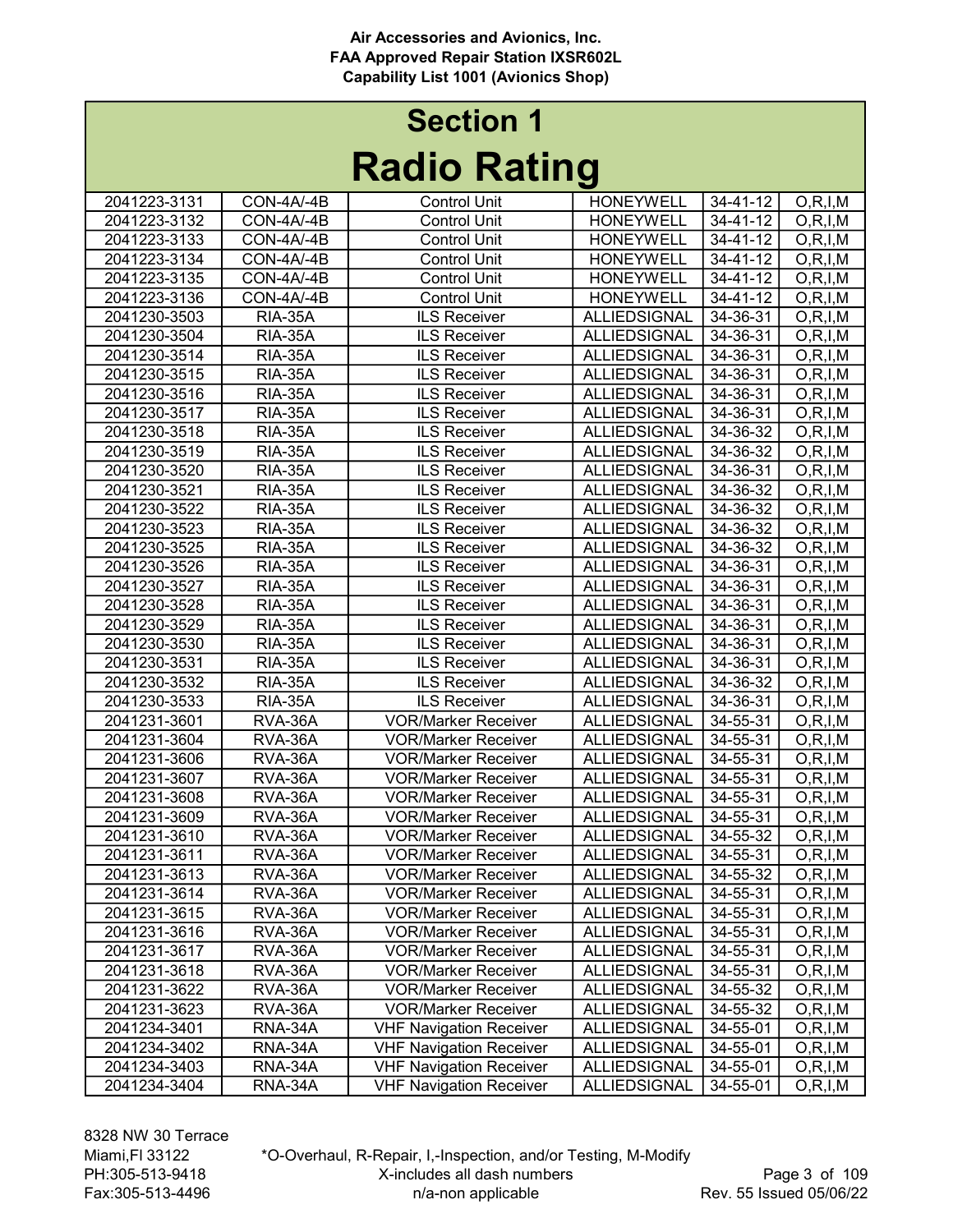# Radio Rating Section 1

|              |                | naano naung                    |                     |          |            |
|--------------|----------------|--------------------------------|---------------------|----------|------------|
| 2041234-3405 | RNA-34A        | <b>VHF Navigation Receiver</b> | <b>ALLIEDSIGNAL</b> | 34-55-01 | O, R, I, M |
| 2041234-3406 | RNA-34A        | <b>VHF Navigation Receiver</b> | <b>ALLIEDSIGNAL</b> | 34-55-01 | O, R, I, M |
| 2041234-3407 | RNA-34A        | <b>VHF Navigation Receiver</b> | ALLIEDSIGNAL        | 34-55-01 | O, R, I, M |
| 2041234-3408 | RNA-34A        | <b>VHF Navigation Receiver</b> | <b>ALLIEDSIGNAL</b> | 34-55-01 | O, R, I, M |
| 2041234-3409 | RNA-34A        | <b>VHF Navigation Receiver</b> | <b>ALLIEDSIGNAL</b> | 34-55-01 | O, R, I, M |
| 2041234-3410 | RNA-34A        | <b>VHF Navigation Receiver</b> | <b>ALLIEDSIGNAL</b> | 34-55-01 | O, R, I, M |
| 2041234-3411 | RNA-34A        | <b>VHF Navigation Receiver</b> | <b>ALLIEDSIGNAL</b> | 34-55-01 | O, R, I, M |
| 2041234-3412 | RNA-34A        | <b>VHF Navigation Receiver</b> | <b>ALLIEDSIGNAL</b> | 34-55-01 | O, R, I, M |
| 2041234-3413 | RNA-34A        | <b>VHF Navigation Receiver</b> | ALLIEDSIGNAL        | 34-55-01 | O, R, I, M |
| 2041234-3414 | RNA-34A        | <b>VHF Navigation Receiver</b> | ALLIEDSIGNAL        | 34-55-01 | O, R, I, M |
| 2041234-3415 | RNA-34A        | <b>VHF Navigation Receiver</b> | ALLIEDSIGNAL        | 34-55-01 | O, R, I, M |
| 2041234-3417 | RNA-34A        | <b>VHF Navigation Receiver</b> | ALLIEDSIGNAL        | 34-55-01 | O, R, I, M |
| 2041234-3418 | RNA-34A        | <b>VHF Navigation Receiver</b> | <b>ALLIEDSIGNAL</b> | 34-55-01 | O, R, I, M |
| 2041234-3419 | RNA-34A        | <b>VHF Navigation Receiver</b> | <b>ALLIEDSIGNAL</b> | 34-55-01 | O, R, I, M |
| 2041234-3420 | <b>RNA-34A</b> | <b>VHF Navigation Receiver</b> | ALLIEDSIGNAL        | 34-55-01 | O, R, I, M |
| 2041234-3421 | RNA-34A        | <b>VHF Navigation Receiver</b> | <b>ALLIEDSIGNAL</b> | 34-55-01 | O, R, I, M |
| 2041234-3422 | <b>RNA-34A</b> | <b>VHF Navigation Receiver</b> | <b>ALLIEDSIGNAL</b> | 34-55-01 | O, R, I, M |
| 2041234-3423 | <b>RNA-34A</b> | <b>VHF Navigation Receiver</b> | <b>ALLIEDSIGNAL</b> | 34-55-01 | O, R, I, M |
| 2041234-3424 | RNA-34A        | <b>VHF Navigation Receiver</b> | <b>ALLIEDSIGNAL</b> | 34-55-01 | O, R, I, M |
| 2041234-3425 | RNA-34A        | <b>VHF Navigation Receiver</b> | <b>ALLIEDSIGNAL</b> | 34-55-01 | O, R, I, M |
| 2041234-3426 | RNA-34A        | <b>VHF Navigation Receiver</b> | <b>ALLIEDSIGNAL</b> | 34-55-36 | O, R, I, M |
| 2041234-3427 | RNA-34A        | <b>VHF Navigation Receiver</b> | <b>ALLIEDSIGNAL</b> | 34-55-36 | O, R, I, M |
| 2041234-3428 | RNA-34A        | <b>VHF Navigation Receiver</b> | ALLIEDSIGNAL        | 34-55-36 | O, R, I, M |
| 2041234-3429 | RNA-34A        | <b>VHF Navigation Receiver</b> | <b>ALLIEDSIGNAL</b> | 34-55-36 | O, R, I, M |
| 2041234-3430 | RNA-34A        | <b>VHF Navigation Receiver</b> | <b>ALLIEDSIGNAL</b> | 34-55-36 | O, R, I, M |
| 2041234-3431 | RNA-34A        | <b>VHF Navigation Receiver</b> | <b>ALLIEDSIGNAL</b> | 34-55-36 | O, R, I, M |
| 2041234-3432 | RNA-34A        | <b>VHF Navigation Receiver</b> | ALLIEDSIGNAL        | 34-55-36 | O, R, I, M |
| 2041234-3433 | RNA-34A        | <b>VHF Navigation Receiver</b> | ALLIEDSIGNAL        | 34-55-36 | O, R, I, M |
| 2041234-3434 | RNA-34A        | <b>VHF Navigation Receiver</b> | ALLIEDSIGNAL        | 34-55-36 | O, R, I, M |
| 2041234-3435 | RNA-34A        | <b>VHF Navigation Receiver</b> | <b>ALLIEDSIGNAL</b> | 34-55-36 | O, R, I, M |
| 2041234-3436 | <b>RNA-34A</b> | <b>VHF Navigation Receiver</b> | <b>ALLIEDSIGNAL</b> | 34-55-36 | O, R, I, M |
| 2041234-3437 | RNA-34A        | <b>VHF Navigation Receiver</b> | <b>ALLIEDSIGNAL</b> | 34-55-36 | O, R, I, M |
| 2041234-3438 | <b>RNA-34A</b> | <b>VHF Navigation Receiver</b> | <b>ALLIEDSIGNAL</b> | 34-55-36 | O, R, I, M |
| 2041234-3439 | RNA-34A        | <b>VHF Navigation Receiver</b> | <b>ALLIEDSIGNAL</b> | 34-55-36 | O, R, I, M |
| 2041234-3440 | RNA-34A        | <b>VHF Navigation Receiver</b> | <b>ALLIEDSIGNAL</b> | 34-55-36 | O, R, I, M |
| 2041234-3441 | RNA-34A        | VHF Navigation Receiver        | ALLIEDSIGNAL        | 34-55-36 | O, R, I, M |
| 2041234-3442 | RNA-34A        | <b>VHF Navigation Receiver</b> | ALLIEDSIGNAL        | 34-55-36 | O, R, I, M |
| 2041234-3443 | RNA-34A        | <b>VHF Navigation Receiver</b> | ALLIEDSIGNAL        | 34-55-36 | O, R, I, M |
| 2041234-3444 | RNA-34A        | <b>VHF Navigation Receiver</b> | <b>ALLIEDSIGNAL</b> | 34-55-36 | O, R, I, M |
| 2041234-3445 | RNA-34A        | <b>VHF Navigation Receiver</b> | ALLIEDSIGNAL        | 34-55-36 | O, R, I, M |
| 2041234-3446 | RNA-34A        | <b>VHF Navigation Receiver</b> | ALLIEDSIGNAL        | 34-55-36 | O, R, I, M |
| 2041234-3447 | RNA-34A        | <b>VHF Navigation Receiver</b> | ALLIEDSIGNAL        | 34-55-36 | O, R, I, M |
| 2041234-3448 | RNA-34A        | <b>VHF Navigation Receiver</b> | ALLIEDSIGNAL        | 34-55-36 | O, R, I, M |
| 2041234-3449 | RNA-34A        | <b>VHF Navigation Receiver</b> | <b>ALLIEDSIGNAL</b> | 34-55-36 | O, R, I, M |
| 2041237-4401 | RTA-44A        | <b>VHF Transceiver</b>         | ALLIEDSIGNAL        | 23-20-33 | O, R, I, M |
| 2041237-4437 | RTA-44A        | <b>VHF Transceiver</b>         | <b>ALLIEDSIGNAL</b> | 23-20-33 | O, R, I, M |
| 2041444-0401 | DAA-4A         | Antenna Drive Unit             | <b>HONEYWELL</b>    | 34-41-11 | O, R, I, M |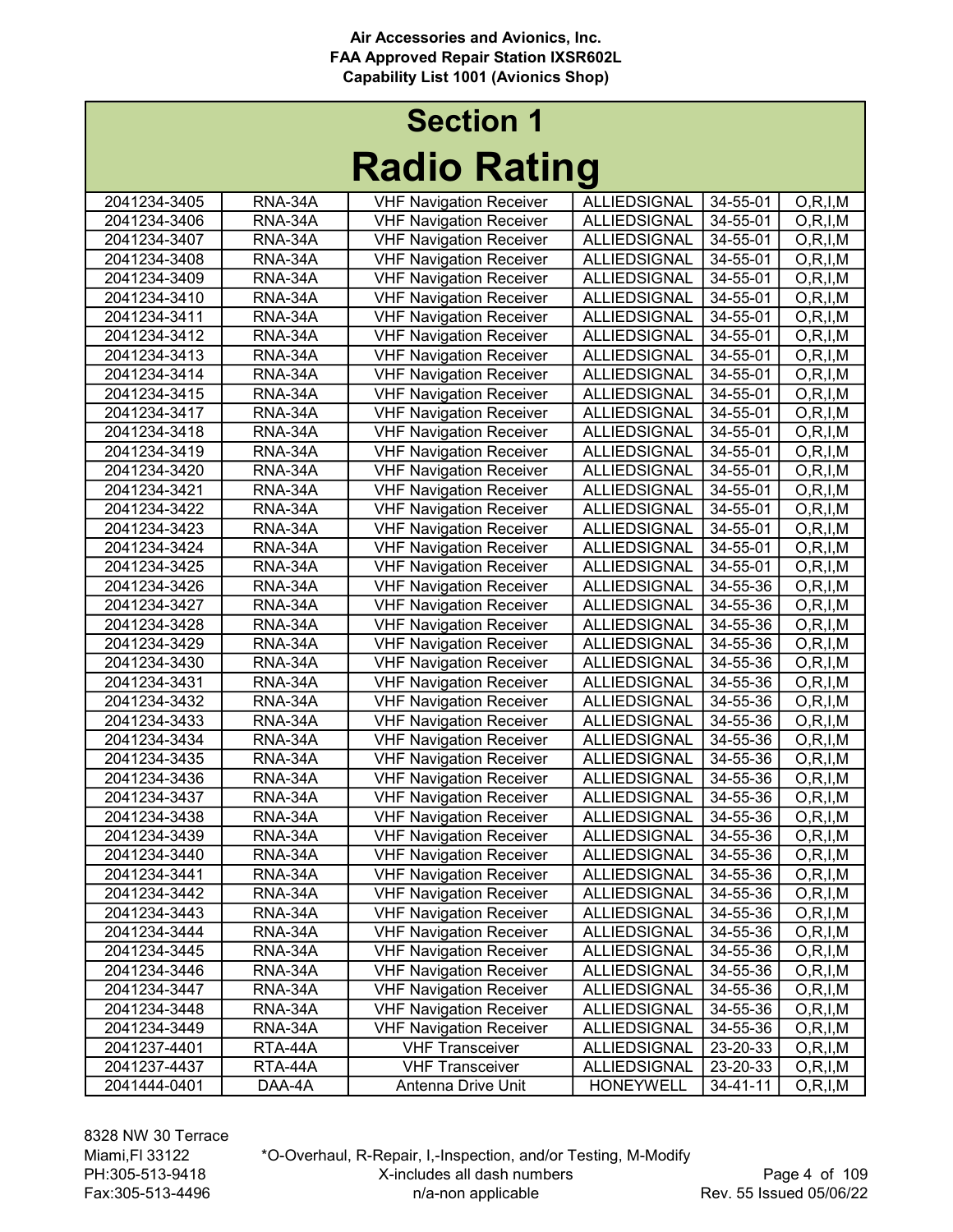|              |        | I waiv Twelly                        |                    |                |            |
|--------------|--------|--------------------------------------|--------------------|----------------|------------|
| 2041444-0402 | DAA-4A | Antenna Drive Unit                   | <b>HONEYWELL</b>   | 34-41-11       | O, R, I, M |
| 2041444-0403 | DAA-4A | Antenna Drive Unit                   | <b>HONEYWELL</b>   | 34-41-11       | O, R, I, M |
| 2041444-0404 | DAA-4A | Antenna Drive Unit                   | <b>HONEYWELL</b>   | 34-41-11       | O, R, I, M |
| 2041444-0405 | DAA-4A | Antenna Drive Unit                   | <b>HONEYWELL</b>   | $34 - 41 - 11$ | O, R, I, M |
| 2041444-0406 | DAA-4A | Antenna Drive Unit                   | <b>HONEYWELL</b>   | 34-41-11       | O, R, I, M |
| 2041444-0407 | DAA-4A | Antenna Drive Unit                   | <b>HONEYWELL</b>   | 34-41-11       | O, R, I, M |
| 2041444-0408 | DAA-4A | Antenna Drive Unit                   | <b>HONEYWELL</b>   | 34-41-11       | O, R, I, M |
| 2041444-0409 | DAA-4A | Antenna Drive Unit                   | <b>HONEYWELL</b>   | 34-41-11       | O, R, I, M |
| 2041444-0410 | DAA-4A | Antenna Drive Unit                   | <b>HONEYWELL</b>   | $34 - 41 - 11$ | O, R, I, M |
| 2041444-0411 | DAA-4A | Antenna Drive Unit                   | <b>HONEYWELL</b>   | 34-41-11       | O, R, I, M |
| 2041444-0412 | DAA-4A | Antenna Drive Unit                   | <b>HONEYWELL</b>   | 34-41-11       | O, R, I, M |
| 2041444-0422 | DAA-4A | Antenna Drive Unit                   | <b>HONEYWELL</b>   | 34-41-11       | O, R, I, M |
| 2041444-0424 | DAA-4A | Antenna Drive Unit                   | <b>HONEYWELL</b>   | $34 - 41 - 11$ | O, R, I, M |
| 2041445-0402 | REA-4A | Planar Array                         | <b>HONEYWELL</b>   | 34-41-11       | R,I        |
| 2041445-0403 | REA-4A | Planar Array                         | <b>HONEYWELL</b>   | 34-41-11       | R, I       |
| 2041445-0404 | REA-4A | Planar Array                         | <b>HONEYWELL</b>   | $34 - 41 - 11$ | R, I       |
| 2041446-0401 | REA-4B | Planar Array                         | <b>HONEYWELL</b>   | $34 - 41 - 11$ | R, I       |
| 2041446-0402 | REA-4B | Planar Array                         | <b>HONEYWELL</b>   | $34 - 41 - 11$ | R, I       |
| 2041446-0403 | REA-4B | Planar Array                         | <b>HONEYWELL</b>   | 34-41-11       | R, I       |
| 270-0867-010 | N/A    | Waveguide Switch                     | <b>COLLINS</b>     | 34-45-54       |            |
| 270-0980-020 | N/A    | EDU High Voltage Pwr Supply          | <b>COLLINS</b>     | 34-22-60       | O, R, I, M |
| 285T0024-9   | N/A    | Pilots Call Panel Module Assy        | <b>BAE Systems</b> | 23-42-59       | O, R, I, M |
| 285T0024-18  | N/A    | Pilots Call Panel Module Assy        | <b>BAE Systems</b> | 23-42-59       | O, R, I, M |
| 285T0024-19  | N/A    | Pilots Call Panel Module Assy        | <b>BAE Systems</b> | 23-42-59       | O, R, I, M |
| 285T0024-20  | N/A    | Pilots Call Panel Module Assy        | <b>BAE Systems</b> | 23-42-59       | O, R, I, M |
| 285T0024-21  | N/A    | Pilots Call Panel Module Assy        | <b>BAE Systems</b> | 23-42-59       | O, R, I, M |
| 285T0024-22  | N/A    | Pilots Call Panel Module Assy        | <b>BAE Systems</b> | 23-42-59       | O, R, I, M |
| 285T0024-23  | N/A    | <b>Pilots Call Panel Module Assy</b> | <b>BAE Systems</b> | 23-42-59       | O, R, I, M |
| 285T0024-24  | N/A    | <b>Pilots Call Panel Module Assy</b> | <b>BAE Systems</b> | 23-42-59       | O, R, I, M |
| 285T0024-25  | N/A    | Pilots Call Panel Module Assy        | <b>BAE Systems</b> | 23-42-59       | O, R, I, M |
| 285T0024-26  | N/A    | Pilots Call Panel Module Assy        | <b>BAE Systems</b> | 23-42-59       | O, R, I, M |
| 285T0024-27  | N/A    | Pilots Call Panel Module Assy        | <b>BAE Systems</b> | 23-42-59       | O, R, I, M |
| 285T0024-28  | N/A    | Pilots Call Panel Module Assy        | <b>BAE Systems</b> | 23-42-59       | O, R, I, M |
| 285T0024-29  | N/A    | Pilots Call Panel Module Assy        | <b>BAE Systems</b> | 23-42-59       | O, R, I, M |
| 285T0024-30  | N/A    | Pilots Call Panel Module Assy        | <b>BAE Systems</b> | 23-42-59       | O, R, I, M |
| 285T0024-41  | N/A    | Pilots Call Panel Module Assy        | <b>BAE</b> Systems | 23-42-59       | O, R, I, M |
| 285T0553-1   | N/A    | ILS Control Panel Assy               | <b>BAE Systems</b> | 34-31-61       | O, R, I, M |
| 285T0553-2   | N/A    | <b>ILS Control Panel Assy</b>        | <b>BAE Systems</b> | 34-31-61       | O, R, I, M |
| 285T0553-3   | N/A    | ILS Control Panel Assy               | <b>BAE Systems</b> | 34-31-61       | O, R, I, M |
| 285T0553-4   | N/A    | <b>ILS Control Panel Assy</b>        | <b>BAE Systems</b> | 34-31-61       | O, R, I, M |
| 285T0554-3   | N/A    | <b>VOR Control Panel Assy</b>        | <b>BAE Systems</b> | 34-51-61       | O, R, I, M |
| 285T0554-4   | N/A    | <b>VOR Control Panel Assy</b>        | <b>BAE Systems</b> | 34-51-61       | O, R, I, M |
| 285T0554-5   | N/A    | <b>VOR Control Panel Assy</b>        | <b>BAE Systems</b> | 34-51-61       | O, R, I, M |
| 285T0554-6   | N/A    | <b>VOR Control Panel Assy</b>        | <b>BAE Systems</b> | 34-51-61       | O, R, I, M |
| 285T0557-1   | N/A    | Dual ADF Control Panel Assy          | <b>BAE Systems</b> | 34-57-62       | O, R, I, M |
| 285T0557-1   | N/A    | Dual ADF Control Panel Assy          | <b>BAE Systems</b> | 34-57-62       | O, R, I, M |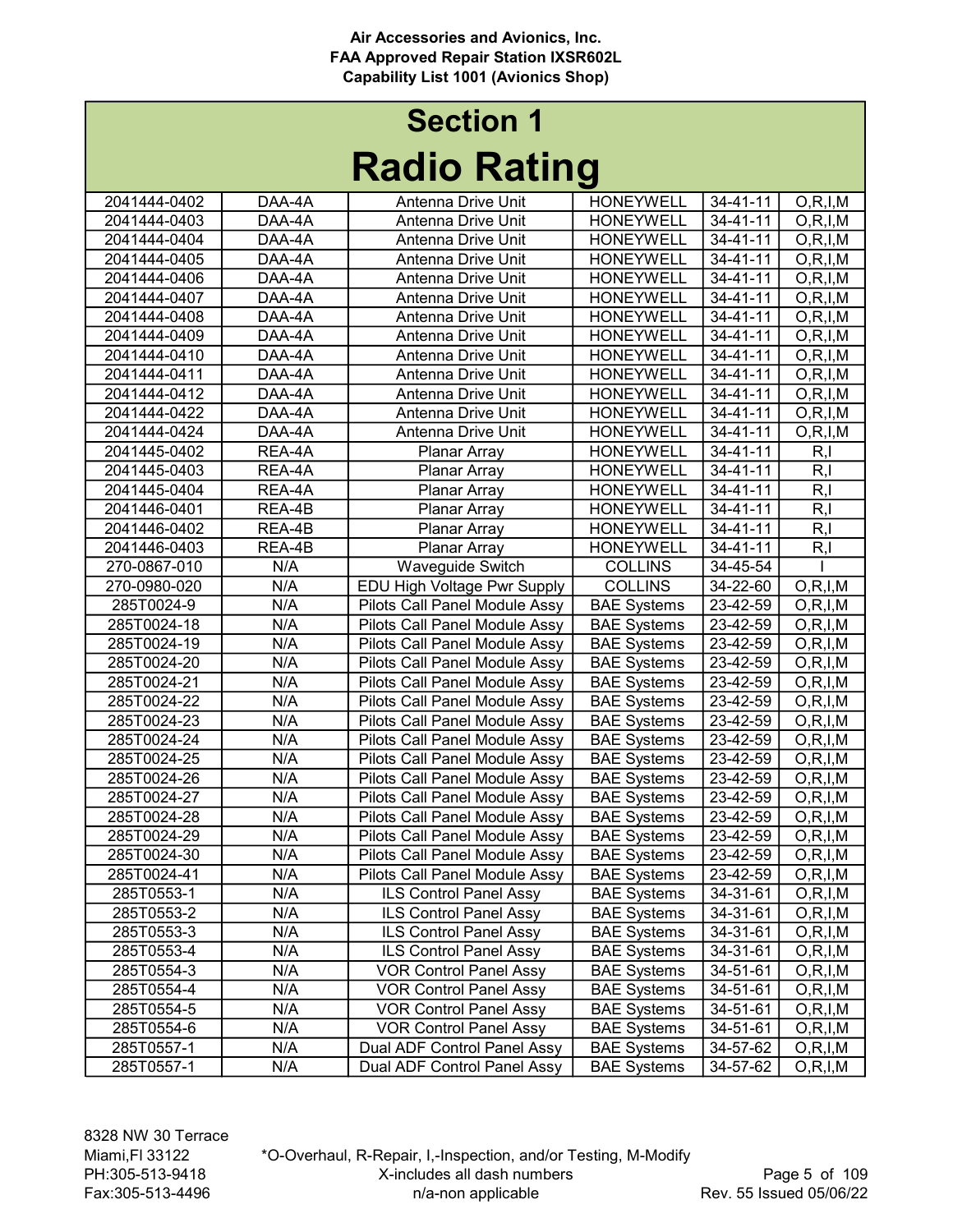## Radio Rating Section 1

| INAMIY INAHIIY                 |     |                             |                    |                |                          |  |
|--------------------------------|-----|-----------------------------|--------------------|----------------|--------------------------|--|
| 285T0557-1<br><b>MOD A</b>     | N/A | Dual ADF Control Panel Assy | <b>BAE Systems</b> | 34-57-62       | O, R, I, M               |  |
| 285T0557-1<br><b>MOD AB</b>    | N/A | Dual ADF Control Panel Assy | <b>BAE Systems</b> | 34-57-62       | O, R, I, M               |  |
| 285T0557-1<br>MOD ABC          | N/A | Dual ADF Control Panel Assy | <b>BAE Systems</b> | 34-57-62       | O, R, I, M               |  |
| 285T0557-1<br>MOD <sub>B</sub> | N/A | Dual ADF Control Panel Assy | <b>BAE Systems</b> | 34-57-62       | O, R, I, M               |  |
| 285T0557-2                     | N/A | Dual ADF Control Panel Assy | <b>BAE Systems</b> | 34-57-62       | O, R, I, M               |  |
| 285T0557-2<br><b>MOD A</b>     | N/A | Dual ADF Control Panel Assy | <b>BAE Systems</b> | 34-57-62       | O, R, I, M               |  |
| 285T0557-2<br><b>MOD AB</b>    | N/A | Dual ADF Control Panel Assy | <b>BAE Systems</b> | 34-57-62       | O, R, I, M               |  |
| 285T0557-2                     | N/A | Dual ADF Control Panel Assy | <b>BAE Systems</b> | 34-57-62       | O, R, I, M               |  |
| 285U0037-101                   | N/A | Radio Comm Panel Module     | <b>BAE Systems</b> | 23-11-20       | $\overline{O}$ , R, I, M |  |
| 285U0037-101<br><b>MOD A</b>   | N/A | Radio Comm Panel Module     | <b>BAE Systems</b> | 23-11-20       | O, R, I, M               |  |
| 285U0037-104                   | N/A | Radio Comm Panel Module     | <b>BAE Systems</b> | 23-11-20       | O, R, I, M               |  |
| 285U0037-104<br><b>MOD A</b>   | N/A | Radio Comm Panel Module     | <b>BAE Systems</b> | 23-11-20       | O, R, I, M               |  |
| 285U0037-105                   | N/A | Radio Comm Panel Module     | <b>BAE Systems</b> | $23 - 11 - 20$ | O, R, I, M               |  |
| 285U0037-201                   | N/A | Radio Comm Panel Module     | <b>BAE Systems</b> | $23 - 11 - 20$ | O, R, I, M               |  |
| 285U0037-201<br><b>MOD A</b>   | N/A | Radio Comm Panel Module     | <b>BAE Systems</b> | 23-11-20       | O, R, I, M               |  |
| 285U0037-202                   | N/A | Radio Comm Panel Module     | <b>BAE Systems</b> | 23-11-20       | O, R, I, M               |  |
| 285U0037-203                   | N/A | Radio Comm Panel Module     | <b>BAE Systems</b> | 23-11-20       | O, R, I, M               |  |
| 285U0037-301                   | N/A | Radio Comm Panel Module     | <b>BAE Systems</b> | 23-11-20       | O, R, I, M               |  |
| 285U0037-301<br><b>MOD A</b>   | N/A | Radio Comm Panel Module     | <b>BAE Systems</b> | 23-11-20       | O, R, I, M               |  |
| 285U0037-301<br><b>MOD AB</b>  | N/A | Radio Comm Panel Module     | <b>BAE Systems</b> | 23-11-20       | O, R, I, M               |  |
| 285U0037-302                   | N/A | Radio Comm Panel Module     | <b>BAE Systems</b> | $23 - 11 - 20$ | O, R, I, M               |  |
| 285U0037-302<br><b>MOD A</b>   | N/A | Radio Comm Panel Module     | <b>BAE Systems</b> | 23-11-20       | O, R, I, M               |  |
| 285U0037-302<br><b>MOD AB</b>  | N/A | Radio Comm Panel Module     | <b>BAE Systems</b> | 23-11-20       | O, R, I, M               |  |
| 285U0037-303                   | N/A | Radio Comm Panel Module     | <b>BAE Systems</b> | 23-11-20       | O, R, I, M               |  |
| 285U0037-303<br><b>MOD A</b>   | N/A | Radio Comm Panel Module     | <b>BAE Systems</b> | 23-11-20       | O, R, I, M               |  |
| 285U0037-303<br><b>MOD AB</b>  | N/A | Radio Comm Panel Module     | <b>BAE Systems</b> | 23-11-20       | O, R, I, M               |  |
| 285U0037-304                   | N/A | Radio Comm Panel Module     | <b>BAE Systems</b> | 23-11-20       | O, R, I, M               |  |
| 285U0037-304<br><b>MOD A</b>   | N/A | Radio Comm Panel Module     | <b>BAE Systems</b> | 23-11-20       | O, R, I, M               |  |
| 285U0037-304<br>MOD AB         | N/A | Radio Comm Panel Module     | <b>BAE Systems</b> | 23-11-20       | O, R, I, M               |  |
| 285U0037-305                   | N/A | Radio Comm Panel Module     | <b>BAE Systems</b> | 23-11-20       | $\overline{O}$ , R, I, M |  |

8328 NW 30 Terrace Miami,Fl 33122 PH:305-513-9418 Fax:305-513-4496

\*O-Overhaul, R-Repair, I,-Inspection, and/or Testing, M-Modify X-includes all dash numbers n/a-non applicable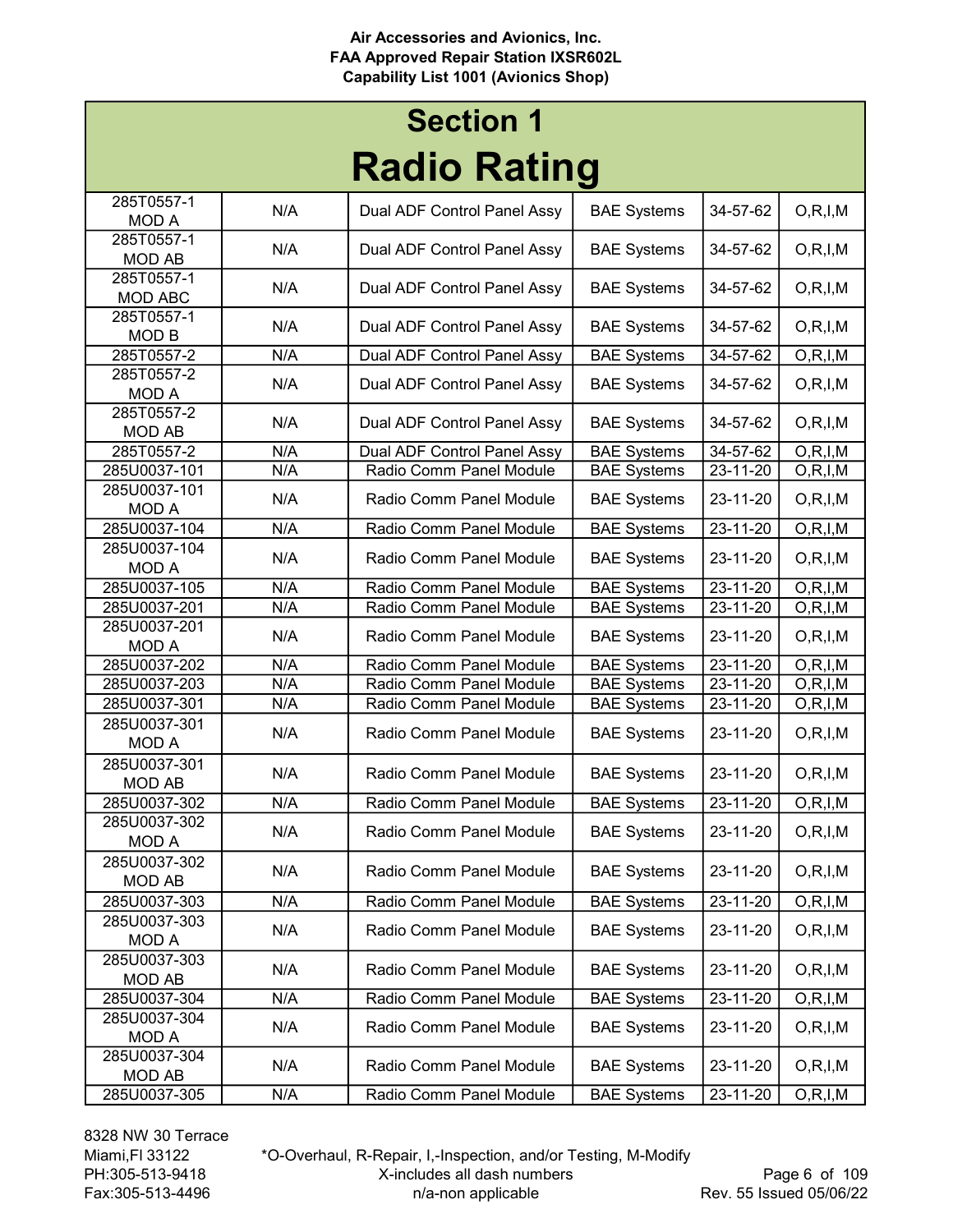## Radio Rating Section 1

| INAVIV INAUIIŲ               |            |                            |                    |                           |            |
|------------------------------|------------|----------------------------|--------------------|---------------------------|------------|
| 285U0037-305                 | N/A        | Radio Comm Panel Module    | <b>BAE Systems</b> | 23-11-20                  | O, R, I, M |
| <b>MOD A</b>                 |            |                            |                    |                           |            |
| 285U0037-305                 | N/A        | Radio Comm Panel Module    | <b>BAE Systems</b> | 23-11-20                  | O, R, I, M |
| 285U0037-306                 | N/A        | Radio Comm Panel Module    | <b>BAE Systems</b> | 23-11-20                  | O, R, I, M |
| MOD B                        |            |                            |                    |                           |            |
| 285U0037-306                 | N/A        | Radio Comm Panel Module    | <b>BAE Systems</b> | 23-11-20                  | O, R, I, M |
| <b>MOD AB</b>                |            |                            |                    |                           |            |
| 285U0037-307                 | N/A        | Radio Comm Panel Module    | <b>BAE Systems</b> | $23 - 11 - 20$            | O, R, I, M |
| 285U0037-307                 | N/A        | Radio Comm Panel Module    | <b>BAE Systems</b> | 23-11-20                  | O, R, I, M |
| <b>MOD A</b><br>285U0037-307 |            |                            |                    |                           |            |
| <b>MOD AB</b>                | N/A        | Radio Comm Panel Module    | <b>BAE Systems</b> | 23-11-20                  | O, R, I, M |
| 285U0037-602                 | N/A        | Radio Comm Panel Module    | <b>BAE Systems</b> | 23-11-20                  | O, R, I, M |
| 285U0037-603                 | N/A        | Radio Comm Panel Module    | <b>BAE</b> Systems | $23 - 11 - 20$            | O, R, I, M |
| 285U0037-604                 | N/A        | Radio Comm Panel Module    | <b>BAE Systems</b> | 23-11-20                  | O, R, I, M |
| 285U0037-605                 | N/A        | Radio Comm Panel Module    | <b>BAE Systems</b> | 23-11-20                  | O, R, I, M |
| 285U0037-606                 | N/A        | Radio Comm Panel Module    | <b>BAE Systems</b> | $23 - 11 - 20$            | O, R, I, M |
| 285U0037-607                 | N/A        | Radio Comm Panel Module    | <b>BAE Systems</b> | $23 - 11 - 20$            | O, R, I, M |
| 285U0037-612                 | N/A        | Radio Comm Panel Module    | <b>BAE Systems</b> | 23-11-20                  | O, R, I, M |
| 285U0037-613                 | N/A        | Radio Comm Panel Module    | <b>BAE Systems</b> | 23-11-20                  | O, R, I, M |
| 285U0037-614                 | N/A        | Radio Comm Panel Module    | <b>BAE Systems</b> | 23-11-20                  | O, R, I, M |
| 285U0037-615                 | N/A        | Radio Comm Panel Module    | <b>BAE Systems</b> | 23-11-20                  | O, R, I, M |
| 285U0037-616                 | N/A        | Radio Comm Panel Module    | <b>BAE Systems</b> | 23-11-20                  | O, R, I, M |
| 285U0037-617                 | N/A        | Radio Comm Panel Module    | <b>BAE Systems</b> | 23-11-20                  | O, R, I, M |
| 35-0L01001-03                | N/A        | <b>ECAM Control Panel</b>  | <b>AIRBUS</b>      | 31-61-12                  | O, R, I, M |
| 35-0L01001-04                | N/A        | <b>ECAM Control Panel</b>  | <b>AIRBUS</b>      | 31-61-12                  | O, R, I, M |
| 35-0L01002-05                | N/A        | <b>ECAM Control Panel</b>  | <b>AIRBUS</b>      | 31-61-12                  | O, R, I, M |
| 35-0L01003-06                | N/A        | <b>ECAM Control Panel</b>  | <b>AIRBUS</b>      | 31-61-12                  | O, R, I, M |
| 4051601-932                  | N/A        | Mode Control Panel         | <b>HONEYWELL</b>   | $\overline{22} - 11 - 76$ | O, R, I, M |
| 4051601-935                  | N/A        | Mode Control Panel         | <b>HONEYWELL</b>   | 22-11-76                  | O, R, I, M |
| 4082730-901                  | N/A        | <b>EFIS Control Panel</b>  | <b>HONEYWELL</b>   | 31-61-28                  | O, R, I, M |
| 4082730-911                  | N/A        | <b>EFIS Control Panel</b>  | <b>HONEYWELL</b>   | 31-61-28                  | O, R, I, M |
| 5145-1-24                    | <b>ACP</b> | Audio Control Panel        | <b>AVTECH</b>      | 23-50-15                  | O, R, I, M |
| 5145-1-24A                   | <b>ACP</b> | Audio Control Panel        | <b>AVTECH</b>      | 23-50-15                  | O, R, I, M |
| 5145-1-40                    | <b>ACP</b> | <b>Audio Control Panel</b> | <b>AVTECH</b>      | 23-50-15                  | O, R, I, M |
| 5145-1-40A                   | <b>ACP</b> | Audio Control Panel        | <b>AVTECH</b>      | 23-50-15                  | O, R, I, M |
| 5145-1-42                    | <b>ACP</b> | <b>Audio Control Panel</b> | <b>AVTECH</b>      | 23-50-38                  | O, R, I, M |
| 5145-1-43                    | <b>ACP</b> | <b>Audio Control Panel</b> | <b>AVTECH</b>      | 23-50-15                  | O, R, I, M |
| 5145-1-43A                   | <b>ACP</b> | <b>Audio Control Panel</b> | <b>AVTECH</b>      | 23-50-15                  | O, R, I, M |
| 5145-1-44                    | <b>ACP</b> | <b>Audio Control Panel</b> | <b>AVTECH</b>      | 23-50-15                  | O, R, I, M |
| 5145-1-44A                   | <b>ACP</b> | <b>Audio Control Panel</b> | <b>AVTECH</b>      | 23-50-15                  | O, R, I, M |
| 5145-1-46                    | <b>ACP</b> | <b>Audio Control Panel</b> | <b>AVTECH</b>      | 23-50-15                  | O, R, I, M |
| 5145-1-46A                   | <b>ACP</b> | <b>Audio Control Panel</b> | <b>AVTECH</b>      | 23-50-15                  | O, R, I, M |
| 5145-1-47                    | <b>ACP</b> | <b>Audio Control Panel</b> | <b>AVTECH</b>      | 23-50-15                  | O, R, I, M |
| 5145-1-47A                   | <b>ACP</b> | <b>Audio Control Panel</b> | <b>AVTECH</b>      | 23-50-15                  | O, R, I, M |
| 5145-1-48                    | <b>ACP</b> | <b>Audio Control Panel</b> | <b>AVTECH</b>      | 23-50-15                  | O, R, I, M |
| 5145-1-48A                   | <b>ACP</b> | <b>Audio Control Panel</b> | <b>AVTECH</b>      | 23-50-15                  | O, R, I, M |

8328 NW 30 Terrace Miami,Fl 33122 PH:305-513-9418 Fax:305-513-4496

\*O-Overhaul, R-Repair, I,-Inspection, and/or Testing, M-Modify X-includes all dash numbers n/a-non applicable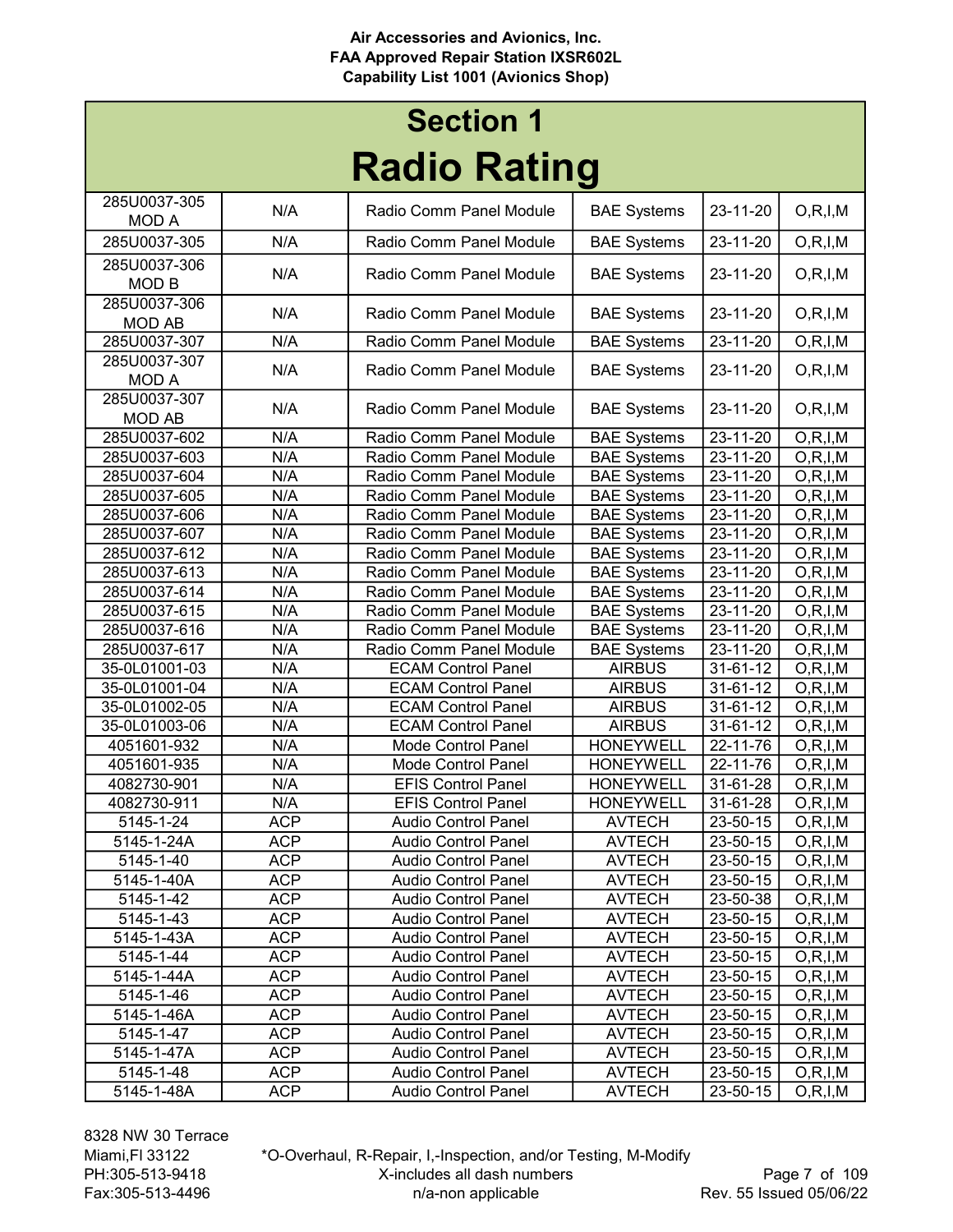|                 |            |                            | J              |                |            |
|-----------------|------------|----------------------------|----------------|----------------|------------|
| 5145-1-60       | <b>ACP</b> | <b>Audio Control Panel</b> | <b>AVTECH</b>  | 23-50-15       | O, R, I, M |
| 5145-1-60A      | <b>ACP</b> | <b>Audio Control Panel</b> | <b>AVTECH</b>  | 23-50-15       | O, R, I, M |
| 5145-1-61       | <b>ACP</b> | Audio Control Panel        | <b>AVTECH</b>  | 23-50-15       | O, R, I, M |
| 5145-1-61A      | <b>ACP</b> | <b>Audio Control Panel</b> | <b>AVTECH</b>  | 23-50-15       | O, R, I, M |
| 5145-1-62A      | <b>ACP</b> | <b>Audio Control Panel</b> | <b>AVTECH</b>  | 23-50-15       | O, R, I, M |
| 5145-1-62B      | <b>ACP</b> | <b>Audio Control Panel</b> | <b>AVTECH</b>  | 23-50-15       | O, R, I, M |
| 5145-1-63       | <b>ACP</b> | <b>Audio Control Panel</b> | <b>AVTECH</b>  | 23-50-15       | O, R, I, M |
| 5145-1-63A      | <b>ACP</b> | <b>Audio Control Panel</b> | <b>AVTECH</b>  | 23-50-15       | O, R, I, M |
| 5145-1-64       | <b>ACP</b> | <b>Audio Control Panel</b> | <b>AVTECH</b>  | 23-51-23       | O, R, I, M |
| 5145-1-65       | <b>ACP</b> | <b>Audio Control Panel</b> | <b>AVTECH</b>  | 23-50-15       | O, R, I, M |
| 5145-1-65A      | <b>ACP</b> | <b>Audio Control Panel</b> | <b>AVTECH</b>  | 23-50-15       | O, R, I, M |
| 5145-1-66       | <b>ACP</b> | <b>Audio Control Panel</b> | <b>AVTECH</b>  | 23-50-38       | O, R, I, M |
| 5145-1-69       | <b>ACP</b> | <b>Audio Control Panel</b> | <b>AVTECH</b>  | 23-50-38       | O, R, I, M |
| 5145-1-70       | <b>ACP</b> | <b>Audio Control Panel</b> | <b>AVTECH</b>  | 23-50-15       | O, R, I, M |
| 5145-1-70A      | <b>ACP</b> | <b>Audio Control Panel</b> | <b>AVTECH</b>  | 23-50-15       | O, R, I, M |
| 5145-1-71       | <b>ACP</b> | <b>Audio Control Panel</b> | <b>AVTECH</b>  | $23 - 50 - 15$ | O, R, I, M |
| 5145-1-71A      | <b>ACP</b> | Audio Control Panel        | <b>AVTECH</b>  | 23-50-15       | O, R, I, M |
| 5145-1-77       | <b>ACP</b> | <b>Audio Control Panel</b> | <b>AVTECH</b>  | 23-50-45       | O, R, I, M |
| 5145-1-77 MOD A | <b>ACP</b> | <b>Audio Control Panel</b> | <b>AVTECH</b>  | $23 - 50 - 45$ | O, R, I, M |
| 5145-1-77 MOD B | <b>ACP</b> | <b>Audio Control Panel</b> | <b>AVTECH</b>  | 23-50-45       | O, R, I, M |
| 5145-1-78       | <b>ACP</b> | <b>Audio Control Panel</b> | <b>AVTECH</b>  | 23-50-85       | O, R, I, M |
| 5145-1-82       | <b>ACP</b> | <b>Audio Control Panel</b> | <b>AVTECH</b>  | 23-51-02       | O, R, I, M |
| 5145-1-83       | <b>ACP</b> | <b>Audio Control Panel</b> | <b>AVTECH</b>  | 23-44-00       | O, R, I, M |
| 5145-1-84       | <b>ACP</b> | <b>Audio Control Panel</b> | <b>AVTECH</b>  | 23-51-11       | O, R, I, M |
| 5145-1-84 MOD A | <b>ACP</b> | Audio Control Panel        | <b>AVTECH</b>  | 23-51-11       | O, R, I, M |
| 5145-1-88       | <b>ACP</b> | <b>Audio Control Panel</b> | <b>AVTECH</b>  | 23-44-02       | O, R, I, M |
| 522-0532-004    | 180R-4     | Antenna Coupler            | <b>COLLINS</b> | 23-11-01       | O, R, I, M |
| 522-0535-004    | 452A-1     | <b>Lightning Arrester</b>  | <b>COLLINS</b> | 23-11-01       | O, R, I, M |
| 522-0536-006    | 309A-1     | <b>Coupler Accessory</b>   | <b>COLLINS</b> | 23-11-01       | O, R, I, M |
| 522-0536-016    | 309A-1     | <b>Coupler Accessory</b>   | <b>COLLINS</b> | 23-11-01       | O, R, I, M |
| 522-1076-004    | 349N-1     | Mount                      | <b>COLLINS</b> | 23-11-01       | O, R, I, M |
| 522-1204-000    | 516H-1     | <b>Power Supply</b>        | <b>COLLINS</b> | 23-10-00       | O, R, I, M |
| 522-1230-000    | 618T-1     | <b>HF Transceiver</b>      | <b>COLLINS</b> | 23-10-00       | O, R, I, M |
| 522-1230-021    | 618T-1     | <b>HF Transceiver</b>      | <b>COLLINS</b> | 23-10-00       | O, R, I, M |
| 522-1230-022    | 618T-1     | <b>HF Transceiver</b>      | <b>COLLINS</b> | 23-10-00       | O, R, I, M |
| 522-1230-023    | 618T-1     | <b>HF Transceiver</b>      | <b>COLLINS</b> | 23-10-00       | O, R, I, M |
| 522-1261-000    | 714E-1     | HF Control                 | <b>COLLINS</b> | 23-17-01       | O, R, I, M |
| 522-1501-000    | 618T-2     | <b>HF Transceiver</b>      | <b>COLLINS</b> | 23-10-00       | O, R, I, M |
| 522-1501-041    | 618T-2     | <b>HF Transceiver</b>      | <b>COLLINS</b> | 23-10-00       | O, R, I, M |
| 522-1501-043    | 618T-2     | <b>HF Transceiver</b>      | <b>COLLINS</b> | 23-10-00       | O, R, I, M |
| 522-1501-044    | 618T-2     | <b>HF Transceiver</b>      | <b>COLLINS</b> | 23-10-00       | O, R, I, M |
| 522-1658-000    | 390J-1     | Mount                      | <b>COLLINS</b> | 23-10-00       | O, R, I, M |
| 522-1658-004    | 390J-1     | Mount                      | <b>COLLINS</b> | 23-10-00       | O, R, I, M |
| 522-1660-000    | 618T-3     | <b>HF Transceiver</b>      | <b>COLLINS</b> | 23-10-00       | O, R, I, M |
| 522-1660-031    | 618T-3     | <b>HF Transceiver</b>      | <b>COLLINS</b> | 23-10-00       | O, R, I, M |
| 522-1660-033    | 618T-3     | <b>HF Transceiver</b>      | <b>COLLINS</b> | 23-10-00       | O, R, I, M |
| 522-1660-034    | 618T-3     | <b>HF Transceiver</b>      | <b>COLLINS</b> | 23-10-00       | O, R, I, M |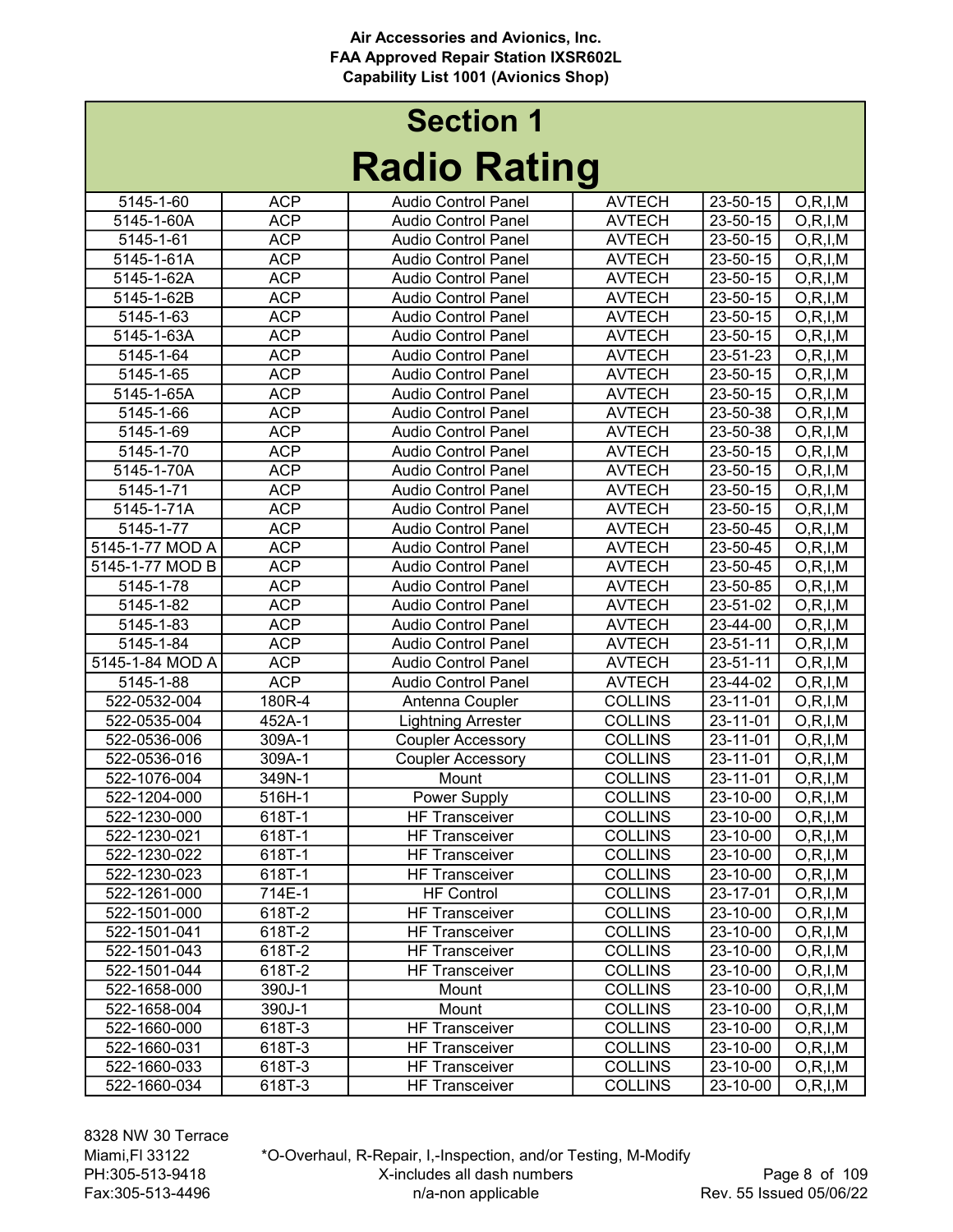# Radio Rating Section 1

|              |            | INAUIU INAUIIY      |                |          |            |
|--------------|------------|---------------------|----------------|----------|------------|
| 522-2213-000 | 714E-2     | <b>HF Control</b>   | <b>COLLINS</b> | 23-17-01 | O, R, I, M |
| 522-2213-014 | 714E-2     | <b>HF Control</b>   | <b>COLLINS</b> | 23-17-01 | O, R, I, M |
| 522-2213-021 | 714E-2     | <b>HF Control</b>   | <b>COLLINS</b> | 23-17-01 | O, R, I, M |
| 522-2213-036 | 714E-2     | <b>HF Control</b>   | <b>COLLINS</b> | 23-17-01 | O, R, I, M |
| 522-2213-038 | 714E-2     | <b>HF Control</b>   | <b>COLLINS</b> | 23-17-01 | O, R, I, M |
| 522-2213-039 | 714E-2     | <b>HF Control</b>   | <b>COLLINS</b> | 23-17-01 | O, R, I, M |
| 522-2213-041 | 714E-2     | <b>HF Control</b>   | <b>COLLINS</b> | 23-17-01 | O, R, I, M |
| 522-2213-042 | 714E-2     | <b>HF Control</b>   | <b>COLLINS</b> | 23-17-01 | O, R, I, M |
| 522-2213-043 | 714E-2     | <b>HF Control</b>   | <b>COLLINS</b> | 23-17-01 | O, R, I, M |
| 522-2447-005 | $313N-2()$ | <b>Control Unit</b> | <b>COLLINS</b> | 23-21-00 | O, R, I, M |
| 522-2447-015 | 313N-2()   | <b>Control Unit</b> | <b>COLLINS</b> | 23-21-00 | O, R, I, M |
| 522-2447-025 | 313N-2()   | <b>Control Unit</b> | <b>COLLINS</b> | 23-21-00 | O, R, I, M |
| 522-2447-035 | 313N-2()   | <b>Control Unit</b> | <b>COLLINS</b> | 23-21-00 | O, R, I, M |
| 522-2447-046 | 313N-2()   | <b>Control Unit</b> | <b>COLLINS</b> | 23-21-00 | O, R, I, M |
| 522-2447-048 | 313N-2()   | <b>Control Unit</b> | <b>COLLINS</b> | 23-21-00 | O, R, I, M |
| 522-2447-050 | $313N-2()$ | <b>Control Unit</b> | <b>COLLINS</b> | 23-21-00 | O, R, I, M |
| 522-2447-051 | 313N-2()   | <b>Control Unit</b> | <b>COLLINS</b> | 23-21-00 | O, R, I, M |
| 522-2447-052 | 313N-2()   | <b>Control Unit</b> | <b>COLLINS</b> | 23-21-00 | O, R, I, M |
| 522-2447-053 | 313N-2()   | <b>Control Unit</b> | <b>COLLINS</b> | 23-21-00 | O, R, I, M |
| 522-2447-055 | $313N-2()$ | <b>Control Unit</b> | <b>COLLINS</b> | 23-21-00 | O, R, I, M |
| 522-2447-056 | 313N-2()   | <b>Control Unit</b> | <b>COLLINS</b> | 23-21-00 | O, R, I, M |
| 522-2447-057 | $313N-2()$ | <b>Control Unit</b> | <b>COLLINS</b> | 23-21-00 | O, R, I, M |
| 522-2447-058 | 313N-2()   | <b>Control Unit</b> | <b>COLLINS</b> | 23-21-00 | O, R, I, M |
| 522-2447-059 | $313N-2()$ | <b>Control Unit</b> | <b>COLLINS</b> | 23-21-00 | O, R, I, M |
| 522-2447-205 | 313N-2()   | <b>Control Unit</b> | <b>COLLINS</b> | 23-21-00 | O, R, I, M |
| 522-2447-215 | 313N-2()   | <b>Control Unit</b> | <b>COLLINS</b> | 23-21-00 | O, R, I, M |
| 522-2447-225 | $313N-2()$ | <b>Control Unit</b> | <b>COLLINS</b> | 23-21-00 | O, R, I, M |
| 522-2447-235 | 313N-2()   | <b>Control Unit</b> | <b>COLLINS</b> | 23-21-00 | O, R, I, M |
| 522-2447-248 | 313N-2()   | <b>Control Unit</b> | <b>COLLINS</b> | 23-21-00 | O, R, I, M |
| 522-2447-250 | 313N-2()   | <b>Control Unit</b> | <b>COLLINS</b> | 23-21-00 | O, R, I, M |
| 522-2447-251 | 313N-2()   | <b>Control Unit</b> | <b>COLLINS</b> | 23-21-00 | O, R, I, M |
| 522-2447-252 | $313N-2()$ | <b>Control Unit</b> | <b>COLLINS</b> | 23-21-00 | O, R, I, M |
| 522-2447-253 | 313N-2()   | <b>Control Unit</b> | <b>COLLINS</b> | 23-21-00 | O, R, I, M |
| 522-2447-255 | $313N-2()$ | <b>Control Unit</b> | <b>COLLINS</b> | 23-21-00 | O, R, I, M |
| 522-2447-256 | 313N-2()   | <b>Control Unit</b> | <b>COLLINS</b> | 23-21-00 | O, R, I, M |
| 522-2447-257 | 313N-2()   | <b>Control Unit</b> | <b>COLLINS</b> | 23-21-00 | O, R, I, M |
| 522-2447-259 | $313N-2()$ | <b>Control Unit</b> | <b>COLLINS</b> | 23-21-00 | O, R, I, M |
| 522-2447-260 | 313N-2()   | <b>Control Unit</b> | <b>COLLINS</b> | 23-21-00 | O, R, I, M |
| 522-2447-261 | 313N-2()   | <b>Control Unit</b> | <b>COLLINS</b> | 23-21-00 | O, R, I, M |
| 522-2447-263 | $313N-2()$ | <b>Control Unit</b> | <b>COLLINS</b> | 23-21-00 | O, R, I, M |
| 522-2447-264 | 313N-2()   | <b>Control Unit</b> | <b>COLLINS</b> | 23-21-00 | O, R, I, M |
| 522-2447-266 | 313N-2()   | <b>Control Unit</b> | <b>COLLINS</b> | 23-21-00 | O, R, I, M |
| 522-2447-269 | 313N-2()   | <b>Control Unit</b> | <b>COLLINS</b> | 23-21-00 | O, R, I, M |
| 522-2447-270 | $313N-2()$ | <b>Control Unit</b> | <b>COLLINS</b> | 23-21-00 | O, R, I, M |
| 522-2447-271 | 313N-2()   | <b>Control Unit</b> | <b>COLLINS</b> | 23-21-00 | O, R, I, M |
| 522-2447-272 | 313N-2()   | <b>Control Unit</b> | <b>COLLINS</b> | 23-21-00 | O, R, I, M |
| 522-2447-273 | $313N-2($  | <b>Control Unit</b> | <b>COLLINS</b> | 23-21-00 | O, R, I, M |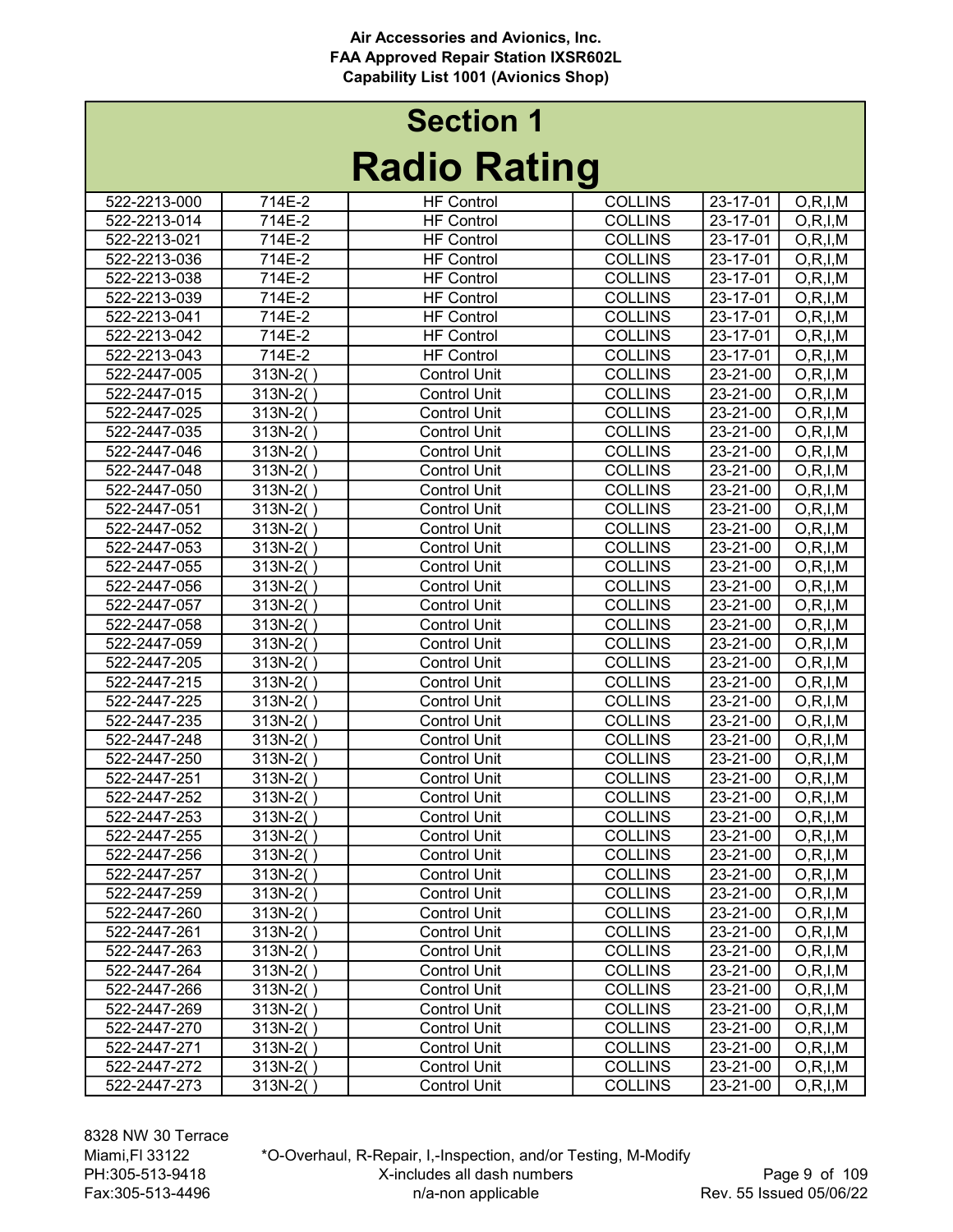# Radio Rating Section 1

| INUMIV INUMING |            |                              |                |                |            |  |
|----------------|------------|------------------------------|----------------|----------------|------------|--|
| 522-2447-273   | $313N-2()$ | <b>Control Unit</b>          | <b>COLLINS</b> | 23-21-00       | O, R, I, M |  |
| 522-3159-000   | 180R-12    | Antenna Coupler              | <b>COLLINS</b> | 23-13-00       | O, R, I, M |  |
| 522-3230-004   | 180R-4A    | Antenna Coupler              | <b>COLLINS</b> | 23-11-01       | O, R, I, M |  |
| 522-3231-006   | 309A-1A    | <b>Coupler Accessory</b>     | <b>COLLINS</b> | 23-11-01       | O, R, I, M |  |
| 522-3232-005   | 452A-1A    | <b>Lightning Arrester</b>    | <b>COLLINS</b> | 23-11-01       | O, R, I, M |  |
| 522-3375-004   | 309A-9     | <b>Coupler Accessory</b>     | <b>COLLINS</b> | 23-13-00       | O, R, I, M |  |
| 522-3443-000   | 490T-1     | Antenna Coupler              | <b>COLLINS</b> | 23-14-00       | O, R, I, M |  |
| 522-3443-001   | 490T-1     | Antenna Coupler              | <b>COLLINS</b> | 23-14-00       | O, R, I, M |  |
| 522-3444-001   | 490T-1A    | Antenna Coupler              | <b>COLLINS</b> | 23-14-00       | O, R, I, M |  |
| 522-3445-001   | 490T-2     | Antenna Coupler              | <b>COLLINS</b> | 23-14-02       | O, R, I, M |  |
| 522-4088-001   | 618M-2B    | <b>VHF Comm. Transceiver</b> | <b>COLLINS</b> | 23-24-00       | O, R, I, M |  |
| 522-4088-003   | 618M-2B    | <b>VHF Comm. Transceiver</b> | <b>COLLINS</b> | 23-24-00       | O, R, I, M |  |
| 522-4088-004   | 618M-2B    | <b>VHF Comm. Transceiver</b> | <b>COLLINS</b> | 23-24-00       | O, R, I, M |  |
| 522-4088-006   | 618M-2B    | <b>VHF Comm. Transceiver</b> | <b>COLLINS</b> | $23 - 24 - 00$ | O, R, I, M |  |
| 522-4088-007   | 618M-2B    | <b>VHF Comm. Transceiver</b> | <b>COLLINS</b> | 23-24-00       | O, R, I, M |  |
| 522-4088-009   | 618M-2B    | <b>VHF Comm. Transceiver</b> | <b>COLLINS</b> | 23-24-00       | O, R, I, M |  |
| 522-4088-010   | 618M-2B    | <b>VHF Comm. Transceiver</b> | <b>COLLINS</b> | 23-24-00       | O, R, I, M |  |
| 522-4088-201   | 618M-2B    | VHF Comm. Transceiver        | <b>COLLINS</b> | 23-24-00       | O, R, I, M |  |
| 522-4088-203   | 618M-2B    | <b>VHF Comm. Transceiver</b> | <b>COLLINS</b> | 23-24-00       | O, R, I, M |  |
| 522-4088-204   | 618M-2B    | <b>VHF Comm. Transceiver</b> | <b>COLLINS</b> | 23-24-00       | O, R, I, M |  |
| 522-4088-206   | 618M-2B    | <b>VHF Comm. Transceiver</b> | <b>COLLINS</b> | 23-24-00       | O, R, I, M |  |
| 522-4088-207   | 618M-2B    | <b>VHF Comm. Transceiver</b> | <b>COLLINS</b> | 23-24-00       | O, R, I, M |  |
| 522-4088-209   | 618M-2B    | <b>VHF Comm. Transceiver</b> | <b>COLLINS</b> | 23-24-00       | O, R, I, M |  |
| 522-4088-210   | 618M-2B    | <b>VHF Comm. Transceiver</b> | <b>COLLINS</b> | 23-24-00       | O, R, I, M |  |
| 522-4089-001   | 618M-2B    | <b>VHF Comm. Transceiver</b> | <b>COLLINS</b> | 23-24-00       | O, R, I, M |  |
| 522-4089-002   | 618M-2B    | <b>VHF Comm. Transceiver</b> | <b>COLLINS</b> | 23-24-00       | O, R, I, M |  |
| 522-4089-004   | 618M-2D    | <b>VHF Comm. Transceiver</b> | <b>COLLINS</b> | 23-24-00       | O, R, I, M |  |
| 522-4089-005   | 618M-2D    | <b>VHF Comm. Transceiver</b> | <b>COLLINS</b> | 23-24-00       | O, R, I, M |  |
| 522-4089-006   | 618M-2D    | <b>VHF Comm. Transceiver</b> | <b>COLLINS</b> | 23-24-00       | O, R, I, M |  |
| 522-4089-008   | 618M-2D    | <b>VHF Comm. Transceiver</b> | <b>COLLINS</b> | 23-24-00       | O, R, I, M |  |
| 522-4089-009   | 618M-2D    | <b>VHF Comm. Transceiver</b> | <b>COLLINS</b> | 23-24-00       | O, R, I, M |  |
| 522-4089-010   | 618M-2D    | <b>VHF Comm. Transceiver</b> | <b>COLLINS</b> | 23-24-00       | O, R, I, M |  |
| 522-4089-011   | 618M-2D    | <b>VHF Comm. Transceiver</b> | <b>COLLINS</b> | 23-24-00       | O, R, I, M |  |
| 522-4089-201   | 618M-2D    | <b>VHF Comm. Transceiver</b> | <b>COLLINS</b> | 23-24-00       | O, R, I, M |  |
| 522-4089-202   | 618M-2D    | <b>VHF Comm. Transceiver</b> | <b>COLLINS</b> | 23-24-00       | O, R, I, M |  |
| 522-4089-204   | 618M-2D    | <b>VHF Comm. Transceiver</b> | <b>COLLINS</b> | $23 - 24 - 00$ | O, R, I, M |  |
| 522-4089-205   | 618M-2D    | <b>VHF Comm. Transceiver</b> | <b>COLLINS</b> | 23-24-00       | O, R, I, M |  |
| 522-4089-206   | 618M-2D    | <b>VHF Comm. Transceiver</b> | <b>COLLINS</b> | 23-24-00       | O, R, I, M |  |
| 522-4089-208   | 618M-2D    | <b>VHF Comm. Transceiver</b> | <b>COLLINS</b> | 23-24-00       | O, R, I, M |  |
| 522-4089-209   | 618M-2D    | <b>VHF Comm. Transceiver</b> | <b>COLLINS</b> | 23-24-00       | O, R, I, M |  |
| 522-4159-001   | 309A-9A    | <b>Coupler Accessory</b>     | <b>COLLINS</b> | 23-13-00       | O, R, I, M |  |
| 522-4829-001   | 618T-2B    | <b>HF Transceiver</b>        | <b>COLLINS</b> | 23-10-00       | O, R, I, M |  |
| 522-4829-002   | 618T-2B    | <b>HF Transceiver</b>        | <b>COLLINS</b> | 23-10-00       | O, R, I, M |  |
| 522-4830-001   | 618T-3B    | <b>HF Transceiver</b>        | <b>COLLINS</b> | 23-10-00       | O, R, I, M |  |
| 522-4830-002   | 618T-3B    | <b>HF Transceiver</b>        | <b>COLLINS</b> | 23-10-00       | O, R, I, M |  |
| 522-4994-001   | 490T-9     | Antenna Coupler              | <b>COLLINS</b> | 23-14-01       | O, R, I, M |  |
| 528-0113-013   | 618T-2     | <b>RF Translator</b>         | <b>COLLINS</b> | 23-10-00       | O, R, I, M |  |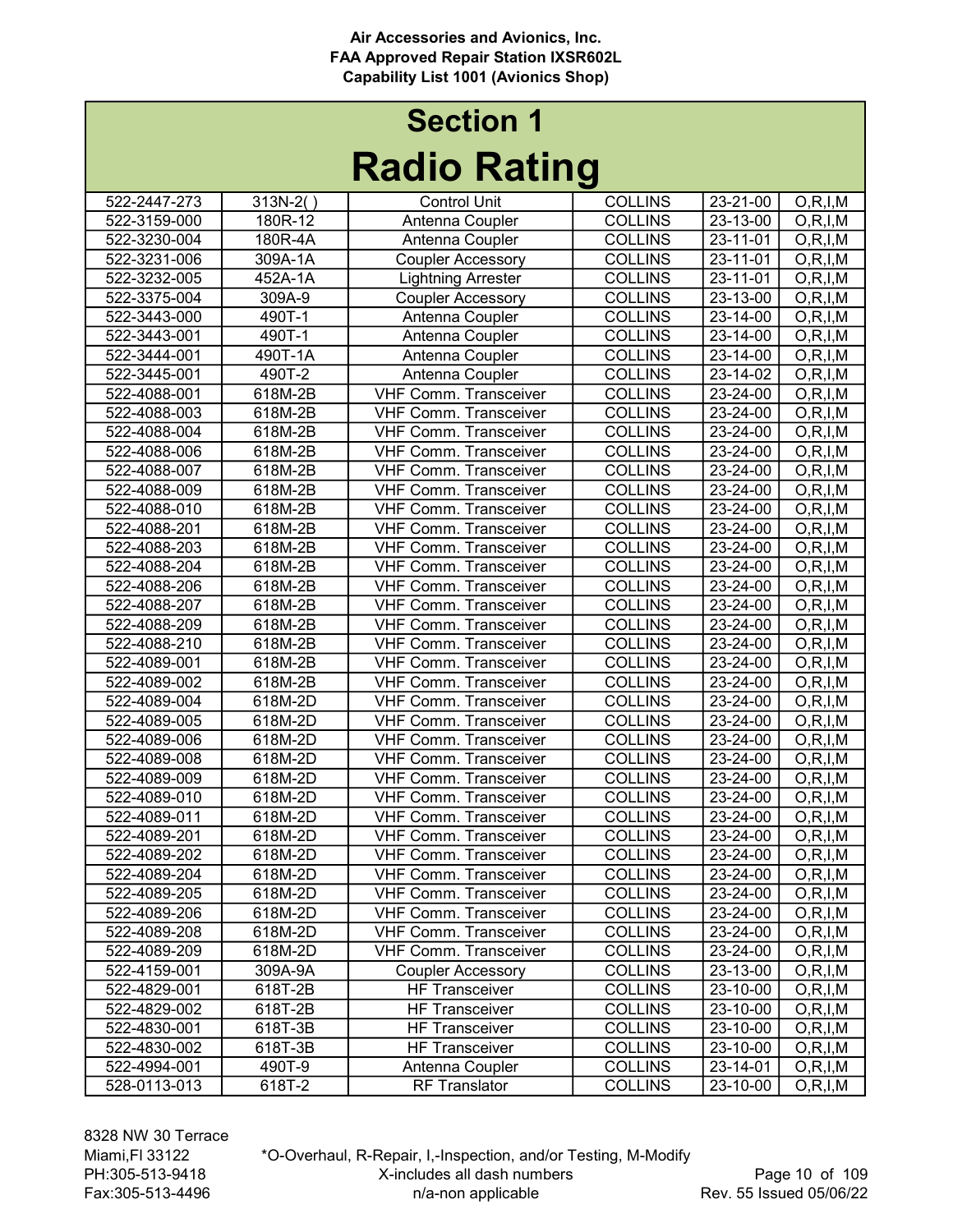# Radio Rating Section 1

|              |                | I wulu Turitiy               |                |                |            |
|--------------|----------------|------------------------------|----------------|----------------|------------|
| 528-0465-00  | 490T-1         | <b>Coupler Control</b>       | <b>COLLINS</b> | 23-14-00       | O, R, I, M |
| 544-9283-000 | 618T-2         | Power Amp                    | <b>COLLINS</b> | 23-10-00       | O, R, I, M |
| 544-9285-005 | 618T-2         | <b>RF Oscillator</b>         | <b>COLLINS</b> | 23-10-00       | O, R, I, M |
| 544-9291-000 | 618T-2         | Power Supply                 | <b>COLLINS</b> | 23-10-00       | O, R, I, M |
| 546-6053-000 | 618T-2         | Audio Amp                    | <b>COLLINS</b> | 23-10-00       | O, R, I, M |
| 601-4209-001 | 51RV-5B        | A-9 Circuit Card             | <b>COLLINS</b> | $34 - 35 - 10$ | O, R, I, M |
| 601-4209-003 | 51RV-5B        | A-9 Circuit Card             | <b>COLLINS</b> | 34-35-10       | O, R, I, M |
| 601-4209-004 | 51RV-5B        | A-9 Circuit Card             | <b>COLLINS</b> | 34-35-10       | O, R, I, M |
| 601-4212-001 | 51RV-4B        | <b>RMI</b>                   | <b>COLLINS</b> | 34-35-10       | O, R, I, M |
| 601-5966-001 | 860F-4         | A8 Trips                     | <b>COLLINS</b> | $34 - 47 - 15$ | O, R, I, M |
| 608-6615-001 | 618M-3         | <b>Transmitter Assembly</b>  | <b>COLLINS</b> | 23-26-00       | O, R, I, M |
| 617-9090-003 | ALT-55B        | Altitude Processor           | <b>COLLINS</b> | 34-47-55       | R, I, M    |
| 618-3814-001 | <b>DME-40</b>  | <b>Control Board</b>         | <b>COLLINS</b> | N/A            | O, R, I, M |
| 618-4558-004 | <b>VHF-20A</b> | <b>Receiver Assy</b>         | <b>COLLINS</b> | N/A            | O, R, I, M |
| 621-0452-003 | 618M-3A        | <b>VHF Receiver</b>          | <b>COLLINS</b> | $23 - 26 - 00$ | O, R, I, M |
| 621-0453-003 | 618M-3A        | Synthesizer Assy             | <b>COLLINS</b> | 23-26-00       | O, R, I, M |
| 621-0569-001 | <b>DME-40</b>  | <b>RF Assy</b>               | <b>COLLINS</b> | N/A            | O, R, I, M |
| 621-0664-001 | <b>DME-40</b>  | <b>Transmitter A7</b>        | <b>COLLINS</b> | N/A            | O, R, I, M |
| 621-0665-001 | <b>DME-40</b>  | Receiver/Diplexer A8         | <b>COLLINS</b> | N/A            | O, R, I, M |
| 621-9278-001 | 618M-2B        | <b>Transmitter Modulator</b> | <b>COLLINS</b> | 23-24-00       | O, R, I, M |
| 622-0169-001 | 790S-5A        | <b>Coupler Mount</b>         | <b>COLLINS</b> | 23-11-97       | O, R, I, M |
| 622-0169-002 | 790S-5A        | Coupler Mount                | <b>COLLINS</b> | 23-11-97       | O, R, I, M |
| 622-0192-001 | 548S-5         | HF Power Amp/Coupler         | <b>COLLINS</b> | N/A            | O, R, I, M |
| 622-0192-004 | 548S-5         | HF Power Amp/Coupler         | <b>COLLINS</b> | N/A            | O, R, I, M |
| 622-0192-006 | 548S-5         | HF Power Amp/Coupler         | <b>COLLINS</b> | N/A            | O, R, I, M |
| 622-0193-001 | 641D-1         | Variable Capacitor           | <b>COLLINS</b> | N/A            | O, R, I, M |
| 622-0277-001 | 790S-5         | <b>Coupler Mount</b>         | <b>COLLINS</b> | 23-11-97       | O, R, I, M |
| 622-0277-001 | 790S-5         | <b>Coupler Mount</b>         | <b>COLLINS</b> | 23-11-97       | O, R, I, M |
| 622-0458-001 | 490T-2A        | Antenna Coupler              | <b>COLLINS</b> | 23-14-02       | O, R, I, M |
| 622-0515-001 | 548S-6         | HF Power Amp/Coupler         | <b>COLLINS</b> | N/A            | O, R, I, M |
| 622-0515-002 | 548S-6         | HF Power Amp/Coupler         | <b>COLLINS</b> | N/A            | O, R, I, M |
| 622-0515-003 | 548S-6         | HF Power Amp/Coupler         | <b>COLLINS</b> | N/A            | O, R, I, M |
| 622-0582-001 | 990C-9         | Mount                        | <b>COLLINS</b> | N/A            | O, R, I, M |
| 622-0668-001 | 990C-8         | Mount                        | <b>COLLINS</b> | N/A            | O, R, I, M |
| 622-0668-002 | 990C-8         | Mount                        | <b>COLLINS</b> | N/A            | O, R, I, M |
| 622-0668-003 | 990C-8         | Mount                        | <b>COLLINS</b> | N/A            | O, R, I, M |
| 622-1181-001 | 618M-3         | <b>VHF Transceiver</b>       | <b>COLLINS</b> | 23-26-00       | O, R, I, M |
| 622-1181-002 | 618M-3         | <b>VHF Transceiver</b>       | <b>COLLINS</b> | 23-26-00       | O, R, I, M |
| 622-1181-003 | 618M-3         | <b>VHF Transceiver</b>       | <b>COLLINS</b> | 23-26-00       | O, R, I, M |
| 622-1181-004 | 618M-3         | <b>VHF Transceiver</b>       | <b>COLLINS</b> | 23-26-00       | O, R, I, M |
| 622-1181-005 | 618M-3         | <b>VHF Transceiver</b>       | <b>COLLINS</b> | 23-26-00       | O, R, I, M |
| 622-1181-006 | 618M-3         | <b>VHF Transceiver</b>       | <b>COLLINS</b> | 23-26-00       | O, R, I, M |
| 622-1181-008 | 618M-3         | <b>VHF Transceiver</b>       | <b>COLLINS</b> | 23-26-00       | O, R, I, M |
| 622-1181-009 | 618M-3         | <b>VHF Transceiver</b>       | <b>COLLINS</b> | 23-26-00       | O, R, I, M |
| 622-1181-010 | 618M-3         | <b>VHF Transceiver</b>       | <b>COLLINS</b> | 23-26-00       | O, R, I, M |
| 622-1181-011 | 618M-3         | <b>VHF Transceiver</b>       | <b>COLLINS</b> | 23-26-00       | O, R, I, M |
| 622-1209-001 | 599J-4         | <b>Coaxial Adapter</b>       | <b>COLLINS</b> | N/A            | O, R, I, M |
|              |                |                              |                |                |            |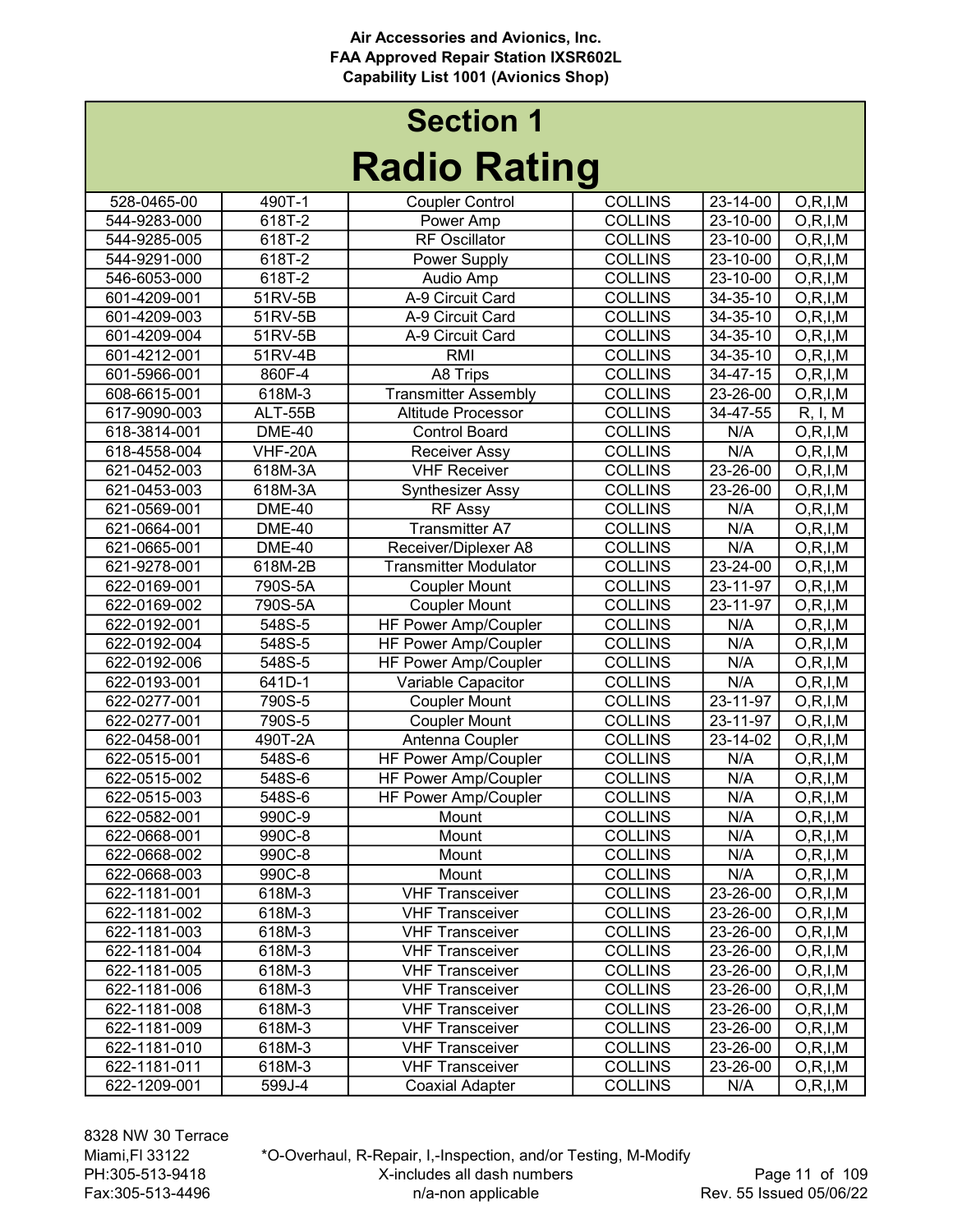# Radio Rating Section 1

| I wulu Turitiy |                |                            |                |                |            |  |
|----------------|----------------|----------------------------|----------------|----------------|------------|--|
| 622-1233-001   | <b>DME-40</b>  | <b>DME</b>                 | <b>COLLINS</b> | N/A            | O, R, I, M |  |
| 622-1233-003   | <b>DME-40</b>  | <b>DME</b>                 | <b>COLLINS</b> | N/A            | O, R, I, M |  |
| 622-1334-001   | <b>VHF-20B</b> | <b>VHF Transceiver</b>     | <b>COLLINS</b> | 23-25-01       | O, R, I, M |  |
| 622-1334-002   | <b>VHF-20B</b> | <b>VHF Transceiver</b>     | <b>COLLINS</b> | 23-25-01       | O, R, I, M |  |
| 622-1396-001   | 618M-3A        | <b>VHF Transceiver</b>     | <b>COLLINS</b> | 23-26-00       | O, R, I, M |  |
| 622-1396-003   | 618M-3A        | <b>VHF Transceiver</b>     | <b>COLLINS</b> | 23-26-00       | O, R, I, M |  |
| 622-1396-010   | 618M-3A        | <b>VHF Transceiver</b>     | <b>COLLINS</b> | 23-26-00       | O, R, I, M |  |
| 622-1396-011   | 618M-3A        | <b>VHF Transceiver</b>     | <b>COLLINS</b> | 23-26-00       | O, R, I, M |  |
| 622-1396-101   | 618M-3A        | <b>VHF Transceiver</b>     | <b>COLLINS</b> | 23-26-00       | O, R, I, M |  |
| 622-1396-102   | 618M-3A        | <b>VHF Transceiver</b>     | <b>COLLINS</b> | 23-26-00       | O, R, I, M |  |
| 622-1396-103   | 618M-3A        | <b>VHF Transceiver</b>     | <b>COLLINS</b> | 23-26-00       | O, R, I, M |  |
| 622-1396-110   | 618M-3A        | <b>VHF Transceiver</b>     | <b>COLLINS</b> | 23-26-00       | O, R, I, M |  |
| 622-1396-111   | 618M-3A        | <b>VHF Transceiver</b>     | <b>COLLINS</b> | 23-26-00       | O, R, I, M |  |
| 622-1396-203   | 618M-3A        | <b>VHF Transceiver</b>     | <b>COLLINS</b> | 23-26-00       | O, R, I, M |  |
| 622-1396-205   | 618M-3A        | <b>VHF Transceiver</b>     | <b>COLLINS</b> | 23-26-00       | O, R, I, M |  |
| 622-1396-206   | 618M-3A        | <b>VHF Transceiver</b>     | <b>COLLINS</b> | 23-26-00       | O, R, I, M |  |
| 622-1396-208   | 618M-3A        | <b>VHF Transceiver</b>     | <b>COLLINS</b> | 23-26-00       | O, R, I, M |  |
| 622-1396-209   | 618M-3A        | <b>VHF Transceiver</b>     | <b>COLLINS</b> | 23-26-00       | O, R, I, M |  |
| 622-1396-210   | 618M-3A        | <b>VHF Transceiver</b>     | <b>COLLINS</b> | 23-26-00       | O, R, I, M |  |
| 622-1433-001   | 718U-4B        | <b>HF Transceiver</b>      | <b>COLLINS</b> | N/A            | O, R, I, M |  |
| 622-1433-005   | 718U-4B        | <b>HF Transceiver</b>      | <b>COLLINS</b> | N/A            | O, R, I, M |  |
| 622-1622-001   | 790S-4         | <b>Coupler Mount</b>       | <b>COLLINS</b> | $23 - 11 - 97$ | O, R, I, M |  |
| 622-1742-001   | 990C-3D        | Mount                      | <b>COLLINS</b> | N/A            | O, R, I, M |  |
| 622-1879-001   | <b>VHF-20A</b> | <b>VHF Transceiver</b>     | <b>COLLINS</b> | 23-25-01       | O, R, I, M |  |
| 622-1879-001   | VHF-20A        | <b>VHF Transceiver</b>     | <b>COLLINS</b> | 23-25-01       | O, R, I, M |  |
| 622-2532-001   | 990C-2A        | Mount                      | <b>COLLINS</b> | N/A            | O, R, I, M |  |
| 622-2532-002   | 990C-2A        | Mount                      | <b>COLLINS</b> | N/A            | O, R, I, M |  |
| 622-2532-003   | 990C-2A        | Mount                      | <b>COLLINS</b> | N/A            | O, R, I, M |  |
| 622-2551-001   | 548S-3A        | HF Amp/Coupler             | <b>COLLINS</b> | N/A            | O, R, I, M |  |
| 622-2551-002   | 548S-3A        | HF Amp/Coupler             | <b>COLLINS</b> | N/A            | O, R, I, M |  |
| 622-2552-001   | 548S-5A        | HF Amp/Coupler             | <b>COLLINS</b> | N/A            | O, R, I, M |  |
| 622-2552-002   | 548S-5A        | HF Amp/Coupler             | <b>COLLINS</b> | N/A            | O, R, I, M |  |
| 622-2586-001   | 618T-4         | <b>HF Transceiver</b>      | <b>COLLINS</b> | 23-10-00       | O, R, I, M |  |
| 622-2586-002   | 618T-4         | <b>HF Transceiver</b>      | <b>COLLINS</b> | 23-10-00       | O, R, I, M |  |
| 622-2587-001   | 618T-4B        | <b>HF Transceiver</b>      | <b>COLLINS</b> | 23-10-00       | O, R, I, M |  |
| 622-2588-001   | 618T-5         | <b>HF Transceiver</b>      | <b>COLLINS</b> | $23 - 10 - 00$ | O, R, I, M |  |
| 622-2588-002   | 618T-5         | <b>HF Transceiver</b>      | <b>COLLINS</b> | 23-10-00       | O, R, I, M |  |
| 622-2589-001   | 618T-5B        | <b>HF Transceiver</b>      | <b>COLLINS</b> | 23-10-00       | O, R, I, M |  |
| 622-2590-001   | 618T-6         | <b>HF Transceiver</b>      | <b>COLLINS</b> | 23-10-00       | O, R, I, M |  |
| 622-2590-002   | 618T-6         | <b>HF Transceiver</b>      | <b>COLLINS</b> | 23-10-00       | O, R, I, M |  |
| 622-2591-001   | 618T-6B        | <b>HF Transceiver</b>      | <b>COLLINS</b> | 23-10-00       | O, R, I, M |  |
| 622-2620-002   | 671U-4E        | <b>HF Receiver/Exciter</b> | <b>COLLINS</b> | N/A            | O, R, I, M |  |
| 622-2620-003   | 671U-4E        | <b>HF Receiver/Exciter</b> | <b>COLLINS</b> | N/A            | O, R, I, M |  |
| 622-2620-004   | 671U-4E        | <b>HF Receiver/Exciter</b> | <b>COLLINS</b> | N/A            | O, R, I, M |  |
| 622-2631-001   | 671U-4AN       | <b>HF Receiver/Exciter</b> | <b>COLLINS</b> | N/A            | O, R, I, M |  |
| 622-2631-002   | 671U-4AN       | <b>HF Receiver/Exciter</b> | <b>COLLINS</b> | N/A            | O, R, I, M |  |
| 622-2855-001   | ALT-55B        | Transceiver, Radio Alt.    | <b>COLLINS</b> | 34-47-55       | O, R, I, M |  |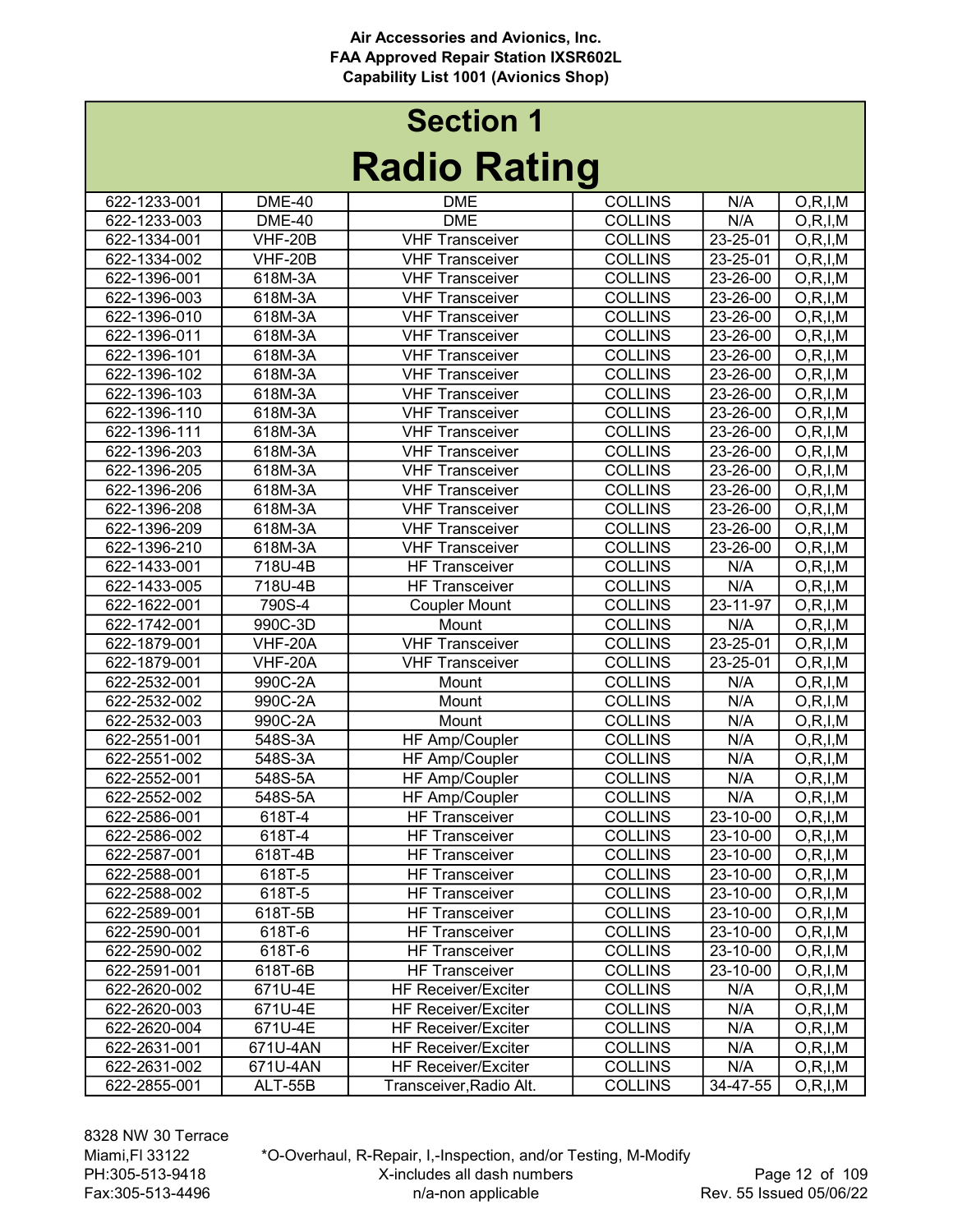# Radio Rating Section 1

|              |                | I MAIN THAILIN            |                |                    |            |
|--------------|----------------|---------------------------|----------------|--------------------|------------|
| 622-2855-002 | ALT-55B        | Transceiver, Radio Alt.   | <b>COLLINS</b> | 34-47-55           | O, R, I, M |
| 622-2855-011 | ALT-55B        | Transceiver, Radio Alt.   | <b>COLLINS</b> | 34-47-55           | O, R, I, M |
| 622-2855-012 | ALT-55B        | Transceiver, Radio Alt.   | <b>COLLINS</b> | 34-47-55           | O, R, I, M |
| 622-2882-001 | <b>TCR-200</b> | <b>HF Transceiver</b>     | <b>COLLINS</b> | N/A                | O, R, I, M |
| 622-2882-002 | <b>TCR-200</b> | <b>HF Transceiver</b>     | <b>COLLINS</b> | N/A                | O, R, I, M |
| 622-2883-001 | <b>PWR-200</b> | <b>HF Power Amplifier</b> | <b>COLLINS</b> | N/A                | O, R, I, M |
| 622-2884-001 | <b>AAC-200</b> | <b>HF Antenna Coupler</b> | <b>COLLINS</b> | 23-10-23           | O, R, I, M |
| 622-2884-002 | <b>AAC-200</b> | <b>HF Antenna Coupler</b> | <b>COLLINS</b> | 23-10-23           | O, R, I, M |
| 622-2884-003 | AAC-200        | <b>HF Antenna Coupler</b> | <b>COLLINS</b> | 23-10-23           | O, R, I, M |
| 622-2884-004 | <b>AAC-200</b> | <b>HF Antenna Coupler</b> | <b>COLLINS</b> | 23-10-23           | O, R, I, M |
| 622-2884-005 | AAC-200        | <b>HF Antenna Coupler</b> | <b>COLLINS</b> | 23-10-23           | O, R, I, M |
| 622-2897-002 | 718U-4BN       | <b>HF Transceiver</b>     | <b>COLLINS</b> | N/A                | O, R, I, M |
| 622-2897-004 | 718U-4BN       | <b>HF Transceiver</b>     | <b>COLLINS</b> | N/A                | O, R, I, M |
| 622-2897-005 | 718U-4BN       | <b>HF Transceiver</b>     | <b>COLLINS</b> | N/A                | O, R, I, M |
| 622-2920-001 | 860E-4         | <b>DME</b>                | <b>COLLINS</b> | 34-52-14           | O, R, I, M |
| 622-2920-002 | 860E-4         | <b>DME</b>                | <b>COLLINS</b> | 34-52-14           | O, R, I, M |
| 622-2920-003 | 860E-4         | <b>DME</b>                | <b>COLLINS</b> | 34-52-14           | O, R, I, M |
| 622-2920-004 | 860E-4         | <b>DME</b>                | <b>COLLINS</b> | 34-52-14           | O, R, I, M |
| 622-2920-005 | 860E-4         | <b>DME</b>                | <b>COLLINS</b> | 34-52-14           | O, R, I, M |
| 622-2921-001 | 860E-5         | <b>DME</b>                | <b>COLLINS</b> | 34-52-12           | O, R, I, M |
| 622-2921-002 | 860E-5         | <b>DME</b>                | <b>COLLINS</b> | $34 - 52 - 12$     | O, R, I, M |
| 622-2921-004 | 860E-5         | <b>DME</b>                | <b>COLLINS</b> | 34-52-12           | O, R, I, M |
| 622-2921-005 | 860E-5         | <b>DME</b>                | <b>COLLINS</b> | 34-52-12           | O, R, I, M |
| 622-2921-006 | 860E-5         | <b>DME</b>                | <b>COLLINS</b> | 34-52-12           | O, R, I, M |
| 622-3201-001 | ALT-50A        | Transceiver, Radio Alt.   | <b>COLLINS</b> | N/A                | O, R, I, M |
| 622-3201-002 | ALT-50A        | Transceiver, Radio Alt.   | <b>COLLINS</b> | N/A                | O, R, I, M |
| 622-3255-001 | 51RV-4         | <b>VOR/ILS Receiver</b>   | <b>COLLINS</b> | 34-35-10           | O, R, I, M |
| 622-3255-002 | 51RV-4         | <b>VOR/ILS Receiver</b>   | <b>COLLINS</b> | 34-35-10           | O, R, I, M |
| 622-3255-003 | 51RV-4         | <b>VOR/ILS Receiver</b>   | <b>COLLINS</b> | 34-35-10           | O, R, I, M |
| 622-3255-004 | 51RV-4         | <b>VOR/ILS Receiver</b>   | <b>COLLINS</b> | 34-35-10           | O, R, I, M |
| 622-3255-005 | 51RV-4         | <b>VOR/ILS Receiver</b>   | <b>COLLINS</b> | 34-35-10           | O, R, I, M |
| 622-3255-006 | 51RV-4         | <b>VOR/ILS Receiver</b>   | <b>COLLINS</b> | 34-35-10           | O, R, I, M |
| 622-3255-007 | 51RV-4         | <b>VOR/ILS Receiver</b>   | <b>COLLINS</b> | 34-35-10           | O, R, I, M |
| 622-3255-008 | 51RV-4         | <b>VOR/ILS Receiver</b>   | <b>COLLINS</b> | 34-35-10           | O, R, I, M |
| 622-3255-009 | 51RV-4         | <b>VOR/ILS Receiver</b>   | <b>COLLINS</b> | 34-35-10           | O, R, I, M |
| 622-3257-001 | 51RV-4B        | <b>VOR/ILS Receiver</b>   | <b>COLLINS</b> | $34-35-10$ O,R,I,M |            |
| 622-3257-002 | 51RV-4B        | <b>VOR/ILS Receiver</b>   | <b>COLLINS</b> | 34-35-10           | O, R, I, M |
| 622-3257-003 | 51RV-4B        | <b>VOR/ILS Receiver</b>   | <b>COLLINS</b> | 34-35-10           | O, R, I, M |
| 622-3257-004 | 51RV-4B        | <b>VOR/ILS Receiver</b>   | <b>COLLINS</b> | 34-35-10           | O, R, I, M |
| 622-3257-005 | 51RV-4B        | <b>VOR/ILS Receiver</b>   | <b>COLLINS</b> | 34-35-10           | O, R, I, M |
| 622-3257-006 | 51RV-4B        | <b>VOR/ILS Receiver</b>   | <b>COLLINS</b> | 34-35-10           | O, R, I, M |
| 622-3257-007 | 51RV-4B        | <b>VOR/ILS Receiver</b>   | <b>COLLINS</b> | 34-35-10           | O, R, I, M |
| 622-3257-008 | 51RV-4B        | <b>VOR/ILS Receiver</b>   | <b>COLLINS</b> | 34-35-10           | O, R, I, M |
| 622-3257-009 | 51RV-4B        | <b>VOR/ILS Receiver</b>   | <b>COLLINS</b> | 34-35-10           | O, R, I, M |
| 622-3257-010 | 51RV-4B        | <b>VOR/ILS Receiver</b>   | <b>COLLINS</b> | 34-35-10           | O, R, I, M |
| 622-3257-011 | 51RV-4B        | <b>VOR/ILS Receiver</b>   | <b>COLLINS</b> | 34-35-10           | O, R, I, M |
| 622-3257-012 | 51RV-4B        | <b>VOR/ILS Receiver</b>   | <b>COLLINS</b> | 34-35-10           | O, R, I, M |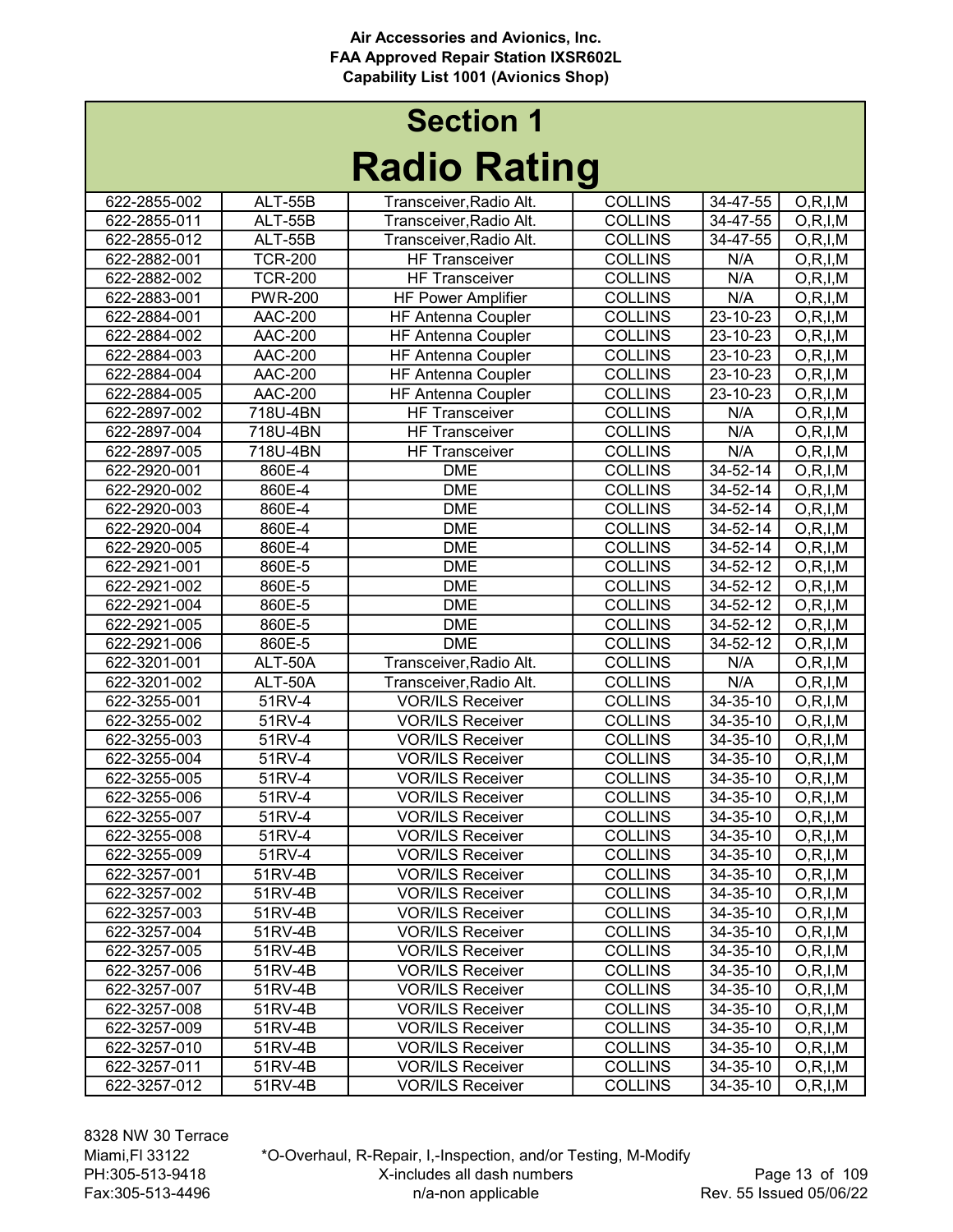# Radio Rating Section 1

|              |               | nauno naung             |                |          |                          |
|--------------|---------------|-------------------------|----------------|----------|--------------------------|
| 622-3257-013 | 51RV-4B       | <b>VOR/ILS Receiver</b> | <b>COLLINS</b> | 34-35-10 | O, R, I, M               |
| 622-3257-101 | 51RV-4B       | <b>VOR/ILS Receiver</b> | <b>COLLINS</b> | 34-35-10 | O, R, I, M               |
| 622-3257-201 | 51RV-4B       | <b>VOR/ILS Receiver</b> | <b>COLLINS</b> | 34-35-10 | O, R, I, M               |
| 622-3259-002 | 51RV-4D       | <b>VOR/ILS Receiver</b> | <b>COLLINS</b> | 34-35-10 | O, R, I, M               |
| 622-3259-003 | 51RV-4D       | <b>VOR/ILS Receiver</b> | <b>COLLINS</b> | 34-35-10 | O, R, I, M               |
| 622-3259-005 | 51RV-4D       | <b>VOR/ILS Receiver</b> | <b>COLLINS</b> | 34-35-10 | O, R, I, M               |
| 622-3265-001 | 490T-2B       | Antenna Coupler         | <b>COLLINS</b> | 23-14-02 | O, R, I, M               |
| 622-3342-001 | <b>FMC-28</b> | Mode Controller         | <b>COLLINS</b> | 22-16-31 | O, R, I, M               |
| 622-3342-002 | <b>FMC-28</b> | Mode Controller         | <b>COLLINS</b> | 22-16-31 | O, R, I, M               |
| 622-3342-003 | <b>FMC-28</b> | Mode Controller         | <b>COLLINS</b> | 22-16-31 | O, R, I, M               |
| 622-3342-004 | <b>FMC-28</b> | Mode Controller         | <b>COLLINS</b> | 22-16-31 | O, R, I, M               |
| 622-3342-005 | <b>FMC-28</b> | Mode Controller         | <b>COLLINS</b> | 22-16-31 | O, R, I, M               |
| 622-3342-006 | $FMC-28$      | Mode Controller         | <b>COLLINS</b> | 22-16-31 | O, R, I, M               |
| 622-3342-007 | <b>FMC-28</b> | Mode Controller         | <b>COLLINS</b> | 22-16-31 | $\overline{O}$ , R, I, M |
| 622-3342-008 | <b>FMC-28</b> | Mode Controller         | <b>COLLINS</b> | 22-16-31 | O, R, I, M               |
| 622-3371-001 | 628T-1        | <b>HF Transceiver</b>   | <b>COLLINS</b> | 23-10-10 | O, R, I, M               |
| 622-3371-002 | 628T-1        | <b>HF Transceiver</b>   | <b>COLLINS</b> | 23-10-10 | O, R, I, M               |
| 622-3371-004 | 628T-1        | <b>HF Transceiver</b>   | <b>COLLINS</b> | 23-10-10 | O, R, I, M               |
| 622-3371-005 | 628T-1        | <b>HF Transceiver</b>   | <b>COLLINS</b> | 23-10-10 | O, R, I, M               |
| 622-3372-001 | 628T-2        | <b>HF Transceiver</b>   | <b>COLLINS</b> | 23-10-10 | O, R, I, M               |
| 622-3373-001 | 628T-3        | <b>HF Transceiver</b>   | <b>COLLINS</b> | 23-10-12 | O, R, I, M               |
| 622-3599-001 | 51R-10        | <b>VOR/LOC Receiver</b> | <b>COLLINS</b> | 34-57-01 | O, R, I, M               |
| 622-3599-002 | 51R-10        | <b>VOR/LOC Receiver</b> | <b>COLLINS</b> | 34-57-01 | O, R, I, M               |
| 622-3600-001 | 51R-10A       | <b>VOR/LOC Receiver</b> | <b>COLLINS</b> | 34-57-01 | O, R, I, M               |
| 622-3600-002 | 51R-10A       | <b>VOR/LOC Receiver</b> | <b>COLLINS</b> | 34-57-01 | O, R, I, M               |
| 622-3601-001 | 51R-10B       | <b>VOR/LOC Receiver</b> | <b>COLLINS</b> | 34-57-01 | O, R, I, M               |
| 622-3697-001 | 992C-1        | Mount                   | <b>COLLINS</b> | 23-10-10 | O, R, I, M               |
| 622-3697-002 | 992C-1        | Mount                   | <b>COLLINS</b> | 23-10-10 | O, R, I, M               |
| 622-3697-003 | 992C-1        | Mount                   | <b>COLLINS</b> | 23-10-10 | O, R, I, M               |
| 622-3699-001 | 999W-1A       | HF Rcvr-Xmtr Adapter    | <b>COLLINS</b> | 23-10-10 | O, R, I, M               |
| 622-3737-001 | FMC-28A       | Mode Controller         | <b>COLLINS</b> | 22-16-31 | O, R, I, M               |
| 622-3856-001 | 999W-1        | HF Rcvr-Xmtr Adapter    | <b>COLLINS</b> | 23-10-10 | O, R, I, M               |
| 622-3890-002 | 860F-4        | Transceiver, Radio Alt. | <b>COLLINS</b> | 34-47-12 | O, R, I, M               |
| 622-3890-003 | 860F-4        | Transceiver, Radio Alt. | <b>COLLINS</b> | 34-47-12 | O, R, I, M               |
| 622-3890-004 | 860F-4        | Transceiver, Radio Alt. | <b>COLLINS</b> | 34-47-12 | O, R, I, M               |
| 622-3890-005 | 860F-4        | Transceiver,Radio Alt.  | <b>COLLINS</b> | 34-47-12 | O, R, I, M               |
| 622-3890-006 | 860F-4        | Transceiver, Radio Alt. | <b>COLLINS</b> | 34-47-12 | O, R, I, M               |
| 622-3890-008 | 860F-4        | Transceiver, Radio Alt. | <b>COLLINS</b> | 34-47-12 | O, R, I, M               |
| 622-3890-011 | 860F-4        | Transceiver, Radio Alt. | <b>COLLINS</b> | 34-47-12 | O, R, I, M               |
| 622-3890-013 | 860F-4        | Transceiver, Radio Alt. | <b>COLLINS</b> | 34-47-12 | O, R, I, M               |
| 622-3890-014 | 860F-4        | Transceiver, Radio Alt. | <b>COLLINS</b> | 34-47-12 | O, R, I, M               |
| 622-3890-015 | 860F-4        | Transceiver, Radio Alt. | <b>COLLINS</b> | 34-47-12 | O, R, I, M               |
| 622-3890-018 | 860F-4        | Transceiver, Radio Alt. | <b>COLLINS</b> | 34-47-12 | O, R, I, M               |
| 622-3890-020 | 860F-4        | Transceiver, Radio Alt. | <b>COLLINS</b> | 34-47-15 | O, R, I, M               |
| 622-3890-021 | 860F-4        | Transceiver, Radio Alt. | <b>COLLINS</b> | 34-47-15 | O, R, I, M               |
| 622-3890-102 | 860F-4        | Transceiver, Radio Alt. | <b>COLLINS</b> | 34-47-12 | O, R, I, M               |
| 622-3890-103 | 860F-4        | Transceiver, Radio Alt. | <b>COLLINS</b> | 34-47-12 | O, R, I, M               |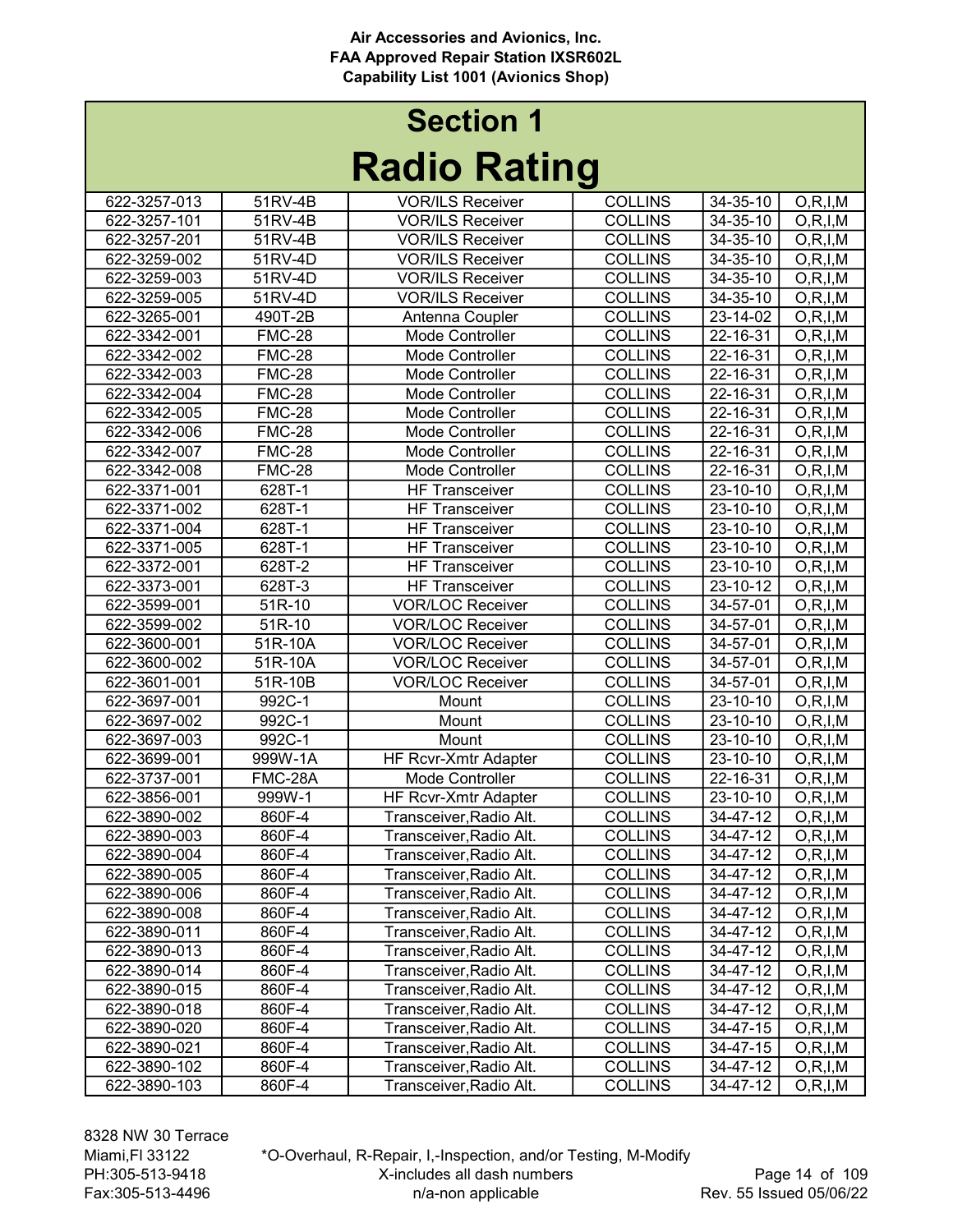# Radio Rating Section 1

| naano naanny |                      |                                |                |                |            |  |
|--------------|----------------------|--------------------------------|----------------|----------------|------------|--|
| 622-3890-104 | 860F-4               | Transceiver, Radio Alt.        | <b>COLLINS</b> | 34-47-12       | O, R, I, M |  |
| 622-3890-108 | 860F-4               | Transceiver, Radio Alt.        | <b>COLLINS</b> | 34-47-12       | O, R, I, M |  |
| 622-3890-114 | 860F-4               | Transceiver, Radio Alt.        | <b>COLLINS</b> | 34-47-12       | O, R, I, M |  |
| 622-3906-001 | 790S-6               | Mount, Dual                    | <b>COLLINS</b> | 23-11-04       | O, R, I, M |  |
| 622-3922-002 | 990C-12              | Mount                          | <b>COLLINS</b> | N/A            | O, R, I, M |  |
| 622-3922-002 | 990C-12              | Mount                          | <b>COLLINS</b> | N/A            | O, R, I, M |  |
| 622-3986-005 | 714E-2C              | <b>HF Control</b>              | <b>COLLINS</b> | 23-17-01       | O, R, I, M |  |
| 622-3987-001 | 714E-3H              | <b>HF Control</b>              | <b>COLLINS</b> | 23-17-01       | O, R, I, M |  |
| 622-3987-002 | 714E-3H              | <b>HF Control</b>              | <b>COLLINS</b> | 23-17-01       | O, R, I, M |  |
| 622-3987-003 | 714E-3H              | <b>HF Control</b>              | <b>COLLINS</b> | 23-17-01       | O, R, I, M |  |
| 622-3987-004 | 714E-3H              | <b>HF Control</b>              | <b>COLLINS</b> | 23-17-01       | O, R, I, M |  |
| 622-4093-001 | $\overline{5}$ 14A-7 | Control                        | <b>COLLINS</b> | N/A            | O, R, I, M |  |
| 622-4093-001 | 514A-7               | Control                        | <b>COLLINS</b> | N/A            | O, R, I, M |  |
| 622-4540-001 | <b>DME-700</b>       | <b>DME</b>                     | <b>COLLINS</b> | 34-52-70       | O, R, I, M |  |
| 622-4540-002 | <b>DME-700</b>       | <b>DME</b>                     | <b>COLLINS</b> | 34-52-70       | O, R, I, M |  |
| 622-4540-020 | <b>DME-700</b>       | <b>DME</b>                     | <b>COLLINS</b> | 34-52-70       | O, R, I, M |  |
| 622-4540-021 | <b>DME-700</b>       | <b>DME</b>                     | <b>COLLINS</b> | 34-52-70       | O, R, I, M |  |
| 622-4540-022 | <b>DME-700</b>       | <b>DME</b>                     | <b>COLLINS</b> | 34-52-70       | O, R, I, M |  |
| 622-4540-023 | <b>DME-700</b>       | <b>DME</b>                     | <b>COLLINS</b> | 34-52-70       | O, R, I, M |  |
| 622-4540-120 | <b>DME-700</b>       | <b>DME</b>                     | <b>COLLINS</b> | 34-52-70       | O, R, I, M |  |
| 622-4540-121 | <b>DME-700</b>       | <b>DME</b>                     | <b>COLLINS</b> | 34-52-70       | O, R, I, M |  |
| 622-4540-122 | <b>DME-700</b>       | <b>DME</b>                     | <b>COLLINS</b> | 34-52-70       | O, R, I, M |  |
| 622-4542-001 | <b>LRA-700</b>       | Radio Altimeter                | <b>COLLINS</b> | 34-47-70       | O, R, I, M |  |
| 622-4542-002 | <b>LRA-700</b>       | Radio Altimeter                | <b>COLLINS</b> | 34-47-70       | O, R, I, M |  |
| 622-4542-003 | <b>LRA-700</b>       | Radio Altimeter                | <b>COLLINS</b> | 34-47-70       | O, R, I, M |  |
| 622-4542-101 | <b>LRA-700</b>       | Radio Altimeter                | <b>COLLINS</b> | 34-47-70       | O, R, I, M |  |
| 622-4542-102 | <b>LRA-700</b>       | Radio Altimeter                | <b>COLLINS</b> | 34-47-70       | O, R, I, M |  |
| 622-4542-103 | <b>LRA-700</b>       | Radio Altimeter                | <b>COLLINS</b> | 34-47-70       | O, R, I, M |  |
| 622-4542-104 | <b>LRA-700</b>       | Radio Altimeter                | <b>COLLINS</b> | 34-47-70       | O, R, I, M |  |
| 622-4542-020 | <b>LRA-700</b>       | Radio Altimeter                | <b>COLLINS</b> | 34-47-73       | O, R, I, M |  |
| 622-4542-120 | <b>LRA-700</b>       | Radio Altimeter                | <b>COLLINS</b> | 34-47-73       | O, R, I, M |  |
| 622-4542-121 | <b>LRA-700</b>       | Radio Altimeter                | <b>COLLINS</b> | 34-47-73       | O, R, I, M |  |
| 622-4542-221 | <b>LRA-700</b>       | Radio Altimeter                | <b>COLLINS</b> | 34-47-73       | O, R, I, M |  |
| 622-4542-222 | <b>LRA-700</b>       | Radio Altimeter                | <b>COLLINS</b> | 34-47-73       | O, R, I, M |  |
| 622-4542-420 | <b>LRA-700</b>       | Radio Altimeter                | <b>COLLINS</b> | 34-47-73       | O, R, I, M |  |
| 622-4542-421 | <b>LRA-700</b>       | Radio Altimeter                | <b>COLLINS</b> | $34 - 47 - 73$ | O, R, I, M |  |
| 622-4545-001 | <b>CTL-220</b>       | <b>HF Control</b>              | <b>COLLINS</b> | N/A            | O, R, I, M |  |
| 622-4545-002 | CTL-220              | <b>HF Control</b>              | <b>COLLINS</b> | N/A            | O, R, I, M |  |
| 622-4545-003 | <b>CTL-220</b>       | <b>HF Control</b>              | <b>COLLINS</b> | N/A            | O, R, I, M |  |
| 622-4545-004 | CTL-220              | <b>HF Control</b>              | <b>COLLINS</b> | N/A            | O, R, I, M |  |
| 622-4545-005 | <b>CTL-220</b>       | <b>HF Control</b>              | <b>COLLINS</b> | N/A            | O, R, I, M |  |
| 622-4545-006 | CTL-220              | <b>HF Control</b>              | <b>COLLINS</b> | N/A            | O, R, I, M |  |
| 622-4555-002 | <b>RLS-701</b>       | Remote Light Sensor            | <b>COLLINS</b> | 34-22-61       | O, R, I, M |  |
| 622-4781-001 | 309A-19              | <b>Coupler Accessory</b>       | <b>COLLINS</b> | 23-11-10       | O, R, I, M |  |
| 622-4784-001 | 180R-4M              | Antenna Coupler                | <b>COLLINS</b> | 23-11-10       | O, R, I, M |  |
| 622-5046-100 | <b>EDU-776C</b>      | <b>Electronic Display Unit</b> | <b>COLLINS</b> | 34-22-71       | O, R, I, M |  |
| 622-5046-101 | <b>EDU-776C</b>      | <b>Electronic Display Unit</b> | <b>COLLINS</b> | 34-22-71       | O, R, I, M |  |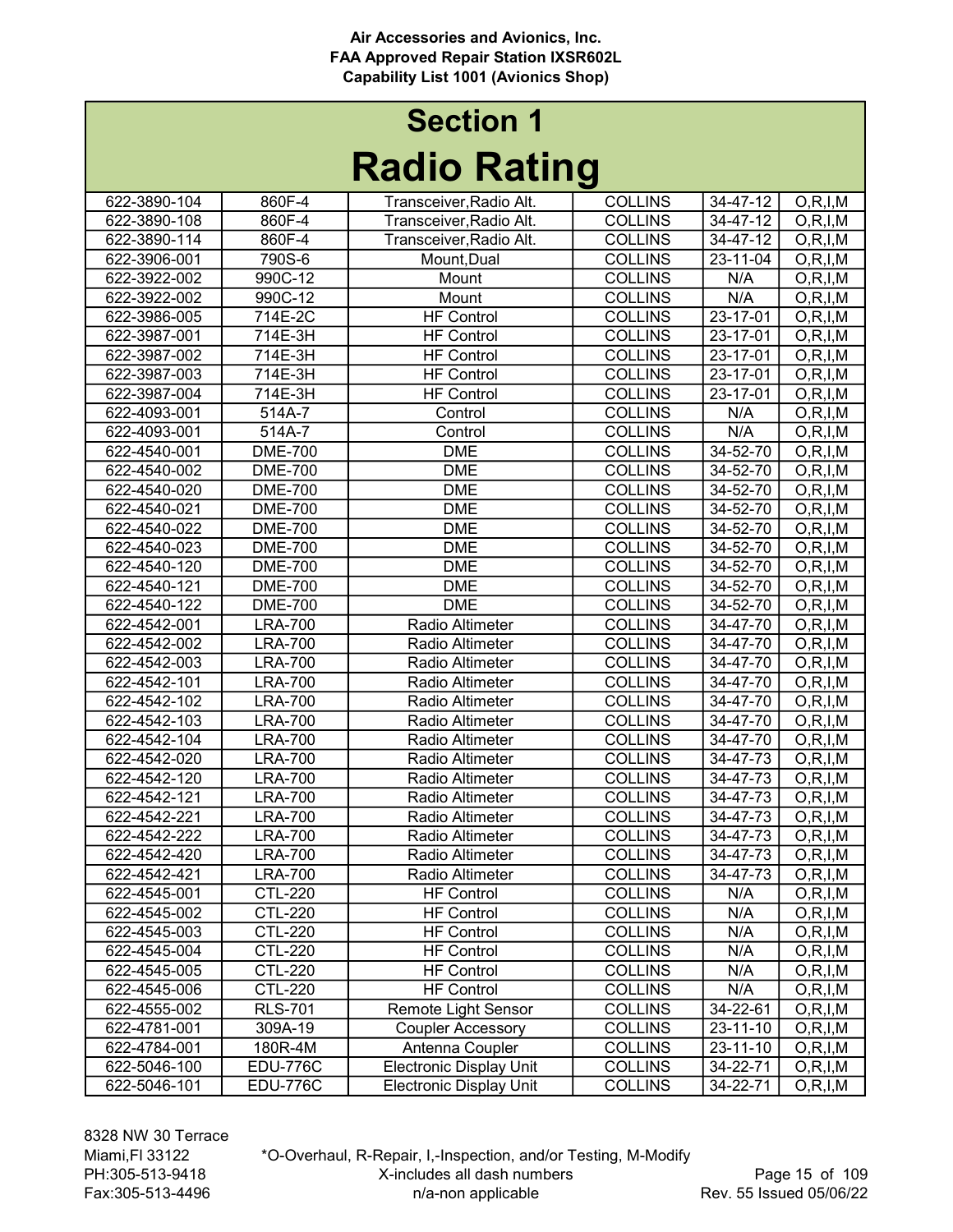|              |                             | <b>TAAIA LIAMILIA</b>          |                |                |            |
|--------------|-----------------------------|--------------------------------|----------------|----------------|------------|
| 622-5047-100 | <b>EDU-766C</b>             | <b>Electronic Display Unit</b> | <b>COLLINS</b> | 34-22-71       | O, R, I, M |
| 622-5047-101 | <b>EDU-766C</b>             | <b>Electronic Display Unit</b> | <b>COLLINS</b> | 34-22-71       | O, R, I, M |
| 622-5128-002 | <b>WXI-701</b>              | Indicator                      | <b>COLLINS</b> | 34-45-13       | O, R, I, M |
| 622-5128-003 | <b>WXI-701</b>              | Indicator                      | <b>COLLINS</b> | 34-45-13       | O, R, I, M |
| 622-5128-102 | <b>WXI-701</b>              | Indicator                      | <b>COLLINS</b> | $34 - 45 - 13$ | O, R, I, M |
| 622-5128-103 | <b>WXI-701</b>              | Indicator                      | <b>COLLINS</b> | 34-45-13       | O, R, I, M |
| 622-5128-104 | <b>WXI-701</b>              | Indicator                      | <b>COLLINS</b> | 34-45-13       | O, R, I, M |
| 622-5128-105 | <b>WXI-701</b>              | Indicator                      | <b>COLLINS</b> | 34-45-13       | O, R, I, M |
| 622-5128-106 | <b>WXI-701</b>              | Indicator                      | <b>COLLINS</b> | 34-45-13       | O, R, I, M |
| 622-5128-107 | <b>WXI-701</b>              | Indicator                      | <b>COLLINS</b> | 34-45-13       | O, R, I, M |
| 622-5128-108 | <b>WXI-701</b>              | Indicator                      | <b>COLLINS</b> | 34-45-13       | O, R, I, M |
| 622-5128-109 | <b>WXI-701</b>              | Indicator                      | <b>COLLINS</b> | $34 - 45 - 13$ | O, R, I, M |
| 622-5128-201 | <b>WXI-701</b>              | Indicator                      | <b>COLLINS</b> | 34-45-13       | O, R, I, M |
| 622-5128-202 | <b>WXI-701</b>              | Indicator                      | <b>COLLINS</b> | 34-45-13       | O, R, I, M |
| 622-5128-203 | <b>WXI-701</b>              | Indicator                      | <b>COLLINS</b> | 34-45-13       | O, R, I, M |
| 622-5128-204 | <b>WXI-701</b>              | Indicator                      | <b>COLLINS</b> | $34 - 45 - 13$ | O, R, I, M |
| 622-5128-205 | <b>WXI-701</b>              | Indicator                      | <b>COLLINS</b> | 34-45-13       | O, R, I, M |
| 622-5128-206 | <b>WXI-701</b>              | Indicator                      | <b>COLLINS</b> | 34-45-13       | O, R, I, M |
| 622-5128-207 | <b>WXI-701</b>              | Indicator                      | <b>COLLINS</b> | 34-45-13       | O, R, I, M |
| 622-5128-208 | <b>WXI-701</b>              | Indicator                      | <b>COLLINS</b> | 34-45-13       | O, R, I, M |
| 622-5128-209 | $\overline{\text{WX}}$ -701 | Indicator                      | <b>COLLINS</b> | 34-45-13       | O, R, I, M |
| 622-5128-211 | <b>WXI-701</b>              | Indicator                      | <b>COLLINS</b> | 34-45-13       | O, R, I, M |
| 622-5128-216 | <b>WXI-701</b>              | Indicator                      | <b>COLLINS</b> | 34-45-13       | O, R, I, M |
| 622-5128-219 | <b>WXI-701</b>              | Indicator                      | <b>COLLINS</b> | 34-45-13       | O, R, I, M |
| 622-5128-221 | <b>WXI-701</b>              | Indicator                      | <b>COLLINS</b> | 34-45-13       | O, R, I, M |
| 622-5129-001 | <b>WCP-701</b>              | <b>Control Panel</b>           | <b>COLLINS</b> | 34-45-16       | O, R, I, M |
| 622-5129-107 | <b>WCP-701</b>              | <b>Control Panel</b>           | <b>COLLINS</b> | 34-45-16       | O, R, I, M |
| 622-5129-801 | <b>WCP-701</b>              | <b>Control Panel</b>           | <b>COLLINS</b> | 34-45-52       | O, R, I, M |
| 622-5129-802 | <b>WCP-701</b>              | <b>Control Panel</b>           | <b>COLLINS</b> | 34-45-52       | O, R, I, M |
| 622-5129-020 | <b>WCP-701</b>              | <b>Control Panel</b>           | <b>COLLINS</b> | 34-45-18       | O, R, I, M |
| 622-5129-021 | <b>WCP-701</b>              | <b>Control Panel</b>           | <b>COLLINS</b> | 34-45-18       | O, R, I, M |
| 622-5129-025 | <b>WCP-701</b>              | <b>Control Panel</b>           | <b>COLLINS</b> | 34-45-18       | O, R, I, M |
| 622-5129-026 | <b>WCP-701</b>              | <b>Control Panel</b>           | <b>COLLINS</b> | 34-45-18       | O, R, I, M |
| 622-5129-027 | <b>WCP-701</b>              | <b>Control Panel</b>           | <b>COLLINS</b> | 34-45-18       | O, R, I, M |
| 622-5129-201 | <b>WCP-701</b>              | <b>Control Panel</b>           | <b>COLLINS</b> | 34-45-18       | O, R, I, M |
| 622-5129-202 | <b>WCP-701</b>              | <b>Control Panel</b>           | <b>COLLINS</b> | $34 - 45 - 18$ | O, R, I, M |
| 622-5129-203 | <b>WCP-701</b>              | <b>Control Panel</b>           | <b>COLLINS</b> | 34-45-18       | O, R, I, M |
| 622-5129-204 | <b>WCP-701</b>              | <b>Control Panel</b>           | <b>COLLINS</b> | 34-45-18       | O, R, I, M |
| 622-5129-205 | <b>WCP-701</b>              | <b>Control Panel</b>           | <b>COLLINS</b> | 34-45-18       | O, R, I, M |
| 622-5129-206 | <b>WCP-701</b>              | <b>Control Panel</b>           | <b>COLLINS</b> | 34-45-18       | O, R, I, M |
| 622-5129-223 | <b>WCP-701</b>              | <b>Control Panel</b>           | <b>COLLINS</b> | 34-45-18       | O, R, I, M |
| 622-5129-224 | <b>WCP-701</b>              | <b>Control Panel</b>           | <b>COLLINS</b> | 34-45-18       | O, R, I, M |
| 622-5129-401 | <b>WCP-701</b>              | <b>Control Panel</b>           | <b>COLLINS</b> | 34-45-50       | O, R, I, M |
| 622-5129-002 | <b>WCP-701</b>              | <b>Control Panel</b>           | <b>COLLINS</b> | 34-45-14       | O, R, I, M |
| 622-5129-003 | <b>WCP-701</b>              | <b>Control Panel</b>           | <b>COLLINS</b> | 34-45-14       | O, R, I, M |
| 622-5129-102 | <b>WCP-701</b>              | <b>Control Panel</b>           | <b>COLLINS</b> | 34-45-14       | O, R, I, M |
| 622-5129-103 | <b>WCP-701</b>              | <b>Control Panel</b>           | <b>COLLINS</b> | 34-45-14       | O, R, I, M |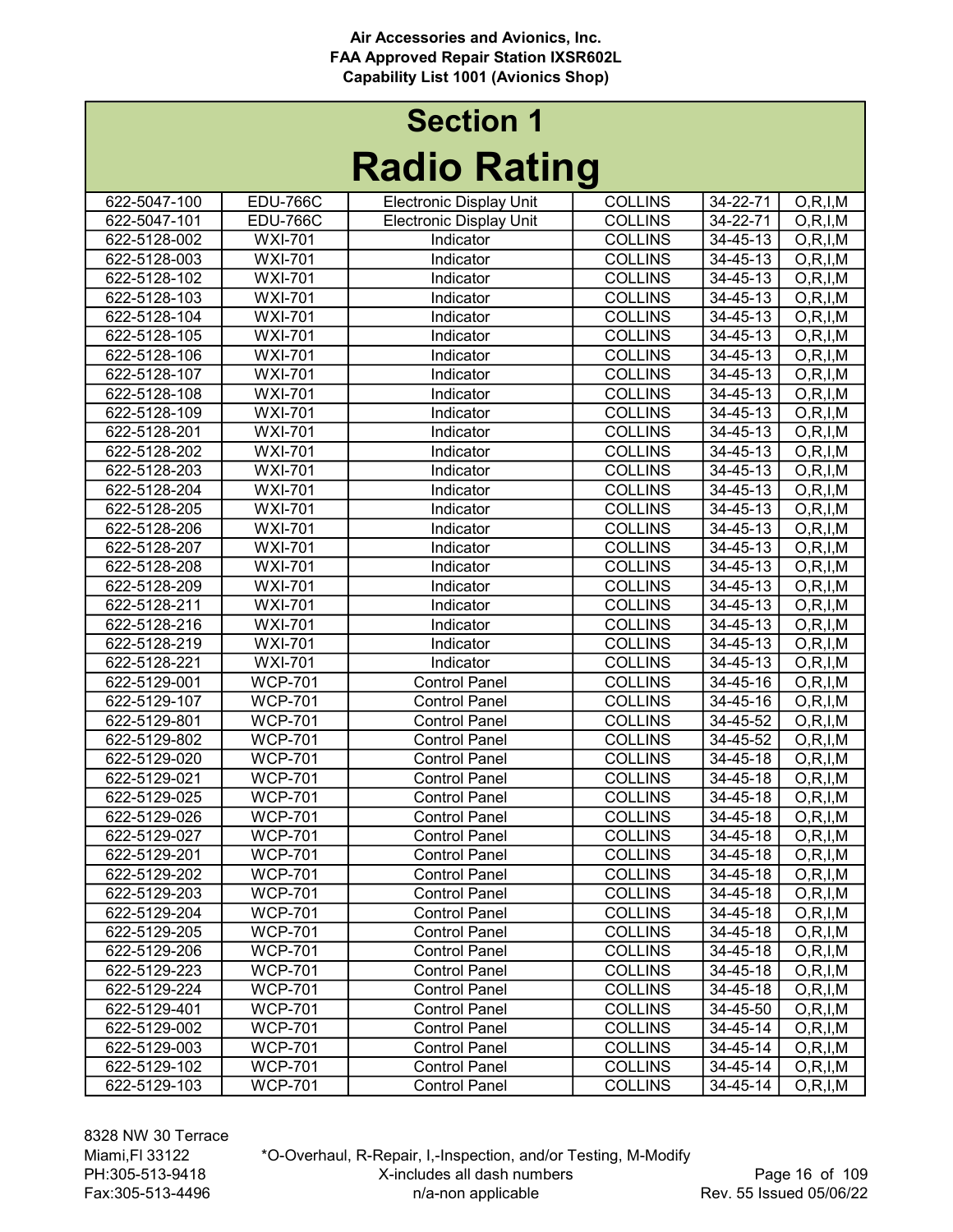| <b>Section 1</b> |                     |  |  |  |  |
|------------------|---------------------|--|--|--|--|
|                  | <b>Radio Rating</b> |  |  |  |  |

| 622-5129-104 | <b>WCP-701</b>  | <b>Control Panel</b> | <b>COLLINS</b> | 34-45-14       | O, R, I, M               |
|--------------|-----------------|----------------------|----------------|----------------|--------------------------|
| 622-5129-105 | <b>WCP-701</b>  | <b>Control Panel</b> | <b>COLLINS</b> | 34-45-14       | O, R, I, M               |
| 622-5129-106 | <b>WCP-701</b>  | <b>Control Panel</b> | <b>COLLINS</b> | 34-45-14       | O, R, I, M               |
| 622-5130-002 | <b>WCP-702</b>  | <b>Control Panel</b> | <b>COLLINS</b> | 34-45-14       | O, R, I, M               |
| 622-5130-003 | <b>WCP-702</b>  | <b>Control Panel</b> | <b>COLLINS</b> | 34-45-14       | O, R, I, M               |
| 622-5130-102 | <b>WCP-702</b>  | <b>Control Panel</b> | <b>COLLINS</b> | 34-45-14       | O, R, I, M               |
| 622-5130-103 | <b>WCP-702</b>  | <b>Control Panel</b> | <b>COLLINS</b> | 34-45-14       | O, R, I, M               |
| 622-5130-104 | <b>WCP-702</b>  | <b>Control Panel</b> | <b>COLLINS</b> | 34-45-14       | O, R, I, M               |
| 622-5130-105 | <b>WCP-702</b>  | <b>Control Panel</b> | <b>COLLINS</b> | 34-45-14       | O, R, I, M               |
| 622-5130-106 | <b>WCP-702</b>  | <b>Control Panel</b> | <b>COLLINS</b> | 34-45-14       | O, R, I, M               |
| 622-5130-107 | <b>WCP-702</b>  | <b>Control Panel</b> | <b>COLLINS</b> | 34-45-14       | O, R, I, M               |
| 622-5130-108 | <b>WCP-702</b>  | <b>Control Panel</b> | <b>COLLINS</b> | 34-45-14       | O, R, I, M               |
| 622-5130-109 | <b>WCP-702</b>  | <b>Control Panel</b> | <b>COLLINS</b> | $34 - 45 - 14$ | O, R, I, M               |
| 622-5130-110 | <b>WCP-702</b>  | <b>Control Panel</b> | <b>COLLINS</b> | 34-45-14       | $\overline{O}$ , R, I, M |
| 622-5130-111 | <b>WCP-702</b>  | <b>Control Panel</b> | <b>COLLINS</b> | 34-45-14       | O, R, I, M               |
| 622-5130-113 | <b>WCP-702</b>  | <b>Control Panel</b> | <b>COLLINS</b> | 34-45-14       | O, R, I, M               |
| 622-5130-114 | <b>WCP-702</b>  | <b>Control Panel</b> | <b>COLLINS</b> | 34-45-14       | O, R, I, M               |
| 622-5130-120 | <b>WCP-702</b>  | <b>Control Panel</b> | <b>COLLINS</b> | 34-45-14       | O, R, I, M               |
| 622-5130-121 | <b>WCP-702</b>  | <b>Control Panel</b> | <b>COLLINS</b> | 34-45-14       | O, R, I, M               |
| 622-5130-201 | <b>WCP-702</b>  | <b>Control Panel</b> | <b>COLLINS</b> | 34-45-14       | O, R, I, M               |
| 622-5130-606 | <b>WCP-702</b>  | <b>Control Panel</b> | <b>COLLINS</b> | 34-45-14       | O, R, I, M               |
| 622-5130-611 | <b>WCP-702</b>  | <b>Control Panel</b> | <b>COLLINS</b> | 34-45-14       | O, R, I, M               |
| 622-5130-621 | <b>WCP-702</b>  | <b>Control Panel</b> | <b>COLLINS</b> | 34-45-14       | O, R, I, M               |
| 622-5130-020 | <b>WCP-702</b>  | <b>Control Panel</b> | <b>COLLINS</b> | 34-45-18       | O, R, I, M               |
| 622-5130-021 | <b>WCP-702</b>  | <b>Control Panel</b> | <b>COLLINS</b> | 34-45-18       | O, R, I, M               |
| 622-5130-025 | <b>WCP-702</b>  | <b>Control Panel</b> | <b>COLLINS</b> | 34-45-18       | O, R, I, M               |
| 622-5130-026 | <b>WCP-702</b>  | <b>Control Panel</b> | <b>COLLINS</b> | 34-45-18       | O, R, I, M               |
| 622-5130-027 | <b>WCP-702</b>  | <b>Control Panel</b> | <b>COLLINS</b> | 34-45-18       | O, R, I, M               |
| 622-5130-204 | <b>WCP-702</b>  | <b>Control Panel</b> | <b>COLLINS</b> | 34-45-18       | O, R, I, M               |
| 622-5130-205 | <b>WCP-701</b>  | <b>Control Panel</b> | <b>COLLINS</b> | 34-45-18       | O, R, I, M               |
| 622-5130-206 | <b>WCP-701</b>  | <b>Control Panel</b> | <b>COLLINS</b> | 34-45-18       | O, R, I, M               |
| 622-5130-207 | <b>WCP-701</b>  | <b>Control Panel</b> | <b>COLLINS</b> | 34-45-18       | O, R, I, M               |
| 622-5130-208 | <b>WCP-701</b>  | <b>Control Panel</b> | <b>COLLINS</b> | 34-45-18       | O, R, I, M               |
| 622-5130-210 | <b>WCP-701</b>  | <b>Control Panel</b> | <b>COLLINS</b> | 34-45-18       | O, R, I, M               |
| 622-5130-211 | <b>WCP-701</b>  | <b>Control Panel</b> | <b>COLLINS</b> | 34-45-18       | O, R, I, M               |
| 622-5130-212 | <b>WCP-701</b>  | <b>Control Panel</b> | <b>COLLINS</b> | $34 - 45 - 18$ | O, R, I, M               |
| 622-5130-001 | <b>WCP-702</b>  | <b>Control Panel</b> | <b>COLLINS</b> | 34-45-16       | O, R, I, M               |
| 622-5130-101 | <b>WCP-702</b>  | <b>Control Panel</b> | <b>COLLINS</b> | 34-45-16       | O, R, I, M               |
| 622-5130-124 | <b>WCP-702</b>  | <b>Control Panel</b> | <b>COLLINS</b> | 34-45-16       | O, R, I, M               |
| 622-5130-801 | <b>WCP-702</b>  | <b>Control Panel</b> | <b>COLLINS</b> | 34-45-52       | O, R, I, M               |
| 622-5130-802 | <b>WCP-702</b>  | <b>Control Panel</b> | <b>COLLINS</b> | 34-45-52       | O, R, I, M               |
| 622-5130-820 | <b>WCP-702</b>  | <b>Control Panel</b> | <b>COLLINS</b> | 34-45-52       | O, R, I, M               |
| 622-5130-830 | <b>WCP-702</b>  | <b>Control Panel</b> | <b>COLLINS</b> | 34-45-52       | O, R, I, M               |
| 622-5132-001 | <b>WRT-701X</b> | Receiver-Transmitter | <b>COLLINS</b> | 34-45-21       | O, R, I, M               |
| 622-5132-002 | <b>WRT-701X</b> | Receiver-Transmitter | <b>COLLINS</b> | 34-45-21       | O, R, I, M               |
| 622-5132-004 | <b>WRT-701X</b> | Receiver-Transmitter | <b>COLLINS</b> | 34-45-21       | O, R, I, M               |
| 622-5132-006 | <b>WRT-701X</b> | Receiver-Transmitter | <b>COLLINS</b> | 34-45-21       | O, R, I, M               |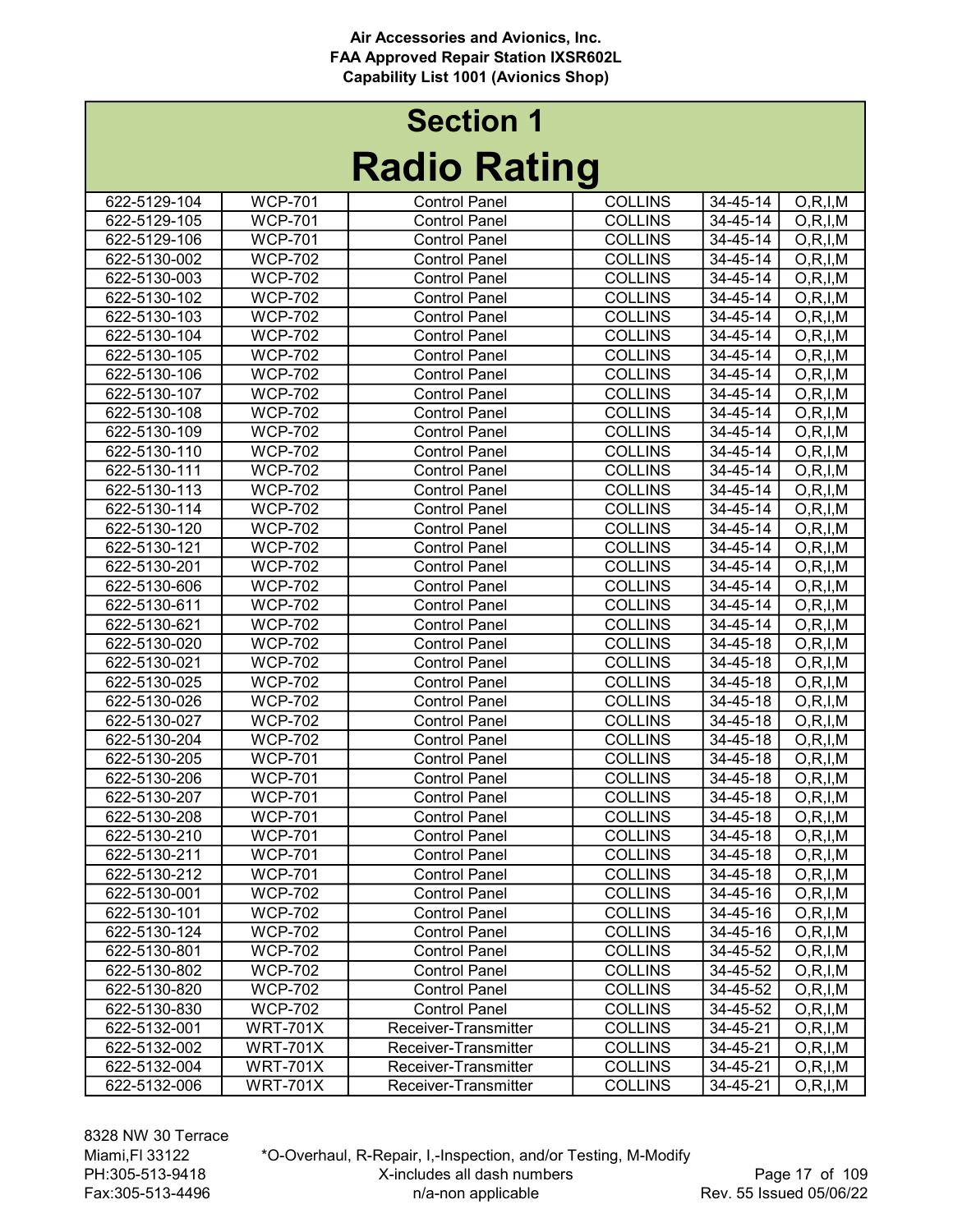|              |                 | INAUIU INAUIIY       |                |          |            |
|--------------|-----------------|----------------------|----------------|----------|------------|
| 622-5132-007 | <b>WRT-701X</b> | Receiver-Transmitter | <b>COLLINS</b> | 34-45-21 | O, R, I, M |
| 622-5132-009 | <b>WRT-701X</b> | Receiver-Transmitter | <b>COLLINS</b> | 34-45-21 | O, R, I, M |
| 622-5132-020 | <b>WRT-701X</b> | Receiver-Transmitter | <b>COLLINS</b> | 34-45-21 | O, R, I, M |
| 622-5132-030 | <b>WRT-701X</b> | Receiver-Transmitter | <b>COLLINS</b> | 34-45-21 | O, R, I, M |
| 622-5132-101 | <b>WRT-701X</b> | Receiver-Transmitter | <b>COLLINS</b> | 34-45-21 | O, R, I, M |
| 622-5132-102 | <b>WRT-701X</b> | Receiver-Transmitter | <b>COLLINS</b> | 34-45-21 | O, R, I, M |
| 622-5132-104 | <b>WRT-701X</b> | Receiver-Transmitter | <b>COLLINS</b> | 34-45-21 | O, R, I, M |
| 622-5132-105 | <b>WRT-701X</b> | Receiver-Transmitter | <b>COLLINS</b> | 34-45-21 | O, R, I, M |
| 622-5132-106 | <b>WRT-701X</b> | Receiver-Transmitter | <b>COLLINS</b> | 34-45-21 | O, R, I, M |
| 622-5132-107 | <b>WRT-701X</b> | Receiver-Transmitter | <b>COLLINS</b> | 34-45-21 | O, R, I, M |
| 622-5132-109 | <b>WRT-701X</b> | Receiver-Transmitter | <b>COLLINS</b> | 34-45-21 | O, R, I, M |
| 622-5132-120 | <b>WRT-701X</b> | Receiver-Transmitter | <b>COLLINS</b> | 34-45-21 | O, R, I, M |
| 622-5132-130 | <b>WRT-701X</b> | Receiver-Transmitter | <b>COLLINS</b> | 34-45-21 | O, R, I, M |
| 622-5132-133 | <b>WRT-701X</b> | Receiver-Transmitter | <b>COLLINS</b> | 34-45-21 | O, R, I, M |
| 622-5132-610 | <b>WRT-701X</b> | Receiver-Transmitter | <b>COLLINS</b> | 34-45-47 | O, R, I, M |
| 622-5132-612 | <b>WRT-701X</b> | Receiver-Transmitter | <b>COLLINS</b> | 34-45-47 | O, R, I, M |
| 622-5132-620 | <b>WRT-701X</b> | Receiver-Transmitter | <b>COLLINS</b> | 34-45-47 | O, R, I, M |
| 622-5132-621 | <b>WRT-701X</b> | Receiver-Transmitter | <b>COLLINS</b> | 34-45-47 | O, R, I, M |
| 622-5132-622 | <b>WRT-701X</b> | Receiver-Transmitter | <b>COLLINS</b> | 34-45-47 | O, R, I, M |
| 622-5132-623 | <b>WRT-701X</b> | Receiver-Transmitter | <b>COLLINS</b> | 34-45-47 | O, R, I, M |
| 622-5132-624 | <b>WRT-701X</b> | Receiver-Transmitter | <b>COLLINS</b> | 34-45-47 | O, R, I, M |
| 622-5132-630 | <b>WRT-701X</b> | Receiver-Transmitter | <b>COLLINS</b> | 34-45-47 | O, R, I, M |
| 622-5132-631 | <b>WRT-701X</b> | Receiver-Transmitter | <b>COLLINS</b> | 34-45-47 | O, R, I, M |
| 622-5132-632 | <b>WRT-701X</b> | Receiver-Transmitter | <b>COLLINS</b> | 34-45-47 | O, R, I, M |
| 622-5132-633 | <b>WRT-701X</b> | Receiver-Transmitter | <b>COLLINS</b> | 34-45-47 | O, R, I, M |
| 622-5132-634 | <b>WRT-701X</b> | Receiver-Transmitter | <b>COLLINS</b> | 34-45-47 | O, R, I, M |
| 622-5133-001 | <b>WMT-701X</b> | <b>RT</b> Mount      | <b>COLLINS</b> | 34-45-54 | O, R, I, M |
| 622-5133-002 | <b>WMT-701X</b> | <b>RT</b> Mount      | <b>COLLINS</b> | 34-45-54 | O, R, I, M |
| 622-5133-003 | <b>WMT-701X</b> | <b>RT</b> Mount      | <b>COLLINS</b> | 34-45-54 | O, R, I, M |
| 622-5133-004 | <b>WMT-701X</b> | <b>RT</b> Mount      | <b>COLLINS</b> | 34-45-54 | O, R, I, M |
| 622-5133-005 | <b>WMT-701X</b> | <b>RT</b> Mount      | <b>COLLINS</b> | 34-45-54 | O, R, I, M |
| 622-5133-006 | <b>WMT-701X</b> | <b>RT</b> Mount      | <b>COLLINS</b> | 34-45-54 | O, R, I, M |
| 622-5133-007 | <b>WMT-701X</b> | <b>RT</b> Mount      | <b>COLLINS</b> | 34-45-54 | O, R, I, M |
| 622-5133-101 | <b>WMT-701X</b> | <b>RT</b> Mount      | <b>COLLINS</b> | 34-45-54 | O, R, I, M |
| 622-5133-102 | <b>WMT-701X</b> | <b>RT</b> Mount      | <b>COLLINS</b> | 34-45-54 | O, R, I, M |
| 622-5133-103 | <b>WMT-701X</b> | <b>RT</b> Mount      | <b>COLLINS</b> | 34-45-54 | O, R, I, M |
| 622-5133-105 | <b>WMT-701X</b> | <b>RT</b> Mount      | <b>COLLINS</b> | 34-45-54 | O, R, I, M |
| 622-5133-106 | <b>WMT-701X</b> | <b>RT</b> Mount      | <b>COLLINS</b> | 34-45-54 | O, R, I, M |
| 622-5133-109 | <b>WMT-701X</b> | <b>RT</b> Mount      | <b>COLLINS</b> | 34-45-54 | O, R, I, M |
| 622-5133-205 | <b>WMT-701X</b> | <b>RT</b> Mount      | <b>COLLINS</b> | 34-45-54 | O, R, I, M |
| 622-5133-206 | <b>WMT-701X</b> | <b>RT</b> Mount      | <b>COLLINS</b> | 34-45-54 | O, R, I, M |
| 622-5133-209 | <b>WMT-701X</b> | <b>RT</b> Mount      | <b>COLLINS</b> | 34-45-54 | O, R, I, M |
| 622-5134-001 | <b>WMT-702X</b> | <b>RT</b> Mount      | <b>COLLINS</b> | 34-45-54 | O, R, I, M |
| 622-5134-002 | <b>WMT-702X</b> | <b>RT</b> Mount      | <b>COLLINS</b> | 34-45-54 | O, R, I, M |
| 622-5134-003 | <b>WMT-702X</b> | <b>RT</b> Mount      | <b>COLLINS</b> | 34-45-54 | O, R, I, M |
| 622-5134-004 | <b>WMT-702X</b> | <b>RT</b> Mount      | <b>COLLINS</b> | 34-45-54 | O, R, I, M |
| 622-5134-061 | <b>WMT-702X</b> | <b>RT</b> Mount      | <b>COLLINS</b> | 34-45-54 | O, R, I, M |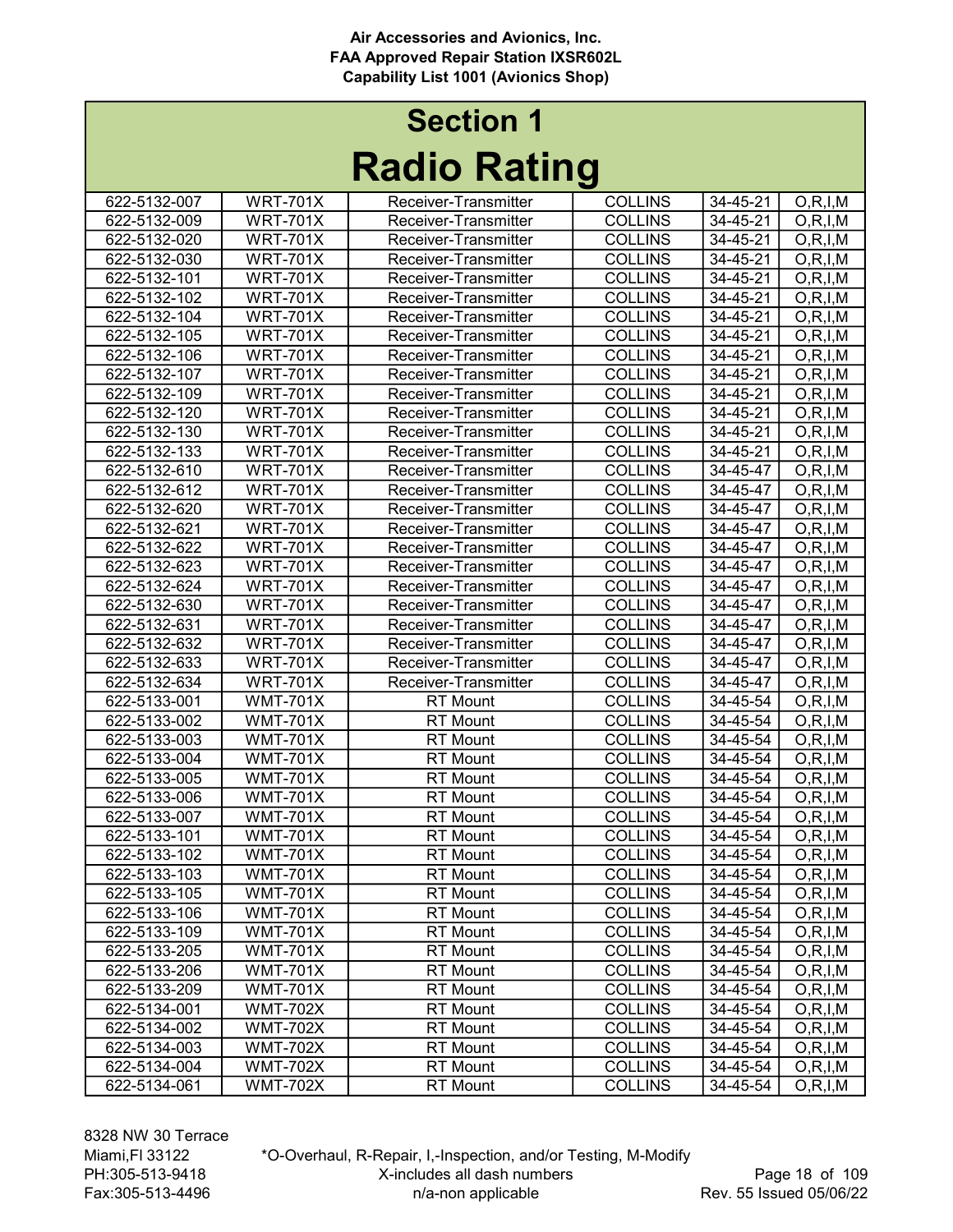| INGUIV INGUILY |                 |                  |                |                |            |  |
|----------------|-----------------|------------------|----------------|----------------|------------|--|
| 622-5134-062   | <b>WMT-702X</b> | <b>RT</b> Mount  | <b>COLLINS</b> | 34-45-54       | O, R, I, M |  |
| 622-5134-063   | <b>WMT-702X</b> | <b>RT</b> Mount  | <b>COLLINS</b> | 34-45-54       | O, R, I, M |  |
| 622-5134-064   | <b>WMT-702X</b> | <b>RT</b> Mount  | <b>COLLINS</b> | 34-45-54       | O, R, I, M |  |
| 622-5134-066   | <b>WMT-702X</b> | <b>RT</b> Mount  | <b>COLLINS</b> | 34-45-54       | O, R, I, M |  |
| 622-5134-101   | <b>WMT-702X</b> | <b>RT</b> Mount  | <b>COLLINS</b> | 34-45-54       | O, R, I, M |  |
| 622-5134-102   | <b>WMT-702X</b> | <b>RT</b> Mount  | <b>COLLINS</b> | 34-45-54       | O, R, I, M |  |
| 622-5134-103   | <b>WMT-702X</b> | <b>RT</b> Mount  | <b>COLLINS</b> | 34-45-54       | O, R, I, M |  |
| 622-5134-105   | <b>WMT-702X</b> | <b>RT</b> Mount  | <b>COLLINS</b> | 34-45-54       | O, R, I, M |  |
| 622-5134-106   | <b>WMT-702X</b> | <b>RT</b> Mount  | <b>COLLINS</b> | 34-45-54       | O, R, I, M |  |
| 622-5134-107   | <b>WMT-702X</b> | <b>RT</b> Mount  | <b>COLLINS</b> | 34-45-54       | O, R, I, M |  |
| 622-5134-206   | <b>WMT-702X</b> | <b>RT</b> Mount  | <b>COLLINS</b> | 34-45-54       | O, R, I, M |  |
| 622-5134-266   | <b>WMT-702X</b> | <b>RT</b> Mount  | <b>COLLINS</b> | 34-45-54       | O, R, I, M |  |
| 622-5134-601   | <b>WMT-702X</b> | <b>RT</b> Mount  | <b>COLLINS</b> | 34-45-54       | O, R, I, M |  |
| 622-5134-602   | <b>WMT-702X</b> | <b>RT</b> Mount  | <b>COLLINS</b> | 34-45-54       | O, R, I, M |  |
| 622-5134-603   | <b>WMT-702X</b> | <b>RT</b> Mount  | <b>COLLINS</b> | 34-45-54       | O, R, I, M |  |
| 622-5134-605   | <b>WMT-702X</b> | <b>RT</b> Mount  | <b>COLLINS</b> | 34-45-54       | O, R, I, M |  |
| 622-5134-606   | <b>WMT-702X</b> | <b>RT</b> Mount  | <b>COLLINS</b> | 34-45-54       | O, R, I, M |  |
| 622-5135-001   | <b>WMA-701X</b> | Antenna Pedestal | <b>COLLINS</b> | 34-45-22       | O, R, I, M |  |
| 622-5135-002   | <b>WMA-701X</b> | Antenna Pedestal | <b>COLLINS</b> | 34-45-22       | O, R, I, M |  |
| 622-5135-003   | <b>WMA-701X</b> | Antenna Pedestal | <b>COLLINS</b> | $34 - 45 - 22$ | O, R, I, M |  |
| 622-5135-011   | <b>WMA-701X</b> | Antenna Pedestal | <b>COLLINS</b> | 34-45-22       | O, R, I, M |  |
| 622-5135-012   | <b>WMA-701X</b> | Antenna Pedestal | <b>COLLINS</b> | 34-45-22       | O, R, I, M |  |
| 622-5135-101   | <b>WMA-701X</b> | Antenna Pedestal | <b>COLLINS</b> | $34 - 45 - 22$ | O, R, I, M |  |
| 622-5135-102   | <b>WMA-701X</b> | Antenna Pedestal | <b>COLLINS</b> | 34-45-22       | O, R, I, M |  |
| 622-5135-113   | <b>WMA-701X</b> | Antenna Pedestal | <b>COLLINS</b> | 34-45-22       | O, R, I, M |  |
| 622-5135-123   | <b>WMA-701X</b> | Antenna Pedestal | <b>COLLINS</b> | 34-45-22       | O, R, I, M |  |
| 622-5135-201   | <b>WMA-701X</b> | Antenna Pedestal | <b>COLLINS</b> | 34-45-22       | O, R, I, M |  |
| 622-5135-202   | <b>WMA-701X</b> | Antenna Pedestal | <b>COLLINS</b> | 34-45-22       | O, R, I, M |  |
| 622-5135-203   | <b>WMA-701X</b> | Antenna Pedestal | <b>COLLINS</b> | 34-45-22       | O, R, I, M |  |
| 622-5135-211   | <b>WMA-701X</b> | Antenna Pedestal | <b>COLLINS</b> | 34-45-22       | O, R, I, M |  |
| 622-5135-212   | <b>WMA-701X</b> | Antenna Pedestal | <b>COLLINS</b> | 34-45-22       | O, R, I, M |  |
| 622-5135-801   | <b>WMA-701X</b> | Antenna Pedestal | <b>COLLINS</b> | 34-40-59       | O, R, I, M |  |
| 622-5135-802   | <b>WMA-701X</b> | Antenna Pedestal | <b>COLLINS</b> | 34-40-59       | O, R, I, M |  |
| 622-5135-803   | <b>WMA-701X</b> | Antenna Pedestal | <b>COLLINS</b> | 34-40-59       | O, R, I, M |  |
| 622-5136-001   | <b>WMA-702X</b> | Antenna Pedestal | <b>COLLINS</b> | 34-45-22       | O, R, I, M |  |
| 622-5136-002   | <b>WMA-702X</b> | Antenna Pedestal | <b>COLLINS</b> | $34 - 45 - 22$ | O, R, I, M |  |
| 622-5136-003   | <b>WMA-702X</b> | Antenna Pedestal | <b>COLLINS</b> | 34-45-22       | O, R, I, M |  |
| 622-5136-011   | WMA-702X        | Antenna Pedestal | <b>COLLINS</b> | 34-45-22       | O, R, I, M |  |
| 622-5136-012   | <b>WMA-702X</b> | Antenna Pedestal | <b>COLLINS</b> | 34-45-22       | O, R, I, M |  |
| 622-5136-201   | <b>WMA-702X</b> | Antenna Pedestal | <b>COLLINS</b> | 34-45-22       | O, R, I, M |  |
| 622-5136-202   | <b>WMA-702X</b> | Antenna Pedestal | <b>COLLINS</b> | 34-45-22       | O, R, I, M |  |
| 622-5136-203   | <b>WMA-702X</b> | Antenna Pedestal | <b>COLLINS</b> | 34-45-22       | O, R, I, M |  |
| 622-5136-211   | <b>WMA-702X</b> | Antenna Pedestal | <b>COLLINS</b> | 34-45-22       | O, R, I, M |  |
| 622-5136-212   | <b>WMA-702X</b> | Antenna Pedestal | <b>COLLINS</b> | 34-45-22       | O, R, I, M |  |
| 622-5136-801   | <b>WMA-702X</b> | Antenna Pedestal | <b>COLLINS</b> | 34-40-59       | O, R, I, M |  |
| 622-5136-802   | <b>WMA-702X</b> | Antenna Pedestal | <b>COLLINS</b> | 34-40-59       | O, R, I, M |  |
| 622-5136-803   | <b>WMA-702X</b> | Antenna Pedestal | <b>COLLINS</b> | 34-40-59       | O, R, I, M |  |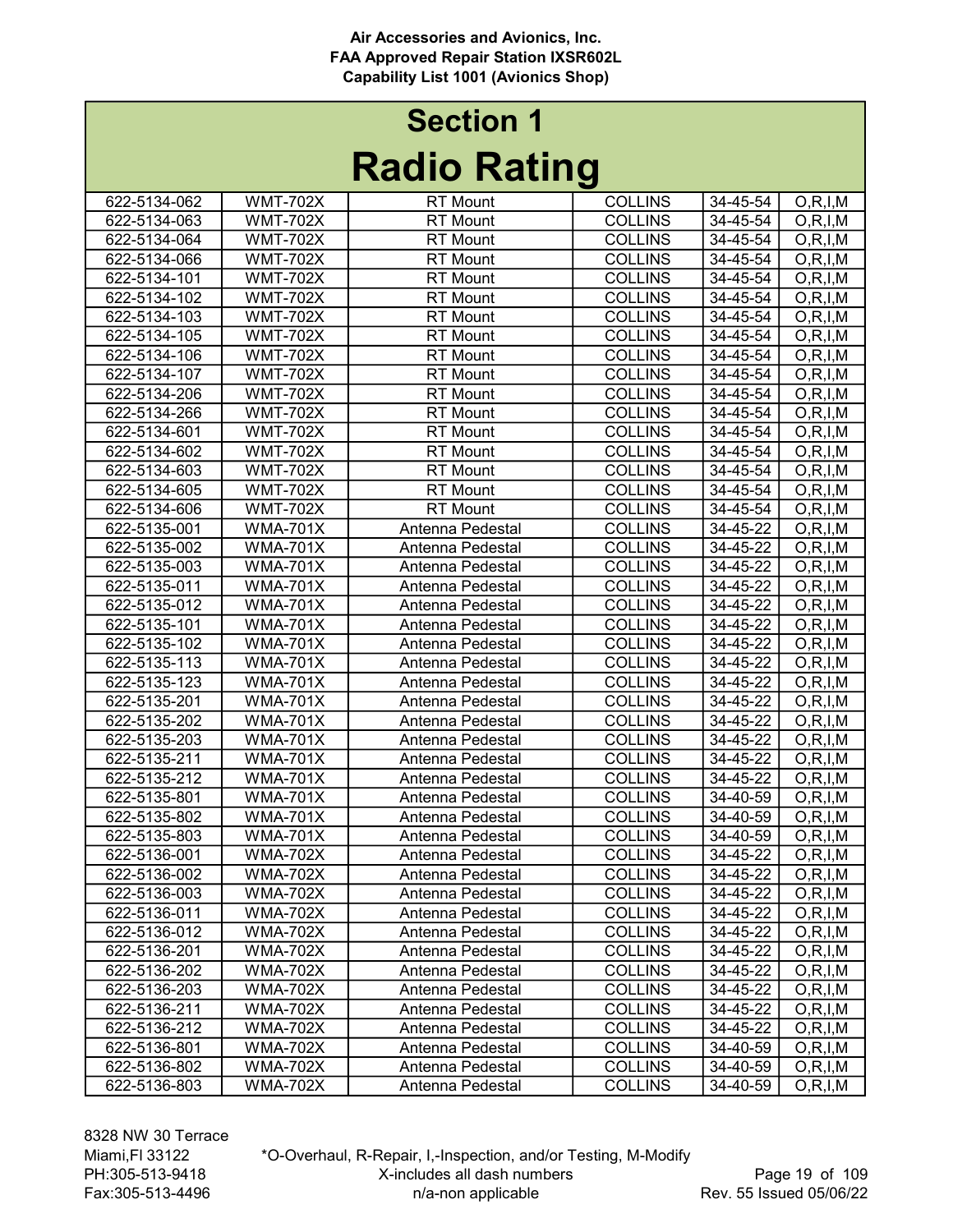| nauno naung  |                 |                                    |                |                |                          |  |
|--------------|-----------------|------------------------------------|----------------|----------------|--------------------------|--|
| 622-5136-821 | <b>WMA-702X</b> | Antenna Pedestal                   | <b>COLLINS</b> | 34-40-59       | O, R, I, M               |  |
| 622-5136-822 | <b>WMA-702X</b> | Antenna Pedestal                   | <b>COLLINS</b> | 34-40-59       | O, R, I, M               |  |
| 622-5136-823 | <b>WMA-702X</b> | Antenna Pedestal                   | <b>COLLINS</b> | 34-40-59       | O, R, I, M               |  |
| 622-5137-001 | <b>WFA-701X</b> | Antenna Flat Plate                 | <b>COLLINS</b> | 34-45-22       | R, I                     |  |
| 622-5137-101 | <b>WFA-701X</b> | Antenna Flat Plate                 | <b>COLLINS</b> | $34 - 45 - 22$ | R, I                     |  |
| 622-5137-201 | <b>WFA-701X</b> | Antenna Flat Plate                 | <b>COLLINS</b> | 34-45-22       | R, I                     |  |
| 622-5137-202 | <b>WFA-701X</b> | Antenna Flat Plate                 | <b>COLLINS</b> | 34-45-22       | R, I                     |  |
| 622-5137-601 | <b>WFA-701X</b> | Antenna Flat Plate                 | <b>COLLINS</b> | 34-45-53       | R, I                     |  |
| 622-5137-641 | <b>WFA-701X</b> | Antenna Flat Plate                 | <b>COLLINS</b> | 34-45-22       | R, I                     |  |
| 622-5138-001 | <b>WMI-701</b>  | Mounting base                      | <b>COLLINS</b> | 34-45-54       | O, R, I, M               |  |
| 622-5138-002 | <b>WMI-701</b>  | Mounting base                      | <b>COLLINS</b> | 34-45-54       | O, R, I, M               |  |
| 622-5138-003 | <b>WMI-701</b>  | Mounting base                      | <b>COLLINS</b> | 34-45-54       | $\overline{O}$ , R, I, M |  |
| 622-5219-001 | <b>VHF-700</b>  | <b>VHF Transceiver</b>             | <b>COLLINS</b> | 23-12-70       | O, R, I, M               |  |
| 622-5219-002 | <b>VHF-700</b>  | <b>VHF Transceiver</b>             | <b>COLLINS</b> | 23-12-70       | O, R, I, M               |  |
| 622-5219-003 | <b>VHF-700</b>  | <b>VHF Transceiver</b>             | <b>COLLINS</b> | 23-12-70       | O, R, I, M               |  |
| 622-5219-004 | <b>VHF-700</b>  | <b>VHF Transceiver</b>             | <b>COLLINS</b> | 23-12-74       | O, R, I, M               |  |
| 622-5219-005 | <b>VHF-700</b>  | <b>VHF Transceiver</b>             | <b>COLLINS</b> | 23-12-74       | O, R, I, M               |  |
| 622-5219-020 | <b>VHF-700</b>  | <b>VHF Transceiver</b>             | <b>COLLINS</b> | 23-12-76       | O, R, I, M               |  |
| 622-5219-120 | <b>VHF-700</b>  | <b>VHF Transceiver</b>             | <b>COLLINS</b> | 23-12-76       | O, R, I, M               |  |
| 622-5220-001 | <b>VOR-700</b>  | <b>VOR/MB NAV Receiver</b>         | <b>COLLINS</b> | 34-55-70       | O, R, I, M               |  |
| 622-5220-002 | <b>VOR-700</b>  | <b>VOR/MB NAV Receiver</b>         | <b>COLLINS</b> | 34-55-70       | O, R, I, M               |  |
| 622-5220-102 | <b>VOR-700</b>  | <b>VOR/MB NAV Receiver</b>         | <b>COLLINS</b> | 34-55-70       | O, R, I, M               |  |
| 622-5220-103 | <b>VOR-700</b>  | <b>VOR/MB NAV Receiver</b>         | <b>COLLINS</b> | $34 - 55 - 70$ | O, R, I, M               |  |
| 622-5221-002 | ILS-700         | <b>ILS Receiver</b>                | <b>COLLINS</b> | 34-36-70       | O, R, I, M               |  |
| 622-5221-101 | ILS-700         | <b>ILS Receiver</b>                | <b>COLLINS</b> | 34-36-70       | O, R, I, M               |  |
| 622-5221-102 | ILS-700         | <b>ILS Receiver</b>                | <b>COLLINS</b> | 34-36-70       | O, R, I, M               |  |
| 622-5221-120 | <b>ILS-700</b>  | ILS Receiver                       | <b>COLLINS</b> | 34-36-72       | O, R, I, M               |  |
| 622-5222-001 | ADF-700         | <b>ADF Receiver</b>                | <b>COLLINS</b> | 34-53-70       | O, R, I, M               |  |
| 622-5222-002 | ADF-700         | <b>ADF Receiver</b>                | <b>COLLINS</b> | 34-53-70       | O, R, I, M               |  |
| 622-5222-020 | ADF-700         | <b>ADF Receiver</b>                | <b>COLLINS</b> | 34-53-77       | O, R, I, M               |  |
| 622-5222-102 | <b>ADF-700</b>  | <b>ADF Receiver</b>                | <b>COLLINS</b> | 34-53-70       | O, R, I, M               |  |
| 622-5222-120 | ADF-700         | <b>ADF Receiver</b>                | <b>COLLINS</b> | 34-53-77       | O, R, I, M               |  |
| 622-5222-420 | ADF-700         | <b>ADF Receiver</b>                | <b>COLLINS</b> | 34-53-70       | O, R, I, M               |  |
| 622-5272-001 | <b>HFS-700</b>  | <b>HF Transceiver</b>              | <b>COLLINS</b> | 23-10-70       | O, R, I, M               |  |
| 622-5272-003 | <b>HFS-700</b>  | <b>HF Transceiver</b>              | <b>COLLINS</b> | 23-10-70       | O, R, I, M               |  |
| 622-5272-020 | <b>HFS-700</b>  | <b>HF</b> Transceiver              | <b>COLLINS</b> | 23-10-74       | O, R, I, M               |  |
| 622-5272-023 | <b>HFS-700</b>  | <b>HF Transceiver</b>              | <b>COLLINS</b> | 23-10-74       | O, R, I, M               |  |
| 622-5272-120 | <b>HFS-700</b>  | <b>HF Transceiver</b>              | <b>COLLINS</b> | 23-10-74       | O, R, I, M               |  |
| 622-5337-001 | <b>TCR-220</b>  | <b>HF Transceiver</b>              | <b>COLLINS</b> | N/A            | O, R, I, M               |  |
| 622-5337-002 | <b>TCR-220</b>  | <b>HF Transceiver</b>              | <b>COLLINS</b> | N/A            | O, R, I, M               |  |
| 622-5374-002 | ASA-701         | <b>Autoland Status Annunciator</b> | <b>COLLINS</b> | 22-14-70       | O, R, I, M               |  |
| 622-5374-003 | ASA-701         | <b>Autoland Status Annunciator</b> | <b>COLLINS</b> | 22-14-70       | O, R, I, M               |  |
| 622-5374-004 | ASA-701         | <b>Autoland Status Annunciator</b> | <b>COLLINS</b> | 22-14-70       | O, R, I, M               |  |
| 622-5377-001 | 628T-2A         | <b>HF Transceiver</b>              | <b>COLLINS</b> | 23-10-12       | O, R, I, M               |  |
| 622-5390-001 | <b>VFP-702</b>  | <b>VHF Control</b>                 | <b>COLLINS</b> | 23-12-71       | O, R, I, M               |  |
| 622-5390-002 | <b>VFP-702</b>  | <b>VHF Control</b>                 | <b>COLLINS</b> | $23 - 12 - 71$ | O, R, I, M               |  |
| 622-5393-001 | 992C-3          | Mount                              | <b>COLLINS</b> | 23-10-11       | O, R, I, M               |  |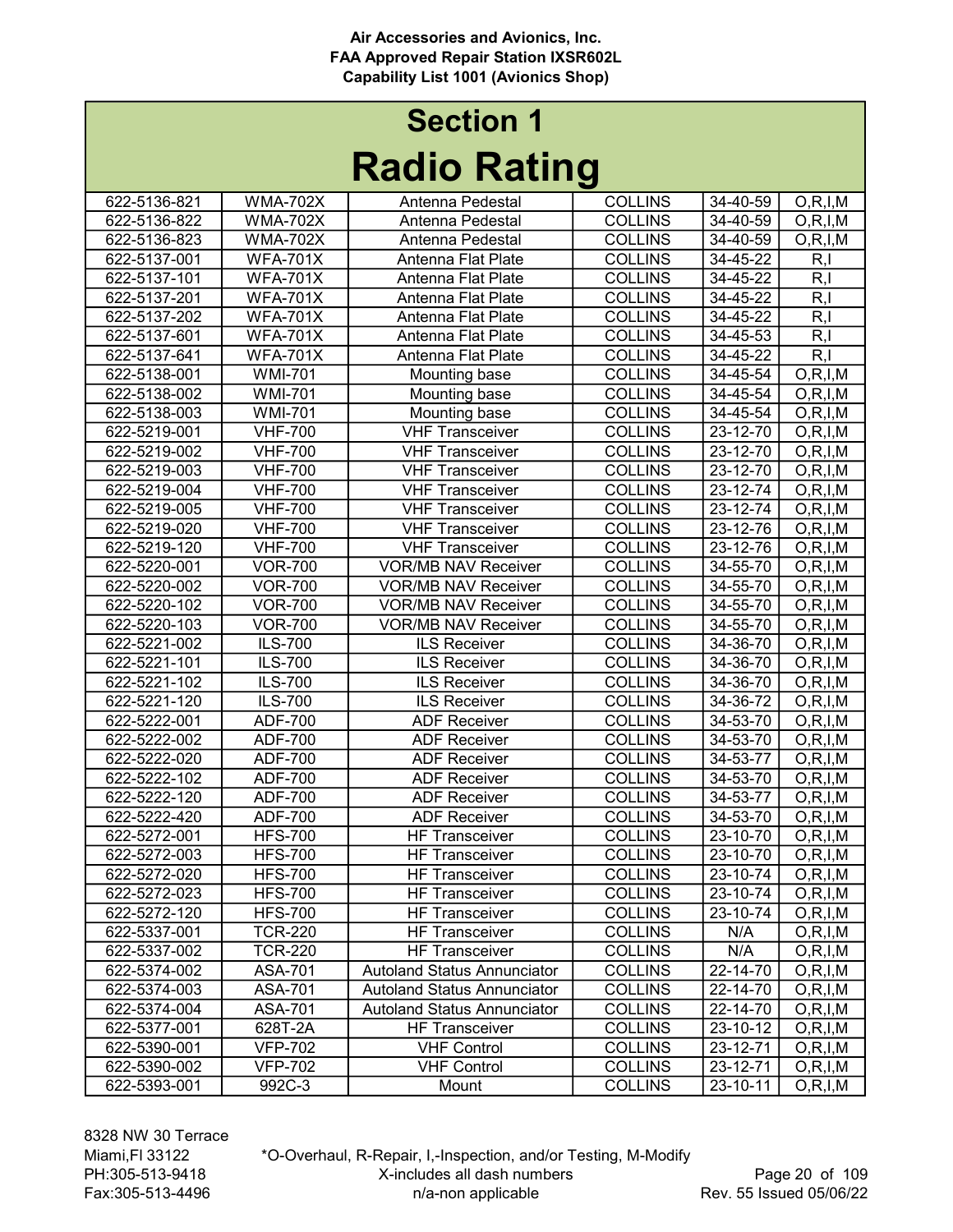|              |                |                             | J              |                |                          |
|--------------|----------------|-----------------------------|----------------|----------------|--------------------------|
| 622-5393-002 | 992C-3         | Mount                       | <b>COLLINS</b> | 23-10-11       | O, R, I, M               |
| 622-5393-003 | 992C-3         | Mount                       | <b>COLLINS</b> | $23 - 10 - 11$ | O, R, I, M               |
| 622-5394-001 | 999W-3         | <b>HF Rcvr-Xmtr Adapter</b> | <b>COLLINS</b> | 23-10-11       | O, R, I, M               |
| 622-5395-001 | 999W-3A        | HF Rcvr-Xmtr Adapter        | <b>COLLINS</b> | 23-10-11       | O, R, I, M               |
| 622-5432-002 | <b>HFP-702</b> | <b>HF Control</b>           | <b>COLLINS</b> | 23-10-71       | O, R, I, M               |
| 622-5508-001 | 992C-2         | Mount                       | <b>COLLINS</b> | 23-10-12       | O, R, I, M               |
| 622-5508-002 | 992C-2         | Mount                       | <b>COLLINS</b> | 23-10-12       | O, R, I, M               |
| 622-5508-003 | 992C-2         | Mount                       | <b>COLLINS</b> | 23-10-12       | O, R, I, M               |
| 622-5509-001 | 999W-2         | HF Rcvr-Xmtr Adapter        | <b>COLLINS</b> | 23-10-12       | O, R, I, M               |
| 622-5510-001 | 999W-2A        | HF Rcvr-Xmtr Adapter        | <b>COLLINS</b> | 23-10-12       | O, R, I, M               |
| 622-5962-001 | 628T-3A        | <b>HF Transceiver</b>       | <b>COLLINS</b> | 23-10-11       | O, R, I, M               |
| 622-6137-001 | <b>VIR-32</b>  | <b>VOR/MB NAV Receiver</b>  | <b>COLLINS</b> | 34-55-32       | O, R, I, M               |
| 622-6137-201 | <b>VIR-32</b>  | <b>VOR/MB NAV Receiver</b>  | <b>COLLINS</b> | $34 - 55 - 32$ | O, R, I, M               |
| 622-6152-001 | VHF-22A        | <b>VHF Transceiver</b>      | <b>COLLINS</b> | 23-12-10       | O, R, I, M               |
| 622-6152-002 | VHF-22A        | <b>VHF Transceiver</b>      | <b>COLLINS</b> | 23-12-10       | O, R, I, M               |
| 622-6152-011 | VHF-22A        | <b>VHF Transceiver</b>      | <b>COLLINS</b> | 23-12-10       | $\overline{O}$ , R, I, M |
| 622-6152-012 | VHF-22A        | <b>VHF Transceiver</b>      | <b>COLLINS</b> | 23-12-10       | O, R, I, M               |
| 622-6152-021 | VHF-22A        | <b>VHF Transceiver</b>      | <b>COLLINS</b> | 23-12-10       | O, R, I, M               |
| 622-6152-022 | VHF-22A        | <b>VHF Transceiver</b>      | <b>COLLINS</b> | 23-12-10       | O, R, I, M               |
| 622-6152-023 | VHF-22A        | <b>VHF Transceiver</b>      | <b>COLLINS</b> | 23-12-10       | O, R, I, M               |
| 622-6152-031 | VHF-22A        | <b>VHF Transceiver</b>      | <b>COLLINS</b> | 23-12-10       | O, R, I, M               |
| 622-6152-032 | $VHF-22A$      | <b>VHF Transceiver</b>      | <b>COLLINS</b> | 23-12-10       | O, R, I, M               |
| 622-6152-033 | VHF-22A        | <b>VHF Transceiver</b>      | <b>COLLINS</b> | 23-12-10       | O, R, I, M               |
| 622-6153-001 | <b>VHF-22B</b> | <b>VHF Transceiver</b>      | <b>COLLINS</b> | 23-12-10       | O, R, I, M               |
| 622-6153-002 | <b>VHF-22B</b> | <b>VHF Transceiver</b>      | <b>COLLINS</b> | 23-12-10       | O, R, I, M               |
| 622-6153-021 | <b>VHF-22B</b> | <b>VHF Transceiver</b>      | <b>COLLINS</b> | 23-12-10       | O, R, I, M               |
| 622-6153-022 | <b>VHF-22B</b> | <b>VHF Transceiver</b>      | <b>COLLINS</b> | 23-12-10       | O, R, I, M               |
| 622-6153-023 | <b>VHF-22B</b> | <b>VHF Transceiver</b>      | <b>COLLINS</b> | 23-12-10       | O, R, I, M               |
| 622-6263-001 | <b>DME-42</b>  | <b>DME</b>                  | <b>COLLINS</b> | 34-56-10       | O, R, I, M               |
| 622-6263-003 | <b>DME-42</b>  | <b>DME</b>                  | <b>COLLINS</b> | 34-56-10       | O, R, I, M               |
| 622-6389-001 | <b>VHF-21A</b> | <b>VHF Transceiver</b>      | <b>COLLINS</b> | 23-12-10       | O, R, I, M               |
| 622-6389-002 | VHF-21A        | <b>VHF Transceiver</b>      | <b>COLLINS</b> | 23-12-10       | O, R, I, M               |
| 622-6389-011 | VHF-21A        | <b>VHF Transceiver</b>      | <b>COLLINS</b> | 23-12-10       | O, R, I, M               |
| 622-6389-012 | VHF-21A        | <b>VHF Transceiver</b>      | <b>COLLINS</b> | 23-12-10       | O, R, I, M               |
| 622-6390-001 | <b>VHF-21B</b> | <b>VHF Transceiver</b>      | <b>COLLINS</b> | 23-12-10       | O, R, I, M               |
| 622-6390-002 | VHF-21B        | <b>VHF Transceiver</b>      | <b>COLLINS</b> | $23 - 12 - 10$ | O, R, I, M               |
| 622-6470-001 | AAC-200P       | <b>HF Antenna Coupler</b>   | <b>COLLINS</b> | 23-10-23       | O, R, I, M               |
| 622-6471-001 | AAC-220P       | HF Antenna Coupler          | <b>COLLINS</b> | 23-10-23       | O, R, I, M               |
| 622-6471-002 | AAC-220P       | HF Antenna Coupler          | <b>COLLINS</b> | 23-10-23       | O, R, I, M               |
| 622-6514-001 | <b>WXI-711</b> | Indicator                   | <b>COLLINS</b> | 34-45-26       | O, R, I, M               |
| 622-6514-002 | <b>WXI-711</b> | Indicator                   | <b>COLLINS</b> | 34-45-26       | O, R, I, M               |
| 622-6514-004 | <b>WXI-711</b> | Indicator                   | <b>COLLINS</b> | 34-45-26       | O, R, I, M               |
| 622-6514-006 | <b>WXI-711</b> | Indicator                   | <b>COLLINS</b> | 34-45-26       | O, R, I, M               |
| 622-6514-016 | <b>WXI-711</b> | Indicator                   | <b>COLLINS</b> | 34-45-26       | O, R, I, M               |
| 622-6514-101 | <b>WXI-711</b> | Indicator                   | <b>COLLINS</b> | 34-45-26       | O, R, I, M               |
| 622-6514-102 | <b>WXI-711</b> | Indicator                   | <b>COLLINS</b> | 34-45-26       | O, R, I, M               |
| 622-6514-103 | <b>WXI-711</b> | Indicator                   | <b>COLLINS</b> | 34-45-26       | O, R, I, M               |
|              |                |                             |                |                |                          |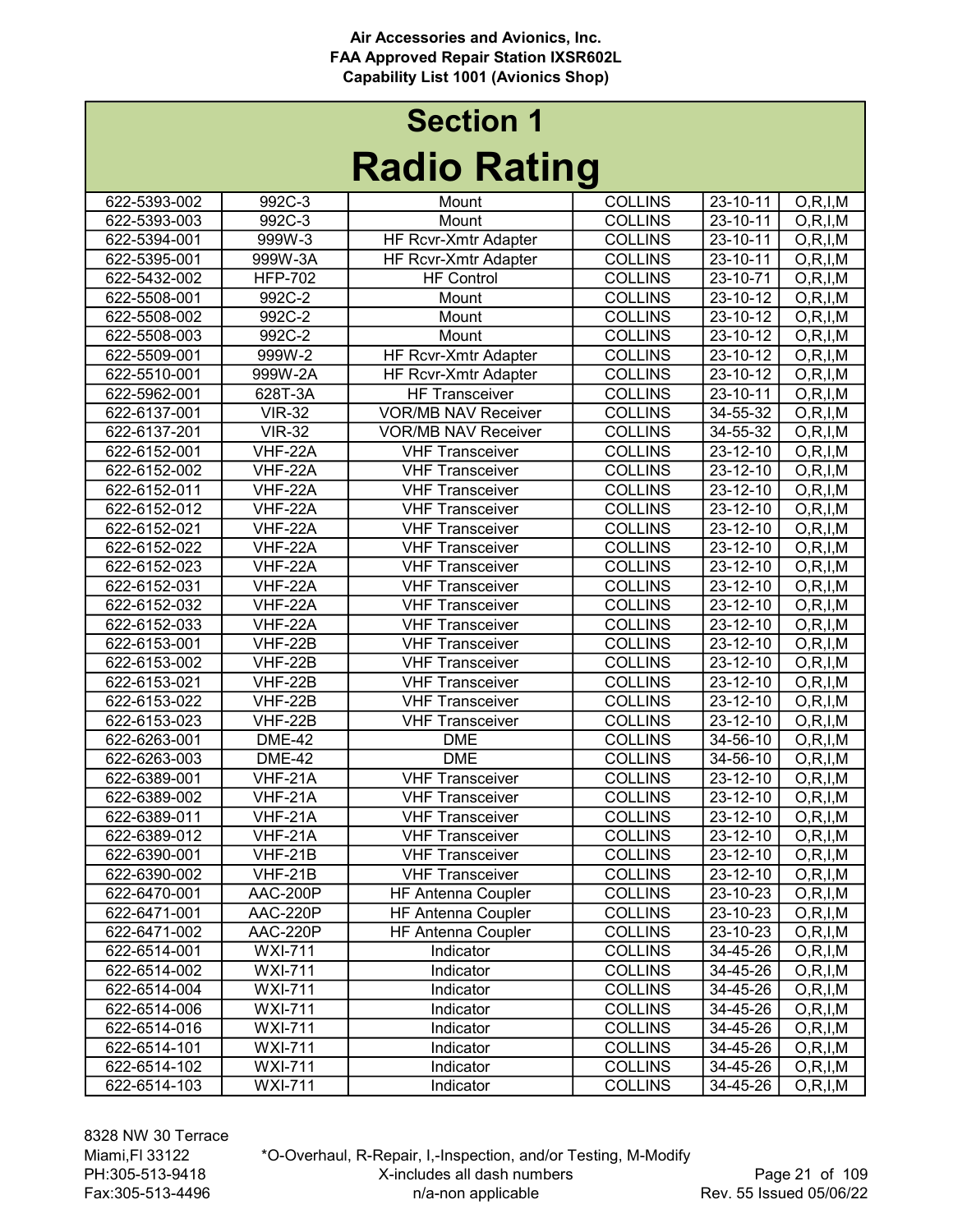|              |                | nauno naung |                |                |                          |
|--------------|----------------|-------------|----------------|----------------|--------------------------|
| 622-6514-104 | <b>WXI-711</b> | Indicator   | <b>COLLINS</b> | 34-45-26       | O, R, I, M               |
| 622-6514-105 | <b>WXI-711</b> | Indicator   | <b>COLLINS</b> | 34-45-26       | O, R, I, M               |
| 622-6514-106 | <b>WXI-711</b> | Indicator   | <b>COLLINS</b> | 34-45-26       | O, R, I, M               |
| 622-6514-108 | <b>WXI-711</b> | Indicator   | <b>COLLINS</b> | 34-45-26       | O, R, I, M               |
| 622-6514-109 | <b>WXI-711</b> | Indicator   | <b>COLLINS</b> | 34-45-26       | O, R, I, M               |
| 622-6514-201 | <b>WXI-711</b> | Indicator   | <b>COLLINS</b> | 34-45-26       | O, R, I, M               |
| 622-6514-203 | <b>WXI-711</b> | Indicator   | <b>COLLINS</b> | 34-45-26       | O, R, I, M               |
| 622-6514-205 | <b>WXI-711</b> | Indicator   | <b>COLLINS</b> | 34-45-26       | O, R, I, M               |
| 622-6514-206 | <b>WXI-711</b> | Indicator   | <b>COLLINS</b> | 34-45-26       | O, R, I, M               |
| 622-6514-207 | <b>WXI-711</b> | Indicator   | <b>COLLINS</b> | 34-45-26       | O, R, I, M               |
| 622-6514-208 | <b>WXI-711</b> | Indicator   | <b>COLLINS</b> | 34-45-26       | O, R, I, M               |
| 622-6514-209 | <b>WXI-711</b> | Indicator   | <b>COLLINS</b> | $34 - 45 - 26$ | O, R, I, M               |
| 622-6514-210 | <b>WXI-711</b> | Indicator   | <b>COLLINS</b> | 34-45-26       | $\overline{O}$ , R, I, M |
| 622-6514-212 | <b>WXI-711</b> | Indicator   | <b>COLLINS</b> | 34-45-26       | O, R, I, M               |
| 622-6514-213 | <b>WXI-711</b> | Indicator   | <b>COLLINS</b> | 34-45-26       | O, R, I, M               |
| 622-6514-215 | <b>WXI-711</b> | Indicator   | <b>COLLINS</b> | 34-45-26       | O, R, I, M               |
| 622-6514-216 | <b>WXI-711</b> | Indicator   | <b>COLLINS</b> | 34-45-26       | O, R, I, M               |
| 622-6514-218 | <b>WXI-711</b> | Indicator   | <b>COLLINS</b> | 34-45-26       | O, R, I, M               |
| 622-6514-219 | <b>WXI-711</b> | Indicator   | <b>COLLINS</b> | 34-45-26       | O, R, I, M               |
| 622-6514-220 | <b>WXI-711</b> | Indicator   | <b>COLLINS</b> | 34-45-26       | O, R, I, M               |
| 622-6514-221 | <b>WXI-711</b> | Indicator   | <b>COLLINS</b> | 34-45-26       | O, R, I, M               |
| 622-6514-222 | <b>WXI-711</b> | Indicator   | <b>COLLINS</b> | 34-45-26       | O, R, I, M               |
| 622-6514-245 | <b>WXI-711</b> | Indicator   | <b>COLLINS</b> | 34-45-26       | O, R, I, M               |
| 622-6514-409 | <b>WXI-711</b> | Indicator   | <b>COLLINS</b> | 34-45-26       | O, R, I, M               |
| 622-6514-410 | <b>WXI-711</b> | Indicator   | <b>COLLINS</b> | 34-45-26       | O, R, I, M               |
| 622-6514-411 | <b>WXI-711</b> | Indicator   | <b>COLLINS</b> | 34-45-26       | O, R, I, M               |
| 622-6514-513 | <b>WXI-711</b> | Indicator   | <b>COLLINS</b> | 34-45-26       | O, R, I, M               |
| 622-6520-001 | <b>CTL-22</b>  | Control     | <b>COLLINS</b> | N/A            | O, R, I, M               |
| 622-6520-002 | <b>CTL-22</b>  | Control     | <b>COLLINS</b> | N/A            | O, R, I, M               |
| 622-6520-003 | <b>CTL-22</b>  | Control     | <b>COLLINS</b> | N/A            | O, R, I, M               |
| 622-6520-004 | <b>CTL-22</b>  | Control     | <b>COLLINS</b> | N/A            | O, R, I, M               |
| 622-6520-005 | <b>CTL-22</b>  | Control     | <b>COLLINS</b> | N/A            | O, R, I, M               |
| 622-6520-006 | <b>CTL-22</b>  | Control     | <b>COLLINS</b> | N/A            | O, R, I, M               |
| 622-6520-007 | <b>CTL-22</b>  | Control     | <b>COLLINS</b> | N/A            | O, R, I, M               |
| 622-6520-008 | <b>CTL-22</b>  | Control     | <b>COLLINS</b> | N/A            | O, R, I, M               |
| 622-6520-009 | <b>CTL-22</b>  | Control     | <b>COLLINS</b> | N/A            | O, R, I, M               |
| 622-6520-010 | <b>CTL-22</b>  | Control     | <b>COLLINS</b> | N/A            | O, R, I, M               |
| 622-6520-011 | CTL-22         | Control     | <b>COLLINS</b> | N/A            | O, R, I, M               |
| 622-6520-012 | <b>CTL-22</b>  | Control     | <b>COLLINS</b> | N/A            | O, R, I, M               |
| 622-6520-013 | <b>CTL-22</b>  | Control     | <b>COLLINS</b> | N/A            | O, R, I, M               |
| 622-6520-014 | <b>CTL-22</b>  | Control     | <b>COLLINS</b> | N/A            | O, R, I, M               |
| 622-6520-015 | <b>CTL-22</b>  | Control     | <b>COLLINS</b> | N/A            | O, R, I, M               |
| 622-6520-016 | <b>CTL-22</b>  | Control     | <b>COLLINS</b> | N/A            | O, R, I, M               |
| 622-6520-801 | <b>CTL-22</b>  | Control     | <b>COLLINS</b> | N/A            | O, R, I, M               |
| 622-6520-802 | <b>CTL-22</b>  | Control     | <b>COLLINS</b> | N/A            | O, R, I, M               |
| 622-6521-001 | <b>CTL-32</b>  | Control     | <b>COLLINS</b> | N/A            | O, R, I, M               |
| 622-6521-002 | <b>CTL-32</b>  | Control     | <b>COLLINS</b> | N/A            | O, R, I, M               |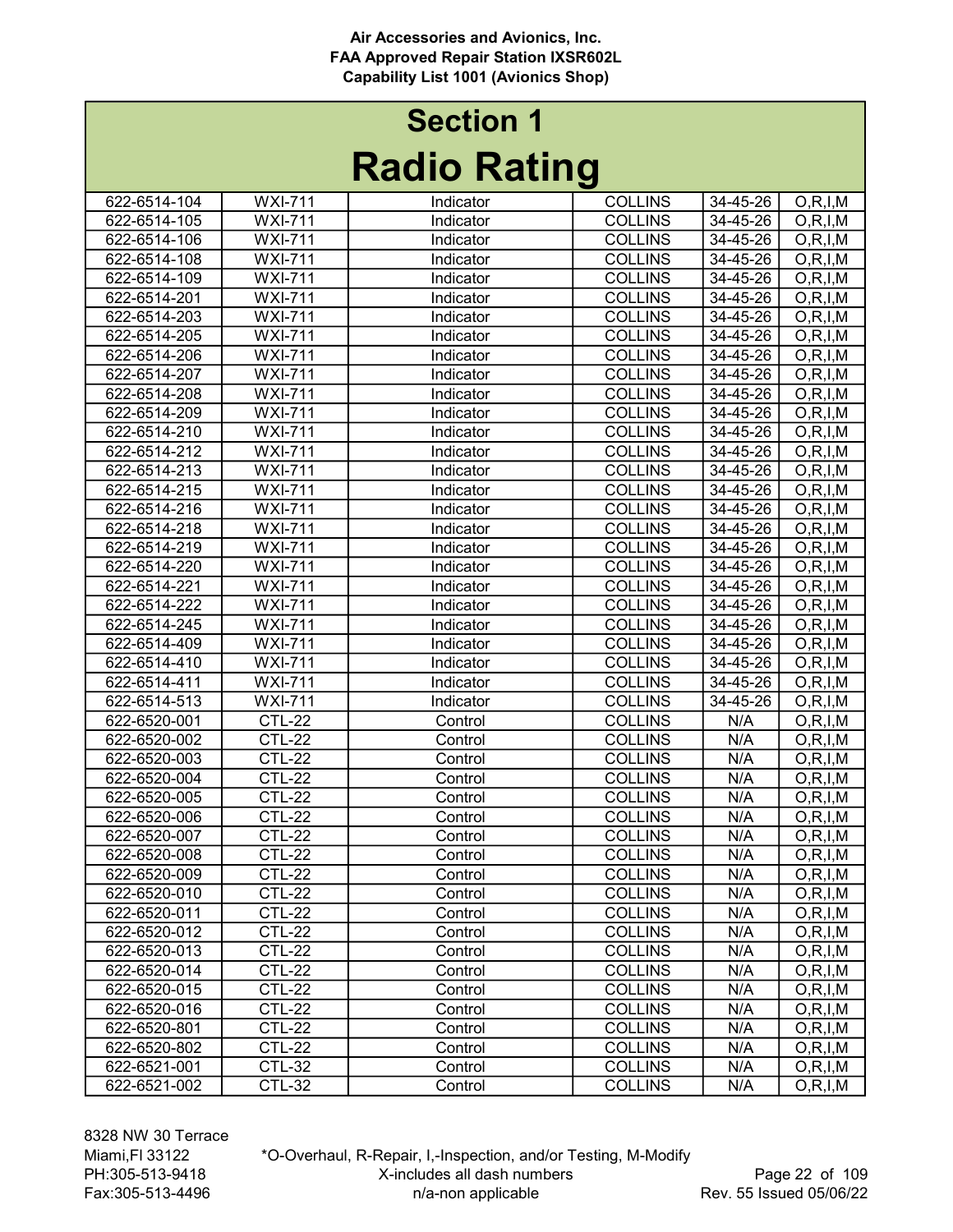# Radio Rating Section 1

| Naulu Natiliy |               |         |                |     |            |  |
|---------------|---------------|---------|----------------|-----|------------|--|
| 622-6521-003  | CTL-32        | Control | <b>COLLINS</b> | N/A | O, R, I, M |  |
| 622-6521-004  | <b>CTL-32</b> | Control | <b>COLLINS</b> | N/A | O, R, I, M |  |
| 622-6521-005  | <b>CTL-32</b> | Control | <b>COLLINS</b> | N/A | O, R, I, M |  |
| 622-6521-006  | <b>CTL-32</b> | Control | <b>COLLINS</b> | N/A | O, R, I, M |  |
| 622-6521-007  | <b>CTL-32</b> | Control | <b>COLLINS</b> | N/A | O, R, I, M |  |
| 622-6521-008  | <b>CTL-32</b> | Control | <b>COLLINS</b> | N/A | O, R, I, M |  |
| 622-6521-009  | <b>CTL-32</b> | Control | <b>COLLINS</b> | N/A | O, R, I, M |  |
| 622-6521-010  | <b>CTL-32</b> | Control | <b>COLLINS</b> | N/A | O, R, I, M |  |
| 622-6521-011  | <b>CTL-32</b> | Control | <b>COLLINS</b> | N/A | O, R, I, M |  |
| 622-6521-012  | <b>CTL-32</b> | Control | <b>COLLINS</b> | N/A | O, R, I, M |  |
| 622-6521-013  | $CTL-32$      | Control | <b>COLLINS</b> | N/A | O, R, I, M |  |
| 622-6521-014  | <b>CTL-32</b> | Control | <b>COLLINS</b> | N/A | O, R, I, M |  |
| 622-6521-015  | <b>CTL-32</b> | Control | <b>COLLINS</b> | N/A | O, R, I, M |  |
| 622-6521-016  | <b>CTL-32</b> | Control | <b>COLLINS</b> | N/A | O, R, I, M |  |
| 622-6521-025  | <b>CTL-32</b> | Control | <b>COLLINS</b> | N/A | O, R, I, M |  |
| 622-6521-026  | <b>CTL-32</b> | Control | <b>COLLINS</b> | N/A | O, R, I, M |  |
| 622-6521-027  | <b>CTL-32</b> | Control | <b>COLLINS</b> | N/A | O, R, I, M |  |
| 622-6521-028  | <b>CTL-32</b> | Control | <b>COLLINS</b> | N/A | O, R, I, M |  |
| 622-6521-029  | <b>CTL-32</b> | Control | <b>COLLINS</b> | N/A | O, R, I, M |  |
| 622-6521-030  | <b>CTL-32</b> | Control | <b>COLLINS</b> | N/A | O, R, I, M |  |
| 622-6521-031  | <b>CTL-32</b> | Control | <b>COLLINS</b> | N/A | O, R, I, M |  |
| 622-6521-032  | <b>CTL-32</b> | Control | <b>COLLINS</b> | N/A | O, R, I, M |  |
| 622-6521-801  | <b>CTL-32</b> | Control | <b>COLLINS</b> | N/A | O, R, I, M |  |
| 622-6521-802  | <b>CTL-32</b> | Control | <b>COLLINS</b> | N/A | O, R, I, M |  |
| 622-6521-803  | <b>CTL-32</b> | Control | <b>COLLINS</b> | N/A | O, R, I, M |  |
| 622-6521-804  | <b>CTL-32</b> | Control | <b>COLLINS</b> | N/A | O, R, I, M |  |
| 622-6522-001  | <b>CTL-62</b> | Control | <b>COLLINS</b> | N/A | O, R, I, M |  |
| 622-6522-002  | <b>CTL-62</b> | Control | <b>COLLINS</b> | N/A | O, R, I, M |  |
| 622-6522-003  | CTL-62        | Control | <b>COLLINS</b> | N/A | O, R, I, M |  |
| 622-6522-004  | <b>CTL-62</b> | Control | <b>COLLINS</b> | N/A | O, R, I, M |  |
| 622-6522-005  | <b>CTL-62</b> | Control | <b>COLLINS</b> | N/A | O, R, I, M |  |
| 622-6522-006  | CTL-62        | Control | <b>COLLINS</b> | N/A | O, R, I, M |  |
| 622-6522-007  | CTL-62        | Control | <b>COLLINS</b> | N/A | O, R, I, M |  |
| 622-6522-008  | CTL-62        | Control | <b>COLLINS</b> | N/A | O, R, I, M |  |
| 622-6522-009  | CTL-62        | Control | <b>COLLINS</b> | N/A | O, R, I, M |  |
| 622-6522-010  | <b>CTL-62</b> | Control | <b>COLLINS</b> | N/A | O, R, I, M |  |
| 622-6522-011  | <b>CTL-62</b> | Control | <b>COLLINS</b> | N/A | O, R, I, M |  |
| 622-6522-012  | CTL-62        | Control | <b>COLLINS</b> | N/A | O, R, I, M |  |
| 622-6522-013  | CTL-62        | Control | <b>COLLINS</b> | N/A | O, R, I, M |  |
| 622-6522-014  | CTL-62        | Control | <b>COLLINS</b> | N/A | O, R, I, M |  |
| 622-6522-015  | CTL-62        | Control | <b>COLLINS</b> | N/A | O, R, I, M |  |
| 622-6522-016  | CTL-62        | Control | <b>COLLINS</b> | N/A | O, R, I, M |  |
| 622-6522-017  | <b>CTL-62</b> | Control | <b>COLLINS</b> | N/A | O, R, I, M |  |
| 622-6522-018  | $CTL-62$      | Control | <b>COLLINS</b> | N/A | O, R, I, M |  |
| 622-6522-019  | CTL-62        | Control | <b>COLLINS</b> | N/A | O, R, I, M |  |
| 622-6522-020  | CTL-62        | Control | <b>COLLINS</b> | N/A | O, R, I, M |  |
| 622-6522-021  | CTL-62        | Control | <b>COLLINS</b> | N/A | O, R, I, M |  |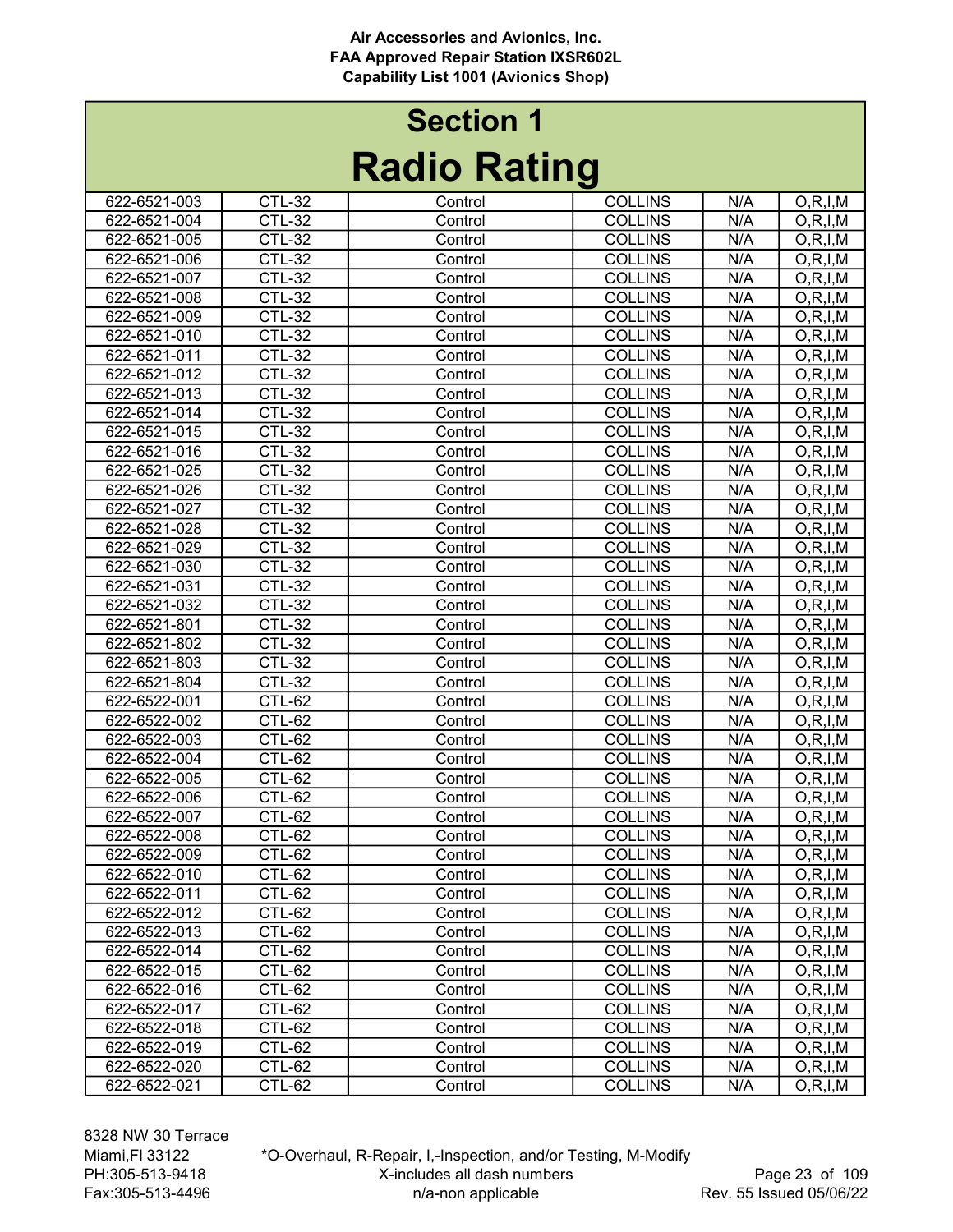|                              |                                | INAUIU INAUIIY |                                  |            |            |
|------------------------------|--------------------------------|----------------|----------------------------------|------------|------------|
| 622-6522-022                 | CTL-62                         | Control        | <b>COLLINS</b>                   | N/A        | O, R, I, M |
| 622-6522-023                 | CTL-62                         | Control        | <b>COLLINS</b>                   | N/A        | O, R, I, M |
| 622-6522-024                 | CTL-62                         | Control        | <b>COLLINS</b>                   | N/A        | O, R, I, M |
| 622-6522-025                 | <b>CTL-62</b>                  | Control        | <b>COLLINS</b>                   | N/A        | O, R, I, M |
| 622-6522-026                 | CTL-62                         | Control        | <b>COLLINS</b>                   | N/A        | O, R, I, M |
| 622-6522-027                 | <b>CTL-62</b>                  | Control        | <b>COLLINS</b>                   | N/A        | O, R, I, M |
| 622-6522-028                 | <b>CTL-62</b>                  | Control        | <b>COLLINS</b>                   | N/A        | O, R, I, M |
| 622-6522-029                 | CTL-62                         | Control        | <b>COLLINS</b>                   | N/A        | O, R, I, M |
| 622-6522-030                 | CTL-62                         | Control        | <b>COLLINS</b>                   | N/A        | O, R, I, M |
| 622-6522-031                 | <b>CTL-62</b>                  | Control        | <b>COLLINS</b>                   | N/A        | O, R, I, M |
| 622-6522-032                 | CTL-62                         | Control        | <b>COLLINS</b>                   | N/A        | O, R, I, M |
| 622-6522-801                 | <b>CTL-62</b>                  | Control        | <b>COLLINS</b>                   | N/A        | O, R, I, M |
| 622-6522-802                 | CTL-62                         | Control        | <b>COLLINS</b>                   | N/A        | O, R, I, M |
| 622-6522-803                 | CTL-62                         | Control        | <b>COLLINS</b>                   | N/A        | O, R, I, M |
| 622-6522-804                 | CTL-62                         | Control        | <b>COLLINS</b>                   | N/A        | O, R, I, M |
| 622-6523-001                 | <b>CTL-92</b>                  | Control        | <b>COLLINS</b>                   | N/A        | O, R, I, M |
| 622-6523-002                 | <b>CTL-92</b>                  | Control        | <b>COLLINS</b>                   | N/A        | O, R, I, M |
| 622-6523-003                 | <b>CTL-92</b>                  | Control        | <b>COLLINS</b>                   | N/A        | O, R, I, M |
| 622-6523-004                 | <b>CTL-92</b>                  | Control        | <b>COLLINS</b>                   | N/A        | O, R, I, M |
| 622-6523-005                 | $CTL-92$                       | Control        | <b>COLLINS</b>                   | N/A        | O, R, I, M |
| 622-6523-006                 | <b>CTL-92</b>                  | Control        | <b>COLLINS</b>                   | N/A        | O, R, I, M |
| 622-6523-007                 | <b>CTL-92</b>                  | Control        | <b>COLLINS</b>                   | N/A        | O, R, I, M |
| 622-6523-008                 | <b>CTL-92</b>                  | Control        | <b>COLLINS</b>                   | N/A        | O, R, I, M |
| 622-6523-009                 | <b>CTL-92</b>                  | Control        | <b>COLLINS</b>                   | N/A        | O, R, I, M |
| 622-6523-010                 | <b>CTL-92</b>                  | Control        | <b>COLLINS</b>                   | N/A        | O, R, I, M |
| 622-6523-011                 | <b>CTL-92</b>                  | Control        | <b>COLLINS</b>                   | N/A        | O, R, I, M |
| 622-6523-012                 | <b>CTL-92</b>                  | Control        | <b>COLLINS</b>                   | N/A        | O, R, I, M |
| 622-6523-013                 | <b>CTL-92</b>                  | Control        | <b>COLLINS</b>                   | N/A        | O, R, I, M |
| 622-6523-014                 | <b>CTL-92</b>                  | Control        | <b>COLLINS</b>                   | N/A        | O, R, I, M |
| 622-6523-015                 | <b>CTL-92</b>                  | Control        | <b>COLLINS</b>                   | N/A        | O, R, I, M |
| 622-6523-016                 | <b>CTL-92</b>                  | Control        | <b>COLLINS</b>                   | N/A        | O, R, I, M |
| 622-6523-201                 | <b>CTL-92</b>                  | Control        | <b>COLLINS</b>                   | N/A        | O, R, I, M |
| 622-6523-202                 | <b>CTL-92</b>                  | Control        | <b>COLLINS</b>                   | N/A        | O, R, I, M |
| 622-6523-203                 | <b>CTL-92</b>                  | Control        | <b>COLLINS</b>                   | N/A        | O, R, I, M |
| 622-6523-204                 | <b>CTL-92</b>                  | Control        | <b>COLLINS</b>                   | N/A        | O, R, I, M |
| 622-6523-205                 | CTL-92                         | Control        | <b>COLLINS</b>                   | N/A        | O, R, I, M |
| 622-6523-206                 | <b>CTL-92</b><br><b>CTL-92</b> | Control        | <b>COLLINS</b>                   | N/A        | O, R, I, M |
| 622-6523-207                 |                                | Control        | <b>COLLINS</b>                   | N/A        | O, R, I, M |
| 622-6523-208                 | CTL-92                         | Control        | <b>COLLINS</b>                   | N/A        | O, R, I, M |
| 622-6523-209                 | <b>CTL-92</b>                  | Control        | <b>COLLINS</b>                   | N/A        | O, R, I, M |
| 622-6523-210<br>622-6523-211 | <b>CTL-92</b><br><b>CTL-92</b> | Control        | <b>COLLINS</b>                   | N/A        | O, R, I, M |
|                              |                                | Control        | <b>COLLINS</b>                   | N/A        | O, R, I, M |
| 622-6523-212                 | <b>CTL-92</b><br><b>CTL-92</b> | Control        | <b>COLLINS</b>                   | N/A        | O, R, I, M |
| 622-6523-213                 |                                | Control        | <b>COLLINS</b><br><b>COLLINS</b> | N/A<br>N/A | O, R, I, M |
| 622-6523-214<br>622-6523-215 | <b>CTL-92</b><br><b>CTL-92</b> | Control        | <b>COLLINS</b>                   | N/A        | O, R, I, M |
|                              |                                | Control        |                                  |            | O, R, I, M |
| 622-6523-216                 | CTL-92                         | Control        | <b>COLLINS</b>                   | N/A        | O, R, I, M |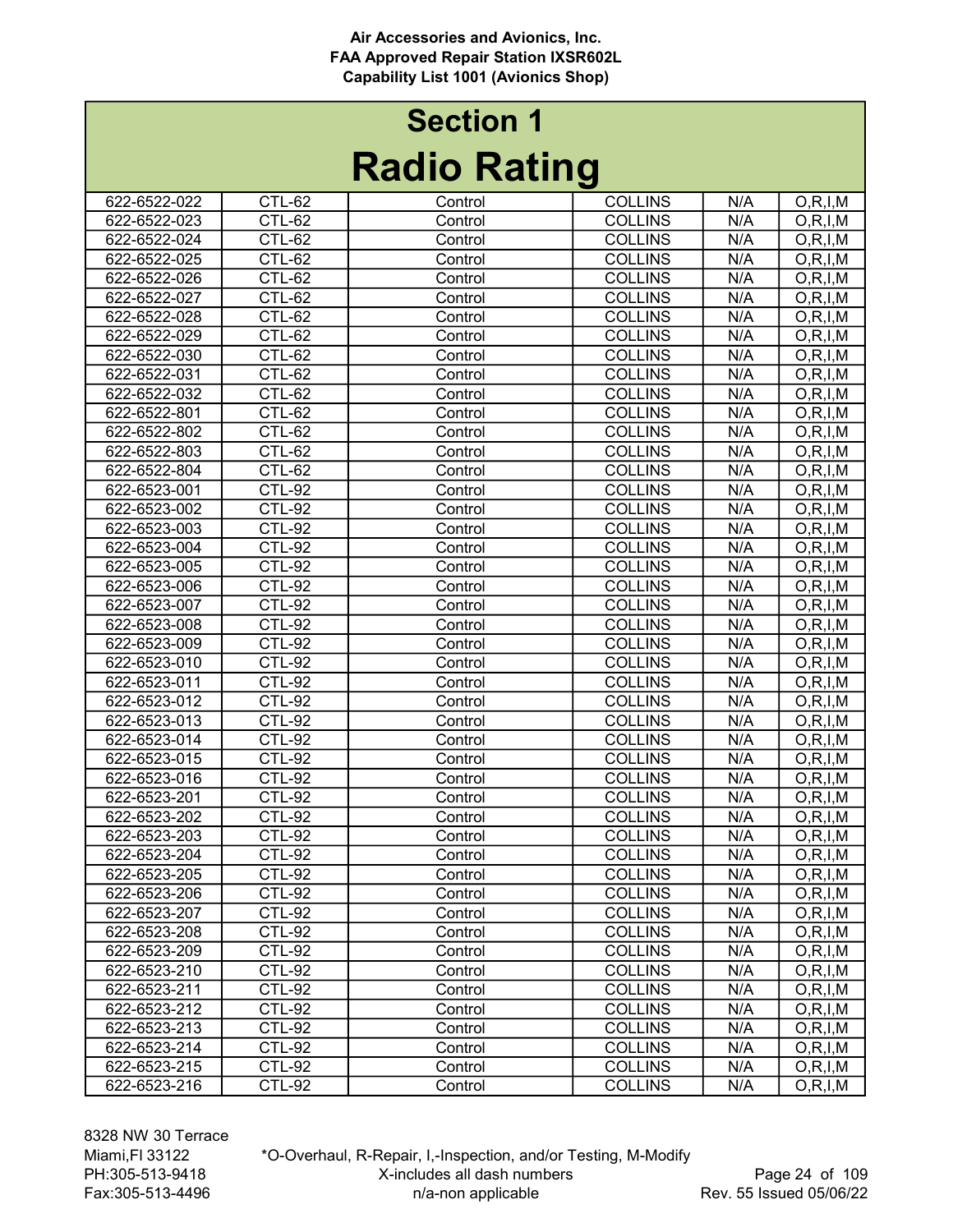# Radio Rating Section 1

| Naulu Natiliy |                |                           |                |                |                          |  |
|---------------|----------------|---------------------------|----------------|----------------|--------------------------|--|
| 622-6523-305  | <b>CTL-92</b>  | Control                   | <b>COLLINS</b> | N/A            | O, R, I, M               |  |
| 622-6523-306  | <b>CTL-92</b>  | Control                   | <b>COLLINS</b> | N/A            | O, R, I, M               |  |
| 622-6523-307  | <b>CTL-92</b>  | Control                   | <b>COLLINS</b> | N/A            | O, R, I, M               |  |
| 622-6523-308  | <b>CTL-92</b>  | Control                   | <b>COLLINS</b> | N/A            | O, R, I, M               |  |
| 622-6523-313  | <b>CTL-92</b>  | Control                   | <b>COLLINS</b> | N/A            | O, R, I, M               |  |
| 622-6523-314  | <b>CTL-92</b>  | Control                   | <b>COLLINS</b> | N/A            | O, R, I, M               |  |
| 622-6523-315  | <b>CTL-92</b>  | Control                   | <b>COLLINS</b> | N/A            | O, R, I, M               |  |
| 622-6523-316  | <b>CTL-92</b>  | Control                   | <b>COLLINS</b> | N/A            | O, R, I, M               |  |
| 622-6523-801  | <b>CTL-92</b>  | Control                   | <b>COLLINS</b> | N/A            | O, R, I, M               |  |
| 622-6523-802  | <b>CTL-92</b>  | Control                   | <b>COLLINS</b> | N/A            | O, R, I, M               |  |
| 622-6524-001  | IND-42A        | <b>DME</b> Indicator      | <b>COLLINS</b> | N/A            | O, R, I, M               |  |
| 622-6524-002  | IND-42A        | <b>DME</b> Indicator      | <b>COLLINS</b> | N/A            | O, R, I, M               |  |
| 622-6524-003  | IND-42A        | <b>DME</b> Indicator      | <b>COLLINS</b> | N/A            | O, R, I, M               |  |
| 622-6524-004  | IND-42A        | <b>DME</b> Indicator      | <b>COLLINS</b> | N/A            | O, R, I, M               |  |
| 622-6557-001  | <b>TCR-230</b> | <b>HF Transceiver</b>     | <b>COLLINS</b> | $23 - 10 - 20$ | O, R, I, M               |  |
| 622-6557-002  | <b>TCR-230</b> | <b>HF Transceiver</b>     | <b>COLLINS</b> | 23-10-20       | O, R, I, M               |  |
| 622-6557-003  | <b>TCR-230</b> | <b>HF Transceiver</b>     | <b>COLLINS</b> | 23-10-20       | O, R, I, M               |  |
| 622-6557-011  | <b>TCR-230</b> | <b>HF Transceiver</b>     | <b>COLLINS</b> | 23-10-20       | O, R, I, M               |  |
| 622-6557-012  | <b>TCR-230</b> | <b>HF Transceiver</b>     | <b>COLLINS</b> | 23-10-20       | $\overline{O}$ , R, I, M |  |
| 622-6557-013  | <b>TCR-230</b> | <b>HF Transceiver</b>     | <b>COLLINS</b> | 23-10-20       | O, R, I, M               |  |
| 622-6614-001  | <b>CTL-230</b> | <b>HF Control</b>         | <b>COLLINS</b> | 23-10-22       | O, R, I, M               |  |
| 622-6614-002  | <b>CTL-230</b> | <b>HF Control</b>         | <b>COLLINS</b> | 23-10-22       | O, R, I, M               |  |
| 622-6614-003  | <b>CTL-230</b> | <b>HF Control</b>         | <b>COLLINS</b> | 23-10-22       | O, R, I, M               |  |
| 622-6614-004  | <b>CTL-230</b> | <b>HF Control</b>         | <b>COLLINS</b> | 23-10-22       | O, R, I, M               |  |
| 622-6614-005  | <b>CTL-230</b> | <b>HF Control</b>         | <b>COLLINS</b> | 23-10-22       | O, R, I, M               |  |
| 622-6614-006  | <b>CTL-230</b> | <b>HF Control</b>         | <b>COLLINS</b> | 23-10-22       | O, R, I, M               |  |
| 622-6614-007  | <b>CTL-230</b> | <b>HF Control</b>         | <b>COLLINS</b> | 23-10-22       | O, R, I, M               |  |
| 622-6614-008  | <b>CTL-230</b> | <b>HF Control</b>         | <b>COLLINS</b> | 23-10-22       | O, R, I, M               |  |
| 622-6614-021  | <b>CTL-230</b> | <b>HF Control</b>         | <b>COLLINS</b> | 23-10-22       | O, R, I, M               |  |
| 622-6614-022  | <b>CTL-230</b> | <b>HF Control</b>         | <b>COLLINS</b> | 23-10-22       | O, R, I, M               |  |
| 622-6614-023  | <b>CTL-230</b> | <b>HF Control</b>         | <b>COLLINS</b> | 23-10-22       | O, R, I, M               |  |
| 622-6614-024  | CTL-230        | <b>HF Control</b>         | <b>COLLINS</b> | 23-10-22       | O, R, I, M               |  |
| 622-6614-027  | <b>CTL-230</b> | <b>HF Control</b>         | <b>COLLINS</b> | 23-10-22       | O, R, I, M               |  |
| 622-6667-001  | <b>PWR-230</b> | <b>HF Power Amplifier</b> | <b>COLLINS</b> | 23-10-21       | O, R, I, M               |  |
| 622-6668-001  | <b>AAC-220</b> | Antenna Coupler           | <b>COLLINS</b> | N/A            | O, R, I, M               |  |
| 622-6668-002  | <b>AAC-220</b> | Antenna Coupler           | <b>COLLINS</b> | N/A            | O, R, I, M               |  |
| 622-6827-001  | <b>HFP-712</b> | <b>HF Control</b>         | <b>COLLINS</b> | 23-10-73       | O, R, I, M               |  |
| 622-6827-002  | <b>HFP-712</b> | <b>HF Control</b>         | <b>COLLINS</b> | 23-10-73       | O, R, I, M               |  |
| 622-6827-003  | <b>HFP-712</b> | <b>HF Control</b>         | <b>COLLINS</b> | 23-10-73       | O, R, I, M               |  |
| 622-6827-011  | <b>HFP-712</b> | <b>HF Control</b>         | <b>COLLINS</b> | 23-10-73       | O, R, I, M               |  |
| 622-6827-012  | <b>HFP-712</b> | <b>HF Control</b>         | <b>COLLINS</b> | 23-10-73       | O, R, I, M               |  |
| 622-6827-021  | <b>HFP-712</b> | <b>HF Control</b>         | <b>COLLINS</b> | 23-10-73       | O, R, I, M               |  |
| 622-6827-022  | <b>HFP-712</b> | <b>HF Control</b>         | <b>COLLINS</b> | 23-10-73       | O, R, I, M               |  |
| 622-6830-001  | <b>DFP-713</b> | <b>ADF Control</b>        | <b>COLLINS</b> | 34-53-76       | O, R, I, M               |  |
| 622-6830-011  | <b>DFP-713</b> | <b>ADF Control</b>        | <b>COLLINS</b> | 34-53-76       | O, R, I, M               |  |
| 622-6830-021  | <b>DFP-713</b> | <b>ADF Control</b>        | <b>COLLINS</b> | 34-53-76       | O, R, I, M               |  |
| 622-6830-022  | <b>DFP-713</b> | <b>ADF Control</b>        | <b>COLLINS</b> | 34-53-76       | O, R, I, M               |  |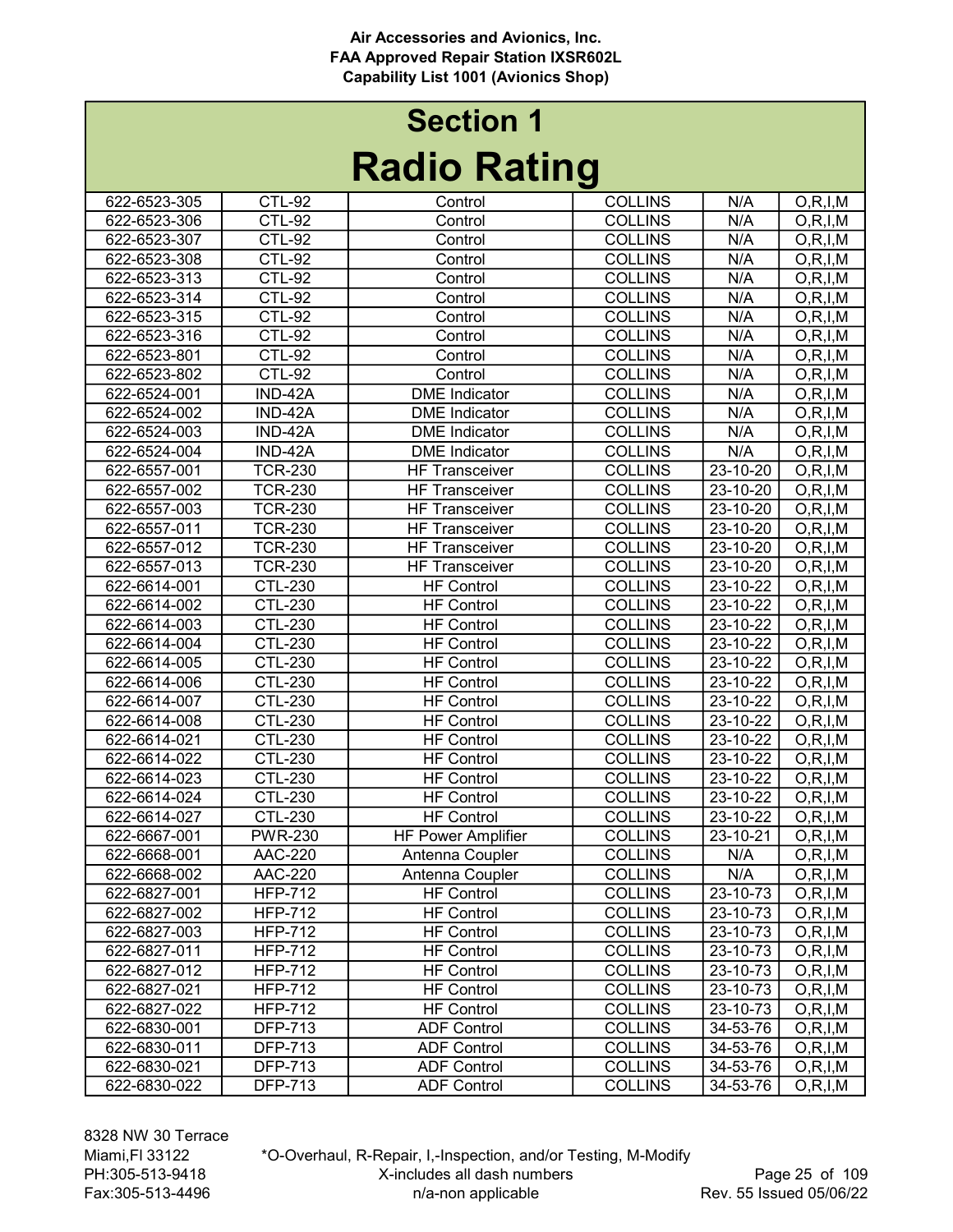| naano naanny |                       |                                |                |                |            |  |  |
|--------------|-----------------------|--------------------------------|----------------|----------------|------------|--|--|
| 622-6831-001 | <b>VFP-712</b>        | <b>VHF Control</b>             | <b>COLLINS</b> | 23-12-73       | O, R, I, M |  |  |
| 622-6831-002 | <b>VFP-712</b>        | <b>VHF Control</b>             | <b>COLLINS</b> | 23-12-73       | O, R, I, M |  |  |
| 622-6831-011 | <b>VFP-712</b>        | <b>VHF Control</b>             | <b>COLLINS</b> | 23-12-73       | O, R, I, M |  |  |
| 622-6831-012 | <b>VFP-712</b>        | <b>VHF Control</b>             | <b>COLLINS</b> | 23-12-73       | O, R, I, M |  |  |
| 622-6831-021 | <b>VFP-712</b>        | <b>VHF Control</b>             | <b>COLLINS</b> | 23-12-73       | O, R, I, M |  |  |
| 622-6831-022 | <b>VFP-712</b>        | <b>VHF Control</b>             | <b>COLLINS</b> | 23-12-73       | O, R, I, M |  |  |
| 622-7081-001 | <b>DFP-713A</b>       | <b>ADF Control</b>             | <b>COLLINS</b> | 34-53-76       | O, R, I, M |  |  |
| 622-7081-011 | <b>DFP-713A</b>       | <b>ADF Control</b>             | <b>COLLINS</b> | 34-53-76       | O, R, I, M |  |  |
| 622-7292-001 | <b>VHF-422A</b>       | <b>VHF Transceiver</b>         | <b>COLLINS</b> | 23-12-40       | O, R, I, M |  |  |
| 622-7292-002 | <b>VHF-422A</b>       | <b>VHF Transceiver</b>         | <b>COLLINS</b> | 23-12-40       | O, R, I, M |  |  |
| 622-7292-101 | <b>VHF-422A</b>       | <b>VHF Transceiver</b>         | <b>COLLINS</b> | 23-12-40       | O, R, I, M |  |  |
| 622-7292-102 | <b>VHF-422A</b>       | <b>VHF Transceiver</b>         | <b>COLLINS</b> | 23-12-40       | O, R, I, M |  |  |
| 622-7292-121 | <b>VHF-422A</b>       | <b>VHF Transceiver</b>         | <b>COLLINS</b> | 23-12-40       | O, R, I, M |  |  |
| 622-7292-122 | <b>VHF-422A</b>       | <b>VHF Transceiver</b>         | <b>COLLINS</b> | 23-12-40       | O, R, I, M |  |  |
| 622-7292-123 | <b>VHF-422A</b>       | <b>VHF Transceiver</b>         | <b>COLLINS</b> | 23-12-40       | O, R, I, M |  |  |
| 622-7309-001 | <b>DME-442</b>        | <b>DME Transceiver</b>         | <b>COLLINS</b> | 34-52-40       | O, R, I, M |  |  |
| 622-7309-101 | <b>DME-442</b>        | <b>DME</b> Transceiver         | <b>COLLINS</b> | 34-52-40       | O, R, I, M |  |  |
| 622-7318-001 | IND-42C               | <b>DME</b> Indicator           | <b>COLLINS</b> | N/A            | O, R, I, M |  |  |
| 622-7318-002 | <b>IND-42C</b>        | <b>DME</b> Indicator           | <b>COLLINS</b> | N/A            | O, R, I, M |  |  |
| 622-7318-003 | IND-42C               | <b>DME</b> Indicator           | <b>COLLINS</b> | N/A            | O, R, I, M |  |  |
| 622-7318-004 | $\overline{IND}$ -42C | <b>DME</b> Indicator           | <b>COLLINS</b> | N/A            | O, R, I, M |  |  |
| 622-7998-002 | EDU-766D/776D         | <b>Electronic Display Unit</b> | <b>COLLINS</b> | $34 - 22 - 60$ | O, R, I, M |  |  |
| 622-7998-003 | EDU-766D/776D         | <b>Electronic Display Unit</b> | <b>COLLINS</b> | 34-22-60       | O, R, I, M |  |  |
| 622-7998-013 | EDU-766D/776D         | <b>Electronic Display Unit</b> | <b>COLLINS</b> | 34-22-60       | O, R, I, M |  |  |
| 622-7999-002 | EDU-766D/776D         | <b>Electronic Display Unit</b> | <b>COLLINS</b> | 34-22-60       | O, R, I, M |  |  |
| 622-7999-003 | EDU-766D/776D         | <b>Electronic Display Unit</b> | <b>COLLINS</b> | 34-22-60       | O, R, I, M |  |  |
| 622-7999-013 | EDU-766D/776D         | <b>Electronic Display Unit</b> | <b>COLLINS</b> | 34-22-60       | O, R, I, M |  |  |
| 622-8590-100 | <b>DCP-7000</b>       | <b>Display Control Panel</b>   | <b>COLLINS</b> | 31-61-57       | O, R, I, M |  |  |
| 622-8590-101 | <b>DCP-7000</b>       | <b>Display Control Panel</b>   | <b>COLLINS</b> | 31-61-57       | O, R, I, M |  |  |
| 622-8590-102 | <b>DCP-7000</b>       | <b>Display Control Panel</b>   | <b>COLLINS</b> | 31-61-57       | O, R, I, M |  |  |
| 622-8590-104 | <b>DCP-7000</b>       | <b>Display Control Panel</b>   | <b>COLLINS</b> | 31-61-57       | O, R, I, M |  |  |
| 622-8590-105 | <b>DCP-7000</b>       | <b>Display Control Panel</b>   | <b>COLLINS</b> | 31-61-57       | O, R, I, M |  |  |
| 622-8590-106 | <b>DCP-7000</b>       | <b>Display Control Panel</b>   | <b>COLLINS</b> | 31-61-57       | O, R, I, M |  |  |
| 622-8590-107 | DCP-7000              | <b>Display Control Panel</b>   | <b>COLLINS</b> | 31-61-57       | O, R, I, M |  |  |
| 622-8590-108 | <b>DCP-7000</b>       | <b>Display Control Panel</b>   | <b>COLLINS</b> | 31-61-57       | O, R, I, M |  |  |
| 622-8590-109 | <b>DCP-7000</b>       | <b>Display Control Panel</b>   | <b>COLLINS</b> | $31 - 61 - 57$ | O, R, I, M |  |  |
| 622-8590-110 | DCP-7000              | <b>Display Control Panel</b>   | <b>COLLINS</b> | 31-61-57       | O, R, I, M |  |  |
| 622-8590-111 | DCP-7000              | <b>Display Control Panel</b>   | <b>COLLINS</b> | 31-61-57       | O, R, I, M |  |  |
| 622-8590-112 | DCP-7000              | <b>Display Control Panel</b>   | <b>COLLINS</b> | 31-61-57       | O, R, I, M |  |  |
| 622-8590-113 | DCP-7000              | <b>Display Control Panel</b>   | <b>COLLINS</b> | 31-61-57       | O, R, I, M |  |  |
| 622-8590-114 | DCP-7000              | <b>Display Control Panel</b>   | <b>COLLINS</b> | 31-61-57       | O, R, I, M |  |  |
| 622-8737-001 | CTL-22A               | Control                        | <b>COLLINS</b> | N/A            | O, R, I, M |  |  |
| 622-8737-002 | CTL-22A               | Control                        | <b>COLLINS</b> | N/A            | O, R, I, M |  |  |
| 622-8737-003 | CTL-22A               | Control                        | <b>COLLINS</b> | N/A            | O, R, I, M |  |  |
| 622-8737-004 | CTL-22A               | Control                        | <b>COLLINS</b> | N/A            | O, R, I, M |  |  |
| 622-8737-005 | CTL-22A               | Control                        | <b>COLLINS</b> | N/A            | O, R, I, M |  |  |
| 622-8737-006 | CTL-22A               | Control                        | <b>COLLINS</b> | N/A            | O, R, I, M |  |  |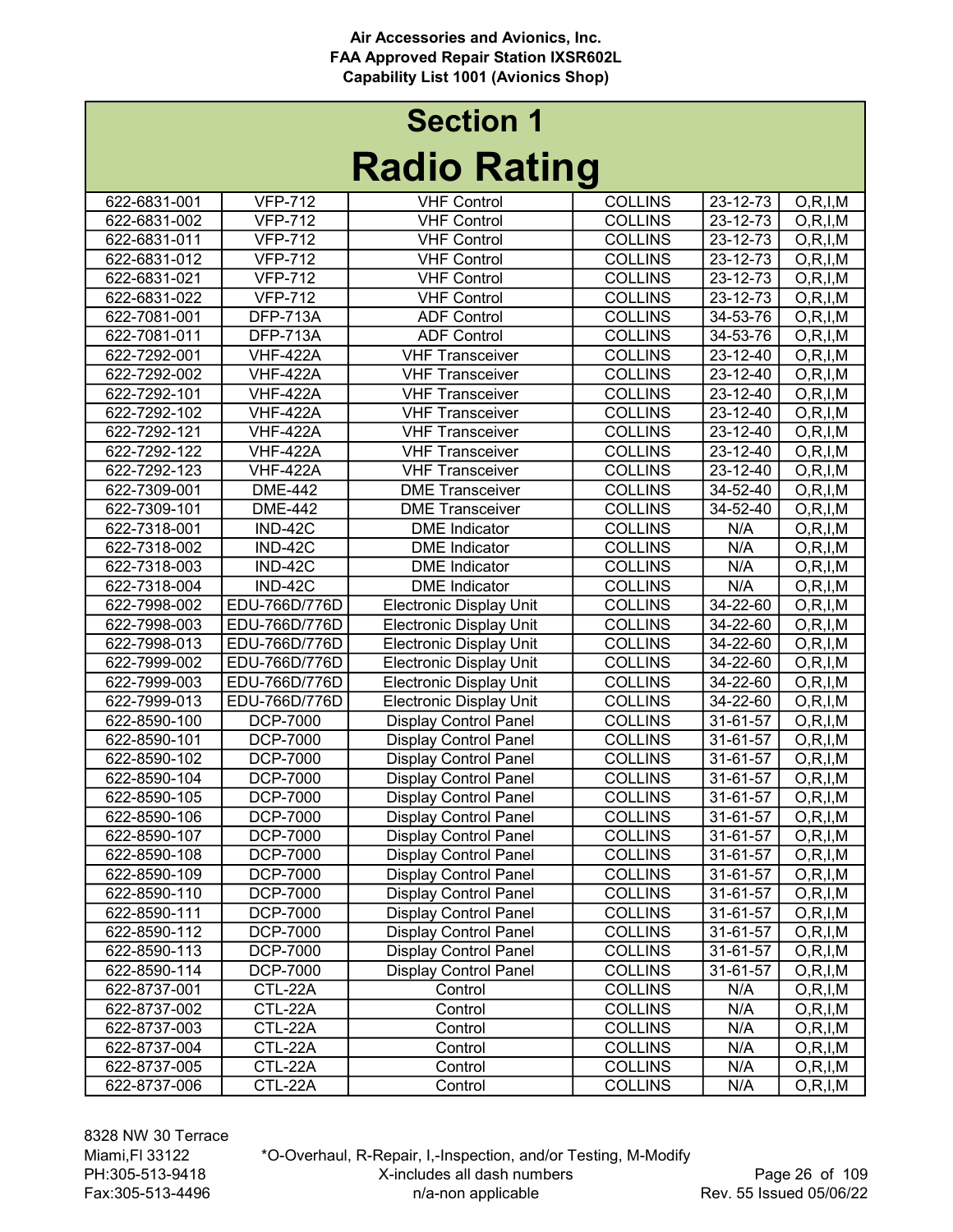# Radio Rating Section 1

| Naulu Natiliy |                |         |                |     |            |  |
|---------------|----------------|---------|----------------|-----|------------|--|
| 622-8737-007  | CTL-22A        | Control | <b>COLLINS</b> | N/A | O, R, I, M |  |
| 622-8737-008  | CTL-22A        | Control | <b>COLLINS</b> | N/A | O, R, I, M |  |
| 622-8737-009  | CTL-22A        | Control | <b>COLLINS</b> | N/A | O, R, I, M |  |
| 622-8737-010  | CTL-22A        | Control | <b>COLLINS</b> | N/A | O, R, I, M |  |
| 622-8737-011  | CTL-22A        | Control | <b>COLLINS</b> | N/A | O, R, I, M |  |
| 622-8737-012  | CTL-22A        | Control | <b>COLLINS</b> | N/A | O, R, I, M |  |
| 622-8737-013  | CTL-22A        | Control | <b>COLLINS</b> | N/A | O, R, I, M |  |
| 622-8737-014  | CTL-22A        | Control | <b>COLLINS</b> | N/A | O, R, I, M |  |
| 622-8737-015  | CTL-22A        | Control | <b>COLLINS</b> | N/A | O, R, I, M |  |
| 622-8737-016  | CTL-22A        | Control | <b>COLLINS</b> | N/A | O, R, I, M |  |
| 622-8737-801  | CTL-22A        | Control | <b>COLLINS</b> | N/A | O, R, I, M |  |
| 622-8737-802  | CTL-22A        | Control | <b>COLLINS</b> | N/A | O, R, I, M |  |
| 622-8738-001  | CTL-32A        | Control | <b>COLLINS</b> | N/A | O, R, I, M |  |
| 622-8738-002  | CTL-32A        | Control | <b>COLLINS</b> | N/A | O, R, I, M |  |
| 622-8738-003  | CTL-32A        | Control | <b>COLLINS</b> | N/A | O, R, I, M |  |
| 622-8738-004  | CTL-32A        | Control | <b>COLLINS</b> | N/A | O, R, I, M |  |
| 622-8738-005  | CTL-32A        | Control | <b>COLLINS</b> | N/A | O, R, I, M |  |
| 622-8738-006  | CTL-32A        | Control | <b>COLLINS</b> | N/A | O, R, I, M |  |
| 622-8738-007  | CTL-32A        | Control | <b>COLLINS</b> | N/A | O, R, I, M |  |
| 622-8738-008  | CTL-32A        | Control | <b>COLLINS</b> | N/A | O, R, I, M |  |
| 622-8738-009  | CTL-32A        | Control | <b>COLLINS</b> | N/A | O, R, I, M |  |
| 622-8738-010  | <b>CTL-32A</b> | Control | <b>COLLINS</b> | N/A | O, R, I, M |  |
| 622-8738-011  | CTL-32A        | Control | <b>COLLINS</b> | N/A | O, R, I, M |  |
| 622-8738-012  | CTL-32A        | Control | <b>COLLINS</b> | N/A | O, R, I, M |  |
| 622-8738-013  | CTL-32A        | Control | <b>COLLINS</b> | N/A | O, R, I, M |  |
| 622-8738-014  | CTL-32A        | Control | <b>COLLINS</b> | N/A | O, R, I, M |  |
| 622-8738-015  | CTL-32A        | Control | <b>COLLINS</b> | N/A | O, R, I, M |  |
| 622-8738-016  | CTL-32A        | Control | <b>COLLINS</b> | N/A | O, R, I, M |  |
| 622-8738-025  | CTL-32A        | Control | <b>COLLINS</b> | N/A | O, R, I, M |  |
| 622-8738-026  | CTL-32A        | Control | <b>COLLINS</b> | N/A | O, R, I, M |  |
| 622-8738-027  | CTL-32A        | Control | <b>COLLINS</b> | N/A | O, R, I, M |  |
| 622-8738-028  | CTL-32A        | Control | <b>COLLINS</b> | N/A | O, R, I, M |  |
| 622-8738-029  | CTL-32A        | Control | <b>COLLINS</b> | N/A | O, R, I, M |  |
| 622-8738-030  | CTL-32A        | Control | <b>COLLINS</b> | N/A | O, R, I, M |  |
| 622-8738-031  | CTL-32A        | Control | <b>COLLINS</b> | N/A | O, R, I, M |  |
| 622-8738-032  | CTL-32A        | Control | <b>COLLINS</b> | N/A | O, R, I, M |  |
| 622-8738-801  | CTL-32A        | Control | <b>COLLINS</b> | N/A | O, R, I, M |  |
| 622-8738-802  | CTL-32A        | Control | <b>COLLINS</b> | N/A | O, R, I, M |  |
| 622-8738-803  | CTL-32A        | Control | <b>COLLINS</b> | N/A | O, R, I, M |  |
| 622-8738-804  | CTL-32A        | Control | <b>COLLINS</b> | N/A | O, R, I, M |  |
| 622-8739-001  | CTL-62A        | Control | <b>COLLINS</b> | N/A | O, R, I, M |  |
| 622-8739-002  | CTL-62A        | Control | <b>COLLINS</b> | N/A | O, R, I, M |  |
| 622-8739-003  | CTL-62A        | Control | <b>COLLINS</b> | N/A | O, R, I, M |  |
| 622-8739-004  | CTL-62A        | Control | <b>COLLINS</b> | N/A | O, R, I, M |  |
| 622-8739-005  | CTL-62A        | Control | <b>COLLINS</b> | N/A | O, R, I, M |  |
| 622-8739-006  | CTL-62A        | Control | <b>COLLINS</b> | N/A | O, R, I, M |  |
| 622-8739-007  | CTL-62A        | Control | <b>COLLINS</b> | N/A | O, R, I, M |  |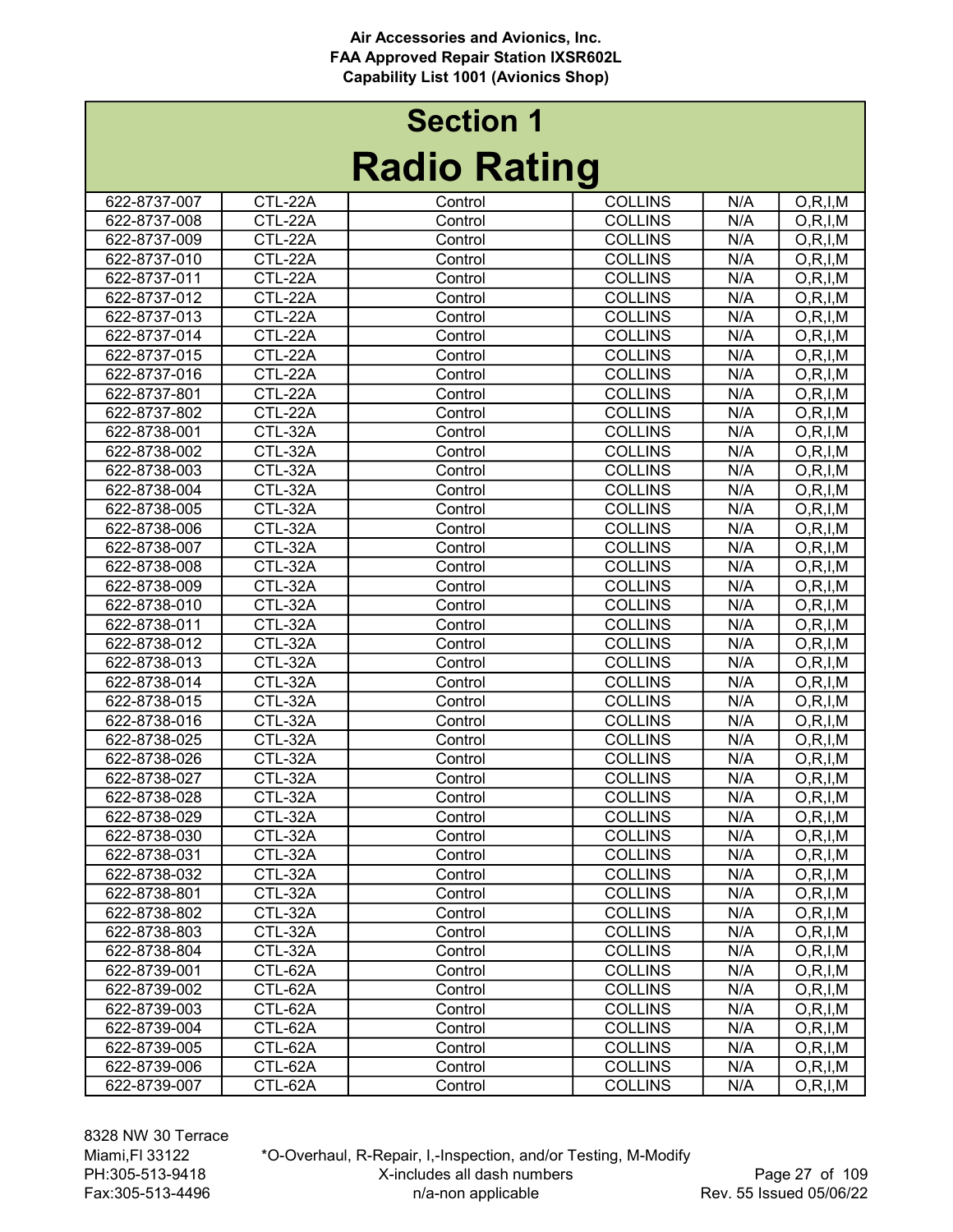# Radio Rating Section 1

| Naulu Natiliy |         |         |                |     |                          |  |
|---------------|---------|---------|----------------|-----|--------------------------|--|
| 622-8739-008  | CTL-62A | Control | <b>COLLINS</b> | N/A | O, R, I, M               |  |
| 622-8739-009  | CTL-62A | Control | <b>COLLINS</b> | N/A | O, R, I, M               |  |
| 622-8739-010  | CTL-62A | Control | <b>COLLINS</b> | N/A | O, R, I, M               |  |
| 622-8739-011  | CTL-62A | Control | <b>COLLINS</b> | N/A | O, R, I, M               |  |
| 622-8739-012  | CTL-62A | Control | <b>COLLINS</b> | N/A | O, R, I, M               |  |
| 622-8739-013  | CTL-62A | Control | <b>COLLINS</b> | N/A | O, R, I, M               |  |
| 622-8739-014  | CTL-62A | Control | <b>COLLINS</b> | N/A | O, R, I, M               |  |
| 622-8739-015  | CTL-62A | Control | <b>COLLINS</b> | N/A | O, R, I, M               |  |
| 622-8739-016  | CTL-62A | Control | <b>COLLINS</b> | N/A | O, R, I, M               |  |
| 622-8739-017  | CTL-62A | Control | <b>COLLINS</b> | N/A | O, R, I, M               |  |
| 622-8739-018  | CTL-62A | Control | <b>COLLINS</b> | N/A | O, R, I, M               |  |
| 622-8739-019  | CTL-62A | Control | <b>COLLINS</b> | N/A | O, R, I, M               |  |
| 622-8739-020  | CTL-62A | Control | <b>COLLINS</b> | N/A | O, R, I, M               |  |
| 622-8739-021  | CTL-62A | Control | <b>COLLINS</b> | N/A | O, R, I, M               |  |
| 622-8739-022  | CTL-62A | Control | <b>COLLINS</b> | N/A | O, R, I, M               |  |
| 622-8739-023  | CTL-62A | Control | <b>COLLINS</b> | N/A | O, R, I, M               |  |
| 622-8739-024  | CTL-62A | Control | <b>COLLINS</b> | N/A | $\overline{O}$ , R, I, M |  |
| 622-8739-025  | CTL-62A | Control | <b>COLLINS</b> | N/A | O, R, I, M               |  |
| 622-8739-026  | CTL-62A | Control | <b>COLLINS</b> | N/A | O, R, I, M               |  |
| 622-8739-027  | CTL-62A | Control | <b>COLLINS</b> | N/A | O, R, I, M               |  |
| 622-8739-028  | CTL-62A | Control | <b>COLLINS</b> | N/A | O, R, I, M               |  |
| 622-8739-029  | CTL-62A | Control | <b>COLLINS</b> | N/A | O, R, I, M               |  |
| 622-8739-030  | CTL-62A | Control | <b>COLLINS</b> | N/A | O, R, I, M               |  |
| 622-8739-031  | CTL-62A | Control | <b>COLLINS</b> | N/A | O, R, I, M               |  |
| 622-8739-032  | CTL-62A | Control | <b>COLLINS</b> | N/A | O, R, I, M               |  |
| 622-8739-801  | CTL-62A | Control | <b>COLLINS</b> | N/A | O, R, I, M               |  |
| 622-8739-802  | CTL-62A | Control | <b>COLLINS</b> | N/A | O, R, I, M               |  |
| 622-8739-803  | CTL-62A | Control | <b>COLLINS</b> | N/A | O, R, I, M               |  |
| 622-8739-804  | CTL-62A | Control | <b>COLLINS</b> | N/A | O, R, I, M               |  |
| 622-8740-001  | CTL-92A | Control | <b>COLLINS</b> | N/A | O, R, I, M               |  |
| 622-8740-002  | CTL-92A | Control | <b>COLLINS</b> | N/A | O, R, I, M               |  |
| 622-8740-003  | CTL-92A | Control | <b>COLLINS</b> | N/A | O, R, I, M               |  |
| 622-8740-004  | CTL-92A | Control | <b>COLLINS</b> | N/A | O, R, I, M               |  |
| 622-8740-005  | CTL-92A | Control | <b>COLLINS</b> | N/A | O, R, I, M               |  |
| 622-8740-006  | CTL-92A | Control | <b>COLLINS</b> | N/A | O, R, I, M               |  |
| 622-8740-007  | CTL-92A | Control | <b>COLLINS</b> | N/A | O, R, I, M               |  |
| 622-8740-008  | CTL-92A | Control | <b>COLLINS</b> | N/A | O, R, I, M               |  |
| 622-8740-009  | CTL-92A | Control | <b>COLLINS</b> | N/A | O, R, I, M               |  |
| 622-8740-010  | CTL-92A | Control | <b>COLLINS</b> | N/A | O, R, I, M               |  |
| 622-8740-011  | CTL-92A | Control | <b>COLLINS</b> | N/A | O, R, I, M               |  |
| 622-8740-012  | CTL-92A | Control | <b>COLLINS</b> | N/A | O, R, I, M               |  |
| 622-8740-013  | CTL-92A | Control | <b>COLLINS</b> | N/A | O, R, I, M               |  |
| 622-8740-014  | CTL-92A | Control | <b>COLLINS</b> | N/A | O, R, I, M               |  |
| 622-8740-015  | CTL-92A | Control | <b>COLLINS</b> | N/A | O, R, I, M               |  |
| 622-8740-016  | CTL-92A | Control | <b>COLLINS</b> | N/A | O, R, I, M               |  |
| 622-8740-201  | CTL-92A | Control | <b>COLLINS</b> | N/A | O, R, I, M               |  |
| 622-8740-202  | CTL-92A | Control | <b>COLLINS</b> | N/A | O, R, I, M               |  |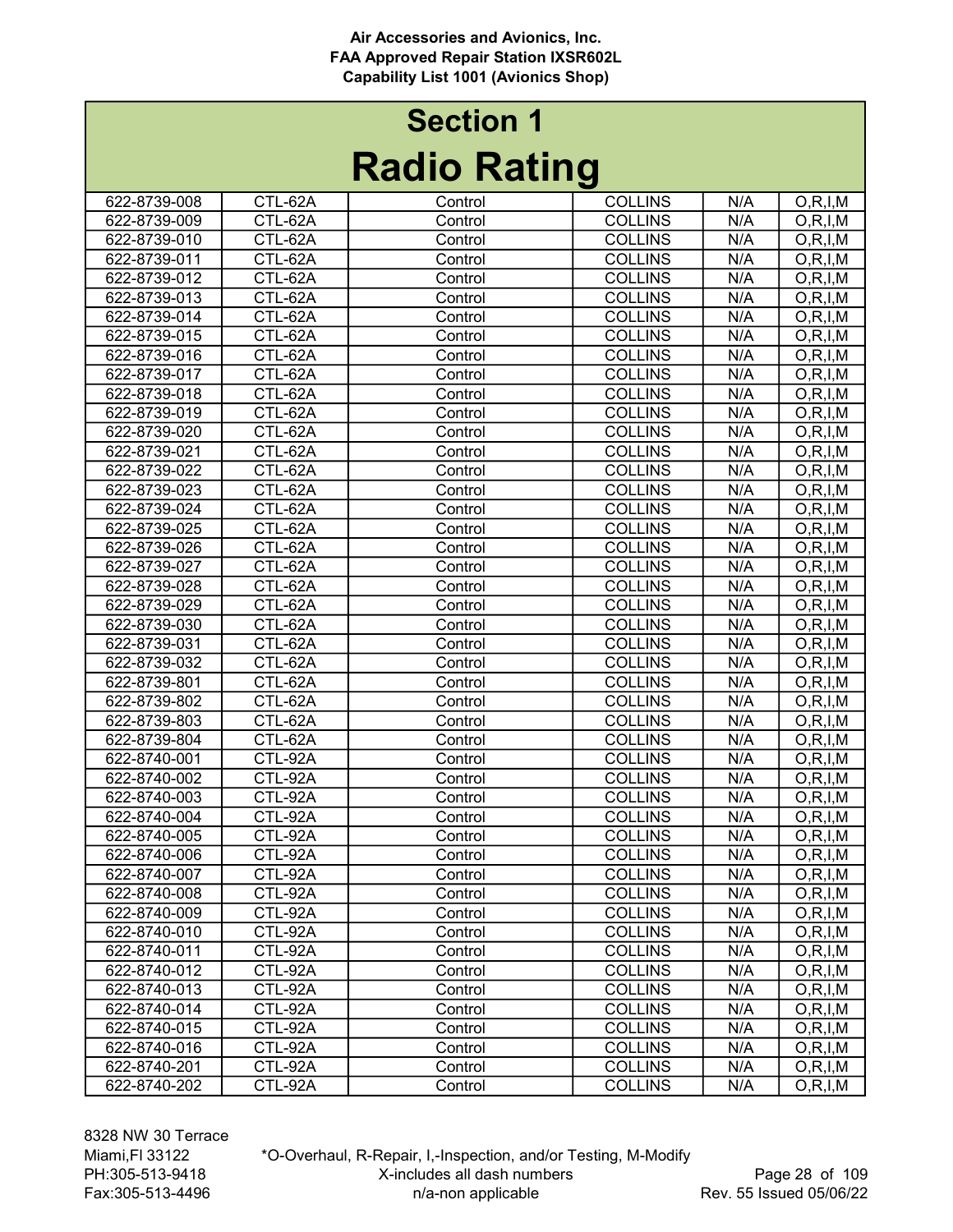# Radio Rating Section 1

| Naulu Natiliy |           |                          |                |            |            |  |
|---------------|-----------|--------------------------|----------------|------------|------------|--|
| 622-8740-203  | CTL-92A   | Control                  | <b>COLLINS</b> | N/A        | O, R, I, M |  |
| 622-8740-204  | CTL-92A   | Control                  | <b>COLLINS</b> | N/A        | O, R, I, M |  |
| 622-8740-205  | CTL-92A   | Control                  | <b>COLLINS</b> | N/A        | O, R, I, M |  |
| 622-8740-206  | CTL-92A   | Control                  | <b>COLLINS</b> | N/A        | O, R, I, M |  |
| 622-8740-207  | CTL-92A   | Control                  | <b>COLLINS</b> | N/A        | O, R, I, M |  |
| 622-8740-208  | CTL-92A   | Control                  | <b>COLLINS</b> | N/A        | O, R, I, M |  |
| 622-8740-209  | CTL-92A   | Control                  | <b>COLLINS</b> | N/A        | O, R, I, M |  |
| 622-8740-210  | CTL-92A   | Control                  | <b>COLLINS</b> | N/A        | O, R, I, M |  |
| 622-8740-211  | CTL-92A   | Control                  | <b>COLLINS</b> | N/A        | O, R, I, M |  |
| 622-8740-212  | CTL-92A   | Control                  | <b>COLLINS</b> | N/A        | O, R, I, M |  |
| 622-8740-213  | CTL-92A   | Control                  | <b>COLLINS</b> | N/A        | O, R, I, M |  |
| 622-8740-214  | CTL-92A   | Control                  | <b>COLLINS</b> | N/A        | O, R, I, M |  |
| 622-8740-215  | CTL-92A   | Control                  | <b>COLLINS</b> | N/A        | O, R, I, M |  |
| 622-8740-216  | CTL-92A   | Control                  | <b>COLLINS</b> | N/A        | O, R, I, M |  |
| 622-8740-305  | CTL-92A   | Control                  | <b>COLLINS</b> | N/A        | O, R, I, M |  |
| 622-8740-306  | CTL-92A   | Control                  | <b>COLLINS</b> | N/A        | O, R, I, M |  |
| 622-8740-307  | CTL-92A   | Control                  | <b>COLLINS</b> | N/A        | O, R, I, M |  |
| 622-8740-308  | CTL-92A   | Control                  | <b>COLLINS</b> | N/A        | O, R, I, M |  |
| 622-8740-313  | $CTL-92A$ | Control                  | <b>COLLINS</b> | N/A        | O, R, I, M |  |
| 622-8963-001  | 790S-19   | <b>Coupler Mount</b>     | <b>COLLINS</b> | 23-11-97   | O, R, I, M |  |
| 622-9261-001  | 309A-19A  | <b>Coupler Accessory</b> | <b>COLLINS</b> | 23-11-10   | O, R, I, M |  |
| 622-9614-001  | CTL-92T   | Control                  | <b>COLLINS</b> | 34-40-84   | O, R, I, M |  |
| 622-9614-002  | CTL-92T   | Control                  | <b>COLLINS</b> | 34-40-84   | O, R, I, M |  |
| 622-9614-003  | CTL-92T   | Control                  | <b>COLLINS</b> | 34-40-84   | O, R, I, M |  |
| 622-9614-004  | CTL-92T   | Control                  | <b>COLLINS</b> | 34-40-84   | O, R, I, M |  |
| 622-9614-005  | CTL-92T   | Control                  | <b>COLLINS</b> | 34-40-84   | O, R, I, M |  |
| 622-9614-006  | CTL-92T   | Control                  | <b>COLLINS</b> | 34-40-84   | O, R, I, M |  |
| 622-9614-007  | CTL-92T   | Control                  | <b>COLLINS</b> | 34-40-84   | O, R, I, M |  |
| 622-9614-008  | CTL-92T   | Control                  | <b>COLLINS</b> | 34-40-84   | O, R, I, M |  |
| 622-9614-009  | CTL-92T   | Control                  | <b>COLLINS</b> | 34-40-84   | O, R, I, M |  |
| 622-9614-010  | CTL-92T   | Control                  | <b>COLLINS</b> | 34-40-84   | O, R, I, M |  |
| 622-9614-011  | CTL-92T   | Control                  | <b>COLLINS</b> | 34-40-84   | O, R, I, M |  |
| 622-9614-012  | CTL-92T   | Control                  | <b>COLLINS</b> | 34-40-84   | O, R, I, M |  |
| 622-9614-013  | CTL-92T   | Control                  | <b>COLLINS</b> | 34-40-84   | O, R, I, M |  |
| 622-9614-014  | CTL-92T   | Control                  | <b>COLLINS</b> | 34-40-84   | O, R, I, M |  |
| 622-9614-015  | CTL-92T   | Control                  | <b>COLLINS</b> | 34-40-84   | O, R, I, M |  |
| 622-9614-016  | CTL-92T   | Control                  | <b>COLLINS</b> | 34-40-84   | O, R, I, M |  |
| 622-9614-101  | CTL-92T   | Control                  | <b>COLLINS</b> | 34-40-84   | O, R, I, M |  |
| 622-9614-102  | CTL-92T   | Control                  | <b>COLLINS</b> | 34-40-84   | O, R, I, M |  |
| 622-9614-103  | CTL-92T   | Control                  | <b>COLLINS</b> | 34-40-84   | O, R, I, M |  |
| 622-9614-104  | CTL-92T   | Control                  | <b>COLLINS</b> | 34-40-84   | O, R, I, M |  |
| 622-9614-105  | CTL-92T   | Control                  | <b>COLLINS</b> | $34-40-84$ | O, R, I, M |  |
| 622-9614-106  | $CTL-92T$ | Control                  | <b>COLLINS</b> | 34-40-84   | O, R, I, M |  |
| 622-9614-107  | CTL-92T   | Control                  | <b>COLLINS</b> | 34-40-84   | O, R, I, M |  |
| 622-9614-108  | CTL-92T   | Control                  | <b>COLLINS</b> | 34-40-84   | O, R, I, M |  |
| 622-9614-109  | CTL-92T   | Control                  | <b>COLLINS</b> | 34-40-84   | O, R, I, M |  |
| 622-9614-110  | CTL-92T   | Control                  | <b>COLLINS</b> | 34-40-84   | O, R, I, M |  |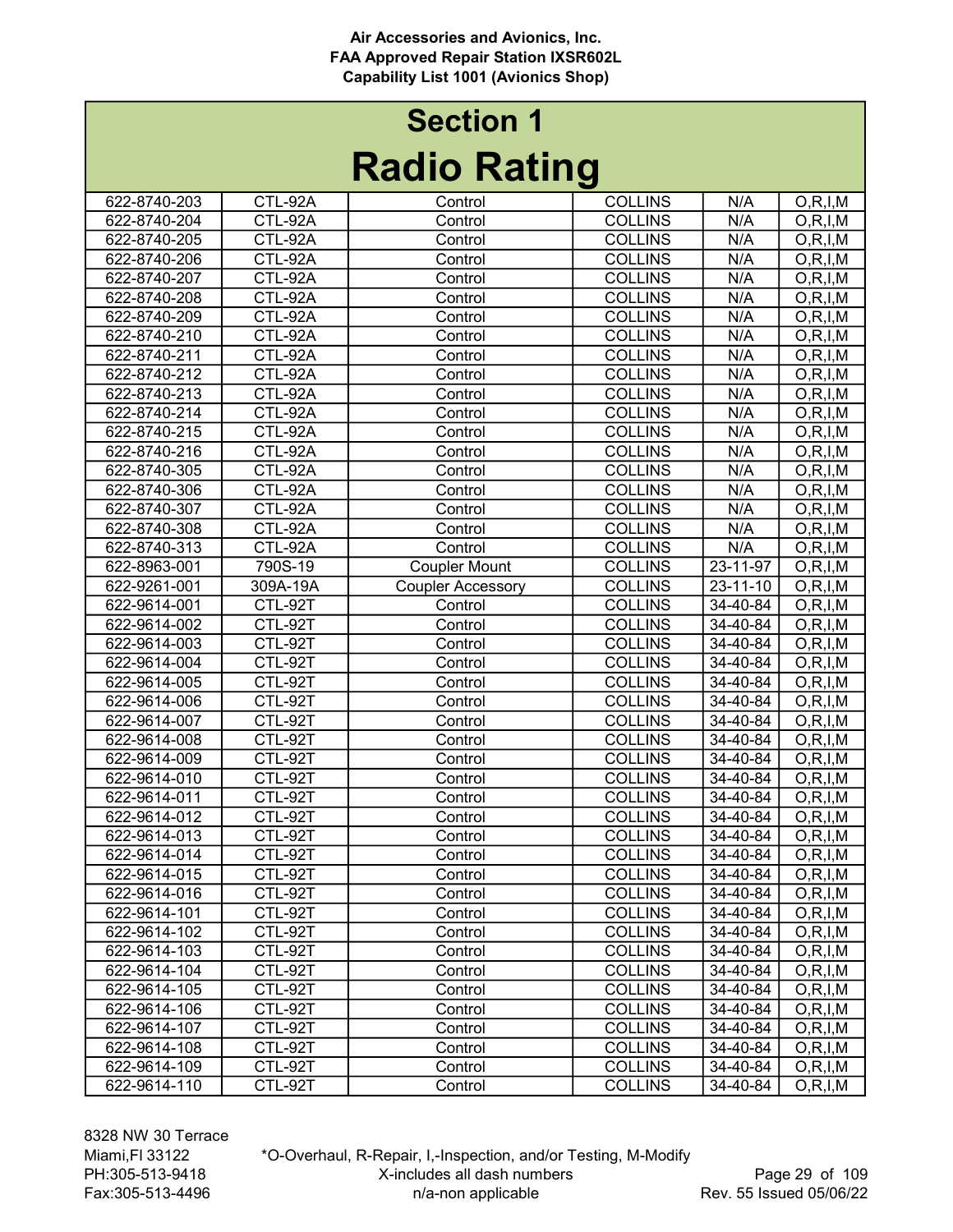| naulu natiliy |                 |                                   |                |                |                          |  |
|---------------|-----------------|-----------------------------------|----------------|----------------|--------------------------|--|
| 622-9614-111  | CTL-92T         | Control                           | <b>COLLINS</b> | 34-40-84       | O, R, I, M               |  |
| 622-9614-112  | CTL-92T         | Control                           | <b>COLLINS</b> | 34-40-84       | O, R, I, M               |  |
| 622-9614-113  | CTL-92T         | Control                           | <b>COLLINS</b> | 34-40-84       | O, R, I, M               |  |
| 622-9614-114  | CTL-92T         | Control                           | <b>COLLINS</b> | 34-40-84       | O, R, I, M               |  |
| 622-9614-115  | CTL-92T         | Control                           | <b>COLLINS</b> | $34 - 40 - 84$ | O, R, I, M               |  |
| 622-9614-116  | CTL-92T         | Control                           | <b>COLLINS</b> | 34-40-84       | O, R, I, M               |  |
| 622-9976-001  | IND-42M         | <b>DME</b> Indicator              | <b>COLLINS</b> | N/A            | O, R, I, M               |  |
| 622-9976-002  | <b>IND-42M</b>  | <b>DME</b> Indicator              | <b>COLLINS</b> | N/A            | O, R, I, M               |  |
| 622-9976-003  | IND-42M         | <b>DME</b> Indicator              | <b>COLLINS</b> | N/A            | O, R, I, M               |  |
| 622-9976-004  | IND-42M         | <b>DME</b> Indicator              | <b>COLLINS</b> | N/A            | O, R, I, M               |  |
| 629-3400-002  | 548S-3          | Power Amplifier                   | <b>COLLINS</b> | N/A            | O, R, I, M               |  |
| 629-6620-001  | 860E-5          | <b>Driver</b>                     | <b>COLLINS</b> | N/A            | O, R, I, M               |  |
| 634-7232-005  | 860F-4          | A5 Monitor                        | <b>COLLINS</b> | 34-47-15       | $\overline{O}$ , R, I, M |  |
| 635-6229-001  | 860F-4          | <b>Transmitter A7</b>             | <b>COLLINS</b> | 34-47-15       | O, R, I, M               |  |
| 635-6270-002  | 860F-4          | Power Supply                      | <b>COLLINS</b> | 34-47-15       | O, R, I, M               |  |
| 637-9200-003  | 990C-16         | Mount                             | <b>COLLINS</b> | N/A            | O, R, I, M               |  |
| 641-0837-002  | <b>VOR-700A</b> | Power Supply                      | <b>COLLINS</b> | 34-55-70       | O, R, I, M               |  |
| 641-8917-001  | N/A             | Driver A3                         | <b>COLLINS</b> | 34-45-21       | I, R                     |  |
| 641-8952-001  | N/A             | <b>Power Amplifier Assy</b>       | <b>COLLINS</b> | 34-45-21       | I, R                     |  |
| 641-9400-002  | <b>HFS-700</b>  | Synthesizer                       | <b>COLLINS</b> | 23-10-70       | $\overline{O}$ , R, I, M |  |
| 642-0855-001  | 860F-4          | A2 Modulator                      | <b>COLLINS</b> | $34 - 47 - 15$ | O, R, I, M               |  |
| 642-4205-001  | 51RV-5B         | <b>Circuit Card</b>               | <b>COLLINS</b> | $34 - 35 - 10$ | O, R, I, M               |  |
| 642-4205-002  | 51RV-5B         | <b>Circuit Card</b>               | <b>COLLINS</b> | $34 - 35 - 10$ | O, R, I, M               |  |
| 642-4205-003  | 51RV-5B         | <b>Circuit Card</b>               | <b>COLLINS</b> | 34-35-10       | O, R, I, M               |  |
| 642-4215-001  | 51RV-5B         | A-15 Circuit Card                 | <b>COLLINS</b> | 34-35-10       | O, R, I, M               |  |
| 642-4215-002  | 51RV-5B         | A-15 Circuit Card                 | <b>COLLINS</b> | $34 - 35 - 10$ | O, R, I, M               |  |
| 642-4215-003  | 51RV-5B         | A-15 Circuit Card                 | <b>COLLINS</b> | 34-35-10       | O, R, I, M               |  |
| 642-4227-001  | 51RV-5B         | <b>Circuit Card</b>               | <b>COLLINS</b> | 34-35-10       | O, R, I, M               |  |
| 642-4354-006  | <b>VHF-700B</b> | <b>B.I.T.E Board</b>              | <b>COLLINS</b> | 23-12-79       | O, R, I, M               |  |
| 642-4355-004  | <b>VHF-700B</b> | Power Amplifier                   | <b>COLLINS</b> | 23-12-79       | O, R, I, M               |  |
| 646-7635-009  | <b>HFS-700</b>  | <b>Frequency Board</b>            | <b>COLLINS</b> | 23-10-74       | O, R, I, M               |  |
| 646-8093-001  | N/A             | I/O Board Assy                    | <b>COLLINS</b> | 34-45-21       | I, R                     |  |
| 647-6653-002  | <b>VIR-32</b>   | <b>GLS/MKR Circuit Board Assy</b> | <b>COLLINS</b> | 34-55-32       | O, R, I, M               |  |
| 676-6857-002  | 860F-4          | <b>Altitude Processor</b>         | <b>COLLINS</b> | 34-47-15       | O, R, I, M               |  |
| 676-6859-001  | 860F-4          | A6 Monitor Processor              | <b>COLLINS</b> | 34-47-15       | O, R, I, M               |  |
| 761-0635-001  | 790Y-2          | Mount                             | <b>COLLINS</b> | N/A            | O, R, I, M               |  |
| 772-0281-001  | 618M-2B         | <b>Transmitter Modulator</b>      | <b>COLLINS</b> | 23-24-00       | O, R, I, M               |  |
| 772-0738-001  | 680T-1          | <b>VHF Synthesizer Planar A</b>   | <b>COLLINS</b> | 23-24-01       | O, R, I, M               |  |
| 772-5271-001  | 714E-6          | <b>HF Control</b>                 | <b>COLLINS</b> | 23-17-00       | O, R, I, M               |  |
| 772-5271-002  | 714E-6          | <b>HF Control</b>                 | <b>COLLINS</b> | 23-17-00       | O, R, I, M               |  |
| 772-5272-001  | 714E-6          | <b>HF Control</b>                 | <b>COLLINS</b> | 23-17-00       | O, R, I, M               |  |
| 777-0056-001  | 618M-2D         | Modulator                         | <b>COLLINS</b> | 23-24-00       | O, R, I, M               |  |
| 777-1029-001  | 714E-3D         | <b>HF Control</b>                 | <b>COLLINS</b> | 23-17-00       | O, R, I, M               |  |
| 777-1029-002  | 714E-3D         | <b>HF Control</b>                 | <b>COLLINS</b> | 23-17-00       | O, R, I, M               |  |
| 777-1029-003  | 714E-3D         | <b>HF Control</b>                 | <b>COLLINS</b> | 23-17-00       | O, R, I, M               |  |
| 777-1029-004  | 714E-3D         | <b>HF Control</b>                 | <b>COLLINS</b> | 23-17-00       | O, R, I, M               |  |
| 777-1029-005  | 714E-3D         | <b>HF Control</b>                 | <b>COLLINS</b> | 23-17-00       | O, R, I, M               |  |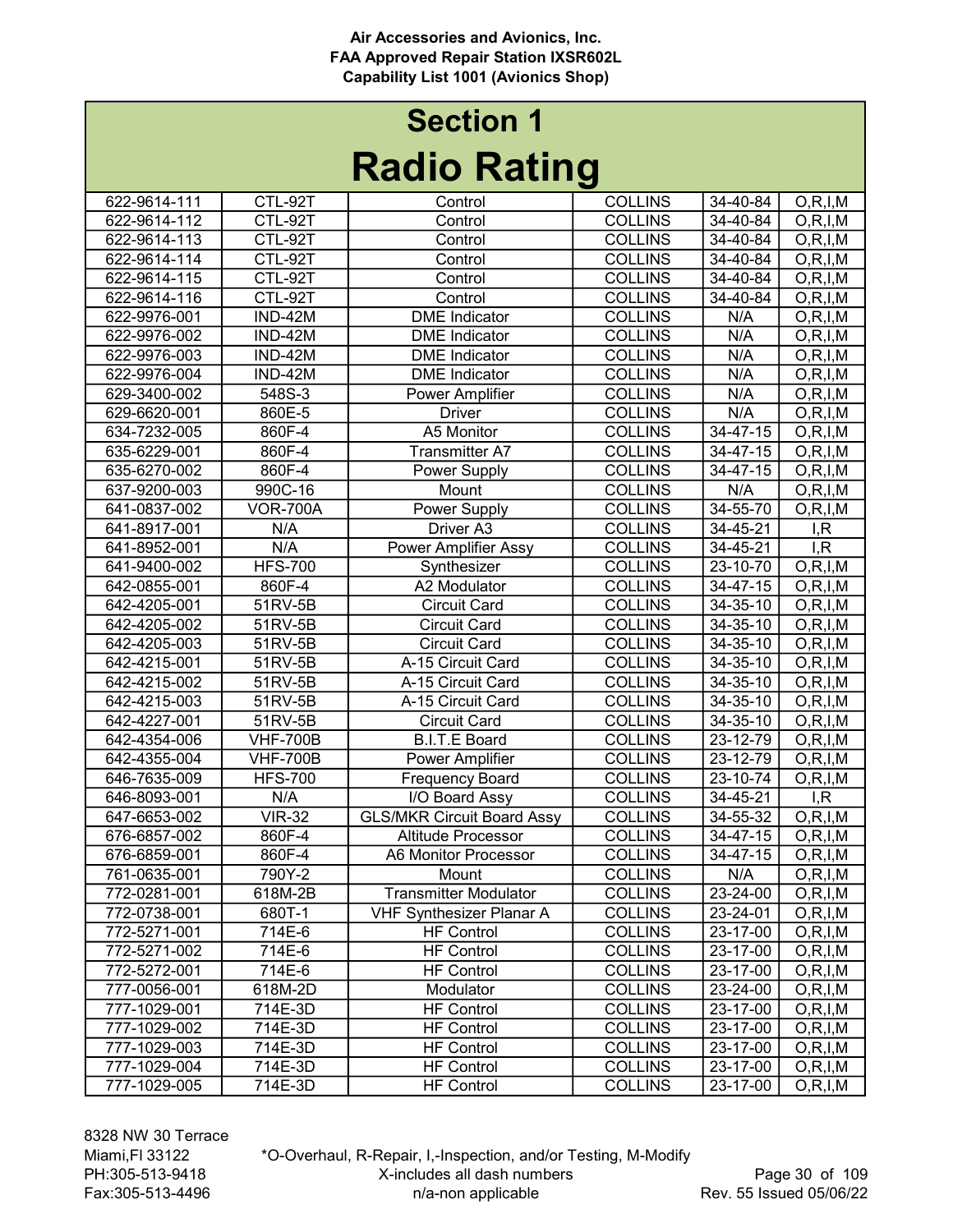| naulu natiliy |               |                            |                |          |                          |  |
|---------------|---------------|----------------------------|----------------|----------|--------------------------|--|
| 777-1029-006  | 714E-3D       | <b>HF Control</b>          | <b>COLLINS</b> | 23-17-00 | O, R, I, M               |  |
| 777-1029-007  | 714E-3D       | <b>HF Control</b>          | <b>COLLINS</b> | 23-17-00 | O, R, I, M               |  |
| 777-1225-001  | 714E-6A       | <b>HF Control</b>          | <b>COLLINS</b> | 23-17-00 | O, R, I, M               |  |
| 777-1225-002  | 714E-6A       | <b>HF Control</b>          | <b>COLLINS</b> | 23-17-00 | O, R, I, M               |  |
| 777-1225-003  | 714E-6A       | <b>HF Control</b>          | <b>COLLINS</b> | 23-17-00 | O, R, I, M               |  |
| 777-1328-001  | 180R-17       | Antenna Coupler            | <b>COLLINS</b> | 23-15-01 | O, R, I, M               |  |
| 777-1329-001  | 309A-17       | <b>Coupler Accessory</b>   | <b>COLLINS</b> | 23-15-01 | O, R, I, M               |  |
| 787-6248-001  | 452A-1C       | <b>Lightning Arrester</b>  | <b>COLLINS</b> | 23-11-01 | O, R, I, M               |  |
| 787-6302-001  | 714E-6B       | <b>HF Control</b>          | <b>COLLINS</b> | 23-17-00 | O, R, I, M               |  |
| 787-6302-002  | 714E-6B       | <b>HF Control</b>          | <b>COLLINS</b> | 23-17-00 | O, R, I, M               |  |
| 787-6377-001  | 714E-2B       | <b>HF Control</b>          | <b>COLLINS</b> | 23-17-00 | O, R, I, M               |  |
| 787-6377-002  | 714E-2B       | <b>HF Control</b>          | <b>COLLINS</b> | 23-17-00 | $\overline{O}$ , R, I, M |  |
| 787-6378-001  | 714E-3F       | <b>HF Control</b>          | <b>COLLINS</b> | 23-17-01 | O, R, I, M               |  |
| 787-6378-002  | 714E-3F       | <b>HF</b> Control          | <b>COLLINS</b> | 23-17-01 | O, R, I, M               |  |
| 787-6557-001  | 714E-3G       | <b>HF Control</b>          | <b>COLLINS</b> | 23-17-00 | O, R, I, M               |  |
| 787-6566-006  | 671U-4        | <b>HF Receiver/Exciter</b> | <b>COLLINS</b> | N/A      | O, R, I, M               |  |
| 787-6566-007  | 671U-4        | <b>HF Receiver/Exciter</b> | <b>COLLINS</b> | N/A      | O, R, I, M               |  |
| 787-6781-001  | 548S-3        | HF Power Amp/Coupler       | <b>COLLINS</b> | N/A      | O, R, I, M               |  |
| 787-6781-002  | 548S-3        | HF Power Amp/Coupler       | <b>COLLINS</b> | N/A      | O, R, I, M               |  |
| 787-6781-003  | 548S-3        | HF Power Amp/Coupler       | <b>COLLINS</b> | N/A      | O, R, I, M               |  |
| 787-6781-004  | 548S-3        | HF Power Amp/Coupler       | <b>COLLINS</b> | N/A      | O, R, I, M               |  |
| 787-6781-005  | 548S-3        | HF Power Amp/Coupler       | <b>COLLINS</b> | N/A      | O, R, I, M               |  |
| 787-6781-006  | 548S-3        | HF Power Amp/Coupler       | <b>COLLINS</b> | N/A      | O, R, I, M               |  |
| 787-6934-004  | 671U-4/4A     | <b>HF Receiver/Exciter</b> | <b>COLLINS</b> | N/A      | O, R, I, M               |  |
| 787-6934-006  | 671U-4/4A     | <b>HF Receiver/Exciter</b> | <b>COLLINS</b> | N/A      | O, R, I, M               |  |
| 787-6934-007  | 671U-4/4A     | <b>HF Receiver/Exciter</b> | <b>COLLINS</b> | N/A      | O, R, I, M               |  |
| 787-6934-008  | 671U-4/4A     | <b>HF Receiver/Exciter</b> | <b>COLLINS</b> | N/A      | O, R, I, M               |  |
| 787-6934-009  | 671U-4/4A     | <b>HF Receiver/Exciter</b> | <b>COLLINS</b> | N/A      | O, R, I, M               |  |
| 787-6934-010  | 671U-4/4A     | <b>HF Receiver/Exciter</b> | <b>COLLINS</b> | N/A      | O, R, I, M               |  |
| 787-6934-011  | 671U-4/4A     | <b>HF Receiver/Exciter</b> | <b>COLLINS</b> | N/A      | O, R, I, M               |  |
| 787-6934-012  | 671U-4/4A     | <b>HF Receiver/Exciter</b> | <b>COLLINS</b> | N/A      | O, R, I, M               |  |
| 787-6934-013  | 671U-4/4A     | <b>HF Receiver/Exciter</b> | <b>COLLINS</b> | N/A      | O, R, I, M               |  |
| 792-6021-002  | <b>ILS-70</b> | <b>ILS Receiver</b>        | <b>COLLINS</b> | 34-36-03 | O, R, I, M               |  |
| 792-6021-003  | <b>ILS-70</b> | <b>ILS Receiver</b>        | <b>COLLINS</b> | 34-36-03 | O, R, I, M               |  |
| 792-6021-004  | <b>ILS-70</b> | <b>ILS Receiver</b>        | <b>COLLINS</b> | 34-36-03 | O, R, I, M               |  |
| 792-6021-102  | $ILS-70$      | <b>ILS Receiver</b>        | <b>COLLINS</b> | 34-36-03 | O, R, I, M               |  |
| 792-6021-103  | <b>ILS-70</b> | <b>ILS Receiver</b>        | <b>COLLINS</b> | 34-36-03 | O, R, I, M               |  |
| 792-6021-104  | <b>ILS-70</b> | <b>ILS Receiver</b>        | <b>COLLINS</b> | 34-36-03 | O, R, I, M               |  |
| 792-6121-001  | 514A-3        | Control                    | <b>COLLINS</b> | N/A      | O, R, I, M               |  |
| 792-6121-101  | 514A-3        | Control                    | <b>COLLINS</b> | N/A      | O, R, I, M               |  |
| 792-6121-201  | 514A-3        | Control                    | <b>COLLINS</b> | N/A      | O, R, I, M               |  |
| 792-6122-001  | 514A-4        | Control                    | <b>COLLINS</b> | N/A      | O, R, I, M               |  |
| 792-6122-002  | 514A-4        | Control                    | <b>COLLINS</b> | N/A      | O, R, I, M               |  |
| 792-6122-003  | 514A-4        | Control                    | <b>COLLINS</b> | N/A      | O, R, I, M               |  |
| 792-6122-004  | 514A-4        | Control                    | <b>COLLINS</b> | N/A      | O, R, I, M               |  |
| 792-6122-005  | 514A-4        | Control                    | <b>COLLINS</b> | N/A      | O, R, I, M               |  |
| 792-6122-006  | 514A-4        | Control                    | <b>COLLINS</b> | N/A      | O, R, I, M               |  |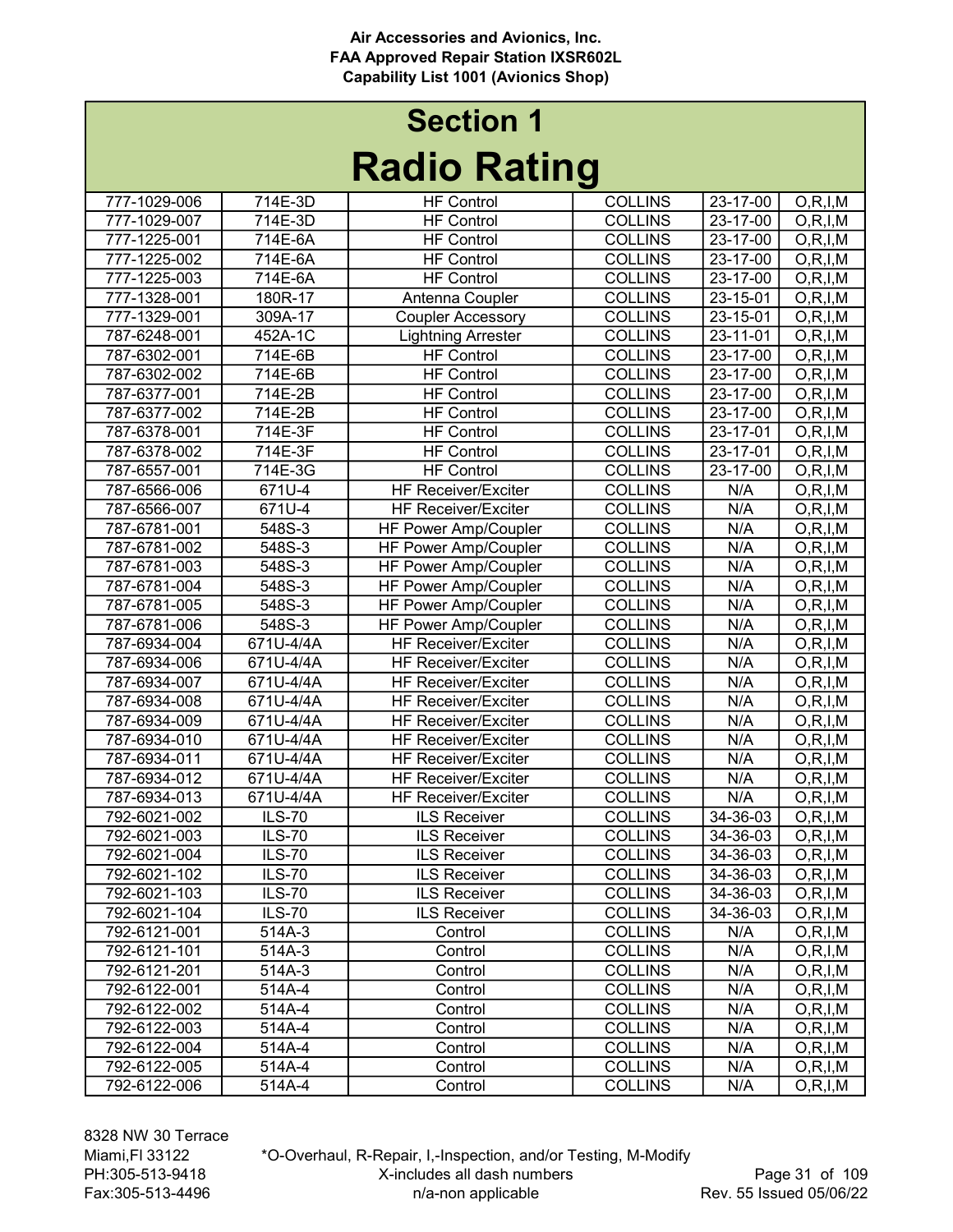# Radio Rating Section 1

| INAUIU INAUIIY |        |                 |                |          |            |  |
|----------------|--------|-----------------|----------------|----------|------------|--|
| 792-6122-007   | 514A-4 | Control         | <b>COLLINS</b> | N/A      | O, R, I, M |  |
| 792-6122-008   | 514A-4 | Control         | <b>COLLINS</b> | N/A      | O, R, I, M |  |
| 792-6122-009   | 514A-4 | Control         | <b>COLLINS</b> | N/A      | O, R, I, M |  |
| 792-6122-010   | 514A-4 | Control         | <b>COLLINS</b> | N/A      | O, R, I, M |  |
| 792-6122-011   | 514A-4 | Control         | <b>COLLINS</b> | N/A      | O, R, I, M |  |
| 792-6122-012   | 514A-4 | Control         | <b>COLLINS</b> | N/A      | O, R, I, M |  |
| 792-6122-013   | 514A-4 | Control         | <b>COLLINS</b> | N/A      | O, R, I, M |  |
| 792-6122-014   | 514A-4 | Control         | <b>COLLINS</b> | N/A      | O, R, I, M |  |
| 792-6122-101   | 514A-4 | Control         | <b>COLLINS</b> | N/A      | O, R, I, M |  |
| 792-6122-102   | 514A-4 | Control         | <b>COLLINS</b> | N/A      | O, R, I, M |  |
| 792-6122-103   | 514A-4 | Control         | <b>COLLINS</b> | N/A      | O, R, I, M |  |
| 792-6122-104   | 514A-4 | Control         | <b>COLLINS</b> | N/A      | O, R, I, M |  |
| 792-6122-105   | 514A-4 | Control         | <b>COLLINS</b> | N/A      | O, R, I, M |  |
| 792-6122-106   | 514A-4 | Control         | <b>COLLINS</b> | N/A      | O, R, I, M |  |
| 792-6122-107   | 514A-4 | Control         | <b>COLLINS</b> | N/A      | O, R, I, M |  |
| 792-6122-108   | 514A-4 | Control         | <b>COLLINS</b> | N/A      | O, R, I, M |  |
| 792-6122-109   | 514A-4 | Control         | <b>COLLINS</b> | N/A      | O, R, I, M |  |
| 792-6122-110   | 514A-4 | Control         | <b>COLLINS</b> | N/A      | O, R, I, M |  |
| 792-6122-111   | 514A-4 | Control         | <b>COLLINS</b> | N/A      | O, R, I, M |  |
| 792-6122-112   | 514A-4 | Control         | <b>COLLINS</b> | N/A      | O, R, I, M |  |
| 792-6122-113   | 514A-4 | Control         | <b>COLLINS</b> | N/A      | O, R, I, M |  |
| 792-6122-114   | 514A-4 | Control         | <b>COLLINS</b> | N/A      | O, R, I, M |  |
| 792-6122-201   | 514A-4 | Control         | <b>COLLINS</b> | N/A      | O, R, I, M |  |
| 792-6122-202   | 514A-4 | Control         | <b>COLLINS</b> | N/A      | O, R, I, M |  |
| 792-6122-203   | 514A-4 | Control         | <b>COLLINS</b> | N/A      | O, R, I, M |  |
| 792-6122-204   | 514A-4 | Control         | <b>COLLINS</b> | N/A      | O, R, I, M |  |
| 792-6122-205   | 514A-4 | Control         | <b>COLLINS</b> | N/A      | O, R, I, M |  |
| 792-6122-206   | 514A-4 | Control         | <b>COLLINS</b> | N/A      | O, R, I, M |  |
| 792-6122-207   | 514A-4 | Control         | <b>COLLINS</b> | N/A      | O, R, I, M |  |
| 792-6122-208   | 514A-4 | Control         | <b>COLLINS</b> | N/A      | O, R, I, M |  |
| 792-6122-209   | 514A-4 | Control         | <b>COLLINS</b> | N/A      | O, R, I, M |  |
| 792-6122-210   | 514A-4 | Control         | <b>COLLINS</b> | N/A      | O, R, I, M |  |
| 792-6122-211   | 514A-4 | Control         | <b>COLLINS</b> | N/A      | O, R, I, M |  |
| 792-6122-212   | 514A-4 | Control         | <b>COLLINS</b> | N/A      | O, R, I, M |  |
| 792-6122-213   | 514A-4 | Control         | <b>COLLINS</b> | N/A      | O, R, I, M |  |
| 792-6122-214   | 514A-4 | Control         | <b>COLLINS</b> | N/A      | O, R, I, M |  |
| 792-6128-001   | 990C-2 | Control         | <b>COLLINS</b> | N/A      | O, R, I, M |  |
| 792-6128-002   | 990C-2 | Control         | <b>COLLINS</b> | N/A      | O, R, I, M |  |
| 792-6128-003   | 990C-2 | Control         | <b>COLLINS</b> | N/A      | O, R, I, M |  |
| 792-6129-001   | 990C-3 | Control         | <b>COLLINS</b> | N/A      | O, R, I, M |  |
| 792-6129-002   | 990C-3 | Control         | <b>COLLINS</b> | N/A      | O, R, I, M |  |
| 792-6129-003   | 990C-3 | Control         | <b>COLLINS</b> | N/A      | O, R, I, M |  |
| 792-6139-001   | 790S-3 | Mount, Dual     | <b>COLLINS</b> | 23-11-04 | O, R, I, M |  |
| 792-6139-002   | 790S-3 | Mount, Dual     | <b>COLLINS</b> | 23-11-04 | O, R, I, M |  |
| 792-6140-001   | 490S-1 | Antenna Coupler | <b>COLLINS</b> | 23-11-04 | O, R, I, M |  |
| 792-6319-001   | 990C-5 | Mount           | <b>COLLINS</b> | N/A      | O, R, I, M |  |
| 792-6319-002   | 990C-5 | Mount           | <b>COLLINS</b> | N/A      | O, R, I, M |  |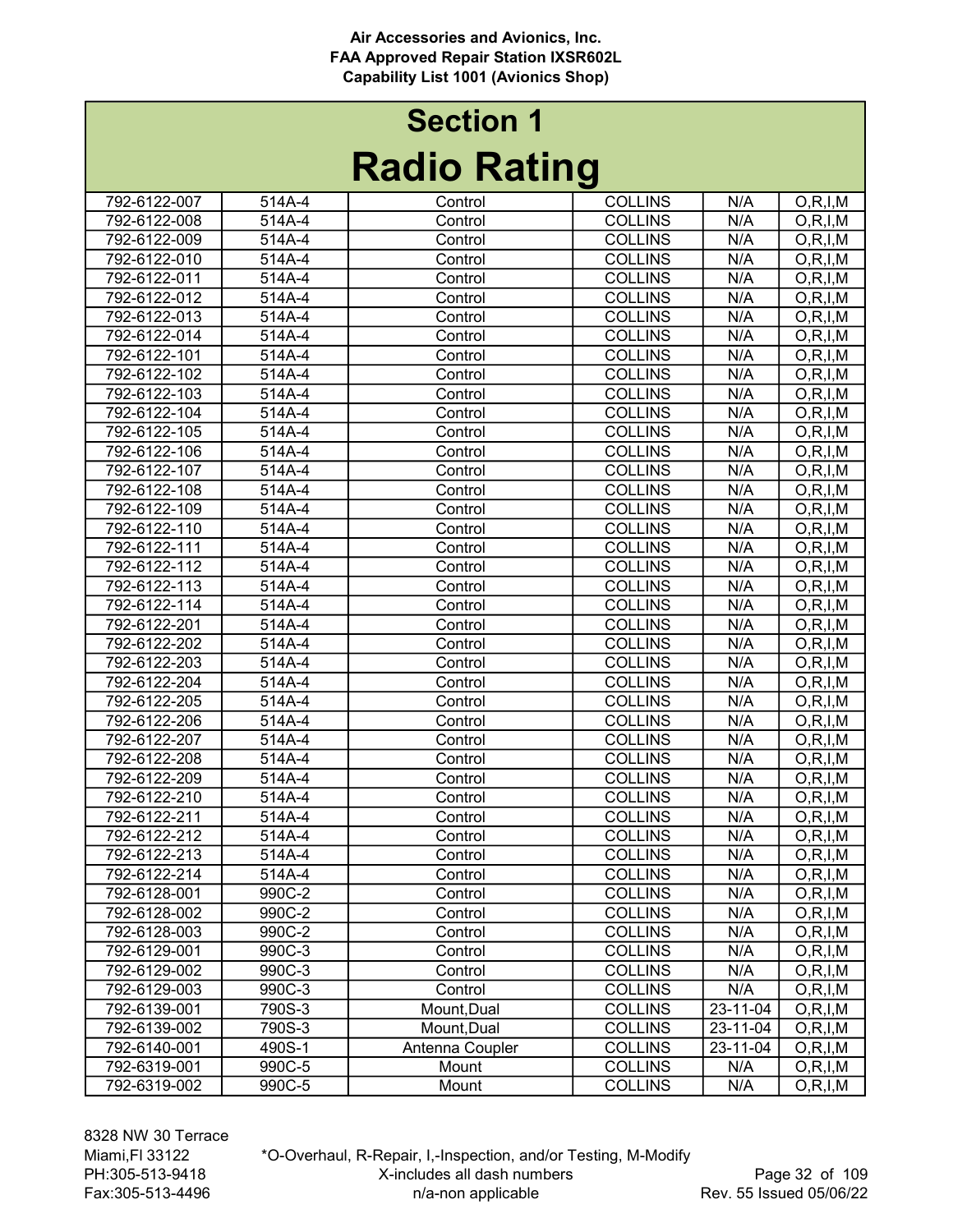| INAMIY INAHIIY |                 |                                |                    |                  |            |  |
|----------------|-----------------|--------------------------------|--------------------|------------------|------------|--|
| 792-6319-003   | 990C-5          | Mount                          | <b>COLLINS</b>     | N/A              | O, R, I, M |  |
| 792-6391-001   | 990C-6          | Mount                          | <b>COLLINS</b>     | N/A              | O, R, I, M |  |
| 792-6391-002   | 990C-6          | Mount                          | <b>COLLINS</b>     | N/A              | O, R, I, M |  |
| 792-6391-003   | 990C-6          | Mount                          | <b>COLLINS</b>     | N/A              | O, R, I, M |  |
| 792-6461-001   | 790S-4          | <b>Coupler Mount</b>           | <b>COLLINS</b>     | 23-11-04         | O, R, I, M |  |
| 792-6464-001   | 599H-5          | Antenna Adapter                | <b>COLLINS</b>     | N/A              | O, R, I, M |  |
| 796815-02-03   | N/A             | Preselector                    | <b>GE Aviation</b> | 28-42-45         | O, R, I, M |  |
| 798021-02-03   | N/A             | Preselector                    | <b>GE Aviation</b> | 28-42-45         | O, R, I, M |  |
| 8033-2000      | <b>SCU-80</b>   | <b>Control Unit</b>            | <b>SUNAIR</b>      | N/A              | O, R, I, M |  |
| 8033-200090    | <b>SCU-80</b>   | <b>Control Unit</b>            | <b>SUNAIR</b>      | N/A              | O, R, I, M |  |
| 8033-3000      | <b>ACU-810</b>  | Amplifier/Coupler              | <b>SUNAIR</b>      | N/A              | O, R, I, M |  |
| 8040000491     | RT-510          | Receiver/Transmitter           | <b>SUNAIR</b>      | N/A              | O, R, I, M |  |
| 8040-4000      | <b>SCU-55</b>   | <b>Control Unit</b>            | <b>SUNAIR</b>      | $\overline{N}/A$ | O, R, I, M |  |
| 822-0282-002   | <b>ILS-700A</b> | <b>ILS Receiver</b>            | <b>COLLINS</b>     | 34-36-71         | O, R, I, M |  |
| 822-0282-102   | <b>ILS-700A</b> | ILS Receiver                   | <b>COLLINS</b>     | $34 - 36 - 71$   | O, R, I, M |  |
| 822-0282-120   | <b>ILS-700A</b> | <b>ILS Receiver</b>            | <b>COLLINS</b>     | 34-36-72         | O, R, I, M |  |
| 822-0297-001   | <b>VOR-900</b>  | <b>VOR Receiver</b>            | <b>COLLINS</b>     | 34-55-94         | O, R, I, M |  |
| 822-0297-020   | <b>VOR-900</b>  | <b>VOR Receiver</b>            | <b>COLLINS</b>     | 34-55-94         | O, R, I, M |  |
| 822-0297-021   | <b>VOR-900</b>  | <b>VOR Receiver</b>            | <b>COLLINS</b>     | 34-55-94         | O, R, I, M |  |
| 822-0297-022   | <b>VOR-900</b>  | <b>VOR Receiver</b>            | <b>COLLINS</b>     | 34-55-94         | O, R, I, M |  |
| 822-0297-220   | <b>VOR-900</b>  | <b>VOR Receiver</b>            | <b>COLLINS</b>     | 34-55-94         | O, R, I, M |  |
| 822-0298-001   | ILS-900         | <b>ILS Receiver</b>            | <b>COLLINS</b>     | 34-36-90         | O, R, I, M |  |
| 822-0298-020   | ILS-900         | <b>ILS Receiver</b>            | <b>COLLINS</b>     | 34-36-90         | O, R, I, M |  |
| 822-0298-220   | ILS-900         | <b>ILS Receiver</b>            | <b>COLLINS</b>     | 34-36-90         | O, R, I, M |  |
| 822-0299-001   | ADF-900         | <b>ADF Receiver</b>            | <b>COLLINS</b>     | 34-53-94         | O, R, I, M |  |
| 822-0299-020   | ADF-900         | <b>ADF Receiver</b>            | <b>COLLINS</b>     | 34-53-94         | O, R, I, M |  |
| 822-0299-021   | ADF-900         | <b>ADF Receiver</b>            | <b>COLLINS</b>     | 34-53-94         | O, R, I, M |  |
| 822-0299-220   | <b>ADF-900</b>  | <b>ADF Receiver</b>            | <b>COLLINS</b>     | 34-53-94         | O, R, I, M |  |
| 822-0299-420   | ADF-900         | <b>ADF Receiver</b>            | <b>COLLINS</b>     | 34-53-94         | O, R, I, M |  |
| 822-0323-001   | <b>VHF-900</b>  | <b>VHF Transceiver</b>         | <b>COLLINS</b>     | 23-12-90         | O, R, I, M |  |
| 822-0323-002   | <b>VHF-900</b>  | <b>VHF Transceiver</b>         | <b>COLLINS</b>     | 23-12-90         | O, R, I, M |  |
| 822-0323-020   | <b>VHF-900</b>  | <b>VHF Transceiver</b>         | <b>COLLINS</b>     | 23-12-90         | O, R, I, M |  |
| 822-0323-220   | <b>VHF-900</b>  | <b>VHF Transceiver</b>         | <b>COLLINS</b>     | 23-12-90         | O, R, I, M |  |
| 822-0329-001   | <b>DME-900</b>  | <b>DME</b>                     | <b>COLLINS</b>     | 34-52-94         | O, R, I, M |  |
| 822-0329-020   | <b>DME-900</b>  | <b>DME</b>                     | <b>COLLINS</b>     | 34-52-94         | O, R, I, M |  |
| 822-0329-021   | <b>DME-900</b>  | <b>DME</b>                     | <b>COLLINS</b>     | $34 - 52 - 94$   | O, R, I, M |  |
| 822-0329-022   | <b>DME-900</b>  | <b>DME</b>                     | <b>COLLINS</b>     | 34-52-94         | O, R, I, M |  |
| 822-0329-220   | <b>DME-900</b>  | <b>DME</b>                     | <b>COLLINS</b>     | 34-52-94         | O, R, I, M |  |
| 822-0330-001   | <b>HFS-900</b>  | <b>HF Receiver-Transmitter</b> | <b>COLLINS</b>     | 23-10-90         | O, R, I, M |  |
| 822-0330-020   | <b>HFS-900</b>  | <b>HF Receiver-Transmitter</b> | <b>COLLINS</b>     | 23-10-90         | O, R, I, M |  |
| 822-0330-220   | <b>HFS-900</b>  | <b>HF Receiver-Transmitter</b> | <b>COLLINS</b>     | 23-10-90         | O, R, I, M |  |
| 822-0334-001   | <b>LRA-900</b>  | Radio Altimeter                | <b>COLLINS</b>     | 34-47-95         | O, R, I, M |  |
| 822-0334-002   | <b>LRA-900</b>  | Radio Altimeter                | <b>COLLINS</b>     | 34-47-95         | O, R, I, M |  |
| 822-0334-003   | <b>LRA-900</b>  | Radio Altimeter                | <b>COLLINS</b>     | 34-47-95         | O, R, I, M |  |
| 822-0334-020   | <b>LRA-900</b>  | Radio Altimeter                | <b>COLLINS</b>     | 34-47-95         | O, R, I, M |  |
| 822-0334-202   | <b>LRA-900</b>  | Radio Altimeter                | <b>COLLINS</b>     | 34-47-95         | O, R, I, M |  |
| 822-0334-220   | <b>LRA-900</b>  | Radio Altimeter                | <b>COLLINS</b>     | 34-47-95         | O, R, I, M |  |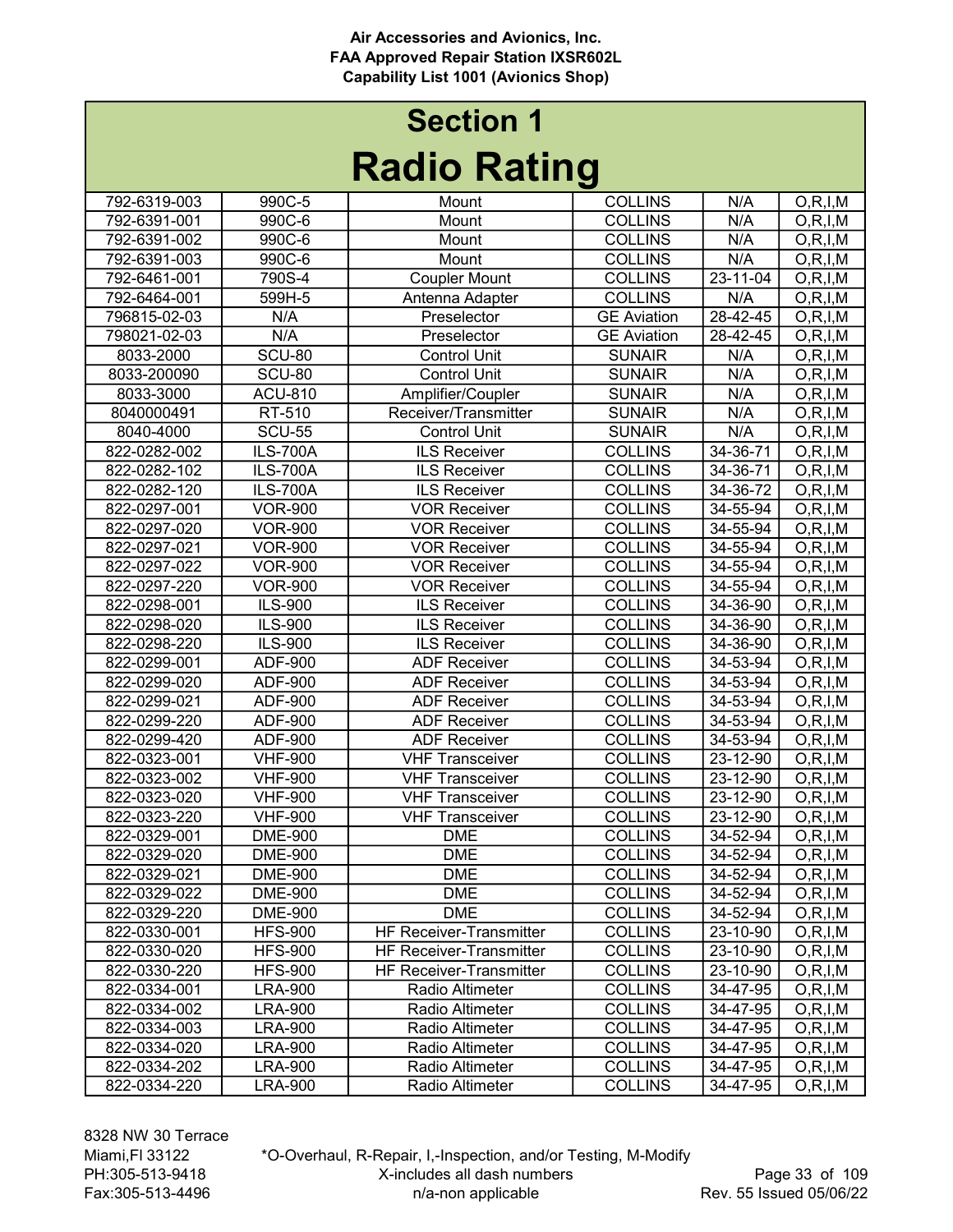| 822-0334-221<br><b>LRA-900</b><br>Radio Altimeter<br><b>COLLINS</b><br>34-47-95<br>O, R, I, M<br><b>VIR-33</b><br><b>VOR/MB NAV Receiver</b><br><b>COLLINS</b><br>822-0400-001<br>34-55-32<br>O, R, I, M<br>822-0693-001<br><b>COLLINS</b><br>23-12-70<br><b>VHF-700A</b><br><b>VHF Transceiver</b><br>O, R, I, M<br>822-0693-002<br><b>VHF-700A</b><br><b>COLLINS</b><br>23-12-70<br>O, R, I, M<br><b>VHF Transceiver</b><br><b>VHF-700A</b><br><b>COLLINS</b><br>23-12-70<br>822-0693-003<br>O, R, I, M<br><b>VHF Transceiver</b><br>822-0693-004<br><b>VHF-700A</b><br><b>VHF Transceiver</b><br><b>COLLINS</b><br>23-12-74<br>O, R, I, M<br>822-0693-005<br><b>VHF-700A</b><br><b>COLLINS</b><br>23-12-74<br><b>VHF Transceiver</b><br>O, R, I, M<br>822-0693-020<br><b>VHF-700A</b><br><b>VHF Transceiver</b><br><b>COLLINS</b><br>23-12-76<br>O, R, I, M<br><b>VHF-700A</b><br><b>COLLINS</b><br>822-0693-120<br><b>VHF Transceiver</b><br>23-12-76<br>O, R, I, M<br>822-0726-002<br><b>VOR-700A</b><br><b>VOR/MB NAV Receiver</b><br><b>COLLINS</b><br>34-55-70<br>O, R, I, M<br>822-0726-020<br><b>VOR-700A</b><br><b>VOR/MB NAV Receiver</b><br><b>COLLINS</b><br>34-55-72<br>O, R, I, M<br><b>COLLINS</b><br>822-0726-103<br><b>VOR-700A</b><br><b>VOR/MB NAV Receiver</b><br>34-55-70<br>O, R, I, M<br>822-0726-120<br><b>VOR-700A</b><br><b>VOR/MB NAV Receiver</b><br><b>COLLINS</b><br>34-55-72<br>O, R, I, M<br>822-0731-001<br><b>COLLINS</b><br>$23 - 26 - 00$<br>618M-4<br><b>VHF Transceiver</b><br>O, R, I, M<br>822-0731-002<br>618M-4<br><b>VHF Transceiver</b><br><b>COLLINS</b><br>23-26-00<br>O, R, I, M<br>822-0731-003<br>618M-4<br><b>COLLINS</b><br><b>VHF Transceiver</b><br>23-26-00<br>O, R, I, M<br>822-0731-004<br>618M-4<br><b>COLLINS</b><br><b>VHF Transceiver</b><br>23-26-00<br>O, R, I, M<br>822-0731-005<br><b>COLLINS</b><br>618M-4<br><b>VHF Transceiver</b><br>23-26-00<br>O, R, I, M<br>822-0731-006<br>618M-4<br><b>COLLINS</b><br>23-26-00<br>O, R, I, M<br><b>VHF Transceiver</b><br>822-0731-007<br>618M-4<br><b>COLLINS</b><br>23-26-00<br>O, R, I, M<br><b>VHF Transceiver</b><br>822-0731-008<br>618M-4<br><b>COLLINS</b><br>23-26-00<br>O, R, I, M<br><b>VHF Transceiver</b><br>822-0731-009<br>618M-4<br><b>COLLINS</b><br>O, R, I, M<br><b>VHF Transceiver</b><br>23-26-00<br>618M-4<br>822-0731-010<br><b>VHF Transceiver</b><br><b>COLLINS</b><br>23-26-00<br>O, R, I, M<br>822-0731-011<br>618M-4<br><b>COLLINS</b><br>23-26-00<br><b>VHF Transceiver</b><br>O, R, I, M<br>618M-4A<br><b>COLLINS</b><br>822-0732-001<br><b>VHF Transceiver</b><br>23-26-00<br>O, R, I, M<br>822-0732-002<br>618M-4A<br><b>COLLINS</b><br><b>VHF Transceiver</b><br>23-26-00<br>O, R, I, M<br>822-0732-003<br><b>COLLINS</b><br>618M-4A<br><b>VHF Transceiver</b><br>23-26-00<br>O, R, I, M<br>822-0732-010<br><b>COLLINS</b><br>618M-4A<br><b>VHF Transceiver</b><br>23-26-00<br>O, R, I, M<br>822-0732-011<br>618M-4A<br><b>COLLINS</b><br>23-26-00<br><b>VHF Transceiver</b><br>O, R, I, M<br>23-26-00<br>822-0732-101<br>618M-4A<br><b>COLLINS</b><br>O, R, I, M<br><b>VHF Transceiver</b><br>822-0732-102<br>618M-4A<br><b>COLLINS</b><br>23-26-00<br>O, R, I, M<br><b>VHF Transceiver</b><br>822-0732-103<br>618M-4A<br><b>COLLINS</b><br>23-26-00<br>O, R, I, M<br><b>VHF Transceiver</b><br>822-0732-110<br>618M-4A<br><b>COLLINS</b><br>23-26-00<br><b>VHF Transceiver</b><br>O, R, I, M<br>822-0732-111<br>23-26-00<br>618M-4A<br><b>VHF Transceiver</b><br><b>COLLINS</b><br>O, R, I, M<br>822-0732-203<br>618M-4A<br><b>COLLINS</b><br>23-26-00<br><b>VHF Transceiver</b><br>O, R, I, M<br>822-0732-205<br><b>COLLINS</b><br>23-26-00<br>$\overline{O,R}, I,M$<br>618M-4A<br><b>VHF Transceiver</b><br><b>COLLINS</b><br>23-26-00<br>822-0732-206<br>618M-4A<br><b>VHF Transceiver</b><br>O, R, I, M<br>23-26-00<br>822-0732-208<br>618M-4A<br><b>VHF Transceiver</b><br><b>COLLINS</b><br>O, R, I, M<br>822-0732-209<br>618M-4A<br><b>COLLINS</b><br>23-26-00<br><b>VHF Transceiver</b><br>O, R, I, M<br>822-0732-211<br>618M-4A<br><b>COLLINS</b><br>23-26-00<br>O, R, I, M<br><b>VHF Transceiver</b><br>822-0760-001<br>51RV-5<br><b>COLLINS</b><br>34-35-10<br><b>VOR/ILS Receiver</b><br>O, R, I, M<br>51RV-5<br><b>COLLINS</b><br>34-35-10<br>822-0760-002<br><b>VOR/ILS Receiver</b><br>O, R, I, M<br>822-0760-003<br>51RV-5<br><b>VOR/ILS Receiver</b><br><b>COLLINS</b><br>34-35-10<br>O, R, I, M<br>51RV-5<br>822-0760-004<br><b>VOR/ILS Receiver</b><br><b>COLLINS</b><br>34-35-10<br>O, R, I, M<br>51RV-5<br>34-35-10<br>822-0760-005<br><b>VOR/ILS Receiver</b><br><b>COLLINS</b><br>O, R, I, M<br><b>VOR/ILS Receiver</b><br>34-35-10<br>822-0760-006<br>51RV-5<br><b>COLLINS</b><br>O, R, I, M<br>822-0760-007<br>51RV-5<br><b>VOR/ILS Receiver</b><br><b>COLLINS</b><br>34-35-10<br>O, R, I, M |  | $\sim$ | Э |  |
|---------------------------------------------------------------------------------------------------------------------------------------------------------------------------------------------------------------------------------------------------------------------------------------------------------------------------------------------------------------------------------------------------------------------------------------------------------------------------------------------------------------------------------------------------------------------------------------------------------------------------------------------------------------------------------------------------------------------------------------------------------------------------------------------------------------------------------------------------------------------------------------------------------------------------------------------------------------------------------------------------------------------------------------------------------------------------------------------------------------------------------------------------------------------------------------------------------------------------------------------------------------------------------------------------------------------------------------------------------------------------------------------------------------------------------------------------------------------------------------------------------------------------------------------------------------------------------------------------------------------------------------------------------------------------------------------------------------------------------------------------------------------------------------------------------------------------------------------------------------------------------------------------------------------------------------------------------------------------------------------------------------------------------------------------------------------------------------------------------------------------------------------------------------------------------------------------------------------------------------------------------------------------------------------------------------------------------------------------------------------------------------------------------------------------------------------------------------------------------------------------------------------------------------------------------------------------------------------------------------------------------------------------------------------------------------------------------------------------------------------------------------------------------------------------------------------------------------------------------------------------------------------------------------------------------------------------------------------------------------------------------------------------------------------------------------------------------------------------------------------------------------------------------------------------------------------------------------------------------------------------------------------------------------------------------------------------------------------------------------------------------------------------------------------------------------------------------------------------------------------------------------------------------------------------------------------------------------------------------------------------------------------------------------------------------------------------------------------------------------------------------------------------------------------------------------------------------------------------------------------------------------------------------------------------------------------------------------------------------------------------------------------------------------------------------------------------------------------------------------------------------------------------------------------------------------------------------------------------------------------------------------------------------------------------------------------------------------------------------------------------------------------------------------------------------------------------------------------------------------------------------------------------------------------------------------------------------------------------------------------------------------------------------------------------------------------------------------------------------------------------------------------------------------------------------------------------------------------------------------------|--|--------|---|--|
|                                                                                                                                                                                                                                                                                                                                                                                                                                                                                                                                                                                                                                                                                                                                                                                                                                                                                                                                                                                                                                                                                                                                                                                                                                                                                                                                                                                                                                                                                                                                                                                                                                                                                                                                                                                                                                                                                                                                                                                                                                                                                                                                                                                                                                                                                                                                                                                                                                                                                                                                                                                                                                                                                                                                                                                                                                                                                                                                                                                                                                                                                                                                                                                                                                                                                                                                                                                                                                                                                                                                                                                                                                                                                                                                                                                                                                                                                                                                                                                                                                                                                                                                                                                                                                                                                                                                                                                                                                                                                                                                                                                                                                                                                                                                                                                                                                                                     |  |        |   |  |
|                                                                                                                                                                                                                                                                                                                                                                                                                                                                                                                                                                                                                                                                                                                                                                                                                                                                                                                                                                                                                                                                                                                                                                                                                                                                                                                                                                                                                                                                                                                                                                                                                                                                                                                                                                                                                                                                                                                                                                                                                                                                                                                                                                                                                                                                                                                                                                                                                                                                                                                                                                                                                                                                                                                                                                                                                                                                                                                                                                                                                                                                                                                                                                                                                                                                                                                                                                                                                                                                                                                                                                                                                                                                                                                                                                                                                                                                                                                                                                                                                                                                                                                                                                                                                                                                                                                                                                                                                                                                                                                                                                                                                                                                                                                                                                                                                                                                     |  |        |   |  |
|                                                                                                                                                                                                                                                                                                                                                                                                                                                                                                                                                                                                                                                                                                                                                                                                                                                                                                                                                                                                                                                                                                                                                                                                                                                                                                                                                                                                                                                                                                                                                                                                                                                                                                                                                                                                                                                                                                                                                                                                                                                                                                                                                                                                                                                                                                                                                                                                                                                                                                                                                                                                                                                                                                                                                                                                                                                                                                                                                                                                                                                                                                                                                                                                                                                                                                                                                                                                                                                                                                                                                                                                                                                                                                                                                                                                                                                                                                                                                                                                                                                                                                                                                                                                                                                                                                                                                                                                                                                                                                                                                                                                                                                                                                                                                                                                                                                                     |  |        |   |  |
|                                                                                                                                                                                                                                                                                                                                                                                                                                                                                                                                                                                                                                                                                                                                                                                                                                                                                                                                                                                                                                                                                                                                                                                                                                                                                                                                                                                                                                                                                                                                                                                                                                                                                                                                                                                                                                                                                                                                                                                                                                                                                                                                                                                                                                                                                                                                                                                                                                                                                                                                                                                                                                                                                                                                                                                                                                                                                                                                                                                                                                                                                                                                                                                                                                                                                                                                                                                                                                                                                                                                                                                                                                                                                                                                                                                                                                                                                                                                                                                                                                                                                                                                                                                                                                                                                                                                                                                                                                                                                                                                                                                                                                                                                                                                                                                                                                                                     |  |        |   |  |
|                                                                                                                                                                                                                                                                                                                                                                                                                                                                                                                                                                                                                                                                                                                                                                                                                                                                                                                                                                                                                                                                                                                                                                                                                                                                                                                                                                                                                                                                                                                                                                                                                                                                                                                                                                                                                                                                                                                                                                                                                                                                                                                                                                                                                                                                                                                                                                                                                                                                                                                                                                                                                                                                                                                                                                                                                                                                                                                                                                                                                                                                                                                                                                                                                                                                                                                                                                                                                                                                                                                                                                                                                                                                                                                                                                                                                                                                                                                                                                                                                                                                                                                                                                                                                                                                                                                                                                                                                                                                                                                                                                                                                                                                                                                                                                                                                                                                     |  |        |   |  |
|                                                                                                                                                                                                                                                                                                                                                                                                                                                                                                                                                                                                                                                                                                                                                                                                                                                                                                                                                                                                                                                                                                                                                                                                                                                                                                                                                                                                                                                                                                                                                                                                                                                                                                                                                                                                                                                                                                                                                                                                                                                                                                                                                                                                                                                                                                                                                                                                                                                                                                                                                                                                                                                                                                                                                                                                                                                                                                                                                                                                                                                                                                                                                                                                                                                                                                                                                                                                                                                                                                                                                                                                                                                                                                                                                                                                                                                                                                                                                                                                                                                                                                                                                                                                                                                                                                                                                                                                                                                                                                                                                                                                                                                                                                                                                                                                                                                                     |  |        |   |  |
|                                                                                                                                                                                                                                                                                                                                                                                                                                                                                                                                                                                                                                                                                                                                                                                                                                                                                                                                                                                                                                                                                                                                                                                                                                                                                                                                                                                                                                                                                                                                                                                                                                                                                                                                                                                                                                                                                                                                                                                                                                                                                                                                                                                                                                                                                                                                                                                                                                                                                                                                                                                                                                                                                                                                                                                                                                                                                                                                                                                                                                                                                                                                                                                                                                                                                                                                                                                                                                                                                                                                                                                                                                                                                                                                                                                                                                                                                                                                                                                                                                                                                                                                                                                                                                                                                                                                                                                                                                                                                                                                                                                                                                                                                                                                                                                                                                                                     |  |        |   |  |
|                                                                                                                                                                                                                                                                                                                                                                                                                                                                                                                                                                                                                                                                                                                                                                                                                                                                                                                                                                                                                                                                                                                                                                                                                                                                                                                                                                                                                                                                                                                                                                                                                                                                                                                                                                                                                                                                                                                                                                                                                                                                                                                                                                                                                                                                                                                                                                                                                                                                                                                                                                                                                                                                                                                                                                                                                                                                                                                                                                                                                                                                                                                                                                                                                                                                                                                                                                                                                                                                                                                                                                                                                                                                                                                                                                                                                                                                                                                                                                                                                                                                                                                                                                                                                                                                                                                                                                                                                                                                                                                                                                                                                                                                                                                                                                                                                                                                     |  |        |   |  |
|                                                                                                                                                                                                                                                                                                                                                                                                                                                                                                                                                                                                                                                                                                                                                                                                                                                                                                                                                                                                                                                                                                                                                                                                                                                                                                                                                                                                                                                                                                                                                                                                                                                                                                                                                                                                                                                                                                                                                                                                                                                                                                                                                                                                                                                                                                                                                                                                                                                                                                                                                                                                                                                                                                                                                                                                                                                                                                                                                                                                                                                                                                                                                                                                                                                                                                                                                                                                                                                                                                                                                                                                                                                                                                                                                                                                                                                                                                                                                                                                                                                                                                                                                                                                                                                                                                                                                                                                                                                                                                                                                                                                                                                                                                                                                                                                                                                                     |  |        |   |  |
|                                                                                                                                                                                                                                                                                                                                                                                                                                                                                                                                                                                                                                                                                                                                                                                                                                                                                                                                                                                                                                                                                                                                                                                                                                                                                                                                                                                                                                                                                                                                                                                                                                                                                                                                                                                                                                                                                                                                                                                                                                                                                                                                                                                                                                                                                                                                                                                                                                                                                                                                                                                                                                                                                                                                                                                                                                                                                                                                                                                                                                                                                                                                                                                                                                                                                                                                                                                                                                                                                                                                                                                                                                                                                                                                                                                                                                                                                                                                                                                                                                                                                                                                                                                                                                                                                                                                                                                                                                                                                                                                                                                                                                                                                                                                                                                                                                                                     |  |        |   |  |
|                                                                                                                                                                                                                                                                                                                                                                                                                                                                                                                                                                                                                                                                                                                                                                                                                                                                                                                                                                                                                                                                                                                                                                                                                                                                                                                                                                                                                                                                                                                                                                                                                                                                                                                                                                                                                                                                                                                                                                                                                                                                                                                                                                                                                                                                                                                                                                                                                                                                                                                                                                                                                                                                                                                                                                                                                                                                                                                                                                                                                                                                                                                                                                                                                                                                                                                                                                                                                                                                                                                                                                                                                                                                                                                                                                                                                                                                                                                                                                                                                                                                                                                                                                                                                                                                                                                                                                                                                                                                                                                                                                                                                                                                                                                                                                                                                                                                     |  |        |   |  |
|                                                                                                                                                                                                                                                                                                                                                                                                                                                                                                                                                                                                                                                                                                                                                                                                                                                                                                                                                                                                                                                                                                                                                                                                                                                                                                                                                                                                                                                                                                                                                                                                                                                                                                                                                                                                                                                                                                                                                                                                                                                                                                                                                                                                                                                                                                                                                                                                                                                                                                                                                                                                                                                                                                                                                                                                                                                                                                                                                                                                                                                                                                                                                                                                                                                                                                                                                                                                                                                                                                                                                                                                                                                                                                                                                                                                                                                                                                                                                                                                                                                                                                                                                                                                                                                                                                                                                                                                                                                                                                                                                                                                                                                                                                                                                                                                                                                                     |  |        |   |  |
|                                                                                                                                                                                                                                                                                                                                                                                                                                                                                                                                                                                                                                                                                                                                                                                                                                                                                                                                                                                                                                                                                                                                                                                                                                                                                                                                                                                                                                                                                                                                                                                                                                                                                                                                                                                                                                                                                                                                                                                                                                                                                                                                                                                                                                                                                                                                                                                                                                                                                                                                                                                                                                                                                                                                                                                                                                                                                                                                                                                                                                                                                                                                                                                                                                                                                                                                                                                                                                                                                                                                                                                                                                                                                                                                                                                                                                                                                                                                                                                                                                                                                                                                                                                                                                                                                                                                                                                                                                                                                                                                                                                                                                                                                                                                                                                                                                                                     |  |        |   |  |
|                                                                                                                                                                                                                                                                                                                                                                                                                                                                                                                                                                                                                                                                                                                                                                                                                                                                                                                                                                                                                                                                                                                                                                                                                                                                                                                                                                                                                                                                                                                                                                                                                                                                                                                                                                                                                                                                                                                                                                                                                                                                                                                                                                                                                                                                                                                                                                                                                                                                                                                                                                                                                                                                                                                                                                                                                                                                                                                                                                                                                                                                                                                                                                                                                                                                                                                                                                                                                                                                                                                                                                                                                                                                                                                                                                                                                                                                                                                                                                                                                                                                                                                                                                                                                                                                                                                                                                                                                                                                                                                                                                                                                                                                                                                                                                                                                                                                     |  |        |   |  |
|                                                                                                                                                                                                                                                                                                                                                                                                                                                                                                                                                                                                                                                                                                                                                                                                                                                                                                                                                                                                                                                                                                                                                                                                                                                                                                                                                                                                                                                                                                                                                                                                                                                                                                                                                                                                                                                                                                                                                                                                                                                                                                                                                                                                                                                                                                                                                                                                                                                                                                                                                                                                                                                                                                                                                                                                                                                                                                                                                                                                                                                                                                                                                                                                                                                                                                                                                                                                                                                                                                                                                                                                                                                                                                                                                                                                                                                                                                                                                                                                                                                                                                                                                                                                                                                                                                                                                                                                                                                                                                                                                                                                                                                                                                                                                                                                                                                                     |  |        |   |  |
|                                                                                                                                                                                                                                                                                                                                                                                                                                                                                                                                                                                                                                                                                                                                                                                                                                                                                                                                                                                                                                                                                                                                                                                                                                                                                                                                                                                                                                                                                                                                                                                                                                                                                                                                                                                                                                                                                                                                                                                                                                                                                                                                                                                                                                                                                                                                                                                                                                                                                                                                                                                                                                                                                                                                                                                                                                                                                                                                                                                                                                                                                                                                                                                                                                                                                                                                                                                                                                                                                                                                                                                                                                                                                                                                                                                                                                                                                                                                                                                                                                                                                                                                                                                                                                                                                                                                                                                                                                                                                                                                                                                                                                                                                                                                                                                                                                                                     |  |        |   |  |
|                                                                                                                                                                                                                                                                                                                                                                                                                                                                                                                                                                                                                                                                                                                                                                                                                                                                                                                                                                                                                                                                                                                                                                                                                                                                                                                                                                                                                                                                                                                                                                                                                                                                                                                                                                                                                                                                                                                                                                                                                                                                                                                                                                                                                                                                                                                                                                                                                                                                                                                                                                                                                                                                                                                                                                                                                                                                                                                                                                                                                                                                                                                                                                                                                                                                                                                                                                                                                                                                                                                                                                                                                                                                                                                                                                                                                                                                                                                                                                                                                                                                                                                                                                                                                                                                                                                                                                                                                                                                                                                                                                                                                                                                                                                                                                                                                                                                     |  |        |   |  |
|                                                                                                                                                                                                                                                                                                                                                                                                                                                                                                                                                                                                                                                                                                                                                                                                                                                                                                                                                                                                                                                                                                                                                                                                                                                                                                                                                                                                                                                                                                                                                                                                                                                                                                                                                                                                                                                                                                                                                                                                                                                                                                                                                                                                                                                                                                                                                                                                                                                                                                                                                                                                                                                                                                                                                                                                                                                                                                                                                                                                                                                                                                                                                                                                                                                                                                                                                                                                                                                                                                                                                                                                                                                                                                                                                                                                                                                                                                                                                                                                                                                                                                                                                                                                                                                                                                                                                                                                                                                                                                                                                                                                                                                                                                                                                                                                                                                                     |  |        |   |  |
|                                                                                                                                                                                                                                                                                                                                                                                                                                                                                                                                                                                                                                                                                                                                                                                                                                                                                                                                                                                                                                                                                                                                                                                                                                                                                                                                                                                                                                                                                                                                                                                                                                                                                                                                                                                                                                                                                                                                                                                                                                                                                                                                                                                                                                                                                                                                                                                                                                                                                                                                                                                                                                                                                                                                                                                                                                                                                                                                                                                                                                                                                                                                                                                                                                                                                                                                                                                                                                                                                                                                                                                                                                                                                                                                                                                                                                                                                                                                                                                                                                                                                                                                                                                                                                                                                                                                                                                                                                                                                                                                                                                                                                                                                                                                                                                                                                                                     |  |        |   |  |
|                                                                                                                                                                                                                                                                                                                                                                                                                                                                                                                                                                                                                                                                                                                                                                                                                                                                                                                                                                                                                                                                                                                                                                                                                                                                                                                                                                                                                                                                                                                                                                                                                                                                                                                                                                                                                                                                                                                                                                                                                                                                                                                                                                                                                                                                                                                                                                                                                                                                                                                                                                                                                                                                                                                                                                                                                                                                                                                                                                                                                                                                                                                                                                                                                                                                                                                                                                                                                                                                                                                                                                                                                                                                                                                                                                                                                                                                                                                                                                                                                                                                                                                                                                                                                                                                                                                                                                                                                                                                                                                                                                                                                                                                                                                                                                                                                                                                     |  |        |   |  |
|                                                                                                                                                                                                                                                                                                                                                                                                                                                                                                                                                                                                                                                                                                                                                                                                                                                                                                                                                                                                                                                                                                                                                                                                                                                                                                                                                                                                                                                                                                                                                                                                                                                                                                                                                                                                                                                                                                                                                                                                                                                                                                                                                                                                                                                                                                                                                                                                                                                                                                                                                                                                                                                                                                                                                                                                                                                                                                                                                                                                                                                                                                                                                                                                                                                                                                                                                                                                                                                                                                                                                                                                                                                                                                                                                                                                                                                                                                                                                                                                                                                                                                                                                                                                                                                                                                                                                                                                                                                                                                                                                                                                                                                                                                                                                                                                                                                                     |  |        |   |  |
|                                                                                                                                                                                                                                                                                                                                                                                                                                                                                                                                                                                                                                                                                                                                                                                                                                                                                                                                                                                                                                                                                                                                                                                                                                                                                                                                                                                                                                                                                                                                                                                                                                                                                                                                                                                                                                                                                                                                                                                                                                                                                                                                                                                                                                                                                                                                                                                                                                                                                                                                                                                                                                                                                                                                                                                                                                                                                                                                                                                                                                                                                                                                                                                                                                                                                                                                                                                                                                                                                                                                                                                                                                                                                                                                                                                                                                                                                                                                                                                                                                                                                                                                                                                                                                                                                                                                                                                                                                                                                                                                                                                                                                                                                                                                                                                                                                                                     |  |        |   |  |
|                                                                                                                                                                                                                                                                                                                                                                                                                                                                                                                                                                                                                                                                                                                                                                                                                                                                                                                                                                                                                                                                                                                                                                                                                                                                                                                                                                                                                                                                                                                                                                                                                                                                                                                                                                                                                                                                                                                                                                                                                                                                                                                                                                                                                                                                                                                                                                                                                                                                                                                                                                                                                                                                                                                                                                                                                                                                                                                                                                                                                                                                                                                                                                                                                                                                                                                                                                                                                                                                                                                                                                                                                                                                                                                                                                                                                                                                                                                                                                                                                                                                                                                                                                                                                                                                                                                                                                                                                                                                                                                                                                                                                                                                                                                                                                                                                                                                     |  |        |   |  |
|                                                                                                                                                                                                                                                                                                                                                                                                                                                                                                                                                                                                                                                                                                                                                                                                                                                                                                                                                                                                                                                                                                                                                                                                                                                                                                                                                                                                                                                                                                                                                                                                                                                                                                                                                                                                                                                                                                                                                                                                                                                                                                                                                                                                                                                                                                                                                                                                                                                                                                                                                                                                                                                                                                                                                                                                                                                                                                                                                                                                                                                                                                                                                                                                                                                                                                                                                                                                                                                                                                                                                                                                                                                                                                                                                                                                                                                                                                                                                                                                                                                                                                                                                                                                                                                                                                                                                                                                                                                                                                                                                                                                                                                                                                                                                                                                                                                                     |  |        |   |  |
|                                                                                                                                                                                                                                                                                                                                                                                                                                                                                                                                                                                                                                                                                                                                                                                                                                                                                                                                                                                                                                                                                                                                                                                                                                                                                                                                                                                                                                                                                                                                                                                                                                                                                                                                                                                                                                                                                                                                                                                                                                                                                                                                                                                                                                                                                                                                                                                                                                                                                                                                                                                                                                                                                                                                                                                                                                                                                                                                                                                                                                                                                                                                                                                                                                                                                                                                                                                                                                                                                                                                                                                                                                                                                                                                                                                                                                                                                                                                                                                                                                                                                                                                                                                                                                                                                                                                                                                                                                                                                                                                                                                                                                                                                                                                                                                                                                                                     |  |        |   |  |
|                                                                                                                                                                                                                                                                                                                                                                                                                                                                                                                                                                                                                                                                                                                                                                                                                                                                                                                                                                                                                                                                                                                                                                                                                                                                                                                                                                                                                                                                                                                                                                                                                                                                                                                                                                                                                                                                                                                                                                                                                                                                                                                                                                                                                                                                                                                                                                                                                                                                                                                                                                                                                                                                                                                                                                                                                                                                                                                                                                                                                                                                                                                                                                                                                                                                                                                                                                                                                                                                                                                                                                                                                                                                                                                                                                                                                                                                                                                                                                                                                                                                                                                                                                                                                                                                                                                                                                                                                                                                                                                                                                                                                                                                                                                                                                                                                                                                     |  |        |   |  |
|                                                                                                                                                                                                                                                                                                                                                                                                                                                                                                                                                                                                                                                                                                                                                                                                                                                                                                                                                                                                                                                                                                                                                                                                                                                                                                                                                                                                                                                                                                                                                                                                                                                                                                                                                                                                                                                                                                                                                                                                                                                                                                                                                                                                                                                                                                                                                                                                                                                                                                                                                                                                                                                                                                                                                                                                                                                                                                                                                                                                                                                                                                                                                                                                                                                                                                                                                                                                                                                                                                                                                                                                                                                                                                                                                                                                                                                                                                                                                                                                                                                                                                                                                                                                                                                                                                                                                                                                                                                                                                                                                                                                                                                                                                                                                                                                                                                                     |  |        |   |  |
|                                                                                                                                                                                                                                                                                                                                                                                                                                                                                                                                                                                                                                                                                                                                                                                                                                                                                                                                                                                                                                                                                                                                                                                                                                                                                                                                                                                                                                                                                                                                                                                                                                                                                                                                                                                                                                                                                                                                                                                                                                                                                                                                                                                                                                                                                                                                                                                                                                                                                                                                                                                                                                                                                                                                                                                                                                                                                                                                                                                                                                                                                                                                                                                                                                                                                                                                                                                                                                                                                                                                                                                                                                                                                                                                                                                                                                                                                                                                                                                                                                                                                                                                                                                                                                                                                                                                                                                                                                                                                                                                                                                                                                                                                                                                                                                                                                                                     |  |        |   |  |
|                                                                                                                                                                                                                                                                                                                                                                                                                                                                                                                                                                                                                                                                                                                                                                                                                                                                                                                                                                                                                                                                                                                                                                                                                                                                                                                                                                                                                                                                                                                                                                                                                                                                                                                                                                                                                                                                                                                                                                                                                                                                                                                                                                                                                                                                                                                                                                                                                                                                                                                                                                                                                                                                                                                                                                                                                                                                                                                                                                                                                                                                                                                                                                                                                                                                                                                                                                                                                                                                                                                                                                                                                                                                                                                                                                                                                                                                                                                                                                                                                                                                                                                                                                                                                                                                                                                                                                                                                                                                                                                                                                                                                                                                                                                                                                                                                                                                     |  |        |   |  |
|                                                                                                                                                                                                                                                                                                                                                                                                                                                                                                                                                                                                                                                                                                                                                                                                                                                                                                                                                                                                                                                                                                                                                                                                                                                                                                                                                                                                                                                                                                                                                                                                                                                                                                                                                                                                                                                                                                                                                                                                                                                                                                                                                                                                                                                                                                                                                                                                                                                                                                                                                                                                                                                                                                                                                                                                                                                                                                                                                                                                                                                                                                                                                                                                                                                                                                                                                                                                                                                                                                                                                                                                                                                                                                                                                                                                                                                                                                                                                                                                                                                                                                                                                                                                                                                                                                                                                                                                                                                                                                                                                                                                                                                                                                                                                                                                                                                                     |  |        |   |  |
|                                                                                                                                                                                                                                                                                                                                                                                                                                                                                                                                                                                                                                                                                                                                                                                                                                                                                                                                                                                                                                                                                                                                                                                                                                                                                                                                                                                                                                                                                                                                                                                                                                                                                                                                                                                                                                                                                                                                                                                                                                                                                                                                                                                                                                                                                                                                                                                                                                                                                                                                                                                                                                                                                                                                                                                                                                                                                                                                                                                                                                                                                                                                                                                                                                                                                                                                                                                                                                                                                                                                                                                                                                                                                                                                                                                                                                                                                                                                                                                                                                                                                                                                                                                                                                                                                                                                                                                                                                                                                                                                                                                                                                                                                                                                                                                                                                                                     |  |        |   |  |
|                                                                                                                                                                                                                                                                                                                                                                                                                                                                                                                                                                                                                                                                                                                                                                                                                                                                                                                                                                                                                                                                                                                                                                                                                                                                                                                                                                                                                                                                                                                                                                                                                                                                                                                                                                                                                                                                                                                                                                                                                                                                                                                                                                                                                                                                                                                                                                                                                                                                                                                                                                                                                                                                                                                                                                                                                                                                                                                                                                                                                                                                                                                                                                                                                                                                                                                                                                                                                                                                                                                                                                                                                                                                                                                                                                                                                                                                                                                                                                                                                                                                                                                                                                                                                                                                                                                                                                                                                                                                                                                                                                                                                                                                                                                                                                                                                                                                     |  |        |   |  |
|                                                                                                                                                                                                                                                                                                                                                                                                                                                                                                                                                                                                                                                                                                                                                                                                                                                                                                                                                                                                                                                                                                                                                                                                                                                                                                                                                                                                                                                                                                                                                                                                                                                                                                                                                                                                                                                                                                                                                                                                                                                                                                                                                                                                                                                                                                                                                                                                                                                                                                                                                                                                                                                                                                                                                                                                                                                                                                                                                                                                                                                                                                                                                                                                                                                                                                                                                                                                                                                                                                                                                                                                                                                                                                                                                                                                                                                                                                                                                                                                                                                                                                                                                                                                                                                                                                                                                                                                                                                                                                                                                                                                                                                                                                                                                                                                                                                                     |  |        |   |  |
|                                                                                                                                                                                                                                                                                                                                                                                                                                                                                                                                                                                                                                                                                                                                                                                                                                                                                                                                                                                                                                                                                                                                                                                                                                                                                                                                                                                                                                                                                                                                                                                                                                                                                                                                                                                                                                                                                                                                                                                                                                                                                                                                                                                                                                                                                                                                                                                                                                                                                                                                                                                                                                                                                                                                                                                                                                                                                                                                                                                                                                                                                                                                                                                                                                                                                                                                                                                                                                                                                                                                                                                                                                                                                                                                                                                                                                                                                                                                                                                                                                                                                                                                                                                                                                                                                                                                                                                                                                                                                                                                                                                                                                                                                                                                                                                                                                                                     |  |        |   |  |
|                                                                                                                                                                                                                                                                                                                                                                                                                                                                                                                                                                                                                                                                                                                                                                                                                                                                                                                                                                                                                                                                                                                                                                                                                                                                                                                                                                                                                                                                                                                                                                                                                                                                                                                                                                                                                                                                                                                                                                                                                                                                                                                                                                                                                                                                                                                                                                                                                                                                                                                                                                                                                                                                                                                                                                                                                                                                                                                                                                                                                                                                                                                                                                                                                                                                                                                                                                                                                                                                                                                                                                                                                                                                                                                                                                                                                                                                                                                                                                                                                                                                                                                                                                                                                                                                                                                                                                                                                                                                                                                                                                                                                                                                                                                                                                                                                                                                     |  |        |   |  |
|                                                                                                                                                                                                                                                                                                                                                                                                                                                                                                                                                                                                                                                                                                                                                                                                                                                                                                                                                                                                                                                                                                                                                                                                                                                                                                                                                                                                                                                                                                                                                                                                                                                                                                                                                                                                                                                                                                                                                                                                                                                                                                                                                                                                                                                                                                                                                                                                                                                                                                                                                                                                                                                                                                                                                                                                                                                                                                                                                                                                                                                                                                                                                                                                                                                                                                                                                                                                                                                                                                                                                                                                                                                                                                                                                                                                                                                                                                                                                                                                                                                                                                                                                                                                                                                                                                                                                                                                                                                                                                                                                                                                                                                                                                                                                                                                                                                                     |  |        |   |  |
|                                                                                                                                                                                                                                                                                                                                                                                                                                                                                                                                                                                                                                                                                                                                                                                                                                                                                                                                                                                                                                                                                                                                                                                                                                                                                                                                                                                                                                                                                                                                                                                                                                                                                                                                                                                                                                                                                                                                                                                                                                                                                                                                                                                                                                                                                                                                                                                                                                                                                                                                                                                                                                                                                                                                                                                                                                                                                                                                                                                                                                                                                                                                                                                                                                                                                                                                                                                                                                                                                                                                                                                                                                                                                                                                                                                                                                                                                                                                                                                                                                                                                                                                                                                                                                                                                                                                                                                                                                                                                                                                                                                                                                                                                                                                                                                                                                                                     |  |        |   |  |
|                                                                                                                                                                                                                                                                                                                                                                                                                                                                                                                                                                                                                                                                                                                                                                                                                                                                                                                                                                                                                                                                                                                                                                                                                                                                                                                                                                                                                                                                                                                                                                                                                                                                                                                                                                                                                                                                                                                                                                                                                                                                                                                                                                                                                                                                                                                                                                                                                                                                                                                                                                                                                                                                                                                                                                                                                                                                                                                                                                                                                                                                                                                                                                                                                                                                                                                                                                                                                                                                                                                                                                                                                                                                                                                                                                                                                                                                                                                                                                                                                                                                                                                                                                                                                                                                                                                                                                                                                                                                                                                                                                                                                                                                                                                                                                                                                                                                     |  |        |   |  |
|                                                                                                                                                                                                                                                                                                                                                                                                                                                                                                                                                                                                                                                                                                                                                                                                                                                                                                                                                                                                                                                                                                                                                                                                                                                                                                                                                                                                                                                                                                                                                                                                                                                                                                                                                                                                                                                                                                                                                                                                                                                                                                                                                                                                                                                                                                                                                                                                                                                                                                                                                                                                                                                                                                                                                                                                                                                                                                                                                                                                                                                                                                                                                                                                                                                                                                                                                                                                                                                                                                                                                                                                                                                                                                                                                                                                                                                                                                                                                                                                                                                                                                                                                                                                                                                                                                                                                                                                                                                                                                                                                                                                                                                                                                                                                                                                                                                                     |  |        |   |  |
|                                                                                                                                                                                                                                                                                                                                                                                                                                                                                                                                                                                                                                                                                                                                                                                                                                                                                                                                                                                                                                                                                                                                                                                                                                                                                                                                                                                                                                                                                                                                                                                                                                                                                                                                                                                                                                                                                                                                                                                                                                                                                                                                                                                                                                                                                                                                                                                                                                                                                                                                                                                                                                                                                                                                                                                                                                                                                                                                                                                                                                                                                                                                                                                                                                                                                                                                                                                                                                                                                                                                                                                                                                                                                                                                                                                                                                                                                                                                                                                                                                                                                                                                                                                                                                                                                                                                                                                                                                                                                                                                                                                                                                                                                                                                                                                                                                                                     |  |        |   |  |
|                                                                                                                                                                                                                                                                                                                                                                                                                                                                                                                                                                                                                                                                                                                                                                                                                                                                                                                                                                                                                                                                                                                                                                                                                                                                                                                                                                                                                                                                                                                                                                                                                                                                                                                                                                                                                                                                                                                                                                                                                                                                                                                                                                                                                                                                                                                                                                                                                                                                                                                                                                                                                                                                                                                                                                                                                                                                                                                                                                                                                                                                                                                                                                                                                                                                                                                                                                                                                                                                                                                                                                                                                                                                                                                                                                                                                                                                                                                                                                                                                                                                                                                                                                                                                                                                                                                                                                                                                                                                                                                                                                                                                                                                                                                                                                                                                                                                     |  |        |   |  |
|                                                                                                                                                                                                                                                                                                                                                                                                                                                                                                                                                                                                                                                                                                                                                                                                                                                                                                                                                                                                                                                                                                                                                                                                                                                                                                                                                                                                                                                                                                                                                                                                                                                                                                                                                                                                                                                                                                                                                                                                                                                                                                                                                                                                                                                                                                                                                                                                                                                                                                                                                                                                                                                                                                                                                                                                                                                                                                                                                                                                                                                                                                                                                                                                                                                                                                                                                                                                                                                                                                                                                                                                                                                                                                                                                                                                                                                                                                                                                                                                                                                                                                                                                                                                                                                                                                                                                                                                                                                                                                                                                                                                                                                                                                                                                                                                                                                                     |  |        |   |  |
|                                                                                                                                                                                                                                                                                                                                                                                                                                                                                                                                                                                                                                                                                                                                                                                                                                                                                                                                                                                                                                                                                                                                                                                                                                                                                                                                                                                                                                                                                                                                                                                                                                                                                                                                                                                                                                                                                                                                                                                                                                                                                                                                                                                                                                                                                                                                                                                                                                                                                                                                                                                                                                                                                                                                                                                                                                                                                                                                                                                                                                                                                                                                                                                                                                                                                                                                                                                                                                                                                                                                                                                                                                                                                                                                                                                                                                                                                                                                                                                                                                                                                                                                                                                                                                                                                                                                                                                                                                                                                                                                                                                                                                                                                                                                                                                                                                                                     |  |        |   |  |
|                                                                                                                                                                                                                                                                                                                                                                                                                                                                                                                                                                                                                                                                                                                                                                                                                                                                                                                                                                                                                                                                                                                                                                                                                                                                                                                                                                                                                                                                                                                                                                                                                                                                                                                                                                                                                                                                                                                                                                                                                                                                                                                                                                                                                                                                                                                                                                                                                                                                                                                                                                                                                                                                                                                                                                                                                                                                                                                                                                                                                                                                                                                                                                                                                                                                                                                                                                                                                                                                                                                                                                                                                                                                                                                                                                                                                                                                                                                                                                                                                                                                                                                                                                                                                                                                                                                                                                                                                                                                                                                                                                                                                                                                                                                                                                                                                                                                     |  |        |   |  |
|                                                                                                                                                                                                                                                                                                                                                                                                                                                                                                                                                                                                                                                                                                                                                                                                                                                                                                                                                                                                                                                                                                                                                                                                                                                                                                                                                                                                                                                                                                                                                                                                                                                                                                                                                                                                                                                                                                                                                                                                                                                                                                                                                                                                                                                                                                                                                                                                                                                                                                                                                                                                                                                                                                                                                                                                                                                                                                                                                                                                                                                                                                                                                                                                                                                                                                                                                                                                                                                                                                                                                                                                                                                                                                                                                                                                                                                                                                                                                                                                                                                                                                                                                                                                                                                                                                                                                                                                                                                                                                                                                                                                                                                                                                                                                                                                                                                                     |  |        |   |  |
|                                                                                                                                                                                                                                                                                                                                                                                                                                                                                                                                                                                                                                                                                                                                                                                                                                                                                                                                                                                                                                                                                                                                                                                                                                                                                                                                                                                                                                                                                                                                                                                                                                                                                                                                                                                                                                                                                                                                                                                                                                                                                                                                                                                                                                                                                                                                                                                                                                                                                                                                                                                                                                                                                                                                                                                                                                                                                                                                                                                                                                                                                                                                                                                                                                                                                                                                                                                                                                                                                                                                                                                                                                                                                                                                                                                                                                                                                                                                                                                                                                                                                                                                                                                                                                                                                                                                                                                                                                                                                                                                                                                                                                                                                                                                                                                                                                                                     |  |        |   |  |
|                                                                                                                                                                                                                                                                                                                                                                                                                                                                                                                                                                                                                                                                                                                                                                                                                                                                                                                                                                                                                                                                                                                                                                                                                                                                                                                                                                                                                                                                                                                                                                                                                                                                                                                                                                                                                                                                                                                                                                                                                                                                                                                                                                                                                                                                                                                                                                                                                                                                                                                                                                                                                                                                                                                                                                                                                                                                                                                                                                                                                                                                                                                                                                                                                                                                                                                                                                                                                                                                                                                                                                                                                                                                                                                                                                                                                                                                                                                                                                                                                                                                                                                                                                                                                                                                                                                                                                                                                                                                                                                                                                                                                                                                                                                                                                                                                                                                     |  |        |   |  |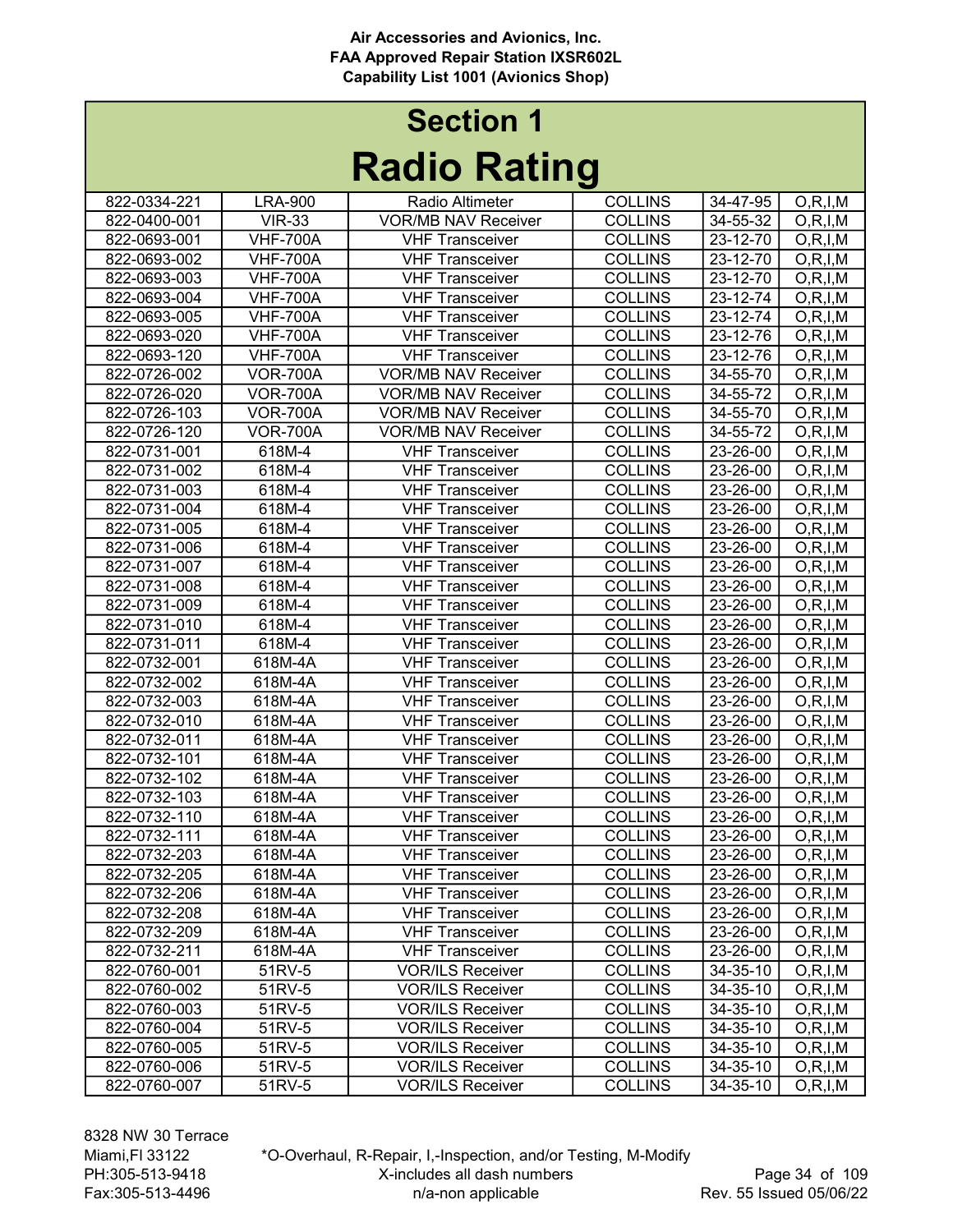| INAMIY INAHIIY |                 |                           |                |                |                          |  |
|----------------|-----------------|---------------------------|----------------|----------------|--------------------------|--|
| 822-0760-008   | 51RV-5          | <b>VOR/ILS Receiver</b>   | <b>COLLINS</b> | 34-35-10       | O, R, I, M               |  |
| 822-0760-009   | 51RV-5          | <b>VOR/ILS Receiver</b>   | <b>COLLINS</b> | 34-35-10       | O, R, I, M               |  |
| 822-0761-001   | 51RV-5B         | <b>VOR/ILS Receiver</b>   | <b>COLLINS</b> | 34-35-10       | O, R, I, M               |  |
| 822-0761-002   | 51RV-5B         | <b>VOR/ILS Receiver</b>   | <b>COLLINS</b> | 34-35-10       | O, R, I, M               |  |
| 822-0761-003   | 51RV-5B         | <b>VOR/ILS Receiver</b>   | <b>COLLINS</b> | 34-35-10       | O, R, I, M               |  |
| 822-0761-004   | 51RV-5B         | <b>VOR/ILS Receiver</b>   | <b>COLLINS</b> | 34-35-10       | O, R, I, M               |  |
| 822-0761-005   | 51RV-5B         | <b>VOR/ILS Receiver</b>   | <b>COLLINS</b> | 34-35-10       | O, R, I, M               |  |
| 822-0761-006   | 51RV-5B         | <b>VOR/ILS Receiver</b>   | <b>COLLINS</b> | 34-35-10       | O, R, I, M               |  |
| 822-0761-007   | 51RV-5B         | <b>VOR/ILS Receiver</b>   | <b>COLLINS</b> | 34-35-10       | O, R, I, M               |  |
| 822-0761-008   | 51RV-5B         | <b>VOR/ILS Receiver</b>   | <b>COLLINS</b> | 34-35-10       | O, R, I, M               |  |
| 822-0761-009   | 51RV-5B         | <b>VOR/ILS Receiver</b>   | <b>COLLINS</b> | 34-35-10       | O, R, I, M               |  |
| 822-0761-010   | 51RV-5B         | <b>VOR/ILS Receiver</b>   | <b>COLLINS</b> | 34-35-10       | O, R, I, M               |  |
| 822-0761-011   | 51RV-5B         | <b>VOR/ILS Receiver</b>   | <b>COLLINS</b> | 34-35-10       | O, R, I, M               |  |
| 822-0761-012   | 51RV-5B         | <b>VOR/ILS Receiver</b>   | <b>COLLINS</b> | 34-35-10       | O, R, I, M               |  |
| 822-0761-013   | 51RV-5B         | <b>VOR/ILS Receiver</b>   | <b>COLLINS</b> | 34-35-10       | O, R, I, M               |  |
| 822-0761-101   | 51RV-5B         | <b>VOR/ILS Receiver</b>   | <b>COLLINS</b> | 34-35-10       | O, R, I, M               |  |
| 822-0761-201   | 51RV-5B         | <b>VOR/ILS Receiver</b>   | <b>COLLINS</b> | 34-35-10       | $\overline{O}$ , R, I, M |  |
| 822-0762-002   | 51RV-5D         | <b>VOR/ILS Receiver</b>   | <b>COLLINS</b> | 34-35-10       | O, R, I, M               |  |
| 822-0762-003   | $51RV-5D$       | <b>VOR/ILS Receiver</b>   | <b>COLLINS</b> | 34-35-10       | O, R, I, M               |  |
| 822-0762-005   | 51RV-5D         | <b>VOR/ILS Receiver</b>   | <b>COLLINS</b> | 34-35-10       | O, R, I, M               |  |
| 822-0282-120   | <b>ILS-700A</b> | <b>ILS Receiver</b>       | <b>COLLINS</b> | 34-36-72       | O, R, I, M               |  |
| 822-0847-001   | 51R-11          | <b>VOR/LOC Receiver</b>   | <b>COLLINS</b> | 34-57-01       | O, R, I, M               |  |
| 822-0847-002   | 51R-11          | <b>VOR/LOC Receiver</b>   | <b>COLLINS</b> | 34-57-01       | O, R, I, M               |  |
| 822-0848-001   | 51R-11A         | <b>VOR/LOC Receiver</b>   | <b>COLLINS</b> | 34-57-01       | O, R, I, M               |  |
| 822-0848-002   | 51R-11A         | <b>VOR/LOC Receiver</b>   | <b>COLLINS</b> | 34-57-01       | O, R, I, M               |  |
| 822-0849-001   | 51R-11B         | <b>VOR/LOC Receiver</b>   | <b>COLLINS</b> | 34-57-01       | O, R, I, M               |  |
| 822-0987-001   | <b>CPL-920D</b> | <b>HF Antenna Coupler</b> | <b>COLLINS</b> | 23-11-97       | O, R, I, M               |  |
| 822-0987-002   | <b>CPL-920D</b> | <b>HF Antenna Coupler</b> | <b>COLLINS</b> | 23-11-97       | O, R, I, M               |  |
| 822-0987-003   | <b>CPL-920D</b> | <b>HF Antenna Coupler</b> | <b>COLLINS</b> | 23-11-97       | O, R, I, M               |  |
| 822-0987-004   | <b>CPL-920D</b> | <b>HF Antenna Coupler</b> | <b>COLLINS</b> | 23-11-97       | O, R, I, M               |  |
| 822-0987-020   | <b>CPL-920D</b> | HF Antenna Coupler        | <b>COLLINS</b> | 23-11-97       | O, R, I, M               |  |
| 822-0989-002   | <b>HFS-700D</b> | <b>HF Transceiver</b>     | <b>COLLINS</b> | 23-10-69       | O, R, I, M               |  |
| 822-0990-001   | <b>HFS-900D</b> | <b>HFS Data Radio</b>     | <b>COLLINS</b> | 23-11-83       | O, R, I, M               |  |
| 822-0990-002   | <b>HFS-900D</b> | <b>HFS Data Radio</b>     | <b>COLLINS</b> | 23-11-83       | O, R, I, M               |  |
| 822-0990-003   | <b>HFS-900D</b> | <b>HFS Data Radio</b>     | <b>COLLINS</b> | 23-11-83       | O, R, I, M               |  |
| 822-0990-004   | <b>HFS-900D</b> | <b>HFS Data Radio</b>     | <b>COLLINS</b> | $23 - 11 - 83$ | O, R, I, M               |  |
| 822-0990-020   | <b>HFS-900D</b> | <b>HFS Data Radio</b>     | <b>COLLINS</b> | 23-11-83       | O, R, I, M               |  |
| 822-0990-030   | <b>HFS-900D</b> | <b>HFS Data Radio</b>     | <b>COLLINS</b> | 23-11-83       | O, R, I, M               |  |
| 822-0990-120   | HFS-900D        | <b>HFS Data Radio</b>     | <b>COLLINS</b> | 23-11-83       | O, R, I, M               |  |
| 822-1044-003   | <b>VHF-700B</b> | <b>VHF Transceiver</b>    | <b>COLLINS</b> | 23-12-79       | O, R, I, M               |  |
| 822-1044-004   | <b>VHF-700B</b> | <b>VHF Transceiver</b>    | <b>COLLINS</b> | 23-12-79       | O, R, I, M               |  |
| 822-1044-005   | <b>VHF-700B</b> | <b>VHF Transceiver</b>    | <b>COLLINS</b> | 23-12-79       | O, R, I, M               |  |
| 822-1044-020   | <b>VHF-700B</b> | <b>VHF Transceiver</b>    | <b>COLLINS</b> | 23-12-79       | O, R, I, M               |  |
| 822-1044-120   | <b>VHF-700B</b> | <b>VHF Transceiver</b>    | <b>COLLINS</b> | 23-12-79       | O, R, I, M               |  |
| 822-1045-001   | 618M-5          | <b>VHF Transceiver</b>    | <b>COLLINS</b> | 23-26-03       | O, R, I, M               |  |
| 822-1045-003   | 618M-5          | <b>VHF Transceiver</b>    | <b>COLLINS</b> | 23-26-03       | O, R, I, M               |  |
| 822-1045-004   | 618M-5          | <b>VHF Transceiver</b>    | <b>COLLINS</b> | 23-26-03       | O, R, I, M               |  |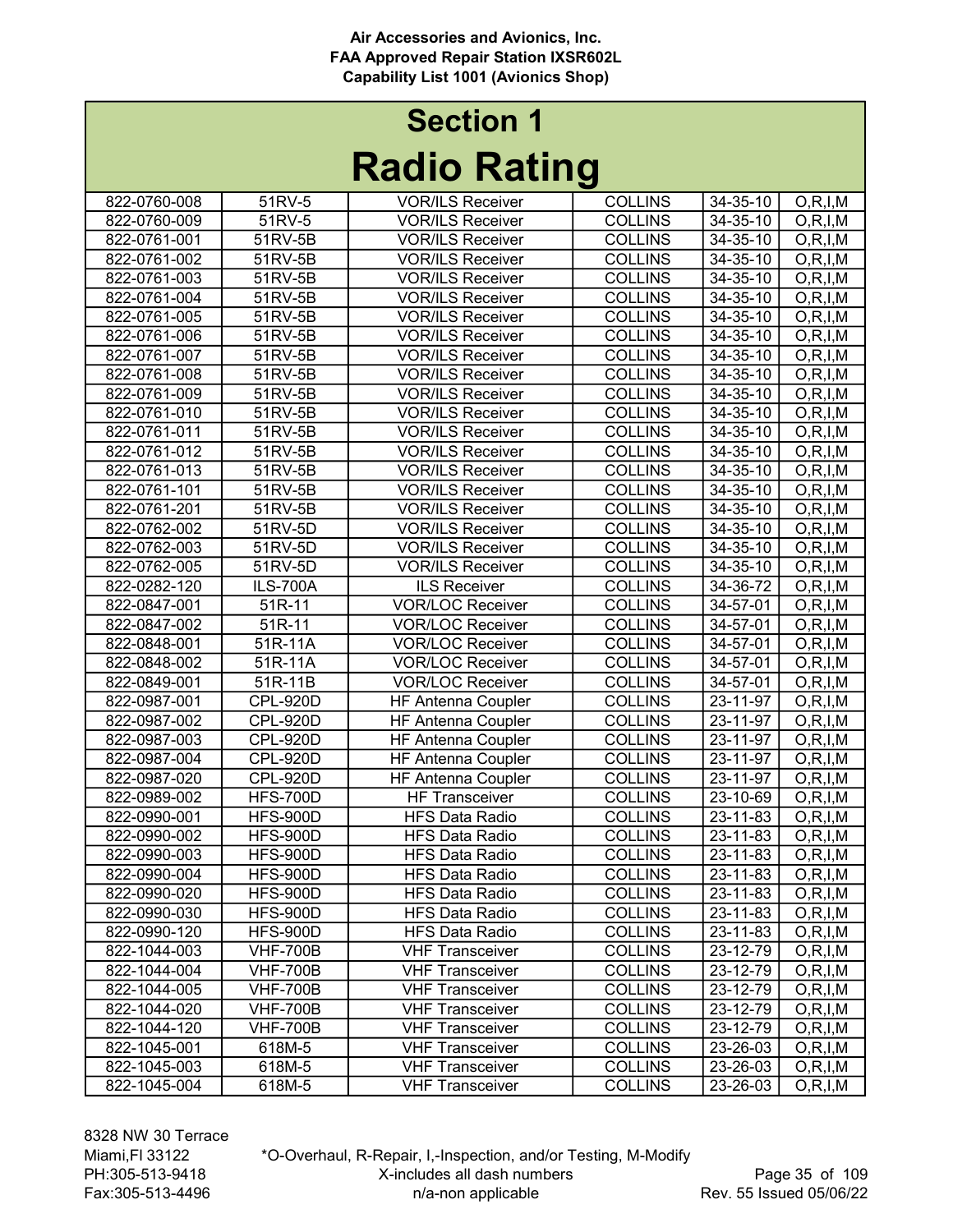|              |                       | INAMIY INAHIIY         |                |                    |            |
|--------------|-----------------------|------------------------|----------------|--------------------|------------|
| 822-1045-005 | 618M-5                | <b>VHF Transceiver</b> | <b>COLLINS</b> | 23-26-03           | O, R, I, M |
| 822-1045-006 | 618M-5                | <b>VHF Transceiver</b> | <b>COLLINS</b> | 23-26-03           | O, R, I, M |
| 822-1045-007 | 618M-5                | <b>VHF Transceiver</b> | <b>COLLINS</b> | 23-26-03           | O, R, I, M |
| 822-1045-008 | 618M-5                | <b>VHF Transceiver</b> | <b>COLLINS</b> | 23-26-03           | O, R, I, M |
| 822-1045-009 | 618M-5                | <b>VHF Transceiver</b> | <b>COLLINS</b> | 23-26-03           | O, R, I, M |
| 822-1045-301 | 618M-5                | <b>VHF Transceiver</b> | <b>COLLINS</b> | 23-26-03           | O, R, I, M |
| 822-1045-303 | 618M-5                | <b>VHF Transceiver</b> | <b>COLLINS</b> | 23-26-03           | O, R, I, M |
| 822-1045-311 | 618M-5                | <b>VHF Transceiver</b> | <b>COLLINS</b> | 23-26-03           | O, R, I, M |
| 822-1045-401 | 618M-5                | <b>VHF Transceiver</b> | <b>COLLINS</b> | 23-26-03           | O, R, I, M |
| 822-1045-403 | 618M-5                | <b>VHF Transceiver</b> | <b>COLLINS</b> | 23-26-03           | O, R, I, M |
| 822-1045-411 | 618M-5                | <b>VHF Transceiver</b> | <b>COLLINS</b> | 23-26-03           | O, R, I, M |
| 822-1045-503 | 618M-5                | <b>VHF Transceiver</b> | <b>COLLINS</b> | 23-26-03           | O, R, I, M |
| 822-1045-505 | 618M-5                | <b>VHF Transceiver</b> | <b>COLLINS</b> | 23-26-03           | O, R, I, M |
| 822-1045-506 | 618M-5                | <b>VHF Transceiver</b> | <b>COLLINS</b> | 23-26-03           | O, R, I, M |
| 822-1045-508 | 618M-5                | <b>VHF Transceiver</b> | <b>COLLINS</b> | 23-26-03           | O, R, I, M |
| 822-1045-509 | 618M-5                | <b>VHF Transceiver</b> | <b>COLLINS</b> | 23-26-03           | O, R, I, M |
| 822-1046-001 | 618M-5A               | <b>VHF Transceiver</b> | <b>COLLINS</b> | 23-26-03           | O, R, I, M |
| 822-1046-003 | 618M-5A               | <b>VHF Transceiver</b> | <b>COLLINS</b> | 23-26-03           | O, R, I, M |
| 822-1046-011 | 618M-5A               | <b>VHF Transceiver</b> | <b>COLLINS</b> | 23-26-03           | O, R, I, M |
| 822-1046-101 | 618M-5A               | <b>VHF Transceiver</b> | <b>COLLINS</b> | 23-26-03           | O, R, I, M |
| 822-1046-103 | 618M-5A               | <b>VHF Transceiver</b> | <b>COLLINS</b> | 23-26-03           | O, R, I, M |
| 822-1046-111 | 618M-5A               | <b>VHF Transceiver</b> | <b>COLLINS</b> | 23-26-03           | O, R, I, M |
| 822-1046-203 | 618M-5A               | <b>VHF Transceiver</b> | <b>COLLINS</b> | 23-26-03           | O, R, I, M |
| 822-1046-205 | 618M-5A               | <b>VHF Transceiver</b> | <b>COLLINS</b> | 23-26-03           | O, R, I, M |
| 822-1046-206 | 618M-5A               | <b>VHF Transceiver</b> | <b>COLLINS</b> | 23-26-03           | O, R, I, M |
| 822-1046-208 | 618M-5A               | <b>VHF Transceiver</b> | <b>COLLINS</b> | 23-26-03           | O, R, I, M |
| 822-1046-209 | 618M-5A               | <b>VHF Transceiver</b> | <b>COLLINS</b> | 23-26-03           | O, R, I, M |
| 822-1047-002 | <b>VHF-900B</b>       | <b>VHF Transceiver</b> | <b>COLLINS</b> | 23-12-90           | O, R, I, M |
| 822-1047-003 | <b>VHF-900B</b>       | <b>VHF Transceiver</b> | <b>COLLINS</b> | 23-12-90           | O, R, I, M |
| 822-1047-010 | <b>VHF-900B</b>       | <b>VHF Transceiver</b> | <b>COLLINS</b> | 23-12-90           | O, R, I, M |
| 822-1047-020 | <b>VHF-900B</b>       | <b>VHF Transceiver</b> | <b>COLLINS</b> | 23-12-90           | O, R, I, M |
| 822-1047-030 | <b>VHF-900B</b>       | <b>VHF Transceiver</b> | <b>COLLINS</b> | 23-12-90           | O, R, I, M |
| 822-1047-220 | <b>VHF-900B</b>       | <b>VHF Transceiver</b> | <b>COLLINS</b> | 23-12-90           | O, R, I, M |
| 822-1111-001 | <b>VHF-21C</b>        | <b>VHF Transceiver</b> | <b>COLLINS</b> | 23-12-10           | O, R, I, M |
| 822-1112-001 | $\overline{V}$ HF-21D | <b>VHF Transceiver</b> | <b>COLLINS</b> | 23-12-10           | O, R, I, M |
| 822-1113-002 | <b>VHF-22C</b>        | <b>VHF Transceiver</b> | <b>COLLINS</b> | $23-12-10$ O,R,I,M |            |
| 822-1113-021 | VHF-22C               | <b>VHF Transceiver</b> | <b>COLLINS</b> | 23-12-10           | O, R, I, M |
| 822-1114-001 | VHF-22D               | <b>VHF Transceiver</b> | <b>COLLINS</b> | 23-12-10           | O, R, I, M |
| 822-1114-021 | <b>VHF-22D</b>        | <b>VHF Transceiver</b> | <b>COLLINS</b> | 23-12-10           | O, R, I, M |
| 822-1115-001 | <b>VHF-422C</b>       | <b>VHF Transceiver</b> | <b>COLLINS</b> | 23-12-40           | O, R, I, M |
| 822-1115-021 | <b>VHF-422C</b>       | <b>VHF Transceiver</b> | <b>COLLINS</b> | 23-12-40           | O, R, I, M |
| 822-1116-001 | <b>VHF-422D</b>       | <b>VHF Transceiver</b> | <b>COLLINS</b> | 23-12-40           | O, R, I, M |
| 822-1116-021 | <b>VHF-422C</b>       | <b>VHF Transceiver</b> | <b>COLLINS</b> | 23-12-40           | O, R, I, M |
| 822-1116-023 | <b>VHF-422D</b>       | <b>VHF Transceiver</b> | <b>COLLINS</b> | 23-12-40           | O, R, I, M |
| 822-1120-001 | CTL-22C               | Control                | <b>COLLINS</b> | N/A                | O, R, I, M |
| 822-1120-002 | CTL-22C               | Control                | <b>COLLINS</b> | N/A                | O, R, I, M |
| 822-1120-003 | CTL-22C               | Control                | <b>COLLINS</b> | N/A                | O, R, I, M |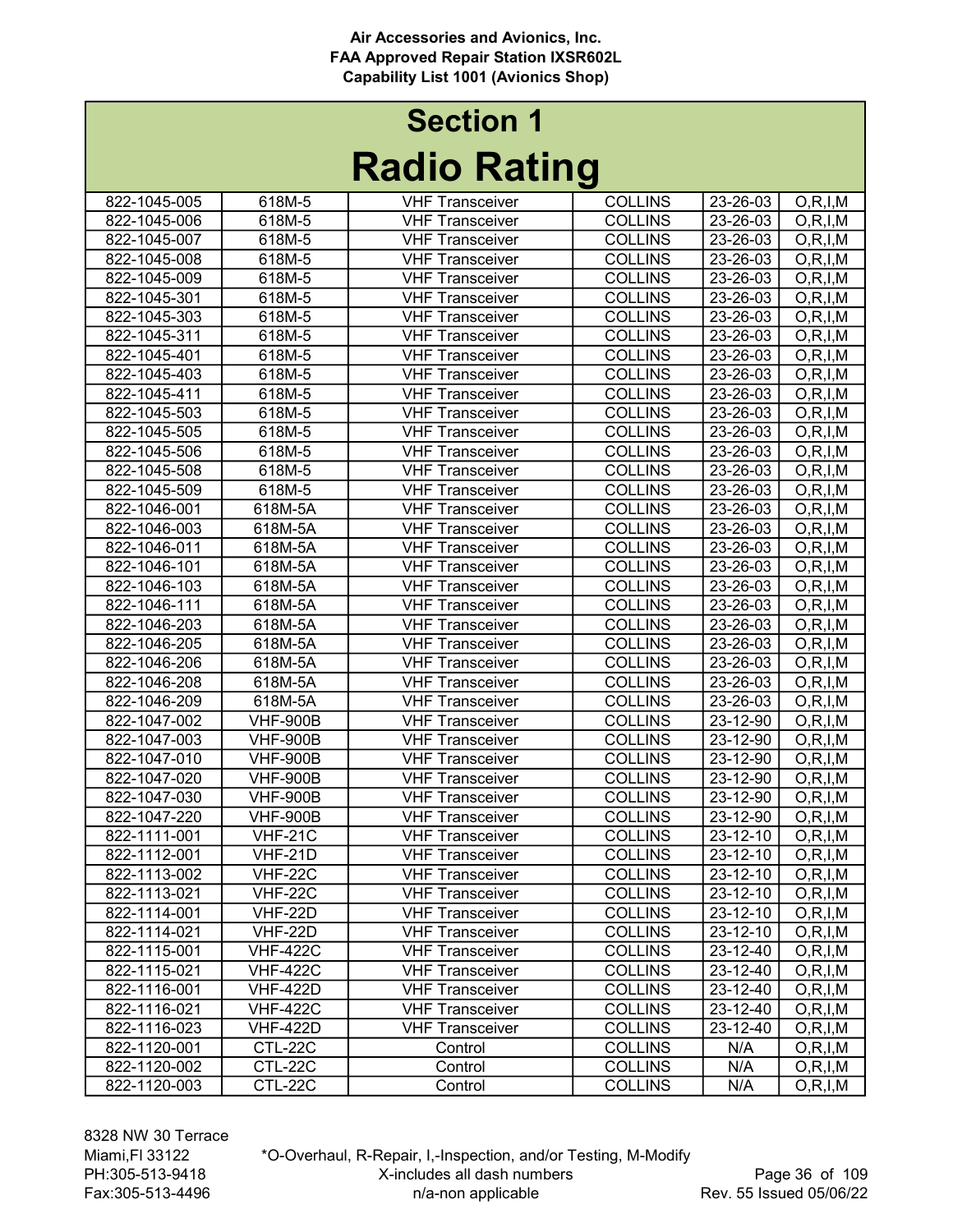#### Radio Rating Section 1

| INAUIU INAUIIY |                 |                             |                |          |            |  |  |
|----------------|-----------------|-----------------------------|----------------|----------|------------|--|--|
| 822-1120-004   | CTL-22C         | Control                     | <b>COLLINS</b> | N/A      | O, R, I, M |  |  |
| 822-1120-005   | CTL-22C         | Control                     | <b>COLLINS</b> | N/A      | O, R, I, M |  |  |
| 822-1120-006   | CTL-22C         | Control                     | <b>COLLINS</b> | N/A      | O, R, I, M |  |  |
| 822-1120-007   | CTL-22C         | Control                     | <b>COLLINS</b> | N/A      | O, R, I, M |  |  |
| 822-1120-008   | CTL-22C         | Control                     | <b>COLLINS</b> | N/A      | O, R, I, M |  |  |
| 822-1120-009   | CTL-22C         | Control                     | <b>COLLINS</b> | N/A      | O, R, I, M |  |  |
| 822-1120-010   | CTL-22C         | Control                     | <b>COLLINS</b> | N/A      | O, R, I, M |  |  |
| 822-1120-011   | CTL-22C         | Control                     | <b>COLLINS</b> | N/A      | O, R, I, M |  |  |
| 822-1120-012   | CTL-22C         | Control                     | <b>COLLINS</b> | N/A      | O, R, I, M |  |  |
| 822-1120-013   | CTL-22C         | Control                     | <b>COLLINS</b> | N/A      | O, R, I, M |  |  |
| 822-1120-014   | CTL-22C         | Control                     | <b>COLLINS</b> | N/A      | O, R, I, M |  |  |
| 822-1120-015   | CTL-22C         | Control                     | <b>COLLINS</b> | N/A      | O, R, I, M |  |  |
| 822-1120-016   | CTL-22C         | Control                     | <b>COLLINS</b> | N/A      | O, R, I, M |  |  |
| 822-1120-801   | CTL-22C         | Control                     | <b>COLLINS</b> | N/A      | O, R, I, M |  |  |
| 822-1120-802   | CTL-22C         | Control                     | <b>COLLINS</b> | N/A      | O, R, I, M |  |  |
| 822-1126-001   | 790S-7          | <b>Coupler Mount</b>        | <b>COLLINS</b> | 23-11-97 | O, R, I, M |  |  |
| 822-1126-801   | 790S-7          | <b>Coupler Mount</b>        | <b>COLLINS</b> | 23-11-97 | O, R, I, M |  |  |
| 822-1190-001   | 790S-8          | <b>Coupler Mount</b>        | <b>COLLINS</b> | 23-11-97 | O, R, I, M |  |  |
| 822-1250-001   | <b>VHF-920</b>  | <b>VHF Transceiver</b>      | <b>COLLINS</b> | 23-12-96 | O, R, I, M |  |  |
| 822-1250-002   | <b>VHF-920</b>  | <b>VHF Transceiver</b>      | <b>COLLINS</b> | 23-12-96 | O, R, I, M |  |  |
| 822-1250-020   | <b>VHF-920</b>  | <b>VHF Transceiver</b>      | <b>COLLINS</b> | 23-12-96 | O, R, I, M |  |  |
| 822-1287-001   | <b>VHF-2100</b> | <b>VHF Transceiver</b>      | <b>COLLINS</b> | 23-12-95 | O, R, I, M |  |  |
| 822-1287-100   | <b>VHF-2100</b> | <b>VHF Transceiver</b>      | <b>COLLINS</b> | 23-12-95 | O, R, I, M |  |  |
| 822-1287-120   | <b>VHF-2100</b> | <b>VHF Transceiver</b>      | <b>COLLINS</b> | 23-12-95 | O, R, I, M |  |  |
| 822-1287-121   | <b>VHF-2100</b> | <b>VHF Transceiver</b>      | <b>COLLINS</b> | 23-12-95 | O, R, I, M |  |  |
| 822-1287-140   | <b>VHF-2100</b> | <b>VHF Transceiver</b>      | <b>COLLINS</b> | 23-12-95 | O, R, I, M |  |  |
| 822-1287-141   | <b>VHF-2100</b> | <b>VHF Transceiver</b>      | <b>COLLINS</b> | 23-12-95 | O, R, I, M |  |  |
| 822-1287-180   | <b>VHF-2100</b> | <b>VHF Transceiver</b>      | <b>COLLINS</b> | 23-12-95 | O, R, I, M |  |  |
| 822-1710-001   | <b>WRT-2100</b> | <b>Receiver Transmitter</b> | <b>COLLINS</b> | 34-40-58 | O, R, I, M |  |  |
| 822-1710-002   | <b>WRT-2100</b> | <b>Receiver Transmitter</b> | <b>COLLINS</b> | 34-40-58 | O, R, I, M |  |  |
| 822-1710-201   | <b>WRT-2100</b> | <b>Receiver Transmitter</b> | <b>COLLINS</b> | 34-40-58 | O, R, I, M |  |  |
| 822-1710-202   | <b>WRT-2100</b> | <b>Receiver Transmitter</b> | <b>COLLINS</b> | 34-40-58 | O, R, I, M |  |  |
| 822-1710-203   | <b>WRT-2100</b> | <b>Receiver Transmitter</b> | <b>COLLINS</b> | 34-40-58 | O, R, I, M |  |  |
| 822-1710-204   | <b>WRT-2100</b> | <b>Receiver Transmitter</b> | <b>COLLINS</b> | 34-40-58 | O, R, I, M |  |  |
| 822-1710-213   | <b>WRT-2100</b> | <b>Receiver Transmitter</b> | <b>COLLINS</b> | 34-40-58 | O, R, I, M |  |  |
| 822-1710-214   | <b>WRT-2100</b> | <b>Receiver Transmitter</b> | <b>COLLINS</b> | 34-40-58 | O, R, I, M |  |  |
| 822-2168-101   | <b>VHF-2100</b> | <b>VHF Transceiver</b>      | <b>COLLINS</b> | 23-12-95 | O, R, I, M |  |  |
| 822-2168-120   | <b>VHF-2100</b> | <b>VHF Transceiver</b>      | <b>COLLINS</b> | 23-12-95 | O, R, I, M |  |  |
| 822-2168-121   | <b>VHF-2100</b> | <b>VHF Transceiver</b>      | <b>COLLINS</b> | 23-12-95 | O, R, I, M |  |  |
| 837-7037-010   | N/A             | Waveguide Switch            | <b>COLLINS</b> | 34-45-54 |            |  |  |
| 899-0850-002   | <b>RMP 850</b>  | Radio Management Panel      | Thales         | 23-13-13 | O, R, I, M |  |  |
| 899-0850-003   | <b>RMP 850</b>  | Radio Management Panel      | Thales         | 23-13-13 | O, R, I, M |  |  |
| 899-0850-004   | <b>RMP 850</b>  | Radio Management Panel      | <b>Thales</b>  | 23-13-13 | O, R, I, M |  |  |
| ACP2788AA02    | ACP2788AA02     | <b>Audio Control Panel</b>  | Cobham         | 23-51-22 | O, R, I, M |  |  |
| ACP2788AB04    | ACP2788AB04     | <b>Audio Control Panel</b>  | Cobham         | 23-51-22 | O, R, I, M |  |  |
| ACP2788AB05    | ACP2788AB05     | Audio Control Panel         | Cobham         | 23-51-22 | O, R, I, M |  |  |
| ACP2788AC01    | ACP2788AC01     | <b>Audio Control Panel</b>  | Cobham         | 23-51-22 | O, R, I, M |  |  |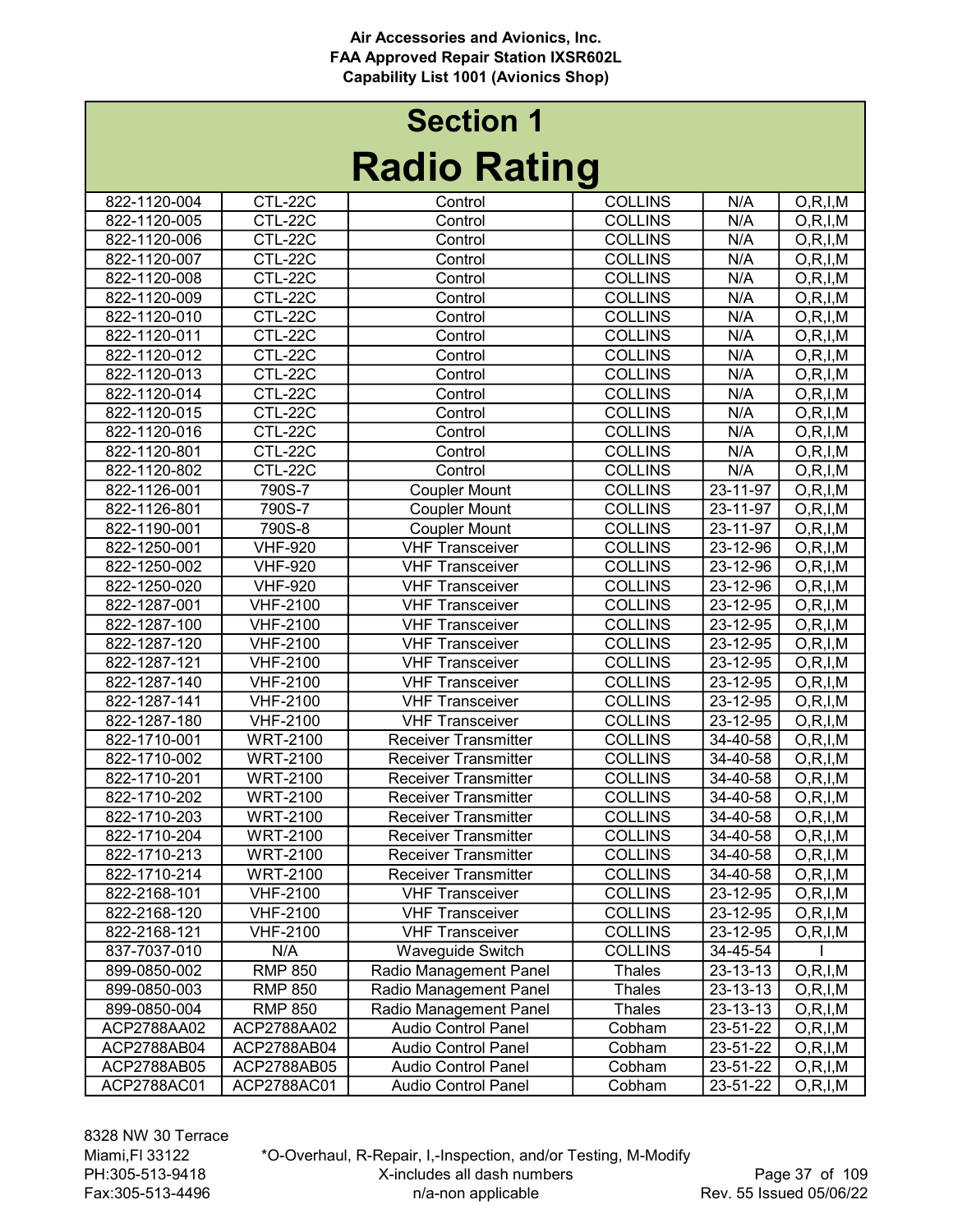#### Radio Rating Section 1

| naulu natiliy   |                 |                                |               |                |            |  |  |
|-----------------|-----------------|--------------------------------|---------------|----------------|------------|--|--|
| ACP2788AD01     | ACP2788AD01     | <b>Audio Control Panel</b>     | Cobham        | 23-51-54       | O, R, I, M |  |  |
| ACP2788AE01     | ACP2788AE01     | <b>Audio Control Panel</b>     | Cobham        | 23-51-55       | O, R, I, M |  |  |
| ACP2788AF01     | ACP2788AF01     | <b>Audio Control Panel</b>     | Cobham        | 23-51-01       | O, R, I, M |  |  |
| CG1135AC01      | N/A             | Inertial System Display Unit   | Honeywell     | 34-21-11       | O, R, I, M |  |  |
| CG1135AC02      | N/A             | Inertial System Display Unit   | Honeywell     | 34-21-11       | O, R, I, M |  |  |
| CG1135AC03      | N/A             | Inertial System Display Unit   | Honeywell     | 34-21-11       | O, R, I, M |  |  |
| CG1135AC10      | N/A             | Inertial System Display Unit   | Honeywell     | 34-21-11       | O, R, I, M |  |  |
| CG1151AC02      | N/A             | <b>Control Display Unit</b>    | Honeywell     | 34-12-12       | O, R, I, M |  |  |
| CG1151AC03      | N/A             | <b>Control Display Unit</b>    | Honeywell     | 34-12-12       | O, R, I, M |  |  |
| D434-56-001     | N/A             | Autoflight Status Annunciator  | Page          | 22-41-56       | O, R, I, M |  |  |
| EVR716-01-0100A | N/A             | <b>VHF Comm. Transceiver</b>   | <b>Thales</b> | 23-12-30       | O, R, I, M |  |  |
| EVR716-01-0200A | N/A             | <b>VHF Comm. Transceiver</b>   | <b>Thales</b> | 23-12-30       | O, R, I, M |  |  |
| EVR750-03-0100A | N/A             | <b>VHF Comm. Transceiver</b>   | <b>Thales</b> | 23-12-30       | O, R, I, M |  |  |
| EVR750-03-0100B | N/A             | <b>VHF Comm. Transceiver</b>   | <b>Thales</b> | 23-12-30       | O, R, I, M |  |  |
| EVR750-03-0100C | N/A             | <b>VHF Comm. Transceiver</b>   | <b>Thales</b> | 23-12-30       | O, R, I, M |  |  |
| EVR750-04-0100A | N/A             | <b>VHF Comm. Transceiver</b>   | <b>Thales</b> | 23-12-30       | O, R, I, M |  |  |
| EVR750-04-0101B | N/A             | <b>VHF Comm. Transceiver</b>   | <b>Thales</b> | $23 - 12 - 30$ | O, R, I, M |  |  |
| G6773-03        | N/A             | <b>VHF NAV/DME Contr Panel</b> | Gables Eng.   | 34-51-18       | O, R, I, M |  |  |
| G6773-04        | N/A             | <b>VHF NAV/DME Contr Panel</b> | Gables Eng.   | 34-51-18       | O, R, I, M |  |  |
| G6992-02        | N/A             | <b>ATC/TCAS Control Panel</b>  | Gables Eng.   | 34-50-62       | O, R, I, M |  |  |
| G7116-01        | N/A             | <b>Control Panel</b>           | Gables Eng.   | $25 - 60 - 02$ | O, R, I, M |  |  |
| G7116-02        | N/A             | <b>Control Panel</b>           | Gables Eng.   | 25-60-02       | O, R, I, M |  |  |
| G7165-01        | N/A             | <b>SELCAL Control Panel</b>    | Gables Eng.   | 23-20-07       | O, R, I, M |  |  |
| G7400-11        | G7400-11        | <b>VHF Comm Control Panel</b>  | Gables Eng.   | <b>NONE</b>    | R, I, M    |  |  |
| G7400-13        | G7400-13        | <b>VHF Comm Control Panel</b>  | Gables Eng.   | 23-10-34       | O, R, I, M |  |  |
| G7400-212       | N/A             | <b>VHF Comm Control Panel</b>  | Gables Eng.   | None           | R, I, M    |  |  |
| G7401-06        | G7401-06        | <b>HF Comm Control Panel</b>   | Gables Eng.   | $23 - 10 - 41$ | O, R, I, M |  |  |
| G7402-04        | G7402-04        | <b>ADF Control Panel</b>       | Gables Eng.   | 34-50-74       | O, R, I, M |  |  |
| G7403-03        | G7403-03        | <b>ADF Control Panel</b>       | Gables Eng.   | 34-50-53       | O, R, I, M |  |  |
| G7404-123       | N/A             | <b>Radio Tuning Panel</b>      | Gables Eng.   | 23-10-37       | O, R, I, M |  |  |
| G7404-124       | N/A             | <b>Radio Tuning Panel</b>      | Gables Eng.   | 23-10-37       | O, R, I, M |  |  |
| G7404-24        | N/A             | <b>Radio Tuning Panel</b>      | Gables Eng.   | 23-10-37       | O, R, I, M |  |  |
| G7490-05        | G7490-05        | <b>VHF Comm Control Panel</b>  | Gables Eng.   | 34-50-86       | O, R, I, M |  |  |
| G7500-03        | Models A Thru H | <b>NAV Comm Control Panel</b>  | Gables Eng.   | 34-50-57       | O, R, I, M |  |  |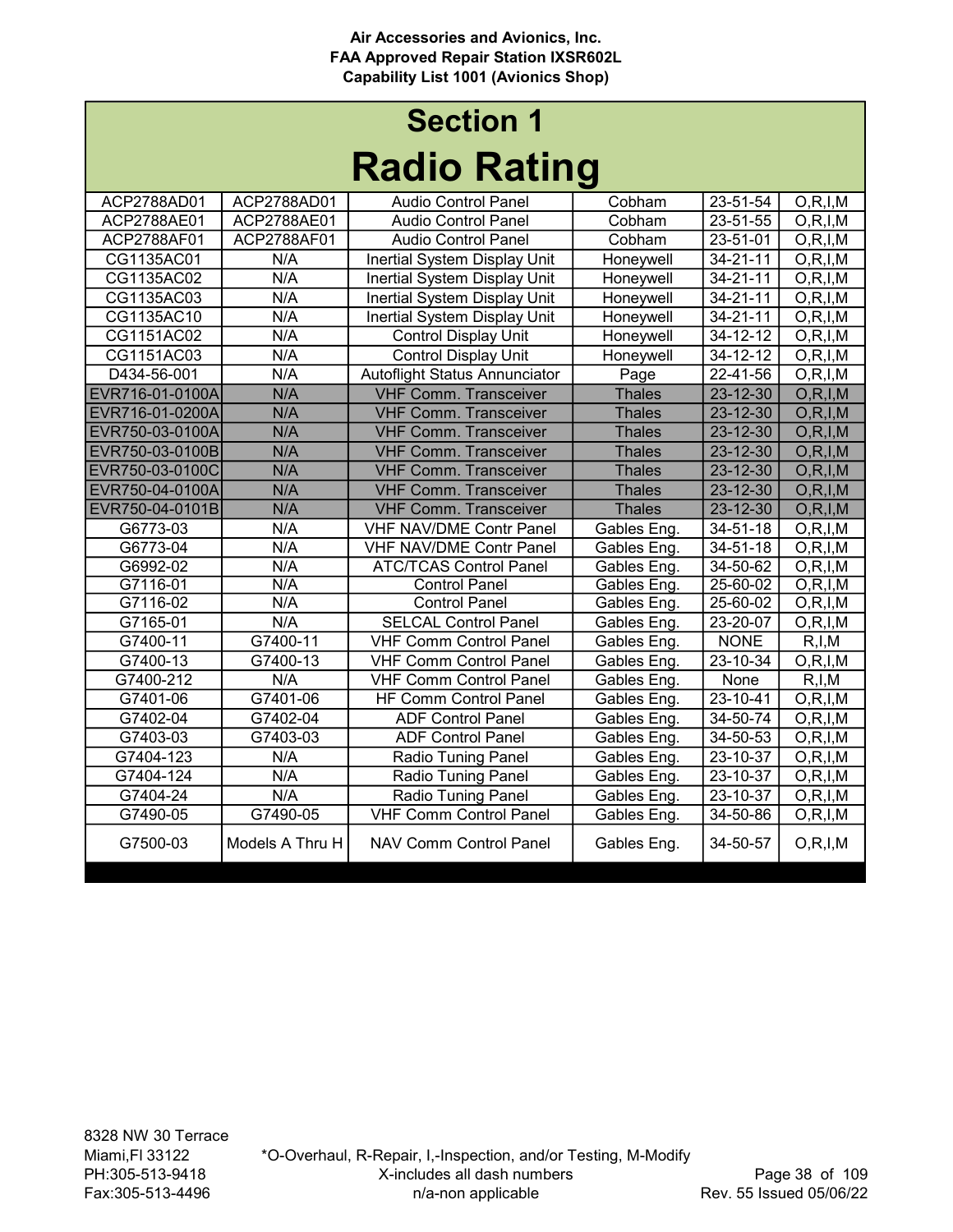| <b>PART NUMBER</b>                    | <b>MODEL</b>     | <b>NOMENCLATURE</b>                        | <b>MANUFACTURE</b>   | <b>ATA</b>     | <b>REMARKS</b>           |
|---------------------------------------|------------------|--------------------------------------------|----------------------|----------------|--------------------------|
| <b>REPRESENTS ITEMS ADDED TO LIST</b> |                  |                                            |                      |                |                          |
| 0013-1-000                            | <b>DR6-1</b>     | <b>Water Heater</b>                        | <b>B/E</b> Aerospace | 25-33-06       | O, R, I, M               |
| 0013-1-000-1                          | DR <sub>6</sub>  | <b>Water Heater</b>                        | <b>B/E</b> Aerospace | 25-33-06       | O, R, I, M               |
| 0013-1-000-1B                         | DR6-1B           | <b>Water Heater</b>                        | <b>B/E</b> Aerospace | $25 - 33 - 06$ | O, R, I, M               |
| 0013-1-000-                           | DR6B             | <b>Water Heater</b>                        |                      | 25-33-06       |                          |
| 1B/72180605                           |                  |                                            | <b>B/E</b> Aerospace |                | O, R, I, M               |
| 15-0133-2                             | N/A              | Cargo Light                                | <b>Grimes</b>        | 33-30-38       | O, R, I, M               |
| 15-0133-5                             | N/A              | Cargo Light                                | Grimes               | 33-30-38       | O, R, I, M               |
| 0070G1                                | N/A              | <b>Flap Position Transmitter</b>           | Rosemount Aero.      | 27-50-02       | O, R, I, M               |
| 0070G2                                | N/A              | <b>Flap Handle Position</b><br>Transmitter | Rosemount Aero.      | 27-50-03       | O, R, I, M               |
| 0123FJ                                | N/A              | <b>Fluid Level Sensor</b>                  | Rosemount Aero.      | 38-30-38       |                          |
| 0154LE                                | N/A              | Pressure & Temp. Sensor                    | Goodrich             | 73-21-23       |                          |
| 0200437-001                           | N/A              | Fluorescent Cargo Fixture                  | Luminator            | 33-21-04       | O, R, I, M               |
| 0200437-003                           | N/A              | <b>Fluorescent Cargo Fixture</b>           | Luminator            | 33-21-04       | $\overline{O}$ , R, I, M |
| 0213-1-000-                           | <b>DR-6-2B</b>   | Water Heater                               | <b>B/E</b> Aerospace | $25 - 33 - 06$ | O, R, I, M               |
| 022-1-000-1                           | <b>DR1-2</b>     | <b>Water Heater</b>                        | <b>B/E</b> Aerospace | 25-33-06       | O, R, I, M               |
| 022-1-000-1B                          | <b>DR1-2B</b>    | <b>Water Heater</b>                        | <b>B/E</b> Aerospace | 25-33-06       | O, R, I, M               |
| 042-1-000-1                           | <b>DR1-2</b>     | <b>Water Heater</b>                        | <b>B/E</b> Aerospace | 25-33-06       | O, R, I, M               |
| 062-1-000-1                           | <b>DR1-2</b>     | <b>Water Heater</b>                        | <b>B/E</b> Aerospace | $25 - 33 - 06$ | O, R, I, M               |
| 072-1-000-1                           | <b>DR1-2</b>     | <b>Water Heater</b>                        | <b>B/E</b> Aerospace | 25-33-06       | $\overline{O}$ , R, I, M |
| 0851CM                                | N/A              | <b>Pitot Tube</b>                          | Rosemount Aero.      | $34 - 11 - 07$ |                          |
| 0851CM-2                              | N/A              | <b>Pitot Tube</b>                          | Rosemount Aero.      | 34-11-07       |                          |
| 0851HL                                | N/A              | <b>Pitot Tube</b>                          | Rosemount Aero.      | 34-11-09       | $\overline{I,R}$         |
| 0851HT                                | N/A              | Pitot Tube                                 | <b>UTC Aero</b>      | $34 - 11 - 08$ | $\overline{I,R}$         |
| 0851HT-1                              | N/A              | Pitot Tube                                 | <b>UTC Aero</b>      | $34 - 11 - 08$ | $\overline{I,R}$         |
| 0851HT-1-AI                           | N/A              | Pitot Tube                                 | Aerocontrolex        | $34 - 11 - 08$ | I, R                     |
| 0851HU                                | N/A              | Pitot Tube                                 | Goodrich             | 34-10-70       |                          |
| 0851HU3                               | N/A              | Pitot Tube                                 | Goodrich             | 34-10-70       |                          |
| 0851JW1                               | N/A              | Pitot Tube                                 | <b>UTC Aero</b>      | $34 - 11 - 20$ | I, R                     |
| 0851JW2                               | N/A              | Pitot Tube                                 | <b>UTC Aero</b>      | 34-11-20       | I, R                     |
| 0851MC                                | N/A              | <b>Pitot Tube</b>                          | <b>UTC Aero</b>      | $34 - 11 - 03$ |                          |
| 0851T                                 | N/A              | <b>Pitot Tube</b>                          | Rosemount Aero.      | 34-11-07       |                          |
| 0856AE12                              | N/A              | <b>Pitot Static Tube</b>                   | <b>UTC Aero</b>      | $34 - 10 - 66$ | I, R                     |
| 0856AE13                              | N/A              | <b>Pitot Static Tube</b>                   | <b>UTC Aero</b>      | 34-10-66       | I, R                     |
| 0856AE14                              | N/A              | <b>Pitot Static Tube</b>                   | <b>UTC Aero</b>      | 34-10-66       | I,R                      |
| 0856AE15                              | N/A              | <b>Pitot Static Tube</b>                   | <b>UTC Aero</b>      | 34-10-66       | I,R                      |
| 0856AE16                              | N/A              | <b>Pitot Static Tube</b>                   | <b>UTC Aero</b>      | 34-10-66       | I,R                      |
| 0856AE17                              | N/A              | <b>Pitot Static Tube</b>                   | UTC Aero             | 34-10-66       | I,R                      |
| 0856AE18                              | $N/\overline{A}$ | <b>Pitot Static Tube</b>                   | <b>UTC Aero</b>      | 34-10-66       | I,R                      |
| 0856AE19                              | N/A              | <b>Pitot Static Tube</b>                   | <b>UTC Aero</b>      | 34-10-66       | I,R                      |
| 0856AE7                               | N/A              | <b>Pitot Static Tube</b>                   | <b>UTC Aero</b>      | 34-10-66       | I,R                      |
| 0856AE8                               | N/A              | <b>Pitot Static Tube</b>                   | <b>UTC Aero</b>      | 34-10-66       | I,R                      |
| 0856CC10                              | N/A              | <b>Pitot Static Tube</b>                   | UTC Aero             | 34-10-66       | I,R                      |
| 0856CC11                              | N/A              | <b>Pitot Static Tube</b>                   | <b>UTC Aero</b>      | 34-10-66       | I,R                      |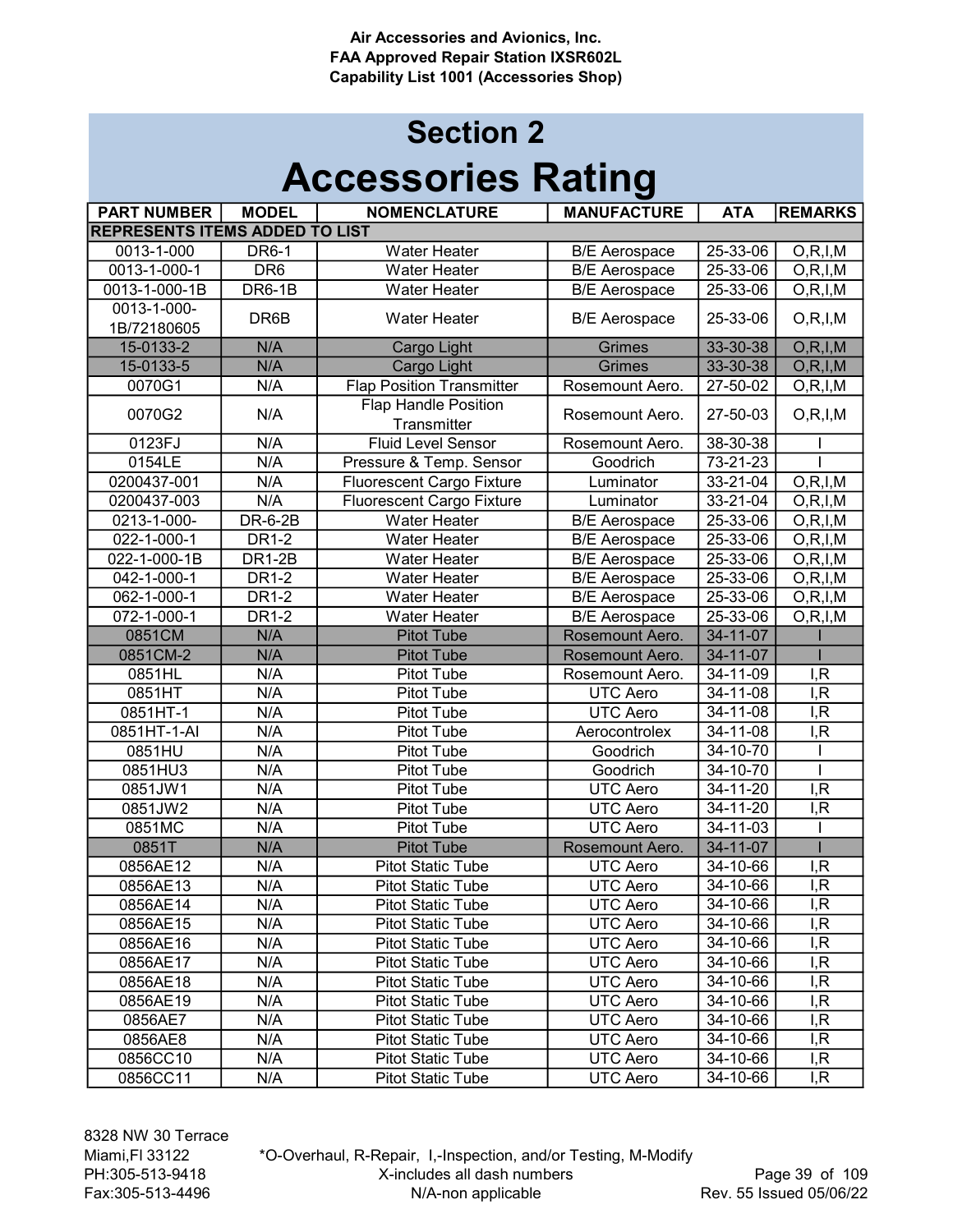## Accessories Rating Section 2

| 0856CC12   | N/A | <b>Pitot Static Tube</b>    | <b>UTC Aero</b> | $34 - 10 - 66$ | I, R                    |
|------------|-----|-----------------------------|-----------------|----------------|-------------------------|
| 0856CC13   | N/A | <b>Pitot Static Tube</b>    | <b>UTC Aero</b> | 34-10-66       | I, R                    |
| 0856CC14   | N/A | <b>Pitot Static Tube</b>    | <b>UTC Aero</b> | 34-10-66       | I, R                    |
| 0856CC9    | N/A | <b>Pitot Static Tube</b>    | <b>UTC Aero</b> | 34-10-66       | I, R                    |
| 0856JW1    | N/A | Pitot Tube                  | <b>UTC Aero</b> | 34-11-20       | I, R                    |
| 0856JW2    | N/A | Pitot Tube                  | <b>UTC Aero</b> | 34-11-20       | I, R                    |
| 0856KB7    | N/A | <b>Pitot Static Tube</b>    | <b>UTC Aero</b> | 34-10-66       |                         |
| 0856KB8    | N/A | <b>Pitot Static Tube</b>    | <b>UTC Aero</b> | 34-10-66       |                         |
| 0856KB9    | N/A | <b>Pitot Static Tube</b>    | <b>UTC Aero</b> | 34-10-66       | I, R                    |
| 0856KV10   | N/A | <b>Pitot Static Tube</b>    | <b>UTC Aero</b> | 34-10-61       | I, R                    |
| 0856KV9    | N/A | <b>Pitot Static Tube</b>    | <b>UTC Aero</b> | 34-10-61       |                         |
| 0856LU1    | N/A | <b>Pitot Static Tube</b>    | UTC Aero        | $34 - 10 - 66$ | I, R                    |
| 0856LU10   | N/A | <b>Pitot Static Tube</b>    | UTC Aero        | 34-10-66       | I, R                    |
| 0856LU2    | N/A | <b>Pitot Static Tube</b>    | <b>UTC Aero</b> | 34-10-66       | I, R                    |
| 0856LU3    | N/A | <b>Pitot Static Tube</b>    | <b>UTC Aero</b> | 34-10-66       | I, R                    |
| 0856LU4    | N/A | <b>Pitot Static Tube</b>    | <b>UTC Aero</b> | 34-10-66       | I, R                    |
| 0856LU5    | N/A | <b>Pitot Static Tube</b>    | <b>UTC Aero</b> | 34-10-66       | I, R                    |
| 0856LU6    | N/A | <b>Pitot Static Tube</b>    | <b>UTC Aero</b> | 34-10-66       | I, R                    |
| 0856LU9    | N/A | <b>Pitot Static Tube</b>    | <b>UTC Aero</b> | 34-10-66       | I, R                    |
| 0856PD1    | N/A | <b>Pitot Static Tube</b>    | Rosemount Aero. | 34-10-59       |                         |
| 0856PD3    | N/A | <b>Pitot Static Tube</b>    | Rosemount Aero. | 34-10-59       |                         |
| 0856NF     | N/A | <b>Pitot Static Tube</b>    | Goodrich        | 34-10-69       |                         |
| 0856RE3    | N/A | <b>Pitot Static Tube</b>    | <b>UTC Aero</b> | 34-10-66       | I, R                    |
| 0856RE4    | N/A | <b>Pitot Static Tube</b>    | <b>UTC Aero</b> | 34-10-66       | I, R                    |
| 0856RE5    | N/A | <b>Pitot Static Tube</b>    | <b>UTC Aero</b> | $34 - 10 - 66$ | I, R                    |
| 0856RE6    | N/A | <b>Pitot Static Tube</b>    | <b>UTC Aero</b> | 34-10-66       | I, R                    |
| 0856WB1    | N/A | <b>Pitot Static Tube</b>    | <b>UTC Aero</b> | 34-10-66       | I, R                    |
| 0856WB2    | N/A | <b>Pitot Static Tube</b>    | <b>UTC Aero</b> | 34-10-66       | I, R                    |
| 10101000CK | N/A | Waste Drain Valve Assy      | Parker          | $38 - 30 - 04$ | $\overline{O, R, I, M}$ |
| 10-0015-1  | N/A | Wheel Well Dome Light       | Honeywell       | 33-40-40       | O, R, I, M              |
| 10-0015-11 | N/A | Wheel Well Dome Light       | Honeywell       | 33-40-40       | O, R, I, M              |
| 10-0015-15 | N/A | Wheel Well Dome Light       | Honeywell       | 33-40-40       | O, R, I, M              |
| 10-0015-17 | N/A | Wheel Well Dome Light       | Honeywell       | 33-40-40       | O, R, I, M              |
| 10-0015-19 | N/A | Wheel Well Dome Light       | Honeywell       | 33-40-40       | O, R, I, M              |
| 10-0015-3  | N/A | Wheel Well Dome Light       | Honeywell       | 33-40-40       | O, R, I, M              |
| 10-0015-5  | N/A | Wheel Well Dome Light       | Honeywell       | 33-40-40       | O, R, I, M              |
| 10-0015-7  | N/A | Wheel Well Dome Light       | Honeywell       | 33-40-40       | O, R, I, M              |
| 10-0015-9  | N/A | Wheel Well Dome Light       | Honeywell       | 33-40-40       | O, R, I, M              |
| 10-0067-7  | N/A | <b>Emergency Exit Light</b> | Honeywell       | 33-50-07       | O, R, I, M              |
| 10-0067-9  | N/A | <b>Emergency Exit Light</b> | Honeywell       | 33-50-07       | O, R, I, M              |
| 10-1004-1  | N/A | Passenger Information Sign  | Grimes          | 33-21-53       | O, R, I, M              |
| 10-1004-14 | N/A | Passenger Information Sign  | Grimes          | 33-21-53       | O, R, I, M              |
| 10-1004-2  | N/A | Passenger Information Sign  | Grimes          | 33-21-53       | O, R, I, M              |
| 10-1004-3  | N/A | Passenger Information Sign  | Grimes          | 33-21-53       | O, R, I, M              |
| 10-1004-4  | N/A | Passenger Information Sign  | Grimes          | 33-21-53       | O, R, I, M              |
| 10-1004-5  | N/A | Passenger Information Sign  | Grimes          | 33-21-53       | O, R, I, M              |
|            |     |                             |                 |                |                         |

8328 NW 30 Terrace Miami,Fl 33122 PH:305-513-9418 Fax:305-513-4496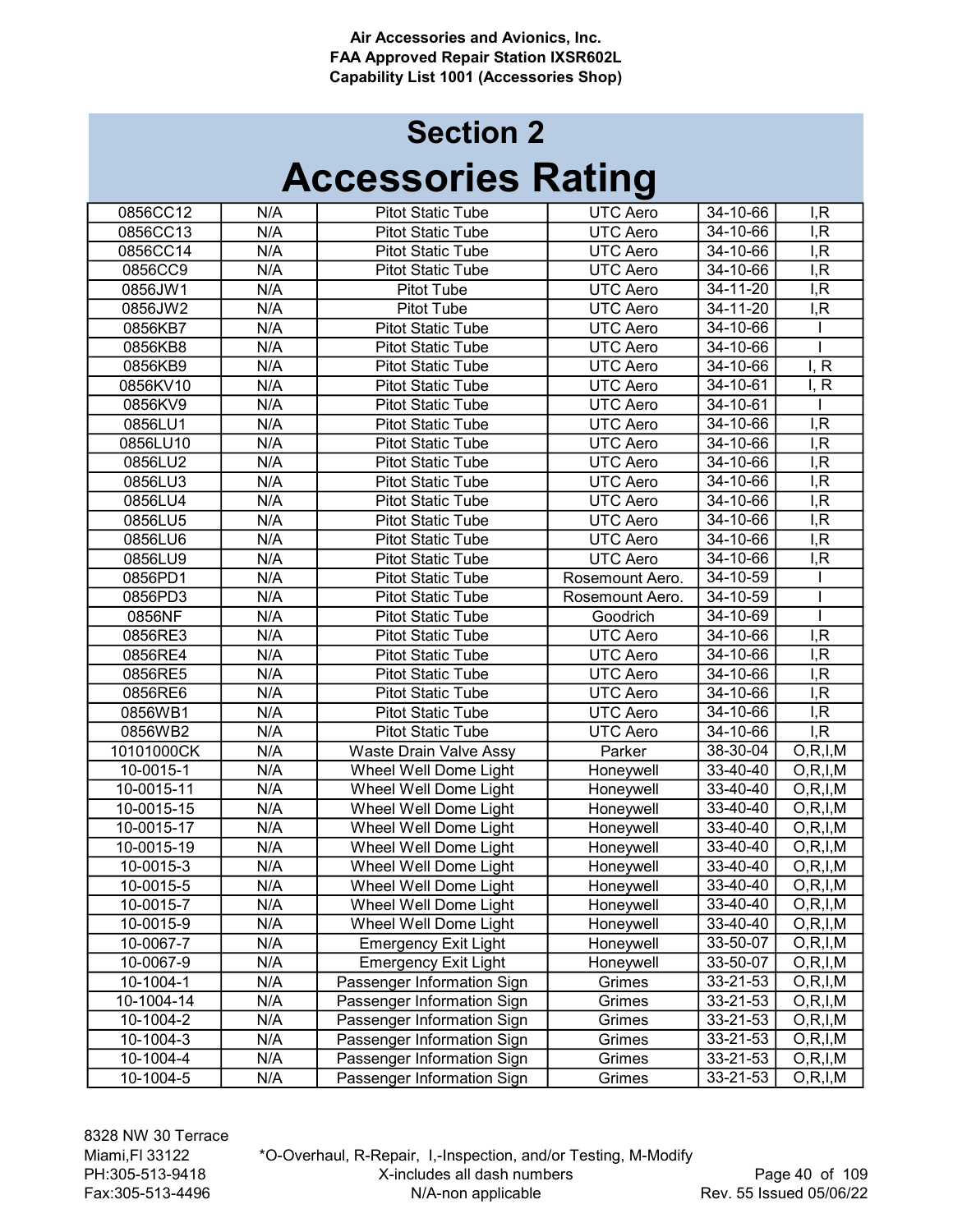## Accessories Rating Section 2

| 10-1004-6     | N/A   | Passenger Information Sign            | Grimes             | $33 - 21 - 53$ | O, R, I, M               |
|---------------|-------|---------------------------------------|--------------------|----------------|--------------------------|
| 10-1004-7     | N/A   | Passenger Information Sign            | Grimes             | 33-21-53       | $\overline{O,R}$ , I, M  |
| $10-1004-8$   | N/A   | Passenger Information Sign            | Grimes             | 33-21-53       | O, R, I, M               |
| 10-1072-1     | N/A   | <b>Interior Illuminated Exit Sign</b> | <b>Grimes Aero</b> | 33-51-31       | O, R, I, M               |
| 10-1327-1     | N/A   | <b>Fluorescent Window Light</b>       | Honeywell          | 33-20-51       | O, R, I, M               |
| 10-1327-2     | N/A   | <b>Fluorescent Window Light</b>       | Honeywell          | 33-20-51       | O, R, I, M               |
| 10-1327-3     | N/A   | <b>Fluorescent Window Light</b>       | Honeywell          | 33-20-51       | $\overline{O}$ , R, I, M |
| 10-1327-4     | N/A   | <b>Fluorescent Window Light</b>       | Honeywell          | 33-20-51       | O, R, I, M               |
| 10-1327-7     | N/A   | <b>Fluorescent Window Light</b>       | Honeywell          | 33-20-51       | O, R, I, M               |
| 10-1327-8     | N/A   | Fluorescent Window Light              | Honeywell          | 33-20-51       | O, R, I, M               |
| 10-1327-9     | N/A   | Fluorescent Window Light              | Honeywell          | 33-20-51       | O, R, I, M               |
| 10-1327-10    | N/A   | Fluorescent Window Light              | Honeywell          | 33-20-51       | O, R, I, M               |
| 10-60702-3    | N/A   | <b>Pitot Tube</b>                     | Rosemount Aero.    | 34-11-07       |                          |
| 10-60702-4    | N/A   | <b>Pitot Tube</b>                     | Rosemount Aero.    | 34-11-07       |                          |
| 10-60702-5    | N/A   | <b>Pitot Tube</b>                     | Rosemount Aero.    | 34-11-07       |                          |
| 1027753-3     | N/A   | <b>Power Converter Assy</b>           | Honeywell          | 21-61-07       | O, R, I, M               |
| 102AH2AG      | N/A   | Deiced total Temp Sensor              | <b>UTC Aero</b>    | 34-18-52       |                          |
| 102AU1AG      | N/A   | <b>Total Temperature Sensor</b>       | Rosemount Aero.    | 34-18-64       |                          |
| 102JE2FG      | N/A   | <b>Total Temperature Sensor</b>       | Rosemount Aero.    | 34-18-54       |                          |
| 102LA2AG      | N/A   | <b>Total Temperature Sensor</b>       | Rosemount Aero.    | 34-10-58       |                          |
| 102LJ2AG      | N/A   | <b>Total Temperature Sensor</b>       | Rosemount Aero.    | 34-18-61       |                          |
| 106-1-1100-02 | N/A   | Actuator-APU                          | Elektro-Metall     | 49-16-51       | O, R, I, M               |
| 106-1-1100-03 | N/A   | Actuator-APU                          | Elektro-Metall     | 49-16-51       | O, R, I, M               |
| 10-1733-1     | N/A   | <b>Fluorescent Window Light</b>       | Honeywell          | 33-21-39       | O, R, I, M               |
| 10-1733-2     | N/A   | <b>Fluorescent Window Light</b>       | Honeywell          | 33-21-39       | O, R, I, M               |
| 10-1733-3     | N/A   | <b>Fluorescent Window Light</b>       | Honeywell          | $33 - 21 - 39$ | O, R, I, M               |
| 10-1733-4     | N/A   | <b>Fluorescent Window Light</b>       | Honeywell          | 33-21-39       | O, R, I, M               |
| 10-62033-2    | N/A   | Rotary Actuator                       | Boeing             | 27-41-01       | $\overline{O,R,I,M}$     |
| 10-62033-3    | N/A   | <b>Rotary Actuator</b>                | Boeing             | 27-41-01       | O, R, I, M               |
| 10-62033-4    | N/A   | <b>Rotary Actuator</b>                | Boeing             | 27-41-01       | O, R, I, M               |
| 10-62205-4    | 1G409 | <b>Water Pressure Switch</b>          | Boeing             | <b>ATP</b>     |                          |
| 1091A0000-01  | N/A   | Water Spray injector                  | Liebherr           | 21-52-35       | O, R, I, M               |
| 1103P0757-42  | N/A   | <b>Pressure Switch Assy</b>           | <b>UTC Aero</b>    | 36-12-07       | O, R, I, M               |
| 1103P0757-43  | N/A   | Pressure Switch Assy                  | UTC Aero           | $36 - 12 - 07$ | O, R, I, M               |
| 11-5833-1     | N/A   | Interior Illum. Sign Light            | Honeywell          | 33-20-67       | $\overline{O}$ , R, I, M |
| 11-5833-3     | N/A   | Interior Illum. Sign Light            | Honeywell          | 33-20-67       | O, R, I, M               |
| 11-5833-5     | N/A   | Interior Illum. Sign Light            | Honeywell          | 33-20-67       | O, R, I, M               |
| 11-5833-7     | N/A   | Interior Illum. Sign Light            | Honeywell          | 33-20-67       | O, R, I, M               |
| 11-5833-9     | N/A   | Interior Illum. Sign Light            | Honeywell          | 33-20-67       | O, R, I, M               |
| 11-5833-11    | N/A   | Interior Illum. Sign Light            | Honeywell          | 33-20-67       | O, R, I, M               |
| 11-5833-13    | N/A   | Interior Illum. Sign Light            | Honeywell          | 33-20-67       | O, R, I, M               |
| 11-5833-15    | N/A   | Interior Illum. Sign Light            | Honeywell          | 33-20-67       | O, R, I, M               |
| 11-5833-17    | N/A   | Interior Illum. Sign Light            | Honeywell          | 33-20-67       | O, R, I, M               |
| 11-5833-19    | N/A   | Interior Illum. Sign Light            | Honeywell          | 33-20-67       | O, R, I, M               |
| 11-5833-21    | N/A   | Interior Illum. Sign Light            | Honeywell          | 33-20-67       | O, R, I, M               |
| 11-5833-23    | N/A   | Interior Illum. Sign Light            | Honeywell          | 33-20-67       | O, R, I, M               |

8328 NW 30 Terrace Miami,Fl 33122 PH:305-513-9418 Fax:305-513-4496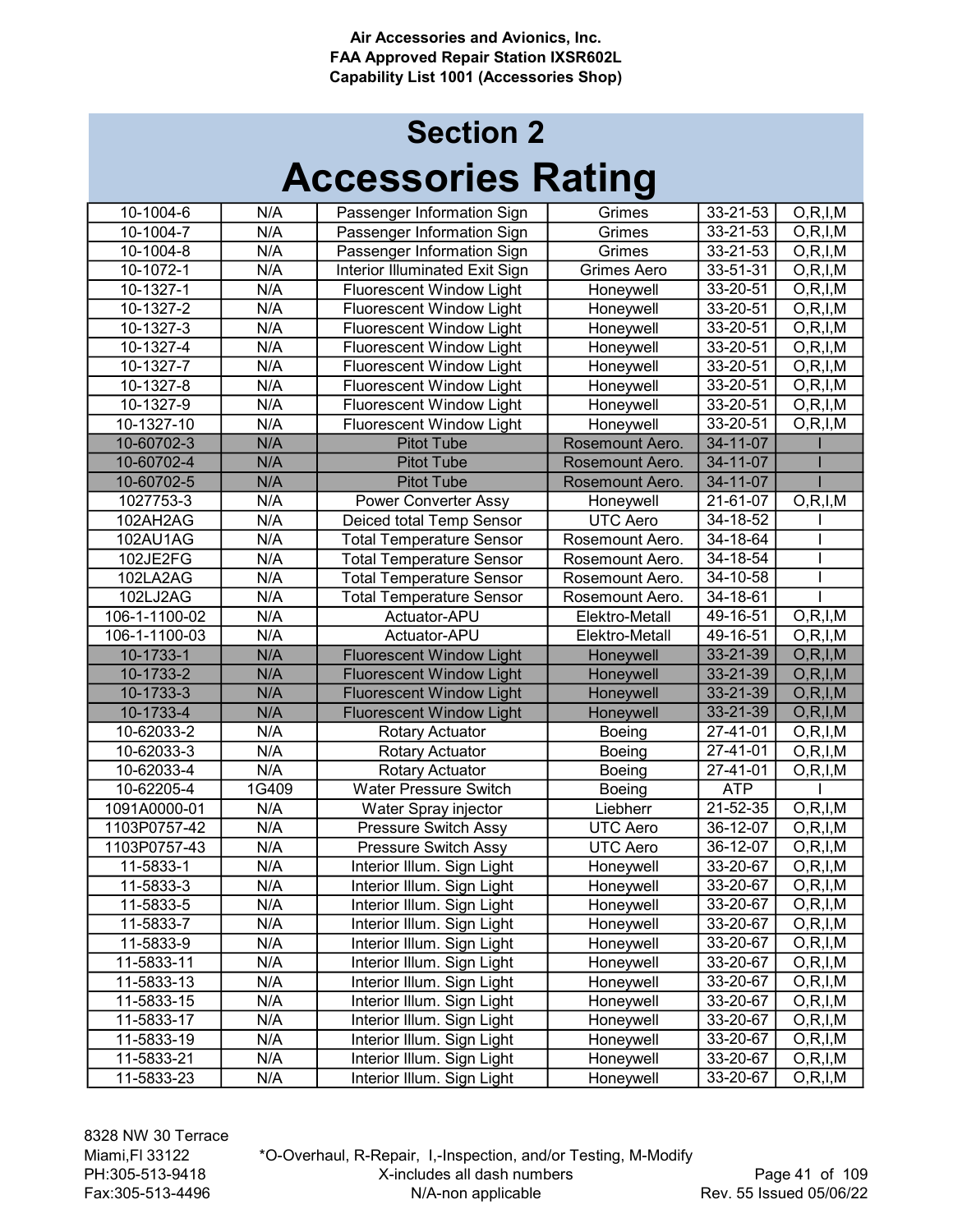## Accessories Rating Section 2

| 11-5833-25   | N/A | Interior Illum. Sign Light       | Honeywell            | $33 - 20 - 67$ | O, R, I, M              |
|--------------|-----|----------------------------------|----------------------|----------------|-------------------------|
| 1173T0337-01 | N/A | Switch                           | <b>ITT Aerospace</b> | None           |                         |
| 1173T234     | N/A | <b>Temperature Switch</b>        | <b>ITT Aerospace</b> | None           |                         |
| 1122696      | N/A | Resistance Temp. Transducer      | Goodrich             | $77 - 21 - 51$ |                         |
| 11469-00     | N/A | Fan Heater Unit                  | Ametek               | 21-40-11       | $\overline{O,R}$ , I, M |
| 1150002-1    | N/A | Ram Air Control Temp Sensor      | Honeywell            | 21-53-01       |                         |
| 1150250-1    | N/A | Pack Temperature Sensor          | Honeywell            | 21-52-02       |                         |
| 115E9759G1   | N/A | <b>Aural Warning Module Assy</b> | <b>BAE Systems</b>   | 31-26-20       | O, R, I, M              |
| 1173T12-1    | N/A | <b>Temperature Switch</b>        | <b>ITT Aerospace</b> | None           |                         |
| 121248-2     | N/A | <b>Flexible Shaft Assy</b>       | Honeywell            | $78 - 31 - 20$ | O, R, I, M              |
| 121248-3     | N/A | <b>Flexible Shaft Assy</b>       | Honeywell            | 78-31-20       | O, R, I, M              |
| 121248-4     | N/A | <b>Flexible Shaft Assy</b>       | Honeywell            | 78-31-20       | O, R, I, M              |
| 121248-5     | N/A | <b>Flexible Shaft Assy</b>       | Honeywell            | 78-31-20       | O, R, I, M              |
| 121248-6     | N/A | <b>Flexible Shaft Assy</b>       | Honeywell            | 78-31-20       | O, R, I, M              |
| 121248-8     | N/A | <b>Flexible Shaft Assy</b>       | Honeywell            | 78-31-20       | O, R, I, M              |
| 121282-10    | N/A | <b>Flexible Shaft Assy</b>       | Honeywell            | 78-31-20       | O, R, I, M              |
| 121282-11    | N/A | <b>Flexible Shaft Assy</b>       | Honeywell            | 78-31-20       | O, R, I, M              |
| 121282-14    | N/A | <b>Flexible Shaft Assy</b>       | Honeywell            | 78-31-20       | O, R, I, M              |
| 121282-15    | N/A | <b>Flexible Shaft Assy</b>       | Honeywell            | 78-31-20       | O, R, I, M              |
| 121282-17    | N/A | <b>Flexible Shaft Assy</b>       | Honeywell            | 78-31-20       | O, R, I, M              |
| 121282-18    | N/A | <b>Flexible Shaft Assy</b>       | Honeywell            | 78-31-20       | O, R, I, M              |
| 121282-2     | N/A | <b>Flexible Shaft Assy</b>       | Honeywell            | 78-31-20       | O, R, I, M              |
| 121282-23    | N/A | <b>Flexible Shaft Assy</b>       | Honeywell            | 78-31-20       | O, R, I, M              |
| 121282-24    | N/A | <b>Flexible Shaft Assy</b>       | Honeywell            | 78-31-20       | O, R, I, M              |
| 121282-25    | N/A | <b>Flexible Shaft Assy</b>       | Honeywell            | 78-31-20       | O, R, I, M              |
| 121282-26    | N/A | <b>Flexible Shaft Assy</b>       | Honeywell            | 78-31-20       | O, R, I, M              |
| 121282-29    | N/A | <b>Flexible Shaft Assy</b>       | Honeywell            | 78-31-20       | O, R, I, M              |
| 121282-3     | N/A | <b>Flexible Shaft Assy</b>       | Honeywell            | 78-31-20       | O, R, I, M              |
| 121282-3     | N/A | <b>Flexible Shaft Assy</b>       | Honeywell            | 78-31-20       | O, R, I, M              |
| 121282-30    | N/A | <b>Flexible Shaft Assy</b>       | Honeywell            | $78 - 31 - 20$ | O, R, I, M              |
| 121282-8     | N/A | <b>Flexible Shaft Assy</b>       | Honeywell            | $78 - 31 - 20$ | O, R, I, M              |
| 121282-9     | N/A | <b>Flexible Shaft Assy</b>       | Honeywell            | $78 - 31 - 20$ | O, R, I, M              |
| 121378-3     | N/A | <b>Flexible Shaft Assy</b>       | Honeywell            | $78 - 31 - 20$ | O, R, I, M              |
| 121380-3     | N/A | <b>Flexible Shaft Assy</b>       | Honeywell            | 78-31-20       | O, R, I, M              |
| 121552-2     | N/A | <b>Flexible Shaft Assy</b>       | Honeywell            | 78-31-20       | O, R, I, M              |
| 121750-1     | N/A | <b>Flexible Shaft Assy</b>       | Honeywell            | 78-31-20       | O, R, I, M              |
| 1225P6-1     | N/A | Pressure Switch                  | <b>ITT Aerospace</b> | 29-20-61       | O, R, I, M              |
| 12664        | N/A | Recirc. Non-Return Valve         | Nordic-Micro         | 21-20-13       | O, R, I, M              |
| 1298A0000-01 | N/A | <b>Trim-Air Check-Valve</b>      | Liebherr             | 21-62-15       | O, R, I, M              |
| 130502-7     | N/A | <b>Cabin PressureSelector</b>    | Honeywell            | 21-31-50       | O, R, I, M              |
| 132VJ1RL13   | N/A | Linear Actuator                  | Goodrich             | 25-55-03       | O, R, I, M              |
| 132VJ1RL13A  | N/A | Linear Actuator                  | Goodrich             | 25-55-03       | O, R, I, M              |
| 14320-020    | N/A | Waste Drain Ball Valve           | Zodiac               | 38-34-25       | O, R, I, M              |
| 14320-030    | N/A | Waste Drain Ball Valve           | Zodiac               | 38-34-25       | O, R, I, M              |
| 14320-040    | N/A | <b>Check Valve</b>               | Zodiac               | 38-34-27       |                         |
| 14330-350    | N/A | Vacuum Generator Assy            | Zodiac               | 38-31-17       | O, R, I, M              |

8328 NW 30 Terrace Miami,Fl 33122 PH:305-513-9418 Fax:305-513-4496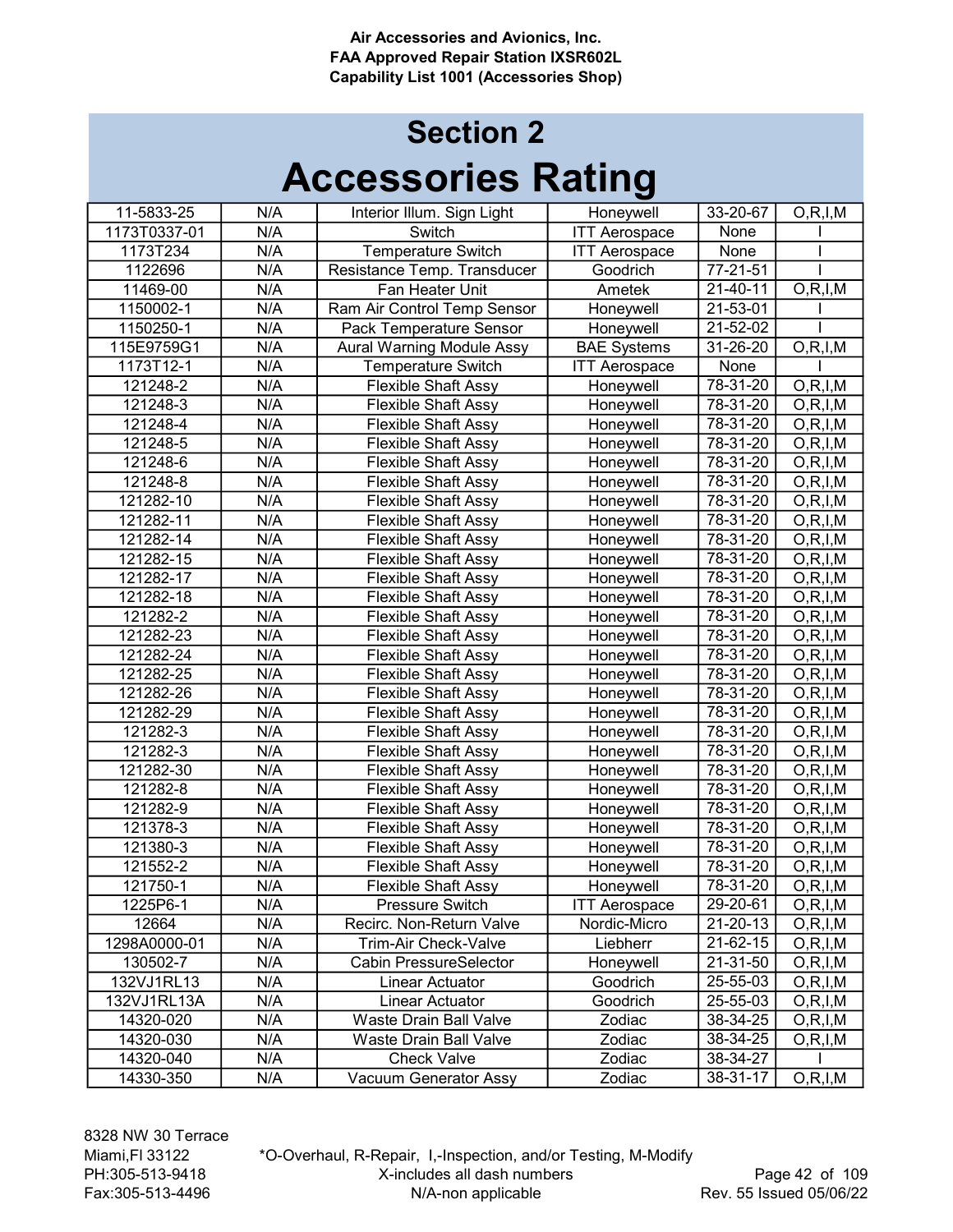## Accessories Rating Section 2

| 14330-375        | N/A              |                                 | Zodiac             | 38-31-81       |                          |
|------------------|------------------|---------------------------------|--------------------|----------------|--------------------------|
| 14403-003        | N/A              | Vacuum Generator Assy           | Zodiac             | 38-34-47       | O, R, I, M               |
| 14403-003A       | N/A              | <b>Liquid Level Transmitter</b> |                    | 38-34-47       | O, R, I, M<br>O, R, I, M |
|                  |                  | <b>Liquid Level Transmitter</b> | Zodiac             | 38-34-47       |                          |
| 14403-003B       | N/A              | <b>Liquid Level Transmitter</b> | Zodiac             |                | O, R, I, M               |
| 14403-003C       | N/A              | <b>Liquid Level Transmitter</b> | Zodiac             | 38-34-47       | O, R, I, M               |
| 14403-004        | N/A              | <b>Liquid Level Sensor</b>      | Zodiac             | $38 - 34 - 46$ |                          |
| 14403-085        | N/A              | <b>Liquid Level Sensor</b>      | Zodiac             | 38-34-46       |                          |
| 14403-125        | N/A              | <b>Liquid Level Sensor</b>      | Zodiac             | 38-34-46       |                          |
| 15-0043          | $\overline{N/A}$ | Interior AC Floodlight          | <b>Grimes Aero</b> | 33-30-36       | O, R, I, M               |
| 15-0043-1        | N/A              | Interior AC Floodlight          | <b>Grimes Aero</b> | 33-30-36       | O, R, I, M               |
| 15-0043-3        | N/A              | Interior AC Floodlight          | <b>Grimes Aero</b> | 33-30-36       | $\overline{O}$ , R, I, M |
| 15-0043-5        | N/A              | Interior AC Floodlight          | Grimes Aero        | 33-30-36       | O, R, I, M               |
| 15-0103-1        | N/A              | Dome Light                      | Grimes Aero        | 33-30-33       | O, R, I, M               |
| 15-0103-3        | N/A              | Dome Light                      | Grimes Aero        | 33-30-33       | O, R, I, M               |
| 15-0103-5        | N/A              | Dome Light                      | Grimes Aero        | 33-30-33       | O, R, I, M               |
| 15-0143          | N/A              | Floodlight                      | Grimes Aero        | 33-30-07       | O, R, I, M               |
| 15-0143-1        | N/A              | Floodlight                      | Grimes Aero        | 33-30-07       | O, R, I, M               |
| 15-0143-3        | N/A              | Floodlight                      | <b>Grimes Aero</b> | 33-30-07       | O, R, I, M               |
| 15-0143-5        | N/A              | Floodlight                      | <b>Grimes Aero</b> | 33-30-07       | O, R, I, M               |
| 15-0143-7        | N/A              | Floodlight                      | Grimes Aero        | 33-30-07       | O, R, I, M               |
| 15-0143-9        | N/A              | Floodlight                      | Grimes Aero        | 33-30-07       | O, R, I, M               |
| 15-0143-11       | N/A              | Floodlight                      | Grimes Aero        | 33-30-07       | O, R, I, M               |
| 15-0143-13       | N/A              | Floodlight                      | <b>Grimes Aero</b> | 33-30-07       | O, R, I, M               |
| 15-0143-15       | N/A              | Floodlight                      | Grimes Aero        | 33-30-07       | O, R, I, M               |
| 15-0143-17       | N/A              | Floodlight                      | Grimes Aero        | 33-30-07       | O, R, I, M               |
| $15 - 0143 - 19$ | N/A              | Floodlight                      | <b>Grimes Aero</b> | 33-30-07       | O, R, I, M               |
| 15-0143-21       | N/A              | Floodlight                      | Grimes Aero        | 33-30-07       | O, R, I, M               |
| 15-0143-27       | N/A              | Floodlight                      | Grimes Aero        | 33-30-07       | O, R, I, M               |
| 15-0143-29       | N/A              | Floodlight                      | Grimes Aero        | 33-30-07       | $\overline{O},R,I,M$     |
| 15-0143-31       | N/A              | Floodlight                      | Grimes Aero        | 33-30-07       | O, R, I, M               |
| 15-0143-33       | N/A              | Floodlight                      | Grimes Aero        | 33-30-07       | O, R, I, M               |
| 15-0143-35       | N/A              | Floodlight                      | Grimes Aero        | 33-30-07       | O, R, I, M               |
| 15-0188-1        | N/A              | Dome Light                      | Honeywell          | $33 - 30 - 08$ | O, R, I, M               |
| 15-0188-5        | N/A              | Dome Light                      | Honeywell          | 33-30-08       | $\overline{O,R}$ , I, M  |
| 15-0188-7        | N/A              | Dome Light                      | Honeywell          | 33-30-08       | O, R, I, M               |
| 15-0188-9        | N/A              | Dome Light                      | Honeywell          | 33-30-08       | O, R, I, M               |
| 15-0188-11       | N/A              | Dome Light                      | Honeywell          | 33-30-08       | O, R, I, M               |
| 15-0188-13       | N/A              | Dome Light                      | Honeywell          | 33-30-08       | O, R, I, M               |
| 15-0188-15       | N/A              | Dome Light                      | Honeywell          | 33-30-08       | O, R, I, M               |
| 15-0810-5        | N/A              | Gladesheild Fluorescent Light   | Honeywell          | 33-15-01       | O, R, I, M               |
| 15-0726-1        | N/A              | <b>Cockpit Chart Light</b>      | Honeywell          | 33-30-19       | O, R, I, M               |
| 15-0726-3        | N/A              | <b>Cockpit Chart Light</b>      | Honeywell          | 33-30-19       | O, R, I, M               |
| 15-0726-5        | N/A              | <b>Cockpit Chart Light</b>      | Honeywell          | 33-30-19       | O, R, I, M               |
| 15-0726-7        | N/A              | <b>Cockpit Chart Light</b>      | Honeywell          | 33-30-19       | O, R, I, M               |
| 15-0726-9        | N/A              | <b>Cockpit Chart Light</b>      | Honeywell          | 33-30-19       | O, R, I, M               |
| 15-0726-11       | N/A              | <b>Cockpit Chart Light</b>      | Honeywell          | 33-30-19       | O, R, I, M               |
|                  |                  |                                 |                    |                |                          |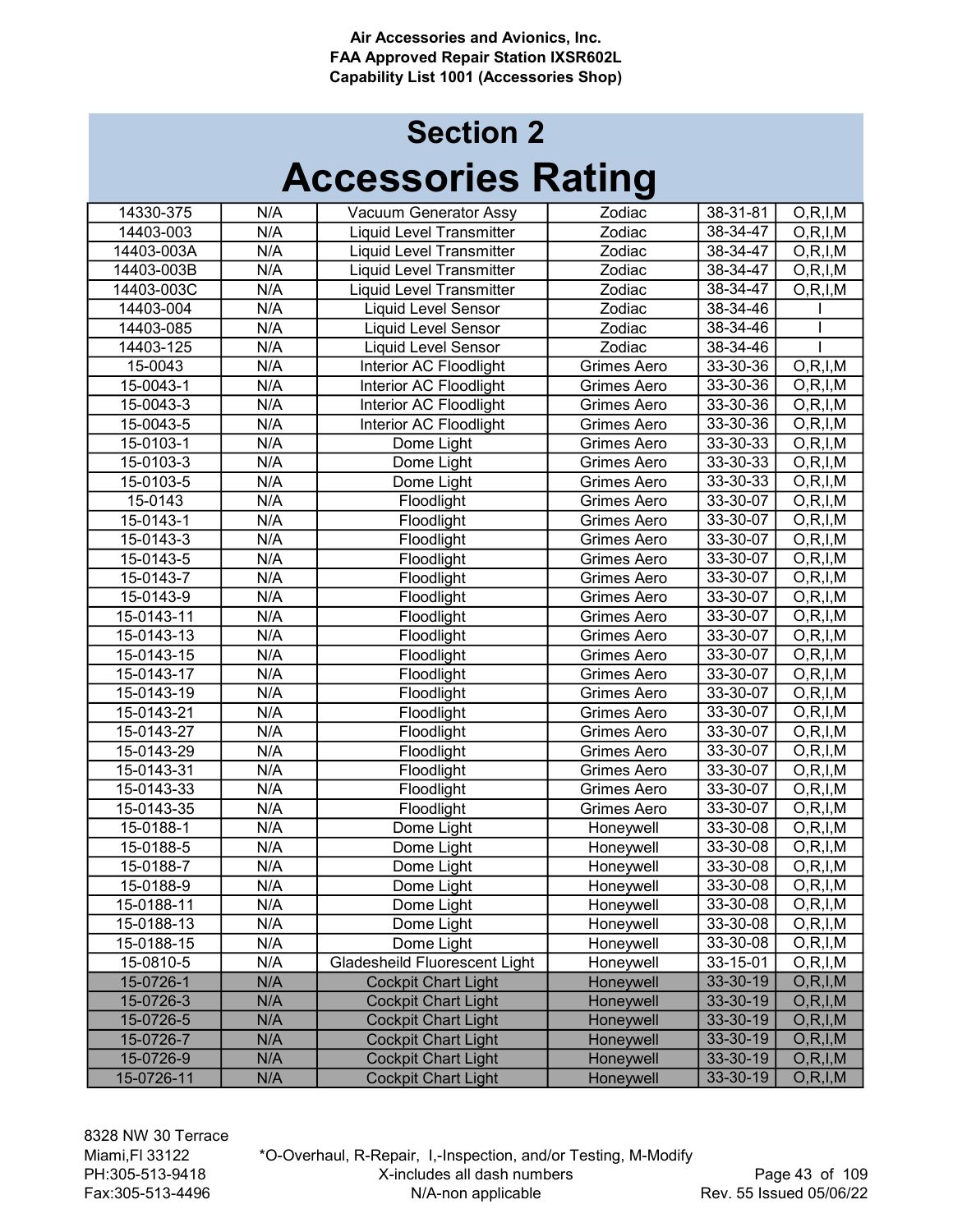| 1546-1-1       | N/A | Instr Panel Floodlighting Sys   | AvtechTyee               | 33-11-01       | O, R, I, M              |
|----------------|-----|---------------------------------|--------------------------|----------------|-------------------------|
| 1546-1-2       | N/A | Instr Panel Floodlighting Sys   | AvtechTyee               | 33-11-01       | O, R, I, M              |
| 1546-1-3       | N/A | Instr Panel Floodlighting Sys   | AvtechTyee               | 33-11-01       | O, R, I, M              |
| 1546-1-4       | N/A | Instr Panel Floodlighting Sys   | AvtechTyee               | 33-11-01       | O, R, I, M              |
| 1546-1-5       | N/A | Instr Panel Floodlighting Sys   | AvtechTyee               | 33-11-01       | $\overline{O,R}$ , I, M |
| 1546-1-5 MOD A | N/A | Instr Panel Floodlighting Sys   | AvtechTyee               | 33-11-01       | O, R, I, M              |
| 1546-1-5 MOD B | N/A | Instr Panel Floodlighting Sys   | AvtechTyee               | 33-11-01       | O, R, I, M              |
| 1546-1-6       | N/A | Instr Panel Floodlighting Sys   | AvtechTyee               | 33-11-01       | O, R, I, M              |
| 1546-1-6 MOD A | N/A | Instr Panel Floodlighting Sys   | AvtechTyee               | 33-11-01       | O, R, I, M              |
| 1546-1-6 MOD B | N/A | Instr Panel Floodlighting Sys   | AvtechTyee               | 33-11-01       | O, R, I, M              |
| 154EW2         | N/A | CIT/P25 Probe                   | <b>UTC Aerospace</b>     | 73-21-43       |                         |
| 154EW3         | N/A | CIT/P25 Probe                   | <b>UTC Aerospace</b>     | 73-21-43       |                         |
| 154EW4-1       | N/A | CIT/P25 Probe                   | <b>UTC Aerospace</b>     | 73-21-43       |                         |
| 0154GL5        | N/A | <b>Temperature Sensor</b>       | Rosemount Aero.          | 73-21-47       |                         |
| 1547-1         | N/A | Instr Panel Floodlighting Sys   | AvtechTyee               | 33-11-01       | O, R, I, M              |
| 1547-1-1       | N/A | Instr Panel Floodlighting Sys   | AvtechTyee               | 33-11-01       | O, R, I, M              |
| 1548-1-2       | N/A | Instr Panel Floodlighting Sys   | AvtechTyee               | 33-11-01       | O, R, I, M              |
| 1549-1-1       | N/A | Instr Panel Floodlighting Sys   | AvtechTyee               | $33 - 11 - 01$ | O, R, I, M              |
| 1549-1-2       | N/A | Instr Panel Floodlighting Sys   | AvtechTyee               | 33-11-01       | O, R, I, M              |
| 154GL4         | N/A | <b>Temperature Sensor</b>       | Rosemount Aero.          | 73-21-47       |                         |
| 1700667D       | N/A | Control Unit (GAPCU)            | <b>Hamilton Sunstran</b> | 24-41-12       | O, R, I, M              |
| 170089-01-01   | N/A | Control/Display Unit            | <b>General Electric</b>  | 34-61-11       | R, I, M                 |
| 170089-02-01   | N/A | Control/Display Unit            | <b>General Electric</b>  | 34-61-11       | R, I, M                 |
| 174101-01-01   | N/A | <b>LCD Control Display Unit</b> | <b>General Electric</b>  | 34-61-14       | R, I, M                 |
| 174101-01-02   | N/A | <b>LCD Control Display Unit</b> | <b>General Electric</b>  | $34 - 61 - 14$ | R, I, M                 |
| 174101-01-03   | N/A | <b>LCD Control Display Unit</b> | <b>General Electric</b>  | 34-61-14       | R, I, M                 |
| 174101-02-01   | N/A | <b>LCD Control Display Unit</b> | <b>General Electric</b>  | 34-61-14       | R, I, M                 |
| 174101-02-02   | N/A | <b>LCD Control Display Unit</b> | <b>General Electric</b>  | $34 - 61 - 14$ | R, I, M                 |
| 174101-02-03   | N/A | <b>LCD Control Display Unit</b> | <b>General Electric</b>  | 34-61-14       | R, I, M                 |
| 174101-03-01   | N/A | <b>LCD Control Display Unit</b> | <b>General Electric</b>  | $34 - 61 - 14$ | R, I, M                 |
| 174101-03-02   | N/A | <b>LCD Control Display Unit</b> | <b>General Electric</b>  | 34-61-14       | R, I, M                 |
| 174101-03-03   | N/A | <b>LCD Control Display Unit</b> | <b>General Electric</b>  | 34-61-14       | R, I, M                 |
| 1806M46P01     | N/A | Lock Brake                      | <b>General Electric</b>  | 78-32-55       | O, R, I, M              |
| 1806M46P02     | N/A | Lock Brake                      | <b>General Electric</b>  | 78-32-55       | O, R, I, M              |
| 1806M46P05     | N/A | Lock Brake                      | <b>General Electric</b>  | 78-32-55       | O, R, I, M              |
| 1806M46P06     | N/A | Lock Brake                      | <b>General Electric</b>  | 78-32-55       | O, R, I, M              |
| 1809A0000-01   | N/A | Ram Air Inlet Actuator          | Liebherr                 | 21-53-54       | O, R, I, M              |
| 1827T100-1     | N/A | Linear Actuator                 | North American           | 25-53-02       | O, R, I, M              |
| 1827T100-3     | N/A | Linear Actuator                 | North American           | 25-53-02       | O, R, I, M              |
| 1827T100-5     | N/A | Linear Actuator                 | North American           | 25-53-02       | O, R, I, M              |
| 1827T100-7     | N/A | Linear Actuator                 | North American           | 25-53-02       | O, R, I, M              |
| 1-899-15       | N/A | <b>Proximity Sensor</b>         | Crane Aerospace          | 24-09-08       |                         |
| 1-899-28       | N/A | <b>Proximity Sensor</b>         | Crane Aerospace          | 24-09-08       |                         |
| 1-899-29       | N/A | <b>Proximity Sensor</b>         | Crane Aerospace          | 24-09-08       |                         |
| 1-899-30       | N/A | <b>Proximity Sensor</b>         | Crane Aerospace          | 24-09-08       |                         |
| 1-899-83       | N/A | <b>Proximity Sensor</b>         | Crane Aerospace          | 24-09-08       |                         |
|                |     |                                 |                          |                |                         |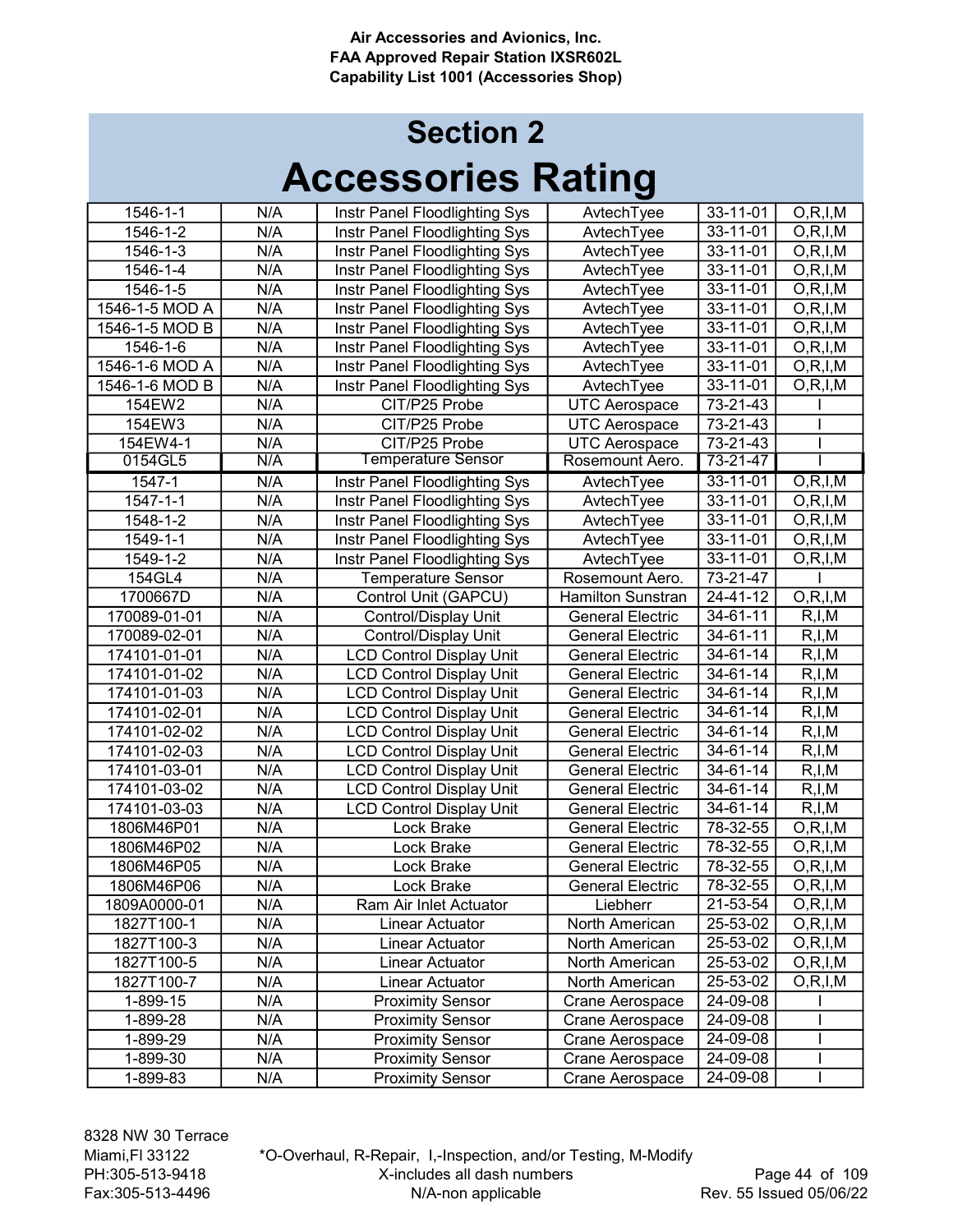## Accessories Rating Section 2

| 18-1958-10   | N/A | <b>Flap Position Transmitter</b> | Honeywell            | 27-50-14               | O, R, I, M               |
|--------------|-----|----------------------------------|----------------------|------------------------|--------------------------|
| 18-1958-11   | N/A | <b>Flap Position Transmitter</b> | <b>Allied Signal</b> | 27-50-15               | O, R, I, M               |
| 18-1958-12   | N/A | <b>Flap Position Transmitter</b> | Honeywell            | 27-50-14               | O, R, I, M               |
| 18-1958-13   | N/A | <b>Flap Position Transmitter</b> | <b>Allied Signal</b> | 27-50-15               | O, R, I, M               |
| 18-1958-14   | N/A | <b>Flap Position Transmitter</b> | Honeywell            | 27-50-14               | O, R, I, M               |
| 18-1958-15   | N/A | <b>Flap Position Transmitter</b> | Honeywell            | 27-50-14               | O, R, I, M               |
| 18-1958-16   | N/A | <b>Flap Position Transmitter</b> | <b>Allied Signal</b> | 27-50-15               | O, R, I, M               |
| 18-1958-17   | N/A | <b>Flap Position Transmitter</b> | Honeywell            | 27-50-14               | O, R, I, M               |
| 18-1958-19   | N/A | <b>Flap Position Transmitter</b> | <b>Allied Signal</b> | 27-50-15               | O, R, I, M               |
| 18-1958-20   | N/A | <b>Flap Position Transmitter</b> | <b>Allied Signal</b> | 27-50-15               | O, R, I, M               |
| 18-1958-21   | N/A | <b>Flap Position Transmitter</b> | Honeywell            | 27-50-14               | O, R, I, M               |
| 18-1968-3    | N/A | <b>Wheel Command Transducer</b>  | <b>Allied Signal</b> | 27-60-01               | O, R, I, M               |
| 18-1968-31   | N/A | <b>Wheel Command Transducer</b>  | <b>Allied Signal</b> | 27-60-01               | O, R, I, M               |
| 18-5600-1    | N/A | <b>Shutoff Valve Assy</b>        | Aerocontrolex        | 38-32-02               | O, R, I, M               |
| 18-5600-2    | N/A | <b>Shutoff Valve Assy</b>        | Aerocontrolex        | $38 - 32 - 02$         | O, R, I, M               |
| 1A7734       | N/A | <b>EEC-Inlet Probe</b>           | Rosemount Aero.      | 73-21-33               |                          |
| 1B7334       | N/A | <b>EEC-Inlet Probe</b>           | Rosemount Aero.      | $\overline{7}$ 3-21-33 |                          |
| 1G409        | N/A | <b>Water Pressure Switch</b>     | <b>Boeing</b>        | <b>ATP</b>             |                          |
| 1X2005097-00 | N/A | Logo Light                       | <b>UTC Aero</b>      | 33-43-01               | O, R, I, M               |
| 2022432-1    | N/A | Ram Air Door Actuator            | Honeywell            | 21-53-16               | O, R, I, M               |
| 2022432-2    | N/A | Ram Air Door Actuator            | Honeywell            | 21-53-16               | O, R, I, M               |
| 2022432-3    | N/A | Ram Air Door Actuator            | Honeywell            | 21-53-16               | O, R, I, M               |
| 2022432-4    | N/A | Ram Air Door Actuator            | Honeywell            | 21-53-16               | O, R, I, M               |
| 2022480-10   | N/A | Cabin Pres.Outflow valve         | Honeywell            | 21-32-72               | O, R, I, M               |
| 2022480-11   | N/A | Cabin Pres.Outflow valve         | Honeywell            | 21-32-72               | O, R, I, M               |
| 2022480-13   | N/A | Cabin Pres.Outflow valve         | Honeywell            | 21-32-72               | $\overline{O},R,I,M$     |
| 2022480-3    | N/A | Cabin Pres.Outflow valve         | Honeywell            | 21-32-72               | $\overline{O}$ , R, I, M |
| 2022480-4    | N/A | Cabin Pres.Outflow valve         | Honeywell            | 21-32-72               | O, R, I, M               |
| 2022480-5    | N/A | Cabin Pres.Outflow valve         | Honeywell            | 21-32-72               | O, R, I, M               |
| 2022480-6    | N/A | Cabin Pres.Outflow valve         | Honeywell            | 21-32-72               | O, R, I, M               |
| 2022480-7    | N/A | Cabin Pres.Outflow valve         | Honeywell            | $21 - 32 - 72$         | O, R, I, M               |
| 2022480-8    | N/A | Cabin Pres.Outflow valve         | Honeywell            | 21-32-72               | O, R, I, M               |
| 2022480-9    | N/A | Cabin Pres.Outflow valve         | Honeywell            | 21-32-72               | O, R, I, M               |
| 210TS07      | N/A | L/G Control Lever                | Zodiac               | 32-31-13               | O, R, I, M               |
| 210TS07Y01   | N/A | L/G Control Lever                | Zodiac               | 32-31-13               | O, R, I, M               |
| 2113-1-000-1 | N/A | <b>Water Heater</b>              | <b>B/E</b> Aerospace | 25-33-06               | O, R, I, M               |
| 211C223-175  | N/A | <b>Hydraulic Pressure Switch</b> | Eaton                | 29-09-01               | O, R, I, M               |
| 211C223-176  | N/A | <b>Hydraulic Pressure Switch</b> | Eaton                | 29-09-01               | O, R, I, M               |
| 211C223-177  | N/A | <b>Hydraulic Pressure Switch</b> | Eaton                | 29-09-01               | O, R, I, M               |
| 211C223-178  | N/A | <b>Hydraulic Pressure Switch</b> | Eaton                | 29-09-01               | O, R, I, M               |
| 211C223-199  | N/A | <b>Hydraulic Pressure Switch</b> | Eaton                | 29-09-02               | O, R, I, M               |
| 211C223-200  | N/A | <b>Hydraulic Pressure Switch</b> | Eaton                | 29-09-02               | O, R, I, M               |
| 211C223-203  | N/A | <b>Hydraulic Pressure Switch</b> | Eaton                | 29-09-02               | O, R, I, M               |
| 211C223-208  | N/A | <b>Hydraulic Pressure Switch</b> | Eaton                | 29-09-02               | O, R, I, M               |
| 211C223-209  | N/A | <b>Hydraulic Pressure Switch</b> | Eaton                | 29-09-02               | O, R, I, M               |
| 211C223-211  | N/A | <b>Hydraulic Pressure Switch</b> | Eaton                | 29-09-02               | O, R, I, M               |
|              |     |                                  |                      |                        |                          |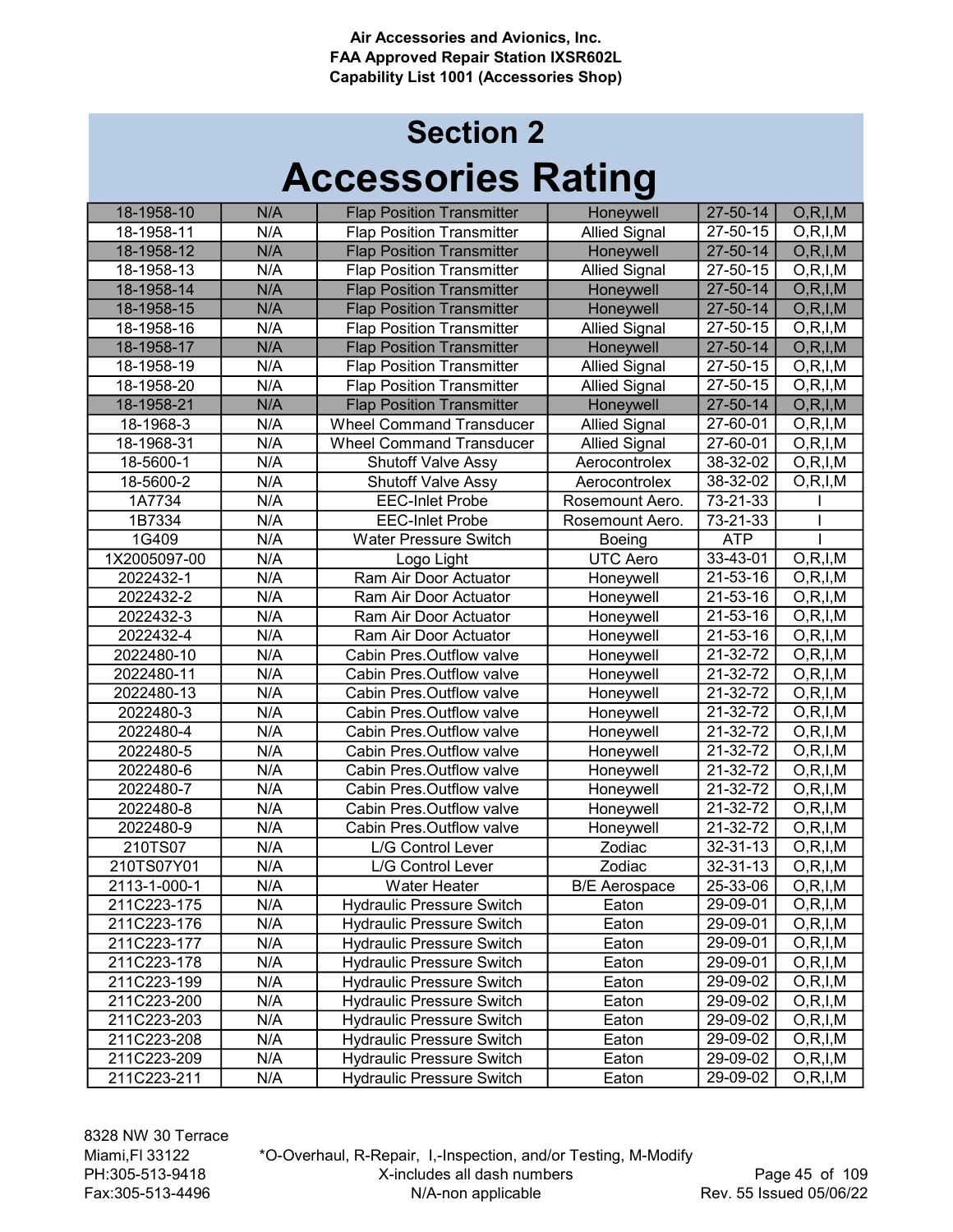# Accessories Rating Section 2

| 211C223-212             | N/A | <b>Hydraulic Pressure Switch</b>    | Eaton           | 29-09-02             | O, R, I, M               |
|-------------------------|-----|-------------------------------------|-----------------|----------------------|--------------------------|
| 211C223-214             | N/A | <b>Hydraulic Pressure Switch</b>    | Eaton           | 29-09-02             | O, R, I, M               |
| 211C223-216             | N/A | <b>Hydraulic Pressure Switch</b>    | Eaton           | 29-09-02             | O, R, I, M               |
| 211C223-252             | N/A | <b>Hydraulic Pressure Switch</b>    | Eaton           | 29-09-02             | O, R, I, M               |
| 211C223-253             | N/A | <b>Hydraulic Pressure Switch</b>    | Eaton           | 29-09-02             | O, R, I, M               |
| 211C223-275             | N/A | <b>Hydraulic Pressure Switch</b>    | Eaton           | 29-09-02             | O, R, I, M               |
| 211C223-278             | N/A | <b>Hydraulic Pressure Switch</b>    | Eaton           | 29-09-02             | O, R, I, M               |
| 211C223-296             | N/A | <b>Hydraulic Pressure Switch</b>    | Eaton           | 29-09-02             | O, R, I, M               |
| 211C223-297             | N/A | <b>Hydraulic Pressure Switch</b>    | Eaton           | 29-09-02             | O, R, I, M               |
| 211C223-301             | N/A | <b>Hydraulic Pressure Switch</b>    | Eaton           | 29-09-01             | O, R, I, M               |
| 211C223-312             | N/A | <b>Hydraulic Pressure Switch</b>    | Eaton           | 29-09-02             | O, R, I, M               |
| 211C223-319             | N/A | Hydraulic Pressure Switch           | Eaton           | 29-09-01             | O, R, I, M               |
| 211C223-320             | N/A | <b>Hydraulic Pressure Switch</b>    | Eaton           | 29-09-02             | O, R, I, M               |
| 211C223-321             | N/A | <b>Hydraulic Pressure Switch</b>    | Eaton           | 29-09-02             | O, R, I, M               |
| 211C223-322             | N/A | <b>Hydraulic Pressure Switch</b>    | Eaton           | 29-09-02             | O, R, I, M               |
| 211C223-323             | N/A | <b>Hydraulic Pressure Switch</b>    | Eaton           | 29-09-02             | O, R, I, M               |
| 211C223-324             | N/A | <b>Hydraulic Pressure Switch</b>    | Eaton           | 29-09-02             | O, R, I, M               |
| 211C223-516             | N/A | <b>Hydraulic Pressure Switch</b>    | Eaton           | 29-09-04             | O, R, I, M               |
| 211C223-517             | N/A | <b>Hydraulic Pressure Switch</b>    | Eaton           | 29-09-05             | O, R, I, M               |
| 211C223-518             | N/A | <b>Hydraulic Pressure Switch</b>    | Eaton           | 29-09-05             | O, R, I, M               |
| 211C223-519             | N/A | <b>Hydraulic Pressure Switch</b>    | Eaton           | 29-09-05             | O, R, I, M               |
| 211C223-520             | N/A | <b>Hydraulic Pressure Switch</b>    | Eaton           | 29-09-05             | O, R, I, M               |
| 211C223-521             | N/A | <b>Hydraulic Pressure Switch</b>    | Eaton           | 29-09-05             | O, R, I, M               |
| 211C223-522             | N/A | <b>Hydraulic Pressure Switch</b>    | Eaton           | 29-09-05             | O, R, I, M               |
| 211C223-523             | N/A | Hydraulic Pressure Switch           | Eaton           | 29-09-05             | O, R, I, M               |
| 211C223-524             | N/A | <b>Hydraulic Pressure Switch</b>    | Eaton           | 29-09-05             | O, R, I, M               |
| 211C223-526             | N/A | <b>Hydraulic Pressure Switch</b>    | Eaton           | 29-09-05             | O, R, I, M               |
| 211C223-527             | N/A | <b>Hydraulic Pressure Switch</b>    | Eaton           | 29-09-05             | O, R, I, M               |
| 211C223-534             | N/A | <b>Hydraulic Pressure Switch</b>    | Eaton           | 29-09-04             | O, R, I, M               |
| 214C40-1-110            | N/A | <b>Altitude Switch</b>              | Eaton           | 34-11-01             |                          |
| 214C40-1-115            | N/A | <b>Altitude Switch</b>              | Eaton           | 34-11-01             |                          |
| 214C40-1-71             | N/A | <b>Altitude Switch</b>              | Eaton           | $34 - 11 - 01$       |                          |
| 214C40-1-75             | N/A | <b>Altitude Switch</b>              | Eaton           | 34-11-01             |                          |
| 214C40-1-77             | N/A | <b>Altitude Switch</b>              | Eaton           | 34-11-01             |                          |
| 214C50-2                | N/A | Pressure Switch                     | Eaton           | 31-26-01             | O, R, I, M               |
| 214C50-68               | N/A | Pressure Switch                     | Eaton           | 31-26-01             | O, R, I, M               |
| 215TS07Y00              | N/A | L/G Control Lever                   | Zodiac          | 32-31-13             | O, R, I, M               |
| 21C1-3-21               | N/A | Low Fuel Pressure Switch            | Eaton           | 28-42-01             |                          |
|                         | N/A | Low Fuel Pressure Switch            | Eaton           |                      |                          |
| 21C1-3-22<br>21SN04-223 | N/A | Pressure Switch                     | Eaton           | 28-42-01<br>79-21-26 |                          |
| 21SN04-224              | N/A | Pressure Switch                     | Eaton           | 79-34-02             | O, R, I, M<br>O, R, I, M |
| 21SN04-225              | N/A | Pressure Switch                     |                 | 79-34-02             |                          |
|                         | N/A | <b>Pressure Switch</b>              | Eaton           |                      | O, R, I, M               |
| 21SN04-275A             |     |                                     | Eaton           | 79-34-15             | O, R, I, M               |
| 21SN04-30               | N/A | <b>Differential Pressure Switch</b> | Consolidated Co | 28-44-01             | O, R, I, M               |
| 21SN04-323A             | N/A | Pressure Switch                     | Eaton           | 79-21-26             | O, R, I, M               |
| 21SN04-324              | N/A | Pressure Switch                     | Eaton           | 79-34-02             | O, R, I, M               |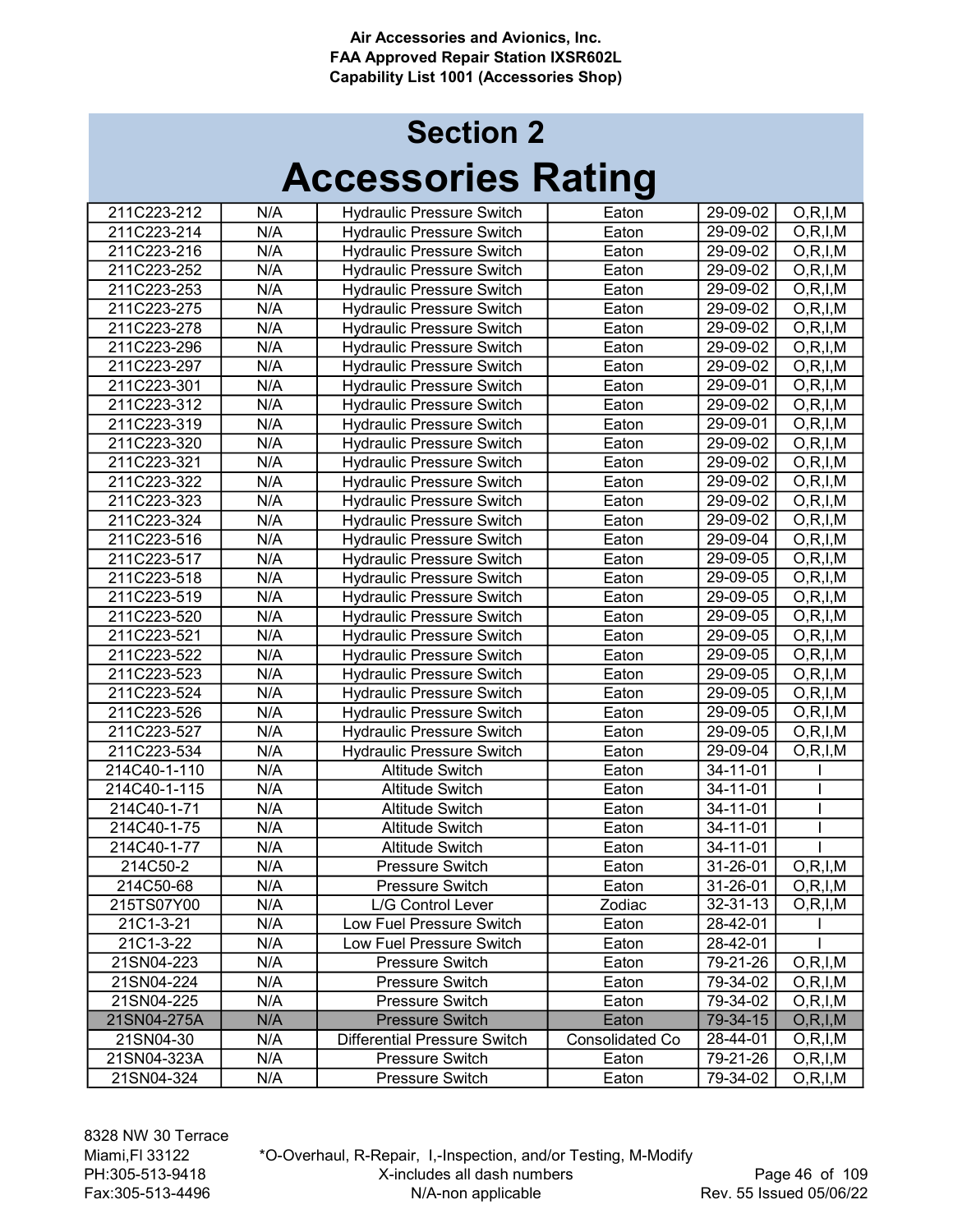| 21SN04-325   | N/A    | Pressure Switch                     | Eaton                  | 79-34-02       | O, R, I, M |
|--------------|--------|-------------------------------------|------------------------|----------------|------------|
| 21SN04-333   | N/A    | Pressure Switch                     | Eaton                  | 79-21-26       | O, R, I, M |
| 21SN04-334   | N/A    | Pressure Switch                     | Eaton                  | 79-34-02       | O, R, I, M |
| 21SN04-335   | N/A    | Pressure Switch                     | Eaton                  | 79-34-02       | O, R, I, M |
| 21SN04-389A  | N/A    | Pressure Switch                     | Eaton                  | 79-21-26       | O, R, I, M |
| 21SN04-389B  | N/A    | Pressure Switch                     | Eaton                  | 79-21-26       | O, R, I, M |
| 21SN04-402   | N/A    | Pressure Switch                     | Eaton                  | 79-21-26       | O, R, I, M |
| 21SN04-403   | N/A    | Pressure Switch                     | Eaton                  | 79-21-26       | O, R, I, M |
| 21SN04-414   | N/A    | <b>Pressure Switch</b>              | Eaton                  | 79-21-26       | O, R, I, M |
| 21SN04-415   | N/A    | Pressure Switch                     | Eaton                  | 79-21-26       | O, R, I, M |
| 21SN04-460   | N/A    | Pressure Switch                     | Eaton                  | 79-21-26       | O, R, I, M |
| 21SN04-461   | N/A    | Pressure Switch                     | Eaton                  | 79-21-26       | O, R, I, M |
| 21SN04-466   | N/A    | Pressure Switch                     | Eaton                  | 79-21-26       | O, R, I, M |
| 21SN04-467   | N/A    | Pressure Switch                     | Eaton                  | 79-34-02       | O, R, I, M |
| 21SN04-468   | N/A    | Pressure Switch                     | Eaton                  | 79-34-02       | O, R, I, M |
| 21SN04-98    | N/A    | <b>Differential Pressure Switch</b> | <b>Consolidated Co</b> | 28-44-01       | O, R, I, M |
| 21SN41-42    | N/A    | Pressure Switch                     | Eaton                  | 80-21-03       | O, R, I, M |
| 21SN41-52    | N/A    | Pressure Switch                     | Eaton                  | 80-21-03       | O, R, I, M |
| 21SN41-84    | N/A    | Pressure Switch                     | Eaton                  | 80-21-03       | O, R, I, M |
| 2263-01-1    | N/A    | Compartment Temp. Indicator         | Ontic                  | 21-61-02       | O, R, I, M |
| 2290B010000  | N/A    | <b>Check Valve</b>                  | Liebherr               | 36-11-04       | O, R, I, M |
| 2290B020000  | N/A    | <b>Check Valve</b>                  | Liebherr               | 36-11-04       | O, R, I, M |
| 2293B010000  | N/A    | <b>Check Valve</b>                  | Liebherr               | 36-11-04       | O, R, I, M |
| 2293B020000  | N/A    | <b>Check Valve</b>                  | Liebherr               | 36-11-04       | O, R, I, M |
| 230-0303-000 | 618T-1 | Motor                               | Collins                | $23 - 10 - 00$ | O, R, I, M |
| 233A2221-10  | N/A    | Left CDS Display Control Panel      | <b>BAE Systems</b>     | $31 - 11 - 30$ | O, R, I, M |
| 233A2221-11  | N/A    | Left CDS Display Control Panel      | <b>BAE Systems</b>     | $31 - 11 - 30$ | O, R, I, M |
| 233A2221-12  | N/A    | Left CDS Display Control Panel      | <b>BAE Systems</b>     | $31 - 11 - 30$ | O, R, I, M |
| 233A2221-13  | N/A    | Left CDS Display Control Panel      | <b>BAE Systems</b>     | 31-11-30       | O, R, I, M |
| 233A2221-14  | N/A    | Left CDS Display Control Panel      | <b>BAE Systems</b>     | 31-11-30       | O, R, I, M |
| 233A2221-15  | N/A    | Left CDS Display Control Panel      | <b>BAE Systems</b>     | 31-11-30       | O, R, I, M |
| 233A2221-16  | N/A    | Left CDS Display Control Panel      | <b>BAE Systems</b>     | 31-11-30       | O, R, I, M |
| 233A2221-17  | N/A    | Left CDS Display Control Panel      | <b>BAE Systems</b>     | 31-11-30       | O, R, I, M |
| 233A2221-18  | N/A    | Left CDS Display Control Panel      | <b>BAE Systems</b>     | $31 - 11 - 30$ | O, R, I, M |
| 233A2221-19  | N/A    | Left CDS Display Control Panel      | <b>BAE Systems</b>     | 31-11-30       | O, R, I, M |
| 233A2221-20  | N/A    | Left CDS Display Control Panel      | <b>BAE Systems</b>     | 31-11-30       | O, R, I, M |
| 233A2221-21  | N/A    | Left CDS Display Control Panel      | <b>BAE Systems</b>     | 31-11-30       | O, R, I, M |
| 233A2221-22  | N/A    | Left CDS Display Control Panel      | <b>BAE Systems</b>     | 31-11-30       | O, R, I, M |
| 233A2221-23  | N/A    | Left CDS Display Control Panel      | <b>BAE Systems</b>     | 31-11-30       | O, R, I, M |
| 233A2221-24  | N/A    | Left CDS Display Control Panel      | <b>BAE Systems</b>     | 31-11-30       | O, R, I, M |
| 233A2221-25  | N/A    | Left CDS Display Control Panel      | <b>BAE Systems</b>     | 31-11-30       | O, R, I, M |
| 233A2221-26  | N/A    | Left CDS Display Control Panel      | <b>BAE Systems</b>     | 31-11-30       | O, R, I, M |
| 233A2221-27  | N/A    | Left CDS Display Control Panel      | <b>BAE Systems</b>     | 31-11-30       | O, R, I, M |
| 233A2221-28  | N/A    | Left CDS Display Control Panel      | <b>BAE Systems</b>     | 31-11-30       | O, R, I, M |
| 233A2221-29  | N/A    | Left CDS Display Control Panel      | <b>BAE Systems</b>     | 31-11-30       | O, R, I, M |
| 233A2221-30  | N/A    | Left CDS Display Control Panel      | <b>BAE Systems</b>     | 31-11-30       | O, R, I, M |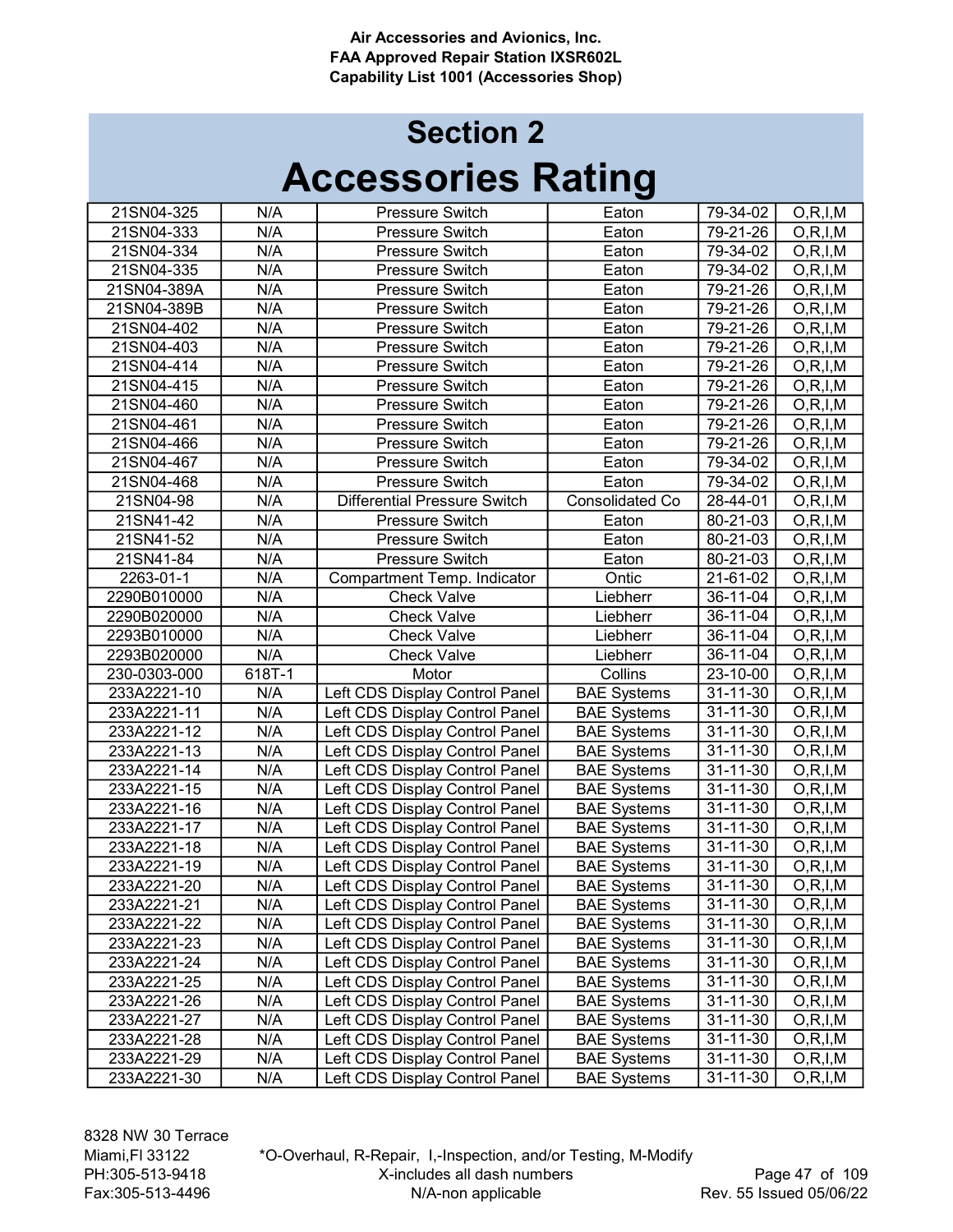|                            |            |                                |                                          | $31 - 11 - 30$ |                          |
|----------------------------|------------|--------------------------------|------------------------------------------|----------------|--------------------------|
| 233A2221-31<br>233A2221-32 | N/A<br>N/A | Left CDS Display Control Panel | <b>BAE Systems</b><br><b>BAE Systems</b> | 31-11-30       | O, R, I, M<br>O, R, I, M |
|                            |            | Left CDS Display Control Panel |                                          |                |                          |
| 233A2221-34                | N/A        | Left CDS Display Control Panel | <b>BAE Systems</b>                       | 31-11-30       | O, R, I, M               |
| 233A2221-35                | N/A        | Left CDS Display Control Panel | <b>BAE Systems</b>                       | $31 - 11 - 30$ | O, R, I, M               |
| 233A2221-36                | N/A        | Left CDS Display Control Panel | <b>BAE Systems</b>                       | $31 - 11 - 30$ | O, R, I, M               |
| 233A2221-4                 | N/A        | Left CDS Display Control Panel | <b>BAE Systems</b>                       | $31 - 11 - 30$ | O, R, I, M               |
| 233A2221-5                 | N/A        | Left CDS Display Control Panel | <b>BAE Systems</b>                       | 31-11-30       | O, R, I, M               |
| 233A2221-6                 | N/A        | Left CDS Display Control Panel | <b>BAE Systems</b>                       | 31-11-30       | O, R, I, M               |
| 233A2221-7                 | N/A        | Left CDS Display Control Panel | <b>BAE Systems</b>                       | 31-11-30       | O, R, I, M               |
| 233A2221-8                 | N/A        | Left CDS Display Control Panel | <b>BAE Systems</b>                       | 31-11-30       | O, R, I, M               |
| 233A2221-9                 | N/A        | Left CDS Display Control Panel | <b>BAE Systems</b>                       | 31-11-30       | O, R, I, M               |
| 233A2222-10                | N/A        | RGT CDS Display Con. Panel     | <b>BAE Systems</b>                       | 31-11-59       | O, R, I, M               |
| 233A2222-11                | N/A        | RGT CDS Display Con. Panel     | <b>BAE Systems</b>                       | 31-11-59       | O, R, I, M               |
| 233A2222-12                | N/A        | RGT CDS Display Con. Panel     | <b>BAE Systems</b>                       | 31-11-59       | O, R, I, M               |
| 233A2222-13                | N/A        | RGT CDS Display Con. Panel     | <b>BAE Systems</b>                       | 31-11-59       | O, R, I, M               |
| 233A2222-14                | N/A        | RGT CDS Display Con. Panel     | <b>BAE Systems</b>                       | 31-11-59       | O, R, I, M               |
| 233A2222-15                | N/A        | RGT CDS Display Con. Panel     | <b>BAE Systems</b>                       | 31-11-59       | O, R, I, M               |
| 233A2222-16                | N/A        | RGT CDS Display Con. Panel     | <b>BAE Systems</b>                       | 31-11-59       | O, R, I, M               |
| 233A2222-17                | N/A        | RGT CDS Display Con. Panel     | <b>BAE Systems</b>                       | 31-11-59       | O, R, I, M               |
| 233A2222-18                | N/A        | RGT CDS Display Con. Panel     | <b>BAE Systems</b>                       | 31-11-59       | O, R, I, M               |
| 233A2222-19                | N/A        | RGT CDS Display Con. Panel     | <b>BAE Systems</b>                       | 31-11-59       | O, R, I, M               |
| 233A2222-20                | N/A        | RGT CDS Display Con. Panel     | <b>BAE Systems</b>                       | 31-11-59       | O, R, I, M               |
| 233A2222-21                | N/A        | RGT CDS Display Con. Panel     | <b>BAE Systems</b>                       | 31-11-59       | O, R, I, M               |
| 233A2222-22                | N/A        | RGT CDS Display Con. Panel     | <b>BAE Systems</b>                       | 31-11-59       | O, R, I, M               |
| 233A2222-23                | N/A        | RGT CDS Display Con. Panel     | <b>BAE Systems</b>                       | 31-11-59       | O, R, I, M               |
| 233A2222-25                | N/A        | RGT CDS Display Con. Panel     | <b>BAE Systems</b>                       | 31-11-59       | O, R, I, M               |
| 233A2222-26                | N/A        | RGT CDS Display Con. Panel     | <b>BAE Systems</b>                       | 31-11-59       | O, R, I, M               |
| 233A2222-27                | N/A        | RGT CDS Display Con. Panel     | <b>BAE Systems</b>                       | 31-11-59       | O, R, I, M               |
| 233A2222-28                | N/A        | RGT CDS Display Con. Panel     | <b>BAE Systems</b>                       | 31-11-59       | O, R, I, M               |
| 233A2222-29                | N/A        | RGT CDS Display Con. Panel     | <b>BAE Systems</b>                       | 31-11-59       | O, R, I, M               |
| 233A2222-30                | N/A        | RGT CDS Display Con. Panel     | <b>BAE Systems</b>                       | 31-11-59       | O, R, I, M               |
| 233A2222-31                | N/A        | RGT CDS Display Con. Panel     | <b>BAE Systems</b>                       | 31-11-59       | O, R, I, M               |
| 233A2222-32                | N/A        | RGT CDS Display Con. Panel     | <b>BAE Systems</b>                       | 31-11-59       | O, R, I, M               |
| 233A2222-33                | N/A        | RGT CDS Display Con. Panel     | <b>BAE Systems</b>                       | 31-11-59       | O, R, I, M               |
| 233A2222-34                | N/A        | RGT CDS Display Con. Panel     | <b>BAE Systems</b>                       | 31-11-59       | O, R, I, M               |
| 233A2222-35                | N/A        | RGT CDS Display Con. Panel     | <b>BAE Systems</b>                       | 31-11-59       | O, R, I, M               |
| 233A2222-36                | N/A        | RGT CDS Display Con. Panel     | <b>BAE Systems</b>                       | 31-11-59       | O, R, I, M               |
| 233A2222-37                | N/A        | RGT CDS Display Con. Panel     | <b>BAE Systems</b>                       | $31 - 11 - 59$ | O, R, I, M               |
| 233A2222-38                | N/A        | RGT CDS Display Con. Panel     | <b>BAE Systems</b>                       | 31-11-59       | O, R, I, M               |
| 233A2222-39                | N/A        | RGT CDS Display Con. Panel     | <b>BAE Systems</b>                       | 31-11-59       | O, R, I, M               |
| 233A2222-4                 | N/A        | RGT CDS Display Con. Panel     | <b>BAE Systems</b>                       | 31-11-59       | O, R, I, M               |
| 233A2222-40                | N/A        | RGT CDS Display Con. Panel     | <b>BAE Systems</b>                       | $31 - 11 - 59$ | O, R, I, M               |
| 233A2222-41                | N/A        | RGT CDS Display Con. Panel     | <b>BAE Systems</b>                       | 31-11-59       | O, R, I, M               |
| 233A2222-42                | N/A        | RGT CDS Display Con. Panel     | <b>BAE Systems</b>                       | 31-11-59       | O, R, I, M               |
| 233A2222-43                | N/A        | RGT CDS Display Con. Panel     | <b>BAE Systems</b>                       | 31-11-59       | O, R, I, M               |
| 233A2222-44                | N/A        | RGT CDS Display Con. Panel     | <b>BAE Systems</b>                       | $31 - 11 - 59$ | O, R, I, M               |
|                            |            |                                |                                          |                |                          |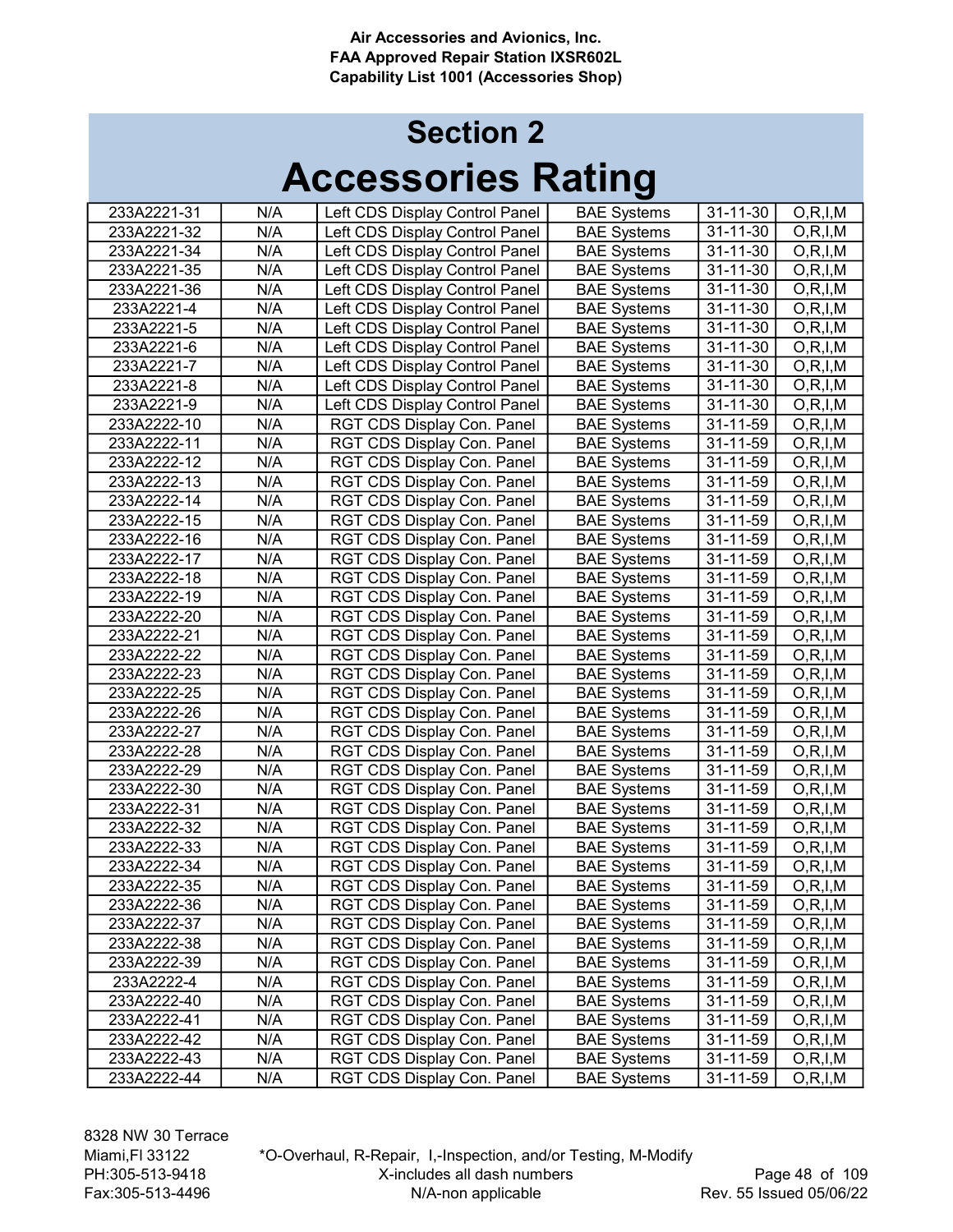| 233A2222-45  | N/A | RGT CDS Display Con. Panel       | <b>BAE Systems</b> | 31-11-59 | O, R, I, M |
|--------------|-----|----------------------------------|--------------------|----------|------------|
| 233A2222-46  | N/A | RGT CDS Display Con. Panel       | <b>BAE Systems</b> | 31-11-59 | O, R, I, M |
| 233A2222-47  | N/A | RGT CDS Display Con. Panel       | <b>BAE Systems</b> | 31-11-59 | O, R, I, M |
| 233A2222-48  | N/A | RGT CDS Display Con. Panel       | <b>BAE Systems</b> | 31-11-59 | O, R, I, M |
| 233A2222-49  | N/A | RGT CDS Display Con. Panel       | <b>BAE Systems</b> | 31-11-59 | O, R, I, M |
| 233A2222-5   | N/A | RGT CDS Display Con. Panel       | <b>BAE Systems</b> | 31-11-59 | O, R, I, M |
| 233A2222-50  | N/A | RGT CDS Display Con. Panel       | <b>BAE Systems</b> | 31-11-59 | O, R, I, M |
| 233A2222-51  | N/A | RGT CDS Display Con. Panel       | <b>BAE Systems</b> | 31-11-59 | O, R, I, M |
| 233A2222-52  | N/A | RGT CDS Display Con. Panel       | <b>BAE Systems</b> | 31-11-59 | O, R, I, M |
| 233A2222-53  | N/A | RGT CDS Display Con. Panel       | <b>BAE Systems</b> | 31-11-59 | O, R, I, M |
| 233A2222-54  | N/A | RGT CDS Display Con. Panel       | <b>BAE Systems</b> | 31-11-59 | O, R, I, M |
| 233A2222-55  | N/A | RGT CDS Display Con. Panel       | <b>BAE Systems</b> | 31-11-59 | O, R, I, M |
| 233A2222-56  | N/A | RGT CDS Display Con. Panel       | <b>BAE Systems</b> | 31-11-59 | O, R, I, M |
| 233A2222-57  | N/A | RGT CDS Display Con. Panel       | <b>BAE Systems</b> | 31-11-59 | O, R, I, M |
| 233A2222-6   | N/A | RGT CDS Display Con. Panel       | <b>BAE Systems</b> | 31-11-59 | O, R, I, M |
| 233A2222-60  | N/A | RGT CDS Display Con. Panel       | <b>BAE Systems</b> | 31-11-59 | O, R, I, M |
| 233A2222-61  | N/A | RGT CDS Display Con. Panel       | <b>BAE Systems</b> | 31-11-59 | O, R, I, M |
| 233A2222-7   | N/A | RGT CDS Display Con. Panel       | <b>BAE Systems</b> | 31-11-59 | O, R, I, M |
| 233A2222-8   | N/A | RGT CDS Display Con. Panel       | <b>BAE Systems</b> | 31-11-59 | O, R, I, M |
| 233A2222-9   | N/A | RGT CDS Display Con. Panel       | <b>BAE Systems</b> | 31-11-59 | O, R, I, M |
| 233A2224-3   | N/A | Eng/Autobrake Control Panel      | <b>BAE Systems</b> | 73-31-01 | O, R, I, M |
| 233A2224-4   | N/A | Eng/Autobrake Control Panel      | <b>BAE Systems</b> | 73-31-01 | O, R, I, M |
| 233A2224-5   | N/A | Eng/Autobrake Control Panel      | <b>BAE Systems</b> | 73-31-01 | O, R, I, M |
| 233A2227-1   | N/A | Captain Lighting Cont Panel Assy | <b>BAE Systems</b> | 33-11-41 | O, R, I, M |
| 233A2227-2   | N/A | Captain Lighting Cont Panel Assy | <b>BAE Systems</b> | 33-11-41 | O, R, I, M |
| 233A2228-1   | N/A | Right Disp. Lighting Contr Panel | <b>BAE Systems</b> | 33-11-42 | O, R, I, M |
| 233A2228-2   | N/A | Right Disp. Lighting Contr Panel | <b>BAE Systems</b> | 33-11-42 | O, R, I, M |
| 233A2229-3   | N/A | <b>Flood Light Control Panel</b> | <b>BAE Systems</b> | 33-11-40 | O, R, I, M |
| 233A3202-1   | N/A | <b>Fuel Control Module Assy</b>  | <b>BAE Systems</b> | 28-09-31 | O, R, I, M |
| 233A3202-2   | N/A | <b>Fuel Control Module Assy</b>  | <b>BAE Systems</b> | 28-09-31 | O, R, I, M |
| 233A3202-3   | N/A | <b>Fuel Control Module Assy</b>  | <b>BAE Systems</b> | 28-09-31 | O, R, I, M |
| 233A3202-4   | N/A | <b>Fuel Control Module Assy</b>  | <b>BAE Systems</b> | 28-09-31 | O, R, I, M |
| 233A3202-5   | N/A | Fuel Control Module Assy         | <b>BAE Systems</b> | 28-09-31 | O, R, I, M |
| 233A3202-6   | N/A | <b>Fuel Control Module Assy</b>  | <b>BAE Systems</b> | 28-09-31 | O, R, I, M |
| 233A3202-7   | N/A | <b>Fuel Control Module Assy</b>  | <b>BAE Systems</b> | 28-09-31 | O, R, I, M |
| 233A3202-8   | N/A | <b>Fuel Control Module Assy</b>  | <b>BAE Systems</b> | 28-09-31 | O, R, I, M |
| 233A3202-8   | N/A | Fuel Control Module Assy         | <b>BAE Systems</b> | 28-09-31 | O, R, I, M |
| <b>MOD A</b> |     |                                  |                    |          |            |
| 233A3203-1   | N/A | <b>PWR Management Cont Mod</b>   | <b>BAE Systems</b> | 33-10-16 | O, R, I, M |
| 233A3203-2   | N/A | <b>PWR Management Cont Mod</b>   | <b>BAE Systems</b> | 33-10-16 | O, R, I, M |
| 233A3204-1   | N/A | <b>AC Syst Gen/APU Control</b>   | <b>BAE Systems</b> | 31-37-31 | O, R, I, M |
|              |     | Module                           |                    |          |            |
| 233A3204-2   | N/A | AC Syst Gen/APU Control          | <b>BAE Systems</b> | 31-37-31 | O, R, I, M |
| 233A3204-3   | N/A | AC Syst Gen/APU Control          | <b>BAE Systems</b> | 31-37-31 | O, R, I, M |
| 233A3204-3   | N/A | AC Syst Gen/APU Control          | <b>BAE Systems</b> | 31-37-31 | O, R, I, M |
| 233A3204-4   | N/A | AC Syst Gen/APU Control          | <b>BAE Systems</b> | 31-37-31 | O, R, I, M |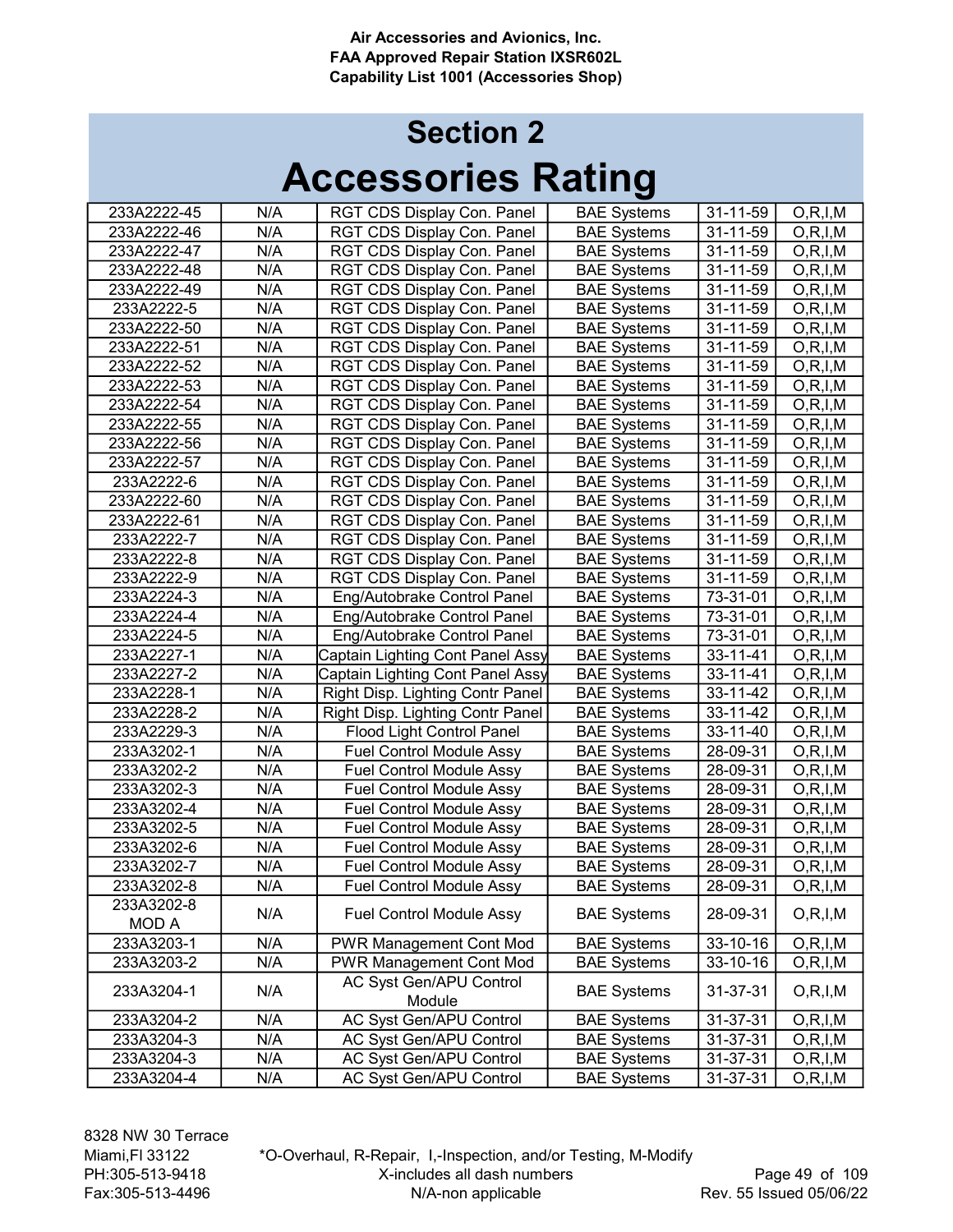| 233A3204-4   |     | AC Syst Gen/APU Control             |                    |                |            |
|--------------|-----|-------------------------------------|--------------------|----------------|------------|
| <b>MOD A</b> | N/A | Module                              | <b>BAE Systems</b> | 31-37-31       | O, R, I, M |
| 233A3205-1   | N/A | Gen Drive/Standby PWR Mod           | <b>BAE Systems</b> | 31-10-41       | O, R, I, M |
| 233A3205-2   | N/A | Gen Drive/Standby PWR Mod           | <b>BAE Systems</b> | 31-10-41       | O, R, I, M |
| 233A3205-3   | N/A | Gen Drive/Standby PWR Mod           | <b>BAE</b> Systems | 31-10-41       | O, R, I, M |
| 233A3205-3   | N/A | Gen Drive/Standby PWR Mod           | <b>BAE Systems</b> | 31-10-41       | O, R, I, M |
| 233A3206-1   | N/A | Display Select Module Assy          | <b>BAE Systems</b> | 31-11-29       | O, R, I, M |
| 233A3206-1   | N/A | Display Select Module Assy          | <b>BAE Systems</b> | 31-11-29       | O, R, I, M |
| 233A3206-2   | N/A | Display Select Module Assy          | <b>BAE Systems</b> | 31-11-29       | O, R, I, M |
| 233A3206-3   | N/A | Display Select Module Assy          | <b>BAE Systems</b> | 31-11-29       | O, R, I, M |
| 233A3207-10  | N/A | Door Warning Annunciator            | <b>BAE Systems</b> | 31-11-26       | O, R, I, M |
| 233A3207-11  | N/A | Door Warning Annunciator            | <b>BAE Systems</b> | 31-11-26       | O, R, I, M |
| 233A3207-3   | N/A | Door Warning Annunciator            | <b>BAE Systems</b> | 31-11-26       | O, R, I, M |
| 233A3207-4   | N/A | Door Warning Annunciator            | <b>BAE Systems</b> | 31-11-26       | O, R, I, M |
| 233A3207-5   | N/A | Door Warning Annunciator            | <b>BAE Systems</b> | 31-11-26       | O, R, I, M |
| 233A3207-6   | N/A | Door Warning Annunciator            | <b>BAE Systems</b> | 31-11-26       | O, R, I, M |
| 233A3207-7   | N/A | Door Warning Annunciator            | <b>BAE Systems</b> | 31-11-26       | O, R, I, M |
| 233A3207-8   | N/A | Door Warning Annunciator            | <b>BAE Systems</b> | 31-11-26       | O, R, I, M |
| 233A3207-9   | N/A | Door Warning Annunciator            | <b>BAE Systems</b> | 31-11-26       | O, R, I, M |
| 233A3209-1   | N/A | <b>Flight Control Module Assy</b>   | <b>BAE Systems</b> | 31-37-09       | O, R, I, M |
| 233A3209-2   | N/A | <b>Flight Control Module Assy</b>   | <b>BAE Systems</b> | 31-37-09       | O, R, I, M |
| 233A3209-3   | N/A | <b>Flight Control Module Assy</b>   | <b>BAE</b> Systems | 31-37-09       | O, R, I, M |
| 233A3211-1   | N/A | Voice Recorder Module               | <b>BAE Systems</b> | 23-71-02       | O, R, I, M |
| 233A3211-1   | N/A | Voice Recorder Module               | <b>BAE Systems</b> | 23-71-02       | O, R, I, M |
| 233A7202-2   | N/A | Map/Chart Light Control Panel       | <b>BAE Systems</b> | 33-13-03       | O, R, I, M |
| 233A7202-3   | N/A | Map/Chart Light Control Panel       | <b>BAE Systems</b> | 33-13-03       | O, R, I, M |
| 233A7202-4   | N/A | Map/Chart Light Control Panel       | <b>BAE Systems</b> | $33 - 13 - 03$ | O, R, I, M |
| 233A7203-1   | N/A | Data Load Select Panel Assy         | <b>BAE Systems</b> | 31-11-27       | O, R, I, M |
| 233A7203-10  | N/A | Data Load Select Panel Assy         | <b>BAE Systems</b> | 31-11-27       | O, R, I, M |
| 233A7203-11  | N/A | Data Load Select Panel Assy         | <b>BAE Systems</b> | 31-11-27       | O, R, I, M |
| 233A7203-12  | N/A | Data Load Select Panel Assy         | <b>BAE Systems</b> | 31-11-27       | O, R, I, M |
| 233A7203-13  | N/A | Data Load Select Panel Assy         | <b>BAE Systems</b> | 31-11-27       | O, R, I, M |
| 233A7203-7   | N/A | Data Load Select Panel Assy         | <b>BAE Systems</b> | 31-11-27       | O, R, I, M |
| 233A7203-8   | N/A | Data Load Select Panel Assy         | <b>BAE Systems</b> | 31-11-27       | O, R, I, M |
| 233A7203-9   | N/A | Data Load Select Panel Assy         | <b>BAE Systems</b> | 31-11-27       | O, R, I, M |
| 233A7206-1   | N/A | <b>Fuel Test Panel Assy</b>         | <b>BAE Systems</b> | 28-22-01       | O, R, I, M |
| 233A7206-2   | N/A | <b>Fuel Test Panel Assy</b>         | <b>BAE Systems</b> | 28-22-01       | O, R, I, M |
| 233N3209-12  | N/A | <b>Electrical System Panel Assy</b> | <b>BAE Systems</b> | 24-22-71       | O, R, I, M |
| 233N3209-14  | N/A | <b>Electrical System Panel Assy</b> | <b>BAE Systems</b> | 24-22-71       | O, R, I, M |
| 233N3209-16  | N/A | <b>Electrical System Panel Assy</b> | <b>BAE Systems</b> | 24-22-71       | O, R, I, M |
| 233N3209-18  | N/A | <b>Electrical System Panel Assy</b> | <b>BAE Systems</b> | 24-22-71       | O, R, I, M |
| 233N3209-19  | N/A | <b>Electrical System Panel Assy</b> | <b>BAE Systems</b> | 24-22-71       | O, R, I, M |
| 233N3209-20  | N/A | <b>Electrical System Panel Assy</b> | <b>BAE Systems</b> | 24-22-71       | O, R, I, M |
| 233N3209-22  | N/A | <b>Electrical System Panel Assy</b> | <b>BAE Systems</b> | 24-22-71       | O, R, I, M |
| 233N3209-23  | N/A | <b>Electrical System Panel Assy</b> | <b>BAE Systems</b> | 24-22-71       | O, R, I, M |
| 233N3209-24  | N/A | <b>Electrical System Panel Assy</b> | <b>BAE Systems</b> | 24-22-71       | O, R, I, M |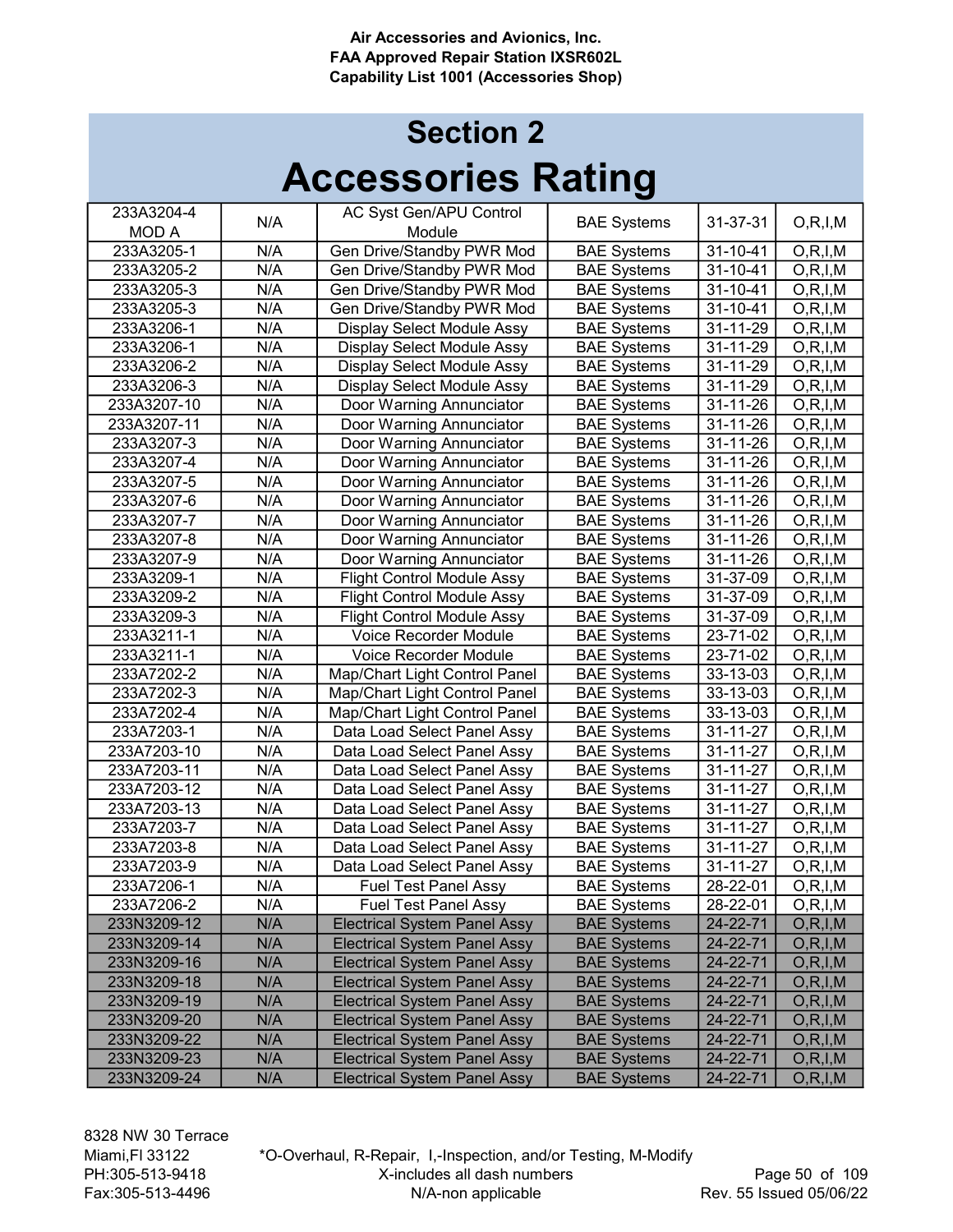# Accessories Rating Section 2

| 233N3209-25   | N/A<br>N/A | <b>Electrical System Panel Assy</b><br><b>Electrical System Panel Assy</b> | <b>BAE Systems</b><br><b>BAE Systems</b> | 24-22-71<br>24-22-71 | O, R, I, M |
|---------------|------------|----------------------------------------------------------------------------|------------------------------------------|----------------------|------------|
| 233N3209-26   |            |                                                                            |                                          |                      | O, R, I, M |
| 233N3209-27   | N/A        | <b>Electrical System Panel Assy</b>                                        | <b>BAE Systems</b>                       | 24-22-71             | O, R, I, M |
| 233N3209-28   | N/A        | <b>Electrical System Panel Assy</b>                                        | <b>BAE Systems</b>                       | 24-22-71             | O, R, I, M |
| 233N3209-29   | N/A        | <b>Electrical System Panel Assy</b>                                        | <b>BAE Systems</b>                       | 24-22-71             | O, R, I, M |
| 233N3209-34   | N/A        | <b>Electrical System Panel Assy</b>                                        | <b>BAE Systems</b>                       | 24-22-71             | O, R, I, M |
| 233N3209-40   | N/A        | <b>Electrical System Panel Assy</b>                                        | <b>BAE Systems</b>                       | 24-22-71             | O, R, I, M |
| 233N3209-41   | N/A        | <b>Electrical System Panel Assy</b>                                        | <b>BAE Systems</b>                       | 24-22-71             | O, R, I, M |
| 233N3209-44   | N/A        | <b>Electrical System Panel Assy</b>                                        | <b>BAE Systems</b>                       | 24-22-71             | O, R, I, M |
| 233N3209-45   | N/A        | <b>Electrical System Panel Assy</b>                                        | <b>BAE Systems</b>                       | 24-22-71             | O, R, I, M |
| 233N3209-46   | N/A        | <b>Electrical System Panel Assy</b>                                        | <b>BAE Systems</b>                       | 24-22-71             | O, R, I, M |
| 233N3209-47   | N/A        | <b>Electrical System Panel Assy</b>                                        | <b>BAE Systems</b>                       | 24-22-71             | O, R, I, M |
| 233N3209-300  | N/A        | <b>Electrical System Panel Assy</b>                                        | <b>BAE Systems</b>                       | 24-22-71             | O, R, I, M |
| 233N3209-301  | N/A        | <b>Electrical System Panel Assy</b>                                        | <b>BAE Systems</b>                       | 24-22-71             | O, R, I, M |
| 233N3209-302  | N/A        | <b>Electrical System Panel Assy</b>                                        | <b>BAE Systems</b>                       | 24-22-71             | O, R, I, M |
| 233N3209-303  | N/A        | <b>Electrical System Panel Assy</b>                                        | <b>BAE Systems</b>                       | 24-22-71             | O, R, I, M |
| 233N3209-304  | N/A        | <b>Electrical System Panel Assy</b>                                        | <b>BAE Systems</b>                       | 24-22-71             | O, R, I, M |
| 233N3209-305  | N/A        | <b>Electrical System Panel Assy</b>                                        | <b>BAE</b> Systems                       | 24-22-71             | O, R, I, M |
| 233N3209-306  | N/A        | <b>Electrical System Panel Assy</b>                                        | <b>BAE Systems</b>                       | 24-22-71             | O, R, I, M |
| 233N3209-307  | N/A        | <b>Electrical System Panel Assy</b>                                        | <b>BAE Systems</b>                       | 24-22-71             | O, R, I, M |
| 233N3209-308  | N/A        | <b>Electrical System Panel Assy</b>                                        | <b>BAE Systems</b>                       | 24-22-71             | O, R, I, M |
| 233N3209-309  | N/A        | <b>Electrical System Panel Assy</b>                                        | <b>BAE Systems</b>                       | 24-22-71             | O, R, I, M |
| 233N3209-310  | N/A        | <b>Electrical System Panel Assy</b>                                        | <b>BAE Systems</b>                       | 24-22-71             | O, R, I, M |
| 233N3209-311  | N/A        | <b>Electrical System Panel Assy</b>                                        | <b>BAE Systems</b>                       | 24-22-71             | O, R, I, M |
| 233N3209-312  | N/A        | <b>Electrical System Panel Assy</b>                                        | <b>BAE Systems</b>                       | 24-22-71             | O, R, I, M |
| 233N3209-313  | N/A        | <b>Electrical System Panel Assy</b>                                        | <b>BAE Systems</b>                       | 24-22-71             | O, R, I, M |
| 233N3209-314  | N/A        | <b>Electrical System Panel Assy</b>                                        | <b>BAE Systems</b>                       | 24-22-71             | O, R, I, M |
| 233N3209-1012 | N/A        | <b>Electrical System Panel Assy</b>                                        | <b>BAE Systems</b>                       | 24-22-71             | O, R, I, M |
| 233N3209-1014 | N/A        | <b>Electrical System Panel Assy</b>                                        | <b>BAE Systems</b>                       | 24-22-71             | O, R, I, M |
| 233N3209-1016 | N/A        | <b>Electrical System Panel Assy</b>                                        | <b>BAE Systems</b>                       | 24-22-71             | O, R, I, M |
| 233N3209-1018 | N/A        | <b>Electrical System Panel Assy</b>                                        | <b>BAE Systems</b>                       | 24-22-71             | O, R, I, M |
| 233N3209-1019 | N/A        | <b>Electrical System Panel Assy</b>                                        | <b>BAE Systems</b>                       | 24-22-71             | O, R, I, M |
| 233N3209-1020 | N/A        | <b>Electrical System Panel Assy</b>                                        | <b>BAE Systems</b>                       | 24-22-71             | O, R, I, M |
| 233N3209-1022 | N/A        | <b>Electrical System Panel Assy</b>                                        | <b>BAE Systems</b>                       | 24-22-71             | O, R, I, M |
| 233N3209-1023 | N/A        | <b>Electrical System Panel Assy</b>                                        | <b>BAE Systems</b>                       | 24-22-71             | O, R, I, M |
| 233N3209-1024 | N/A        | <b>Electrical System Panel Assy</b>                                        | <b>BAE Systems</b>                       | 24-22-71             | O, R, I, M |
| 233N3209-1025 | N/A        | <b>Electrical System Panel Assy</b>                                        | <b>BAE Systems</b>                       | 24-22-71             | O, R, I, M |
| 233N3209-1026 | N/A        | <b>Electrical System Panel Assy</b>                                        | <b>BAE Systems</b>                       | 24-22-71             | O, R, I, M |
| 233N3209-1027 | N/A        | <b>Electrical System Panel Assy</b>                                        | <b>BAE Systems</b>                       | 24-22-71             | O, R, I, M |
| 233N3209-1028 | N/A        | <b>Electrical System Panel Assy</b>                                        | <b>BAE Systems</b>                       | 24-22-71             | O, R, I, M |
| 233N3209-1029 | N/A        | <b>Electrical System Panel Assy</b>                                        | <b>BAE Systems</b>                       | 24-22-71             | O, R, I, M |
| 233N3209-1034 | N/A        | <b>Electrical System Panel Assy</b>                                        | <b>BAE Systems</b>                       | 24-22-71             | O, R, I, M |
| 233N3209-1040 | N/A        | <b>Electrical System Panel Assy</b>                                        | <b>BAE Systems</b>                       | 24-22-71             | O, R, I, M |
| 233N3209-1041 | N/A        | <b>Electrical System Panel Assy</b>                                        | <b>BAE Systems</b>                       | 24-22-71             | O, R, I, M |
| 233N3209-1044 | N/A        | <b>Electrical System Panel Assy</b>                                        | <b>BAE Systems</b>                       | 24-22-71             | O, R, I, M |
| 233N3209-1045 | N/A        | <b>Electrical System Panel Assy</b>                                        | <b>BAE Systems</b>                       | 24-22-71             | O, R, I, M |
|               |            |                                                                            |                                          |                      |            |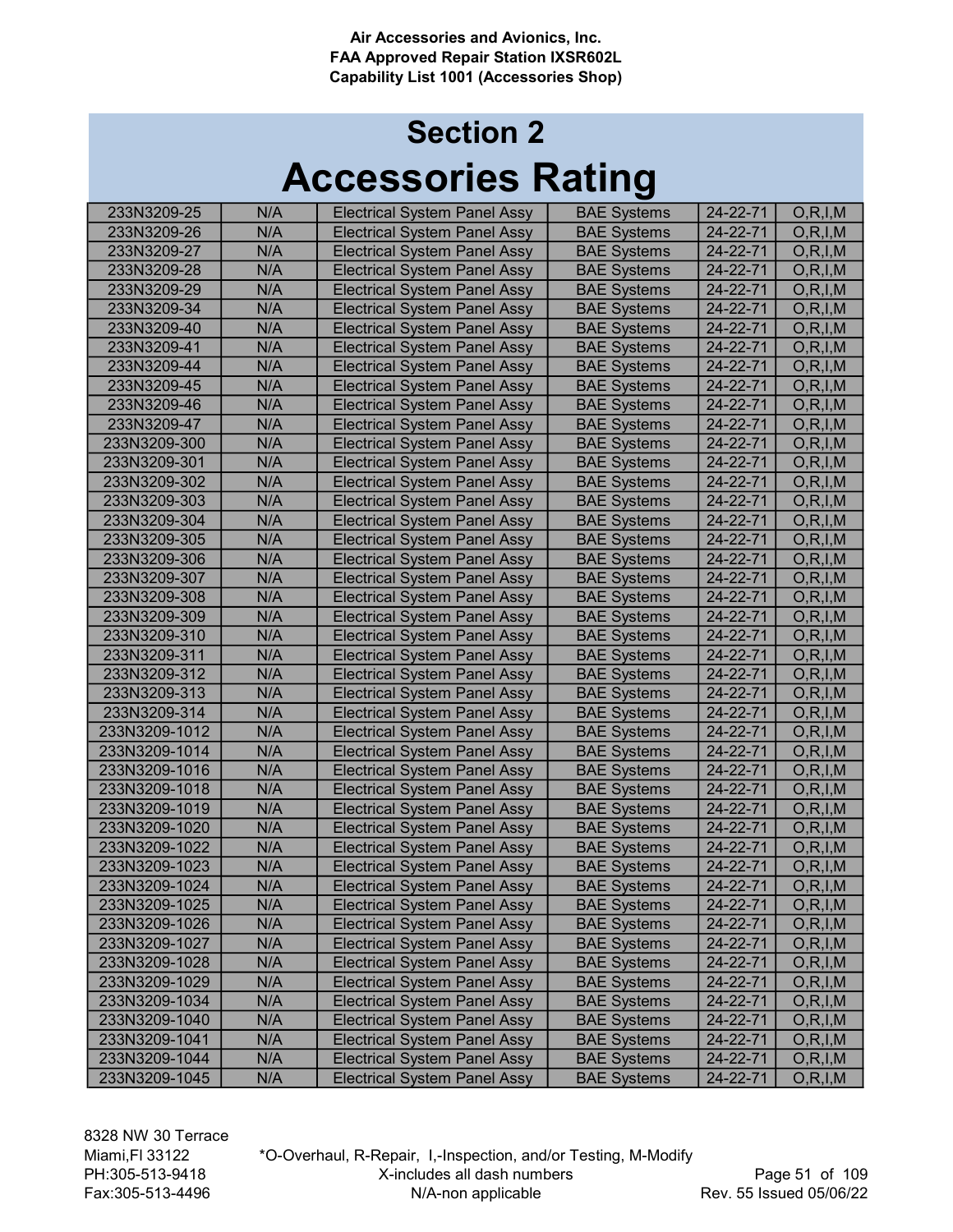# Accessories Rating Section 2

| 233N3209-1046 | N/A | <b>Electrical System Panel Assy</b> | <b>BAE Systems</b> | $24 - 22 - 71$ | O, R, I, M |
|---------------|-----|-------------------------------------|--------------------|----------------|------------|
| 233N3209-1047 | N/A | <b>Electrical System Panel Assy</b> | <b>BAE Systems</b> | 24-22-71       | O, R, I, M |
| 233N3209-1300 | N/A | <b>Electrical System Panel Assy</b> | <b>BAE Systems</b> | 24-22-71       | O, R, I, M |
| 233N3209-1301 | N/A | <b>Electrical System Panel Assy</b> | <b>BAE Systems</b> | 24-22-71       | O, R, I, M |
| 233N3209-1302 | N/A | <b>Electrical System Panel Assy</b> | <b>BAE Systems</b> | 24-22-71       | O, R, I, M |
| 233N3209-1303 | N/A | <b>Electrical System Panel Assy</b> | <b>BAE Systems</b> | 24-22-71       | O, R, I, M |
| 233N3209-1304 | N/A | <b>Electrical System Panel Assy</b> | <b>BAE Systems</b> | 24-22-71       | O, R, I, M |
| 233N3209-1305 | N/A | <b>Electrical System Panel Assy</b> | <b>BAE Systems</b> | 24-22-71       | O, R, I, M |
| 233N3209-1306 | N/A | <b>Electrical System Panel Assy</b> | <b>BAE Systems</b> | 24-22-71       | O, R, I, M |
| 233N3209-1307 | N/A | <b>Electrical System Panel Assy</b> | <b>BAE Systems</b> | 24-22-71       | O, R, I, M |
| 233N3209-1308 | N/A | Electrical System Panel Assy        | <b>BAE Systems</b> | 24-22-71       | O, R, I, M |
| 233N3209-1309 | N/A | Electrical System Panel Assy        | <b>BAE Systems</b> | 24-22-71       | O, R, I, M |
| 233N3209-1310 | N/A | Electrical System Panel Assy        | <b>BAE Systems</b> | 24-22-71       | O, R, I, M |
| 233N3209-1311 | N/A | <b>Electrical System Panel Assy</b> | <b>BAE Systems</b> | 24-22-71       | O, R, I, M |
| 233N3209-1312 | N/A | <b>Electrical System Panel Assy</b> | <b>BAE Systems</b> | 24-22-71       | O, R, I, M |
| 233N3209-1313 | N/A | <b>Electrical System Panel Assy</b> | <b>BAE Systems</b> | 24-22-71       | O, R, I, M |
| 233N3209-1314 | N/A | <b>Electrical System Panel Assy</b> | <b>BAE Systems</b> | 24-22-71       | O, R, I, M |
| 233N3209-1315 | N/A | <b>Electrical System Panel Assy</b> | <b>BAE Systems</b> | 24-22-71       | O, R, I, M |
| 233N3209-1316 | N/A | <b>Electrical System Panel Assy</b> | <b>BAE Systems</b> | 24-22-71       | O, R, I, M |
| 233N3209-2022 | N/A | <b>Electrical System Panel Assy</b> | <b>BAE Systems</b> | 24-22-71       | O, R, I, M |
| 233N3209-2029 | N/A | <b>Electrical System Panel Assy</b> | <b>BAE Systems</b> | 24-22-71       | O, R, I, M |
| 233N3209-2303 | N/A | <b>Electrical System Panel Assy</b> | <b>BAE Systems</b> | 24-22-71       | O, R, I, M |
| 233N3209-2312 | N/A | <b>Electrical System Panel Assy</b> | <b>BAE Systems</b> | 24-22-71       | O, R, I, M |
| 233N3209-3012 | N/A | <b>Electrical System Panel Assy</b> | <b>BAE Systems</b> | 24-22-71       | O, R, I, M |
| 233N3209-3014 | N/A | <b>Electrical System Panel Assy</b> | <b>BAE Systems</b> | 24-22-71       | O, R, I, M |
| 233N3209-3019 | N/A | <b>Electrical System Panel Assy</b> | <b>BAE Systems</b> | 24-22-71       | O, R, I, M |
| 233N3209-3022 | N/A | <b>Electrical System Panel Assy</b> | <b>BAE Systems</b> | 24-22-71       | O, R, I, M |
| 233N3209-3023 | N/A | <b>Electrical System Panel Assy</b> | <b>BAE Systems</b> | $24 - 22 - 71$ | O, R, I, M |
| 233N3209-3025 | N/A | <b>Electrical System Panel Assy</b> | <b>BAE Systems</b> | 24-22-71       | O, R, I, M |
| 233N3209-3026 | N/A | <b>Electrical System Panel Assy</b> | <b>BAE Systems</b> | 24-22-71       | O, R, I, M |
| 233N3209-3027 | N/A | <b>Electrical System Panel Assy</b> | <b>BAE Systems</b> | 24-22-71       | O, R, I, M |
| 233N3209-3028 | N/A | <b>Electrical System Panel Assy</b> | <b>BAE Systems</b> | 24-22-71       | O, R, I, M |
| 233N3209-3029 | N/A | <b>Electrical System Panel Assy</b> | <b>BAE Systems</b> | 24-22-71       | O, R, I, M |
| 233N3209-3300 | N/A | <b>Electrical System Panel Assy</b> | <b>BAE Systems</b> | 24-22-71       | O, R, I, M |
| 233N3209-3301 | N/A | <b>Electrical System Panel Assy</b> | <b>BAE Systems</b> | 24-22-71       | O, R, I, M |
| 233N3209-3302 | N/A | <b>Electrical System Panel Assy</b> | <b>BAE Systems</b> | 24-22-71       | O, R, I, M |
| 233N3209-3303 | N/A | <b>Electrical System Panel Assy</b> | <b>BAE Systems</b> | 24-22-71       | O, R, I, M |
| 233N3209-3304 | N/A | <b>Electrical System Panel Assy</b> | <b>BAE Systems</b> | 24-22-71       | O, R, I, M |
| 233N3209-3312 | N/A | <b>Electrical System Panel Assy</b> | <b>BAE Systems</b> | 24-22-71       | O, R, I, M |
| 233N3214-22   | N/A | <b>Lighting Control Panel Assy</b>  | <b>BAE Systems</b> | 33-11-71       | O, R, I, M |
| 233N3214-24   | N/A | <b>Lighting Control Panel Assy</b>  | <b>BAE Systems</b> | 33-11-71       | O, R, I, M |
| 233N3214-26   | N/A | <b>Lighting Control Panel Assy</b>  | <b>BAE Systems</b> | 33-11-71       | O, R, I, M |
| 233N3214-27   | N/A | <b>Lighting Control Panel Assy</b>  | <b>BAE Systems</b> | 33-11-71       | O, R, I, M |
| 233N3214-28   | N/A | <b>Lighting Control Panel Assy</b>  | <b>BAE Systems</b> | 33-11-71       | O, R, I, M |
| 233N3214-29   | N/A | <b>Lighting Control Panel Assy</b>  | <b>BAE Systems</b> | 33-11-71       | O, R, I, M |
| 233N3214-300  | N/A | <b>Lighting Control Panel Assy</b>  | <b>BAE Systems</b> | 33-11-71       | O,R,I,M    |
|               |     |                                     |                    |                |            |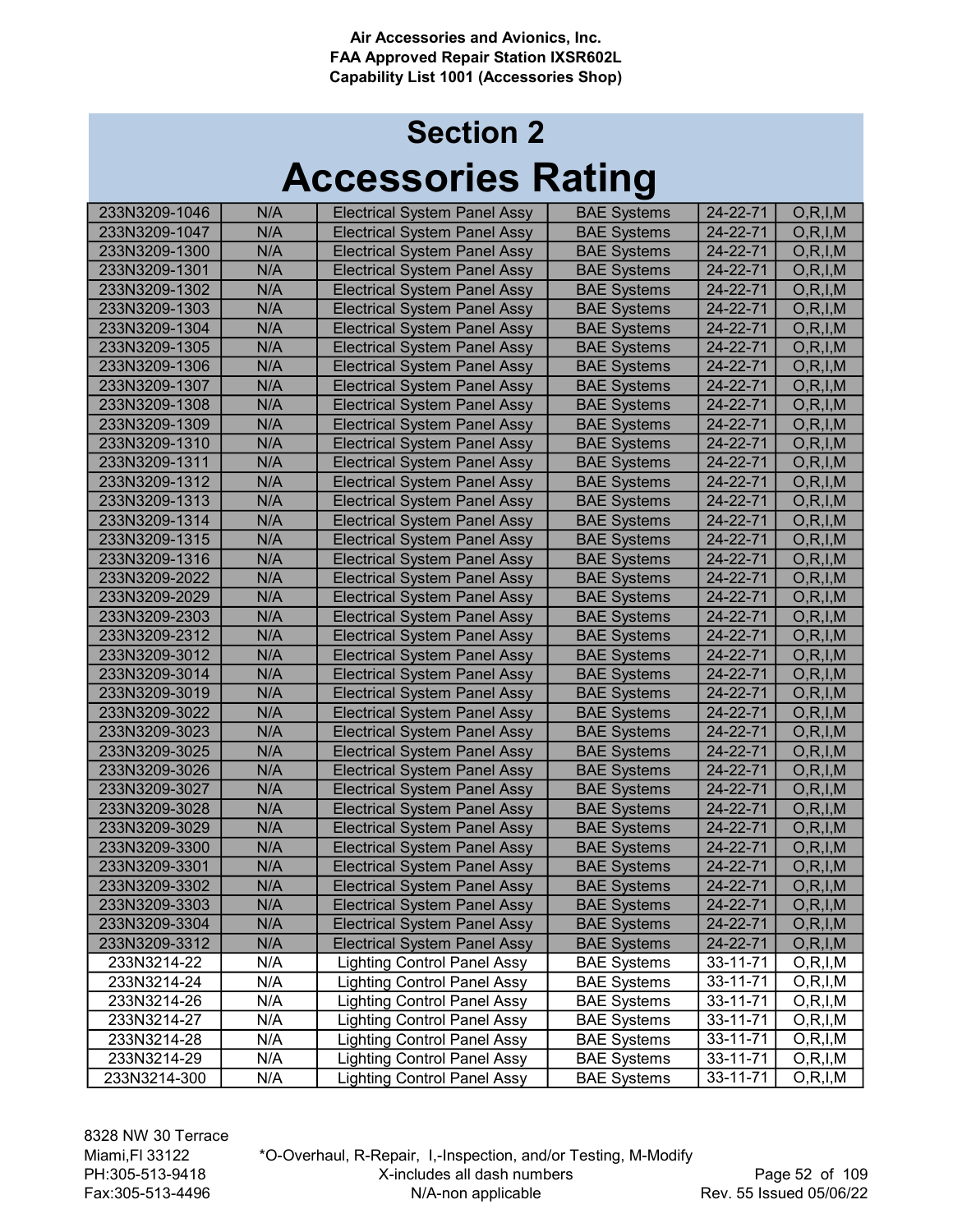# Accessories Rating Section 2

| 233N3214-301 | N/A | <b>Lighting Control Panel Assy</b> | <b>BAE Systems</b> | 33-11-71       | O, R, I, M              |
|--------------|-----|------------------------------------|--------------------|----------------|-------------------------|
| 233N3214-302 | N/A | <b>Lighting Control Panel Assy</b> | <b>BAE Systems</b> | 33-11-71       | O, R, I, M              |
| 233N3214-303 | N/A | <b>Lighting Control Panel Assy</b> | <b>BAE Systems</b> | 33-11-71       | $\overline{O}, R, I, M$ |
| 233N3214-304 | N/A | <b>Lighting Control Panel Assy</b> | <b>BAE Systems</b> | 33-11-71       | O, R, I, M              |
| 233N3214-305 | N/A | <b>Lighting Control Panel Assy</b> | <b>BAE Systems</b> | $33 - 11 - 71$ | O, R, I, M              |
| 233N3214-306 | N/A | <b>Lighting Control Panel Assy</b> | <b>BAE Systems</b> | $33 - 11 - 71$ | O, R, I, M              |
| 233N3214-31  | N/A | <b>Lighting Control Panel Assy</b> | <b>BAE Systems</b> | 33-11-71       | O, R, I, M              |
| 233N3214-32  | N/A | <b>Lighting Control Panel Assy</b> | <b>BAE Systems</b> | 33-11-71       | O, R, I, M              |
| 233N3214-33  | N/A | <b>Lighting Control Panel Assy</b> | <b>BAE Systems</b> | 33-11-71       | O, R, I, M              |
| 233N3214-34  | N/A | <b>Lighting Control Panel Assy</b> | <b>BAE Systems</b> | 33-11-71       | O, R, I, M              |
| 233N3214-38  | N/A | <b>Lighting Control Panel Assy</b> | <b>BAE Systems</b> | 33-11-71       | O, R, I, M              |
| 233N3214-41  | N/A | <b>Lighting Control Panel Assy</b> | <b>BAE Systems</b> | 33-11-71       | O, R, I, M              |
| 233N3221-31  | N/A | Rght Lighting Control panel        | <b>BAE Systems</b> | 33-11-72       | O, R, I, M              |
| 233N3221-32  | N/A | Rght Lighting Control panel        | <b>BAE Systems</b> | 33-11-72       | O, R, I, M              |
| 233N3221-34  | N/A | Rght Lighting Control panel        | <b>BAE Systems</b> | 33-11-72       | O, R, I, M              |
| 233N3221-38  | N/A | Rght Lighting Control panel        | <b>BAE Systems</b> | 33-11-72       | O, R, I, M              |
| 233N3221-40  | N/A | Rght Lighting Control panel        | <b>BAE Systems</b> | 33-11-72       | O, R, I, M              |
| 233N3221-43  | N/A | Rght Lighting Control panel        | <b>BAE Systems</b> | 33-11-72       | O, R, I, M              |
| 233N3221-44  | N/A | Rght Lighting Control panel        | <b>BAE Systems</b> | 33-11-72       | O, R, I, M              |
| 233N3221-45  | N/A | Rght Lighting Control panel        | <b>BAE Systems</b> | 33-11-72       | O, R, I, M              |
| 233N3221-46  | N/A | Rght Lighting Control panel        | <b>BAE Systems</b> | 33-11-72       | O, R, I, M              |
| 233N3221-47  | N/A | Rght Lighting Control panel        | <b>BAE Systems</b> | 33-11-72       | O, R, I, M              |
| 233N3221-50  | N/A | Rght Lighting Control panel        | <b>BAE Systems</b> | 33-11-72       | O, R, I, M              |
| 233N3221-51  | N/A | Rght Lighting Control panel        | <b>BAE Systems</b> | 33-11-72       | O, R, I, M              |
| 233N3221-57  | N/A | Rght Lighting Control panel        | <b>BAE Systems</b> | 33-11-72       | O, R, I, M              |
| 233N3221-58  | N/A | Rght Lighting Control panel        | <b>BAE Systems</b> | 33-11-72       | O, R, I, M              |
| 233N3221-59  | N/A | Rght Lighting Control panel        | <b>BAE Systems</b> | 33-11-72       | O, R, I, M              |
| 233N3221-60  | N/A | Rght Lighting Control panel        | <b>BAE Systems</b> | 33-11-72       | O, R, I, M              |
| 233N3221-61  | N/A | Rght Lighting Control panel        | <b>BAE Systems</b> | 33-11-72       | O, R, I, M              |
| 233N3221-63  | N/A | Rght Lighting Control panel        | <b>BAE Systems</b> | 33-11-72       | O, R, I, M              |
| 233N3221-64  | N/A | Rght Lighting Control panel        | <b>BAE Systems</b> | 33-11-72       | O, R, I, M              |
| 233N3221-66  | N/A | Rght Lighting Control panel        | <b>BAE Systems</b> | 33-11-72       | O, R, I, M              |
| 233N3221-69  | N/A | Rght Lighting Control panel        | <b>BAE Systems</b> | 33-11-72       | O, R, I, M              |
| 233N3221-72  | N/A | Rght Lighting Control panel        | <b>BAE Systems</b> | 33-11-72       | O, R, I, M              |
| 233N3221-73  | N/A | Rght Lighting Control panel        | <b>BAE Systems</b> | 33-11-72       | O, R, I, M              |
| 233N3221-75  | N/A | <b>Rght Lighting Control panel</b> | <b>BAE Systems</b> | 33-11-72       | O, R, I, M              |
| 233N3221-80  | N/A | Rght Lighting Control panel        | <b>BAE Systems</b> | 33-11-72       | O, R, I, M              |
| 233N3221-82  | N/A | <b>Rght Lighting Control panel</b> | <b>BAE Systems</b> | 33-11-72       | O, R, I, M              |
| 233N3221-83  | N/A | Rght Lighting Control panel        | <b>BAE Systems</b> | 33-11-72       | O,R,I,M                 |
| 233N3221-84  | N/A | Rght Lighting Control panel        | <b>BAE Systems</b> | 33-11-72       | O, R, I, M              |
| 233N3221-85  | N/A | Rght Lighting Control panel        | <b>BAE Systems</b> | 33-11-72       | O,R,I,M                 |
| 233N3221-86  | N/A | Rght Lighting Control panel        | <b>BAE Systems</b> | 33-11-72       | O, R, I, M              |
| 233N3221-87  | N/A | Rght Lighting Control panel        | <b>BAE Systems</b> | 33-11-72       | O, R, I, M              |
| 233N3221-88  | N/A | Rght Lighting Control panel        | <b>BAE Systems</b> | 33-11-72       | O, R, I, M              |
| 233N3221-89  | N/A | Rght Lighting Control panel        | <b>BAE Systems</b> | 33-11-72       | O,R,I,M                 |
| 233N3221-90  | N/A | Rght Lighting Control panel        | <b>BAE Systems</b> | 33-11-72       | O, R, I, M              |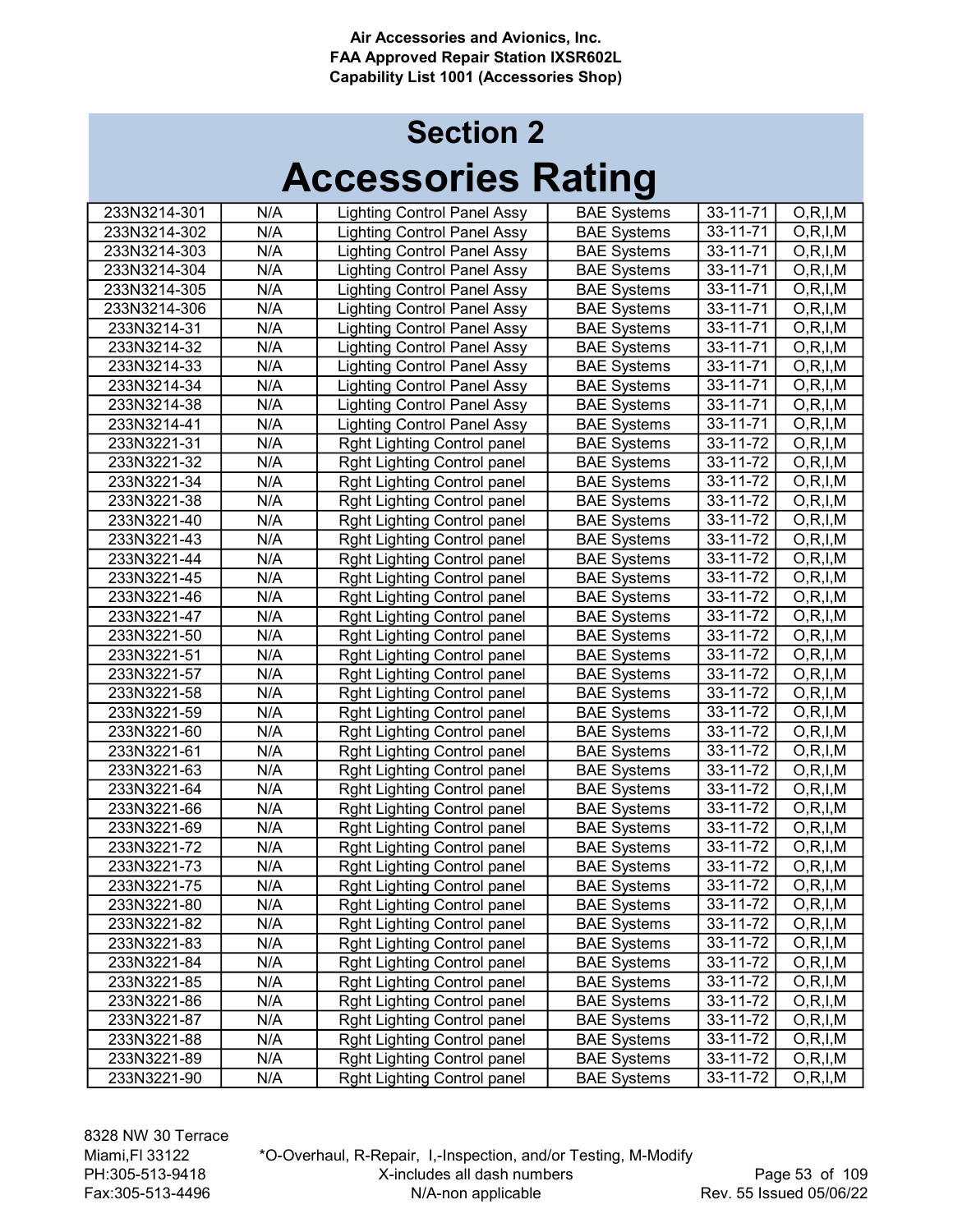| N/A<br><b>Rght Lighting Control panel</b><br><b>BAE Systems</b><br>33-11-72<br>O, R, I, M<br>233N3221-301<br>$33 - 11 - 72$<br>N/A<br>O, R, I, M<br>Rght Lighting Control panel<br><b>BAE Systems</b><br>233N3221-302<br>Rght Lighting Control panel<br><b>BAE Systems</b><br>33-11-72<br>O, R, I, M<br>233N3221-303<br>N/A<br><b>BAE Systems</b><br>33-11-72<br>O, R, I, M<br>233N3221-304<br>N/A<br>Rght Lighting Control panel<br>N/A<br><b>BAE Systems</b><br>33-11-72<br>O, R, I, M<br>233N3221-305<br>Rght Lighting Control panel<br>N/A<br>33-11-72<br>233N3221-306<br>Rght Lighting Control panel<br><b>BAE Systems</b><br>O, R, I, M<br>N/A<br>33-11-72<br>O, R, I, M<br>233N3221-307<br>Rght Lighting Control panel<br><b>BAE Systems</b><br>N/A<br>33-11-72<br>O, R, I, M<br>233N3221-308<br><b>BAE Systems</b><br>Rght Lighting Control panel<br>N/A<br>33-11-72<br><b>BAE Systems</b><br>O, R, I, M<br>233N3221-309<br>Rght Lighting Control panel<br>N/A<br>33-11-72<br><b>BAE Systems</b><br>O, R, I, M<br>233N3221-310<br>Rght Lighting Control panel<br>N/A<br>Rght Lighting Control panel<br><b>BAE Systems</b><br>33-11-72<br>O, R, I, M<br>233N3221-311<br>33-11-72<br>O, R, I, M<br>233N3221-312<br>N/A<br>Rght Lighting Control panel<br><b>BAE Systems</b><br>N/A<br>33-11-72<br>233N3221-313<br>Rght Lighting Control panel<br><b>BAE Systems</b><br>O, R, I, M<br>N/A<br>33-11-72<br>O, R, I, M<br>233N3221-314<br>Rght Lighting Control panel<br><b>BAE Systems</b><br>N/A<br><b>BAE Systems</b><br>33-11-72<br>233N3221-315<br>Rght Lighting Control panel<br>O, R, I, M<br>N/A<br>233N3221-316<br>Rght Lighting Control panel<br><b>BAE Systems</b><br>33-11-72<br>O, R, I, M<br>N/A<br><b>BAE Systems</b><br>233N3221-317<br>Rght Lighting Control panel<br>33-11-72<br>O, R, I, M<br>N/A<br><b>BAE Systems</b><br>233N3221-318<br>Rght Lighting Control panel<br>33-11-72<br>O, R, I, M<br>N/A<br><b>BAE Systems</b><br>233N3221-319<br>Rght Lighting Control panel<br>33-11-72<br>O, R, I, M<br>N/A<br><b>BAE</b> Systems<br>233N3221-320<br>Rght Lighting Control panel<br>33-11-72<br>O, R, I, M<br>N/A<br><b>BAE Systems</b><br>233N3221-321<br>Rght Lighting Control panel<br>33-11-72<br>O, R, I, M<br>N/A<br><b>BAE Systems</b><br>233N3221-322<br>Rght Lighting Control panel<br>33-11-72<br>O, R, I, M<br>N/A<br>Rght Lighting Control panel<br><b>BAE Systems</b><br>33-11-72<br>233N3221-323<br>O, R, I, M<br>N/A<br><b>BAE Systems</b><br>33-11-72<br>O, R, I, M<br>233N3221-324<br>Rght Lighting Control panel<br>N/A<br>33-11-72<br>233N3221-325<br>Rght Lighting Control panel<br><b>BAE Systems</b><br>O, R, I, M<br>N/A<br>33-11-72<br>233N3221-326<br>Rght Lighting Control panel<br><b>BAE Systems</b><br>O, R, I, M<br>26-15-41<br>N/A<br>Engine Fire Control Panel AY<br><b>BAE Systems</b><br>O, R, I, M<br>233N6201-1<br>26-15-41<br>O, R, I, M<br>233N6201-6<br>N/A<br>Engine Fire Control Panel AY<br><b>BAE Systems</b><br>N/A<br>26-15-41<br>O, R, I, M<br>233N6201-8<br>Engine Fire Control Panel AY<br><b>BAE Systems</b><br>233N6201-9<br>N/A<br><b>BAE Systems</b><br>26-15-41<br>O, R, I, M<br>Engine Fire Control Panel AY<br>233N6201-12<br>N/A<br>26-15-41<br>O, R, I, M<br>Engine Fire Control Panel AY<br><b>BAE Systems</b><br>26-15-41<br>N/A<br>O, R, I, M<br>233N6201-18<br>Engine Fire Control Panel AY<br><b>BAE Systems</b><br>Recorder/Service Interphone<br>233N7508-11<br>N/A<br><b>BAE Systems</b><br>31-31-52<br>O, R, I, M<br>Panel Assy M33<br>N/A<br>Recorder/Service Interphone<br><b>BAE Systems</b><br>31-31-52<br>O, R, I, M<br>233N7508-13<br>N/A<br>Recorder/Service Interphone<br><b>BAE Systems</b><br>31-31-52<br>O, R, I, M<br>233N7508-14<br>N/A<br>233N7508-20<br>Recorder/Service Interphone<br><b>BAE Systems</b><br>31-31-52<br>O, R, I, M<br>N/A<br>Recorder/Service Interphone<br>233N7508-23<br><b>BAE Systems</b><br>31-31-52<br>O, R, I, M<br>N/A<br>Rec/Serv Interphone Panel Assy<br>233N7508-7<br><b>BAE Systems</b><br>31-31-52<br>O, R, I, M<br>N/A<br>Recorder/Service Interphone<br>233N7508-9<br><b>BAE Systems</b><br>31-31-52<br>O, R, I, M<br>N/A<br><b>EICAS Maintenance Panel Assy</b><br>233N7509-1<br><b>BAE Systems</b><br>31-41-54<br>O, R, I, M<br>N/A<br>233N7509-6<br><b>EICAS Maint Panel Assy</b><br><b>BAE Systems</b><br>31-41-54<br>O, R, I, M<br>N/A<br>Lighting, Anti-Coll & Landing<br>233T3217-36<br><b>BAE Systems</b><br>33-44-72<br>O, R, I, M<br>N/A<br>Lighting, Anti-Coll & Landing<br><b>BAE Systems</b><br>33-44-72<br>233T3217-38<br>O, R, I, M |              |     |                               |                    |          |            |
|---------------------------------------------------------------------------------------------------------------------------------------------------------------------------------------------------------------------------------------------------------------------------------------------------------------------------------------------------------------------------------------------------------------------------------------------------------------------------------------------------------------------------------------------------------------------------------------------------------------------------------------------------------------------------------------------------------------------------------------------------------------------------------------------------------------------------------------------------------------------------------------------------------------------------------------------------------------------------------------------------------------------------------------------------------------------------------------------------------------------------------------------------------------------------------------------------------------------------------------------------------------------------------------------------------------------------------------------------------------------------------------------------------------------------------------------------------------------------------------------------------------------------------------------------------------------------------------------------------------------------------------------------------------------------------------------------------------------------------------------------------------------------------------------------------------------------------------------------------------------------------------------------------------------------------------------------------------------------------------------------------------------------------------------------------------------------------------------------------------------------------------------------------------------------------------------------------------------------------------------------------------------------------------------------------------------------------------------------------------------------------------------------------------------------------------------------------------------------------------------------------------------------------------------------------------------------------------------------------------------------------------------------------------------------------------------------------------------------------------------------------------------------------------------------------------------------------------------------------------------------------------------------------------------------------------------------------------------------------------------------------------------------------------------------------------------------------------------------------------------------------------------------------------------------------------------------------------------------------------------------------------------------------------------------------------------------------------------------------------------------------------------------------------------------------------------------------------------------------------------------------------------------------------------------------------------------------------------------------------------------------------------------------------------------------------------------------------------------------------------------------------------------------------------------------------------------------------------------------------------------------------------------------------------------------------------------------------------------------------------------------------------------------------------------------------------------------------------------------------------------------------------------------------------------------------------------------------------------------------------------------------------------------------------------------------------------------------------------------------------------------------------------------------------------------------------------------------------------------------------------------------------------------------------------------------------------------------------|--------------|-----|-------------------------------|--------------------|----------|------------|
|                                                                                                                                                                                                                                                                                                                                                                                                                                                                                                                                                                                                                                                                                                                                                                                                                                                                                                                                                                                                                                                                                                                                                                                                                                                                                                                                                                                                                                                                                                                                                                                                                                                                                                                                                                                                                                                                                                                                                                                                                                                                                                                                                                                                                                                                                                                                                                                                                                                                                                                                                                                                                                                                                                                                                                                                                                                                                                                                                                                                                                                                                                                                                                                                                                                                                                                                                                                                                                                                                                                                                                                                                                                                                                                                                                                                                                                                                                                                                                                                                                                                                                                                                                                                                                                                                                                                                                                                                                                                                                                                                                                             | 233N3221-300 | N/A | Rght Lighting Control panel   | <b>BAE Systems</b> | 33-11-72 | O, R, I, M |
|                                                                                                                                                                                                                                                                                                                                                                                                                                                                                                                                                                                                                                                                                                                                                                                                                                                                                                                                                                                                                                                                                                                                                                                                                                                                                                                                                                                                                                                                                                                                                                                                                                                                                                                                                                                                                                                                                                                                                                                                                                                                                                                                                                                                                                                                                                                                                                                                                                                                                                                                                                                                                                                                                                                                                                                                                                                                                                                                                                                                                                                                                                                                                                                                                                                                                                                                                                                                                                                                                                                                                                                                                                                                                                                                                                                                                                                                                                                                                                                                                                                                                                                                                                                                                                                                                                                                                                                                                                                                                                                                                                                             |              |     |                               |                    |          |            |
|                                                                                                                                                                                                                                                                                                                                                                                                                                                                                                                                                                                                                                                                                                                                                                                                                                                                                                                                                                                                                                                                                                                                                                                                                                                                                                                                                                                                                                                                                                                                                                                                                                                                                                                                                                                                                                                                                                                                                                                                                                                                                                                                                                                                                                                                                                                                                                                                                                                                                                                                                                                                                                                                                                                                                                                                                                                                                                                                                                                                                                                                                                                                                                                                                                                                                                                                                                                                                                                                                                                                                                                                                                                                                                                                                                                                                                                                                                                                                                                                                                                                                                                                                                                                                                                                                                                                                                                                                                                                                                                                                                                             |              |     |                               |                    |          |            |
|                                                                                                                                                                                                                                                                                                                                                                                                                                                                                                                                                                                                                                                                                                                                                                                                                                                                                                                                                                                                                                                                                                                                                                                                                                                                                                                                                                                                                                                                                                                                                                                                                                                                                                                                                                                                                                                                                                                                                                                                                                                                                                                                                                                                                                                                                                                                                                                                                                                                                                                                                                                                                                                                                                                                                                                                                                                                                                                                                                                                                                                                                                                                                                                                                                                                                                                                                                                                                                                                                                                                                                                                                                                                                                                                                                                                                                                                                                                                                                                                                                                                                                                                                                                                                                                                                                                                                                                                                                                                                                                                                                                             |              |     |                               |                    |          |            |
|                                                                                                                                                                                                                                                                                                                                                                                                                                                                                                                                                                                                                                                                                                                                                                                                                                                                                                                                                                                                                                                                                                                                                                                                                                                                                                                                                                                                                                                                                                                                                                                                                                                                                                                                                                                                                                                                                                                                                                                                                                                                                                                                                                                                                                                                                                                                                                                                                                                                                                                                                                                                                                                                                                                                                                                                                                                                                                                                                                                                                                                                                                                                                                                                                                                                                                                                                                                                                                                                                                                                                                                                                                                                                                                                                                                                                                                                                                                                                                                                                                                                                                                                                                                                                                                                                                                                                                                                                                                                                                                                                                                             |              |     |                               |                    |          |            |
|                                                                                                                                                                                                                                                                                                                                                                                                                                                                                                                                                                                                                                                                                                                                                                                                                                                                                                                                                                                                                                                                                                                                                                                                                                                                                                                                                                                                                                                                                                                                                                                                                                                                                                                                                                                                                                                                                                                                                                                                                                                                                                                                                                                                                                                                                                                                                                                                                                                                                                                                                                                                                                                                                                                                                                                                                                                                                                                                                                                                                                                                                                                                                                                                                                                                                                                                                                                                                                                                                                                                                                                                                                                                                                                                                                                                                                                                                                                                                                                                                                                                                                                                                                                                                                                                                                                                                                                                                                                                                                                                                                                             |              |     |                               |                    |          |            |
|                                                                                                                                                                                                                                                                                                                                                                                                                                                                                                                                                                                                                                                                                                                                                                                                                                                                                                                                                                                                                                                                                                                                                                                                                                                                                                                                                                                                                                                                                                                                                                                                                                                                                                                                                                                                                                                                                                                                                                                                                                                                                                                                                                                                                                                                                                                                                                                                                                                                                                                                                                                                                                                                                                                                                                                                                                                                                                                                                                                                                                                                                                                                                                                                                                                                                                                                                                                                                                                                                                                                                                                                                                                                                                                                                                                                                                                                                                                                                                                                                                                                                                                                                                                                                                                                                                                                                                                                                                                                                                                                                                                             |              |     |                               |                    |          |            |
|                                                                                                                                                                                                                                                                                                                                                                                                                                                                                                                                                                                                                                                                                                                                                                                                                                                                                                                                                                                                                                                                                                                                                                                                                                                                                                                                                                                                                                                                                                                                                                                                                                                                                                                                                                                                                                                                                                                                                                                                                                                                                                                                                                                                                                                                                                                                                                                                                                                                                                                                                                                                                                                                                                                                                                                                                                                                                                                                                                                                                                                                                                                                                                                                                                                                                                                                                                                                                                                                                                                                                                                                                                                                                                                                                                                                                                                                                                                                                                                                                                                                                                                                                                                                                                                                                                                                                                                                                                                                                                                                                                                             |              |     |                               |                    |          |            |
|                                                                                                                                                                                                                                                                                                                                                                                                                                                                                                                                                                                                                                                                                                                                                                                                                                                                                                                                                                                                                                                                                                                                                                                                                                                                                                                                                                                                                                                                                                                                                                                                                                                                                                                                                                                                                                                                                                                                                                                                                                                                                                                                                                                                                                                                                                                                                                                                                                                                                                                                                                                                                                                                                                                                                                                                                                                                                                                                                                                                                                                                                                                                                                                                                                                                                                                                                                                                                                                                                                                                                                                                                                                                                                                                                                                                                                                                                                                                                                                                                                                                                                                                                                                                                                                                                                                                                                                                                                                                                                                                                                                             |              |     |                               |                    |          |            |
|                                                                                                                                                                                                                                                                                                                                                                                                                                                                                                                                                                                                                                                                                                                                                                                                                                                                                                                                                                                                                                                                                                                                                                                                                                                                                                                                                                                                                                                                                                                                                                                                                                                                                                                                                                                                                                                                                                                                                                                                                                                                                                                                                                                                                                                                                                                                                                                                                                                                                                                                                                                                                                                                                                                                                                                                                                                                                                                                                                                                                                                                                                                                                                                                                                                                                                                                                                                                                                                                                                                                                                                                                                                                                                                                                                                                                                                                                                                                                                                                                                                                                                                                                                                                                                                                                                                                                                                                                                                                                                                                                                                             |              |     |                               |                    |          |            |
|                                                                                                                                                                                                                                                                                                                                                                                                                                                                                                                                                                                                                                                                                                                                                                                                                                                                                                                                                                                                                                                                                                                                                                                                                                                                                                                                                                                                                                                                                                                                                                                                                                                                                                                                                                                                                                                                                                                                                                                                                                                                                                                                                                                                                                                                                                                                                                                                                                                                                                                                                                                                                                                                                                                                                                                                                                                                                                                                                                                                                                                                                                                                                                                                                                                                                                                                                                                                                                                                                                                                                                                                                                                                                                                                                                                                                                                                                                                                                                                                                                                                                                                                                                                                                                                                                                                                                                                                                                                                                                                                                                                             |              |     |                               |                    |          |            |
|                                                                                                                                                                                                                                                                                                                                                                                                                                                                                                                                                                                                                                                                                                                                                                                                                                                                                                                                                                                                                                                                                                                                                                                                                                                                                                                                                                                                                                                                                                                                                                                                                                                                                                                                                                                                                                                                                                                                                                                                                                                                                                                                                                                                                                                                                                                                                                                                                                                                                                                                                                                                                                                                                                                                                                                                                                                                                                                                                                                                                                                                                                                                                                                                                                                                                                                                                                                                                                                                                                                                                                                                                                                                                                                                                                                                                                                                                                                                                                                                                                                                                                                                                                                                                                                                                                                                                                                                                                                                                                                                                                                             |              |     |                               |                    |          |            |
|                                                                                                                                                                                                                                                                                                                                                                                                                                                                                                                                                                                                                                                                                                                                                                                                                                                                                                                                                                                                                                                                                                                                                                                                                                                                                                                                                                                                                                                                                                                                                                                                                                                                                                                                                                                                                                                                                                                                                                                                                                                                                                                                                                                                                                                                                                                                                                                                                                                                                                                                                                                                                                                                                                                                                                                                                                                                                                                                                                                                                                                                                                                                                                                                                                                                                                                                                                                                                                                                                                                                                                                                                                                                                                                                                                                                                                                                                                                                                                                                                                                                                                                                                                                                                                                                                                                                                                                                                                                                                                                                                                                             |              |     |                               |                    |          |            |
|                                                                                                                                                                                                                                                                                                                                                                                                                                                                                                                                                                                                                                                                                                                                                                                                                                                                                                                                                                                                                                                                                                                                                                                                                                                                                                                                                                                                                                                                                                                                                                                                                                                                                                                                                                                                                                                                                                                                                                                                                                                                                                                                                                                                                                                                                                                                                                                                                                                                                                                                                                                                                                                                                                                                                                                                                                                                                                                                                                                                                                                                                                                                                                                                                                                                                                                                                                                                                                                                                                                                                                                                                                                                                                                                                                                                                                                                                                                                                                                                                                                                                                                                                                                                                                                                                                                                                                                                                                                                                                                                                                                             |              |     |                               |                    |          |            |
|                                                                                                                                                                                                                                                                                                                                                                                                                                                                                                                                                                                                                                                                                                                                                                                                                                                                                                                                                                                                                                                                                                                                                                                                                                                                                                                                                                                                                                                                                                                                                                                                                                                                                                                                                                                                                                                                                                                                                                                                                                                                                                                                                                                                                                                                                                                                                                                                                                                                                                                                                                                                                                                                                                                                                                                                                                                                                                                                                                                                                                                                                                                                                                                                                                                                                                                                                                                                                                                                                                                                                                                                                                                                                                                                                                                                                                                                                                                                                                                                                                                                                                                                                                                                                                                                                                                                                                                                                                                                                                                                                                                             |              |     |                               |                    |          |            |
|                                                                                                                                                                                                                                                                                                                                                                                                                                                                                                                                                                                                                                                                                                                                                                                                                                                                                                                                                                                                                                                                                                                                                                                                                                                                                                                                                                                                                                                                                                                                                                                                                                                                                                                                                                                                                                                                                                                                                                                                                                                                                                                                                                                                                                                                                                                                                                                                                                                                                                                                                                                                                                                                                                                                                                                                                                                                                                                                                                                                                                                                                                                                                                                                                                                                                                                                                                                                                                                                                                                                                                                                                                                                                                                                                                                                                                                                                                                                                                                                                                                                                                                                                                                                                                                                                                                                                                                                                                                                                                                                                                                             |              |     |                               |                    |          |            |
|                                                                                                                                                                                                                                                                                                                                                                                                                                                                                                                                                                                                                                                                                                                                                                                                                                                                                                                                                                                                                                                                                                                                                                                                                                                                                                                                                                                                                                                                                                                                                                                                                                                                                                                                                                                                                                                                                                                                                                                                                                                                                                                                                                                                                                                                                                                                                                                                                                                                                                                                                                                                                                                                                                                                                                                                                                                                                                                                                                                                                                                                                                                                                                                                                                                                                                                                                                                                                                                                                                                                                                                                                                                                                                                                                                                                                                                                                                                                                                                                                                                                                                                                                                                                                                                                                                                                                                                                                                                                                                                                                                                             |              |     |                               |                    |          |            |
|                                                                                                                                                                                                                                                                                                                                                                                                                                                                                                                                                                                                                                                                                                                                                                                                                                                                                                                                                                                                                                                                                                                                                                                                                                                                                                                                                                                                                                                                                                                                                                                                                                                                                                                                                                                                                                                                                                                                                                                                                                                                                                                                                                                                                                                                                                                                                                                                                                                                                                                                                                                                                                                                                                                                                                                                                                                                                                                                                                                                                                                                                                                                                                                                                                                                                                                                                                                                                                                                                                                                                                                                                                                                                                                                                                                                                                                                                                                                                                                                                                                                                                                                                                                                                                                                                                                                                                                                                                                                                                                                                                                             |              |     |                               |                    |          |            |
|                                                                                                                                                                                                                                                                                                                                                                                                                                                                                                                                                                                                                                                                                                                                                                                                                                                                                                                                                                                                                                                                                                                                                                                                                                                                                                                                                                                                                                                                                                                                                                                                                                                                                                                                                                                                                                                                                                                                                                                                                                                                                                                                                                                                                                                                                                                                                                                                                                                                                                                                                                                                                                                                                                                                                                                                                                                                                                                                                                                                                                                                                                                                                                                                                                                                                                                                                                                                                                                                                                                                                                                                                                                                                                                                                                                                                                                                                                                                                                                                                                                                                                                                                                                                                                                                                                                                                                                                                                                                                                                                                                                             |              |     |                               |                    |          |            |
|                                                                                                                                                                                                                                                                                                                                                                                                                                                                                                                                                                                                                                                                                                                                                                                                                                                                                                                                                                                                                                                                                                                                                                                                                                                                                                                                                                                                                                                                                                                                                                                                                                                                                                                                                                                                                                                                                                                                                                                                                                                                                                                                                                                                                                                                                                                                                                                                                                                                                                                                                                                                                                                                                                                                                                                                                                                                                                                                                                                                                                                                                                                                                                                                                                                                                                                                                                                                                                                                                                                                                                                                                                                                                                                                                                                                                                                                                                                                                                                                                                                                                                                                                                                                                                                                                                                                                                                                                                                                                                                                                                                             |              |     |                               |                    |          |            |
|                                                                                                                                                                                                                                                                                                                                                                                                                                                                                                                                                                                                                                                                                                                                                                                                                                                                                                                                                                                                                                                                                                                                                                                                                                                                                                                                                                                                                                                                                                                                                                                                                                                                                                                                                                                                                                                                                                                                                                                                                                                                                                                                                                                                                                                                                                                                                                                                                                                                                                                                                                                                                                                                                                                                                                                                                                                                                                                                                                                                                                                                                                                                                                                                                                                                                                                                                                                                                                                                                                                                                                                                                                                                                                                                                                                                                                                                                                                                                                                                                                                                                                                                                                                                                                                                                                                                                                                                                                                                                                                                                                                             |              |     |                               |                    |          |            |
|                                                                                                                                                                                                                                                                                                                                                                                                                                                                                                                                                                                                                                                                                                                                                                                                                                                                                                                                                                                                                                                                                                                                                                                                                                                                                                                                                                                                                                                                                                                                                                                                                                                                                                                                                                                                                                                                                                                                                                                                                                                                                                                                                                                                                                                                                                                                                                                                                                                                                                                                                                                                                                                                                                                                                                                                                                                                                                                                                                                                                                                                                                                                                                                                                                                                                                                                                                                                                                                                                                                                                                                                                                                                                                                                                                                                                                                                                                                                                                                                                                                                                                                                                                                                                                                                                                                                                                                                                                                                                                                                                                                             |              |     |                               |                    |          |            |
|                                                                                                                                                                                                                                                                                                                                                                                                                                                                                                                                                                                                                                                                                                                                                                                                                                                                                                                                                                                                                                                                                                                                                                                                                                                                                                                                                                                                                                                                                                                                                                                                                                                                                                                                                                                                                                                                                                                                                                                                                                                                                                                                                                                                                                                                                                                                                                                                                                                                                                                                                                                                                                                                                                                                                                                                                                                                                                                                                                                                                                                                                                                                                                                                                                                                                                                                                                                                                                                                                                                                                                                                                                                                                                                                                                                                                                                                                                                                                                                                                                                                                                                                                                                                                                                                                                                                                                                                                                                                                                                                                                                             |              |     |                               |                    |          |            |
|                                                                                                                                                                                                                                                                                                                                                                                                                                                                                                                                                                                                                                                                                                                                                                                                                                                                                                                                                                                                                                                                                                                                                                                                                                                                                                                                                                                                                                                                                                                                                                                                                                                                                                                                                                                                                                                                                                                                                                                                                                                                                                                                                                                                                                                                                                                                                                                                                                                                                                                                                                                                                                                                                                                                                                                                                                                                                                                                                                                                                                                                                                                                                                                                                                                                                                                                                                                                                                                                                                                                                                                                                                                                                                                                                                                                                                                                                                                                                                                                                                                                                                                                                                                                                                                                                                                                                                                                                                                                                                                                                                                             |              |     |                               |                    |          |            |
|                                                                                                                                                                                                                                                                                                                                                                                                                                                                                                                                                                                                                                                                                                                                                                                                                                                                                                                                                                                                                                                                                                                                                                                                                                                                                                                                                                                                                                                                                                                                                                                                                                                                                                                                                                                                                                                                                                                                                                                                                                                                                                                                                                                                                                                                                                                                                                                                                                                                                                                                                                                                                                                                                                                                                                                                                                                                                                                                                                                                                                                                                                                                                                                                                                                                                                                                                                                                                                                                                                                                                                                                                                                                                                                                                                                                                                                                                                                                                                                                                                                                                                                                                                                                                                                                                                                                                                                                                                                                                                                                                                                             |              |     |                               |                    |          |            |
|                                                                                                                                                                                                                                                                                                                                                                                                                                                                                                                                                                                                                                                                                                                                                                                                                                                                                                                                                                                                                                                                                                                                                                                                                                                                                                                                                                                                                                                                                                                                                                                                                                                                                                                                                                                                                                                                                                                                                                                                                                                                                                                                                                                                                                                                                                                                                                                                                                                                                                                                                                                                                                                                                                                                                                                                                                                                                                                                                                                                                                                                                                                                                                                                                                                                                                                                                                                                                                                                                                                                                                                                                                                                                                                                                                                                                                                                                                                                                                                                                                                                                                                                                                                                                                                                                                                                                                                                                                                                                                                                                                                             |              |     |                               |                    |          |            |
|                                                                                                                                                                                                                                                                                                                                                                                                                                                                                                                                                                                                                                                                                                                                                                                                                                                                                                                                                                                                                                                                                                                                                                                                                                                                                                                                                                                                                                                                                                                                                                                                                                                                                                                                                                                                                                                                                                                                                                                                                                                                                                                                                                                                                                                                                                                                                                                                                                                                                                                                                                                                                                                                                                                                                                                                                                                                                                                                                                                                                                                                                                                                                                                                                                                                                                                                                                                                                                                                                                                                                                                                                                                                                                                                                                                                                                                                                                                                                                                                                                                                                                                                                                                                                                                                                                                                                                                                                                                                                                                                                                                             |              |     |                               |                    |          |            |
|                                                                                                                                                                                                                                                                                                                                                                                                                                                                                                                                                                                                                                                                                                                                                                                                                                                                                                                                                                                                                                                                                                                                                                                                                                                                                                                                                                                                                                                                                                                                                                                                                                                                                                                                                                                                                                                                                                                                                                                                                                                                                                                                                                                                                                                                                                                                                                                                                                                                                                                                                                                                                                                                                                                                                                                                                                                                                                                                                                                                                                                                                                                                                                                                                                                                                                                                                                                                                                                                                                                                                                                                                                                                                                                                                                                                                                                                                                                                                                                                                                                                                                                                                                                                                                                                                                                                                                                                                                                                                                                                                                                             |              |     |                               |                    |          |            |
|                                                                                                                                                                                                                                                                                                                                                                                                                                                                                                                                                                                                                                                                                                                                                                                                                                                                                                                                                                                                                                                                                                                                                                                                                                                                                                                                                                                                                                                                                                                                                                                                                                                                                                                                                                                                                                                                                                                                                                                                                                                                                                                                                                                                                                                                                                                                                                                                                                                                                                                                                                                                                                                                                                                                                                                                                                                                                                                                                                                                                                                                                                                                                                                                                                                                                                                                                                                                                                                                                                                                                                                                                                                                                                                                                                                                                                                                                                                                                                                                                                                                                                                                                                                                                                                                                                                                                                                                                                                                                                                                                                                             |              |     |                               |                    |          |            |
|                                                                                                                                                                                                                                                                                                                                                                                                                                                                                                                                                                                                                                                                                                                                                                                                                                                                                                                                                                                                                                                                                                                                                                                                                                                                                                                                                                                                                                                                                                                                                                                                                                                                                                                                                                                                                                                                                                                                                                                                                                                                                                                                                                                                                                                                                                                                                                                                                                                                                                                                                                                                                                                                                                                                                                                                                                                                                                                                                                                                                                                                                                                                                                                                                                                                                                                                                                                                                                                                                                                                                                                                                                                                                                                                                                                                                                                                                                                                                                                                                                                                                                                                                                                                                                                                                                                                                                                                                                                                                                                                                                                             |              |     |                               |                    |          |            |
|                                                                                                                                                                                                                                                                                                                                                                                                                                                                                                                                                                                                                                                                                                                                                                                                                                                                                                                                                                                                                                                                                                                                                                                                                                                                                                                                                                                                                                                                                                                                                                                                                                                                                                                                                                                                                                                                                                                                                                                                                                                                                                                                                                                                                                                                                                                                                                                                                                                                                                                                                                                                                                                                                                                                                                                                                                                                                                                                                                                                                                                                                                                                                                                                                                                                                                                                                                                                                                                                                                                                                                                                                                                                                                                                                                                                                                                                                                                                                                                                                                                                                                                                                                                                                                                                                                                                                                                                                                                                                                                                                                                             |              |     |                               |                    |          |            |
|                                                                                                                                                                                                                                                                                                                                                                                                                                                                                                                                                                                                                                                                                                                                                                                                                                                                                                                                                                                                                                                                                                                                                                                                                                                                                                                                                                                                                                                                                                                                                                                                                                                                                                                                                                                                                                                                                                                                                                                                                                                                                                                                                                                                                                                                                                                                                                                                                                                                                                                                                                                                                                                                                                                                                                                                                                                                                                                                                                                                                                                                                                                                                                                                                                                                                                                                                                                                                                                                                                                                                                                                                                                                                                                                                                                                                                                                                                                                                                                                                                                                                                                                                                                                                                                                                                                                                                                                                                                                                                                                                                                             |              |     |                               |                    |          |            |
|                                                                                                                                                                                                                                                                                                                                                                                                                                                                                                                                                                                                                                                                                                                                                                                                                                                                                                                                                                                                                                                                                                                                                                                                                                                                                                                                                                                                                                                                                                                                                                                                                                                                                                                                                                                                                                                                                                                                                                                                                                                                                                                                                                                                                                                                                                                                                                                                                                                                                                                                                                                                                                                                                                                                                                                                                                                                                                                                                                                                                                                                                                                                                                                                                                                                                                                                                                                                                                                                                                                                                                                                                                                                                                                                                                                                                                                                                                                                                                                                                                                                                                                                                                                                                                                                                                                                                                                                                                                                                                                                                                                             |              |     |                               |                    |          |            |
|                                                                                                                                                                                                                                                                                                                                                                                                                                                                                                                                                                                                                                                                                                                                                                                                                                                                                                                                                                                                                                                                                                                                                                                                                                                                                                                                                                                                                                                                                                                                                                                                                                                                                                                                                                                                                                                                                                                                                                                                                                                                                                                                                                                                                                                                                                                                                                                                                                                                                                                                                                                                                                                                                                                                                                                                                                                                                                                                                                                                                                                                                                                                                                                                                                                                                                                                                                                                                                                                                                                                                                                                                                                                                                                                                                                                                                                                                                                                                                                                                                                                                                                                                                                                                                                                                                                                                                                                                                                                                                                                                                                             |              |     |                               |                    |          |            |
|                                                                                                                                                                                                                                                                                                                                                                                                                                                                                                                                                                                                                                                                                                                                                                                                                                                                                                                                                                                                                                                                                                                                                                                                                                                                                                                                                                                                                                                                                                                                                                                                                                                                                                                                                                                                                                                                                                                                                                                                                                                                                                                                                                                                                                                                                                                                                                                                                                                                                                                                                                                                                                                                                                                                                                                                                                                                                                                                                                                                                                                                                                                                                                                                                                                                                                                                                                                                                                                                                                                                                                                                                                                                                                                                                                                                                                                                                                                                                                                                                                                                                                                                                                                                                                                                                                                                                                                                                                                                                                                                                                                             |              |     |                               |                    |          |            |
|                                                                                                                                                                                                                                                                                                                                                                                                                                                                                                                                                                                                                                                                                                                                                                                                                                                                                                                                                                                                                                                                                                                                                                                                                                                                                                                                                                                                                                                                                                                                                                                                                                                                                                                                                                                                                                                                                                                                                                                                                                                                                                                                                                                                                                                                                                                                                                                                                                                                                                                                                                                                                                                                                                                                                                                                                                                                                                                                                                                                                                                                                                                                                                                                                                                                                                                                                                                                                                                                                                                                                                                                                                                                                                                                                                                                                                                                                                                                                                                                                                                                                                                                                                                                                                                                                                                                                                                                                                                                                                                                                                                             |              |     |                               |                    |          |            |
|                                                                                                                                                                                                                                                                                                                                                                                                                                                                                                                                                                                                                                                                                                                                                                                                                                                                                                                                                                                                                                                                                                                                                                                                                                                                                                                                                                                                                                                                                                                                                                                                                                                                                                                                                                                                                                                                                                                                                                                                                                                                                                                                                                                                                                                                                                                                                                                                                                                                                                                                                                                                                                                                                                                                                                                                                                                                                                                                                                                                                                                                                                                                                                                                                                                                                                                                                                                                                                                                                                                                                                                                                                                                                                                                                                                                                                                                                                                                                                                                                                                                                                                                                                                                                                                                                                                                                                                                                                                                                                                                                                                             |              |     |                               |                    |          |            |
|                                                                                                                                                                                                                                                                                                                                                                                                                                                                                                                                                                                                                                                                                                                                                                                                                                                                                                                                                                                                                                                                                                                                                                                                                                                                                                                                                                                                                                                                                                                                                                                                                                                                                                                                                                                                                                                                                                                                                                                                                                                                                                                                                                                                                                                                                                                                                                                                                                                                                                                                                                                                                                                                                                                                                                                                                                                                                                                                                                                                                                                                                                                                                                                                                                                                                                                                                                                                                                                                                                                                                                                                                                                                                                                                                                                                                                                                                                                                                                                                                                                                                                                                                                                                                                                                                                                                                                                                                                                                                                                                                                                             |              |     |                               |                    |          |            |
|                                                                                                                                                                                                                                                                                                                                                                                                                                                                                                                                                                                                                                                                                                                                                                                                                                                                                                                                                                                                                                                                                                                                                                                                                                                                                                                                                                                                                                                                                                                                                                                                                                                                                                                                                                                                                                                                                                                                                                                                                                                                                                                                                                                                                                                                                                                                                                                                                                                                                                                                                                                                                                                                                                                                                                                                                                                                                                                                                                                                                                                                                                                                                                                                                                                                                                                                                                                                                                                                                                                                                                                                                                                                                                                                                                                                                                                                                                                                                                                                                                                                                                                                                                                                                                                                                                                                                                                                                                                                                                                                                                                             |              |     |                               |                    |          |            |
|                                                                                                                                                                                                                                                                                                                                                                                                                                                                                                                                                                                                                                                                                                                                                                                                                                                                                                                                                                                                                                                                                                                                                                                                                                                                                                                                                                                                                                                                                                                                                                                                                                                                                                                                                                                                                                                                                                                                                                                                                                                                                                                                                                                                                                                                                                                                                                                                                                                                                                                                                                                                                                                                                                                                                                                                                                                                                                                                                                                                                                                                                                                                                                                                                                                                                                                                                                                                                                                                                                                                                                                                                                                                                                                                                                                                                                                                                                                                                                                                                                                                                                                                                                                                                                                                                                                                                                                                                                                                                                                                                                                             |              |     |                               |                    |          |            |
|                                                                                                                                                                                                                                                                                                                                                                                                                                                                                                                                                                                                                                                                                                                                                                                                                                                                                                                                                                                                                                                                                                                                                                                                                                                                                                                                                                                                                                                                                                                                                                                                                                                                                                                                                                                                                                                                                                                                                                                                                                                                                                                                                                                                                                                                                                                                                                                                                                                                                                                                                                                                                                                                                                                                                                                                                                                                                                                                                                                                                                                                                                                                                                                                                                                                                                                                                                                                                                                                                                                                                                                                                                                                                                                                                                                                                                                                                                                                                                                                                                                                                                                                                                                                                                                                                                                                                                                                                                                                                                                                                                                             |              |     |                               |                    |          |            |
|                                                                                                                                                                                                                                                                                                                                                                                                                                                                                                                                                                                                                                                                                                                                                                                                                                                                                                                                                                                                                                                                                                                                                                                                                                                                                                                                                                                                                                                                                                                                                                                                                                                                                                                                                                                                                                                                                                                                                                                                                                                                                                                                                                                                                                                                                                                                                                                                                                                                                                                                                                                                                                                                                                                                                                                                                                                                                                                                                                                                                                                                                                                                                                                                                                                                                                                                                                                                                                                                                                                                                                                                                                                                                                                                                                                                                                                                                                                                                                                                                                                                                                                                                                                                                                                                                                                                                                                                                                                                                                                                                                                             |              |     |                               |                    |          |            |
|                                                                                                                                                                                                                                                                                                                                                                                                                                                                                                                                                                                                                                                                                                                                                                                                                                                                                                                                                                                                                                                                                                                                                                                                                                                                                                                                                                                                                                                                                                                                                                                                                                                                                                                                                                                                                                                                                                                                                                                                                                                                                                                                                                                                                                                                                                                                                                                                                                                                                                                                                                                                                                                                                                                                                                                                                                                                                                                                                                                                                                                                                                                                                                                                                                                                                                                                                                                                                                                                                                                                                                                                                                                                                                                                                                                                                                                                                                                                                                                                                                                                                                                                                                                                                                                                                                                                                                                                                                                                                                                                                                                             |              |     |                               |                    |          |            |
|                                                                                                                                                                                                                                                                                                                                                                                                                                                                                                                                                                                                                                                                                                                                                                                                                                                                                                                                                                                                                                                                                                                                                                                                                                                                                                                                                                                                                                                                                                                                                                                                                                                                                                                                                                                                                                                                                                                                                                                                                                                                                                                                                                                                                                                                                                                                                                                                                                                                                                                                                                                                                                                                                                                                                                                                                                                                                                                                                                                                                                                                                                                                                                                                                                                                                                                                                                                                                                                                                                                                                                                                                                                                                                                                                                                                                                                                                                                                                                                                                                                                                                                                                                                                                                                                                                                                                                                                                                                                                                                                                                                             |              |     |                               |                    |          |            |
|                                                                                                                                                                                                                                                                                                                                                                                                                                                                                                                                                                                                                                                                                                                                                                                                                                                                                                                                                                                                                                                                                                                                                                                                                                                                                                                                                                                                                                                                                                                                                                                                                                                                                                                                                                                                                                                                                                                                                                                                                                                                                                                                                                                                                                                                                                                                                                                                                                                                                                                                                                                                                                                                                                                                                                                                                                                                                                                                                                                                                                                                                                                                                                                                                                                                                                                                                                                                                                                                                                                                                                                                                                                                                                                                                                                                                                                                                                                                                                                                                                                                                                                                                                                                                                                                                                                                                                                                                                                                                                                                                                                             |              |     |                               |                    |          |            |
|                                                                                                                                                                                                                                                                                                                                                                                                                                                                                                                                                                                                                                                                                                                                                                                                                                                                                                                                                                                                                                                                                                                                                                                                                                                                                                                                                                                                                                                                                                                                                                                                                                                                                                                                                                                                                                                                                                                                                                                                                                                                                                                                                                                                                                                                                                                                                                                                                                                                                                                                                                                                                                                                                                                                                                                                                                                                                                                                                                                                                                                                                                                                                                                                                                                                                                                                                                                                                                                                                                                                                                                                                                                                                                                                                                                                                                                                                                                                                                                                                                                                                                                                                                                                                                                                                                                                                                                                                                                                                                                                                                                             | 233T3217-40  | N/A | Lighting, Anti-Coll & Landing | <b>BAE Systems</b> | 33-44-72 | O, R, I, M |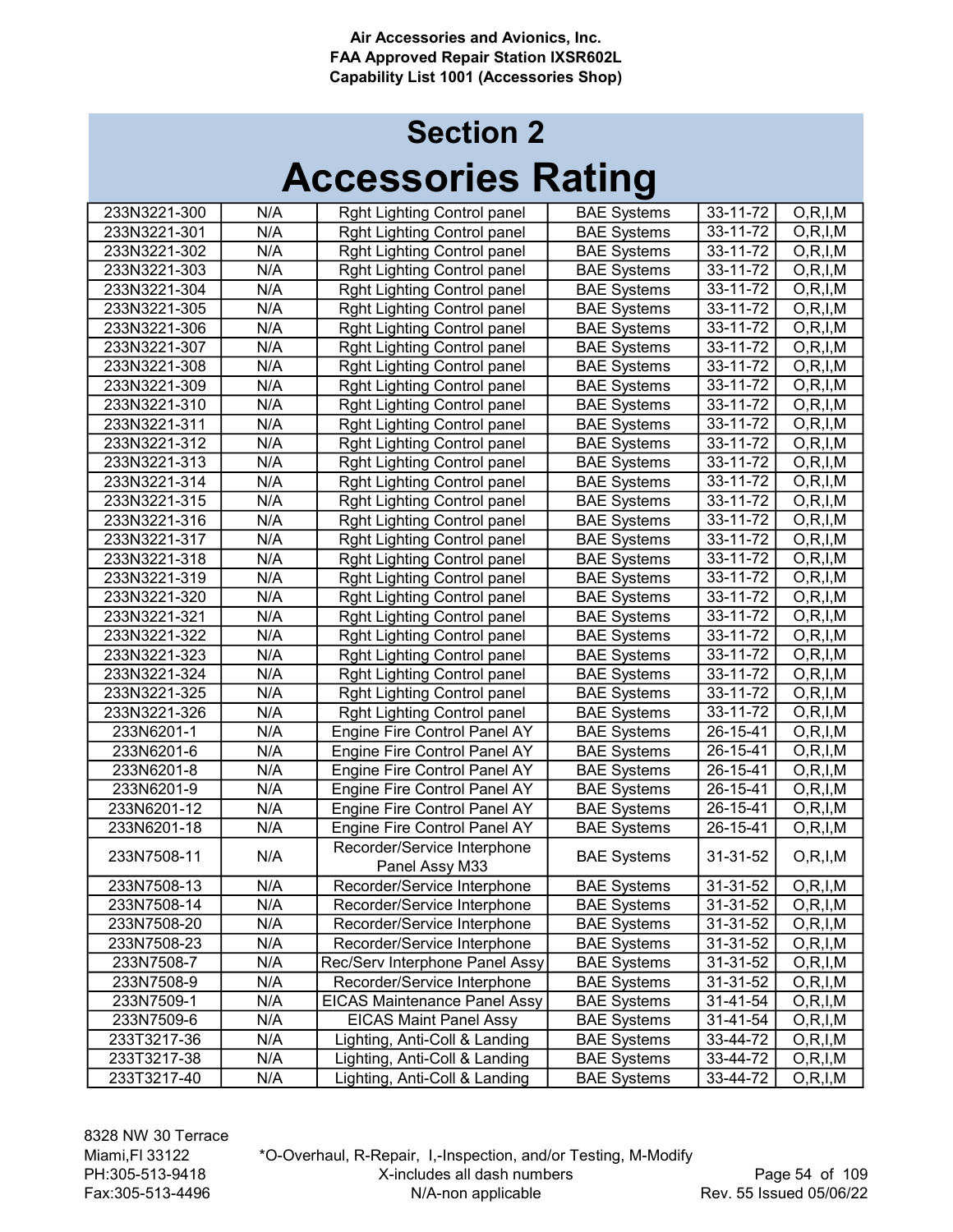| 233T3217-41   | N/A | Lighting, Anti-Coll & Landing     | <b>BAE Systems</b> | 33-44-72 | O, R, I, M |
|---------------|-----|-----------------------------------|--------------------|----------|------------|
| 233T3217-42   | N/A | Lighting, Anti-Coll & Landing     | <b>BAE Systems</b> | 33-44-72 | O, R, I, M |
| 233T3217-44   | N/A | Lighting, Anti-Coll & Landing     | <b>BAE Systems</b> | 33-44-72 | O, R, I, M |
| 233T3217-46   | N/A | Lighting, Anti-Coll & Landing     | <b>BAE Systems</b> | 33-44-72 | O, R, I, M |
| 233T3217-48   | N/A | Lighting, Anti-Coll & Landing     | <b>BAE Systems</b> | 33-44-72 | O, R, I, M |
| 233T3217-300  | N/A | Lighting, Anti-Coll & Landing     | <b>BAE Systems</b> | 33-44-72 | O, R, I, M |
| 233T3217-301  | N/A | Lighting, Anti-Coll & Landing     | <b>BAE Systems</b> | 33-44-72 | O, R, I, M |
| 233T3217-302  | N/A | Lighting, Anti-Coll & Landing     | <b>BAE Systems</b> | 33-44-72 | O, R, I, M |
| 233T3217-304  | N/A | Lighting, Anti-Coll & Landing     | <b>BAE Systems</b> | 33-44-72 | O, R, I, M |
| 233T3217-306  | N/A | Lighting, Anti-Coll & Landing     | <b>BAE Systems</b> | 33-44-72 | O, R, I, M |
| 233T3217-307  | N/A | Lighting, Anti-Coll & Landing     | <b>BAE Systems</b> | 33-44-72 | O, R, I, M |
| 233T3232-1    | N/A | <b>APU Control Panel Assy</b>     | <b>BAE Systems</b> | 49-61-52 | O, R, I, M |
| 233T3232-11   | N/A | <b>APU Control Panel Assy</b>     | <b>BAE Systems</b> | 49-61-52 | O, R, I, M |
| 233T3232-12   | N/A | <b>APU Control Panel Assy</b>     | <b>BAE Systems</b> | 49-61-52 | O, R, I, M |
| 233T3232-13   | N/A | <b>APU Control Panel Assy</b>     | <b>BAE Systems</b> | 49-61-52 | O, R, I, M |
| 233T3232-16   | N/A | <b>APU Control Panel Assy</b>     | <b>BAE Systems</b> | 49-61-52 | O, R, I, M |
| 233T3232-17   | N/A | <b>APU Control Panel Assy</b>     | <b>BAE Systems</b> | 49-61-52 | O, R, I, M |
| 233T3232-18   | N/A | <b>APU Control Panel Assy</b>     | <b>BAE Systems</b> | 49-61-52 | O, R, I, M |
| 233T3232-19   | N/A | <b>APU Control Panel Assy</b>     | <b>BAE Systems</b> | 49-61-52 | O, R, I, M |
| 233T3232-20   | N/A | <b>APU Control Panel Assy</b>     | <b>BAE Systems</b> | 49-61-52 | O, R, I, M |
| 233T3232-21   | N/A | <b>APU Control Panel Assy</b>     | <b>BAE Systems</b> | 49-61-52 | O, R, I, M |
| 233T3232-22   | N/A | <b>APU Control Panel Assy</b>     | <b>BAE Systems</b> | 49-61-52 | O, R, I, M |
| 233T3232-300  | N/A | <b>APU Control Panel Assy</b>     | <b>BAE Systems</b> | 49-61-52 | O, R, I, M |
| 233T3232-301  | N/A | <b>APU Control Panel Assy</b>     | <b>BAE</b> Systems | 49-61-52 | O, R, I, M |
| 233T3232-302  | N/A | <b>APU Control Panel Assy</b>     | <b>BAE Systems</b> | 49-61-52 | O, R, I, M |
| 233T3232-303  | N/A | <b>APU Control Panel Assy</b>     | <b>BAE Systems</b> | 49-61-52 | O, R, I, M |
| 233T3232-304  | N/A | <b>APU Control Panel Assy</b>     | <b>BAE Systems</b> | 49-61-52 | O, R, I, M |
| 233T3232-305  | N/A | <b>APU Control Panel Assy</b>     | <b>BAE Systems</b> | 49-61-52 | O, R, I, M |
| 233T3232-5    | N/A | <b>APU Control Panel Assy</b>     | <b>BAE Systems</b> | 49-61-52 | O, R, I, M |
| 233T3232-6    | N/A | <b>APU Control Panel Assy</b>     | <b>BAE Systems</b> | 49-61-52 | O, R, I, M |
| 233T3232-9    | N/A | <b>APU Control Panel Assy</b>     | <b>BAE Systems</b> | 49-61-52 | O, R, I, M |
| 233T3235-5    | N/A | <b>Fuel Management Panel Assy</b> | <b>BAE Systems</b> | 28-22-52 | O, R, I, M |
| 233T3235-7    | N/A | <b>Fuel Management Panel Assy</b> | <b>BAE Systems</b> | 28-22-52 | O, R, I, M |
| 233T3235-10   | N/A | <b>Fuel Management Panel Assy</b> | <b>BAE Systems</b> | 28-22-52 | O, R, I, M |
| 233T3235-11   | N/A | <b>Fuel Management Panel Assy</b> | <b>BAE Systems</b> | 28-22-52 | O, R, I, M |
| 233T3235-12   | N/A | <b>Fuel Management Panel Assy</b> | <b>BAE Systems</b> | 28-22-52 | O, R, I, M |
| 233T3235-13   | N/A | <b>Fuel Management Panel Assy</b> | <b>BAE Systems</b> | 28-22-52 | O, R, I, M |
| 233T3235-15   | N/A | <b>Fuel Management Panel Assy</b> | <b>BAE Systems</b> | 28-22-52 | O, R, I, M |
| 233T3235-17   | N/A | <b>Fuel Management Panel Assy</b> | <b>BAE Systems</b> | 28-22-52 | O, R, I, M |
| 233T3235-20   | N/A | <b>Fuel Management Panel Assy</b> | <b>BAE Systems</b> | 28-22-52 | O, R, I, M |
| 233T3235-21   | N/A | <b>Fuel Management Panel Assy</b> | <b>BAE Systems</b> | 28-22-52 | O, R, I, M |
| 233T3235-23   | N/A | <b>Fuel Management Panel Assy</b> | <b>BAE Systems</b> | 28-22-52 | O, R, I, M |
| 233T3235-300  | N/A | <b>Fuel Management Panel Assy</b> | <b>BAE Systems</b> | 28-22-52 | O, R, I, M |
| 233T3235-301  | N/A | <b>Fuel Management Panel Assy</b> | <b>BAE Systems</b> | 28-22-52 | O, R, I, M |
| 233T3235-1005 | N/A | <b>Fuel Management Panel Assy</b> | <b>BAE Systems</b> | 28-22-52 | O, R, I, M |
| 233T3235-1007 | N/A | <b>Fuel Management Panel Assy</b> | <b>BAE Systems</b> | 28-22-52 | O,R,I,M    |
|               |     |                                   |                    |          |            |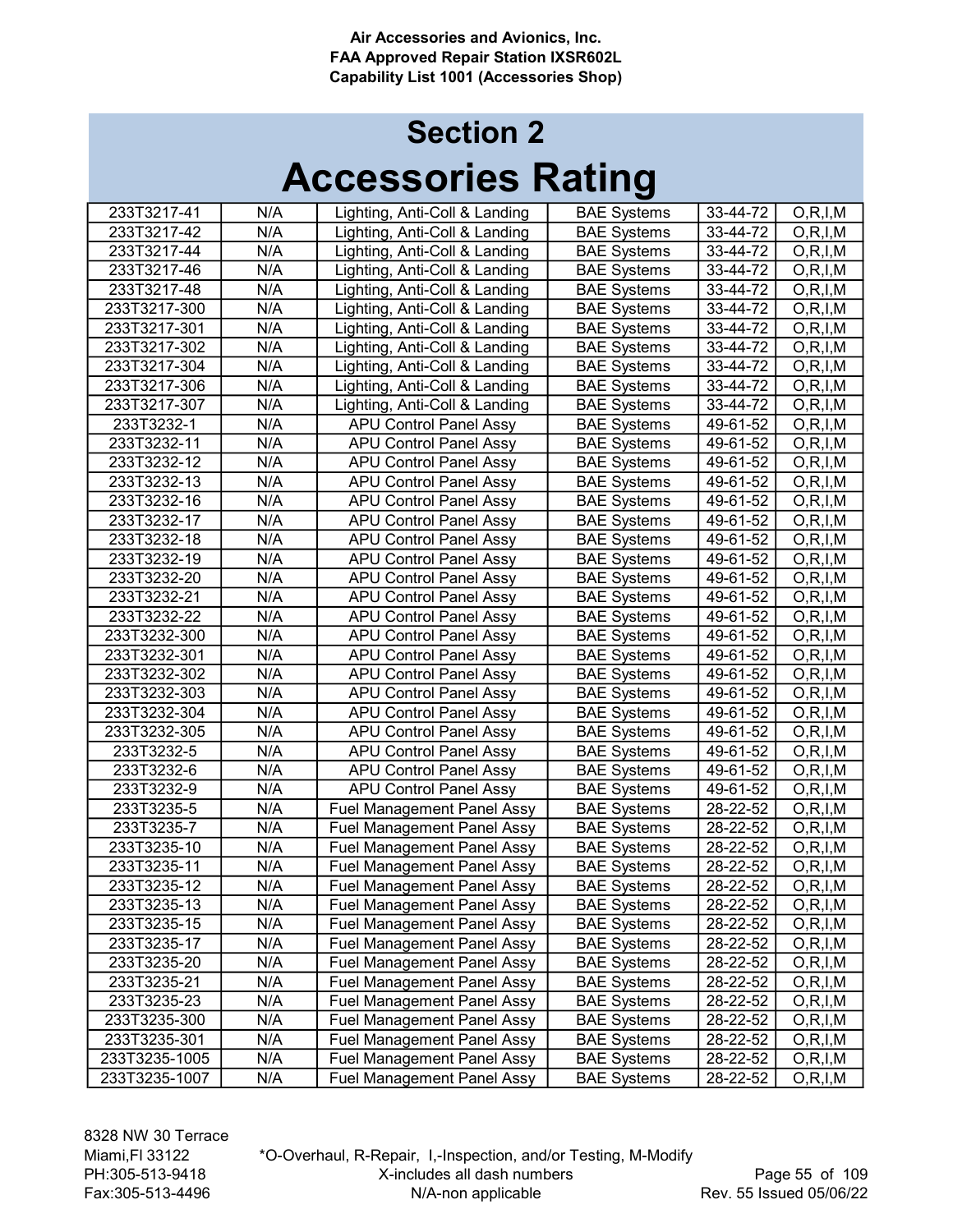| 233T3235-1010 | N/A | <b>Fuel Management Panel Assy</b> | <b>BAE Systems</b> | 28-22-52 | O, R, I, M |
|---------------|-----|-----------------------------------|--------------------|----------|------------|
| 233T3235-1011 | N/A | <b>Fuel Management Panel Assy</b> | <b>BAE Systems</b> | 28-22-52 | O, R, I, M |
| 233T3235-1012 | N/A | <b>Fuel Management Panel Assy</b> | <b>BAE Systems</b> | 28-22-52 | O, R, I, M |
| 233T3235-1013 | N/A | <b>Fuel Management Panel Assy</b> | <b>BAE Systems</b> | 28-22-52 | O, R, I, M |
| 233T3235-1015 | N/A | <b>Fuel Management Panel Assy</b> | <b>BAE Systems</b> | 28-22-52 | O, R, I, M |
| 233T3235-1300 | N/A | <b>Fuel Management Panel Assy</b> | <b>BAE Systems</b> | 28-22-52 | O, R, I, M |
| 233T3235-1301 | N/A | <b>Fuel Management Panel Assy</b> | <b>BAE Systems</b> | 28-22-52 | O, R, I, M |
| 233T3235-1302 | N/A | <b>Fuel Management Panel Assy</b> | <b>BAE Systems</b> | 28-22-52 | O, R, I, M |
| 233T3235-1303 | N/A | <b>Fuel Management Panel Assy</b> | <b>BAE Systems</b> | 28-22-52 | O, R, I, M |
| 233T3235-1304 | N/A | <b>Fuel Management Panel Assy</b> | <b>BAE Systems</b> | 28-22-52 | O, R, I, M |
| 233T3235-1305 | N/A | <b>Fuel Management Panel Assy</b> | <b>BAE Systems</b> | 28-22-52 | O, R, I, M |
| 233T3235-1306 | N/A | <b>Fuel Management Panel Assy</b> | <b>BAE Systems</b> | 28-22-52 | O, R, I, M |
| 233T3235-1307 | N/A | <b>Fuel Management Panel Assy</b> | <b>BAE Systems</b> | 28-22-52 | O, R, I, M |
| 233T3236-1040 | N/A | Temp. Control Panel Assy          | <b>BAE Systems</b> | 21-61-54 | O, R, I, M |
| 233T3236-1042 | N/A | Temp. Control Panel Assy          | <b>BAE Systems</b> | 21-61-54 | O, R, I, M |
| 233T3236-1044 | N/A | Temp. Control Panel Assy          | <b>BAE Systems</b> | 21-61-54 | O, R, I, M |
| 233T3236-1047 | N/A | Temp. Control Panel Assy          | <b>BAE Systems</b> | 21-61-54 | O, R, I, M |
| 233T3236-1053 | N/A | Temp. Control Panel Assy          | <b>BAE Systems</b> | 21-61-54 | O, R, I, M |
| 233T3236-1059 | N/A | Temp. Control Panel Assy          | <b>BAE Systems</b> | 21-61-54 | O, R, I, M |
| 233T3236-1060 | N/A | Temp. Control Panel Assy          | <b>BAE Systems</b> | 21-61-54 | O, R, I, M |
| 233T3236-1062 | N/A | Temp. Control Panel Assy          | <b>BAE Systems</b> | 21-61-54 | O, R, I, M |
| 233T3236-1066 | N/A | Temp. Control Panel Assy          | <b>BAE Systems</b> | 21-61-54 | O, R, I, M |
| 233T3236-1069 | N/A | Temp. Control Panel Assy          | <b>BAE Systems</b> | 21-61-54 | O, R, I, M |
| 233T3236-1070 | N/A | Temp. Control Panel Assy          | <b>BAE Systems</b> | 21-61-54 | O, R, I, M |
| 233T3236-1071 | N/A | Temp. Control Panel Assy          | <b>BAE Systems</b> | 21-61-54 | O, R, I, M |
| 233T3236-1077 | N/A | Temp. Control Panel Assy          | <b>BAE Systems</b> | 21-61-54 | O, R, I, M |
| 233T3236-1079 | N/A | Temp. Control Panel Assy          | <b>BAE Systems</b> | 21-61-54 | O, R, I, M |
| 233T3236-1084 | N/A | Temp. Control Panel Assy          | <b>BAE Systems</b> | 21-61-54 | O, R, I, M |
| 233T3236-1085 | N/A | Temp. Control Panel Assy          | <b>BAE Systems</b> | 21-61-54 | O, R, I, M |
| 233T3236-1087 | N/A | Temp. Control Panel Assy          | <b>BAE Systems</b> | 21-61-54 | O, R, I, M |
| 233T3236-1091 | N/A | Temp. Control Panel Assy          | <b>BAE Systems</b> | 21-61-54 | O, R, I, M |
| 233T3236-1093 | N/A | Temp. Control Panel Assy          | <b>BAE Systems</b> | 21-61-54 | O, R, I, M |
| 233T3236-1094 | N/A | Temp. Control Panel Assy          | <b>BAE Systems</b> | 21-61-54 | O, R, I, M |
| 233T3236-1096 | N/A | Temp. Control Panel Assy          | <b>BAE Systems</b> | 21-61-54 | O, R, I, M |
| 233T3236-1097 | N/A | Temp. Control Panel Assy          | <b>BAE Systems</b> | 21-61-54 | O, R, I, M |
| 233T3236-1300 | N/A | Temp. Control Panel Assy          | <b>BAE Systems</b> | 21-61-54 | O, R, I, M |
| 233T3236-1301 | N/A | Temp. Control Panel Assy          | <b>BAE Systems</b> | 21-61-54 | O, R, I, M |
| 233T3236-1302 | N/A | Temp. Control Panel Assy          | <b>BAE Systems</b> | 21-61-54 | O, R, I, M |
| 233T3236-1303 | N/A | Temp. Control Panel Assy          | <b>BAE Systems</b> | 21-61-54 | O, R, I, M |
| 233T3236-1304 | N/A | Temp. Control Panel Assy          | <b>BAE Systems</b> | 21-61-54 | O, R, I, M |
| 233T3236-1305 | N/A | Temp. Control Panel Assy          | <b>BAE Systems</b> | 21-61-54 | O, R, I, M |
| 233T3236-1306 | N/A | Temp. Control Panel Assy          | <b>BAE Systems</b> | 21-61-54 | O, R, I, M |
| 233T3236-1307 | N/A | Temp. Control Panel Assy          | <b>BAE Systems</b> | 21-61-54 | O, R, I, M |
| 233T3236-1308 | N/A | Temp. Control Panel Assy          | <b>BAE Systems</b> | 21-61-54 | O,R,I,M    |
| 233T3236-1309 | N/A | Temp. Control Panel Assy          | <b>BAE Systems</b> | 21-61-54 | O, R, I, M |
| 233T3236-1310 | N/A | Temp. Control Panel Assy          | <b>BAE Systems</b> | 21-61-54 | O, R, I, M |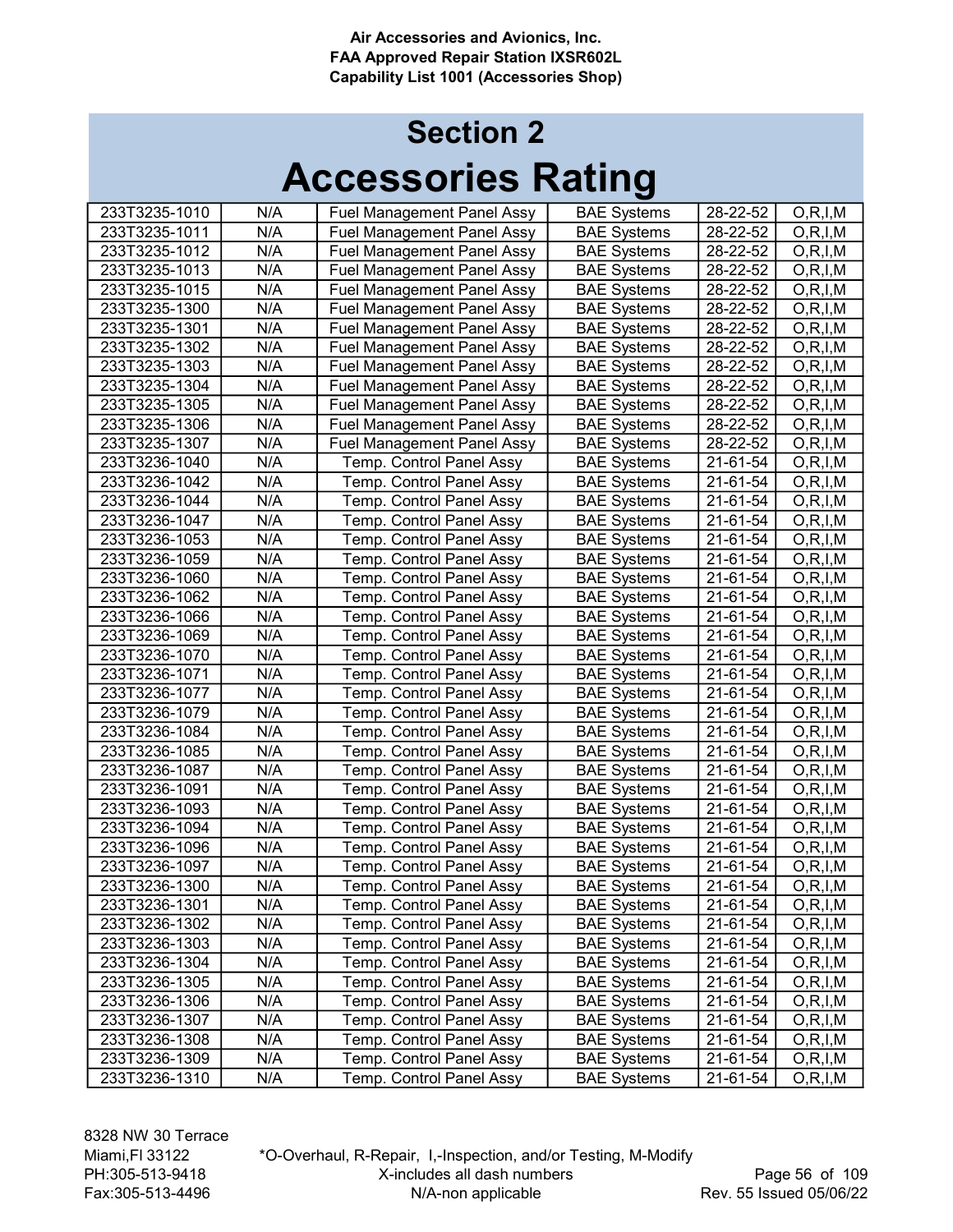| 233T3236-1311 | N/A | Temp. Control Panel Assy | <b>BAE Systems</b> | 21-61-54 | O, R, I, M |
|---------------|-----|--------------------------|--------------------|----------|------------|
| 233T3236-1312 | N/A | Temp. Control Panel Assy | <b>BAE Systems</b> | 21-61-54 | O, R, I, M |
| 233T3236-1313 | N/A | Temp. Control Panel Assy | <b>BAE Systems</b> | 21-61-54 | O, R, I, M |
| 233T3236-1314 | N/A | Temp. Control Panel Assy | <b>BAE Systems</b> | 21-61-54 | O, R, I, M |
| 233T3236-1315 | N/A | Temp. Control Panel Assy | <b>BAE Systems</b> | 21-61-54 | O, R, I, M |
| 233T3236-1333 | N/A | Temp. Control Panel Assy | <b>BAE Systems</b> | 21-61-54 | O, R, I, M |
| 233T3236-1334 | N/A | Temp. Control Panel Assy | <b>BAE Systems</b> | 21-61-54 | O, R, I, M |
| 233T3236-1335 | N/A | Temp. Control Panel Assy | <b>BAE Systems</b> | 21-61-54 | O, R, I, M |
| 233T3236-1337 | N/A | Temp. Control Panel Assy | <b>BAE Systems</b> | 21-61-54 | O, R, I, M |
| 233T3236-1338 | N/A | Temp. Control Panel Assy | <b>BAE Systems</b> | 21-61-54 | O, R, I, M |
| 233T3236-1339 | N/A | Temp. Control Panel Assy | <b>BAE Systems</b> | 21-61-54 | O, R, I, M |
| 233T3236-1340 | N/A | Temp. Control Panel Assy | <b>BAE Systems</b> | 21-61-54 | O, R, I, M |
| 233T3236-1341 | N/A | Temp. Control Panel Assy | <b>BAE Systems</b> | 21-61-54 | O, R, I, M |
| 233T3236-1342 | N/A | Temp. Control Panel Assy | <b>BAE Systems</b> | 21-61-54 | O, R, I, M |
| 233T3236-1343 | N/A | Temp. Control Panel Assy | <b>BAE Systems</b> | 21-61-54 | O, R, I, M |
| 233T3236-1344 | N/A | Temp. Control Panel Assy | <b>BAE Systems</b> | 21-61-54 | O, R, I, M |
| 233T3236-300  | N/A | Temp. Control Panel Assy | <b>BAE Systems</b> | 21-61-54 | O, R, I, M |
| 233T3236-301  | N/A | Temp. Control Panel Assy | <b>BAE Systems</b> | 21-61-54 | O, R, I, M |
| 233T3236-302  | N/A | Temp. Control Panel Assy | <b>BAE Systems</b> | 21-61-54 | O, R, I, M |
| 233T3236-303  | N/A | Temp. Control Panel Assy | <b>BAE Systems</b> | 21-61-54 | O, R, I, M |
| 233T3236-304  | N/A | Temp. Control Panel Assy | <b>BAE Systems</b> | 21-61-54 | O, R, I, M |
| 233T3236-305  | N/A | Temp. Control Panel Assy | <b>BAE Systems</b> | 21-61-54 | O, R, I, M |
| 233T3236-306  | N/A | Temp. Control Panel Assy | <b>BAE Systems</b> | 21-61-54 | O, R, I, M |
| 233T3236-307  | N/A | Temp. Control Panel Assy | <b>BAE Systems</b> | 21-61-54 | O, R, I, M |
| 233T3236-308  | N/A | Temp. Control Panel Assy | <b>BAE Systems</b> | 21-61-54 | O, R, I, M |
| 233T3236-309  | N/A | Temp. Control Panel Assy | <b>BAE Systems</b> | 21-61-54 | O, R, I, M |
| 233T3236-310  | N/A | Temp. Control Panel Assy | <b>BAE Systems</b> | 21-61-54 | O, R, I, M |
| 233T3236-311  | N/A | Temp. Control Panel Assy | <b>BAE Systems</b> | 21-61-54 | O, R, I, M |
| 233T3236-312  | N/A | Temp. Control Panel Assy | <b>BAE Systems</b> | 21-61-54 | O, R, I, M |
| 233T3236-313  | N/A | Temp. Control Panel Assy | <b>BAE Systems</b> | 21-61-54 | O, R, I, M |
| 233T3236-314  | N/A | Temp. Control Panel Assy | <b>BAE Systems</b> | 21-61-54 | O, R, I, M |
| 233T3236-315  | N/A | Temp. Control Panel Assy | <b>BAE Systems</b> | 21-61-54 | O, R, I, M |
| 233T3236-318  | N/A | Temp. Control Panel Assy | <b>BAE Systems</b> | 21-61-54 | O, R, I, M |
| 233T3236-320  | N/A | Temp. Control Panel Assy | <b>BAE Systems</b> | 21-61-54 | O, R, I, M |
| 233T3236-321  | N/A | Temp. Control Panel Assy | <b>BAE Systems</b> | 21-61-54 | O, R, I, M |
| 233T3236-40   | N/A | Temp. Control Panel Assy | <b>BAE Systems</b> | 21-61-54 | O, R, I, M |
| 233T3236-42   | N/A | Temp. Control Panel Assy | <b>BAE Systems</b> | 21-61-54 | O, R, I, M |
| 233T3236-44   | N/A | Temp. Control Panel Assy | <b>BAE Systems</b> | 21-61-54 | O, R, I, M |
| 233T3236-47   | N/A | Temp. Control Panel Assy | <b>BAE Systems</b> | 21-61-54 | O, R, I, M |
| 233T3236-53   | N/A | Temp. Control Panel Assy | <b>BAE Systems</b> | 21-61-54 | O, R, I, M |
| 233T3236-59   | N/A | Temp. Control Panel Assy | <b>BAE Systems</b> | 21-61-54 | O, R, I, M |
| 233T3236-60   | N/A | Temp. Control Panel Assy | <b>BAE Systems</b> | 21-61-54 | O, R, I, M |
| 233T3236-62   | N/A | Temp. Control Panel Assy | <b>BAE Systems</b> | 21-61-54 | O, R, I, M |
| 233T3236-66   | N/A | Temp. Control Panel Assy | <b>BAE Systems</b> | 21-61-54 | O,R,I,M    |
| 233T3236-69   | N/A | Temp. Control Panel Assy | <b>BAE Systems</b> | 21-61-54 | O, R, I, M |
| 233T3236-70   | N/A | Temp. Control Panel Assy | <b>BAE Systems</b> | 21-61-54 | O, R, I, M |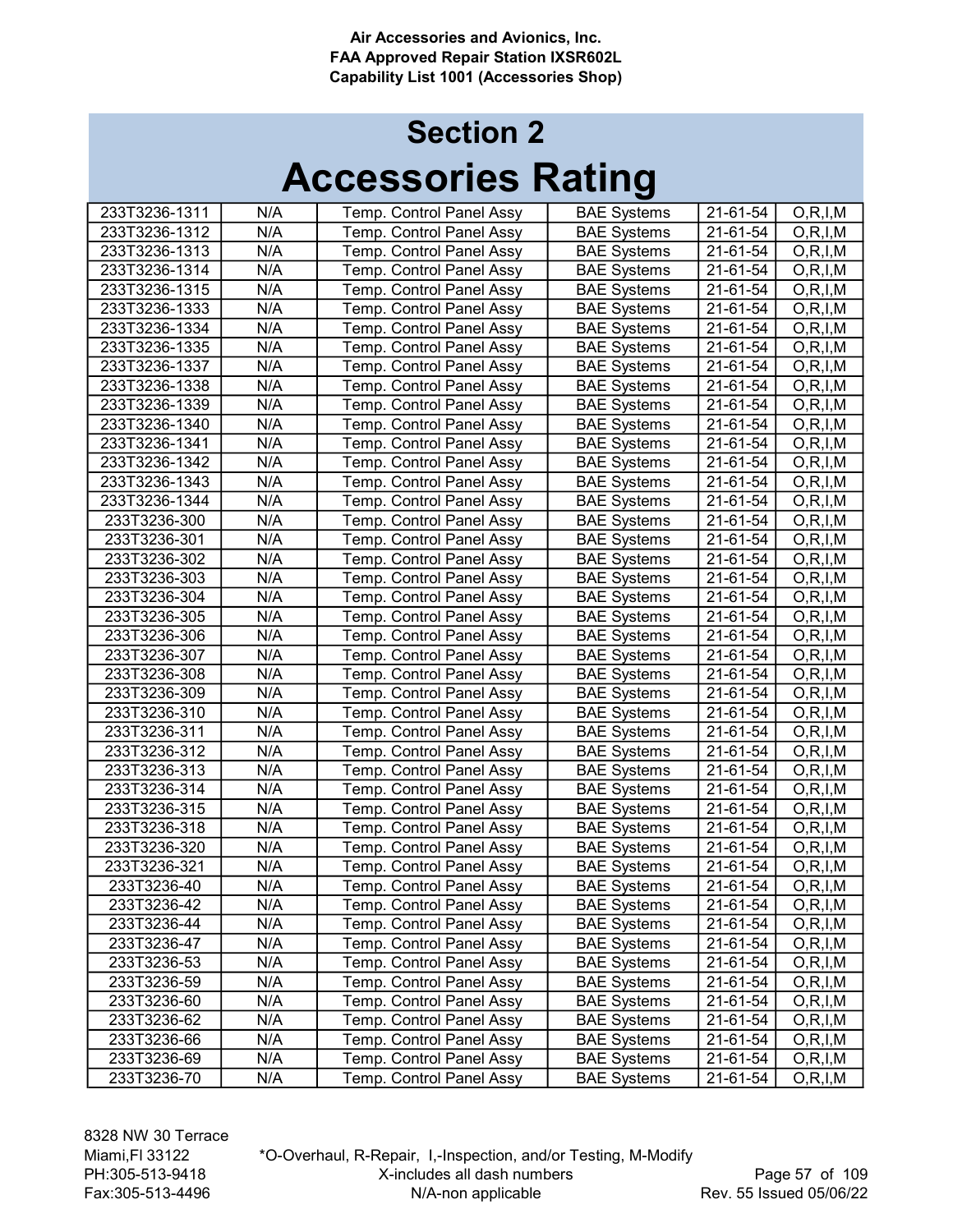| 233T3236-71   | N/A | Temp. Control Panel Assy       | <b>BAE Systems</b> | 21-61-54 |                          |
|---------------|-----|--------------------------------|--------------------|----------|--------------------------|
| 233T3236-73   | N/A | Temp. Control Panel Assy       | <b>BAE Systems</b> | 21-61-54 | O, R, I, M<br>O, R, I, M |
| 233T3236-77   | N/A | Temp. Control Panel Assy       | <b>BAE Systems</b> | 21-61-54 | O, R, I, M               |
| 233T3236-79   | N/A |                                | <b>BAE Systems</b> | 21-61-54 |                          |
| 233T3236-84   | N/A | Temp. Control Panel Assy       |                    |          | O, R, I, M               |
|               |     | Temp. Control Panel Assy       | <b>BAE Systems</b> | 21-61-54 | O, R, I, M               |
| 233T3236-85   | N/A | Temp. Control Panel Assy       | <b>BAE Systems</b> | 21-61-54 | O, R, I, M               |
| 233T3236-87   | N/A | Temp. Control Panel Assy       | <b>BAE Systems</b> | 21-61-54 | O, R, I, M               |
| 233T3236-91   | N/A | Temp. Control Panel Assy       | <b>BAE Systems</b> | 21-61-54 | O, R, I, M               |
| 233T3236-93   | N/A | Temp. Control Panel Assy       | <b>BAE Systems</b> | 21-61-54 | O, R, I, M               |
| 233T3236-94   | N/A | Temp. Control Panel Assy       | <b>BAE Systems</b> | 21-61-54 | O, R, I, M               |
| 233T3236-96   | N/A | Temp. Control Panel Assy       | <b>BAE Systems</b> | 21-61-54 | O, R, I, M               |
| 233T3236-97   | N/A | Temp. Control Panel Assy       | <b>BAE Systems</b> | 21-61-54 | O, R, I, M               |
| 233T3241-22   | N/A | Wing & Eng Ant-Ice Cont Panel  | <b>BAE Systems</b> | 30-11-53 | O, R, I, M               |
| 233T3241-25   | N/A | Wing & Eng Ant-Ice Cont Panel  | <b>BAE Systems</b> | 30-11-53 | O, R, I, M               |
| 233T3241-28   | N/A | Wing & Eng Ant-Ice Cont Panel  | <b>BAE Systems</b> | 30-11-53 | O, R, I, M               |
| 233T3241-39   | N/A | Wing & Eng Ant-Ice Cont Panel  | <b>BAE Systems</b> | 30-11-53 | O, R, I, M               |
| 233T3241-53   | N/A | Wing & Eng Ant-Ice Cont Panel  | <b>BAE Systems</b> | 30-11-53 | O, R, I, M               |
| 233T3241-54   | N/A | Wing & Eng Ant-Ice Cont Panel  | <b>BAE Systems</b> | 30-11-53 | O, R, I, M               |
| 233T3241-56   | N/A | Wing & Eng Ant-Ice Cont Panel  | <b>BAE Systems</b> | 30-11-53 | O, R, I, M               |
| 233T3241-58   | N/A | Wing & Eng Ant-Ice Cont Panel  | <b>BAE Systems</b> | 30-11-53 | O, R, I, M               |
| 233T3241-60   | N/A | Wing & Eng Ant-Ice Cont Panel  | <b>BAE Systems</b> | 30-11-53 | O, R, I, M               |
| 233T3241-62   | N/A | Wing & Eng Anti-Ice Cont Panel | <b>BAE Systems</b> | 30-11-53 | O, R, I, M               |
| 233T3241-63   | N/A | Wing & Eng Anti-Ice Cont Panel | <b>BAE Systems</b> | 30-11-53 | O, R, I, M               |
| 233T3241-67   | N/A | Wing & Eng Anti-Ice Cont Panel | <b>BAE Systems</b> | 30-11-53 | O, R, I, M               |
| 233T3241-68   | N/A | Wing & Eng Anti-Ice Cont Panel | <b>BAE Systems</b> | 30-11-53 | O, R, I, M               |
| 233T3241-69   | N/A | Wing & Eng Anti-Ice Cont Panel | <b>BAE Systems</b> | 30-11-53 | O, R, I, M               |
| 233T3241-70   | N/A | Wing & Eng Anti-Ice Cont Panel | <b>BAE Systems</b> | 30-11-53 | O, R, I, M               |
| 233T3241-300  | N/A | Wing & Eng Anti-Ice Cont Panel | <b>BAE Systems</b> | 30-11-53 | O, R, I, M               |
| 233T3241-301  | N/A | Wing & Eng Anti-Ice Cont Panel | <b>BAE Systems</b> | 30-11-53 | O, R, I, M               |
| 233T3241-302  | N/A | Wing & Eng Anti-Ice Cont Panel | <b>BAE Systems</b> | 30-11-53 | O, R, I, M               |
| 233T3241-303  | N/A | Wing & Eng Anti-Ice Cont Panel | <b>BAE Systems</b> | 30-11-53 | O, R, I, M               |
| 233T3241-304  | N/A | Wing & Eng Anti-Ice Cont Panel | <b>BAE Systems</b> | 30-11-53 | O, R, I, M               |
| 233T3241-305  | N/A | Wing & Eng Anti-Ice Cont Panel | <b>BAE Systems</b> | 30-11-53 | O, R, I, M               |
| 233T3241-307  | N/A | Wing & Eng Anti-Ice Cont Panel | <b>BAE Systems</b> | 30-11-53 | O, R, I, M               |
| 233T3241-308  | N/A | Wing & Eng Anti-Ice Cont Panel | <b>BAE Systems</b> | 30-11-53 | O, R, I, M               |
| 233T3241-1039 | N/A | Wing & Eng Anti-Ice Cont Panel | <b>BAE Systems</b> | 30-11-53 | O, R, I, M               |
| 233T3241-1053 | N/A | Wing & Eng Anti-Ice Cont Panel | <b>BAE Systems</b> | 30-11-53 | O, R, I, M               |
| 233T3241-1054 | N/A | Wing & Eng Anti-Ice Cont Panel | <b>BAE Systems</b> | 30-11-53 | O, R, I, M               |
| 233T3241-1056 | N/A | Wing & Eng Anti-Ice Cont Panel | <b>BAE Systems</b> | 30-11-53 | O, R, I, M               |
| 233T3241-1058 | N/A | Wing & Eng Anti-Ice Cont Panel | <b>BAE Systems</b> | 30-11-53 | O, R, I, M               |
| 233T3241-1060 | N/A | Wing & Eng Anti-Ice Cont Panel | <b>BAE Systems</b> | 30-11-53 | O, R, I, M               |
| 233T3241-1062 | N/A | Wing & Eng Anti-Ice Cont Panel | <b>BAE Systems</b> | 30-11-53 | O, R, I, M               |
| 233T3241-1063 | N/A | Wing & Eng Anti-Ice Cont Panel | <b>BAE Systems</b> | 30-11-53 | O, R, I, M               |
| 233T3241-1067 | N/A | Wing & Eng Anti-Ice Cont Panel | <b>BAE Systems</b> | 30-11-53 | O, R, I, M               |
| 233T3241-1068 | N/A | Wing & Eng Anti-Ice Cont Panel | <b>BAE Systems</b> | 30-11-53 | O, R, I, M               |
| 233T3241-1069 | N/A | Wing & Eng Anti-Ice Cont Panel | <b>BAE Systems</b> | 30-11-53 | O, R, I, M               |
|               |     |                                |                    |          |                          |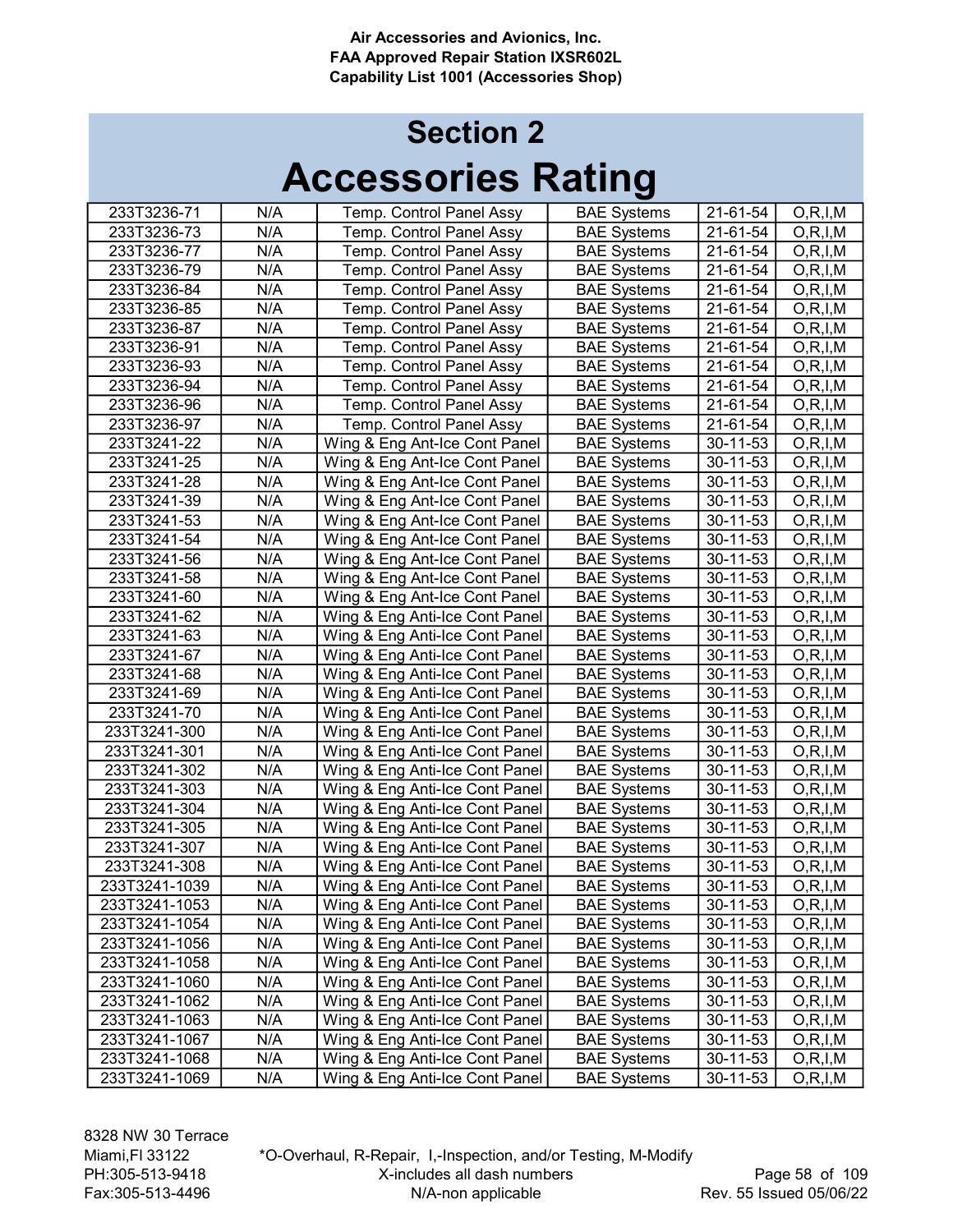| 233T3241-1070 | N/A | Wing & Eng Anti-Ice Cont Panel | <b>BAE Systems</b> | 30-11-53 | O, R, I, M |
|---------------|-----|--------------------------------|--------------------|----------|------------|
| 233T3241-1300 | N/A | Wing & Eng Anti-Ice Cont Panel | <b>BAE Systems</b> | 30-11-53 | O, R, I, M |
| 233T3241-1302 | N/A | Wing & Eng Anti-Ice Cont Panel | <b>BAE Systems</b> | 30-11-53 | O, R, I, M |
| 233T3241-1303 | N/A | Wing & Eng Anti-Ice Cont Panel | <b>BAE Systems</b> | 30-11-53 | O, R, I, M |
| 233T3241-1304 | N/A | Wing & Eng Anti-Ice Cont Panel | <b>BAE Systems</b> | 30-11-53 | O, R, I, M |
| 233T3241-1305 | N/A | Wing & Eng Anti-Ice Cont Panel | <b>BAE Systems</b> | 30-11-53 | O, R, I, M |
| 233T3241-1318 | N/A | Wing & Eng Anti-Ice Cont Panel | <b>BAE Systems</b> | 30-11-53 | O, R, I, M |
| 233T3241-1319 | N/A | Wing & Eng Anti-Ice Cont Panel | <b>BAE Systems</b> | 30-11-53 | O, R, I, M |
| 233T3241-1320 | N/A | Wing & Eng Anti-Ice Cont Panel | <b>BAE Systems</b> | 30-11-53 | O, R, I, M |
| 233T3241-1321 | N/A | Wing & Eng Anti-Ice Cont Panel | <b>BAE Systems</b> | 30-11-53 | O, R, I, M |
| 233T3241-1322 | N/A | Wing & Eng Anti-Ice Cont Panel | <b>BAE Systems</b> | 30-11-53 | O, R, I, M |
| 233T3241-1335 | N/A | Wing & Eng Anti-Ice Cont Panel | <b>BAE Systems</b> | 30-11-53 | O, R, I, M |
| 233T3241-1336 | N/A | Wing & Eng Anti-Ice Cont Panel | <b>BAE Systems</b> | 30-11-53 | O, R, I, M |
| 233T3241-1337 | N/A | Wing & Eng Anti-Ice Cont Panel | <b>BAE Systems</b> | 30-11-53 | O, R, I, M |
| 233T3244-1    | N/A | Eng Ign & Start Cont panel     | <b>BAE Systems</b> | 74-31-52 | O, R, I, M |
| 233T3244-5    | N/A | Eng Ign & Start Cont panel     | <b>BAE Systems</b> | 74-31-52 | O, R, I, M |
| 233T3244-6    | N/A | Eng Ign & Start Cont panel     | <b>BAE Systems</b> | 74-31-52 | O, R, I, M |
| 233T3244-7    | N/A | Eng Ign & Start Cont panel     | <b>BAE Systems</b> | 74-31-52 | O, R, I, M |
| 233T3244-9    | N/A | Eng Ign & Start Cont panel     | <b>BAE Systems</b> | 74-31-52 | O, R, I, M |
| 233T3244-10   | N/A | Eng Ign & Start Cont panel     | <b>BAE Systems</b> | 74-31-52 | O, R, I, M |
| 233T3244-11   | N/A | Eng Ign & Start Cont panel     | <b>BAE Systems</b> | 74-31-52 | O, R, I, M |
| 233T3244-13   | N/A | Eng Ign & Start Cont panel     | <b>BAE Systems</b> | 74-31-52 | O, R, I, M |
| 233T3244-17   | N/A | Eng Ign & Start Cont panel     | <b>BAE Systems</b> | 74-31-52 | O, R, I, M |
| 233T3244-18   | N/A | Eng Ign & Start Cont panel     | <b>BAE Systems</b> | 74-31-52 | O, R, I, M |
| 233T3244-19   | N/A | Eng Ign & Start Cont panel     | <b>BAE Systems</b> | 74-31-52 | O, R, I, M |
| 233T3244-21   | N/A | Eng Ign & Start Cont panel     | <b>BAE Systems</b> | 74-31-52 | O, R, I, M |
| 233T3244-23   | N/A | Eng Ign & Start Cont panel     | <b>BAE Systems</b> | 74-31-52 | O, R, I, M |
| 233T3244-25   | N/A | Eng Ign & Start Cont panel     | <b>BAE Systems</b> | 74-31-52 | O, R, I, M |
| 233T3244-300  | N/A | Eng Ign & Start Cont panel     | <b>BAE Systems</b> | 74-31-52 | O, R, I, M |
| 233T3244-301  | N/A | Eng Ign & Start Cont panel     | <b>BAE Systems</b> | 74-31-52 | O, R, I, M |
| 233T3244-302  | N/A | Eng Ign & Start Cont panel     | <b>BAE Systems</b> | 74-31-52 | O, R, I, M |
| 233T3244-303  | N/A | Eng Ign & Start Cont panel     | <b>BAE Systems</b> | 74-31-52 | O, R, I, M |
| 233T3244-304  | N/A | Eng Ign & Start Cont panel     | <b>BAE Systems</b> | 74-31-52 | O, R, I, M |
| 233T3244-307  | N/A | Eng Ign & Start Cont panel     | <b>BAE Systems</b> | 74-31-52 | O, R, I, M |
| 233T3244-308  | N/A | Eng Ign & Start Cont panel     | <b>BAE Systems</b> | 74-31-52 | O, R, I, M |
| 233T3244-309  | N/A | Eng Ign & Start Cont panel     | <b>BAE Systems</b> | 74-31-52 | O, R, I, M |
| 233T3244-1001 | N/A | Eng Ign & Start Cont panel     | <b>BAE Systems</b> | 74-31-52 | O, R, I, M |
| 233T3244-1005 | N/A | Eng Ign & Start Cont panel     | <b>BAE Systems</b> | 74-31-52 | O, R, I, M |
| 233T3244-1006 | N/A | Eng Ign & Start Cont panel     | <b>BAE Systems</b> | 74-31-52 | O, R, I, M |
| 233T3244-1007 | N/A | Eng Ign & Start Cont panel     | <b>BAE Systems</b> | 74-31-52 | O, R, I, M |
| 233T3244-1009 | N/A | Eng Ign & Start Cont panel     | <b>BAE Systems</b> | 74-31-52 | O, R, I, M |
| 233T3244-1010 | N/A | Eng Ign & Start Cont panel     | <b>BAE Systems</b> | 74-31-52 | O, R, I, M |
| 233T3244-1011 | N/A | Eng Ign & Start Cont panel     | <b>BAE Systems</b> | 74-31-52 | O, R, I, M |
| 233T3244-1013 | N/A | Eng Ign & Start Cont panel     | <b>BAE Systems</b> | 74-31-52 | O, R, I, M |
| 233T3244-1017 | N/A | Eng Ign & Start Cont panel     | <b>BAE Systems</b> | 74-31-52 | O, R, I, M |
| 233T3244-1018 | N/A | Eng Ign & Start Cont panel     | <b>BAE Systems</b> | 74-31-52 | O, R, I, M |
|               |     |                                |                    |          |            |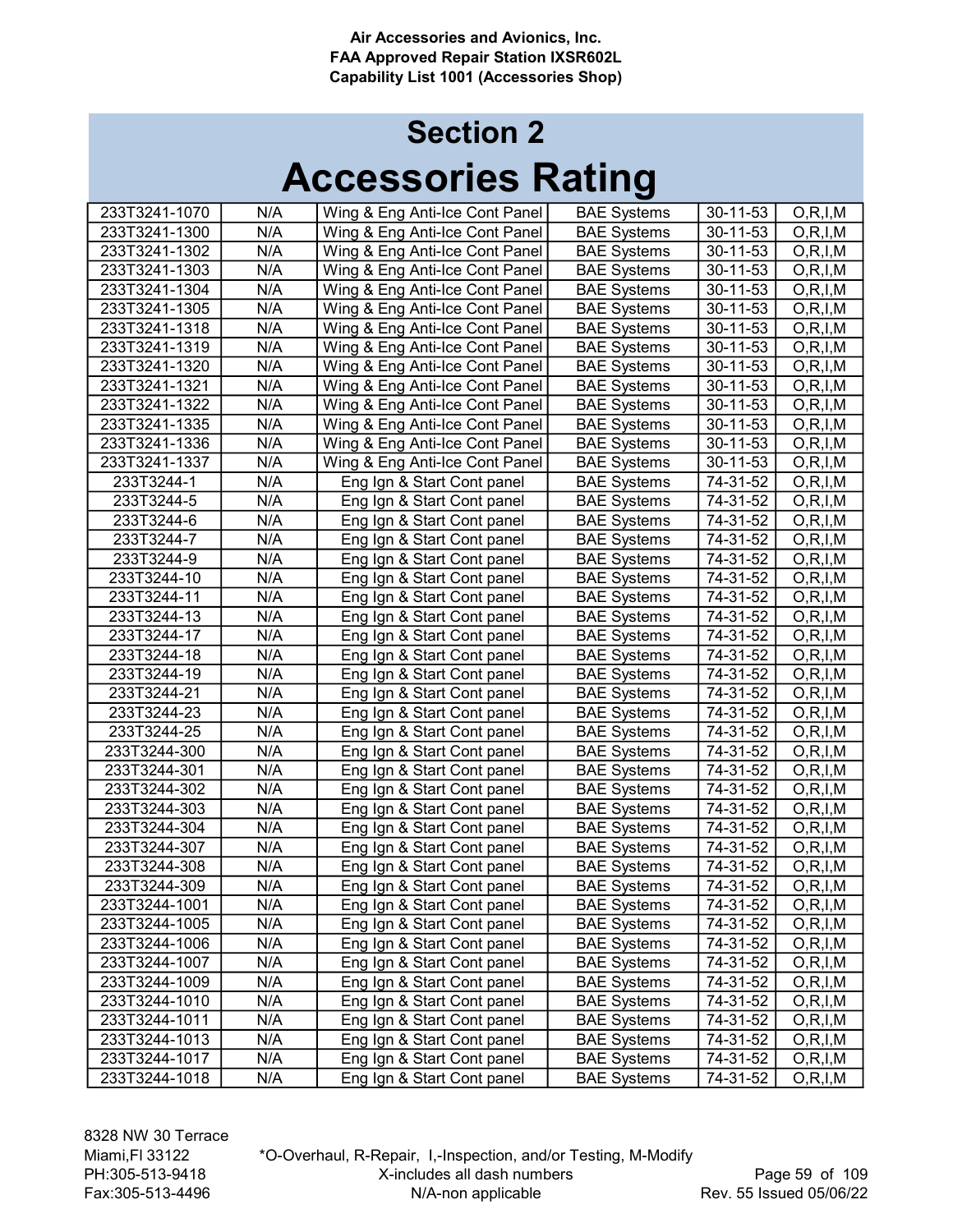| 233T3244-1019 | N/A | Eng Ign & Start Cont panel    | <b>BAE Systems</b> | 74-31-52 | O, R, I, M |
|---------------|-----|-------------------------------|--------------------|----------|------------|
| 233T3244-1021 | N/A | Eng Ign & Start Cont panel    | <b>BAE Systems</b> | 74-31-52 | O, R, I, M |
| 233T3244-1023 | N/A | Eng Ign & Start Cont panel    | <b>BAE Systems</b> | 74-31-52 | O, R, I, M |
| 233T3244-1025 | N/A | Eng Ign & Start Cont panel    | <b>BAE Systems</b> | 74-31-52 | O, R, I, M |
| 233T3244-1300 | N/A | Eng Ign & Start Cont panel    | <b>BAE Systems</b> | 74-31-52 | O, R, I, M |
| 233T3244-1301 | N/A | Eng Ign & Start Cont panel    | <b>BAE Systems</b> | 74-31-52 | O, R, I, M |
| 233T3244-1302 | N/A | Eng Ign & Start Cont panel    | <b>BAE Systems</b> | 74-31-52 | O, R, I, M |
| 233T3244-1303 | N/A | Eng Ign & Start Cont panel    | <b>BAE Systems</b> | 74-31-52 | O, R, I, M |
| 233T3244-1304 | N/A | Eng Ign & Start Cont panel    | <b>BAE Systems</b> | 74-31-52 | O, R, I, M |
| 233T3244-1305 | N/A | Eng Ign & Start Cont panel    | <b>BAE Systems</b> | 74-31-52 | O, R, I, M |
| 233T3244-1306 | N/A | Eng Ign & Start Cont panel    | <b>BAE Systems</b> | 74-31-52 | O, R, I, M |
| 233T3244-1307 | N/A | Eng Ign & Start Cont panel    | <b>BAE Systems</b> | 74-31-52 | O, R, I, M |
| 233T3244-1308 | N/A | Eng Ign & Start Cont panel    | <b>BAE Systems</b> | 74-31-52 | O, R, I, M |
| 233T3244-1309 | N/A | Eng Ign & Start Cont panel    | <b>BAE Systems</b> | 74-31-52 | O, R, I, M |
| 233T3244-1310 | N/A | Eng Ign & Start Cont panel    | <b>BAE Systems</b> | 74-31-52 | O, R, I, M |
| 233T3244-1311 | N/A | Eng Ign & Start Cont panel    | <b>BAE</b> Systems | 74-31-52 | O, R, I, M |
| 233T3244-1312 | N/A | Eng Ign & Start Cont panel    | <b>BAE Systems</b> | 74-31-52 | O, R, I, M |
| 233T6204-11   | N/A | Fire/Overheat Test Panel Assy | <b>BAE Systems</b> | 26-11-51 | O, R, I, M |
| 233T6204-12   | N/A | Fire/Overheat Test Panel Assy | <b>BAE Systems</b> | 26-11-51 | O, R, I, M |
| 233T6204-13   | N/A | Fire/Overheat Test Panel Assy | <b>BAE Systems</b> | 26-11-51 | O, R, I, M |
| 233T6204-14   | N/A | Fire/Overheat Test Panel Assy | <b>BAE Systems</b> | 26-11-51 | O, R, I, M |
| 233T6204-16   | N/A | Fire/Overheat Test Panel Assy | <b>BAE Systems</b> | 26-11-51 | O, R, I, M |
| 233T6204-20   | N/A | Fire/Overheat Test Panel Assy | <b>BAE Systems</b> | 26-11-51 | O, R, I, M |
| 233T6204-22   | N/A | Fire/Overheat Test Panel Assy | <b>BAE Systems</b> | 26-11-51 | O, R, I, M |
| 233T6204-301  | N/A | Fire/Overheat Test Panel Assy | <b>BAE Systems</b> | 26-11-51 | O, R, I, M |
| 233T6204-302  | N/A | Fire/Overheat Test Panel Assy | <b>BAE Systems</b> | 26-11-51 | O, R, I, M |
| 233T6204-315  | N/A | Fire/Overheat Test Panel Assy | <b>BAE Systems</b> | 26-11-51 | O, R, I, M |
| 233T6204-316  | N/A | Fire/Overheat Test Panel Assy | <b>BAE Systems</b> | 26-11-51 | O, R, I, M |
| 233T6204-7    | N/A | Fire/Overheat Test Panel Assy | <b>BAE Systems</b> | 26-11-51 | O, R, I, M |
| 24E507009G01  | N/A | Water Heater                  | Goodrich           | 38-12-16 | O, R, I, M |
| 24E507009G02  | N/A | Water Heater                  | Goodrich           | 38-12-16 | O, R, I, M |
| 24E507009G03  | N/A | Water Heater                  | Goodrich           | 38-12-16 | O, R, I, M |
| 24E507040G01  | N/A | Water Heater                  | <b>UTC Aero</b>    | 38-13-51 | O, R, I, M |
| 24E507040G02  | N/A | Water Heater                  | <b>UTC Aero</b>    | 38-13-51 | O, R, I, M |
| 24E507040G03  | N/A | <b>Water Heater</b>           | UTC Aero           | 38-13-51 | O, R, I, M |
| 24E507040G04  | N/A | <b>Water Heater</b>           | <b>UTC Aero</b>    | 38-13-51 | O, R, I, M |
| 24E507040G05  | N/A | Water Heater                  | <b>UTC Aero</b>    | 38-13-51 | O, R, I, M |
| 24E507040G06  | N/A | Water Heater                  | <b>UTC Aero</b>    | 38-13-51 | O, R, I, M |
| 25-1132-101   | N/A | Lense                         | Grimes Aero        | 33-51-31 | O, R, I, M |
| 254A1150-1    | N/A | Auto Throttle Switchpack Assy | Boeing             | 22-32-34 | O, R, I, M |
| 254A1150-2    | N/A | Auto Throttle Switchpack Assy | Boeing             | 22-32-34 | O, R, I, M |
| 254A1150-7    | N/A | Auto Throttle Switchpack Assy | Boeing             | 22-32-34 | O, R, I, M |
| 254A1150-8    | N/A | Auto Throttle Switchpack Assy | Boeing             | 22-32-34 | O, R, I, M |
| 254A1150-9    | N/A | Auto Throttle Switchpack Assy | <b>Boeing</b>      | 22-32-34 | O, R, I, M |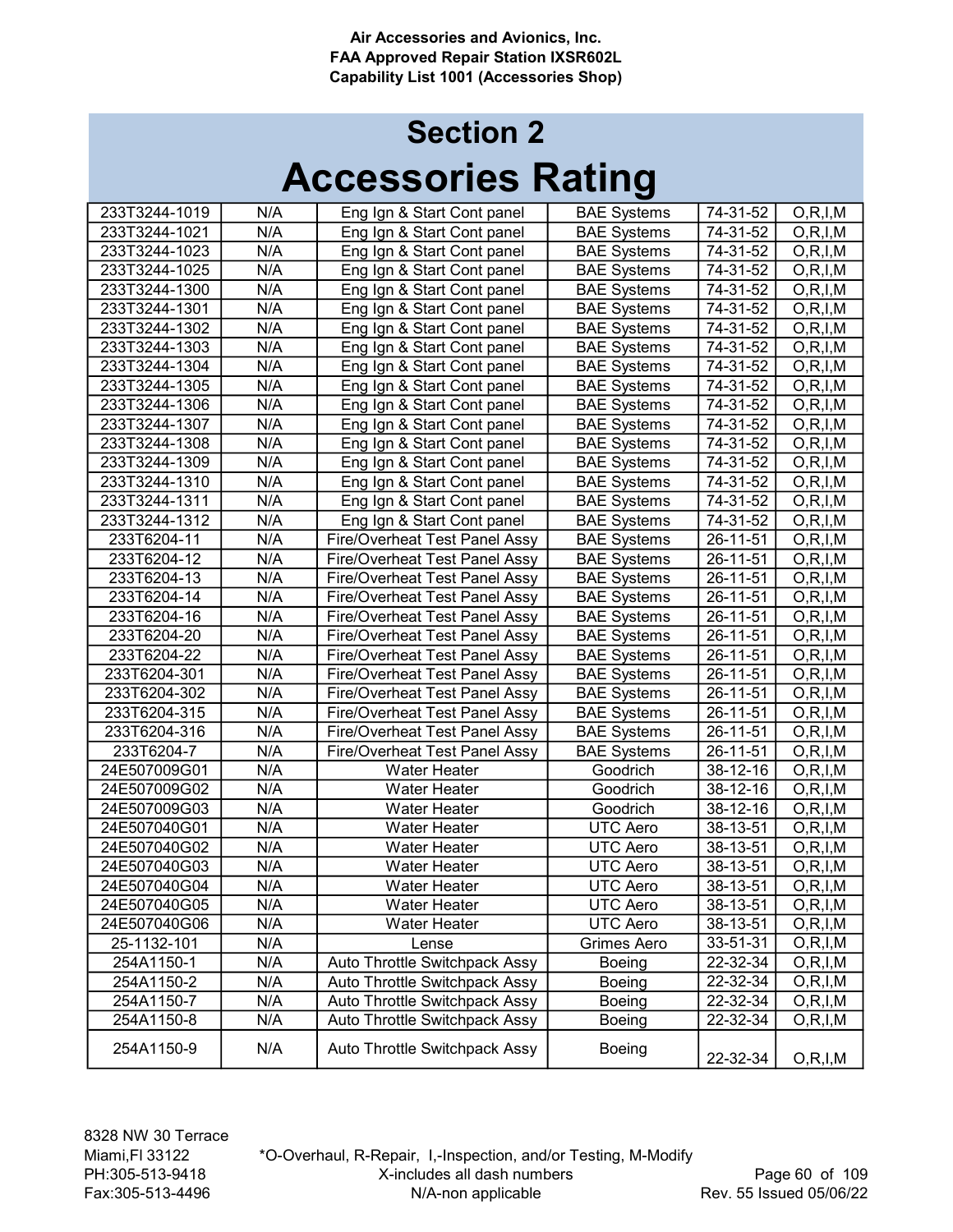## Accessories Rating Section 2

| N/A<br>254A1150-10<br>Auto Throttle Switchpack Assy<br><b>Boeing</b><br>22-32-34<br>O, R, I, M<br>N/A<br>Auto Throttle Switchpack Assy<br>254A1150-11<br><b>Boeing</b><br>22-32-34<br>O, R, I, M<br>254A1150-12<br>N/A<br>Auto Throttle Switchpack Assy<br><b>Boeing</b><br>22-32-34<br>O, R, I, M<br>N/A<br>Auto Throttle Switchpack Assy<br>254A1150-13<br><b>Boeing</b><br>22-32-34<br>O, R, I, M<br>N/A<br>254A1150-14<br>Auto Throttle Switchpack Assy<br>Boeing<br>22-32-34<br>O, R, I, M<br>N/A<br>254A1150-15<br>Auto Throttle Switchpack Assy<br><b>Boeing</b><br>22-32-34<br>O, R, I, M<br>N/A<br>254A1150-16<br>Auto Throttle Switchpack Assy<br><b>Boeing</b><br>22-32-34<br>O, R, I, M<br>None<br>N/A<br>O, R, I<br>255A209<br>Voice Gun, Port. Loudspeaker<br><b>Federal Signal</b><br>N/A<br>2598D<br><b>Lightning Transformer</b><br>$33 - 14 - 51$<br>O, R, I, M<br>B.I.P. Aeronautique<br>N/A<br><b>Electronic Clock</b><br><b>General Electric</b><br>2620-02-1<br>$31 - 21 - 13$<br>O, R, I, M<br>26405<br>N/A<br>Lamp Dimming Rheostat<br>Meggitt<br>33-10-02<br>2651-278-7<br>N/A<br>Lavatory Drain Ball Valve<br>Kaiser<br>38-38-07<br>O, R, I, M<br>N/A<br>O, R, I, M<br>2651-278-8<br>Lavatory Drain Ball Valve<br>Kaiser<br>38-38-07<br>N/A<br><b>Lavatory Drain Ball Valve</b><br>38-38-05<br>O, R, I, M<br>2651-278-12<br>Kaiser<br>N/A<br>2651-278-13<br><b>Lavatory Drain Ball Valve</b><br>38-38-08<br>O, R, I, M<br>Kaiser<br>2651-278-14<br>N/A<br><b>Lavatory Drain Ball Valve</b><br>38-38-08<br>O, R, I, M<br>Kaiser<br>N/A<br>2651-278-15<br><b>Lavatory Drain Ball Valve</b><br>38-38-05<br>O, R, I, M<br>Kaiser<br>N/A<br>Lavatory Drain Ball Valve<br>38-38-07<br>O, R, I, M<br>2651-278-16<br>Kaiser<br>N/A<br>2651-278-17<br><b>Lavatory Drain Ball Valve</b><br>Kaiser<br>38-38-08<br>O, R, I, M<br>N/A<br>38-38-09<br>2651-278-18<br>Lavatory Drain Ball Valve<br>Kaiser<br>O, R, I, M<br>N/A<br>2651-278-19<br>Lavatory Drain Ball Valve<br>Kaiser<br>38-38-09<br>O, R, I, M<br>N/A<br>O, R, I, M<br>2651-278-21<br><b>Lavatory Drain Ball Valve</b><br>Kaiser<br>38-38-09<br>N/A<br>2651-278-22<br>Kaiser<br>O, R, I, M<br><b>Lavatory Drain Ball Valve</b><br>38-38-09<br>N/A<br>38-38-09<br>O, R, I, M<br>2651-278-23<br><b>Lavatory Drain Ball Valve</b><br>Kaiser<br>N/A<br>Kaiser<br>38-38-09<br>2651-278-24<br><b>Lavatory Drain Ball Valve</b><br>O, R, I, M<br>N/A<br>O, R, I, M<br>2651-278-25<br><b>Lavatory Drain Ball Valve</b><br>Kaiser<br>38-38-08<br>N/A<br>Kaiser<br>38-38-08<br>2651-278-27<br>Lavatory Drain Ball Valve<br>O, R, I, M<br>2687A0000-01<br>N/A<br>Liebherr<br>21-53-32<br>Diff. Pressure Sensor<br>N/A<br>21-51-22<br>2695A0000-01<br>Pressure Sensor<br>Liebherr<br>N/A<br>2696A0000-01<br>Liebherr<br>21-53-37<br><b>Flow Sensor</b><br>N/A<br>Pressure Sensor<br>Liebherr<br>21-52-48<br>2697A0000-01<br>N/A<br>25-52-06<br>O, R, I, M<br>2846T100-1<br>Sill Actuator<br>Telair Int.<br>N/A<br>Sill Actuator<br>2846T100-1<br>Telair Int.<br>25-52-06<br>O, R, I, M<br>N/A<br><b>BAE Systems</b><br><b>Engine Accessory Unit Assy</b><br>285A1300-1<br>77-09-11<br>O, R, I, M<br>N/A<br>Elect. Meter, Battery & Galley<br>285A1840-1<br><b>BAE Systems</b><br>24-00-06<br>O, R, I, M<br>N/A<br>Elect. Meter, Battery & Galley<br>285A1840-1<br><b>BAE Systems</b><br>24-00-06<br>O, R, I, M<br>N/A<br>Elect. Meter, Battery & Galley<br>285A1840-10<br><b>BAE Systems</b><br>24-00-06<br>O, R, I, M<br>285A1840-2<br>N/A<br>Elect. Meter, Battery & Galley<br><b>BAE Systems</b><br>24-00-06<br>O, R, I, M<br>Elect. Meter, Battery & Galley<br>285A1840-2<br>N/A<br><b>BAE Systems</b><br>24-00-06<br>O, R, I, M |  | IJ |  |
|-----------------------------------------------------------------------------------------------------------------------------------------------------------------------------------------------------------------------------------------------------------------------------------------------------------------------------------------------------------------------------------------------------------------------------------------------------------------------------------------------------------------------------------------------------------------------------------------------------------------------------------------------------------------------------------------------------------------------------------------------------------------------------------------------------------------------------------------------------------------------------------------------------------------------------------------------------------------------------------------------------------------------------------------------------------------------------------------------------------------------------------------------------------------------------------------------------------------------------------------------------------------------------------------------------------------------------------------------------------------------------------------------------------------------------------------------------------------------------------------------------------------------------------------------------------------------------------------------------------------------------------------------------------------------------------------------------------------------------------------------------------------------------------------------------------------------------------------------------------------------------------------------------------------------------------------------------------------------------------------------------------------------------------------------------------------------------------------------------------------------------------------------------------------------------------------------------------------------------------------------------------------------------------------------------------------------------------------------------------------------------------------------------------------------------------------------------------------------------------------------------------------------------------------------------------------------------------------------------------------------------------------------------------------------------------------------------------------------------------------------------------------------------------------------------------------------------------------------------------------------------------------------------------------------------------------------------------------------------------------------------------------------------------------------------------------------------------------------------------------------------------------------------------------------------------------------------------------------------------------------------------------------------------------------------------------------------------------------------------------------------------------------------------------------------------------------------------------------------------------------------------------------------------------------------------------------------------------------------------------------------------------------------------------------------------------------------|--|----|--|
|                                                                                                                                                                                                                                                                                                                                                                                                                                                                                                                                                                                                                                                                                                                                                                                                                                                                                                                                                                                                                                                                                                                                                                                                                                                                                                                                                                                                                                                                                                                                                                                                                                                                                                                                                                                                                                                                                                                                                                                                                                                                                                                                                                                                                                                                                                                                                                                                                                                                                                                                                                                                                                                                                                                                                                                                                                                                                                                                                                                                                                                                                                                                                                                                                                                                                                                                                                                                                                                                                                                                                                                                                                                                                                     |  |    |  |
|                                                                                                                                                                                                                                                                                                                                                                                                                                                                                                                                                                                                                                                                                                                                                                                                                                                                                                                                                                                                                                                                                                                                                                                                                                                                                                                                                                                                                                                                                                                                                                                                                                                                                                                                                                                                                                                                                                                                                                                                                                                                                                                                                                                                                                                                                                                                                                                                                                                                                                                                                                                                                                                                                                                                                                                                                                                                                                                                                                                                                                                                                                                                                                                                                                                                                                                                                                                                                                                                                                                                                                                                                                                                                                     |  |    |  |
|                                                                                                                                                                                                                                                                                                                                                                                                                                                                                                                                                                                                                                                                                                                                                                                                                                                                                                                                                                                                                                                                                                                                                                                                                                                                                                                                                                                                                                                                                                                                                                                                                                                                                                                                                                                                                                                                                                                                                                                                                                                                                                                                                                                                                                                                                                                                                                                                                                                                                                                                                                                                                                                                                                                                                                                                                                                                                                                                                                                                                                                                                                                                                                                                                                                                                                                                                                                                                                                                                                                                                                                                                                                                                                     |  |    |  |
|                                                                                                                                                                                                                                                                                                                                                                                                                                                                                                                                                                                                                                                                                                                                                                                                                                                                                                                                                                                                                                                                                                                                                                                                                                                                                                                                                                                                                                                                                                                                                                                                                                                                                                                                                                                                                                                                                                                                                                                                                                                                                                                                                                                                                                                                                                                                                                                                                                                                                                                                                                                                                                                                                                                                                                                                                                                                                                                                                                                                                                                                                                                                                                                                                                                                                                                                                                                                                                                                                                                                                                                                                                                                                                     |  |    |  |
|                                                                                                                                                                                                                                                                                                                                                                                                                                                                                                                                                                                                                                                                                                                                                                                                                                                                                                                                                                                                                                                                                                                                                                                                                                                                                                                                                                                                                                                                                                                                                                                                                                                                                                                                                                                                                                                                                                                                                                                                                                                                                                                                                                                                                                                                                                                                                                                                                                                                                                                                                                                                                                                                                                                                                                                                                                                                                                                                                                                                                                                                                                                                                                                                                                                                                                                                                                                                                                                                                                                                                                                                                                                                                                     |  |    |  |
|                                                                                                                                                                                                                                                                                                                                                                                                                                                                                                                                                                                                                                                                                                                                                                                                                                                                                                                                                                                                                                                                                                                                                                                                                                                                                                                                                                                                                                                                                                                                                                                                                                                                                                                                                                                                                                                                                                                                                                                                                                                                                                                                                                                                                                                                                                                                                                                                                                                                                                                                                                                                                                                                                                                                                                                                                                                                                                                                                                                                                                                                                                                                                                                                                                                                                                                                                                                                                                                                                                                                                                                                                                                                                                     |  |    |  |
|                                                                                                                                                                                                                                                                                                                                                                                                                                                                                                                                                                                                                                                                                                                                                                                                                                                                                                                                                                                                                                                                                                                                                                                                                                                                                                                                                                                                                                                                                                                                                                                                                                                                                                                                                                                                                                                                                                                                                                                                                                                                                                                                                                                                                                                                                                                                                                                                                                                                                                                                                                                                                                                                                                                                                                                                                                                                                                                                                                                                                                                                                                                                                                                                                                                                                                                                                                                                                                                                                                                                                                                                                                                                                                     |  |    |  |
|                                                                                                                                                                                                                                                                                                                                                                                                                                                                                                                                                                                                                                                                                                                                                                                                                                                                                                                                                                                                                                                                                                                                                                                                                                                                                                                                                                                                                                                                                                                                                                                                                                                                                                                                                                                                                                                                                                                                                                                                                                                                                                                                                                                                                                                                                                                                                                                                                                                                                                                                                                                                                                                                                                                                                                                                                                                                                                                                                                                                                                                                                                                                                                                                                                                                                                                                                                                                                                                                                                                                                                                                                                                                                                     |  |    |  |
|                                                                                                                                                                                                                                                                                                                                                                                                                                                                                                                                                                                                                                                                                                                                                                                                                                                                                                                                                                                                                                                                                                                                                                                                                                                                                                                                                                                                                                                                                                                                                                                                                                                                                                                                                                                                                                                                                                                                                                                                                                                                                                                                                                                                                                                                                                                                                                                                                                                                                                                                                                                                                                                                                                                                                                                                                                                                                                                                                                                                                                                                                                                                                                                                                                                                                                                                                                                                                                                                                                                                                                                                                                                                                                     |  |    |  |
|                                                                                                                                                                                                                                                                                                                                                                                                                                                                                                                                                                                                                                                                                                                                                                                                                                                                                                                                                                                                                                                                                                                                                                                                                                                                                                                                                                                                                                                                                                                                                                                                                                                                                                                                                                                                                                                                                                                                                                                                                                                                                                                                                                                                                                                                                                                                                                                                                                                                                                                                                                                                                                                                                                                                                                                                                                                                                                                                                                                                                                                                                                                                                                                                                                                                                                                                                                                                                                                                                                                                                                                                                                                                                                     |  |    |  |
|                                                                                                                                                                                                                                                                                                                                                                                                                                                                                                                                                                                                                                                                                                                                                                                                                                                                                                                                                                                                                                                                                                                                                                                                                                                                                                                                                                                                                                                                                                                                                                                                                                                                                                                                                                                                                                                                                                                                                                                                                                                                                                                                                                                                                                                                                                                                                                                                                                                                                                                                                                                                                                                                                                                                                                                                                                                                                                                                                                                                                                                                                                                                                                                                                                                                                                                                                                                                                                                                                                                                                                                                                                                                                                     |  |    |  |
|                                                                                                                                                                                                                                                                                                                                                                                                                                                                                                                                                                                                                                                                                                                                                                                                                                                                                                                                                                                                                                                                                                                                                                                                                                                                                                                                                                                                                                                                                                                                                                                                                                                                                                                                                                                                                                                                                                                                                                                                                                                                                                                                                                                                                                                                                                                                                                                                                                                                                                                                                                                                                                                                                                                                                                                                                                                                                                                                                                                                                                                                                                                                                                                                                                                                                                                                                                                                                                                                                                                                                                                                                                                                                                     |  |    |  |
|                                                                                                                                                                                                                                                                                                                                                                                                                                                                                                                                                                                                                                                                                                                                                                                                                                                                                                                                                                                                                                                                                                                                                                                                                                                                                                                                                                                                                                                                                                                                                                                                                                                                                                                                                                                                                                                                                                                                                                                                                                                                                                                                                                                                                                                                                                                                                                                                                                                                                                                                                                                                                                                                                                                                                                                                                                                                                                                                                                                                                                                                                                                                                                                                                                                                                                                                                                                                                                                                                                                                                                                                                                                                                                     |  |    |  |
|                                                                                                                                                                                                                                                                                                                                                                                                                                                                                                                                                                                                                                                                                                                                                                                                                                                                                                                                                                                                                                                                                                                                                                                                                                                                                                                                                                                                                                                                                                                                                                                                                                                                                                                                                                                                                                                                                                                                                                                                                                                                                                                                                                                                                                                                                                                                                                                                                                                                                                                                                                                                                                                                                                                                                                                                                                                                                                                                                                                                                                                                                                                                                                                                                                                                                                                                                                                                                                                                                                                                                                                                                                                                                                     |  |    |  |
|                                                                                                                                                                                                                                                                                                                                                                                                                                                                                                                                                                                                                                                                                                                                                                                                                                                                                                                                                                                                                                                                                                                                                                                                                                                                                                                                                                                                                                                                                                                                                                                                                                                                                                                                                                                                                                                                                                                                                                                                                                                                                                                                                                                                                                                                                                                                                                                                                                                                                                                                                                                                                                                                                                                                                                                                                                                                                                                                                                                                                                                                                                                                                                                                                                                                                                                                                                                                                                                                                                                                                                                                                                                                                                     |  |    |  |
|                                                                                                                                                                                                                                                                                                                                                                                                                                                                                                                                                                                                                                                                                                                                                                                                                                                                                                                                                                                                                                                                                                                                                                                                                                                                                                                                                                                                                                                                                                                                                                                                                                                                                                                                                                                                                                                                                                                                                                                                                                                                                                                                                                                                                                                                                                                                                                                                                                                                                                                                                                                                                                                                                                                                                                                                                                                                                                                                                                                                                                                                                                                                                                                                                                                                                                                                                                                                                                                                                                                                                                                                                                                                                                     |  |    |  |
|                                                                                                                                                                                                                                                                                                                                                                                                                                                                                                                                                                                                                                                                                                                                                                                                                                                                                                                                                                                                                                                                                                                                                                                                                                                                                                                                                                                                                                                                                                                                                                                                                                                                                                                                                                                                                                                                                                                                                                                                                                                                                                                                                                                                                                                                                                                                                                                                                                                                                                                                                                                                                                                                                                                                                                                                                                                                                                                                                                                                                                                                                                                                                                                                                                                                                                                                                                                                                                                                                                                                                                                                                                                                                                     |  |    |  |
|                                                                                                                                                                                                                                                                                                                                                                                                                                                                                                                                                                                                                                                                                                                                                                                                                                                                                                                                                                                                                                                                                                                                                                                                                                                                                                                                                                                                                                                                                                                                                                                                                                                                                                                                                                                                                                                                                                                                                                                                                                                                                                                                                                                                                                                                                                                                                                                                                                                                                                                                                                                                                                                                                                                                                                                                                                                                                                                                                                                                                                                                                                                                                                                                                                                                                                                                                                                                                                                                                                                                                                                                                                                                                                     |  |    |  |
|                                                                                                                                                                                                                                                                                                                                                                                                                                                                                                                                                                                                                                                                                                                                                                                                                                                                                                                                                                                                                                                                                                                                                                                                                                                                                                                                                                                                                                                                                                                                                                                                                                                                                                                                                                                                                                                                                                                                                                                                                                                                                                                                                                                                                                                                                                                                                                                                                                                                                                                                                                                                                                                                                                                                                                                                                                                                                                                                                                                                                                                                                                                                                                                                                                                                                                                                                                                                                                                                                                                                                                                                                                                                                                     |  |    |  |
|                                                                                                                                                                                                                                                                                                                                                                                                                                                                                                                                                                                                                                                                                                                                                                                                                                                                                                                                                                                                                                                                                                                                                                                                                                                                                                                                                                                                                                                                                                                                                                                                                                                                                                                                                                                                                                                                                                                                                                                                                                                                                                                                                                                                                                                                                                                                                                                                                                                                                                                                                                                                                                                                                                                                                                                                                                                                                                                                                                                                                                                                                                                                                                                                                                                                                                                                                                                                                                                                                                                                                                                                                                                                                                     |  |    |  |
|                                                                                                                                                                                                                                                                                                                                                                                                                                                                                                                                                                                                                                                                                                                                                                                                                                                                                                                                                                                                                                                                                                                                                                                                                                                                                                                                                                                                                                                                                                                                                                                                                                                                                                                                                                                                                                                                                                                                                                                                                                                                                                                                                                                                                                                                                                                                                                                                                                                                                                                                                                                                                                                                                                                                                                                                                                                                                                                                                                                                                                                                                                                                                                                                                                                                                                                                                                                                                                                                                                                                                                                                                                                                                                     |  |    |  |
|                                                                                                                                                                                                                                                                                                                                                                                                                                                                                                                                                                                                                                                                                                                                                                                                                                                                                                                                                                                                                                                                                                                                                                                                                                                                                                                                                                                                                                                                                                                                                                                                                                                                                                                                                                                                                                                                                                                                                                                                                                                                                                                                                                                                                                                                                                                                                                                                                                                                                                                                                                                                                                                                                                                                                                                                                                                                                                                                                                                                                                                                                                                                                                                                                                                                                                                                                                                                                                                                                                                                                                                                                                                                                                     |  |    |  |
|                                                                                                                                                                                                                                                                                                                                                                                                                                                                                                                                                                                                                                                                                                                                                                                                                                                                                                                                                                                                                                                                                                                                                                                                                                                                                                                                                                                                                                                                                                                                                                                                                                                                                                                                                                                                                                                                                                                                                                                                                                                                                                                                                                                                                                                                                                                                                                                                                                                                                                                                                                                                                                                                                                                                                                                                                                                                                                                                                                                                                                                                                                                                                                                                                                                                                                                                                                                                                                                                                                                                                                                                                                                                                                     |  |    |  |
|                                                                                                                                                                                                                                                                                                                                                                                                                                                                                                                                                                                                                                                                                                                                                                                                                                                                                                                                                                                                                                                                                                                                                                                                                                                                                                                                                                                                                                                                                                                                                                                                                                                                                                                                                                                                                                                                                                                                                                                                                                                                                                                                                                                                                                                                                                                                                                                                                                                                                                                                                                                                                                                                                                                                                                                                                                                                                                                                                                                                                                                                                                                                                                                                                                                                                                                                                                                                                                                                                                                                                                                                                                                                                                     |  |    |  |
|                                                                                                                                                                                                                                                                                                                                                                                                                                                                                                                                                                                                                                                                                                                                                                                                                                                                                                                                                                                                                                                                                                                                                                                                                                                                                                                                                                                                                                                                                                                                                                                                                                                                                                                                                                                                                                                                                                                                                                                                                                                                                                                                                                                                                                                                                                                                                                                                                                                                                                                                                                                                                                                                                                                                                                                                                                                                                                                                                                                                                                                                                                                                                                                                                                                                                                                                                                                                                                                                                                                                                                                                                                                                                                     |  |    |  |
|                                                                                                                                                                                                                                                                                                                                                                                                                                                                                                                                                                                                                                                                                                                                                                                                                                                                                                                                                                                                                                                                                                                                                                                                                                                                                                                                                                                                                                                                                                                                                                                                                                                                                                                                                                                                                                                                                                                                                                                                                                                                                                                                                                                                                                                                                                                                                                                                                                                                                                                                                                                                                                                                                                                                                                                                                                                                                                                                                                                                                                                                                                                                                                                                                                                                                                                                                                                                                                                                                                                                                                                                                                                                                                     |  |    |  |
|                                                                                                                                                                                                                                                                                                                                                                                                                                                                                                                                                                                                                                                                                                                                                                                                                                                                                                                                                                                                                                                                                                                                                                                                                                                                                                                                                                                                                                                                                                                                                                                                                                                                                                                                                                                                                                                                                                                                                                                                                                                                                                                                                                                                                                                                                                                                                                                                                                                                                                                                                                                                                                                                                                                                                                                                                                                                                                                                                                                                                                                                                                                                                                                                                                                                                                                                                                                                                                                                                                                                                                                                                                                                                                     |  |    |  |
|                                                                                                                                                                                                                                                                                                                                                                                                                                                                                                                                                                                                                                                                                                                                                                                                                                                                                                                                                                                                                                                                                                                                                                                                                                                                                                                                                                                                                                                                                                                                                                                                                                                                                                                                                                                                                                                                                                                                                                                                                                                                                                                                                                                                                                                                                                                                                                                                                                                                                                                                                                                                                                                                                                                                                                                                                                                                                                                                                                                                                                                                                                                                                                                                                                                                                                                                                                                                                                                                                                                                                                                                                                                                                                     |  |    |  |
|                                                                                                                                                                                                                                                                                                                                                                                                                                                                                                                                                                                                                                                                                                                                                                                                                                                                                                                                                                                                                                                                                                                                                                                                                                                                                                                                                                                                                                                                                                                                                                                                                                                                                                                                                                                                                                                                                                                                                                                                                                                                                                                                                                                                                                                                                                                                                                                                                                                                                                                                                                                                                                                                                                                                                                                                                                                                                                                                                                                                                                                                                                                                                                                                                                                                                                                                                                                                                                                                                                                                                                                                                                                                                                     |  |    |  |
|                                                                                                                                                                                                                                                                                                                                                                                                                                                                                                                                                                                                                                                                                                                                                                                                                                                                                                                                                                                                                                                                                                                                                                                                                                                                                                                                                                                                                                                                                                                                                                                                                                                                                                                                                                                                                                                                                                                                                                                                                                                                                                                                                                                                                                                                                                                                                                                                                                                                                                                                                                                                                                                                                                                                                                                                                                                                                                                                                                                                                                                                                                                                                                                                                                                                                                                                                                                                                                                                                                                                                                                                                                                                                                     |  |    |  |
|                                                                                                                                                                                                                                                                                                                                                                                                                                                                                                                                                                                                                                                                                                                                                                                                                                                                                                                                                                                                                                                                                                                                                                                                                                                                                                                                                                                                                                                                                                                                                                                                                                                                                                                                                                                                                                                                                                                                                                                                                                                                                                                                                                                                                                                                                                                                                                                                                                                                                                                                                                                                                                                                                                                                                                                                                                                                                                                                                                                                                                                                                                                                                                                                                                                                                                                                                                                                                                                                                                                                                                                                                                                                                                     |  |    |  |
|                                                                                                                                                                                                                                                                                                                                                                                                                                                                                                                                                                                                                                                                                                                                                                                                                                                                                                                                                                                                                                                                                                                                                                                                                                                                                                                                                                                                                                                                                                                                                                                                                                                                                                                                                                                                                                                                                                                                                                                                                                                                                                                                                                                                                                                                                                                                                                                                                                                                                                                                                                                                                                                                                                                                                                                                                                                                                                                                                                                                                                                                                                                                                                                                                                                                                                                                                                                                                                                                                                                                                                                                                                                                                                     |  |    |  |
|                                                                                                                                                                                                                                                                                                                                                                                                                                                                                                                                                                                                                                                                                                                                                                                                                                                                                                                                                                                                                                                                                                                                                                                                                                                                                                                                                                                                                                                                                                                                                                                                                                                                                                                                                                                                                                                                                                                                                                                                                                                                                                                                                                                                                                                                                                                                                                                                                                                                                                                                                                                                                                                                                                                                                                                                                                                                                                                                                                                                                                                                                                                                                                                                                                                                                                                                                                                                                                                                                                                                                                                                                                                                                                     |  |    |  |
|                                                                                                                                                                                                                                                                                                                                                                                                                                                                                                                                                                                                                                                                                                                                                                                                                                                                                                                                                                                                                                                                                                                                                                                                                                                                                                                                                                                                                                                                                                                                                                                                                                                                                                                                                                                                                                                                                                                                                                                                                                                                                                                                                                                                                                                                                                                                                                                                                                                                                                                                                                                                                                                                                                                                                                                                                                                                                                                                                                                                                                                                                                                                                                                                                                                                                                                                                                                                                                                                                                                                                                                                                                                                                                     |  |    |  |
|                                                                                                                                                                                                                                                                                                                                                                                                                                                                                                                                                                                                                                                                                                                                                                                                                                                                                                                                                                                                                                                                                                                                                                                                                                                                                                                                                                                                                                                                                                                                                                                                                                                                                                                                                                                                                                                                                                                                                                                                                                                                                                                                                                                                                                                                                                                                                                                                                                                                                                                                                                                                                                                                                                                                                                                                                                                                                                                                                                                                                                                                                                                                                                                                                                                                                                                                                                                                                                                                                                                                                                                                                                                                                                     |  |    |  |
|                                                                                                                                                                                                                                                                                                                                                                                                                                                                                                                                                                                                                                                                                                                                                                                                                                                                                                                                                                                                                                                                                                                                                                                                                                                                                                                                                                                                                                                                                                                                                                                                                                                                                                                                                                                                                                                                                                                                                                                                                                                                                                                                                                                                                                                                                                                                                                                                                                                                                                                                                                                                                                                                                                                                                                                                                                                                                                                                                                                                                                                                                                                                                                                                                                                                                                                                                                                                                                                                                                                                                                                                                                                                                                     |  |    |  |
|                                                                                                                                                                                                                                                                                                                                                                                                                                                                                                                                                                                                                                                                                                                                                                                                                                                                                                                                                                                                                                                                                                                                                                                                                                                                                                                                                                                                                                                                                                                                                                                                                                                                                                                                                                                                                                                                                                                                                                                                                                                                                                                                                                                                                                                                                                                                                                                                                                                                                                                                                                                                                                                                                                                                                                                                                                                                                                                                                                                                                                                                                                                                                                                                                                                                                                                                                                                                                                                                                                                                                                                                                                                                                                     |  |    |  |
|                                                                                                                                                                                                                                                                                                                                                                                                                                                                                                                                                                                                                                                                                                                                                                                                                                                                                                                                                                                                                                                                                                                                                                                                                                                                                                                                                                                                                                                                                                                                                                                                                                                                                                                                                                                                                                                                                                                                                                                                                                                                                                                                                                                                                                                                                                                                                                                                                                                                                                                                                                                                                                                                                                                                                                                                                                                                                                                                                                                                                                                                                                                                                                                                                                                                                                                                                                                                                                                                                                                                                                                                                                                                                                     |  |    |  |
|                                                                                                                                                                                                                                                                                                                                                                                                                                                                                                                                                                                                                                                                                                                                                                                                                                                                                                                                                                                                                                                                                                                                                                                                                                                                                                                                                                                                                                                                                                                                                                                                                                                                                                                                                                                                                                                                                                                                                                                                                                                                                                                                                                                                                                                                                                                                                                                                                                                                                                                                                                                                                                                                                                                                                                                                                                                                                                                                                                                                                                                                                                                                                                                                                                                                                                                                                                                                                                                                                                                                                                                                                                                                                                     |  |    |  |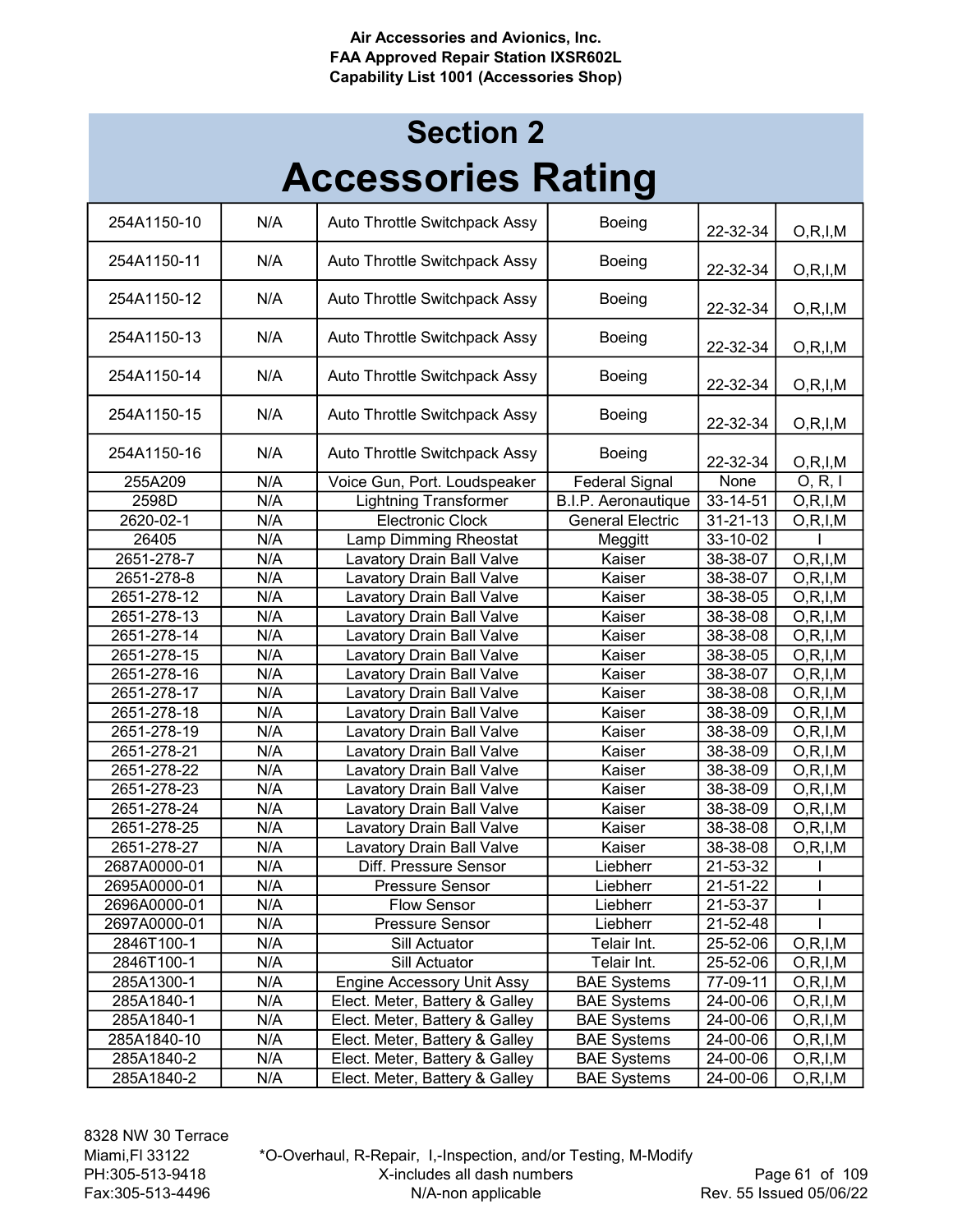| 285A1840-3       | N/A | Elect. Meter, Battery & Galley   | <b>BAE Systems</b> | 24-00-06                  | O, R, I, M |
|------------------|-----|----------------------------------|--------------------|---------------------------|------------|
| 285A1840-3       | N/A | Elect. Meter, Battery & Galley   | <b>BAE Systems</b> | 24-00-06                  | O, R, I, M |
| 285A1840-4       | N/A | Elect. Meter, Battery & Galley   | <b>BAE Systems</b> | 24-00-06                  | O, R, I, M |
| 285A1840-4       | N/A | Elect. Meter, Battery & Galley   | <b>BAE Systems</b> | 24-00-06                  | O, R, I, M |
| MOD <sub>4</sub> |     | Pwr Panel Assy                   |                    |                           |            |
| 285A1840-7       | N/A | Elect. Meter, Battery & Galley   |                    | 24-00-06                  |            |
|                  |     | Pwr Panel Assy                   | <b>BAE Systems</b> |                           | O, R, I, M |
| 285A1840-7       |     | Elect. Meter, Battery & Galley   |                    | 24-00-06                  |            |
| MOD <sub>7</sub> | N/A | Pwr Panel Assy                   | <b>BAE Systems</b> |                           | O, R, I, M |
|                  |     | Elect. Meter, Battery & Galley   |                    | 24-00-06                  |            |
| 285A1840-8       | N/A | Pwr Panel Assy                   | <b>BAE Systems</b> |                           | O, R, I, M |
| 285A1840-8       |     | Elect. Meter, Battery & Galley   |                    |                           |            |
| MOD <sub>8</sub> | N/A | Pwr Panel Assy                   | <b>BAE Systems</b> | 24-00-06                  | O, R, I, M |
|                  |     | Elect. Meter, Battery & Galley   |                    |                           |            |
| 285A1840-9       | N/A | Pwr Panel Assy                   | <b>BAE Systems</b> | 24-00-06                  | O, R, I, M |
| 285N0028-10      | N/A | <b>Printed Circuit Assy</b>      | <b>BAE Systems</b> | 26-10-53                  | O, R, I, M |
| 285N0028-16      | N/A | <b>Printed Circuit Assy</b>      | <b>BAE Systems</b> | 26-10-53                  | O, R, I, M |
| 285N0028-17      | N/A | <b>Printed Circuit Assy</b>      | <b>BAE</b> Systems | $\overline{26} - 10 - 53$ | O, R, I, M |
| 285N0028-20      | N/A | <b>Printed Circuit Assy</b>      | <b>BAE Systems</b> | 26-10-53                  | O, R, I, M |
| 285N0028-21      | N/A | <b>Printed Circuit Assy</b>      | <b>BAE Systems</b> | 26-10-53                  | O, R, I, M |
| 285N0028-23      | N/A | <b>Printed Circuit Assy</b>      | <b>BAE Systems</b> | 26-10-53                  | O, R, I, M |
| 285N0028-24      | N/A | <b>Printed Circuit Assy</b>      | <b>BAE Systems</b> | 26-10-53                  | O, R, I, M |
| 285N0028-25      | N/A | <b>Printed Circuit Assy</b>      | <b>BAE Systems</b> | 26-10-53                  | O, R, I, M |
| 285N0028-35      | N/A | <b>Printed Circuit Assy</b>      | <b>BAE Systems</b> | 26-10-53                  | O, R, I, M |
| 285N0028-36      | N/A | <b>Printed Circuit Assy</b>      | <b>BAE Systems</b> | 26-10-53                  | O, R, I, M |
| 285N0028-37      | N/A | <b>Printed Circuit Assy</b>      | <b>BAE Systems</b> | 26-10-53                  | O, R, I, M |
| 285N0028-38      | N/A | <b>Printed Circuit Assy</b>      | <b>BAE Systems</b> | 26-10-53                  | O, R, I, M |
| 285N0028-39      | N/A | <b>Printed Circuit Assy</b>      | <b>BAE Systems</b> | 26-10-53                  | O, R, I, M |
| 285N0028-40      | N/A | <b>Printed Circuit Assy</b>      | <b>BAE Systems</b> | 26-10-53                  | O, R, I, M |
| 285N0028-41      | N/A | <b>Printed Circuit Assy</b>      | <b>BAE Systems</b> | $26 - 10 - 53$            | O, R, I, M |
| 285N0028-42      | N/A | <b>Printed Circuit Assy</b>      | <b>BAE Systems</b> | 26-10-53                  | O, R, I, M |
| 285N0028-43      | N/A | <b>Printed Circuit Assy</b>      | <b>BAE Systems</b> | 26-10-53                  | O, R, I, M |
| 285N0028-136     | N/A | <b>AFOLTS Printed Circuit</b>    | <b>BAE Systems</b> | 26-10-54                  | O, R, I, M |
| 285T0017-201     | N/A | <b>CSEU Power Supply</b>         | <b>BAE Systems</b> | 27-09-58                  | O, R, I, M |
| 285T0017-201     | N/A | <b>CSEU Power Supply</b>         | <b>BAE Systems</b> | 27-09-58                  | O, R, I, M |
| <b>MOD A</b>     |     |                                  |                    |                           |            |
| 285T0022-31      | N/A | Audio Selector Panel Assy        | <b>BAE Systems</b> | 23-51-54                  | O, R, I, M |
| 285T0022-35      | N/A | <b>Audio Selector Panel Assy</b> | <b>BAE Systems</b> | 23-51-54                  | O, R, I, M |
| 285T0022-35      | N/A | <b>Audio Selector Panel Assy</b> | <b>BAE Systems</b> | 23-51-54                  | O, R, I, M |
| MOD AB           |     |                                  |                    |                           |            |
| 285T0022-35      | N/A | Audio Selector Panel Assy        | <b>BAE Systems</b> | 23-51-54                  | O, R, I, M |
| MOD ABC          |     |                                  |                    |                           |            |
| 285T0022-35      | N/A | Audio Selector Panel Assy        | <b>BAE Systems</b> | 23-51-54                  | O, R, I, M |
| MOD ABCD         |     |                                  |                    |                           |            |
| 285T0022-35      | N/A | Audio Selector Panel Assy        | <b>BAE Systems</b> |                           | O, R, I, M |
| <b>MOD ABD</b>   |     |                                  |                    | 23-51-54                  |            |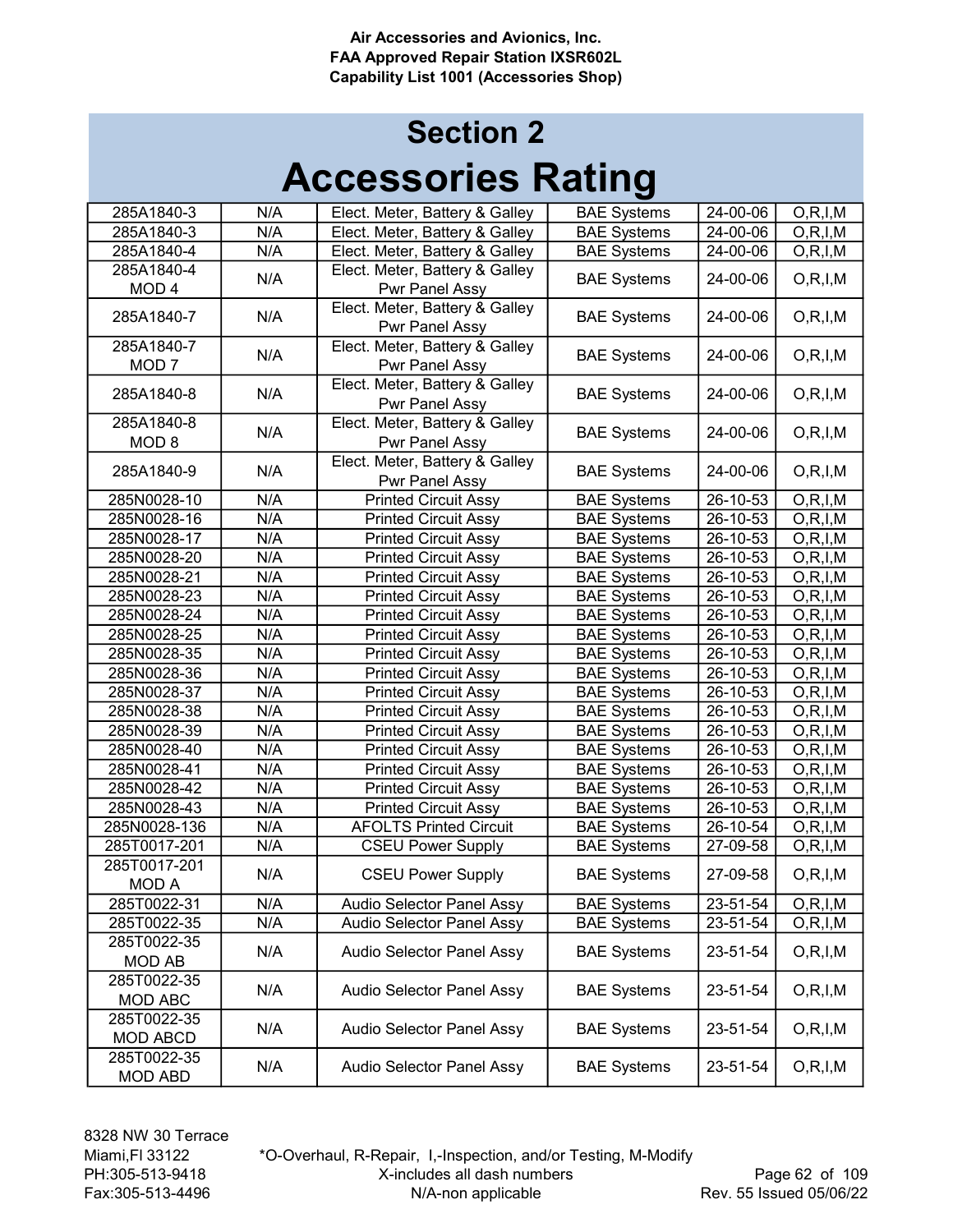| 285T0022-35<br><b>MOD B</b>    | N/A | Audio Selector Panel Assy        | <b>BAE Systems</b> | 23-51-54 | O, R, I, M |
|--------------------------------|-----|----------------------------------|--------------------|----------|------------|
| 285T0022-35<br>MOD BC          | N/A | Audio Selector Panel Assy        | <b>BAE Systems</b> | 23-51-54 | O, R, I, M |
| 285T0022-35<br><b>MOD BD</b>   | N/A | Audio Selector Panel Assy        | <b>BAE Systems</b> | 23-51-54 | O, R, I, M |
| 285T0022-35<br><b>MODD</b>     | N/A | Audio Selector Panel Assy        | <b>BAE Systems</b> | 23-51-54 | O, R, I, M |
| 285T0022-36                    | N/A | Audio Selector Panel Assy        | <b>BAE Systems</b> | 23-51-54 | O, R, I, M |
| 285T0022-36<br><b>MOD AB</b>   | N/A | <b>Audio Selector Panel Assy</b> | <b>BAE Systems</b> | 23-51-54 | O, R, I, M |
| 285T0022-36<br>MOD ABC         | N/A | Audio Selector Panel Assy        | <b>BAE Systems</b> | 23-51-54 | O, R, I, M |
| 285T0022-36<br><b>MOD ABCD</b> | N/A | Audio Selector Panel Assy        | <b>BAE Systems</b> | 23-51-54 | O, R, I, M |
| 285T0022-36<br><b>MOD ABD</b>  | N/A | Audio Selector Panel Assy        | <b>BAE Systems</b> | 23-51-54 | O, R, I, M |
| 285T0022-36<br><b>MOD B</b>    | N/A | Audio Selector Panel Assy        | <b>BAE Systems</b> | 23-51-54 | O, R, I, M |
| 285T0022-36<br>MOD BC          | N/A | Audio Selector Panel Assy        | <b>BAE Systems</b> | 23-51-54 | O, R, I, M |
| 285T0022-36<br><b>MOD BD</b>   | N/A | Audio Selector Panel Assy        | <b>BAE Systems</b> | 23-51-54 | O, R, I, M |
| 285T0022-36<br><b>MODD</b>     | N/A | Audio Selector Panel Assy        | <b>BAE Systems</b> | 23-51-54 | O, R, I, M |
| 285T0022-37                    | N/A | Audio Selector Panel Assy        | <b>BAE Systems</b> | 23-51-54 | O, R, I, M |
| 285T0022-37<br><b>MOD AB</b>   | N/A | Audio Selector Panel Assy        | <b>BAE Systems</b> | 23-51-54 | O, R, I, M |
| 285T0022-37<br>MOD ABC         | N/A | Audio Selector Panel Assy        | <b>BAE Systems</b> | 23-51-54 | O, R, I, M |
| 285T0022-37<br>MOD ABCD        | N/A | Audio Selector Panel Assy        | <b>BAE Systems</b> | 23-51-54 | O, R, I, M |
| 285T0022-37<br><b>MOD ABD</b>  | N/A | Audio Selector Panel Assy        | <b>BAE Systems</b> | 23-51-54 | O, R, I, M |
| 285T0022-37<br>MOD B           | N/A | <b>Audio Selector Panel Assy</b> | <b>BAE Systems</b> | 23-51-54 | O, R, I, M |
| 285T0022-37<br>MOD BC          | N/A | Audio Selector Panel Assy        | <b>BAE Systems</b> | 23-51-54 | O, R, I, M |
| 285T0022-37<br>MOD BD          | N/A | Audio Selector Panel Assy        | <b>BAE Systems</b> | 23-51-54 | O, R, I, M |
| 285T0022-37<br><b>MODD</b>     | N/A | Audio Selector Panel Assy        | <b>BAE Systems</b> | 23-51-54 | O, R, I, M |
| 285T0022-38                    | N/A | Audio Selector Panel Assy        | <b>BAE Systems</b> | 23-51-54 | O, R, I, M |
| 285T0022-38<br><b>MOD AB</b>   | N/A | Audio Selector Panel Assy        | <b>BAE Systems</b> | 23-51-54 | O, R, I, M |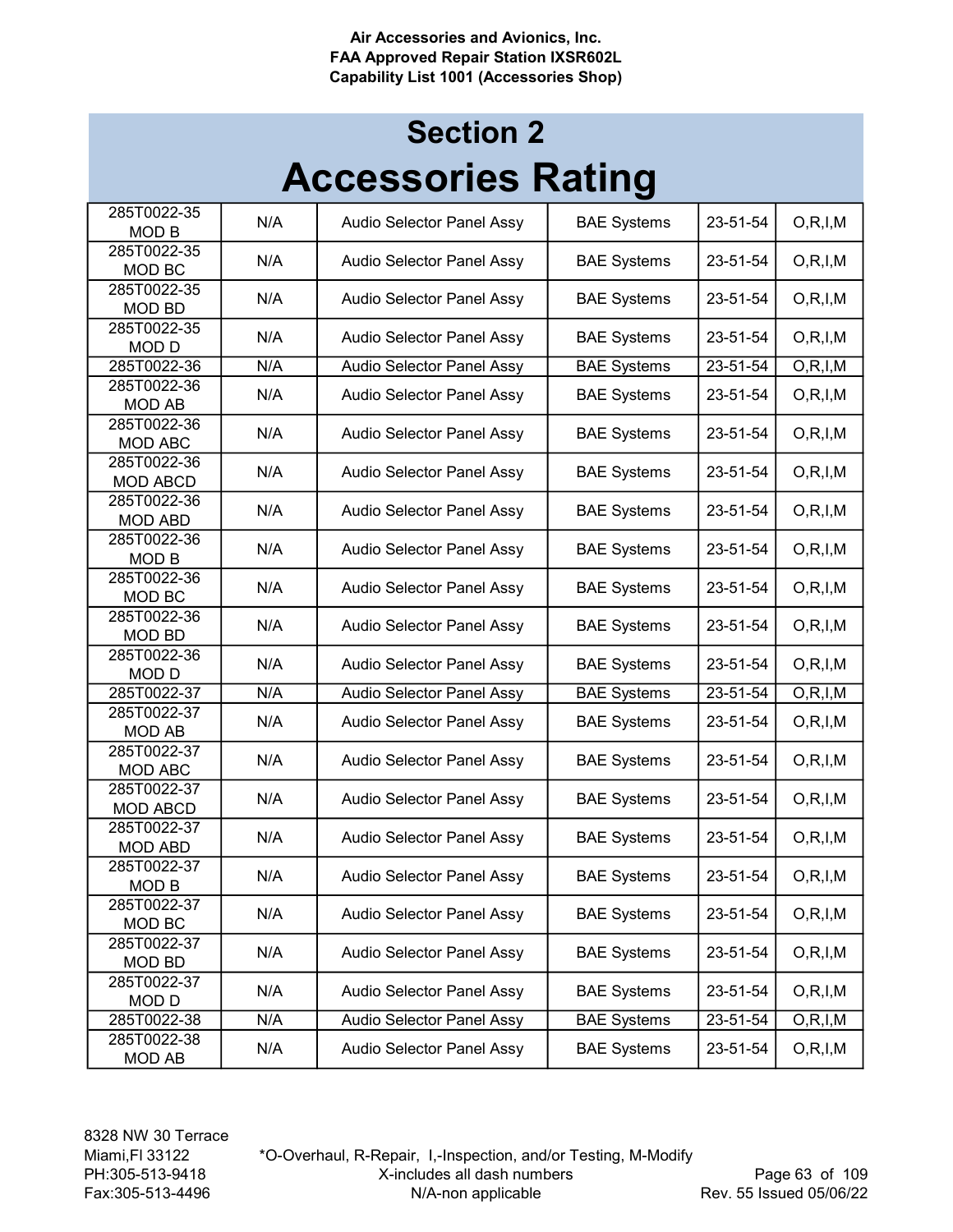|                                 |     |                                  | IJ                 |          |            |
|---------------------------------|-----|----------------------------------|--------------------|----------|------------|
| 285T0022-38<br>MOD ABC          | N/A | Audio Selector Panel Assy        | <b>BAE Systems</b> | 23-51-54 | O, R, I, M |
| 285T0022-38<br><b>MOD ABCD</b>  | N/A | Audio Selector Panel Assy        | <b>BAE Systems</b> | 23-51-54 | O, R, I, M |
| 285T0022-38<br><b>MOD ABD</b>   | N/A | Audio Selector Panel Assy        | <b>BAE Systems</b> | 23-51-54 | O, R, I, M |
| 285T0022-38<br><b>MOD B</b>     | N/A | Audio Selector Panel Assy        | <b>BAE Systems</b> | 23-51-54 | O, R, I, M |
| 285T0022-38<br>MOD BC           | N/A | Audio Selector Panel Assy        | <b>BAE Systems</b> | 23-51-54 | O, R, I, M |
| 285T0022-38<br><b>MOD BD</b>    | N/A | Audio Selector Panel Assy        | <b>BAE Systems</b> | 23-51-54 | O, R, I, M |
| 285T0022-38                     | N/A | Audio Selector Panel Assy        | <b>BAE Systems</b> | 23-51-54 | O, R, I, M |
| <b>MODD</b><br>285T0022-39      | N/A | Audio Selector Panel Assy        | <b>BAE Systems</b> | 23-51-54 | O, R, I, M |
| 285T0022-39<br><b>MOD AB</b>    | N/A | Audio Selector Panel Assy        | <b>BAE Systems</b> | 23-51-54 | O, R, I, M |
| 285T0022-39<br>MOD ABC          | N/A | Audio Selector Panel Assy        | <b>BAE Systems</b> | 23-51-54 | O, R, I, M |
| 285T0022-39<br><b>MOD ABCD</b>  | N/A | Audio Selector Panel Assy        | <b>BAE Systems</b> | 23-51-54 | O, R, I, M |
| 285T0022-39<br><b>MOD ABD</b>   | N/A | Audio Selector Panel Assy        | <b>BAE Systems</b> | 23-51-54 | O, R, I, M |
| 285T0022-39<br><b>MOD B</b>     | N/A | Audio Selector Panel Assy        | <b>BAE Systems</b> | 23-51-54 | O, R, I, M |
| 285T0022-39<br>MOD BC           | N/A | Audio Selector Panel Assy        | <b>BAE Systems</b> | 23-51-54 | O, R, I, M |
| 285T0022-39<br><b>MOD BD</b>    | N/A | Audio Selector Panel Assy        | <b>BAE Systems</b> | 23-51-54 | O, R, I, M |
| 285T0022-39<br><b>MODD</b>      | N/A | Audio Selector Panel Assy        | <b>BAE Systems</b> | 23-51-54 | O, R, I, M |
| 285T0022-40                     | N/A | <b>Audio Selector Panel Assy</b> | <b>BAE Systems</b> | 23-51-54 | O, R, I, M |
| 285T0022-40<br><b>MOD AB</b>    | N/A | Audio Selector Panel Assy        | <b>BAE Systems</b> | 23-51-54 | O, R, I, M |
| 285T0022-40<br><b>MOD ABC</b>   | N/A | Audio Selector Panel Assy        | <b>BAE Systems</b> | 23-51-54 | O, R, I, M |
| 285T0022-40<br>MOD ABCD         | N/A | Audio Selector Panel Assy        | <b>BAE Systems</b> | 23-51-54 | O, R, I, M |
| 285T0022-40<br>MOD ABD          | N/A | Audio Selector Panel Assy        | <b>BAE Systems</b> | 23-51-54 | O, R, I, M |
| 285T0022-40<br>MOD <sub>B</sub> | N/A | Audio Selector Panel Assy        | <b>BAE Systems</b> | 23-51-54 | O, R, I, M |
| 285T0022-40<br>MOD BC           | N/A | Audio Selector Panel Assy        | <b>BAE Systems</b> | 23-51-54 | O, R, I, M |
| 285T0022-40<br><b>MOD BD</b>    | N/A | Audio Selector Panel Assy        | <b>BAE Systems</b> | 23-51-54 | O, R, I, M |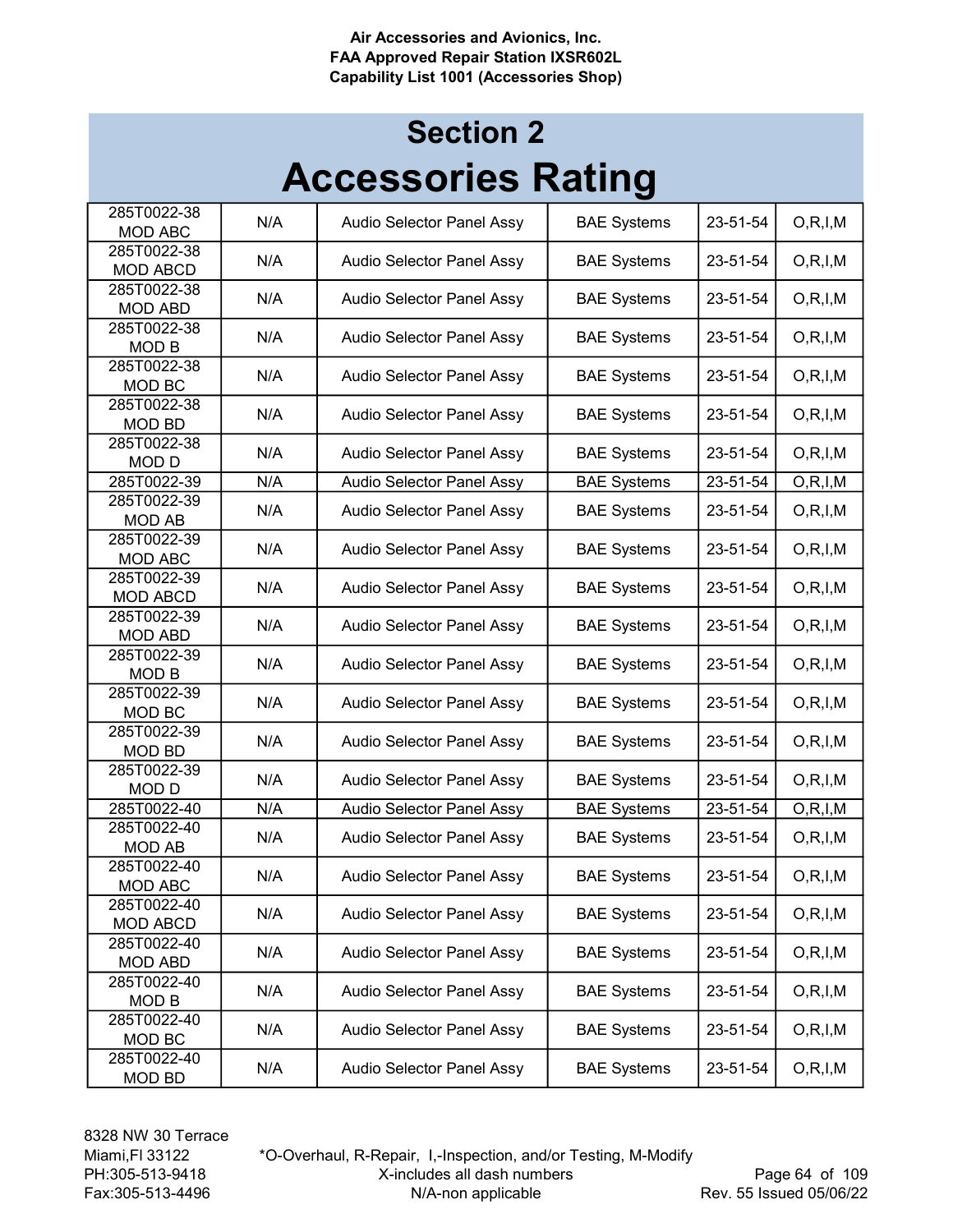| 285T0022-40<br><b>MODD</b>    | N/A | Audio Selector Panel Assy | <b>BAE Systems</b> | 23-51-54 | O, R, I, M |
|-------------------------------|-----|---------------------------|--------------------|----------|------------|
| 285T0022-41                   | N/A | Audio Selector Panel Assy | <b>BAE Systems</b> | 23-51-54 | O, R, I, M |
| 285T0022-41                   | N/A |                           |                    |          |            |
| <b>MOD AB</b>                 |     | Audio Selector Panel Assy | <b>BAE Systems</b> | 23-51-54 | O, R, I, M |
| 285T0022-41                   | N/A | Audio Selector Panel Assy | <b>BAE Systems</b> | 23-51-54 | O, R, I, M |
| MOD ABC                       |     |                           |                    |          |            |
| 285T0022-41                   | N/A | Audio Selector Panel Assy | <b>BAE Systems</b> | 23-51-54 | O, R, I, M |
| <b>MOD ABCD</b>               |     |                           |                    |          |            |
| 285T0022-41                   | N/A | Audio Selector Panel Assy | <b>BAE Systems</b> | 23-51-54 | O, R, I, M |
| <b>MOD ABD</b><br>285T0022-41 |     |                           |                    |          |            |
| <b>MOD B</b>                  | N/A | Audio Selector Panel Assy | <b>BAE Systems</b> | 23-51-54 | O, R, I, M |
| 285T0022-41                   |     |                           |                    |          |            |
| MOD BC                        | N/A | Audio Selector Panel Assy | <b>BAE Systems</b> | 23-51-54 | O, R, I, M |
| 285T0022-41                   |     |                           |                    |          |            |
| <b>MOD BD</b>                 | N/A | Audio Selector Panel Assy | <b>BAE Systems</b> | 23-51-54 | O, R, I, M |
| 285T0022-41                   |     |                           |                    |          |            |
| <b>MODD</b>                   | N/A | Audio Selector Panel Assy | <b>BAE Systems</b> | 23-51-54 | O, R, I, M |
| 285T0022-42                   | N/A | Audio Selector Panel Assy | <b>BAE Systems</b> | 23-51-54 | O, R, I, M |
| 285T0022-42                   | N/A | Audio Selector Panel Assy | <b>BAE Systems</b> | 23-51-54 | O, R, I, M |
| <b>MOD AB</b>                 |     |                           |                    |          |            |
| 285T0022-42                   | N/A | Audio Selector Panel Assy | <b>BAE Systems</b> | 23-51-54 | O, R, I, M |
| MOD ABC                       |     |                           |                    |          |            |
| 285T0022-42                   | N/A | Audio Selector Panel Assy | <b>BAE Systems</b> | 23-51-54 | O, R, I, M |
| MOD ABCD<br>285T0022-42       |     |                           |                    |          |            |
| <b>MOD ABD</b>                | N/A | Audio Selector Panel Assy | <b>BAE Systems</b> | 23-51-54 | O, R, I, M |
| 285T0022-42                   |     |                           |                    |          |            |
| <b>MOD B</b>                  | N/A | Audio Selector Panel Assy | <b>BAE Systems</b> | 23-51-54 | O, R, I, M |
| 285T0022-42                   |     |                           |                    |          |            |
| MOD BC                        | N/A | Audio Selector Panel Assy | <b>BAE Systems</b> | 23-51-54 | O, R, I, M |
| 285T0022-42                   | N/A | Audio Selector Panel Assy | <b>BAE Systems</b> | 23-51-54 | O, R, I, M |
| <b>MOD BD</b>                 |     |                           |                    |          |            |
| 285T0022-42                   | N/A | Audio Selector Panel Assy | <b>BAE Systems</b> | 23-51-54 | O, R, I, M |
| <b>MODD</b>                   |     |                           |                    |          |            |
| 285T0022-43                   | N/A | Audio Selector Panel Assy | <b>BAE Systems</b> | 23-51-54 | O, R, I, M |
| 285T0022-43                   | N/A | Audio Selector Panel Assy | <b>BAE Systems</b> | 23-51-54 | O, R, I, M |
| MOD AB                        |     |                           |                    |          |            |
| 285T0022-43<br>MOD ABC        | N/A | Audio Selector Panel Assy | <b>BAE Systems</b> | 23-51-54 | O, R, I, M |
| 285T0022-43                   |     |                           |                    |          |            |
| MOD ABCD                      | N/A | Audio Selector Panel Assy | <b>BAE Systems</b> | 23-51-54 | O, R, I, M |
| 285T0022-43                   |     |                           |                    |          |            |
| MOD ABD                       | N/A | Audio Selector Panel Assy | <b>BAE Systems</b> | 23-51-54 | O, R, I, M |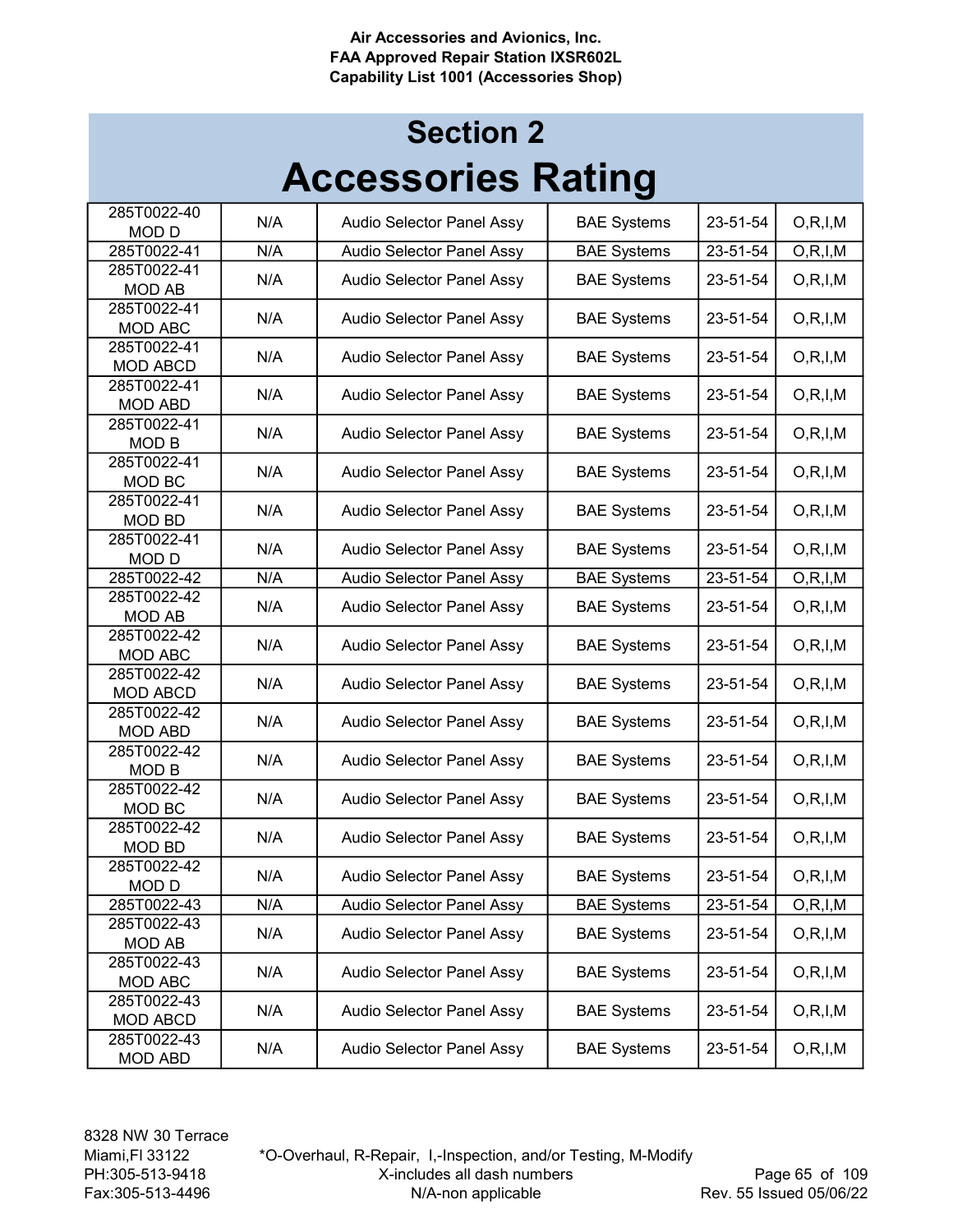| 285T0022-43<br><b>MOD B</b>     | N/A | Audio Selector Panel Assy | <b>BAE Systems</b> | 23-51-54       | O, R, I, M |
|---------------------------------|-----|---------------------------|--------------------|----------------|------------|
| 285T0022-43<br>MOD BC           | N/A | Audio Selector Panel Assy | <b>BAE Systems</b> | 23-51-54       | O, R, I, M |
| 285T0022-43<br><b>MOD BD</b>    | N/A | Audio Selector Panel Assy | <b>BAE Systems</b> | 23-51-54       | O, R, I, M |
| 285T0022-43<br>MOD <sub>D</sub> | N/A | Audio Selector Panel Assy | <b>BAE Systems</b> | 23-51-54       | O, R, I, M |
| 285T0022-44                     | N/A | Audio Selector Panel Assy | <b>BAE Systems</b> | 23-51-54       | O, R, I, M |
| 285T0022-44<br><b>MOD AB</b>    | N/A | Audio Selector Panel Assy | <b>BAE Systems</b> | 23-51-54       | O, R, I, M |
| 285T0022-44<br><b>MOD ABC</b>   | N/A | Audio Selector Panel Assy | <b>BAE Systems</b> | 23-51-54       | O, R, I, M |
| 285T0022-44<br><b>MOD ABCD</b>  | N/A | Audio Selector Panel Assy | <b>BAE Systems</b> | 23-51-54       | O, R, I, M |
| 285T0022-44<br><b>MOD ABD</b>   | N/A | Audio Selector Panel Assy | <b>BAE Systems</b> | 23-51-54       | O, R, I, M |
| 285T0022-44<br>MOD <sub>B</sub> | N/A | Audio Selector Panel Assy | <b>BAE Systems</b> | 23-51-54       | O, R, I, M |
| 285T0022-44<br>MOD BC           | N/A | Audio Selector Panel Assy | <b>BAE Systems</b> | 23-51-54       | O, R, I, M |
| 285T0022-44<br><b>MOD BD</b>    | N/A | Audio Selector Panel Assy | <b>BAE Systems</b> | 23-51-54       | O, R, I, M |
| 285T0022-44<br><b>MODD</b>      | N/A | Audio Selector Panel Assy | <b>BAE Systems</b> | 23-51-54       | O, R, I, M |
| 285T0022-45                     | N/A | Audio Selector Panel Assy | <b>BAE Systems</b> | 23-51-54       | O, R, I, M |
| 285T0022-45<br><b>MOD AB</b>    | N/A | Audio Selector Panel Assy | <b>BAE Systems</b> | 23-51-54       | O, R, I, M |
| 285T0022-45<br><b>MOD ABC</b>   | N/A | Audio Selector Panel Assy | <b>BAE Systems</b> | 23-51-54       | O, R, I, M |
| 285T0022-45<br><b>MOD ABCD</b>  | N/A | Audio Selector Panel Assy | <b>BAE Systems</b> | 23-51-54       | O, R, I, M |
| 285T0022-45<br><b>MOD ABD</b>   | N/A | Audio Selector Panel Assy | <b>BAE Systems</b> | 23-51-54       | O, R, I, M |
| 285T0022-45<br><b>MOD B</b>     | N/A | Audio Selector Panel Assy | <b>BAE Systems</b> | 23-51-54       | O, R, I, M |
| 285T0022-45<br>MOD BC           | N/A | Audio Selector Panel Assy | <b>BAE Systems</b> | 23-51-54       | O, R, I, M |
| 285T0022-45<br>MOD BD           | N/A | Audio Selector Panel Assy | <b>BAE Systems</b> | 23-51-54       | O, R, I, M |
| 285T0022-45                     | N/A | Audio Selector Panel Assy | <b>BAE Systems</b> | 23-51-54       | O, R, I, M |
| 285T0022-46                     | N/A | Audio Selector Panel Assy | <b>BAE Systems</b> | 23-51-54       | O, R, I, M |
| 285T0022-46                     | N/A | Audio Selector Panel Assy | <b>BAE Systems</b> | 23-51-54       | O, R, I, M |
| 285T0034-11                     | N/A | Siren/Owl Warning Printed | <b>BAE Systems</b> | 31-51-15       | O, R, I, M |
| 285T0034-13                     | N/A | Siren/Owl Warning Printed | <b>BAE Systems</b> | 31-51-15       | O, R, I, M |
| 285T0034-14                     | N/A | Siren/Owl Warning Printed | <b>BAE Systems</b> | $31 - 51 - 15$ | O, R, I, M |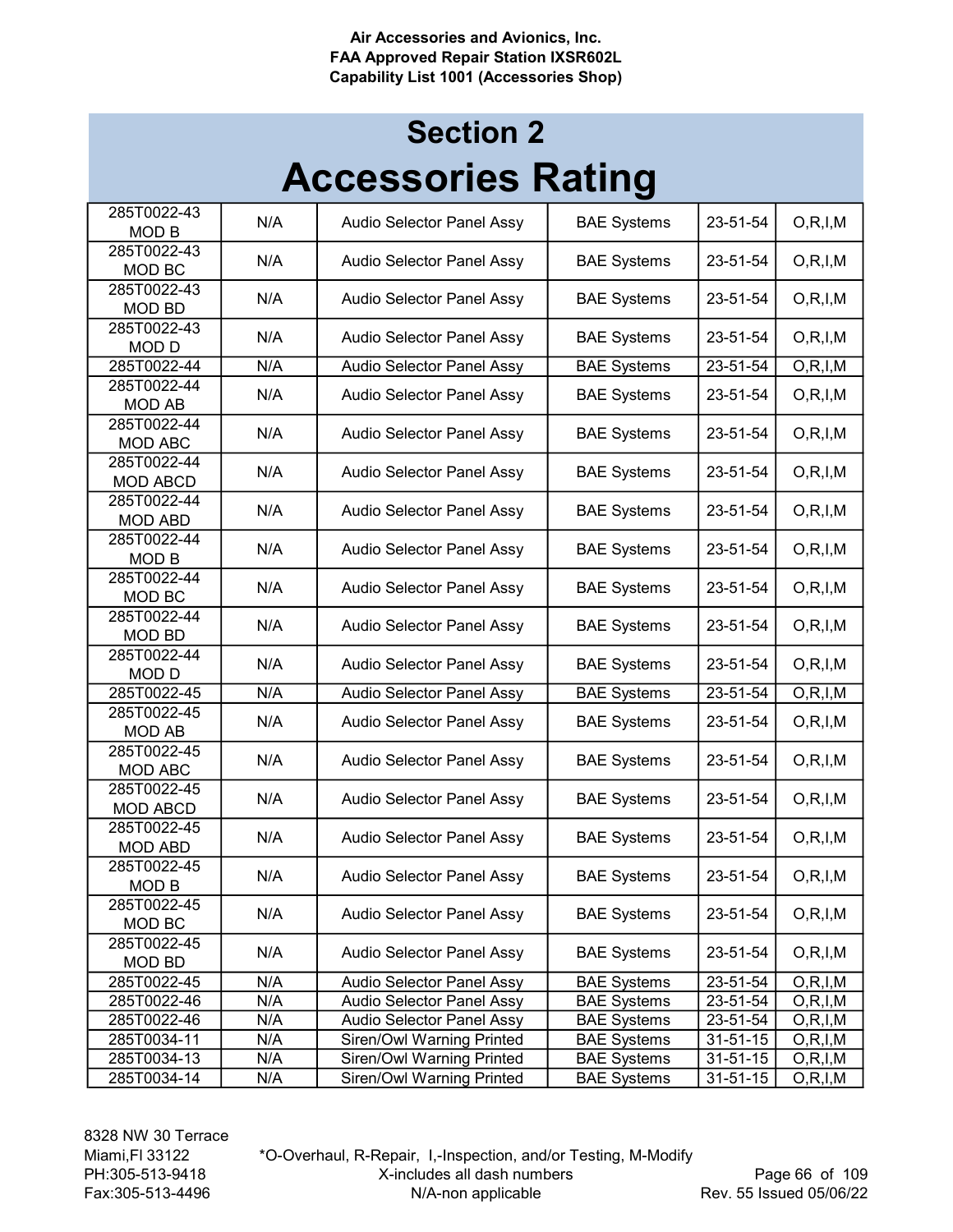| 285T0034-15                 | N/A | Siren/Owl Warning Printed                   | <b>BAE Systems</b> | $31 - 51 - 15$ | O, R, I, M              |
|-----------------------------|-----|---------------------------------------------|--------------------|----------------|-------------------------|
| 285T0034-16                 | N/A | Siren/Owl Warning Printed                   | <b>BAE Systems</b> | $31 - 51 - 15$ | $\overline{O, R, I, M}$ |
| 285T0034-17                 | N/A | Siren/Owl Warning Printed                   | <b>BAE Systems</b> | $31 - 51 - 15$ | O, R, I, M              |
| 285T0034-19                 | N/A | Siren/Owl Warning Printed                   | <b>BAE Systems</b> | $31 - 51 - 15$ | O, R, I, M              |
| 285T0034-20                 | N/A | Siren/Owl Warning Printed                   | <b>BAE Systems</b> | $31 - 51 - 15$ | O, R, I, M              |
| 285T0034-21                 | N/A | Siren/Owl Warning Printed                   | <b>BAE Systems</b> | $31 - 51 - 15$ | O, R, I, M              |
| 285T0034-23                 | N/A | Siren/Owl Warning Printed                   | <b>BAE Systems</b> | 31-51-15       | O, R, I, M              |
| 285T0034-24                 | N/A | Siren/Owl Warning Printed                   | <b>BAE Systems</b> | $31 - 51 - 15$ | O, R, I, M              |
| 285T0034-25                 | N/A | Siren/Owl Warning Printed<br>Circuit        | <b>BAE Systems</b> | $31 - 51 - 15$ | O, R, I, M              |
| 285T0034-26                 | N/A | Siren/Owl Warning Printed                   | <b>BAE Systems</b> | 31-51-15       | O, R, I, M              |
| 285T0034-27                 | N/A | Siren/Owl Warning Printed                   | <b>BAE Systems</b> | $31 - 51 - 15$ | O, R, I, M              |
| 285T0034-28                 | N/A | Siren/Owl Warning Printed<br>Circuit        | <b>BAE Systems</b> | 31-51-15       | O, R, I, M              |
| 285T0034-29                 | N/A | Siren/Owl Warning Printed                   | <b>BAE Systems</b> | $31 - 51 - 15$ | O, R, I, M              |
| 285T0034-30                 | N/A | Siren/Owl Warning Printed<br>Circuit        | <b>BAE Systems</b> | $31 - 51 - 15$ | O, R, I, M              |
| 285T0034-31                 | N/A | Siren/Owl Warning Printed<br>Circuit        | <b>BAE Systems</b> | $31 - 51 - 15$ | O, R, I, M              |
| 285T0034-32                 | N/A | Siren/Owl Warning Printed<br>Circuit        | <b>BAE Systems</b> | $31 - 51 - 15$ | O, R, I, M              |
| 285T0034-33                 | N/A | <b>Siren/Owl Warning Printed</b><br>Circuit | <b>BAE Systems</b> | $31 - 51 - 15$ | O, R, I, M              |
| 285T0034-34                 | N/A | Siren/Owl Warning Printed<br>Circuit        | <b>BAE Systems</b> | $31 - 51 - 15$ | O, R, I, M              |
| 285T0093-8                  | N/A | Pack Flow Control Printed Cir.              | <b>BAE Systems</b> | $21 - 51 - 52$ | O, R, I, M              |
| 285T0093-11<br><b>MOD A</b> | N/A | Pack Flow Control Printed Cir.              | <b>BAE Systems</b> | 21-51-52       | O, R, I, M              |
| 285T0259-12                 | N/A | <b>Printed Circuit Assy</b>                 | <b>BAE Systems</b> | $31 - 51 - 11$ | O, R, I, M              |
| 285T0259-13                 | N/A | <b>Printed Circuit Assy</b>                 | <b>BAE Systems</b> | $31 - 51 - 11$ | O, R, I, M              |
| 285T0259-14                 | N/A | <b>Printed Circuit Assy</b>                 | <b>BAE Systems</b> | $31 - 51 - 11$ | O, R, I, M              |
| 285T0259-16                 | N/A | <b>Printed Circuit Assy</b>                 | <b>BAE Systems</b> | $31 - 51 - 11$ | O, R, I, M              |
| 285T0259-17                 | N/A | <b>Printed Circuit Assy</b>                 | <b>BAE Systems</b> | $31 - 51 - 11$ | O, R, I, M              |
| 285T0259-18                 | N/A | <b>Printed Circuit Assy</b>                 | <b>BAE Systems</b> | $31 - 51 - 11$ | O, R, I, M              |
| 285T0259-19                 | N/A | <b>Printed Circuit Assy</b>                 | <b>BAE Systems</b> | $31 - 51 - 11$ | O, R, I, M              |
| 285T0259-20                 | N/A | <b>Printed Circuit Assy</b>                 | <b>BAE Systems</b> | $31 - 51 - 11$ | O, R, I, M              |
| 285T0259-21                 | N/A | <b>Printed Circuit Assy</b>                 | <b>BAE Systems</b> | 31-51-11       | O, R, I, M              |
| 285T0259-22                 | N/A | <b>Printed Circuit Assy</b>                 | <b>BAE Systems</b> | $31 - 51 - 11$ | O, R, I, M              |
| 285T0259-7                  | N/A | <b>Printed Circuit Assy</b>                 | <b>BAE Systems</b> | $31 - 51 - 11$ | O, R, I, M              |
| 285T0259-9                  | N/A | <b>Printed Circuit Assy</b>                 | <b>BAE Systems</b> | $31 - 51 - 11$ | O, R, I, M              |
| 285T0607-13                 | N/A | Interface & Monitor Unit Module             | <b>BAE Systems</b> | 77-35-20       | O, R, I, M              |
| 285T0607-15                 | N/A | Interface & Monitor Unit Module             | <b>BAE Systems</b> | 77-35-20       | O, R, I, M              |
| 285T0607-15<br><b>MODA</b>  | N/A | Interface & Monitor Unit Module             | <b>BAE Systems</b> | 77-35-20       | O, R, I, M              |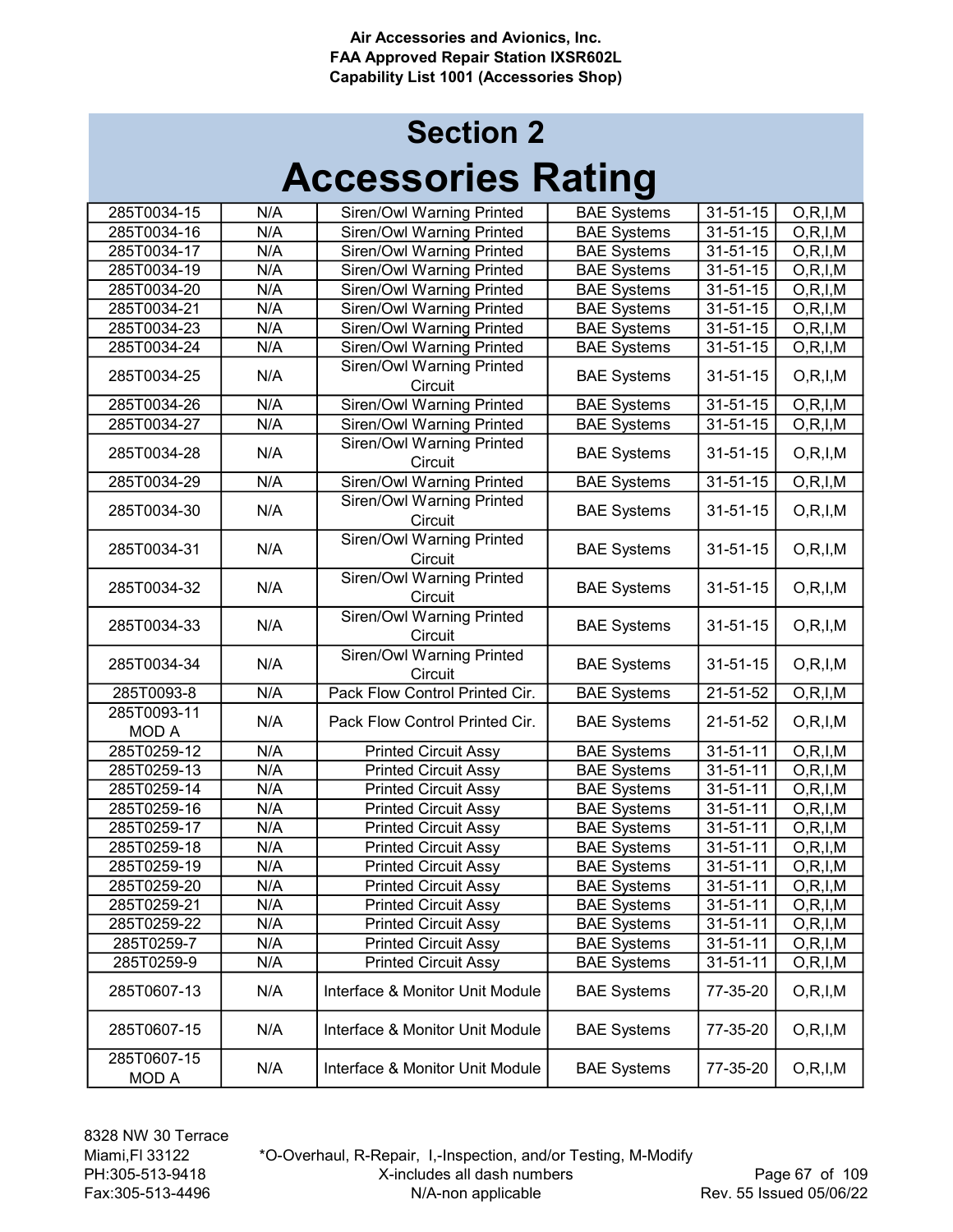| 285T0607-16                   | N/A | Interface & Monitor Unit Module    | <b>BAE Systems</b> | 77-35-20 | O, R, I, M |
|-------------------------------|-----|------------------------------------|--------------------|----------|------------|
| 285T0607-17                   | N/A | Interface & Monitor Unit Module    | <b>BAE Systems</b> | 77-35-20 | O, R, I, M |
| 285T0607-17<br><b>MOD A</b>   | N/A | Interface & Monitor Unit Module    | <b>BAE Systems</b> | 77-35-20 | O, R, I, M |
| 285T0607-9                    | N/A | Interface & Monitor Unit Module    | <b>BAE Systems</b> | 77-35-20 | O, R, I, M |
| 285T0852-1                    | N/A | FDAS Keypad Module Assy            | <b>BAE Systems</b> | 52-51-03 | O, R, I, M |
| 285T0852-1<br><b>MOD A</b>    | N/A | FDAS Keypad Module Assy            | <b>BAE Systems</b> | 52-51-03 | O, R, I, M |
| 285T0852-1<br><b>MOD AB</b>   | N/A | FDAS Keypad Module Assy            | <b>BAE Systems</b> | 52-51-03 | O, R, I, M |
| 285T0855-1                    | N/A | <b>FDAS Controller Module Assy</b> | <b>BAE Systems</b> | 52-51-04 | O, R, I, M |
| 285T0855-1<br><b>MOD A</b>    | N/A | <b>FDAS Controller Module Assy</b> | <b>BAE Systems</b> | 52-51-04 | O, R, I, M |
| 285T0855-5                    | N/A | FDAS Controller Module Assy        | <b>BAE Systems</b> | 52-51-04 | O, R, I, M |
| 285T0855-5<br><b>MOD A</b>    | N/A | FDAS Controller Module Assy        | <b>BAE Systems</b> | 52-51-04 | O, R, I, M |
| 285T0855-6                    | N/A | <b>FDAS Controller Module Assy</b> | <b>BAE Systems</b> | 52-51-04 | O, R, I, M |
| 285W0024-10B<br><b>MOD AE</b> | N/A | Cabin/Flight Deck Handset          | <b>BAE Systems</b> | 23-42-01 | O, R, I, M |
| 285W0024-10C                  | N/A | Cabin/Flight Deck Handset          | <b>BAE Systems</b> | 23-42-01 | O, R, I, M |
| 285W0024-10C<br><b>MOD AE</b> | N/A | Cabin/Flight Deck Handset          | <b>BAE Systems</b> | 23-42-01 | O, R, I, M |
| 285W0024-10E<br><b>MOD AE</b> | N/A | Cabin/Flight Deck Handset          | <b>BAE Systems</b> | 23-42-01 | O, R, I, M |
| 285W0024-10G                  | N/A | Cabin/Flight Deck Handset          | <b>BAE Systems</b> | 23-42-01 | O, R, I, M |
| 285W0024-10G<br><b>MODA</b>   | N/A | Cabin/Flight Deck Handset          | <b>BAE Systems</b> | 23-42-01 | O, R, I, M |
| 285W0024-10G<br><b>MOD AE</b> | N/A | Cabin/Flight Deck Handset          | <b>BAE Systems</b> | 23-42-01 | O, R, I, M |
| 285W0024-10H<br>MOD AE        | N/A | Cabin/Flight Deck Handset          | <b>BAE Systems</b> | 23-42-01 | O, R, I, M |
| 285W0024-10J<br><b>MOD AE</b> | N/A | Cabin/Flight Deck Handset          | <b>BAE Systems</b> | 23-42-01 | O, R, I, M |
| 285W0024-10L<br>MOD AE        | N/A | Cabin/Flight Deck Handset          | <b>BAE Systems</b> | 23-42-01 | O, R, I, M |
| 285W0024-10SP                 | N/A | Cabin/Flight Deck Handset          | <b>BAE Systems</b> | 23-42-01 | O, R, I, M |
| 285W0024-10SP<br><b>MOD A</b> | N/A | Cabin/Flight Deck Handset          | <b>BAE Systems</b> | 23-42-01 | O, R, I, M |
| 285W0024-11A<br>MOD AE        | N/A | Cabin/Flight Deck Handset          | <b>BAE Systems</b> | 23-42-01 | O, R, I, M |
| 285W0024-11SP                 | N/A | Cabin/Flight Deck Handset          | <b>BAE Systems</b> | 23-42-01 | O, R, I, M |
| 285W0024-11SP<br><b>MOD A</b> | N/A | Cabin/Flight Deck Handset          | <b>BAE Systems</b> | 23-42-01 | O, R, I, M |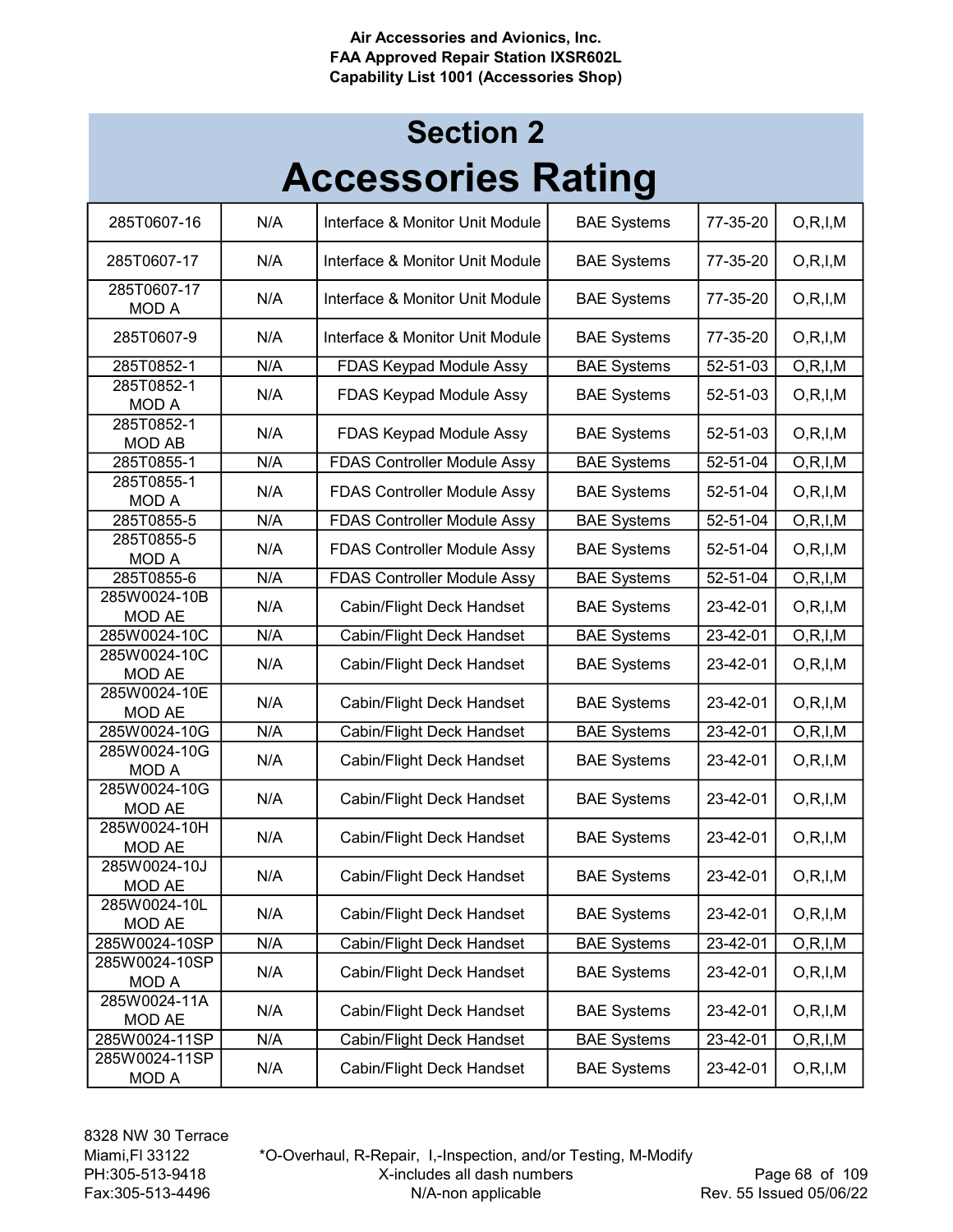| 285W0024-1B     | N/A | Cabin/Flight Deck Handset  | <b>BAE Systems</b> | 23-42-01       | O, R, I, M |
|-----------------|-----|----------------------------|--------------------|----------------|------------|
| 285W0024-1B     | N/A | Cabin/Flight Deck Handset  | <b>BAE Systems</b> | 23-42-01       | O, R, I, M |
| <b>MOD A</b>    |     |                            |                    |                |            |
| 285W0024-1B     | N/A | Cabin/Flight Deck Handset  | <b>BAE Systems</b> | 23-42-01       | O, R, I, M |
| <b>MOD AB</b>   |     |                            |                    |                |            |
| 285W0024-1B     | N/A | Cabin/Flight Deck Handset  | <b>BAE Systems</b> | 23-42-01       | O, R, I, M |
| <b>MOD ABC</b>  |     |                            |                    |                |            |
| 285W0024-1B     | N/A | Cabin/Flight Deck Handset  | <b>BAE Systems</b> | 23-42-01       | O, R, I, M |
| <b>MOD AC</b>   |     |                            |                    |                |            |
| 285W0024-1B     | N/A | Cabin/Flight Deck Handset  | <b>BAE Systems</b> | 23-42-01       | O, R, I, M |
| <b>MOD ACD</b>  |     |                            |                    |                |            |
| 285W0024-1B     | N/A | Cabin/Flight Deck Handset  | <b>BAE Systems</b> | 23-42-01       | O, R, I, M |
| MOD ACDE        |     |                            |                    |                |            |
| 285W0024-1B     | N/A | Cabin/Flight Deck Handset  | <b>BAE Systems</b> | 23-42-01       | O, R, I, M |
| 285W0024-1B     | N/A | Cabin/Flight Deck Handset  | <b>BAE Systems</b> | 23-42-01       | O, R, I, M |
| 285W0024-1E     | N/A | Cabin/Flight Deck Handset  | <b>BAE Systems</b> | 23-42-01       | O, R, I, M |
| 285W0024-1G     | N/A | Cabin/Flight Deck Handset  | <b>BAE Systems</b> | 23-42-01       | O, R, I, M |
| 285W0024-1H     | N/A | Cabin/Flight Deck Handset  | <b>BAE</b> Systems | 23-42-01       | O, R, I, M |
| 285W0024-1J     | N/A | Cabin/Flight Deck Handset  | <b>BAE Systems</b> | 23-42-01       | O, R, I, M |
| 285W0024-1L     | N/A | Cabin/Flight Deck Handset  | <b>BAE Systems</b> | 23-42-01       | O, R, I, M |
| 285W0024-1M     | N/A | Cabin/Flight Deck Handset  | <b>BAE Systems</b> | 23-42-01       | O, R, I, M |
| 285W0024-1M     | N/A | Cabin/Flight Deck Handset  | <b>BAE</b> Systems | $23 - 42 - 01$ | O, R, I, M |
| 285W0024-1SP    | N/A | Cabin/Flight Deck Handset  | <b>BAE Systems</b> | 23-42-01       | O, R, I, M |
| 285W0024-1SP    | N/A | Cabin/Flight Deck Handset  | <b>BAE Systems</b> | 23-42-01       | O, R, I, M |
| 285W0024-1SP    | N/A | Cabin/Flight Deck Handset  | <b>BAE Systems</b> | 23-42-01       | O, R, I, M |
| 285W0024-1SP    | N/A | Cabin/Flight Deck Handset  | <b>BAE Systems</b> | $23 - 42 - 01$ | O, R, I, M |
| 285W0024-1SP    | N/A | Cabin/Flight Deck Handset  | <b>BAE Systems</b> | 23-42-01       | O, R, I, M |
| 285W0024-1SP    | N/A | Cabin/Flight Deck Handset  | <b>BAE Systems</b> | 23-42-01       | O, R, I, M |
| 285W0024-1SP    | N/A | Cabin/Flight Deck Handset  | <b>BAE Systems</b> | 23-42-01       | O, R, I, M |
| 285W0024-1SP    | N/A | Cabin/Flight Deck Handset  | <b>BAE Systems</b> | 23-42-01       | O, R, I, M |
| <b>MODD</b>     |     |                            |                    |                |            |
| 285W0024-4A     | N/A | Cabin/Flight Deck Handset  | <b>BAE Systems</b> | 23-42-01       | O, R, I, M |
| <b>MOD ACDE</b> |     |                            |                    |                |            |
| 285W0024-4SP    | N/A | Cabin/Flight Deck Handset  | <b>BAE Systems</b> | 23-42-01       | O, R, I, M |
| 285W0024-4SP    | N/A | Cabin/Flight Deck Handset  | <b>BAE Systems</b> | 23-42-01       | O, R, I, M |
| 285W0024-4SP    | N/A | Cabin/Flight Deck Handset  | <b>BAE</b> Systems | 23-42-01       | O, R, I, M |
| 285W0024-4SP    | N/A | Cabin/Flight Deck Handset  | <b>BAE Systems</b> | 23-42-01       | O, R, I, M |
| 285W0024-4SP    | N/A | Cabin/Flight Deck Handset  | <b>BAE Systems</b> | 23-42-01       | O, R, I, M |
| 285W0024-4SP    | N/A | Cabin/Flight Deck Handset  | <b>BAE Systems</b> | 23-42-01       | O, R, I, M |
| 285W0024-4SP    | N/A | Cabin/Flight Deck Handset  | <b>BAE Systems</b> | 23-42-01       | O, R, I, M |
| 285W0024-4SP    | N/A | Cabin/Flight Deck Handset  | <b>BAE Systems</b> | 23-42-01       | O, R, I, M |
| 28823-10        | N/A | Water Sys. Compressor Assy | Senior Ops.        | 38-15-12       | O, R, I, M |
| 28823-14        | N/A | Water Sys. Compressor Assy | Senior Ops.        | 38-15-12       | O, R, I, M |
| 28823-17        | N/A | Water Sys. Compressor Assy | Senior Ops.        | 38-15-12       | O, R, I, M |
| 28823-18        | N/A | Water Sys. Compressor Assy | Senior Ops.        | 38-15-12       | O, R, I, M |
| 28823-19        | N/A | Water Sys. Compressor Assy | Senior Ops.        | 38-15-12       | O, R, I, M |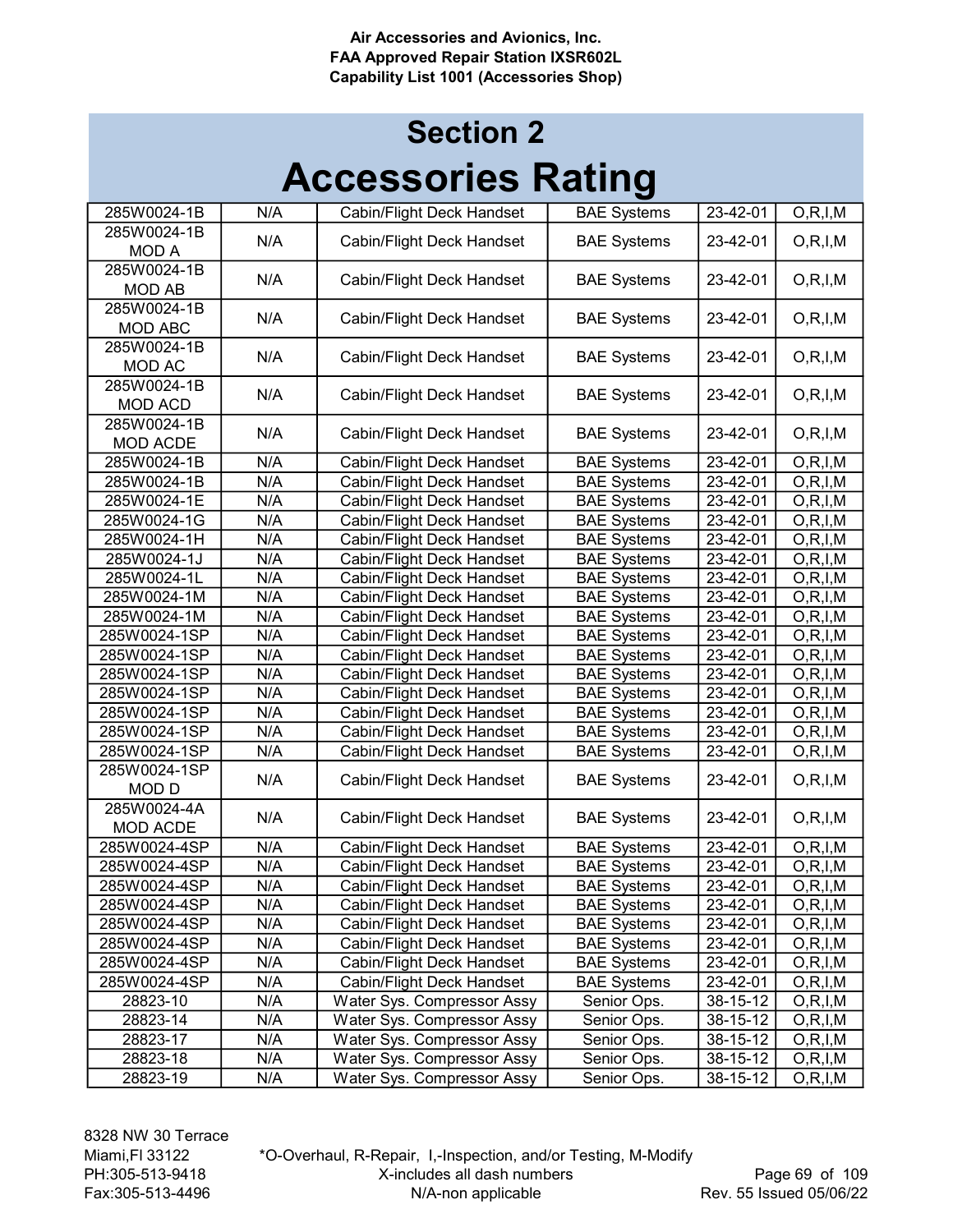| 28823-20      | N/A | Water Sys. Compressor Assy      | Senior Ops.            | $38 - 15 - 12$ | O, R, I, M |
|---------------|-----|---------------------------------|------------------------|----------------|------------|
| 28823-27      | N/A | Water Sys. Compressor Assy      | Senior Ops.            | 38-15-12       | O, R, I, M |
| 28823-29      | N/A | Water Sys. Compressor Assy      | Senior Ops.            | $38 - 15 - 12$ | O, R, I, M |
| 28823-7       | N/A | Water Sys. Compressor Assy      | Senior Ops.            | 38-15-12       | O, R, I, M |
| 28823-9       | N/A | Water Sys. Compressor Assy      | Senior Ops.            | 38-15-12       | O, R, I, M |
| 2980292100000 |     | <b>Faucet Assy</b>              | <b>Adams Rite Aero</b> | 38-13-03       | O, R, I, M |
| 2980302100000 |     | <b>Faucet Assy</b>              | <b>Adams Rite Aero</b> | 38-13-03       | O, R, I, M |
| 2980302100100 |     | <b>Faucet Assy</b>              | <b>Adams Rite Aero</b> | 38-13-03       | O, R, I, M |
| 2980312100000 |     | <b>Faucet Assy</b>              | <b>Adams Rite Aero</b> | 38-13-03       | O, R, I, M |
| 2980322100000 |     | <b>Faucet Assy</b>              | <b>Adams Rite Aero</b> | 38-13-03       | O, R, I, M |
| 2980332100000 |     | <b>Faucet Assy</b>              | <b>Adams Rite Aero</b> | 38-13-03       | O, R, I, M |
| 2980332100100 |     | <b>Faucet Assy</b>              | <b>Adams Rite Aero</b> | 38-13-03       | O, R, I, M |
| 2980342100100 |     | <b>Faucet Assy</b>              | <b>Adams Rite Aero</b> | 38-13-03       | O, R, I, M |
| 2980342100000 |     | <b>Faucet Assy</b>              | <b>Adams Rite Aero</b> | 38-13-03       | O, R, I, M |
| 2980392100000 |     | <b>Faucet Assy</b>              | <b>Adams Rite Aero</b> | 38-13-03       | O, R, I, M |
| 2980392100100 |     | <b>Faucet Assy</b>              | <b>Adams Rite Aero</b> | 38-13-03       | O, R, I, M |
| 2980502100000 |     | <b>Faucet Assy</b>              | <b>Adams Rite Aero</b> | 38-13-03       | O, R, I, M |
| 2A0528        | N/A | <b>EEC-Inlet Probe</b>          | Rosemount Aero.        | 73-21-33       |            |
| 2A3343        | N/A | <b>EEC-Inlet Probe</b>          | Rosemount Aero.        | 73-21-33       |            |
| 2LA003926-00  | N/A | <b>Tail Position Light</b>      | UTC Aero               | 33-42-01       | O, R, I, M |
| 2LA003968-00  | N/A | Strobe Light                    | <b>HELLA</b>           | 33-42-04       | O, R, I, M |
| 2LA003968-40  | N/A | Strobe Light                    | <b>HELLA</b>           | 33-42-14       | O, R, I, M |
| 2LA003968-40  | N/A | Strobe Light                    | <b>HELLA</b>           | $33 - 24 - 14$ | O, R, I, M |
| 2LA003968-40  | N/A | Strobe Light                    | <b>HELLA</b>           | 33-24-14       | O, R, I, M |
| 2LA003968-40  | N/A | Strobe Light                    | <b>HELLA</b>           | 33-24-14       | O, R, I, M |
| 2LA004794-00  | N/A | <b>Tail Position Light</b>      | <b>UTC Aero</b>        | 33-42-01       | O, R, I, M |
| 2LA005127-00  | N/A | <b>Overwing Emergency Light</b> | <b>UTC Aero</b>        | 33-52-31       | O, R, I, M |
| 2LA005127-01  | N/A | <b>Overwing Emergency Light</b> | <b>UTC Aero</b>        | 33-52-31       | O, R, I, M |
| 2LA005127-10  | N/A | <b>Overwing Emergency Light</b> | <b>UTC Aero</b>        | 33-52-31       | O, R, I, M |
| 2LA005127-20  | N/A | <b>Overwing Emergency Light</b> | <b>UTC Aero</b>        | 33-52-31       | O, R, I, M |
| 2LA005128-00  | N/A | <b>Overwing Emergency Light</b> | <b>UTC Aero</b>        | 33-52-31       | O, R, I, M |
| 2LA005128-01  | N/A | <b>Overwing Emergency Light</b> | <b>UTC Aero</b>        | 33-52-31       | O, R, I, M |
| 2LA005128-10  | N/A | <b>Overwing Emergency Light</b> | <b>UTC Aero</b>        | 33-52-31       | O, R, I, M |
| 2LA005128-20  | N/A | <b>Overwing Emergency Light</b> | UTC Aero               | 33-52-31       | O, R, I, M |
| 2LA005303-01  | N/A | Tail Strobe Light               | UTC Aero               | 33-42-21       | O, R, I, M |
| 2LA005303-05  | N/A | <b>Tail Strobe Light</b>        | <b>UTC Aero</b>        | 33-42-21       | O, R, I, M |
| 2LA005308-01  | N/A | Wing Strobe Light               | UTC Aero               | 33-42-31       | O, R, I, M |
| 2LA005308-05  | N/A | Wing Strobe Light               | UTC Aero               | 33-42-31       | O, R, I, M |
| 2LA005413-00  | N/A | <b>Overwing Emergency Light</b> | UTC Aero               | 33-52-31       | O, R, I, M |
| 2LA005413-01  | N/A | <b>Overwing Emergency Light</b> | UTC Aero               | 33-52-31       | O, R, I, M |
| 2LA005413-10  | N/A | <b>Overwing Emergency Light</b> | UTC Aero               | 33-52-31       | O, R, I, M |
| 2LA005413-20  | N/A | <b>Overwing Emergency Light</b> | UTC Aero               | 33-52-31       | O, R, I, M |
| 2LA005414-00  | N/A | <b>Overwing Emergency Light</b> | <b>UTC Aero</b>        | 33-52-31       | O, R, I, M |
| 2LA005414-01  | N/A | <b>Overwing Emergency Light</b> | <b>UTC Aero</b>        | 33-52-31       | O, R, I, M |
| 2LA005414-10  | N/A | Overwing Emergency Light        | <b>UTC Aero</b>        | 33-52-31       | O, R, I, M |
| 2LA005414-20  | N/A | <b>Overwing Emergency Light</b> | <b>UTC Aero</b>        | 33-52-31       | O, R, I, M |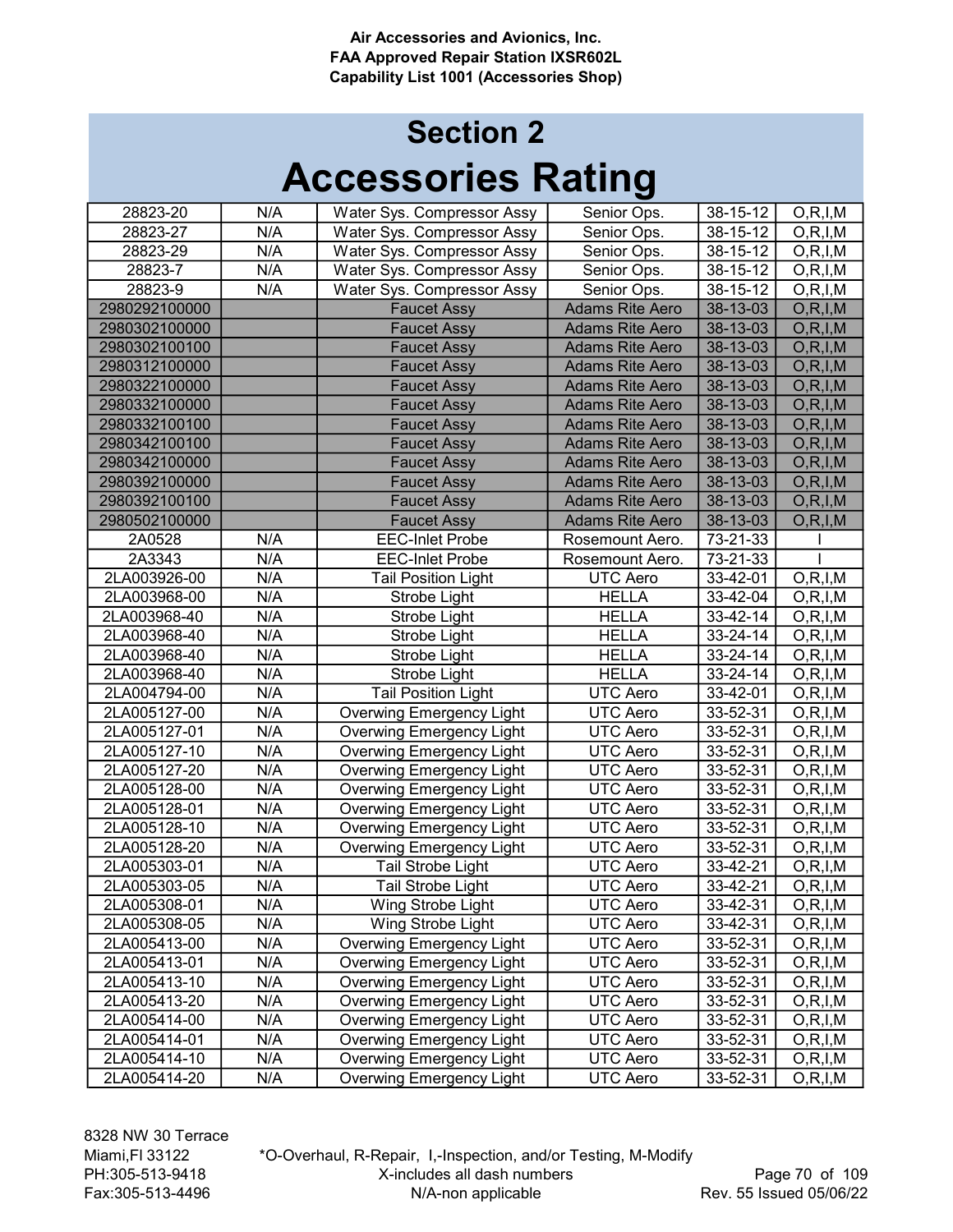| 2LA005469-00 | N/A | <b>Warning Light</b>         | Goodrich        | 33-25-02       | O, R, I, M |
|--------------|-----|------------------------------|-----------------|----------------|------------|
| 2LA005469-01 | N/A | <b>Warning Light</b>         | Goodrich        | 33-25-02       | O, R, I, M |
| 2LA005469-10 | N/A | <b>Warning Light</b>         | Goodrich        | 33-25-02       | O, R, I, M |
| 2LA005469-21 | N/A | <b>Warning Light</b>         | Goodrich        | 33-25-02       | O, R, I, M |
| 2LA005467-00 | N/A | <b>Warning Red Light</b>     | Goodrich        | 33-25-01       | O, R, I, M |
| 2LA007307-00 | N/A | <b>Warning Red Light</b>     | Goodrich        | 33-25-01       | O, R, I, M |
| 2LA402515-00 | N/A | <b>Light Assy</b>            | <b>HELLA</b>    | 33-42-04       | O, R, I, M |
| 2LA402515-40 | N/A | Strobe Light                 | <b>HELLA</b>    | 33-42-14       | O, R, I, M |
| 2LA403700-01 | N/A | <b>Rear Navigation Light</b> | <b>UTC Aero</b> | 33-41-15       | O, R, I, M |
| 2LA403700-02 | N/A | <b>Rear Navigation Light</b> | <b>UTC Aero</b> | 33-41-15       | O, R, I, M |
| 2LA403702-01 | N/A | <b>Rear Navigation Light</b> | <b>UTC Aero</b> | 33-41-15       | O, R, I, M |
| 2LA403702-02 | N/A | <b>Rear Navigation Light</b> | <b>UTC Aero</b> | 33-41-15       | O, R, I, M |
| 2LA405367-00 | N/A | Rear Navigation Light        | <b>UTC Aero</b> | 33-41-15       | O, R, I, M |
| 2LA410330-00 | N/A | Flash Unit                   | UTC Aero        | 33-42-24       | O, R, I, M |
| 2LA410330-06 | N/A | Flash Unit                   | <b>UTC Aero</b> | 33-42-24       | O, R, I, M |
| 2LA410330-21 | N/A | Flash Unit                   | UTC Aero        | 33-42-24       | O, R, I, M |
| 2LA410330-80 | N/A | Flash Unit                   | <b>UTC</b> Aero | 33-42-24       | O, R, I, M |
| 2LA455010-00 | N/A | Strobe Light                 | UTC Aero        | 33-42-24       | O, R, I, M |
| 2LA455010-06 | N/A | Strobe Light                 | UTC Aero        | 33-42-24       | O, R, I, M |
| 2LA455010-21 | N/A | Strobe Light                 | <b>UTC Aero</b> | $33 - 42 - 24$ | O, R, I, M |
| 2LA456335-01 | N/A | <b>LED Wing Scan Light</b>   | <b>UTC</b> Aero | 33-49-10       | O, R, I, M |
| 2LA456335-01 | N/A | <b>LED Wing Scan Light</b>   | <b>UTC Aero</b> | 33-49-10       | O, R, I, M |
| 2-456        | N/A | Incondescent Lamp Dimmer     | Crane           | 33-09-01       | O, R, I, M |
| 2-456-02     | N/A | Incondescent Lamp Dimmer     | Crane           | 33-09-01       | O, R, I, M |
| 2-456-03     | N/A | Incondescent Lamp Dimmer     | Crane           | 33-09-01       | O, R, I, M |
| 2-456-04     | N/A | Incondescent Lamp Dimmer     | Crane           | 33-09-01       | O, R, I, M |
| 2-456-05     | N/A | Incondescent Lamp Dimmer     | Crane           | 33-09-01       | O, R, I, M |
| 2-456-06     | N/A | Incondescent Lamp Dimmer     | Crane           | 33-09-01       | O, R, I, M |
| 2-456-07     | N/A | Incondescent Lamp Dimmer     | Crane           | 33-09-01       | O, R, I, M |
| 2-456-08     | N/A | Incondescent Lamp Dimmer     | Crane           | 33-09-01       | O, R, I, M |
| 2-459        | N/A | Incondescent Lamp Dimmer     | Crane           | 33-09-01       | O, R, I, M |
| 2-459-02     | N/A | Incondescent Lamp Dimmer     | Crane           | 33-09-01       | O, R, I, M |
| 2-459-03     | N/A | Incondescent Lamp Dimmer     | Crane           | 33-09-01       | O, R, I, M |
| 2-459-04     | N/A | Incondescent Lamp Dimmer     | Crane           | 33-09-01       | O, R, I, M |
| 2-459-05     | N/A | Incondescent Lamp Dimmer     | Crane           | 33-09-01       | O, R, I, M |
| 2-459-06     | N/A | Incondescent Lamp Dimmer     | Crane           | 33-09-01       | O, R, I, M |
| 2-459-07     | N/A | Incondescent Lamp Dimmer     | Crane           | 33-09-01       | O, R, I, M |
| 2-459-08     | N/A | Incondescent Lamp Dimmer     | Crane           | 33-09-01       | O, R, I, M |
| 2-701        | N/A | Incondescent Lamp Dimmer     | Crane           | 33-09-01       | O, R, I, M |
| 2-701-02     | N/A | Incondescent Lamp Dimmer     | Crane           | 33-09-01       | O, R, I, M |
| 3000-46-2    | N/A | <b>Thermal Switch Assy</b>   | Honeywell       | 21-43-01       |            |
| 3000-46-5    | N/A | <b>Thermal Switch Assy</b>   | Honeywell       | 21-43-01       |            |
| 3000-46-7    | N/A | <b>Thermal Switch Assy</b>   | Honeywell       | 21-43-01       |            |
| 3000-46-12   | N/A | <b>Thermal Switch Assy</b>   | Honeywell       | 21-43-01       |            |
|              | N/A | Thermal Switch Assy          | Honeywell       |                |            |
| 3000-46-13   |     |                              |                 | 21-43-01       | I          |
| 3000-46-14   | N/A | <b>Thermal Switch Assy</b>   | Honeywell       | 21-43-01       |            |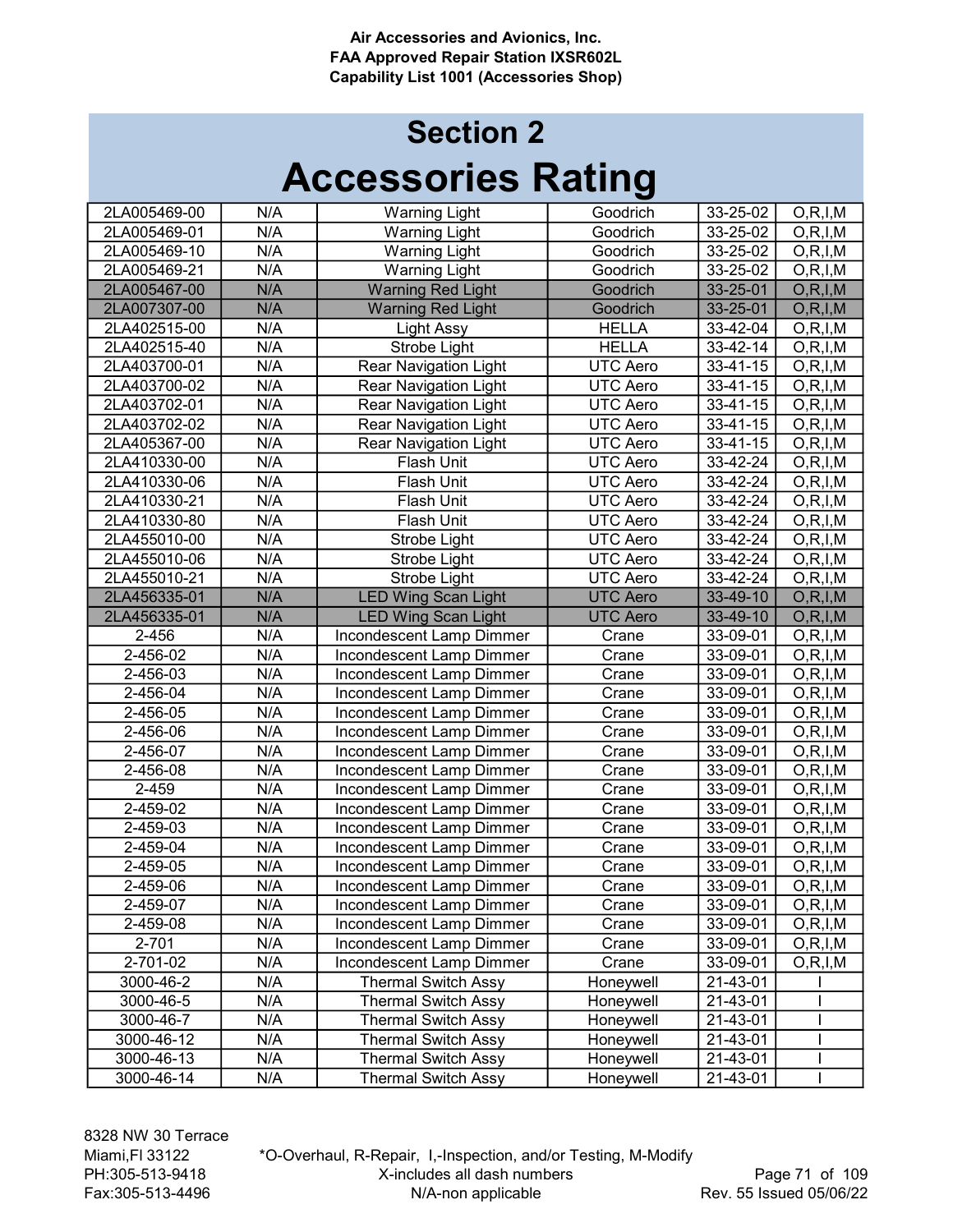# Accessories Rating Section 2

| 3000-46-15 | N/A              | <b>Thermal Switch Assy</b>     | Honeywell | 21-43-01 |            |
|------------|------------------|--------------------------------|-----------|----------|------------|
| 3000-46-16 | N/A              | <b>Thermal Switch Assy</b>     | Honeywell | 21-43-01 |            |
| 3000-46-18 | N/A              | <b>Thermal Switch Assy</b>     | Honeywell | 21-43-01 |            |
| 3000-46-19 | N/A              | <b>Thermal Switch Assy</b>     | Honeywell | 21-43-01 |            |
| 3000-46-20 | N/A              | <b>Thermal Switch Assy</b>     | Honeywell | 21-43-01 |            |
| 3000-46-21 | N/A              | <b>Thermal Switch Assy</b>     | Honeywell | 21-43-01 |            |
| 3000-46-22 | N/A              | <b>Thermal Switch Assy</b>     | Honeywell | 21-43-01 |            |
| 3000-46-23 | N/A              | <b>Thermal Switch Assy</b>     | Honeywell | 21-43-01 |            |
| 3000-46-24 | N/A              | <b>Thermal Switch Assy</b>     | Honeywell | 21-43-01 |            |
| 3000-46-27 | N/A              | <b>Thermal Switch Assy</b>     | Honeywell | 21-43-01 |            |
| 3000-46-28 | N/A              | <b>Thermal Switch Assy</b>     | Honeywell | 21-43-01 |            |
| 3000-46-29 | N/A              | <b>Thermal Switch Assy</b>     | Honeywell | 21-43-01 |            |
| 3000-46-32 | N/A              | <b>Thermal Switch Assy</b>     | Honeywell | 21-43-01 |            |
| 3000-46-41 | N/A              | <b>Thermal Switch Assy</b>     | Honeywell | 21-43-01 |            |
| 3000-46-42 | N/A              | <b>Thermal Switch Assy</b>     | Honeywell | 21-43-01 |            |
| 3000-46-43 | N/A              | <b>Thermal Switch Assy</b>     | Honeywell | 21-43-01 |            |
| 3000-87-2  | N/A              | <b>Thermal Switch Assy</b>     | Honeywell | 21-43-01 |            |
| 3000-462-1 | N/A              | <b>Thermal Switch Assy</b>     | Honeywell | 21-43-01 |            |
| 3000-608-1 | N/A              | <b>Thermal Switch Assy</b>     | Honeywell | 21-43-01 |            |
| 30-0527-5  | $\overline{N}/A$ | AC Tail Pos. Nav Light Assy    | Honeywell | 33-44-10 | O, R, I, M |
| 30-0527-7  | N/A              | AC Tail Pos. Nav Light Assy    | Honeywell | 33-44-10 | O, R, I, M |
| 30-0527-7M | N/A              | AC Tail Pos. Nav Light Assy    | Honeywell | 33-44-10 | O, R, I, M |
| 30-0527-13 | N/A              | AC Tail Pos. Nav Light Assy    | Honeywell | 33-44-10 | O, R, I, M |
| 30-0837-1  | N/A              | AC Nav Anti-Coll. Strobe Light | Honeywell | 33-40-39 | O, R, I, M |
| 30-0837-3  | N/A              | AC Nav Anti-Coll. Strobe Light | Honeywell | 33-40-39 | O, R, I, M |
| 30-0837-5  | N/A              | AC Nav Anti-Coll. Strobe Light | Honeywell | 33-40-39 | O, R, I, M |
| 30-0837-7  | N/A              | AC Nav Anti-Coll. Strobe Light | Honeywell | 33-40-39 | O, R, I, M |
| 30-0837-9  | N/A              | AC Nav Anti-Coll. Strobe Light | Honeywell | 33-40-39 | O, R, I, M |
| 30-0837-11 | N/A              | AC Nav Anti-Coll. Strobe Light | Honeywell | 33-40-39 | O, R, I, M |
| 30-0837-13 | N/A              | AC Nav Anti-Coll. Strobe Light | Honeywell | 33-40-39 | O, R, I, M |
| 30-0837-15 | N/A              | AC Nav Anti-Coll. Strobe Light | Honeywell | 33-40-39 | O, R, I, M |
| 30-0837-17 | N/A              | AC Nav Anti-Coll. Strobe Light | Honeywell | 33-40-39 | O, R, I, M |
| 30-0837-19 | N/A              | AC Nav Anti-Coll. Strobe Light | Honeywell | 33-40-39 | O, R, I, M |
| 30-0837-21 | N/A              | AC Nav Anti-Coll. Strobe Light | Honeywell | 33-40-39 | O, R, I, M |
| 30-0837-23 | N/A              | AC Nav Anti-Coll. Strobe Light | Honeywell | 33-40-39 | O, R, I, M |
| 30-0837-25 | N/A              | AC Nav Anti-Coll. Strobe Light | Honeywell | 33-40-39 | O, R, I, M |
| 30-0837-27 | N/A              | AC Nav Anti-Coll. Strobe Light | Honeywell | 33-40-39 | O, R, I, M |
| 30-0837-29 | N/A              | AC Nav Anti-Coll. Strobe Light | Honeywell | 33-40-39 | O, R, I, M |
| 30-0837-31 | N/A              | AC Nav Anti-Coll. Strobe Light | Honeywell | 33-40-39 | O, R, I, M |
| 30-0837-33 | N/A              | AC Nav Anti-Coll. Strobe Light | Honeywell | 33-40-39 | O, R, I, M |
| 30-0837-35 | N/A              | AC Nav Anti-Coll. Strobe Light | Honeywell | 33-40-39 | O, R, I, M |
| 30-0837-37 | N/A              | AC Nav Anti-Coll. Strobe Light | Honeywell | 33-40-39 | O, R, I, M |
| 30-0837-39 | N/A              | AC Nav Anti-Coll. Strobe Light | Honeywell | 33-40-39 | O, R, I, M |
| 30-0837-41 | N/A              | AC Nav Anti-Coll. Strobe Light | Honeywell | 33-40-39 | O, R, I, M |
| 30-0837-43 | N/A              | AC Nav Anti-Coll. Strobe Light | Honeywell | 33-40-39 | O, R, I, M |
| 30-0837-45 | N/A              | AC Nav Anti-Coll. Strobe Light | Honeywell | 33-40-39 | O, R, I, M |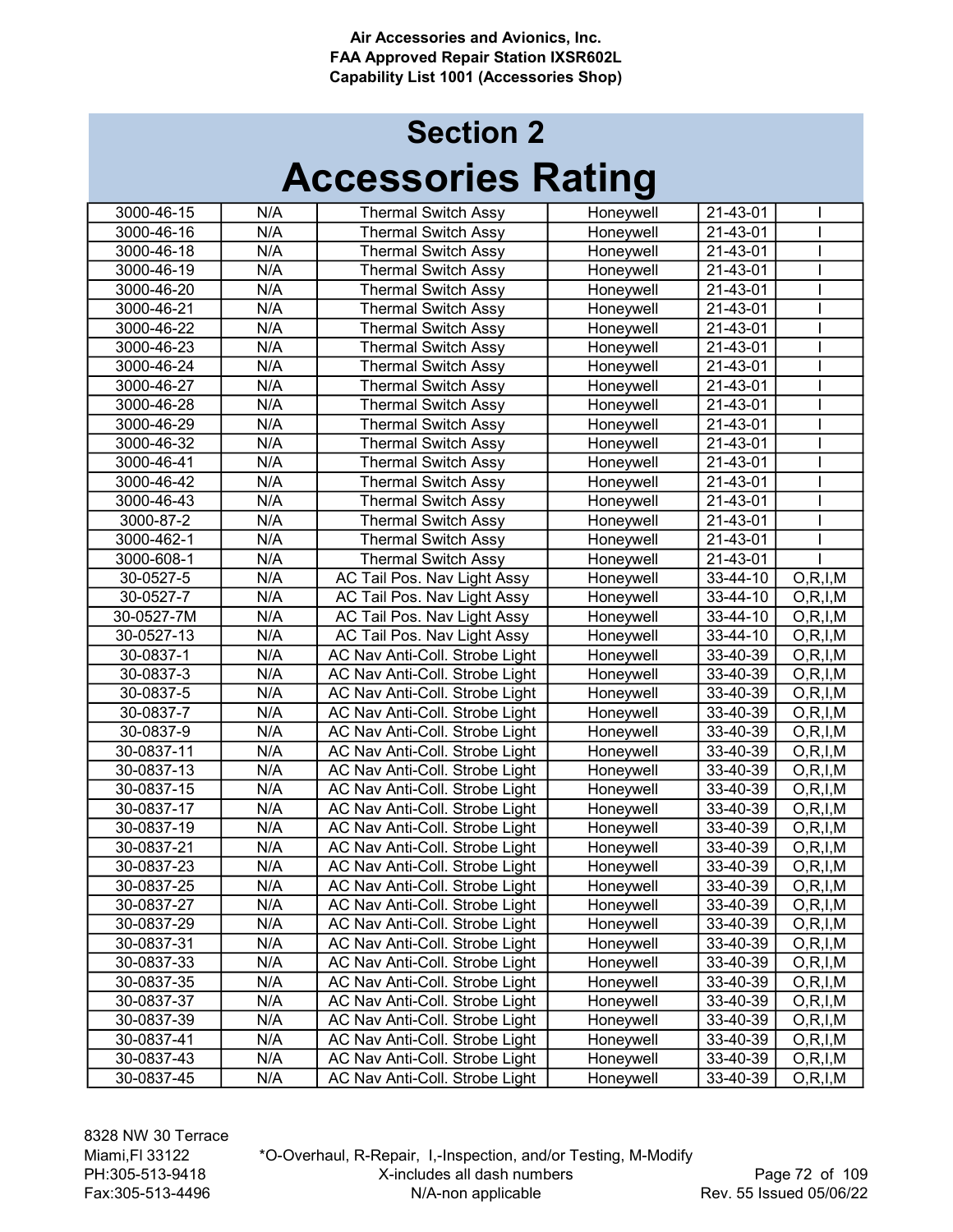| 30-0837-47      | N/A              | AC Nav Anti-Coll. Strobe Light | Honeywell     | 33-40-39       | O, R, I, M |
|-----------------|------------------|--------------------------------|---------------|----------------|------------|
| 30-1108-1       | N/A              | AC Nav, Anti-Coll Light Assy   | Honeywell     | 33-41-63       | O, R, I, M |
| 30-1108-3       | N/A              | AC Nav, Anti-Coll Light Assy   | Honeywell     | 33-41-63       | O, R, I, M |
| 30-1108-9       | N/A              | AC Nav, Anti-Coll Light Assy   | Honeywell     | 33-41-63       | O, R, I, M |
| 30-1108-11      | N/A              | AC Nav, Anti-Coll Light Assy   | Honeywell     | 33-41-63       | O, R, I, M |
| 30-1108-13      | N/A              | AC Nav, Anti-Coll Light Assy   | Honeywell     | 33-41-63       | O, R, I, M |
| 30-1401-1       | N/A              | AC Nav, Anti-Coll Strobe Light | Honeywell     | 33-40-94       | O, R, I, M |
| 30-1401-3       | N/A              | AC Nav, Anti-Coll Strobe Light | Honeywell     | 33-40-94       | O, R, I, M |
| 30-1401-5       | N/A              | AC Nav, Anti-Coll Strobe Light | Honeywell     | 33-40-94       | O, R, I, M |
| 30-1401-7       | N/A              | AC Nav, Anti-Coll Strobe Light | Honeywell     | 33-40-94       | O, R, I, M |
| 30-1401-9       | N/A              | AC Nav, Anti-Coll Strobe Light | Honeywell     | 33-40-94       | O, R, I, M |
| 30-1401-11      | N/A              | AC Nav, Anti-Coll Strobe Light | Honeywell     | 33-40-94       | O, R, I, M |
| 30-1401-13      | N/A              | AC Nav, Anti-Coll Strobe Light | Honeywell     | 33-40-94       | O, R, I, M |
| 30-1401-15      | N/A              | AC Nav, Anti-Coll Strobe Light | Honeywell     | 33-40-94       | O, R, I, M |
| 30-1660-5       | N/A              | Rear Position Light Assy       | Honeywell     | 33-43-09       | O, R, I, M |
| 3800-32-3       | N/A              | <b>Thermal Switch Assy</b>     | Honeywell     | 21-43-01       |            |
| 3001-01-100     | N/A              | Accelerometer                  | Ametek        | 31-33-15       |            |
| 3001-01-100-2   | N/A              | Accelerometer                  | Ametek        | 31-33-15       |            |
| 3001-01-100-4   | N/A              | Accelerometer                  | Ametek        | 31-33-15       |            |
| 3001-01-101     | N/A              | Accelerometer                  | Ametek        | 31-33-15       |            |
| 3001-01-101-2   | N/A              | Accelerometer                  | Ametek        | 31-33-15       |            |
| 3001-01-101-4   | N/A              | Accelerometer                  | Ametek        | 31-33-15       |            |
| 3001-01-111     | $\overline{N/A}$ | Accelerometer                  | Ametek        | 31-33-15       |            |
| 3001-01-111-2   | N/A              | Accelerometer                  | Ametek        | 31-33-15       |            |
| 3001-01-111-4   | N/A              | Accelerometer                  | Ametek        | 31-33-15       |            |
| 3001-01-XXX-7   | N/A              | Accelerometer                  | Ametek        | $31 - 33 - 15$ |            |
| 3001-01-XXX-11  | N/A              | Accelerometer                  | <b>Ametek</b> | 31-33-15       |            |
| 30-0234-1-1163  | N/A              | Wing Pos. Navigation Light     | Honeywell     | 33-41-76       | O, R, I, M |
| 30-0234-1-4174  | N/A              | Wing Pos. Navigation Light     | Honeywell     | 33-41-76       | O, R, I, M |
| 30-0234-2L-1163 | N/A              | Wing Pos. Navigation Light     | Honeywell     | 33-41-76       | O, R, I, M |
| 30-0234-2L-4174 | N/A              | Wing Pos. Navigation Light     | Honeywell     | 33-41-76       | O, R, I, M |
| 30-0234-3-626   | N/A              | Wing Pos. Navigation Light     | Honeywell     | 33-41-76       | O, R, I, M |
| 30-0234-4L-626  | N/A              | Wing Pos. Navigation Light     | Honeywell     | 33-41-76       | O, R, I, M |
| 30-0418-3       | N/A              | <b>Emergency Exit Light</b>    | Honeywell     | 33-50-14       | O, R, I, M |
| 30-0418-5       | N/A              | <b>Emergency Exit Light</b>    | Honeywell     | 33-50-14       | O, R, I, M |
| 30-0418-7       | N/A              | <b>Emergency Exit Light</b>    | Honeywell     | 33-50-14       | O, R, I, M |
| 30-0418-9       | N/A              | <b>Emergency Exit Light</b>    | Honeywell     | 33-50-14       | O, R, I, M |
| 30-0536-13      | N/A              | Wing Pos. Navigation Light     | Honeywell     | 33-44-11       | O, R, I, M |
| 30-0536-13M     | N/A              | Wing Pos. Navigation Light     | Honeywell     | 33-44-11       | O, R, I, M |
| 30-0536-13M2    | N/A              | Wing Pos. Navigation Light     | Honeywell     | 33-44-11       | O, R, I, M |
| 30-0536-14      | N/A              | Wing Pos. Navigation Light     | Honeywell     | 33-44-11       | O, R, I, M |
| 30-0536-14M     | N/A              | Wing Pos. Navigation Light     | Honeywell     | 33-44-11       | O, R, I, M |
| 30-0536-14M2    | N/A              | Wing Pos. Navigation Light     | Honeywell     | 33-44-11       | O, R, I, M |
| 30-0627-1       | N/A              | Nav. AC. Wing Pos. Light       | Grimes Aero   | 33-41-22       | O, R, I, M |
| 30-0627-2       | N/A              | Nav. AC. Wing Pos. Light       | Grimes Aero   | 33-41-22       | O, R, I, M |
| 30-0627-3       | N/A              | Nav. AC. Wing Pos. Light       | Grimes Aero   | 33-41-22       | O, R, I, M |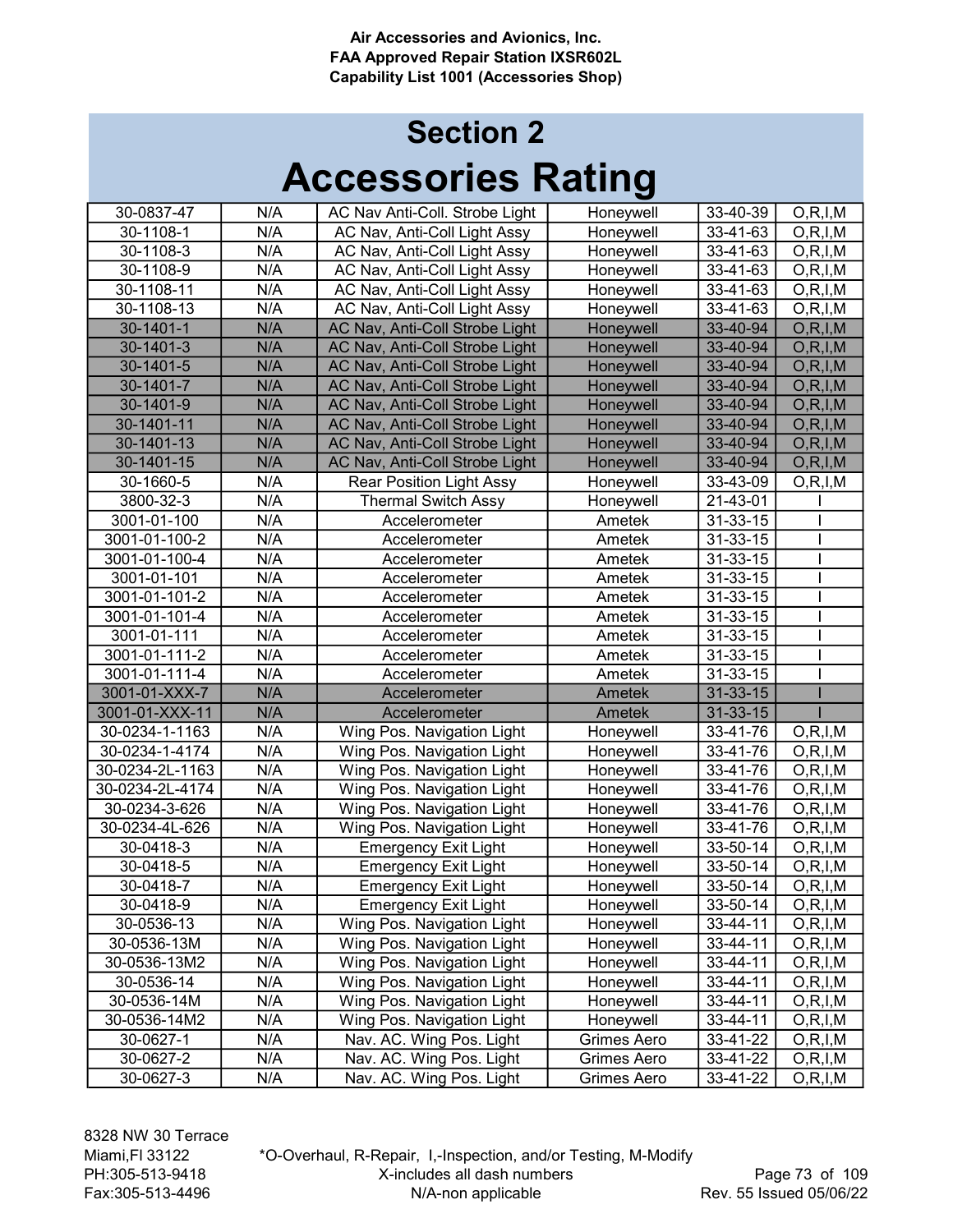| 30-0627-3M  | N/A | Nav. AC. Wing Pos. Light     | Grimes Aero | 33-41-22 | O, R, I, M |
|-------------|-----|------------------------------|-------------|----------|------------|
| 30-0627-4   | N/A | Nav. AC. Wing Pos. Light     | Grimes Aero | 33-41-22 | O, R, I, M |
| 30-0627-4M  | N/A | Nav. AC. Wing Pos. Light     | Grimes Aero | 33-41-22 | O, R, I, M |
| 30-0627-5   | N/A | Nav. AC. Wing Pos. Light     | Grimes Aero | 33-41-22 | O, R, I, M |
| 30-0627-6   | N/A | Nav. AC. Wing Pos. Light     | Grimes Aero | 33-41-22 | O, R, I, M |
| 30-0809-11  | N/A | <b>Tail Position Light</b>   | Grimes Aero | 33-40-82 | O, R, I, M |
| 30-0809-3   | N/A | <b>Tail Position Light</b>   | Grimes Aero | 33-40-82 | O, R, I, M |
| 30-0809-7   | N/A | <b>Tail Position Light</b>   | Grimes Aero | 33-40-82 | O, R, I, M |
| 30-0809-9   | N/A | <b>Tail Position Light</b>   | Grimes Aero | 33-40-82 | O, R, I, M |
| 30-0906-1   | N/A | AC Wing Pos. Flashtube Light | Honeywell   | 33-40-69 | O, R, I, M |
| 30-0906-10  | N/A | AC Wing Pos. Flashtube Light | Honeywell   | 33-40-69 | O, R, I, M |
| 30-0906-101 | N/A | AC Wing Pos. Flashtube Light | Honeywell   | 33-40-69 | O, R, I, M |
| 30-0906-103 | N/A | AC Wing Pos. Flashtube Light | Honeywell   | 33-40-69 | O, R, I, M |
| 30-0906-104 | N/A | AC Wing Pos. Flashtube Light | Honeywell   | 33-40-69 | O, R, I, M |
| 30-0906-105 | N/A | AC Wing Pos. Flashtube Light | Honeywell   | 33-40-69 | O, R, I, M |
| 30-0906-106 | N/A | AC Wing Pos. Flashtube Light | Honeywell   | 33-40-69 | O, R, I, M |
| 30-0906-107 | N/A | AC Wing Pos. Flashtube Light | Honeywell   | 33-40-69 | O, R, I, M |
| 30-0906-109 | N/A | AC Wing Pos. Flashtube Light | Honeywell   | 33-40-69 | O, R, I, M |
| 30-0906-11  | N/A | AC Wing Pos. Flashtube Light | Honeywell   | 33-40-69 | O, R, I, M |
| 30-0906-110 | N/A | AC Wing Pos. Flashtube Light | Honeywell   | 33-40-69 | O, R, I, M |
| 30-0906-111 | N/A | AC Wing Pos. Flashtube Light | Honeywell   | 33-40-69 | O, R, I, M |
| 30-0906-113 | N/A | AC Wing Pos. Flashtube Light | Honeywell   | 33-40-69 | O, R, I, M |
| 30-0906-115 | N/A | AC Wing Pos. Flashtube Light | Honeywell   | 33-40-69 | O, R, I, M |
| 30-0906-116 | N/A | AC Wing Pos. Flashtube Light | Honeywell   | 33-40-69 | O, R, I, M |
| 30-0906-117 | N/A | AC Wing Pos. Flashtube Light | Honeywell   | 33-40-69 | O, R, I, M |
| 30-0906-118 | N/A | AC Wing Pos. Flashtube Light | Honeywell   | 33-40-69 | O, R, I, M |
| 30-0906-119 | N/A | AC Wing Pos. Flashtube Light | Honeywell   | 33-40-69 | O, R, I, M |
| 30-0906-121 | N/A | AC Wing Pos. Flashtube Light | Honeywell   | 33-40-69 | O, R, I, M |
| 30-0906-122 | N/A | AC Wing Pos. Flashtube Light | Honeywell   | 33-40-69 | O, R, I, M |
| 30-0906-123 | N/A | AC Wing Pos. Flashtube Light | Honeywell   | 33-40-69 | O, R, I, M |
| 30-0906-124 | N/A | AC Wing Pos. Flashtube Light | Honeywell   | 33-40-69 | O, R, I, M |
| 30-0906-125 | N/A | AC Wing Pos. Flashtube Light | Honeywell   | 33-40-69 | O, R, I, M |
| 30-0906-126 | N/A | AC Wing Pos. Flashtube Light | Honeywell   | 33-40-69 | O, R, I, M |
| 30-0906-128 | N/A | AC Wing Pos. Flashtube Light | Honeywell   | 33-40-69 | O, R, I, M |
| 30-0906-129 | N/A | AC Wing Pos. Flashtube Light | Honeywell   | 33-40-69 | O, R, I, M |
| 30-0906-13  | N/A | AC Wing Pos. Flashtube Light | Honeywell   | 33-40-69 | O, R, I, M |
| 30-0906-131 | N/A | AC Wing Pos. Flashtube Light | Honeywell   | 33-40-69 | O, R, I, M |
| 30-0906-15  | N/A | AC Wing Pos. Flashtube Light | Honeywell   | 33-40-69 | O, R, I, M |
| 30-0906-16  | N/A | AC Wing Pos. Flashtube Light | Honeywell   | 33-40-69 | O, R, I, M |
| 30-0906-17  | N/A | AC Wing Pos. Flashtube Light | Honeywell   | 33-40-69 | O, R, I, M |
| 30-0906-18  | N/A | AC Wing Pos. Flashtube Light | Honeywell   | 33-40-69 | O, R, I, M |
| 30-0906-19  | N/A | AC Wing Pos. Flashtube Light | Honeywell   | 33-40-69 | O, R, I, M |
| 30-0906-21  | N/A | AC Wing Pos. Flashtube Light | Honeywell   | 33-40-69 | O, R, I, M |
| 30-0906-22  | N/A | AC Wing Pos. Flashtube Light | Honeywell   | 33-40-69 | O, R, I, M |
| 30-0906-23  | N/A | AC Wing Pos. Flashtube Light | Honeywell   | 33-40-69 | O, R, I, M |
| 30-0906-24  | N/A | AC Wing Pos. Flashtube Light | Honeywell   | 33-40-69 | O, R, I, M |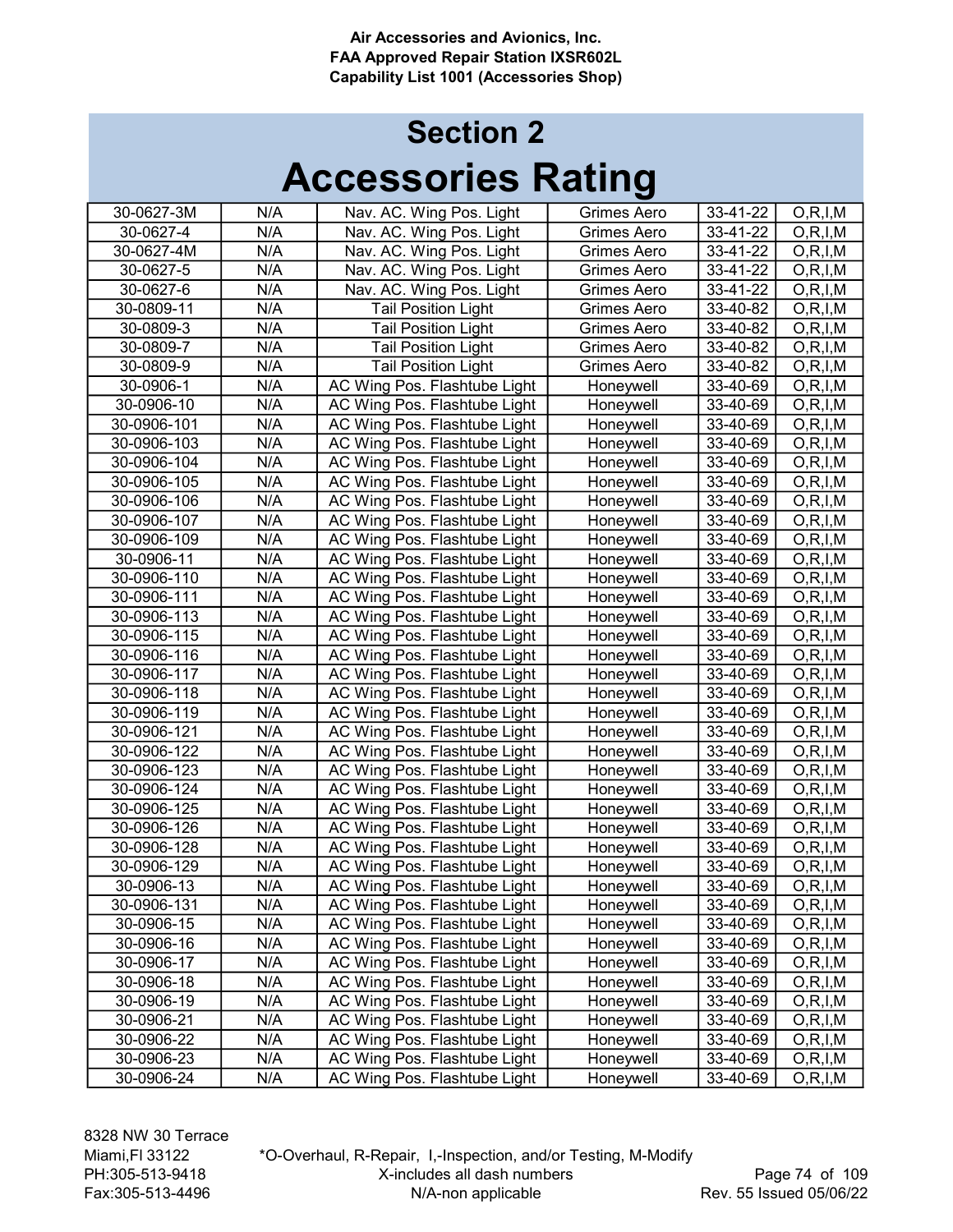| 30-0906-25   | N/A             | AC Wing Pos. Flashtube Light          | Honeywell            | 33-40-69 | O, R, I, M |
|--------------|-----------------|---------------------------------------|----------------------|----------|------------|
| 30-0906-26   | N/A             | AC Wing Pos. Flashtube Light          | Honeywell            | 33-40-69 | O, R, I, M |
| 30-0906-3    | N/A             | AC Wing Pos. Flashtube Light          | Honeywell            | 33-40-69 | O, R, I, M |
| 30-0906-4    | N/A             | AC Wing Pos. Flashtube Light          | Honeywell            | 33-40-69 | O, R, I, M |
| 30-0906-5    | N/A             | AC Wing Pos. Flashtube Light          | Honeywell            | 33-40-69 | O, R, I, M |
| 30-0906-6    | N/A             | AC Wing Pos. Flashtube Light          | Honeywell            | 33-40-69 | O, R, I, M |
| 30-0906-7    | N/A             | AC Wing Pos. Flashtube Light          | Honeywell            | 33-40-69 | O, R, I, M |
| 30-0906-9    | N/A             | AC Wing Pos. Flashtube Light          | Honeywell            | 33-40-69 | O, R, I, M |
| 30-0909-1    | N/A             | Tail Position Flashtube Light         | Honeywell            | 33-40-38 | O, R, I, M |
| 30-0909-101  | N/A             | Tail Position Flashtube Light         | Honeywell            | 33-40-38 | O, R, I, M |
| 30-0909-103  | N/A             | Tail Position Flashtube Light         | Honeywell            | 33-40-38 | O, R, I, M |
| 30-0909-107  | N/A             | Tail Position Flashtube Light         | Honeywell            | 33-40-38 | O, R, I, M |
| 30-0909-201  | N/A             | Tail Position Flashtube Light         | Honeywell            | 33-40-38 | O, R, I, M |
| 30-0909-203  | N/A             | Tail Position Flashtube Light         | Honeywell            | 33-40-38 | O, R, I, M |
| 30-0909-207  | N/A             | Tail Position Flashtube Light         | Honeywell            | 33-40-38 | O, R, I, M |
| 30-1108-1    | N/A             | Nav, Anti-Collis., Flastube Light     | Grimes Aero          | 33-41-63 | O, R, I, M |
| 30-1108-3    | N/A             | Nav, Anti-Collis., Flastube Light     | Grimes Aero          | 33-41-63 | O, R, I, M |
| 30-1108-9    | N/A             | Nav, Anti-Collis., Flastube Light     | Grimes Aero          | 33-41-63 | O, R, I, M |
| 30-1108-11   | N/A             | Nav, Anti-Collis., Flastube Light     | Grimes Aero          | 33-41-63 | O, R, I, M |
| 30-1108-13   | N/A             | Nav, Anti-Collis., Flastube Light     | Grimes Aero          | 33-41-63 | O, R, I, M |
| 3013-1-000-1 | DR <sub>6</sub> | <b>Water Heater</b>                   | <b>B/E</b> Aerospace | 25-33-06 | O, R, I, M |
| 30-1401-1    | N/A             | Nav Anti-Collision Strobe Light       | <b>Grimes Aero</b>   | 33-40-94 | O, R, I, M |
| 30-1401-3    | N/A             | Nav Anti-Collision Strobe Light       | Grimes Aero          | 33-40-94 | O, R, I, M |
| 30-1401-5    | N/A             | Nav Anti-Collision Strobe Light       | Grimes Aero          | 33-40-94 | O, R, I, M |
| 30-1401-7    | N/A             | Nav Anti-Collision Strobe Light       | Grimes Aero          | 33-40-94 | O, R, I, M |
| 30-1401-9    | N/A             | Nav Anti-Collision Strobe Light       | Grimes Aero          | 33-40-94 | O, R, I, M |
| 30-1401-11   | N/A             | Nav Anti-Collision Strobe Light       | Grimes Aero          | 33-40-94 | O, R, I, M |
| 30-1401-13   | N/A             | Nav Anti-Collision Strobe Light       | Grimes Aero          | 33-40-94 | O, R, I, M |
| 30-1401-15   | N/A             | Nav Anti-Collision Strobe Light       | Grimes Aero          | 33-40-94 | O, R, I, M |
| 30-1521-3    | N/A             | Rear Pos. Navigatrion Light           | Honeywell            | 33-43-11 | O, R, I, M |
| 30-1521-4    | N/A             | Rear Pos. Navigatrion Light           | Honeywell            | 33-43-11 | O, R, I, M |
| 30-1521-5    | N/A             | Rear Pos. Navigatrion Light           | Honeywell            | 33-43-11 | O, R, I, M |
| 30-1521-6    | N/A             | Rear Pos. Navigatrion Light           | Honeywell            | 33-43-11 | O, R, I, M |
| 30-1526-11   | N/A             | Anti-Collision Fuselage Strobe        | Honeywell            | 33-44-19 | O, R, I, M |
| 30-1526-3    | N/A             | <b>Anti-Collision Fuselage Strobe</b> | Honeywell            | 33-44-19 | O, R, I, M |
| 30-1526-5    | N/A             | <b>Anti-Collision Fuselage Strobe</b> | Honeywell            | 33-44-19 | O, R, I, M |
| 30-1526-7    | N/A             | <b>Anti-Collision Fuselage Strobe</b> | Honeywell            | 33-44-19 | O, R, I, M |
| 30-1526-9    | N/A             | <b>Anti-Collision Fuselage Strobe</b> | Honeywell            | 33-44-19 | O, R, I, M |
| 30-1554-1    | N/A             | <b>Overwing Emergency Light</b>       | Grimes Aero          | 33-51-17 | O, R, I, M |
| 30-1554-3    | N/A             | <b>Overwing Emergency Light</b>       | <b>Grimes Aero</b>   | 33-51-17 | O, R, I, M |
| 30-1554-5    | N/A             | <b>Overwing Emergency Light</b>       | Grimes Aero          | 33-51-17 | O, R, I, M |
| 30-1554-7    | N/A             | <b>Overwing Emergency Light</b>       | Grimes Aero          | 33-51-17 | O, R, I, M |
| 30-1588-5    | N/A             | FWD Wing Pos Nav Light                | Honeywell            | 33-43-12 | O, R, I, M |
| 30-1588-6    | N/A             | FWD Wing Pos Nav Light                | Honeywell            | 33-43-12 | O, R, I, M |
| 30-1685-1    | N/A             | Navigational Strobe Light             | Grimes Aero          | 33-44-13 | O, R, I, M |
| 30-1685-2    | N/A             | Navigational Strobe Light             | Grimes Aero          | 33-44-13 | O, R, I, M |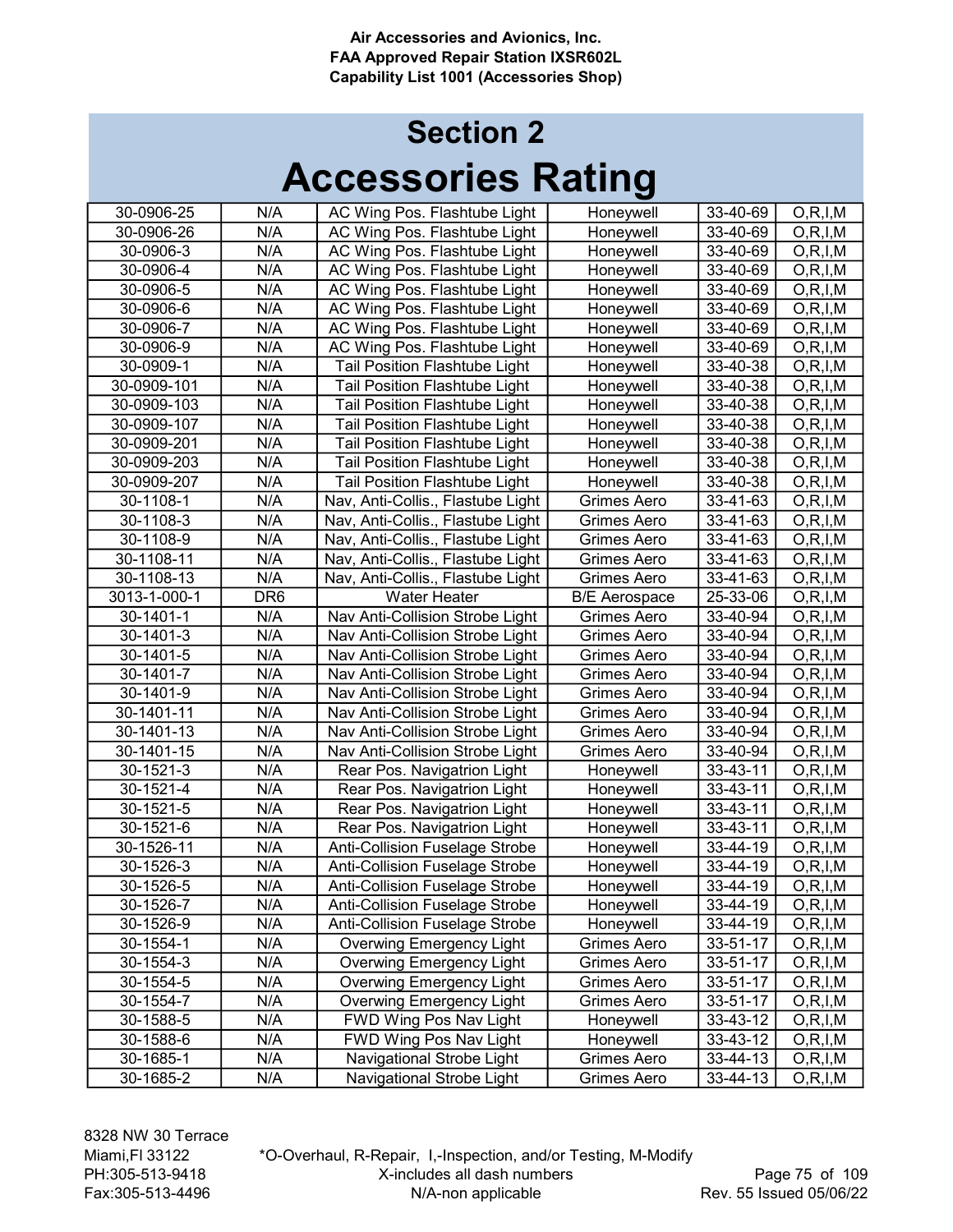| 30-1764-1     | N/A | Aircraft Navigational Light           | Grimes Aero        | 33-42-35 | O, R, I, M            |
|---------------|-----|---------------------------------------|--------------------|----------|-----------------------|
| 30-1764-3     | N/A | Aircraft Navigational Light           | Grimes Aero        | 33-42-35 | O, R, I, M            |
| 30-1883-3     | N/A | Wing & Nacelle Insp. Light            | Honeywell          | 33-49-11 | O, R, I, M            |
| 30-1883-4     | N/A | Wing & Nacelle Insp. Light            | Honeywell          | 33-49-11 | O, R, I, M            |
| 30-1883-5     | N/A | Wing & Nacelle Insp. Light            | Honeywell          | 33-49-11 | O, R, I, M            |
| 30-1883-6     | N/A | Wing & Nacelle Insp. Light            | Honeywell          | 33-49-11 | O, R, I, M            |
| 30-2392-3     | N/A | Nav & Anticollision Wingtip Light     | Honeywell          | 33-42-05 | O, R, I, M            |
| 30-2392-4     | N/A | Nav & Anticollision Wingtip Light     | Honeywell          | 33-42-05 | O, R, I, M            |
| 30-2481-3     | N/A | Rear Pos. Nav Light                   | Honeywell          | 33-42-06 | O, R, I, M            |
| 30-2481-5     | N/A | Rear Pos. Nav Light                   | Honeywell          | 33-42-06 | O, R, I, M            |
| 30-2505-3     | N/A | <b>Anti-Collision Fuselage Strobe</b> | Honeywell          | 33-42-03 | O, R, I, M            |
| 30-2506-3     | N/A | <b>Anti-Collision Fuselage Strobe</b> | Honeywell          | 33-42-04 | O, R, I, M            |
| 30-2581-3     | N/A | <b>Electric Tail Logo Floodlight</b>  | Honeywell          | 33-42-30 | O, R, I, M            |
| 301-796-801-0 | N/A | <b>Temperature Sensor</b>             | Rosemount Aero.    | 73-21-47 |                       |
| 301-809-301-0 | N/A | <b>Temperature Sensor</b>             | Rosemount Aero.    | 73-21-47 |                       |
| 3100013       | N/A | <b>Themocouple Sensor</b>             | Goodrich           | 77-21-51 |                       |
| 3100072       | N/A | <b>Themocouple Sensor</b>             | Goodrich           | 77-21-51 |                       |
| 3100130       | N/A | <b>Themocouple Sensor</b>             | Goodrich           | 77-21-51 |                       |
| 31-5270-7     | N/A | Light Sub-Assy                        | Honeywell          | 33-44-19 | O, R, I, M            |
| 31-5450-1     | N/A | Strobe Lamp Assy                      | <b>Grimes Aero</b> | 33-44-13 | O, R, I, M            |
| 31-5451-1     | N/A | Strobe Light Assy                     | Grimes Aero        | 33-44-13 | O, R, I, M            |
| 31-8137-1     | N/A | Nav & Anticollision Wingtip Light     | Honeywell          | 33-42-05 | O, R, I, M            |
| 31-8138-1     | N/A | Nav & Anticollision Wingtip Light     | Honeywell          | 33-42-05 | O, R, I, M            |
| 31-8300-3     | N/A | Lens Assembly                         | Honeywell          | 33-42-06 | R, I                  |
| 31-9292-3     | N/A | Lens Assembly                         | Honeywell          | 33-43-84 | $\overline{O}$ , I, R |
| 31-9292-4     | N/A | Lens Assembly                         | Honeywell          | 33-43-84 | O,I,R                 |
| 3100-3-218    | N/A | <b>Thermal Switch Assy</b>            | Honeywell          | 21-43-01 |                       |
| 3100-81-1     | N/A | <b>Thermal Switch Assy</b>            | Honeywell          | 21-43-01 |                       |
| 3100-101-1    | N/A | <b>Thermal Switch Assy</b>            | Honeywell          | 21-43-01 |                       |
| 3100-101-3    | N/A | <b>Thermal Switch Assy</b>            | Honeywell          | 21-43-01 |                       |
| 3100-101-4    | N/A | <b>Thermal Switch Assy</b>            | Honeywell          | 21-43-01 |                       |
| 3100-101-6    | N/A | <b>Thermal Switch Assy</b>            | Honeywell          | 21-43-01 |                       |
| 3100-119-2    | N/A | <b>Thermal Switch Assy</b>            | Honeywell          | 21-43-01 |                       |
| 3100-119-3    | N/A | <b>Thermal Switch Assy</b>            | Honeywell          | 21-43-01 |                       |
| 3100-129-1    | N/A | <b>Thermal Switch Assy</b>            | Honeywell          | 21-43-01 |                       |
| 3100-160-16   | N/A | <b>Thermal Switch Assy</b>            | Honeywell          | 21-43-01 |                       |
| 3100-190-12   | N/A | <b>Thermal Switch Assy</b>            | Honeywell          | 21-43-01 |                       |
| 3100-241-1    | N/A | <b>Thermal Switch Assy</b>            | Honeywell          | 21-43-01 |                       |
| 3100-250-1    | N/A | <b>Thermal Switch Assy</b>            | Honeywell          | 21-43-01 |                       |
| 3100-250-2    | N/A | <b>Thermal Switch Assy</b>            | Honeywell          | 21-43-01 | I                     |
| 3100-250-3    | N/A | <b>Thermal Switch Assy</b>            | Honeywell          | 21-43-01 |                       |
| 3100-250-4    | N/A | <b>Thermal Switch Assy</b>            | Honeywell          | 21-43-01 | I                     |
| 3100-250-5    | N/A | <b>Thermal Switch Assy</b>            | Honeywell          | 21-43-01 |                       |
| 3100-250-6    | N/A | <b>Thermal Switch Assy</b>            | Honeywell          | 21-43-01 |                       |
| 3100-262-1    | N/A | <b>Thermal Switch Assy</b>            | Honeywell          | 21-43-01 |                       |
| 3100-262-2    | N/A | <b>Thermal Switch Assy</b>            | Honeywell          | 21-43-01 |                       |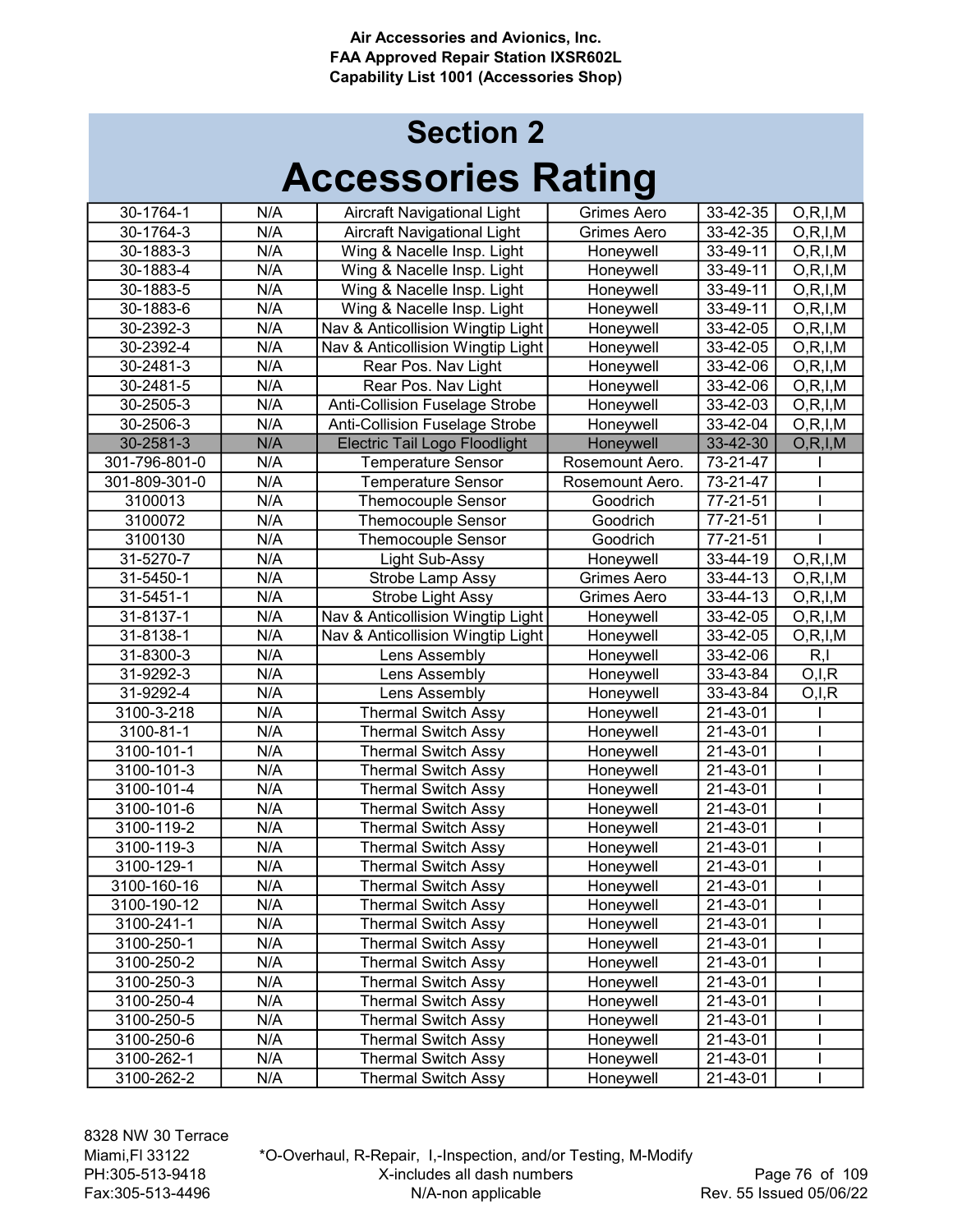## Accessories Rating Section 2

| 3100-262-3    | N/A    | <b>Thermal Switch Assy</b>         | Honeywell            | 21-43-01       |            |
|---------------|--------|------------------------------------|----------------------|----------------|------------|
| 3100-262-4    | N/A    | <b>Thermal Switch Assy</b>         | Honeywell            | 21-43-01       |            |
| 3100-292-1    | N/A    | <b>Thermal Switch Assy</b>         | Honeywell            | 21-43-01       |            |
| 3199958       | N/A    | <b>Tremocouple Sensor</b>          | Goodrich             | 77-21-51       |            |
| 3202222-1     | N/A    | <b>Bleed Air Check Valve</b>       | Honeywell            | 36-13-89       | O, R, I, M |
| 3202726-1     | N/A    | <b>Check Zone Trim Valve</b>       | Honeywell            | 21-61-47       | O, R, I, M |
| 320522-11     | N/A    | Direct. Pilot Solenoid Valve       | Honeywell            | 78-31-51       | O, R, I, M |
| 320522-13     | N/A    | Direct. Pilot Solenoid Valve       | Honeywell            | 78-31-51       | O, R, I, M |
| 320522-14     | N/A    | Direct. Pilot Solenoid Valve       | Honeywell            | 78-31-51       | O, R, I, M |
| 320522-15     | N/A    | Direct. Pilot Solenoid Valve       | Honeywell            | 78-31-51       | O, R, I, M |
| 320522-16     | N/A    | Direct. Pilot Solenoid Valve       | Honeywell            | 78-31-51       | O, R, I, M |
| 320522-17     | N/A    | Direct. Pilot Solenoid Valve       | Honeywell            | 78-31-51       | O, R, I, M |
| 320522-18     | N/A    | Direct. Pilot Solenoid Valve       | Honeywell            | 78-31-51       | O, R, I, M |
| 320522-19     | N/A    | Direct. Pilot Solenoid Valve       | Honeywell            | 78-31-51       | O, R, I, M |
| 320522-3      | N/A    | Direct. Pilot Solenoid Valve       | Honeywell            | 78-31-51       | O, R, I, M |
| 320522-4      | N/A    | Direct. Pilot Solenoid Valve       | Honeywell            | 78-31-51       | O, R, I, M |
| 320522-5      | N/A    | Direct. Pilot Solenoid Valve       | Honeywell            | 78-31-51       | O, R, I, M |
| 320522-6      | N/A    | Direct. Pilot Solenoid Valve       | Honeywell            | 78-31-51       | O, R, I, M |
| 320522-7      | N/A    | Direct. Pilot Solenoid Valve       | Honeywell            | 78-31-51       | O, R, I, M |
| 3213-1-000-   | DR6-02 | <b>Water Heater</b>                | <b>B/E</b> Aerospace | 25-33-06       | O, R, I, M |
| 321-400-501-0 | N/A    | <b>Pivoting Door Stow-Switch</b>   | RHOR, Inc.           | 78-31-18       | R, I, M    |
| 321-400-502-0 | N/A    | <b>Pivoting Door Stow-Switch</b>   | RHOR, Inc.           | 78-31-18       | R, I, M    |
| 321-400-503-0 | N/A    | <b>Pivoting Door Stow-Switch</b>   | RHOR, Inc.           | 78-31-18       | R, I, M    |
| 321-400-603-0 | N/A    | <b>Pivoting Door Deploy-Switch</b> | RHOR, Inc.           | 78-31-17       |            |
| 321-400-604-0 | N/A    | <b>Pivoting Door Deploy-Switch</b> | RHOR, Inc.           | 78-31-17       |            |
| 321-400-703-0 | N/A    | Door Opening HYD Actuator          | Goodrich Aero        | 78-36-51       | O, R, I, M |
| 321-400-704-0 | N/A    | Door Opening HYD Actuator          | Goodrich Aero        | 78-36-51       | O, R, I, M |
| 321-400-705-0 | N/A    | Door Opening HYD Actuator          | Goodrich Aero        | 78-36-51       | O, R, I, M |
| 321-400-707-0 | N/A    | Door Opening HYD Actuator          | Goodrich Aero        | 78-36-51       | O, R, I, M |
| 321-409-900-0 | N/A    | <b>Actuator Junction Box</b>       | Rohr                 | 78-36-52       | O, R, I, M |
| 3217-100      | N/A    | Rain Repellent Valve               | <b>IN-LHC</b>        | 30-45-11       | O, R, I, M |
| 3217-200      | N/A    | Rain Repellent Valve               | <b>IN-LHC</b>        | $30 - 45 - 11$ | O, R, I, M |
| 3250-20-10    | N/A    | <b>Ceiling Light</b>               | <b>DIEHL</b>         | 33-24-17       | O, R, I, M |
| 3250-30       | N/A    | Ceiling Light                      | <b>DIEHL</b>         | 33-24-17       | O, R, I, M |
| 3250-31       | N/A    | Ceiling Light                      | <b>DIEHL</b>         | 33-24-17       | O, R, I, M |
| 3250-70       | N/A    | Ceiling Light                      | <b>DIEHL</b>         | 33-24-17       | O, R, I, M |
| 3250-70-10    | N/A    | Ceiling Light                      | <b>DIEHL</b>         | 33-24-17       | O, R, I, M |
| 3250-80       | N/A    | Ceiling Light                      | <b>DIEHL</b>         | 33-24-17       | O, R, I, M |
| 3250-81       | N/A    | Ceiling Light                      | <b>DIEHL</b>         | 33-24-17       | O, R, I, M |
| 327155-1      | N/A    | On/Off Anti-Ice Valve              | Meggitt              | 30-21-52       | O, R, I, M |
| 327155-2      | N/A    | On/Off Anti-Ice Valve              | Meggitt              | 30-21-52       | O, R, I, M |
| 327155-3      | N/A    | On/Off Anti-Ice Valve              | Meggitt              | 30-21-52       | O, R, I, M |
| 3282782-1     | N/A    | Switch                             | Honeywell            | 78-31-51       |            |
| 3282782-2     | N/A    | Switch                             | Honeywell            | 78-31-51       |            |
| 3282782-3     | N/A    | Switch                             | Honeywell            | 78-31-51       |            |
| 3282782-5     | N/A    | Switch                             | Honeywell            | 78-31-51       |            |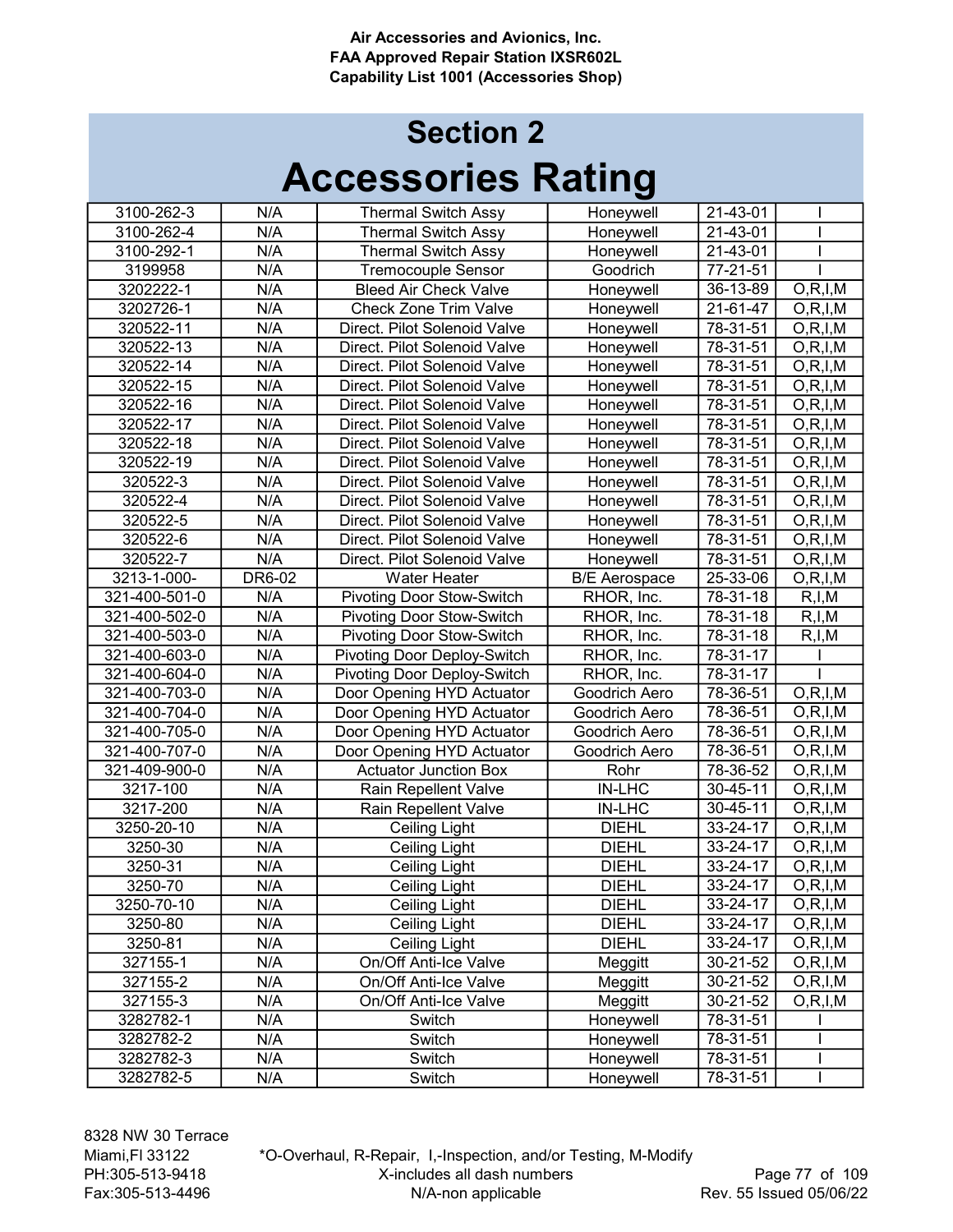## Accessories Rating Section 2

| 78-32-55<br>N/A<br>O, R, I, M<br>3283086-1<br>Lock Brake<br>Honeywell<br>N/A<br>78-32-55<br>O, R, I, M<br>3283086-3<br>Lock Brake<br>Honeywell<br>N/A<br>78-32-55<br>O, R, I, M<br>3283086-30<br>Lock Brake<br>Honeywell<br>78-32-55<br>$\overline{O,R}$ , I, M<br>N/A<br>3283086-32<br>Lock Brake<br>Honeywell<br>78-31-51<br>N/A<br>Switch<br>3283144-1<br>Honeywell<br>36-13-91<br>O, R, I, M<br>3289562-1<br>N/A<br>4" Dia. Precooler Control Valve<br>Honeywell<br>N/A<br>36-13-91<br>O, R, I, M<br>3289562-2<br>4" Dia. Precooler Control Valve<br>Honeywell<br>N/A<br>36-13-91<br>O, R, I, M<br>Honeywell<br>3289562-3<br>4" Dia. Precooler Control Valve<br>N/A<br>36-13-91<br>O, R, I, M<br>Honeywell<br>3289562-4<br>4" Dia. Precooler Control Valve<br>N/A<br>36-13-91<br>O, R, I, M<br>3289562-5<br>4" Dia. Precooler Control Valve<br>Honeywell<br>36-13-91<br>N/A<br>O, R, I, M<br>3289562-6<br>4" Dia. Precooler Control Valve<br>Honeywell<br>N/A<br>36-13-91<br>O, R, I, M<br>3289562-7<br>4" Dia. Precooler Control Valve<br>Honeywell<br>36-12-27<br>N/A<br>3289626-4<br>Pre-Cooler Valve<br>Honeywell<br>O, R, I, M<br>36-12-27<br>N/A<br>O, R, I, M<br>3289626-5<br>Pre-Cooler Valve<br>Honeywell<br>N/A<br>38-30-08<br>O, R, I, M<br>331-0001-01<br><b>Waste Drain Valve</b><br>Parker<br>N/A<br>331-0002-01<br>Parker<br>38-30-08<br>O, R, I, M<br><b>Waste Drain Valve</b><br>N/A<br>38-30-08<br>331-0003-01<br><b>Waste Drain Valve</b><br>Parker<br>O, R, I, M<br>N/A<br>331-0004-01<br>Parker<br>38-30-08<br><b>Waste Drain Valve</b><br>O, R, I, M<br>N/A<br>331-0006-01<br>38-30-08<br><b>Waste Drain Valve</b><br>Parker<br>O, R, I, M<br>$\overline{\mathsf{SKF}}$<br>N/A<br>342300M00<br>27-92-16<br><b>Transducer Unit</b><br>O, R, I, M<br><b>SKF</b><br>N/A<br>27-92-16<br>342300M01<br><b>Transducer Unit</b><br>O, R, I, M<br>N/A<br>34265<br>Cockpit Light<br>33-10-23<br>Honeywell<br>O, R, I, M<br>34265-1<br>N/A<br>33-10-23<br>Cockpit Light<br>Honeywell<br>O, R, I, M<br>N/A<br>34265-10<br>33-10-23<br>Cockpit Light<br>Honeywell<br>O, R, I, M<br>N/A<br>33-10-23<br>34265-11<br>Honeywell<br>O, R, I, M<br>Cockpit Light<br>N/A<br>33-10-23<br>34265-12 |
|--------------------------------------------------------------------------------------------------------------------------------------------------------------------------------------------------------------------------------------------------------------------------------------------------------------------------------------------------------------------------------------------------------------------------------------------------------------------------------------------------------------------------------------------------------------------------------------------------------------------------------------------------------------------------------------------------------------------------------------------------------------------------------------------------------------------------------------------------------------------------------------------------------------------------------------------------------------------------------------------------------------------------------------------------------------------------------------------------------------------------------------------------------------------------------------------------------------------------------------------------------------------------------------------------------------------------------------------------------------------------------------------------------------------------------------------------------------------------------------------------------------------------------------------------------------------------------------------------------------------------------------------------------------------------------------------------------------------------------------------------------------------------------------------------------------------------------------------------------------------------------------------------------------------------------------------------------------------------------------------------------------------------------------------------------------------------------------------------------------------------------------------------------------------------------------------------------|
|                                                                                                                                                                                                                                                                                                                                                                                                                                                                                                                                                                                                                                                                                                                                                                                                                                                                                                                                                                                                                                                                                                                                                                                                                                                                                                                                                                                                                                                                                                                                                                                                                                                                                                                                                                                                                                                                                                                                                                                                                                                                                                                                                                                                        |
|                                                                                                                                                                                                                                                                                                                                                                                                                                                                                                                                                                                                                                                                                                                                                                                                                                                                                                                                                                                                                                                                                                                                                                                                                                                                                                                                                                                                                                                                                                                                                                                                                                                                                                                                                                                                                                                                                                                                                                                                                                                                                                                                                                                                        |
|                                                                                                                                                                                                                                                                                                                                                                                                                                                                                                                                                                                                                                                                                                                                                                                                                                                                                                                                                                                                                                                                                                                                                                                                                                                                                                                                                                                                                                                                                                                                                                                                                                                                                                                                                                                                                                                                                                                                                                                                                                                                                                                                                                                                        |
|                                                                                                                                                                                                                                                                                                                                                                                                                                                                                                                                                                                                                                                                                                                                                                                                                                                                                                                                                                                                                                                                                                                                                                                                                                                                                                                                                                                                                                                                                                                                                                                                                                                                                                                                                                                                                                                                                                                                                                                                                                                                                                                                                                                                        |
|                                                                                                                                                                                                                                                                                                                                                                                                                                                                                                                                                                                                                                                                                                                                                                                                                                                                                                                                                                                                                                                                                                                                                                                                                                                                                                                                                                                                                                                                                                                                                                                                                                                                                                                                                                                                                                                                                                                                                                                                                                                                                                                                                                                                        |
|                                                                                                                                                                                                                                                                                                                                                                                                                                                                                                                                                                                                                                                                                                                                                                                                                                                                                                                                                                                                                                                                                                                                                                                                                                                                                                                                                                                                                                                                                                                                                                                                                                                                                                                                                                                                                                                                                                                                                                                                                                                                                                                                                                                                        |
|                                                                                                                                                                                                                                                                                                                                                                                                                                                                                                                                                                                                                                                                                                                                                                                                                                                                                                                                                                                                                                                                                                                                                                                                                                                                                                                                                                                                                                                                                                                                                                                                                                                                                                                                                                                                                                                                                                                                                                                                                                                                                                                                                                                                        |
|                                                                                                                                                                                                                                                                                                                                                                                                                                                                                                                                                                                                                                                                                                                                                                                                                                                                                                                                                                                                                                                                                                                                                                                                                                                                                                                                                                                                                                                                                                                                                                                                                                                                                                                                                                                                                                                                                                                                                                                                                                                                                                                                                                                                        |
|                                                                                                                                                                                                                                                                                                                                                                                                                                                                                                                                                                                                                                                                                                                                                                                                                                                                                                                                                                                                                                                                                                                                                                                                                                                                                                                                                                                                                                                                                                                                                                                                                                                                                                                                                                                                                                                                                                                                                                                                                                                                                                                                                                                                        |
|                                                                                                                                                                                                                                                                                                                                                                                                                                                                                                                                                                                                                                                                                                                                                                                                                                                                                                                                                                                                                                                                                                                                                                                                                                                                                                                                                                                                                                                                                                                                                                                                                                                                                                                                                                                                                                                                                                                                                                                                                                                                                                                                                                                                        |
|                                                                                                                                                                                                                                                                                                                                                                                                                                                                                                                                                                                                                                                                                                                                                                                                                                                                                                                                                                                                                                                                                                                                                                                                                                                                                                                                                                                                                                                                                                                                                                                                                                                                                                                                                                                                                                                                                                                                                                                                                                                                                                                                                                                                        |
|                                                                                                                                                                                                                                                                                                                                                                                                                                                                                                                                                                                                                                                                                                                                                                                                                                                                                                                                                                                                                                                                                                                                                                                                                                                                                                                                                                                                                                                                                                                                                                                                                                                                                                                                                                                                                                                                                                                                                                                                                                                                                                                                                                                                        |
|                                                                                                                                                                                                                                                                                                                                                                                                                                                                                                                                                                                                                                                                                                                                                                                                                                                                                                                                                                                                                                                                                                                                                                                                                                                                                                                                                                                                                                                                                                                                                                                                                                                                                                                                                                                                                                                                                                                                                                                                                                                                                                                                                                                                        |
|                                                                                                                                                                                                                                                                                                                                                                                                                                                                                                                                                                                                                                                                                                                                                                                                                                                                                                                                                                                                                                                                                                                                                                                                                                                                                                                                                                                                                                                                                                                                                                                                                                                                                                                                                                                                                                                                                                                                                                                                                                                                                                                                                                                                        |
|                                                                                                                                                                                                                                                                                                                                                                                                                                                                                                                                                                                                                                                                                                                                                                                                                                                                                                                                                                                                                                                                                                                                                                                                                                                                                                                                                                                                                                                                                                                                                                                                                                                                                                                                                                                                                                                                                                                                                                                                                                                                                                                                                                                                        |
|                                                                                                                                                                                                                                                                                                                                                                                                                                                                                                                                                                                                                                                                                                                                                                                                                                                                                                                                                                                                                                                                                                                                                                                                                                                                                                                                                                                                                                                                                                                                                                                                                                                                                                                                                                                                                                                                                                                                                                                                                                                                                                                                                                                                        |
|                                                                                                                                                                                                                                                                                                                                                                                                                                                                                                                                                                                                                                                                                                                                                                                                                                                                                                                                                                                                                                                                                                                                                                                                                                                                                                                                                                                                                                                                                                                                                                                                                                                                                                                                                                                                                                                                                                                                                                                                                                                                                                                                                                                                        |
|                                                                                                                                                                                                                                                                                                                                                                                                                                                                                                                                                                                                                                                                                                                                                                                                                                                                                                                                                                                                                                                                                                                                                                                                                                                                                                                                                                                                                                                                                                                                                                                                                                                                                                                                                                                                                                                                                                                                                                                                                                                                                                                                                                                                        |
|                                                                                                                                                                                                                                                                                                                                                                                                                                                                                                                                                                                                                                                                                                                                                                                                                                                                                                                                                                                                                                                                                                                                                                                                                                                                                                                                                                                                                                                                                                                                                                                                                                                                                                                                                                                                                                                                                                                                                                                                                                                                                                                                                                                                        |
|                                                                                                                                                                                                                                                                                                                                                                                                                                                                                                                                                                                                                                                                                                                                                                                                                                                                                                                                                                                                                                                                                                                                                                                                                                                                                                                                                                                                                                                                                                                                                                                                                                                                                                                                                                                                                                                                                                                                                                                                                                                                                                                                                                                                        |
|                                                                                                                                                                                                                                                                                                                                                                                                                                                                                                                                                                                                                                                                                                                                                                                                                                                                                                                                                                                                                                                                                                                                                                                                                                                                                                                                                                                                                                                                                                                                                                                                                                                                                                                                                                                                                                                                                                                                                                                                                                                                                                                                                                                                        |
|                                                                                                                                                                                                                                                                                                                                                                                                                                                                                                                                                                                                                                                                                                                                                                                                                                                                                                                                                                                                                                                                                                                                                                                                                                                                                                                                                                                                                                                                                                                                                                                                                                                                                                                                                                                                                                                                                                                                                                                                                                                                                                                                                                                                        |
|                                                                                                                                                                                                                                                                                                                                                                                                                                                                                                                                                                                                                                                                                                                                                                                                                                                                                                                                                                                                                                                                                                                                                                                                                                                                                                                                                                                                                                                                                                                                                                                                                                                                                                                                                                                                                                                                                                                                                                                                                                                                                                                                                                                                        |
|                                                                                                                                                                                                                                                                                                                                                                                                                                                                                                                                                                                                                                                                                                                                                                                                                                                                                                                                                                                                                                                                                                                                                                                                                                                                                                                                                                                                                                                                                                                                                                                                                                                                                                                                                                                                                                                                                                                                                                                                                                                                                                                                                                                                        |
|                                                                                                                                                                                                                                                                                                                                                                                                                                                                                                                                                                                                                                                                                                                                                                                                                                                                                                                                                                                                                                                                                                                                                                                                                                                                                                                                                                                                                                                                                                                                                                                                                                                                                                                                                                                                                                                                                                                                                                                                                                                                                                                                                                                                        |
|                                                                                                                                                                                                                                                                                                                                                                                                                                                                                                                                                                                                                                                                                                                                                                                                                                                                                                                                                                                                                                                                                                                                                                                                                                                                                                                                                                                                                                                                                                                                                                                                                                                                                                                                                                                                                                                                                                                                                                                                                                                                                                                                                                                                        |
| Honeywell<br>O, R, I, M<br>Cockpit Light<br>$33 - 10 - 23$                                                                                                                                                                                                                                                                                                                                                                                                                                                                                                                                                                                                                                                                                                                                                                                                                                                                                                                                                                                                                                                                                                                                                                                                                                                                                                                                                                                                                                                                                                                                                                                                                                                                                                                                                                                                                                                                                                                                                                                                                                                                                                                                             |
| N/A<br>O, R, I, M<br>34265-13<br>Honeywell<br>Cockpit Light                                                                                                                                                                                                                                                                                                                                                                                                                                                                                                                                                                                                                                                                                                                                                                                                                                                                                                                                                                                                                                                                                                                                                                                                                                                                                                                                                                                                                                                                                                                                                                                                                                                                                                                                                                                                                                                                                                                                                                                                                                                                                                                                            |
| N/A<br>$33 - 10 - 23$<br>O, R, I, M<br>34265-14<br>Cockpit Light<br>Honeywell                                                                                                                                                                                                                                                                                                                                                                                                                                                                                                                                                                                                                                                                                                                                                                                                                                                                                                                                                                                                                                                                                                                                                                                                                                                                                                                                                                                                                                                                                                                                                                                                                                                                                                                                                                                                                                                                                                                                                                                                                                                                                                                          |
| 33-10-23<br>N/A<br>O, R, I, M<br>34265-15<br>Cockpit Light<br>Honeywell                                                                                                                                                                                                                                                                                                                                                                                                                                                                                                                                                                                                                                                                                                                                                                                                                                                                                                                                                                                                                                                                                                                                                                                                                                                                                                                                                                                                                                                                                                                                                                                                                                                                                                                                                                                                                                                                                                                                                                                                                                                                                                                                |
| 33-10-23<br>N/A<br>O, R, I, M<br>34265-16<br>Cockpit Light<br>Honeywell                                                                                                                                                                                                                                                                                                                                                                                                                                                                                                                                                                                                                                                                                                                                                                                                                                                                                                                                                                                                                                                                                                                                                                                                                                                                                                                                                                                                                                                                                                                                                                                                                                                                                                                                                                                                                                                                                                                                                                                                                                                                                                                                |
| 33-10-23<br>34265-17<br>N/A<br>O, R, I, M<br>Cockpit Light<br>Honeywell                                                                                                                                                                                                                                                                                                                                                                                                                                                                                                                                                                                                                                                                                                                                                                                                                                                                                                                                                                                                                                                                                                                                                                                                                                                                                                                                                                                                                                                                                                                                                                                                                                                                                                                                                                                                                                                                                                                                                                                                                                                                                                                                |
| N/A<br>$33 - 10 - 23$<br>34265-2<br>O, R, I, M<br>Cockpit Light<br>Honeywell                                                                                                                                                                                                                                                                                                                                                                                                                                                                                                                                                                                                                                                                                                                                                                                                                                                                                                                                                                                                                                                                                                                                                                                                                                                                                                                                                                                                                                                                                                                                                                                                                                                                                                                                                                                                                                                                                                                                                                                                                                                                                                                           |
| N/A<br>33-10-23<br>O, R, I, M<br>34265-3<br>Honeywell<br>Cockpit Light                                                                                                                                                                                                                                                                                                                                                                                                                                                                                                                                                                                                                                                                                                                                                                                                                                                                                                                                                                                                                                                                                                                                                                                                                                                                                                                                                                                                                                                                                                                                                                                                                                                                                                                                                                                                                                                                                                                                                                                                                                                                                                                                 |
| N/A<br>33-10-23<br>O, R, I, M<br>34265-4<br>Cockpit Light<br>Honeywell                                                                                                                                                                                                                                                                                                                                                                                                                                                                                                                                                                                                                                                                                                                                                                                                                                                                                                                                                                                                                                                                                                                                                                                                                                                                                                                                                                                                                                                                                                                                                                                                                                                                                                                                                                                                                                                                                                                                                                                                                                                                                                                                 |
| N/A<br>33-10-23<br>34265-5<br>O, R, I, M<br>Cockpit Light<br>Honeywell                                                                                                                                                                                                                                                                                                                                                                                                                                                                                                                                                                                                                                                                                                                                                                                                                                                                                                                                                                                                                                                                                                                                                                                                                                                                                                                                                                                                                                                                                                                                                                                                                                                                                                                                                                                                                                                                                                                                                                                                                                                                                                                                 |
| 33-10-23<br>34265-6<br>N/A<br>O, R, I, M<br>Cockpit Light<br>Honeywell                                                                                                                                                                                                                                                                                                                                                                                                                                                                                                                                                                                                                                                                                                                                                                                                                                                                                                                                                                                                                                                                                                                                                                                                                                                                                                                                                                                                                                                                                                                                                                                                                                                                                                                                                                                                                                                                                                                                                                                                                                                                                                                                 |
| N/A<br>Cockpit Light<br>Honeywell<br>33-10-23<br>O, R, I, M<br>34265-7                                                                                                                                                                                                                                                                                                                                                                                                                                                                                                                                                                                                                                                                                                                                                                                                                                                                                                                                                                                                                                                                                                                                                                                                                                                                                                                                                                                                                                                                                                                                                                                                                                                                                                                                                                                                                                                                                                                                                                                                                                                                                                                                 |
| N/A<br>Cockpit Light<br>33-10-23<br>O, R, I, M<br>34265-8<br>Honeywell                                                                                                                                                                                                                                                                                                                                                                                                                                                                                                                                                                                                                                                                                                                                                                                                                                                                                                                                                                                                                                                                                                                                                                                                                                                                                                                                                                                                                                                                                                                                                                                                                                                                                                                                                                                                                                                                                                                                                                                                                                                                                                                                 |
| N/A<br>33-10-23<br>O, R, I, M<br>34265-9<br>Cockpit Light<br>Honeywell                                                                                                                                                                                                                                                                                                                                                                                                                                                                                                                                                                                                                                                                                                                                                                                                                                                                                                                                                                                                                                                                                                                                                                                                                                                                                                                                                                                                                                                                                                                                                                                                                                                                                                                                                                                                                                                                                                                                                                                                                                                                                                                                 |
| $25 - 30 - 48$<br>3510-0044-05<br>N/A<br>Coffee Maker/Water Boiler Ay<br>O, R, I, M<br><b>B/E</b> Aerospace                                                                                                                                                                                                                                                                                                                                                                                                                                                                                                                                                                                                                                                                                                                                                                                                                                                                                                                                                                                                                                                                                                                                                                                                                                                                                                                                                                                                                                                                                                                                                                                                                                                                                                                                                                                                                                                                                                                                                                                                                                                                                            |
| N/A<br>3510-0044-07<br>Coffee Maker/Water Boiler Ay<br><b>B/E</b> Aerospace<br>25-30-48<br>O, R, I, M                                                                                                                                                                                                                                                                                                                                                                                                                                                                                                                                                                                                                                                                                                                                                                                                                                                                                                                                                                                                                                                                                                                                                                                                                                                                                                                                                                                                                                                                                                                                                                                                                                                                                                                                                                                                                                                                                                                                                                                                                                                                                                  |
| N/A<br>Coffee Maker/Water Boiler Ay<br><b>B/E</b> Aerospace<br>3510-0044-11<br>25-30-48<br>O, R, I, M                                                                                                                                                                                                                                                                                                                                                                                                                                                                                                                                                                                                                                                                                                                                                                                                                                                                                                                                                                                                                                                                                                                                                                                                                                                                                                                                                                                                                                                                                                                                                                                                                                                                                                                                                                                                                                                                                                                                                                                                                                                                                                  |
| N/A<br>Coffee Maker Assy<br><b>B/E</b> Aerospace<br>3510-0072-01<br>25-33-05<br>O, R, I, M                                                                                                                                                                                                                                                                                                                                                                                                                                                                                                                                                                                                                                                                                                                                                                                                                                                                                                                                                                                                                                                                                                                                                                                                                                                                                                                                                                                                                                                                                                                                                                                                                                                                                                                                                                                                                                                                                                                                                                                                                                                                                                             |
| N/A<br><b>Battery Charge Limiter</b><br>35-0L5-1003-05<br><b>Thales</b><br>24-38-34<br>O, R, I, M                                                                                                                                                                                                                                                                                                                                                                                                                                                                                                                                                                                                                                                                                                                                                                                                                                                                                                                                                                                                                                                                                                                                                                                                                                                                                                                                                                                                                                                                                                                                                                                                                                                                                                                                                                                                                                                                                                                                                                                                                                                                                                      |
| N/A<br><b>Battery Charge Limiter</b><br><b>Thales</b><br>35-0L5-1003-06<br>24-38-34<br>O, R, I, M                                                                                                                                                                                                                                                                                                                                                                                                                                                                                                                                                                                                                                                                                                                                                                                                                                                                                                                                                                                                                                                                                                                                                                                                                                                                                                                                                                                                                                                                                                                                                                                                                                                                                                                                                                                                                                                                                                                                                                                                                                                                                                      |
| <b>Battery Charge Limiter</b><br>35-0L5-1004-07<br>N/A<br>Thales<br>24-38-34<br>O, R, I, M                                                                                                                                                                                                                                                                                                                                                                                                                                                                                                                                                                                                                                                                                                                                                                                                                                                                                                                                                                                                                                                                                                                                                                                                                                                                                                                                                                                                                                                                                                                                                                                                                                                                                                                                                                                                                                                                                                                                                                                                                                                                                                             |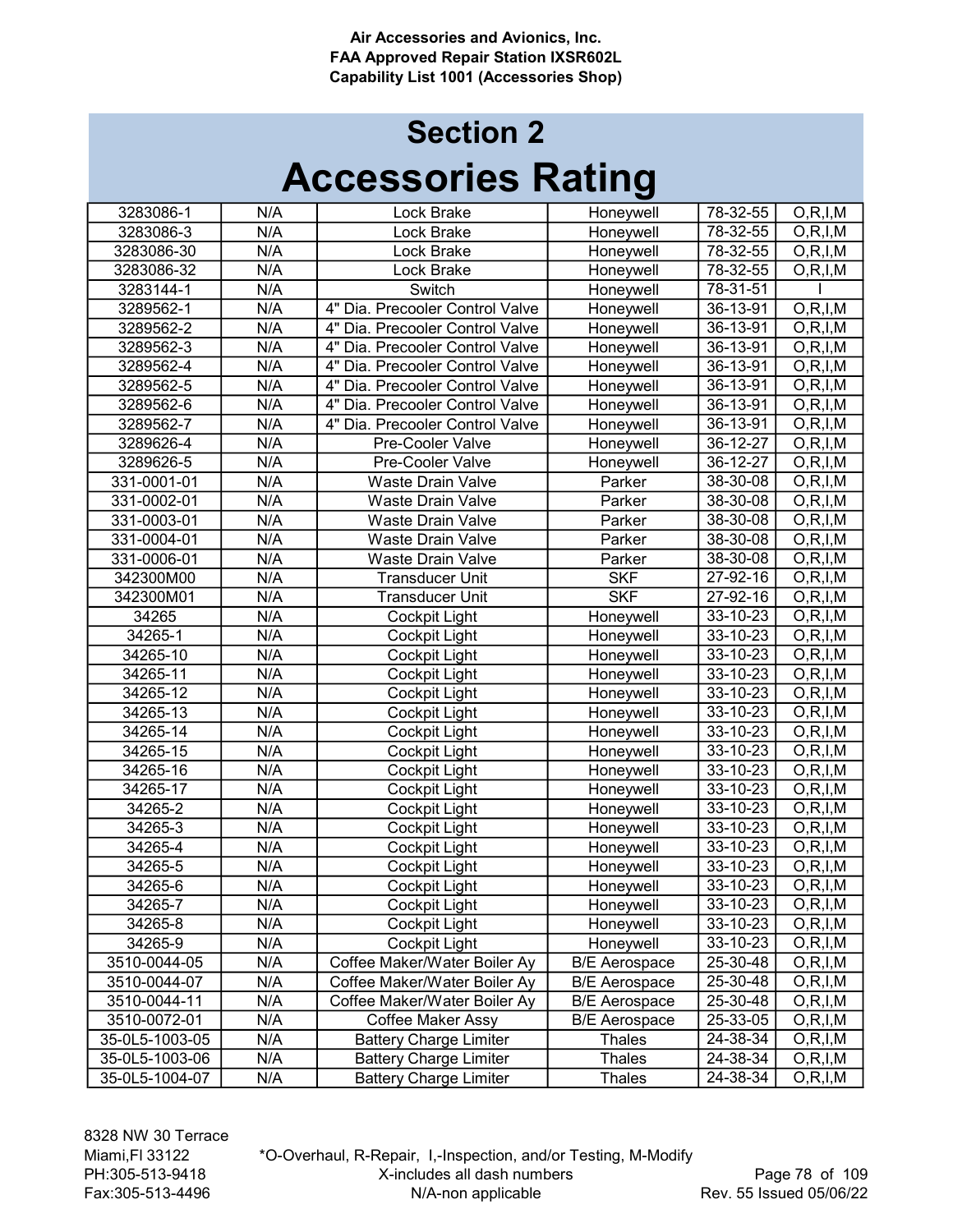| 35-0L5-1005-08 | N/A | <b>Battery Charge Limiter</b>       | <b>Thales</b>             | 24-38-34       | O, R, I, M |
|----------------|-----|-------------------------------------|---------------------------|----------------|------------|
| 35-0L5-1006-08 | N/A | <b>Battery Charge Limiter</b>       | <b>Thales</b>             | 24-38-34       | O, R, I, M |
| 3510-0066-01   | N/A | <b>Espresso Coffee Maker</b>        | <b>B/E</b> Aerospace      | $25 - 33 - 02$ | O, R, I, M |
| 35-1H5-1001    | N/A | <b>Brake Temp Monitoring Unit</b>   | <b>Thales</b>             | 32-47-18       | O, R, I, M |
| 35-1H5-1002    | N/A | <b>Brake Temp Monitoring Unit</b>   | <b>Thales</b>             | 32-47-18       | O, R, I, M |
| 35-461-1000    | N/A | Auto-Land Indicator                 | Aerospatiale              | $22 - 13 - 26$ | O, R, I, M |
| 35-53          | N/A | Dome Light                          | Labinal                   | 33-09-14       | O, R, I, M |
| 3616140-4      | N/A | Fan Assy                            | Honeywell                 | 49-51-07       | O, R, I, M |
| 3616140-6      | N/A | Fan Assy                            | Honeywell                 | 49-51-07       | O, R, I, M |
| 3616140-7      | N/A | Fan Assy                            | Honeywell                 | $49 - 51 - 07$ | O, R, I, M |
| 3616140-10     | N/A | Fan Assy                            | Honeywell                 | 49-51-07       | O, R, I, M |
| 3616140-11     | N/A | Fan Assy                            | Honeywell                 | 49-51-07       | O, R, I, M |
| 3800-32-3      | N/A | Thermal Switch Assy                 | Honeywell                 | 21-43-01       |            |
| 38201-815      | N/A | Drain Assy                          | Safran                    | 38-31-17       | O, R, I, M |
| 38201-870      | N/A | Drain Assy                          | Safran                    | 38-31-17       | O, R, I, M |
| 3876072-1      | N/A | <b>Temperature Sensor</b>           | Honeywell                 | 49-23-49       |            |
| 3876072-2      | N/A | <b>Temperature Sensor</b>           | Honeywell                 | 49-23-49       |            |
| 3876023-2      | N/A | Switch                              | <b>Allied Signal</b>      | None           |            |
| 3876225-2      | N/A | <b>Inlet Pressure Sensor</b>        | Honeywell                 | 49-25-95       |            |
| 3876226-1      | N/A | <b>Total Pressure Sensor</b>        | Honeywell                 | 49-25-95       |            |
| 3876227-2      | N/A | <b>Differential Pressure Sensor</b> | Honeywell                 | 49-26-85       |            |
| 3876255-1      | N/A | Pressure Sensor (LOP)               | Honeywell                 | 49-26-85       |            |
| 3876255-2      | N/A | Pressure Sensor (LOP)               | Honeywell                 | 49-26-85       |            |
| 3884971-1      | N/A | <b>Total Pressure Probe</b>         | Honeywell                 | 49-26-85       |            |
| 3M3-203C       | N/A | Pos. Transducer CDU                 | <b>MPC Products</b>       | 78-34-02       |            |
| 3M3-205A       | N/A | Pos. Transducer CDU                 | <b>MPC Products</b>       | 78-34-02       |            |
| 4082260-937    | N/A | <b>Mode Control Panel</b>           | Honeywell                 | $22 - 19 - 20$ | O, R, I, M |
| 4082260-939    | N/A | Mode Control Panel                  | Honeywell                 | 22-19-20       | O, R, I, M |
| 4100720        | N/A | <b>Stator Housing Assy</b>          | <b>Hamilton Sunstrand</b> | 21-58-02       | O, R, I, M |
| 4101054        | N/A | Lavoratory / Galley Vent Fan        | Hamilton Sunstran         | 21-20-04       | O, R, I, M |
| 41-2-1100      | N/A | Actuator Emergency Ram Air          | Elektro-Metall GMBH       | 21-55-51       | O, R, I, M |
| 41-2-1100-01   | N/A | Actuator Emergency Ram Air          | Elektro-Metall GMBH       | 21-55-51       | O, R, I, M |
| 41-2-1100-02   | N/A | Actuator Emergency Ram Air          | Elektro-Metall GMBH       | $21 - 55 - 51$ | O, R, I, M |
| 416-0201-1     | N/A | Rail Assy                           | <b>B/E</b> Aerospace      | 25-30-11       | O, R, I, M |
| 416-0201-11    | N/A | Rail Assy                           | <b>B/E</b> Aerospace      | 25-30-11       | O, R, I, M |
| 416-0201-15    | N/A | Rail Assy                           | <b>B/E</b> Aerospace      | 25-30-11       | O, R, I, M |
| 416-0201-17    | N/A | Rail Assy                           | <b>B/E</b> Aerospace      | 25-30-11       | O, R, I, M |
| 416-0201-23    | N/A | Rail Assy                           | <b>B/E Aerospace</b>      | 25-30-11       | O, R, I, M |
| 416-0201-25    | N/A | Rail Assy                           | <b>B/E</b> Aerospace      | 25-30-11       | O, R, I, M |
| 416-0201-27    | N/A | Rail Assy                           | <b>B/E Aerospace</b>      | 25-30-11       | O, R, I, M |
| 416-0201-29    | N/A | Rail Assy                           | <b>B/E</b> Aerospace      | 25-30-11       | O, R, I, M |
| 416-0201-3     | N/A | Rail Assy                           | <b>B/E Aerospace</b>      | 25-30-11       | O, R, I, M |
| 416-0201-31    | N/A | Rail Assy                           | <b>B/E Aerospace</b>      | 25-30-11       | O, R, I, M |
| 416-0201-33    | N/A | Rail Assy                           | <b>B/E</b> Aerospace      | 25-30-11       | O, R, I, M |
| 416-0201-35    | N/A | Rail Assy                           | <b>B/E</b> Aerospace      | 25-30-11       | O, R, I, M |
| 416-0201-37    | N/A | Rail Assy                           | <b>B/E</b> Aerospace      | 25-30-11       | O, R, I, M |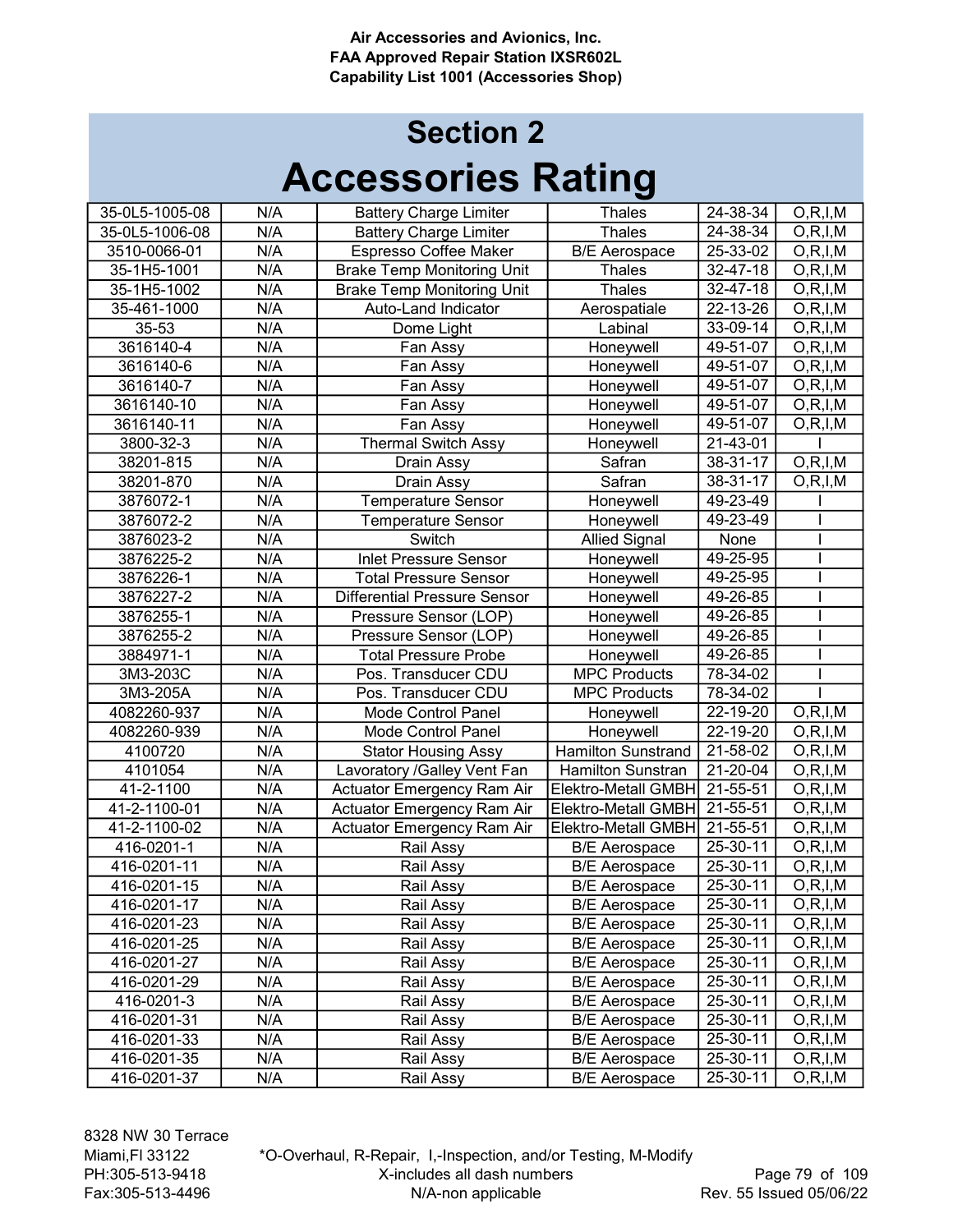| 416-0201-39 | N/A | Rail Assy                  | <b>B/E</b> Aerospace | $25-30-11$     | O, R, I, M |
|-------------|-----|----------------------------|----------------------|----------------|------------|
| 416-0201-41 | N/A | Rail Assy                  | <b>B/E</b> Aerospace | $25 - 30 - 11$ | O, R, I, M |
| 416-0201-43 | N/A | Rail Assy                  | <b>B/E Aerospace</b> | 25-30-11       | O, R, I, M |
| 416-0201-5  | N/A | Rail Assy                  | <b>B/E</b> Aerospace | 25-30-11       | O, R, I, M |
| 416-0201-7  | N/A | Rail Assy                  | <b>B/E</b> Aerospace | 25-30-11       | O, R, I, M |
| 416-0201-9  | N/A | Rail Assy                  | <b>B/E Aerospace</b> | 25-30-11       | O, R, I, M |
| 416-1001-1  | N/A | Coffee Maker Assy          | <b>B/E</b> Aerospace | 25-30-31       | O, R, I, M |
| 416-1001-1P | N/A | Coffee Maker Assy          | <b>B/E</b> Aerospace | 25-30-31       | O, R, I, M |
| 416-1001-3  | N/A | <b>Coffee Maker Assy</b>   | <b>B/E</b> Aerospace | 25-30-31       | O, R, I, M |
| 416-1001-5  | N/A | Coffee Maker Assy          | <b>B/E</b> Aerospace | 25-30-31       | O, R, I, M |
| 416-1001-7  | N/A | Coffee Maker Assy          | <b>B/E</b> Aerospace | 25-30-31       | O, R, I, M |
| 416-1001-9  | N/A | Coffee Maker Assy          | <b>B/E</b> Aerospace | 25-30-31       | O, R, I, M |
| 416-1001-13 | N/A | Coffee Maker Assy          | <b>B/E</b> Aerospace | 25-30-31       | O, R, I, M |
| 416-1001-17 | N/A | Coffee Maker Assy          | <b>B/E</b> Aerospace | 25-30-31       | O, R, I, M |
| 416-1001-19 | N/A | Coffee Maker Assy          | <b>B/E</b> Aerospace | 25-30-31       | O, R, I, M |
| 416-1001-21 | N/A | Coffee Maker Assy          | <b>B/E</b> Aerospace | 25-30-31       | O, R, I, M |
| 416-1001-23 | N/A | <b>Coffee Maker Assy</b>   | <b>B/E</b> Aerospace | 25-30-31       | O, R, I, M |
| 416-1001-25 | N/A | Coffee Maker Assy          | <b>B/E</b> Aerospace | 25-30-31       | O, R, I, M |
| 416-1001-29 | N/A | Coffee Maker Assy          | <b>B/E</b> Aerospace | 25-30-31       | O, R, I, M |
| 416-1001-41 | N/A | Coffee Maker Assy          | <b>B/E</b> Aerospace | 25-30-31       | O, R, I, M |
| 416-1001-45 | N/A | Coffee Maker Assy          | <b>B/E</b> Aerospace | 25-30-31       | O, R, I, M |
| 416-1001-47 | N/A | Coffee Maker Assy          | <b>B/E</b> Aerospace | 25-30-31       | O, R, I, M |
| 416-1001-49 | N/A | <b>Coffee Maker Assy</b>   | <b>B/E</b> Aerospace | 25-30-31       | O, R, I, M |
| 417A2093-1  | N/A | Waste Water Drain Mast     | <b>Boeing</b>        | 38-31-04       | O, R, I, M |
| 417A2093-4  | N/A | Waste Water Drain Mast     | Boeing               | 38-31-04       | O, R, I, M |
| 417A2093-5  | N/A | Waste Water Drain Mast     | Boeing               | 38-31-04       | O, R, I, M |
| 417A2093-7  | N/A | Waste Water Drain Mast     | <b>Boeing</b>        | 38-31-04       | O, R, I, M |
| 4191695     | N/A | Retractable Landing Light  | Zodiac               | 33-42-12       | O, R, I, M |
| 41SG265-1   | N/A | <b>Pressure Transducer</b> | Eaton                | 36-20-01       | I, R       |
| 41SG272-3   | N/A | <b>Pressure Transducer</b> | Eaton                | 79-33-16       | I, R       |
| 41SG272-5   | N/A | Pressure Transducer        | Eaton                | 79-33-16       | I, R       |
| 41SG272-6   | N/A | <b>Pressure Transducer</b> | Eaton                | 79-33-16       | I, R       |
| 4213989     | N/A | Landing Light              | Safran               | 33-49-22       | O, R, I, M |
| 4233488     | N/A | Take Off Light             | Zodiac               | 33-46-01       | O, R, I, M |
| 4236534     | N/A | Runway Turn-Off Light      | Zodiac               | 33-43-03       | O, R, I, M |
| 4236564     | N/A | <b>Taxi Light</b>          | Zodiac               | 33-46-02       | O, R, I, M |
| 4252161     | N/A | Timer                      | Safran               | 30-45-57       | O, R, I, M |
| 4307807     | N/A | Timer                      | Safran               | 30-45-57       | O, R, I, M |
| 425-0001-11 | N/A | Coffee Maker               | <b>B/E Aerospace</b> | 25-30-27       | O, R, I, M |
| 425-0001-7  | N/A | Coffee Maker               | <b>B/E</b> Aerospace | 25-30-27       | O, R, I, M |
| 4260-10     | N/A | Cargo Compartment Light    | Diehl                | 33-34-02       | O, R, I, M |
| 4260-10-01  | N/A | Cargo Compartment Light    | Diehl                | 33-34-02       | O, R, I, M |
| 4260-10-02  | N/A | Cargo Compartment Light    | Diehl                | 33-34-02       | O, R, I, M |
| 4279198 RH  | N/A | Motor-Converter            | Zodiac               | 30-45-51       | O, R, I, M |
| 4279204 LH  | N/A | Motor-Converter            | Zodiac               | 30-45-51       | O, R, I, M |
| 4289452     | N/A | Wing Scan Light            | Teleflex-Syneravia   | 33-49-26       | O, R, I, M |
|             |     |                            |                      |                |            |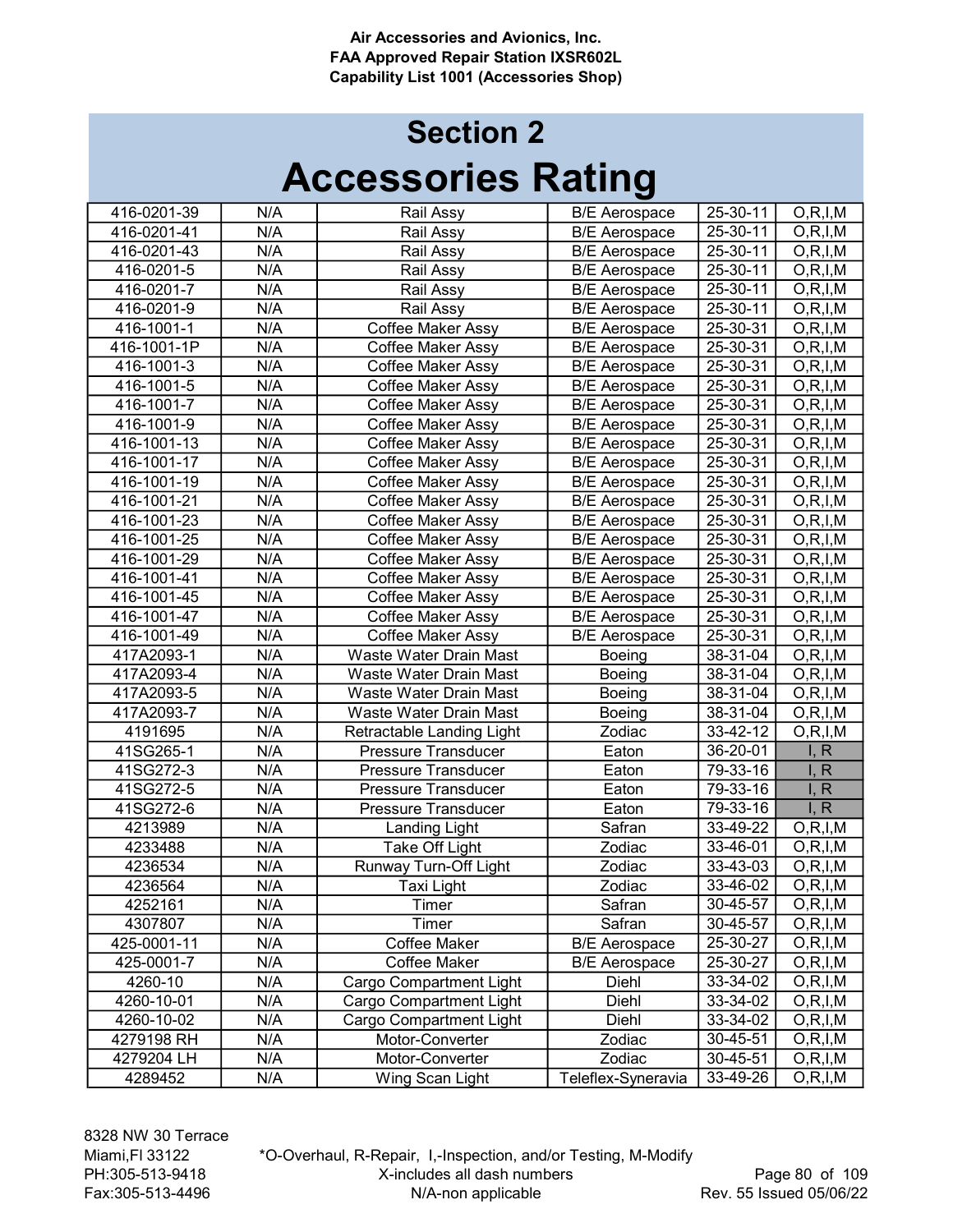## Accessories Rating Section 2

| 4289468          | N/A | Wing Scan Light                     | Teleflex-Syneravia   | $33 - 49 - 26$ | O, R, I, M               |
|------------------|-----|-------------------------------------|----------------------|----------------|--------------------------|
| 4291004 RH       | N/A | Motor-Converter                     | Zodiac               | 30-45-51       | O, R, I, M               |
| 4291011 LH       | N/A | Motor-Converter                     | Zodiac               | 30-45-51       | $\overline{O,R}$ , I, M  |
| 4292209          | N/A | <b>Landing Light</b>                | Zodiac               | 33-42-14       | O, R, I, M               |
| 4292491          | N/A | Logo Light Assy                     | Safran               | 33-47-11       | O, R, I, M               |
| 4292915          | N/A | <b>Landing Light</b>                | Safran               | $33 - 49 - 22$ | $\overline{O,R}$ , I, M  |
| 4298117          | N/A | Take-Off & Taxi Light               | Zodiac               | 33-46-12       | O, R, I, M               |
| 42D362           | N/A | <b>Differential Pressure Switch</b> | CCSI                 | 73-11-10       | O, R, I, M               |
| 42D394           | N/A | <b>Differential Pressure Switch</b> | CCSI                 | 73-11-10       | O, R, I, M               |
| 42D395           | N/A | <b>Differential Pressure Switch</b> | CCSI                 | 73-11-10       | $\overline{O}$ , R, I, M |
| 4305740091       | N/A | <b>Brake Temp Monitoring Unit</b>   | Safran               | 32-47-10       | O, R, I, M               |
| 4315542          | N/A | Retractable Landing Light           | Zodiac               | 33-42-12       | O, R, I, M               |
| 4319586          | N/A | <b>Landing Light</b>                | Safran               | 33-49-22       | O, R, I, M               |
| 4320022          | N/A | Runway Turn-Off Light               | Safran               | 33-43-13       | O, R, I, M               |
| 4321554          | N/A | Logo Light Assy                     | Zodiac               | 33-45-71       | O, R, I, M               |
| 4321561          | N/A | Logo Light Assy                     | Zodiac               | 33-45-71       | O, R, I, M               |
| 4321577          | N/A | Logo Light Assy                     | Zodiac               | 33-45-71       | O, R, I, M               |
| 4321584          | N/A | Logo Light Assy                     | Zodiac               | 33-45-71       | O, R, I, M               |
| 4328733          | N/A | Logo Light Assy                     | Safran               | 33-47-11       | O, R, I, M               |
| 4331772          | N/A | Retractable Landing Light           | Zodiac               | 33-42-12       | O, R, I, M               |
| 4338074          | N/A | <b>Runway Turn-Off Light</b>        | Safran               | 33-43-13       | O, R, I, M               |
| 4358532          | N/A | Logo Light Assy                     | Safran               | 33-47-11       | O, R, I, M               |
| 4360004-80-00-18 | N/A | Water Heater DR4180 Series          | <b>B/E</b> Aerospace | 25-33-49       | O, R, I, M               |
| 4360004-80-00-25 | N/A | Water Heater DR4180 Series          | <b>B/E</b> Aerospace | 25-33-49       | O, R, I, M               |
| 4360004-80SQ18   | N/A | Water Heater DR4180 Series          | <b>B/E</b> Aerospace | 25-33-49       | O, R, I, M               |
| 4360004-81-00-18 | N/A | Water Heater DR4180 Series          | <b>B/E</b> Aerospace | 25-33-49       | O, R, I, M               |
| 4360004-85-00-18 | N/A | Water Heater DR4180 Series          | <b>B/E</b> Aerospace | 25-33-49       | O, R, I, M               |
| 4360004-86-00-18 | N/A | Water Heater DR4180 Series          | <b>B/E</b> Aerospace | 25-33-49       | O, R, I, M               |
| 4360004-87-00-18 | N/A | Water Heater DR4180 Series          | <b>B/E</b> Aerospace | 25-33-49       | O, R, I, M               |
| 4360004-88-00-18 | N/A | Water Heater DR4180 Series          | <b>B/E</b> Aerospace | 25-33-49       | O, R, I, M               |
| 4383121          | N/A | L/H Wing & Engine Light             | Zodiac               | 33-49-29       | O, R, I, M               |
| 4383137          | N/A | R/H Wing & Engine Light             | Zodiac               | 33-49-29       | O, R, I, M               |
| 45-0351-1        | N/A | Retractable Landing Light           | Honeywell            | 33-42-07       | O, R, I, M               |
| 45-0351-2        | N/A | Retractable Landing Light           | Honeywell            | 33-42-07       | O, R, I, M               |
| 45-0351-3        | N/A | Retractable Landing Light           | Honeywell            | 33-42-07       | O, R, I, M               |
| 45-0351-4        | N/A | Retractable Landing Light           | Honeywell            | 33-42-07       | O, R, I, M               |
| $45 - 0351 - 5$  | N/A | Retractable Landing Light           | Honeywell            | 33-42-07       | O, R, I, M               |
| 45-0351-6        | N/A | Retractable Landing Light           | Honeywell            | 33-42-07       | O, R, I, M               |
| 4510-31UF-00     | N/A | Beverage Maker                      | <b>B/E Aerospace</b> | 25-33-21       | O, R, I, M               |
| 4510-31LF-00     | N/A | Beverage Maker                      | <b>B/E</b> Aerospace | 25-33-21       | O, R, I, M               |
| 4510-32UF-00     | N/A | <b>Beverage Maker</b>               | <b>B/E Aerospace</b> | 25-33-21       | O, R, I, M               |
| 4510-32LF-00     | N/A | Beverage Maker                      | <b>B/E Aerospace</b> | 25-33-21       | O, R, I, M               |
| 4510-33UF-00     | N/A | Beverage Maker                      | <b>B/E Aerospace</b> | 25-33-21       | O, R, I, M               |
| 4510-33LF-00     | N/A | Beverage Maker                      | <b>B/E</b> Aerospace | 25-33-21       | O, R, I, M               |
| 4510-34UF-00     | N/A | Beverage Maker                      | <b>B/E Aerospace</b> | 25-33-21       | O, R, I, M               |
| 4510-35LF-00     | N/A | Beverage Maker                      | <b>B/E</b> Aerospace | 25-33-21       | O, R, I, M               |

\*O-Overhaul, R-Repair, I,-Inspection, and/or Testing, M-Modify X-includes all dash numbers N/A-non applicable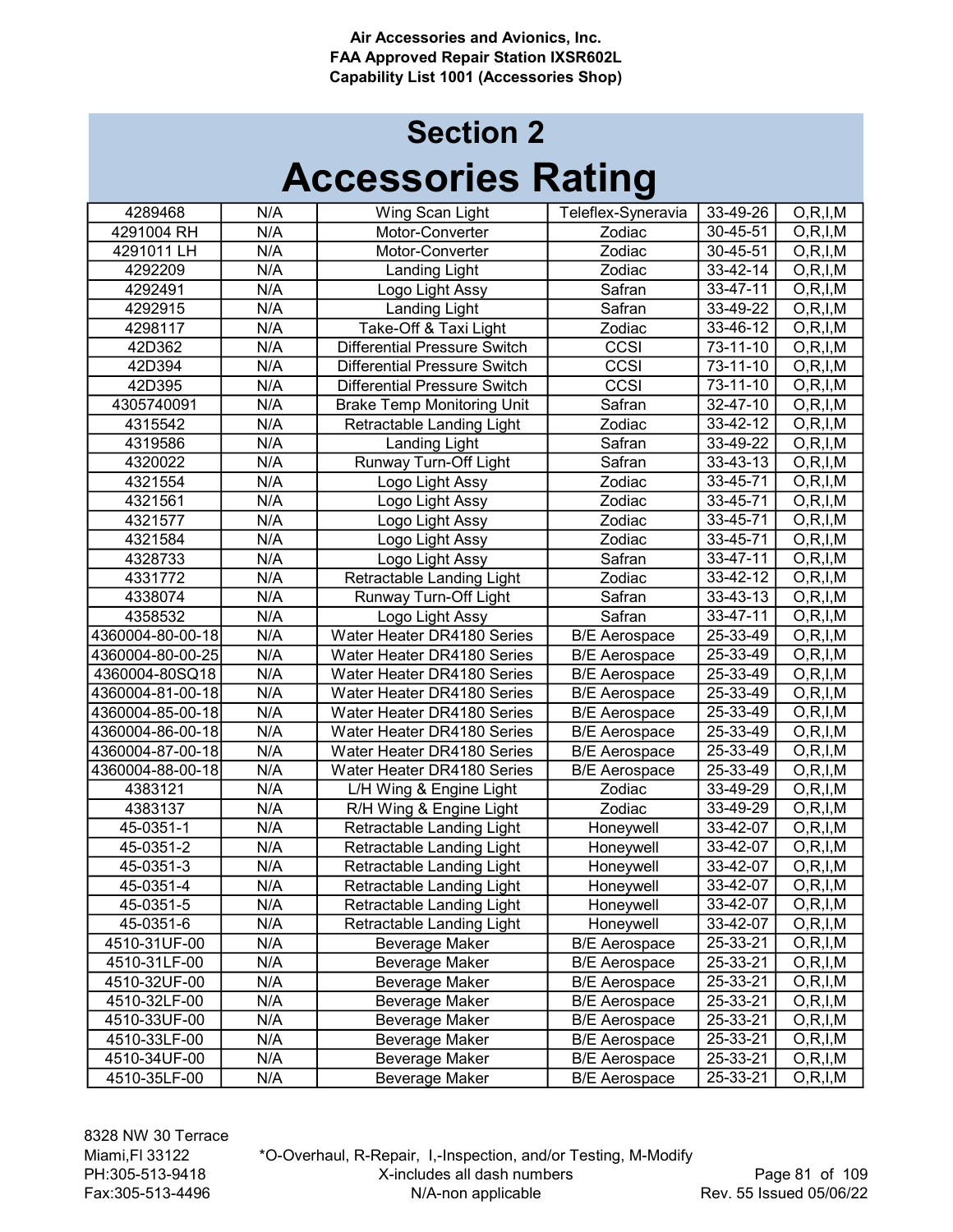## Accessories Rating Section 2

| 4510-36UF-00 | N/A              | Beverage Maker        | <b>B/E Aerospace</b> | 25-33-21       | O, R, I, M |
|--------------|------------------|-----------------------|----------------------|----------------|------------|
| 4510-36LF-00 | N/A              | Beverage Maker        | <b>B/E</b> Aerospace | 25-33-21       | O, R, I, M |
| 4510-37UF-00 | N/A              | Beverage Maker        | <b>B/E Aerospace</b> | 25-33-21       | O, R, I, M |
| 4510-37LF-00 | N/A              | Beverage Maker        | <b>B/E Aerospace</b> | 25-33-21       | O, R, I, M |
| 4510-38UF-00 | N/A              | Beverage Maker        | <b>B/E Aerospace</b> | 25-33-21       | O, R, I, M |
| 4510-38LF-00 | N/A              | Beverage Maker        | <b>B/E Aerospace</b> | 25-33-21       | O, R, I, M |
| 4510-41UF-00 | N/A              | Beverage Maker        | <b>B/E Aerospace</b> | 25-33-21       | O, R, I, M |
| 4510-41LF-00 | N/A              | Beverage Maker        | <b>B/E</b> Aerospace | 25-33-21       | O, R, I, M |
| 4510-42UF-00 | N/A              | Beverage Maker        | <b>B/E Aerospace</b> | 25-33-21       | O, R, I, M |
| 4510-42LF-00 | N/A              | Beverage Maker        | <b>B/E Aerospace</b> | 25-33-21       | O, R, I, M |
| 4510-43UF-00 | N/A              | Beverage Maker        | <b>B/E Aerospace</b> | 25-33-21       | O, R, I, M |
| 4510-43LF-00 | N/A              | <b>Beverage Maker</b> | <b>B/E Aerospace</b> | 25-33-21       | O, R, I, M |
| 4510-44UF-00 | N/A              | <b>Beverage Maker</b> | <b>B/E Aerospace</b> | 25-33-21       | O, R, I, M |
| 4510-44LF-00 | N/A              | Beverage Maker        | <b>B/E Aerospace</b> | 25-33-21       | O, R, I, M |
| 4510-45UF-00 | N/A              | Beverage Maker        | <b>B/E Aerospace</b> | 25-33-21       | O, R, I, M |
| 4510-45LF-00 | N/A              | Beverage Maker        | <b>B/E Aerospace</b> | 25-33-21       | O, R, I, M |
| 4510-46UF-00 | N/A              | Beverage Maker        | <b>B/E Aerospace</b> | 25-33-21       | O, R, I, M |
| 4510-46LF-00 | $\overline{N}/A$ | <b>Beverage Maker</b> | <b>B/E</b> Aerospace | 25-33-21       | O, R, I, M |
| 4510-47UF-00 | N/A              | <b>Beverage Maker</b> | <b>B/E Aerospace</b> | 25-33-21       | O, R, I, M |
| 4510-47LF-00 | N/A              | Beverage Maker        | <b>B/E</b> Aerospace | 25-33-21       | O, R, I, M |
| 4510-48UF-00 | N/A              | Beverage Maker        | <b>B/E Aerospace</b> | 25-33-21       | O, R, I, M |
| 4510-48LF-00 | N/A              | <b>Beverage Maker</b> | <b>B/E</b> Aerospace | 25-33-21       | O, R, I, M |
| 4510-31UG-00 | N/A              | Beverage Maker        | <b>B/E</b> Aerospace | $25 - 33 - 21$ | O, R, I, M |
| 4510-31LG-00 | N/A              | Beverage Maker        | <b>B/E Aerospace</b> | $25 - 33 - 21$ | O, R, I, M |
| 4510-32UG-00 | N/A              | Beverage Maker        | <b>B/E Aerospace</b> | 25-33-21       | O, R, I, M |
| 4510-32LG-00 | N/A              | Beverage Maker        | <b>B/E</b> Aerospace | 25-33-21       | O, R, I, M |
| 4510-33UG-00 | N/A              | Beverage Maker        | <b>B/E Aerospace</b> | 25-33-21       | O, R, I, M |
| 4510-33LG-00 | N/A              | Beverage Maker        | <b>B/E</b> Aerospace | $25 - 33 - 21$ | O, R, I, M |
| 4510-34UG-00 | N/A              | Beverage Maker        | <b>B/E</b> Aerospace | 25-33-21       | O, R, I, M |
| 4510-34LG-00 | N/A              | Beverage Maker        | <b>B/E Aerospace</b> | 25-33-21       | O, R, I, M |
| 4510-35UG-00 | N/A              | Beverage Maker        | <b>B/E Aerospace</b> | 25-33-21       | O, R, I, M |
| 4510-35LG-00 | N/A              | Beverage Maker        | <b>B/E</b> Aerospace | 25-33-21       | O, R, I, M |
| 4510-36UG-00 | N/A              | Beverage Maker        | <b>B/E</b> Aerospace | 25-33-21       | O, R, I, M |
| 4510-36LG-00 | $\overline{N/A}$ | <b>Beverage Maker</b> | <b>B/E Aerospace</b> | 25-33-21       | O, R, I, M |
| 4510-37UG-00 | N/A              | Beverage Maker        | <b>B/E</b> Aerospace | 25-33-21       | O, R, I, M |
| 4510-37LG-00 | N/A              | Beverage Maker        | <b>B/E</b> Aerospace | 25-33-21       | O, R, I, M |
| 4510-38UG-00 | N/A              | Beverage Maker        | <b>B/E Aerospace</b> | 25-33-21       | O, R, I, M |
| 4510-38LG-00 | N/A              | Beverage Maker        | <b>B/E Aerospace</b> | 25-33-21       | O, R, I, M |
| 4510-41UG-00 | N/A              | Beverage Maker        | <b>B/E</b> Aerospace | 25-33-21       | O, R, I, M |
| 4510-41LG-00 | N/A              | Beverage Maker        | <b>B/E Aerospace</b> | 25-33-21       | O, R, I, M |
| 4510-42UG-00 | N/A              | Beverage Maker        | <b>B/E Aerospace</b> | 25-33-21       | O, R, I, M |
| 4510-42LG-00 | N/A              | Beverage Maker        | <b>B/E</b> Aerospace | 25-33-21       | O, R, I, M |
| 4510-43UG-00 | N/A              | Beverage Maker        | <b>B/E Aerospace</b> | 25-33-21       | O, R, I, M |
| 4510-43LG-00 | N/A              | <b>Beverage Maker</b> | <b>B/E</b> Aerospace | 25-33-21       | O, R, I, M |
| 4510-44UG-00 | N/A              | <b>Beverage Maker</b> | <b>B/E</b> Aerospace | 25-33-21       | O, R, I, M |
| 4510-44LG-00 | N/A              | Beverage Maker        | <b>B/E Aerospace</b> | 25-33-21       | O, R, I, M |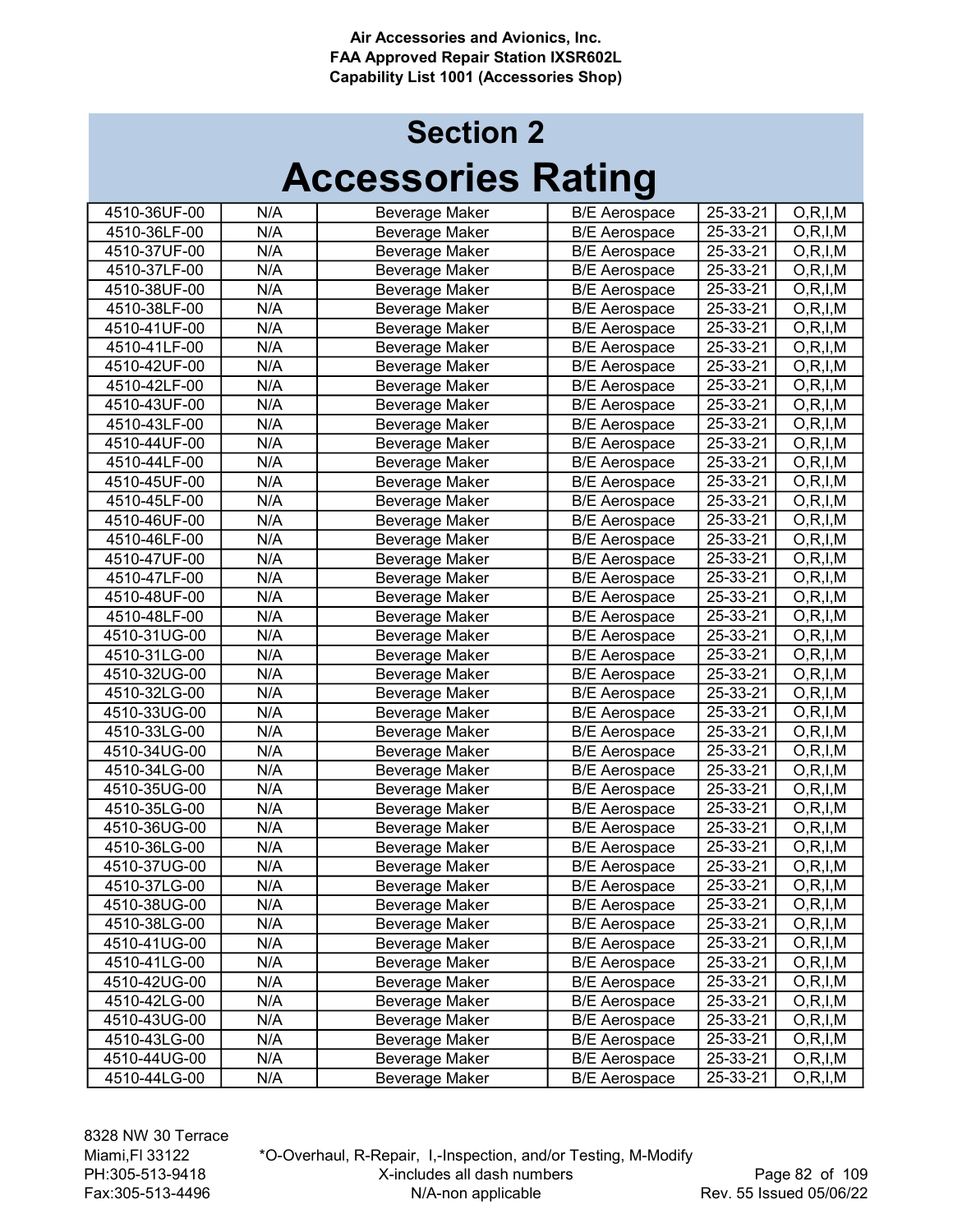## Accessories Rating Section 2

| 4510-45UG-00 | N/A | Beverage Maker            | <b>B/E Aerospace</b> | 25-33-21       | O, R, I, M              |
|--------------|-----|---------------------------|----------------------|----------------|-------------------------|
| 4510-45LG-00 | N/A | <b>Beverage Maker</b>     | <b>B/E</b> Aerospace | 25-33-21       | $\overline{O,R}$ , I, M |
| 4510-46UG-00 | N/A | Beverage Maker            | <b>B/E</b> Aerospace | 25-33-21       | $\overline{O,R}$ , I, M |
| 4510-46LG-00 | N/A | Beverage Maker            | <b>B/E Aerospace</b> | 25-33-21       | O, R, I, M              |
| 4510-47UG-00 | N/A | Beverage Maker            | <b>B/E</b> Aerospace | 25-33-21       | O, R, I, M              |
| 4510-47LG-00 | N/A | <b>Beverage Maker</b>     | <b>B/E</b> Aerospace | 25-33-21       | O, R, I, M              |
| 4510-48UG-00 | N/A | <b>Beverage Maker</b>     | <b>B/E</b> Aerospace | 25-33-21       | O, R, I, M              |
| 4510-48LG-00 | N/A | <b>Beverage Maker</b>     | <b>B/E</b> Aerospace | 25-33-21       | O, R, I, M              |
| 457400EB0311 | N/A | VSI RA/TA VSI TCAS        | <b>Thales</b>        | $34 - 43 - 22$ | O, R, I, M              |
| 457400EB0312 | N/A | VSI RA/TA VSI TCAS        | Thales               | 34-43-22       | O, R, I, M              |
| 457400FB0311 | N/A | VSI RA/TA VSI TCAS        | Thales               | $34 - 43 - 22$ | O, R, I, M              |
| 457400FB0312 | N/A | <b>VSI RA/TA VSI TCAS</b> | Thales               | 34-43-22       | O, R, I, M              |
| 457400GB0011 | N/A | VSI RA/TA VSI TCAS        | <b>Thales</b>        | 34-43-22       | O, R, I, M              |
| 457400GB0012 | N/A | VSI RA/TA VSI TCAS        | Thales               | $34 - 43 - 22$ | O, R, I, M              |
| 457400GB0911 | N/A | <b>VSI RA/TA VSI TCAS</b> | <b>Thales</b>        | $34 - 43 - 22$ | O, R, I, M              |
| 457400GB1100 | N/A | <b>VSI RA/TA VSI TCAS</b> | <b>Thales</b>        | $34 - 43 - 22$ | O, R, I, M              |
| 457400GB1311 | N/A | <b>VSI RA/TA VSI TCAS</b> | Thales               | 34-43-22       | O, R, I, M              |
| 457400GB1312 | N/A | <b>VSI RA/TA VSI TCAS</b> | <b>Thales</b>        | 34-43-22       | O, R, I, M              |
| 457400GB1502 | N/A | <b>VSI RA/TA VSI TCAS</b> | Thales               | $34 - 43 - 22$ | O, R, I, M              |
| 457400GB1900 | N/A | <b>VSI RA/TA VSI TCAS</b> | <b>Thales</b>        | 34-43-22       | O, R, I, M              |
| 457400GB1901 | N/A | VSI RA/TA VSI TCAS        | <b>Thales</b>        | 34-43-22       | O, R, I, M              |
| 457400GB2000 | N/A | <b>VSI RA/TA VSI TCAS</b> | <b>Thales</b>        | 34-43-22       | O, R, I, M              |
| 457400GB2100 | N/A | VSI RA/TA VSI TCAS        | <b>Thales</b>        | 34-43-22       | O, R, I, M              |
| 457400GB2101 | N/A | <b>VSI RA/TA VSI TCAS</b> | Thales               | $34 - 43 - 22$ | O, R, I, M              |
| 457400KB1311 | N/A | <b>VSI RA/TA VSI TCAS</b> | <b>Thales</b>        | 34-43-22       | O, R, I, M              |
| 457400KB1900 | N/A | <b>VSI RA/TA VSI TCAS</b> | <b>Thales</b>        | 34-43-22       | O, R, I, M              |
| 457400KB1901 | N/A | <b>VSI RA/TA VSI TCAS</b> | <b>Thales</b>        | 34-43-22       | O, R, I, M              |
| 457400MB1311 | N/A | VSI RA/TA VSI TCAS        | Thales               | 34-43-22       | $\overline{O,R,I,M}$    |
| 457400MB1502 | N/A | VSI RA/TA VSI TCAS        | Thales               | 34-43-22       | O, R, I, M              |
| 457400MB1901 | N/A | VSI RA/TA VSI TCAS        | Thales               | 34-43-22       | O, R, I, M              |
| 457400PB1900 | N/A | VSI RA/TA VSI TCAS        | Thales               | $34 - 43 - 22$ | O, R, I, M              |
| 457400PB1901 | N/A | <b>VSI RA/TA VSI TCAS</b> | <b>Thales</b>        | $34 - 43 - 22$ | O, R, I, M              |
| 457400RB0711 | N/A | VSI RA/TA VSI TCAS        | <b>Thales</b>        | $34 - 43 - 22$ | O, R, I, M              |
| 457400RB0712 | N/A | <b>VSI RA/TA VSI TCAS</b> | <b>Thales</b>        | 34-43-22       | $\overline{O, R, I, M}$ |
| 457400SB0711 | N/A | <b>VSI RA/TA VSI TCAS</b> | <b>Thales</b>        | 34-43-22       | O, R, I, M              |
| 457400SB0712 | N/A | <b>VSI RA/TA VSI TCAS</b> | <b>Thales</b>        | 34-43-22       | O, R, I, M              |
| 457400TC0811 | N/A | VSI RA/TA VSI TCAS        | <b>Thales</b>        | 34-43-22       | O, R, I, M              |
| 457400TC0812 | N/A | VSI RA/TA VSI TCAS        | <b>Thales</b>        | 34-43-22       | O, R, I, M              |
| 457400UB1311 | N/A | <b>VSI RA/TA VSI TCAS</b> | <b>Thales</b>        | 34-43-22       | O, R, I, M              |
| 457400UB1900 | N/A | VSI RA/TA VSI TCAS        | <b>Thales</b>        | 34-43-22       | O, R, I, M              |
| 457400UB1901 | N/A | VSI RA/TA VSI TCAS        | <b>Thales</b>        | 34-43-22       | O, R, I, M              |
| 457400WB0811 | N/A | VSI RA/TA VSI TCAS        | <b>Thales</b>        | 34-43-22       | O, R, I, M              |
| 457400WB0812 | N/A | VSI RA/TA VSI TCAS        | Thales               | 34-43-22       | O, R, I, M              |
| 457400WB2200 | N/A | VSI RA/TA VSI TCAS        | Thales               | 34-43-22       | O, R, I, M              |
| 457400EA0301 | N/A | <b>VSI RA/TA VSI TCAS</b> | Thales               | 34-43-24       | O, R, I, M              |
| 457400EA0310 | N/A | VSI RA/TA VSI TCAS        | Thales               | 34-43-24       | O, R, I, M              |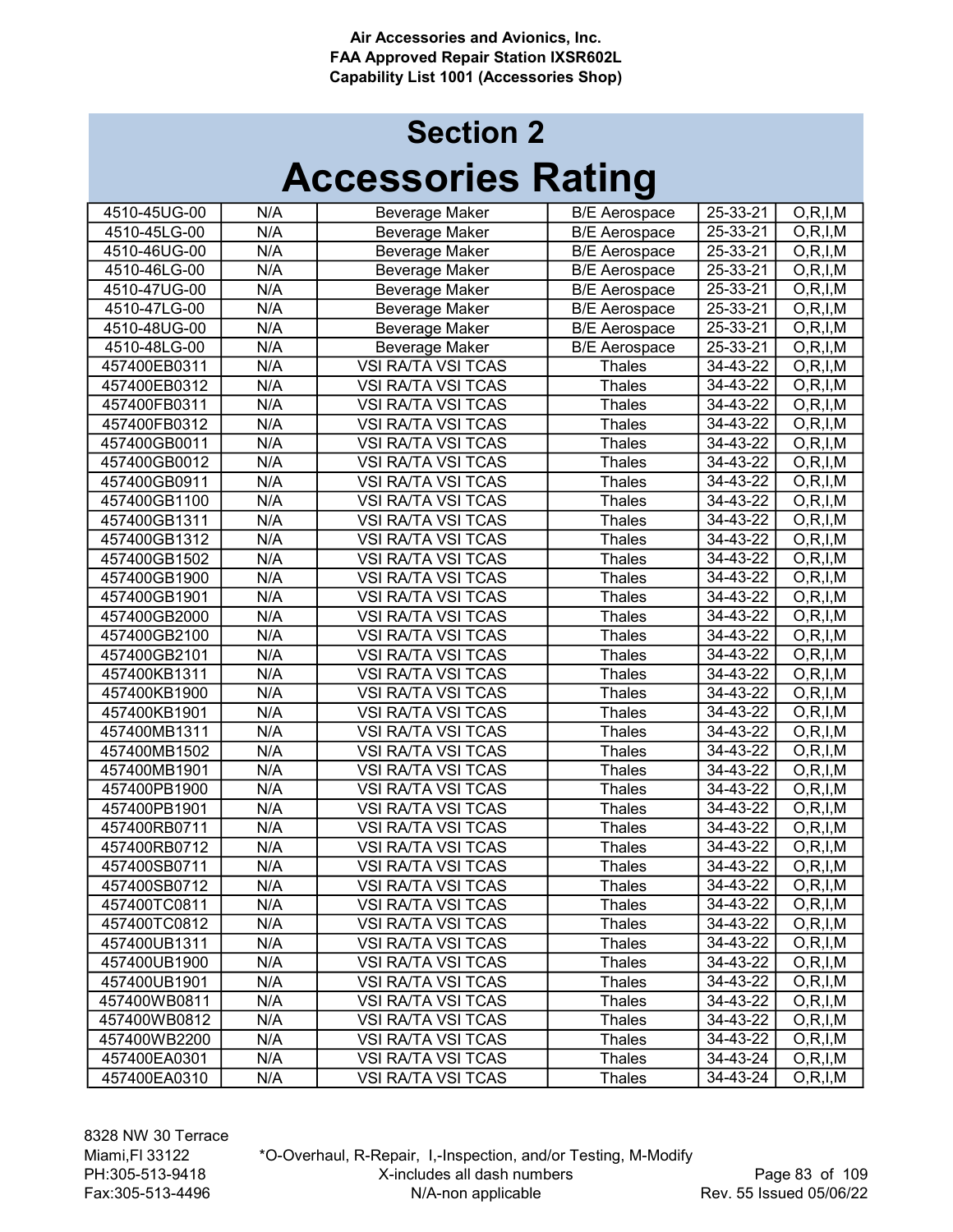# Accessories Rating Section 2

| 457400EA0311 | N/A | <b>VSI RA/TA VSI TCAS</b> | Thales        | 34-43-24       | O, R, I, M |
|--------------|-----|---------------------------|---------------|----------------|------------|
| 457400EA0312 | N/A | <b>VSI RA/TA VSI TCAS</b> | <b>Thales</b> | 34-43-24       | O, R, I, M |
| 457400FA0310 | N/A | <b>VSI RA/TA VSI TCAS</b> | <b>Thales</b> | 34-43-24       | O, R, I, M |
| 457400FA0311 | N/A | <b>VSI RA/TA VSI TCAS</b> | <b>Thales</b> | 34-43-24       | O, R, I, M |
| 457400FA0312 | N/A | <b>VSI RA/TA VSI TCAS</b> | <b>Thales</b> | 34-43-24       | O, R, I, M |
| 457400GA0002 | N/A | VSI RA/TA VSI TCAS        | <b>Thales</b> | 34-43-24       | O, R, I, M |
| 457400GA0011 | N/A | <b>VSI RA/TA VSI TCAS</b> | <b>Thales</b> | 34-43-24       | O, R, I, M |
| 457400GA0012 | N/A | <b>VSI RA/TA VSI TCAS</b> | Thales        | 34-43-24       | O, R, I, M |
| 457400GA0602 | N/A | <b>VSI RA/TA VSI TCAS</b> | <b>Thales</b> | 34-43-24       | O, R, I, M |
| 457400GA0901 | N/A | <b>VSI RA/TA VSI TCAS</b> | Thales        | 34-43-24       | O, R, I, M |
| 457400GA0911 | N/A | <b>VSI RA/TA VSI TCAS</b> | Thales        | 34-43-24       | O, R, I, M |
| 457400GA1100 | N/A | <b>VSI RA/TA VSI TCAS</b> | Thales        | 34-43-24       | O, R, I, M |
| 457400GA1311 | N/A | <b>VSI RA/TA VSI TCAS</b> | <b>Thales</b> | 34-43-24       | O, R, I, M |
| 457400GA1312 | N/A | <b>VSI RA/TA VSI TCAS</b> | <b>Thales</b> | 34-43-24       | O, R, I, M |
| 457400GA1500 | N/A | <b>VSI RA/TA VSI TCAS</b> | <b>Thales</b> | $34 - 43 - 24$ | O, R, I, M |
| 457400GA1501 | N/A | <b>VSI RA/TA VSI TCAS</b> | <b>Thales</b> | 34-43-24       | O, R, I, M |
| 457400GA1502 | N/A | <b>VSI RA/TA VSI TCAS</b> | <b>Thales</b> | 34-43-24       | O, R, I, M |
| 457400GA1900 | N/A | <b>VSI RA/TA VSI TCAS</b> | <b>Thales</b> | 34-43-24       | O, R, I, M |
| 457400GA1901 | N/A | <b>VSI RA/TA VSI TCAS</b> | <b>Thales</b> | 34-43-24       | O, R, I, M |
| 457400KA0601 | N/A | <b>VSI RA/TA VSI TCAS</b> | <b>Thales</b> | 34-43-24       | O, R, I, M |
| 457400KA0602 | N/A | <b>VSI RA/TA VSI TCAS</b> | <b>Thales</b> | 34-43-24       | O, R, I, M |
| 457400KA1300 | N/A | <b>VSI RA/TA VSI TCAS</b> | <b>Thales</b> | 34-43-24       | O, R, I, M |
| 457400KA1311 | N/A | <b>VSI RA/TA VSI TCAS</b> | <b>Thales</b> | 34-43-24       | O, R, I, M |
| 457400KA1900 | N/A | <b>VSI RA/TA VSI TCAS</b> | <b>Thales</b> | 34-43-24       | O, R, I, M |
| 457400KA1901 | N/A | <b>VSI RA/TA VSI TCAS</b> | Thales        | 34-43-24       | O, R, I, M |
| 457400MA0602 | N/A | <b>VSI RA/TA VSI TCAS</b> | <b>Thales</b> | 34-43-24       | O, R, I, M |
| 457400MA1311 | N/A | <b>VSI RA/TA VSI TCAS</b> | <b>Thales</b> | 34-43-24       | O, R, I, M |
| 457400MA1500 | N/A | <b>VSI RA/TA VSI TCAS</b> | <b>Thales</b> | 34-43-24       | O, R, I, M |
| 457400MA1501 | N/A | <b>VSI RA/TA VSI TCAS</b> | <b>Thales</b> | 34-43-24       | O, R, I, M |
| 457400MA1502 | N/A | <b>VSI RA/TA VSI TCAS</b> | <b>Thales</b> | 34-43-24       | O, R, I, M |
| 457400MA1901 | N/A | <b>VSI RA/TA VSI TCAS</b> | <b>Thales</b> | 34-43-24       | O, R, I, M |
| 457400PA1900 | N/A | <b>VSI RA/TA VSI TCAS</b> | <b>Thales</b> | $34 - 43 - 24$ | O, R, I, M |
| 457400PA1901 | N/A | <b>VSI RA/TA VSI TCAS</b> | <b>Thales</b> | 34-43-24       | O, R, I, M |
| 457400RA0702 | N/A | <b>VSI RA/TA VSI TCAS</b> | <b>Thales</b> | 34-43-24       | O, R, I, M |
| 457400RA0711 | N/A | <b>VSI RA/TA VSI TCAS</b> | <b>Thales</b> | 34-43-24       | O, R, I, M |
| 457400RA0712 | N/A | <b>VSI RA/TA VSI TCAS</b> | Thales        | 34-43-24       | O.R.I.M    |
| 457400SA0702 | N/A | VSI RA/TA VSI TCAS        | <b>Thales</b> | 34-43-24       | O, R, I, M |
| 457400SA0711 | N/A | VSI RA/TA VSI TCAS        | <b>Thales</b> | 34-43-24       | O, R, I, M |
| 457400SA0712 | N/A | VSI RA/TA VSI TCAS        | <b>Thales</b> | 34-43-24       | O, R, I, M |
| 457400TB0801 | N/A | VSI RA/TA VSI TCAS        | Thales        | 34-43-24       | O, R, I, M |
| 457400TB0811 | N/A | VSI RA/TA VSI TCAS        | Thales        | 34-43-24       | O, R, I, M |
| 457400TB0812 | N/A | <b>VSI RA/TA VSI TCAS</b> | Thales        | 34-43-24       | O, R, I, M |
| 457400UA1311 | N/A | <b>VSI RA/TA VSI TCAS</b> | Thales        | 34-43-24       | O, R, I, M |
| 457400UA1900 | N/A | <b>VSI RA/TA VSI TCAS</b> | Thales        | 34-43-24       | O, R, I, M |
| 457400UA1901 | N/A | <b>VSI RA/TA VSI TCAS</b> | Thales        | 34-43-24       | O, R, I, M |
| 457400WA811  | N/A | <b>VSI RA/TA VSI TCAS</b> | <b>Thales</b> | 34-43-24       | O, R, I, M |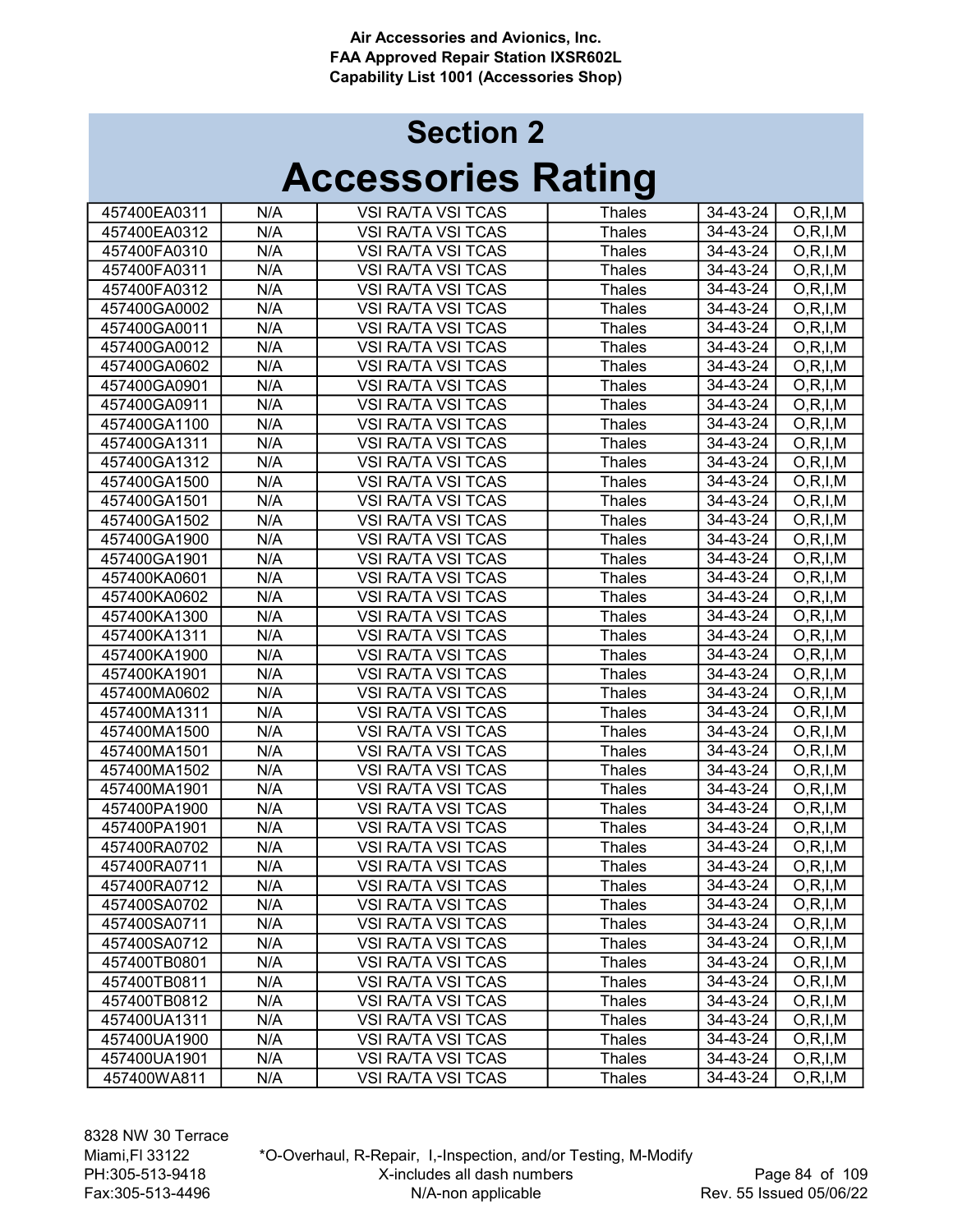| 457400WA0812   | N/A | VSI RA/TA VSI TCAS             | <b>Thales</b>   | 34-43-24       | O, R, I, M |
|----------------|-----|--------------------------------|-----------------|----------------|------------|
| 472565         | N/A | <b>Fire/Overheat Detector</b>  | Kidde           | $26 - 11 - 66$ | O, R, I, M |
| 472566         | N/A | <b>Fire/Overheat Detector</b>  | Kidde           | 26-11-66       | O, R, I, M |
| 472567         | N/A | <b>Fire/Overheat Detector</b>  | Kidde           | 26-11-66       | O, R, I, M |
| 472568         | N/A | Fire/Overheat Detector         | Kidde           | 26-11-66       | O, R, I, M |
| 472568-1       | N/A | <b>Fire/Overheat Detector</b>  | Kidde           | 26-11-66       | O, R, I, M |
| 472568-1M      | N/A | <b>Fire/Overheat Detector</b>  | Kidde           | 26-11-66       | O, R, I, M |
| 472569         | N/A | <b>Fire/Overheat Detector</b>  | Kidde           | 26-11-64       | O, R, I, M |
| 472570         | N/A | <b>Fire/Overheat Detector</b>  | Kidde           | 26-11-64       | O, R, I, M |
| 472571         | N/A | Fire/Overheat Detector         | Kidde           | 26-11-64       | O, R, I, M |
| 472572         | N/A | <b>Fire/Overheat Detector</b>  | Kidde           | 26-11-64       | O, R, I, M |
| 472573         | N/A | Fire/Overheat Detector         | Kidde           | 26-11-64       | O, R, I, M |
| 472574         | N/A | <b>Fire/Overheat Detector</b>  | Kidde           | 26-11-64       | O, R, I, M |
| 472575         | N/A | Fire/Overheat Detector         | Kidde           | 26-11-64       | O, R, I, M |
| 472576         | N/A | <b>Fire/Overheat Detector</b>  | Kidde           | 26-11-64       | O, R, I, M |
| 472581         | N/A | <b>Fire/Overheat Detector</b>  | Kidde           | 26-11-65       | O, R, I, M |
| 472581-1       | N/A | <b>Fire/Overheat Detector</b>  | Kidde           | 26-11-65       | O, R, I, M |
| 472581-2       | N/A | Fire/Overheat Detector         | Kidde           | 26-11-65       | O, R, I, M |
| 472582         | N/A | Fire/Overheat Detector         | Kidde           | 26-11-65       | O, R, I, M |
| 472582-1       | N/A | <b>Fire/Overheat Detector</b>  | Kidde           | 26-11-65       | O, R, I, M |
| 472583         | N/A | <b>Fire/Overheat Detector</b>  | Kidde           | 26-11-65       | O, R, I, M |
| 472583-1       | N/A | <b>Fire/Overheat Detector</b>  | Kidde           | 26-11-65       | O, R, I, M |
| 472584         | N/A | Fire/Overheat Detector         | Kidde           | 26-11-65       | O, R, I, M |
| 472584-1       | N/A | <b>Fire/Overheat Detector</b>  | Kidde           | 26-11-65       | O, R, I, M |
| 472585         | N/A | <b>Fire/Overheat Detector</b>  | Kidde           | 26-11-64       | O, R, I, M |
| 472586         | N/A | Fire/Overheat Detector         | Kidde           | 26-11-64       | O, R, I, M |
| 4725619        | N/A | Fire/Overheat Detector         | Kidde           | 26-11-65       | O, R, I, M |
| 472621         | N/A | <b>Fire/Overheat Detector</b>  | Kidde           | 26-11-65       | O, R, I, M |
| 4-60000H000-00 | N/A | Drain Mast Assy.               | <b>AIRBUS</b>   | 38-34-11       | O, R, I, M |
| 4-60000H440-00 | N/A | Drain Mast Assy.               | <b>AIRBUS</b>   | 38-34-11       | O, R, I, M |
| 4-60000H800-00 | N/A | Drain Mast Assy.               | <b>AIRBUS</b>   | $38 - 34 - 11$ | O, R, I, M |
| 4-60000H840-00 | N/A | Drain Mast Assy.               | <b>AIRBUS</b>   | 38-34-11       | O, R, I, M |
| 4-60000H880-00 | N/A | Drain Mast Assy.               | <b>AIRBUS</b>   | 38-34-11       | O, R, I, M |
| 4-60000H882-00 | N/A | Drain Mast Assy.               | <b>AIRBUS</b>   | 38-34-11       | O, R, I, M |
| 4-60000H883-00 | N/A | Drain Mast Assy.               | <b>AIRBUS</b>   | 38-34-11       | O, R, I, M |
| 4-60001H883-00 | N/A | Tube Assy.                     | <b>AIRBUS</b>   | 38-34-11       | O, R, I, M |
| 472266         | N/A | <b>Control Card</b>            | Kidde Aerospace | 26-11-18       | O, R, I, M |
| 472266-01      | N/A | <b>Control Card</b>            | Kidde Aerospace | 26-11-18       | O, R, I, M |
| 472266A        | N/A | <b>Control Card</b>            | Kidde Aerospace | 26-11-18       | O, R, I, M |
| 506-9000-41    |     | Level Transmitter & Cable Assy | Ametek          | 38-32-01       |            |
| 506-9000-47    |     | Level Transmitter & Cable Assy | Ametek          | 38-32-01       |            |
| 50A507         | N/A | <b>EEC-Inlet Probe</b>         | Rosemount Aero. | 73-21-33       |            |
| 50A649         | N/A | <b>EEC-Inlet Probe</b>         | Rosemount Aero. | 73-21-33       |            |
| 51A290         | N/A | <b>EEC-Inlet Probe</b>         | Rosemount Aero. | 73-21-33       |            |
| 528-20         | N/A | Wing Tip Navigation Light      | Air Precision   | 33-41-12       | O, R, I, M |
| 528-30         | N/A | Wing Tip Navigation Light      | Air Precision   | 33-41-12       | O, R, I, M |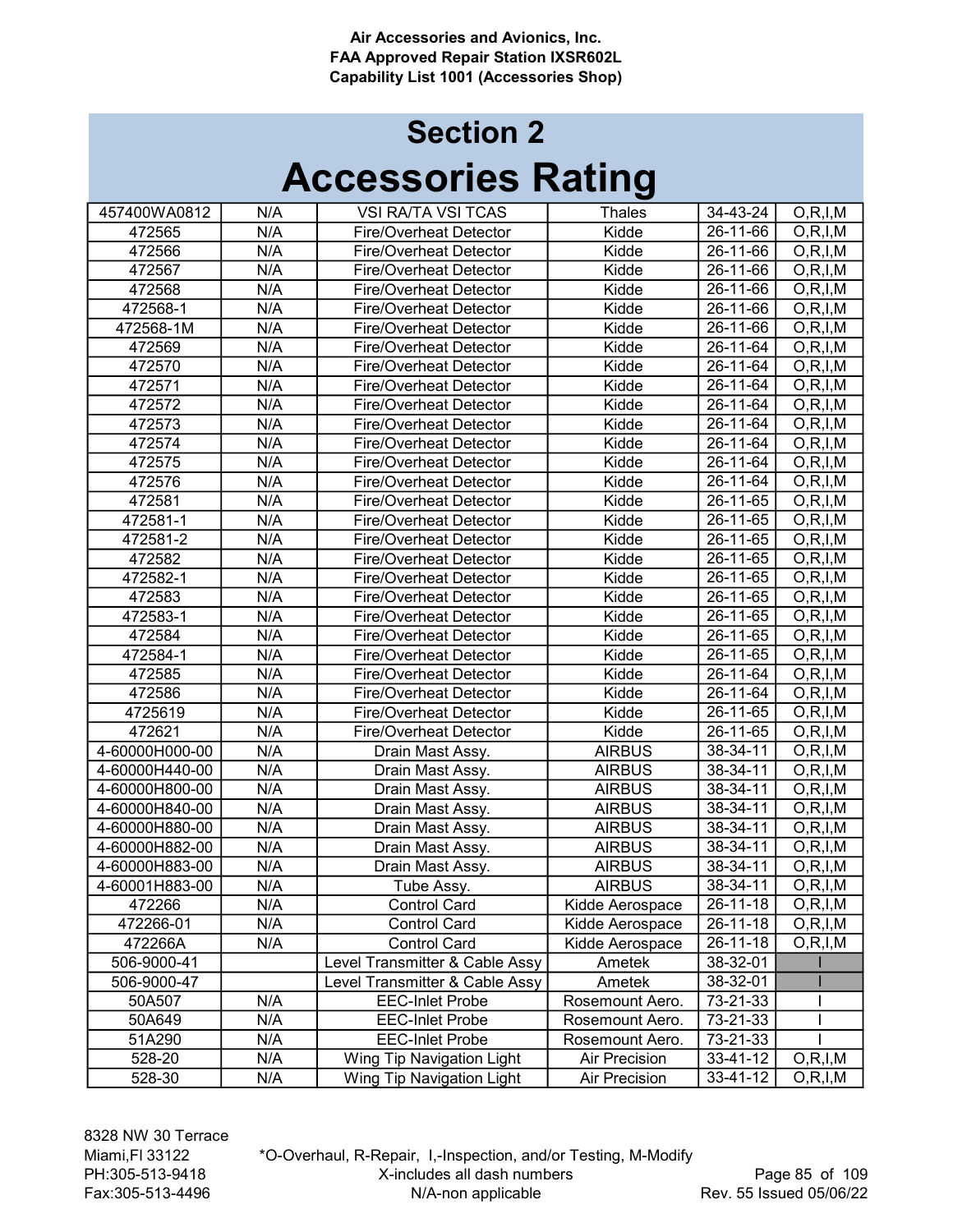| 528-70       | N/A | Wing Tip Navigation Light           | Air Precision        | 33-41-12       | O, R, I, M               |
|--------------|-----|-------------------------------------|----------------------|----------------|--------------------------|
| 528-80       | N/A | Wing Tip Navigation Light           | <b>Air Precision</b> | 33-41-12       | O, R, I, M               |
| 529-20       | N/A | Wing Tip Navigation Light           | <b>Air Precision</b> | $33 - 41 - 11$ | $\overline{O,R}$ , I, M  |
| 529-30       | N/A | Wing Tip Navigation Light           | <b>Air Precision</b> | $33 - 41 - 11$ | O, R, I, M               |
| 529-70       | N/A | Wing Tip Navigation Light           | <b>Air Precision</b> | $33 - 41 - 11$ | O, R, I, M               |
| 529-80       | N/A | Wing Tip Navigation Light           | <b>Air Precision</b> | 33-41-11       | O, R, I, M               |
| 52A054       | N/A | <b>EEC-Inlet Probe</b>              | Rosemount Aero.      | 73-21-33       |                          |
| 52A111       | N/A | <b>EEC-Inlet Probe</b>              | Rosemount Aero.      | 73-21-33       |                          |
| 530938-1     | N/A | <b>Engine Start Switch Assy</b>     | Ducommun Tech        | 80-11-02       | O, R, I                  |
| 530938-2     | N/A | <b>Engine Start Switch Assy</b>     | Ducommun Tech        | 80-11-02       | O, R, I                  |
| 541674-1-1   | N/A | Ram Air Modulation Linear Ac        | Honeywell            | 21-20-36       | O, R, I, M               |
| 541674-3     | N/A | Ram Air Modulation Linear Ac        | Honeywell            | 21-20-36       | O, R, I, M               |
| 541674-4     | N/A | Ram Air Modulation Linear Ac        | Honeywell            | 21-20-36       | O, R, I, M               |
| 541674-5     | N/A | Ram Air Modulation Linear Ac        | Honeywell            | 21-20-36       | O, R, I, M               |
| 541674-6     | N/A | Ram Air Modulation Linear Ac        | Honeywell            | $21 - 20 - 36$ | $\overline{O}$ , R, I, M |
| 548384-1     | N/A | <b>Anticipator Sensor</b>           | Honeywell            | 21-60-66       | I, R                     |
| 548386-1     | N/A | <b>Anticipator Sensor</b>           | Honeywell            | 21-60-66       | I, R                     |
| 548388-1     | N/A | <b>Temperature Sensor</b>           | Honeywell            | 21-60-66       | I, R                     |
| 548392-1     | N/A | <b>Temperature Sensor</b>           | Honeywell            | 21-60-66       |                          |
| 5500300-11   | N/A | Aileron Lockout Actuator Assy       | Nabtesco             | 27-10-02       | O, R, I, M               |
| 5500300-13   | N/A | Aileron Lockout Actuator Assy       | Nabtesco             | 27-10-02       | O, R, I, M               |
| 5500300-15   | N/A | Aileron Lockout Actuator Assy       | Nabtesco             | 27-10-02       | $\overline{O}$ , R, I, M |
| 5500300-17   | N/A | Aileron Lockout Actuator Assy       | Nabtesco             | 27-10-02       | O, R, I, M               |
| 5500300-17D  | N/A | Aileron Lockout Actuator Assy       | Nabtesco             | 27-10-02       | O, R, I, M               |
| 5500300-19   | N/A | Aileron Lockout Actuator Assy       | Nabtesco             | 27-10-02       | O, R, I, M               |
| 5500300-3    | N/A | Aileron Lockout Actuator Assy       | Nabtesco             | 27-10-02       | O, R, I, M               |
| 5500300-7    | N/A | Aileron Lockout Actuator Assy       | Nabtesco             | 27-10-02       | O, R, I, M               |
| 56B17E       | N/A | Resistance Temp. Transducer         | Goodrich             | 77-21-51       |                          |
| 56B32K       | N/A | Resistance Temp. Transducer         | Goodrich             | 77-21-51       |                          |
| 56B3A11      | N/A | Resistance Temp. Transducer         | Goodrich             | 77-21-51       |                          |
| 572756-1     | N/A | <b>Thermal Switch</b>               | Honeywell            | 21-52-24       |                          |
| 572757-1     | N/A | <b>Turbine Inlet Thermal Switch</b> | Honeywell            | $21 - 52 - 20$ |                          |
| 5XA455805-01 | N/A | <b>Lighting Controller</b>          | <b>UTC Aero</b>      | $33 - 11 - 61$ | O, R, I, M               |
|              | N/A | <b>Strobe Light Power Supply</b>    |                      | 33-44-21       | O, R, I, M               |
| 60-3368-7    | N/A |                                     | Honeywell            | 33-44-21       | O, R, I, M               |
| 60-3368-9    | N/A | <b>Strobe Light Power Supply</b>    | Honeywell            |                |                          |
| 60-4983-3    |     | <b>Strobe Power Supply</b>          | Honeywell            | 33-44-27       | O, R, I, M               |
| 60-4983-5    | N/A | <b>Strobe Power Supply</b>          | Honeywell            | 33-44-27       | O, R, I, M               |
| 605457-2     | N/A | Motor Driven Centrifugal Fan        | Honeywell            | 21-20-10       | O, R, I, M               |
| 605457-3     | N/A | Motor Driven Centrifugal Fan        | Honeywell            | 21-20-10       | O, R, I, M               |
| 605457-7     | N/A | Motor Driven Centrifugal Fan        | Honeywell            | 21-24-02       | O, R, I, M               |
| 605457-8     | N/A | Motor Driven Centrifugal Fan        | Honeywell            | 21-20-10       | O, R, I, M               |
| 605457-9     | N/A | Motor Driven Centrifugal Fan        | Honeywell            | $21 - 20 - 10$ | O, R, I, M               |
| 606622-1     | N/A | Cabin Air Recirculation Fan         | Honeywell            | 21-25-06       | O, R, I, M               |
| 606622-2     | N/A | Cabin Air Recirculation Fan         | Honeywell            | 21-25-06       | O,R,I,M                  |
| 606622-3     | N/A | Cabin Air Recirculation Fan         | Honeywell            | 21-25-06       | O, R, I, M               |
| 606622-4     | N/A | Cabin Air Recirculation Fan         | Honeywell            | 21-25-06       | O, R, I, M               |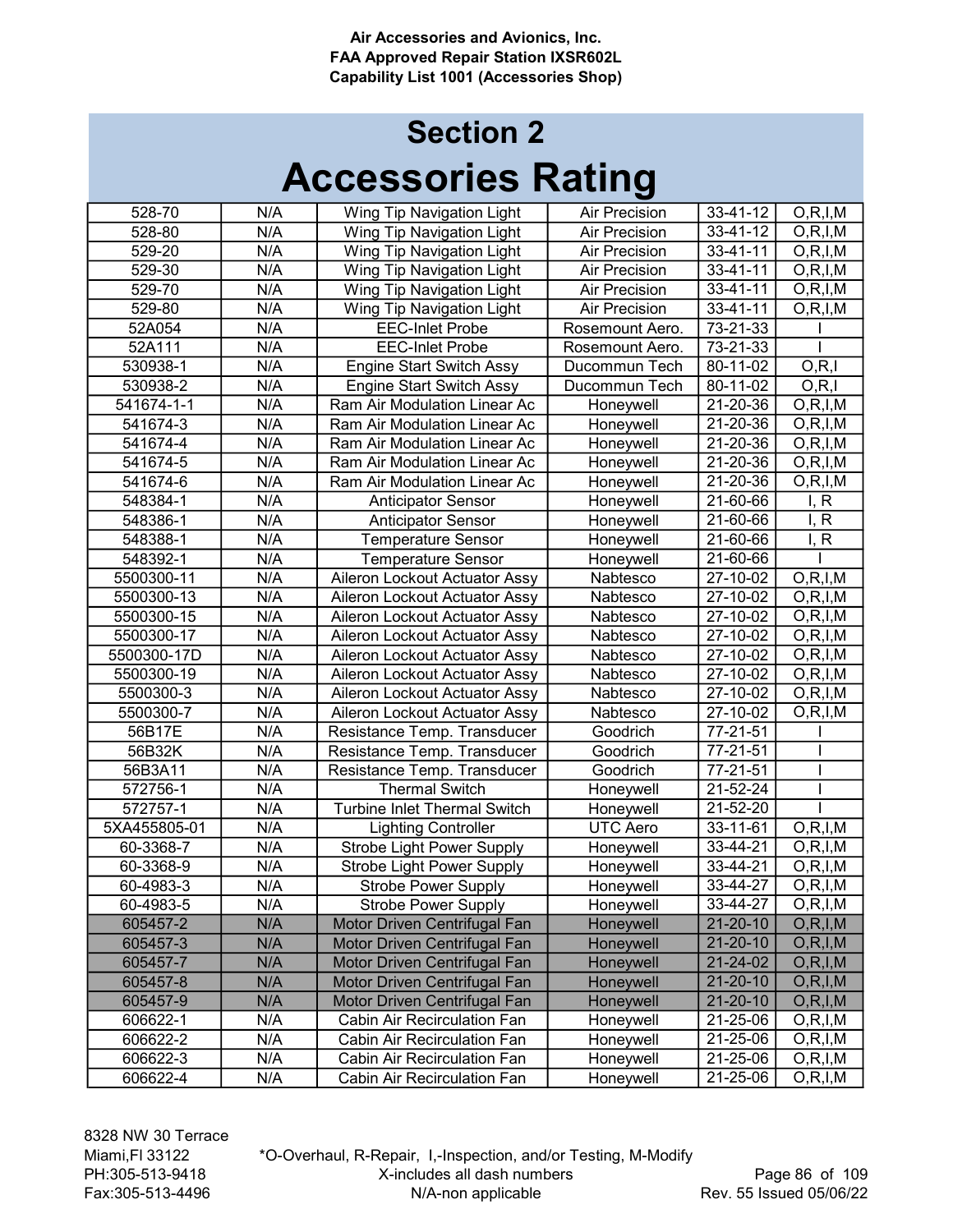| 606802-2           | N/A             | Waste System Vacuum Blower           | Honeywell      | 38-32-02               | $\overline{O,R}$ , I, M  |
|--------------------|-----------------|--------------------------------------|----------------|------------------------|--------------------------|
| 607400-1 Series 1  | N/A             | <b>Temperature Sensor</b>            | Honeywell      | 21-60-51               | O, R, I, M               |
| 607400-2 Series 1  | N/A             | <b>Temperature Sensor</b>            | Honeywell      | 21-60-51               | O, R, I, M               |
| 607400-3 Series 1  | N/A             | <b>Temperature Sensor</b>            | Honeywell      | 21-60-51               | $\overline{O,R}$ , I, M  |
| 607512-1           | N/A             | <b>Temperaturer Sensor</b>           | Honeywell      | 21-60-66               |                          |
| 607570-1           | N/A             | <b>Temperaturer Sensor</b>           | Honeywell      | 21-60-66               |                          |
| 60B80112-5         | N/A             | <b>SUD Door Flight Lock Actuator</b> | Meggitt        | 52-21-03               | O, R, I, M               |
| 617166-1           | N/A             | <b>Temperature Sensor</b>            | Honeywell      | 21-60-27               |                          |
| 617166-2           | N/A             | <b>Temperature Sensor</b>            | Honeywell      | 21-60-27               |                          |
| 617502-1           | N/A             | Temp. Control Sensor                 | Honeywell      | 21-62-03               |                          |
| 617-6265-001       | N/A             | 8.6" LCD Retract Assy                | Sony           | 23-33-15               | O, R, I, M               |
| 617-6265-002       | N/A             | 8.6" LCD Retract Assy                | Sony           | 23-33-15               | O, R, I, M               |
| 618-8990-001       | N/A             | Circuit card Assy                    | Collins        | None                   | R, I, M                  |
| 618-8992-001       | N/A             | Circuit card Assy                    | Collins        | None                   | R, I, M                  |
| 62197-001-001      | N/A             | <b>Water Boiler</b>                  | Zodiac         | 25-35-95               | O, R, I, M               |
| 62197-101-001      | N/A             | <b>Water Boiler</b>                  | Zodiac         | $25 - 35 - 95$         | O, R, I, M               |
| 62197-301-001      | N/A             | <b>Water Boiler</b>                  | Zodiac         | $25 - 35 - 95$         | $\overline{O}$ , R, I, M |
| 642-6512-001       | <b>WMT-701X</b> | <b>Blower Assy</b>                   | <b>COLLINS</b> | 34-45-54               | O, R, I, M               |
| 622814-2           | N/A             | Pack/Zone Temp. Controller           | Honeywell      | 21-61-07               | O, R, I, M               |
| 622814-3           | N/A             | Pack/Zone Temp. Controller           | Honeywell      | $\overline{2}$ 1-61-07 | O, R, I, M               |
| 622814-4           | N/A             | Pack/Zone Temp. Controller           | Honeywell      | 21-61-07               | O, R, I, M               |
| 622814-5           | N/A             | Pack/Zone Temp. Controller           | Honeywell      | 21-61-07               | O, R, I, M               |
| 622878-1           | N/A             | Duct Air Temperature Sensor          | Honeywell      | 21-65-02               | I, R                     |
| 622878-2           | N/A             | Duct Air Temperature Sensor          | Honeywell      | 21-65-02               | I, R                     |
| 624014-1           | N/A             | Pack Temperature Sensor              | Honeywell      | $21 - 52 - 01$         |                          |
| 624014-2           | N/A             | Pack Temperature Sensor              | Honeywell      | $21 - 52 - 01$         |                          |
| 624016-1           | N/A             | Duct Air Temperature Sensor          | Honeywell      | $21 - 65 - 01$         |                          |
| 624016-2           | N/A             | Duct Air Temperature Sensor          | Honeywell      | $21 - 65 - 01$         |                          |
| 624066-3 Series 1  | N/A             | <b>Window Heat Control Unit</b>      | Honeywell      | $30 - 41 - 07$         | O, R, I, M               |
| 624066-3 M2 Ser 1  | N/A             | <b>Window Heat Control Unit</b>      | Honeywell      | 30-41-07               | O, R, I, M               |
| 624066-4 Ser 1, 2  | N/A             | <b>Window Heat Control Unit</b>      | Honeywell      | 30-41-07               | $\overline{O,R}$ , I, M  |
| 624066-5 Ser 1 - 5 | N/A             | <b>Window Heat Control Unit</b>      | Honeywell      | 30-41-07               | O, R, I, M               |
| 624284-1           | N/A             | <b>Pack Standby Controller</b>       | Honeywell      | $21 - 51 - 04$         | $\overline{O,R}$ , I, M  |
| 625928-2           | N/A             | Comp. Outlet Temp Sensor             | Honeywell      | 21-51-02               |                          |
| 625928-3           | N/A             | Comp. Outlet Temp Sensor             | Honeywell      | 21-51-02               |                          |
| 625946-8           | Series 1-5      | Pack Temperature Controller          | Honeywell      | 21-51-03               | O, R, I, M               |
| 625946-9           | Series 1-5      | Pack Temperature Controller          | Honeywell      | 21-51-03               | O, R, I, M               |
| 625946-10          | Series 1-5      | Pack Temperature Controller          | Honeywell      | 21-51-03               | O, R, I, M               |
| 641121-1           | N/A             | Overheat Zone duct Switch            | Honeywell      | 21-51-46               |                          |
| 641127-1           | N/A             | <b>Pack Overheat Switch</b>          | Garrett        | 21-51-48               |                          |
| 641137-1           | N/A             | Compr. Discharge OH Switch           | Honeywell      | 21-51-50               |                          |
| 641172-1           | N/A             | Switch                               | Garrett        | 21-52-08               |                          |
| 642066-3           | Series 1        | <b>Window Heat Control Unit</b>      | Honeywell      | 30-41-07               | O, R, I, M               |
| 642066-3M2         | Series 1        | <b>Window Heat Control Unit</b>      | Honeywell      | 30-41-07               | O, R, I, M               |
| 642066-4           | Series 1,2      | <b>Window Heat Control Unit</b>      | Honeywell      | 30-41-07               | O, R, I, M               |
| 642066-5           | Series 1 - 5    | <b>Window Heat Control Unit</b>      | Honeywell      | 30-41-07               | O, R, I, M               |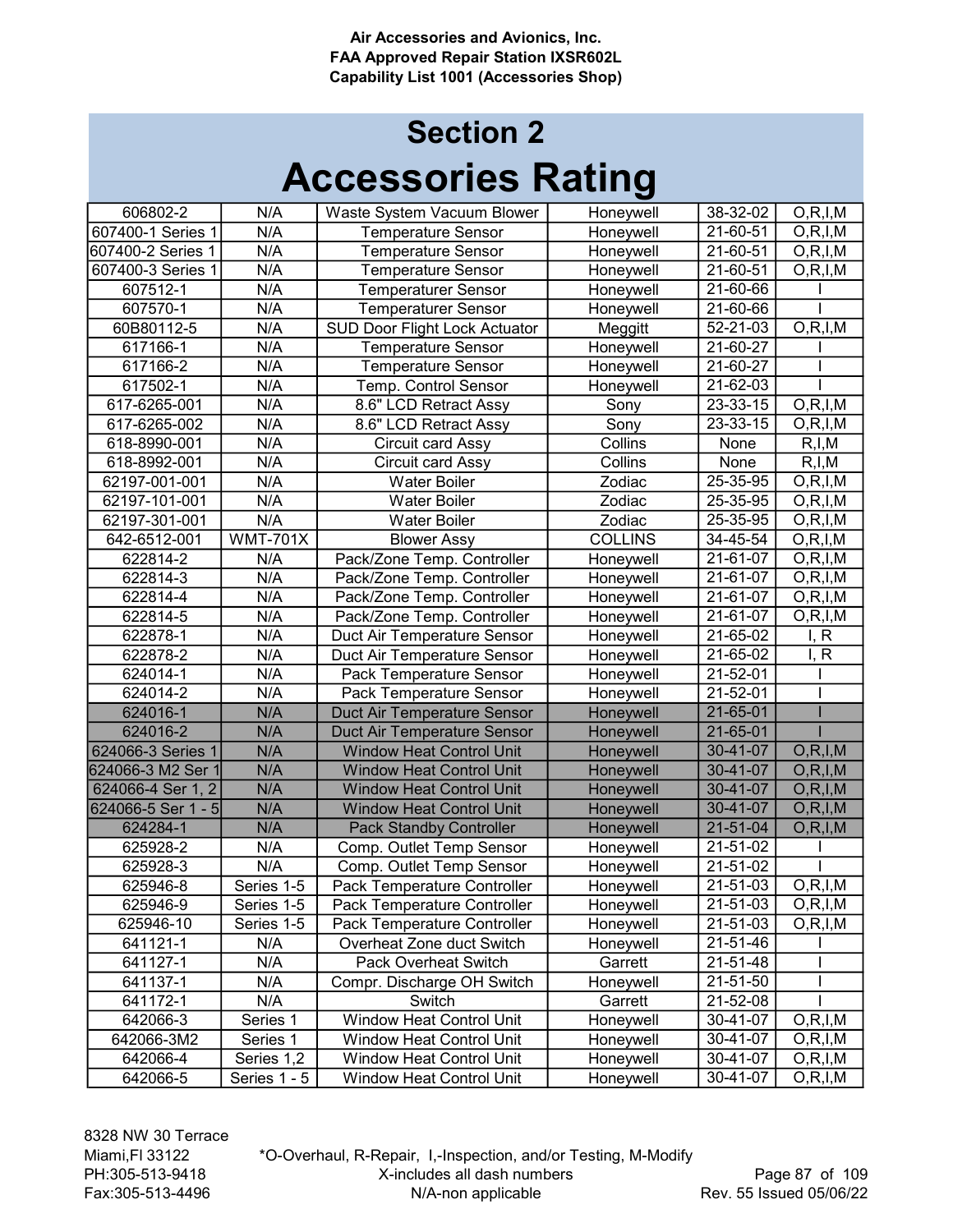# Accessories Rating Section 2

| 645172-1      | N/A                         | Vacuum Blower                 | Honeywell          | 38-32-06       | O, R, I, M |
|---------------|-----------------------------|-------------------------------|--------------------|----------------|------------|
| 645172-2      | N/A                         | Vacuum Blower                 | Honeywell          | 38-32-06       | O, R, I, M |
| 645405-1      | N/A                         | CABIN AIR RECIRC. FAN         | Honeywell          | 21-20-18       | O, R, I, M |
| 645405-2      | N/A                         | CABIN AIR RECIRC. FAN         | Honeywell          | 21-20-18       | O, R, I, M |
| 64753         | N/A                         | Coffee Maker                  | Zodiac             | 25-31-82       | O, R, I, M |
| 64753-001-003 | N/A                         | <b>Coffee Maker</b>           | Zodiac             | 25-31-82       | O, R, I, M |
| 64753-001-005 | N/A                         | <b>Coffee Maker</b>           | Zodiac             | 25-31-82       | O, R, I, M |
| 65-52810-19   | N/A                         | Air Cond Accessory Unit       | <b>BAE Systems</b> | 21-09-02       | O, R, I, M |
| 65-52810-25   | N/A                         | Air Cond Accessory Unit       | <b>BAE Systems</b> | 21-09-02       | O, R, I, M |
| 65-52810-28   | N/A                         | Air Cond Accessory Unit       | <b>BAE Systems</b> | 21-09-02       | O, R, I, M |
| 65-52810-35   | N/A                         | Air Cond Accessory Unit       | <b>BAE Systems</b> | 21-09-02       | O, R, I, M |
| 65-52810-37   | N/A                         | Air Cond Accessory Unit       | <b>BAE Systems</b> | 21-09-02       | O, R, I, M |
| 65-52810-39   | N/A                         | Air Cond Accessory Unit       | <b>BAE Systems</b> | 21-09-02       | O, R, I, M |
| 65-52810-46   | N/A                         | Air Cond Accessory Unit       | <b>BAE Systems</b> | 21-09-02       | O, R, I, M |
| 65-52810-50   | N/A                         | Air Cond Accessory Unit       | <b>BAE Systems</b> | 21-09-02       | O, R, I, M |
| 65-52810-57   | N/A                         | Air Cond Accessory Unit       | <b>BAE Systems</b> | 21-09-02       | O, R, I, M |
| 65-52810-59   | N/A                         | Air Cond Accessory Unit       | <b>BAE Systems</b> | 21-09-02       | O, R, I, M |
| 65-52810-6    | N/A                         | Air Cond Accessory Unit       | <b>BAE Systems</b> | 21-09-02       | O, R, I, M |
| 65-52810-64   | N/A                         | Air Cond Accessory Unit       | <b>BAE Systems</b> | 21-09-02       | O, R, I, M |
| 65-52810-66   | N/A                         | Air Cond Accessory Unit       | <b>BAE Systems</b> | 21-09-02       | O, R, I, M |
| 65-52810-68   | N/A                         | Air Cond Accessory Unit       | <b>BAE Systems</b> | 21-09-02       | O, R, I, M |
| 65-84209-1    | N/A                         | Auto Speed Brake Control Unit | <b>BAE</b> Systems | 27-62-51       | O, R, I, M |
| 65-84209-11   | N/A                         | Auto Speed Brake Control Unit | <b>BAE Systems</b> | 27-62-51       | O, R, I, M |
| 65-84209-13   | N/A                         | Auto Speed Brake Control Unit | <b>BAE Systems</b> | 27-62-51       | O, R, I, M |
| 65-84209-17   | N/A                         | Auto Speed Brake Control Unit | <b>BAE Systems</b> | 27-62-51       | O, R, I, M |
| 65-84209-19   | N/A                         | Auto Speed Brake Control Unit | <b>BAE Systems</b> | 27-62-51       | O, R, I, M |
| 65-84209-21   | N/A                         | Auto Speed Brake Control Unit | <b>BAE Systems</b> | 27-62-51       | O, R, I, M |
| 65-84209-3    | N/A                         | Auto Speed Brake Control Unit | <b>BAE Systems</b> | 27-62-51       | O, R, I, M |
| 65-84209-5    | N/A                         | Auto Speed Brake Control Unit | <b>BAE Systems</b> | 27-62-51       | O, R, I, M |
| 65-84209-7    | N/A                         | Auto Speed Brake Control Unit | <b>BAE Systems</b> | 27-62-51       | O, R, I, M |
| 65-84209-8    | N/A                         | Auto Speed Brake Control Unit | <b>BAE Systems</b> | 27-62-51       | O, R, I, M |
| 65C33409-1    | N/A                         | Dimming Relay Module Assy     | <b>BAE Systems</b> | 33-18-01       | O, R, I, M |
| 65C33409-3    | N/A                         | Dimming Relay Module Assy     | <b>BAE Systems</b> | 33-18-01       | O, R, I, M |
| 6600-2849     | N/A                         | <b>Rotary Switch</b>          | Cole               | None           | R, I       |
| 6610-20560-01 | N/A                         | Rotary Actuator               | Nord-Micro         | 21-20-31       | O, R, I, M |
| 6672          | N/A                         | Fire/Overheat Detector Assy   | Meggitt            | 26-10-54       | O, R, I, M |
| 6672-01       | N/A                         | Fire/Overheat Detector Assy   | Meggitt            | 26-10-54       | O, R, I, M |
| 6674          | N/A                         | Fire/Overheat Detector Assy   | Meggitt            | 26-10-54       | O, R, I, M |
| 6676          | N/A                         | Fire/Overheat Detector Assy   | Meggitt            | 26-10-54       | O, R, I, M |
| 6678          | N/A                         | Fire/Overheat Detector Assy   | Meggitt            | 26-10-54       | O, R, I, M |
| 6730C01000    | $\overline{N}/\overline{A}$ | Fan Air Valve                 | Liebherr           | 36-11-57       | O, R, I, M |
| 6730F010000   | N/A                         | Valve - Fan Air               | Liebherr           | $36 - 11 - 11$ | O, R, I, M |
| 67321-27-250  | N/A                         | Midget Thermoswitch Unit Line | Fenwal             | 26-14-09       |            |
| 6740E010000   | N/A                         | Overpressure Valve            | Liebherr           | 36-11-58       | O, R, I, M |
| 6740E010000   | $\overline{N/A}$            | Overpressure Valve            | Liebherr           | 36-11-58       | O, R, I, M |
| 6740F010000   | N/A                         | Overpressure Valve            | Liebherr           | 36-11-12       | O, R, I, M |
|               |                             |                               |                    |                |            |

\*O-Overhaul, R-Repair, I,-Inspection, and/or Testing, M-Modify X-includes all dash numbers N/A-non applicable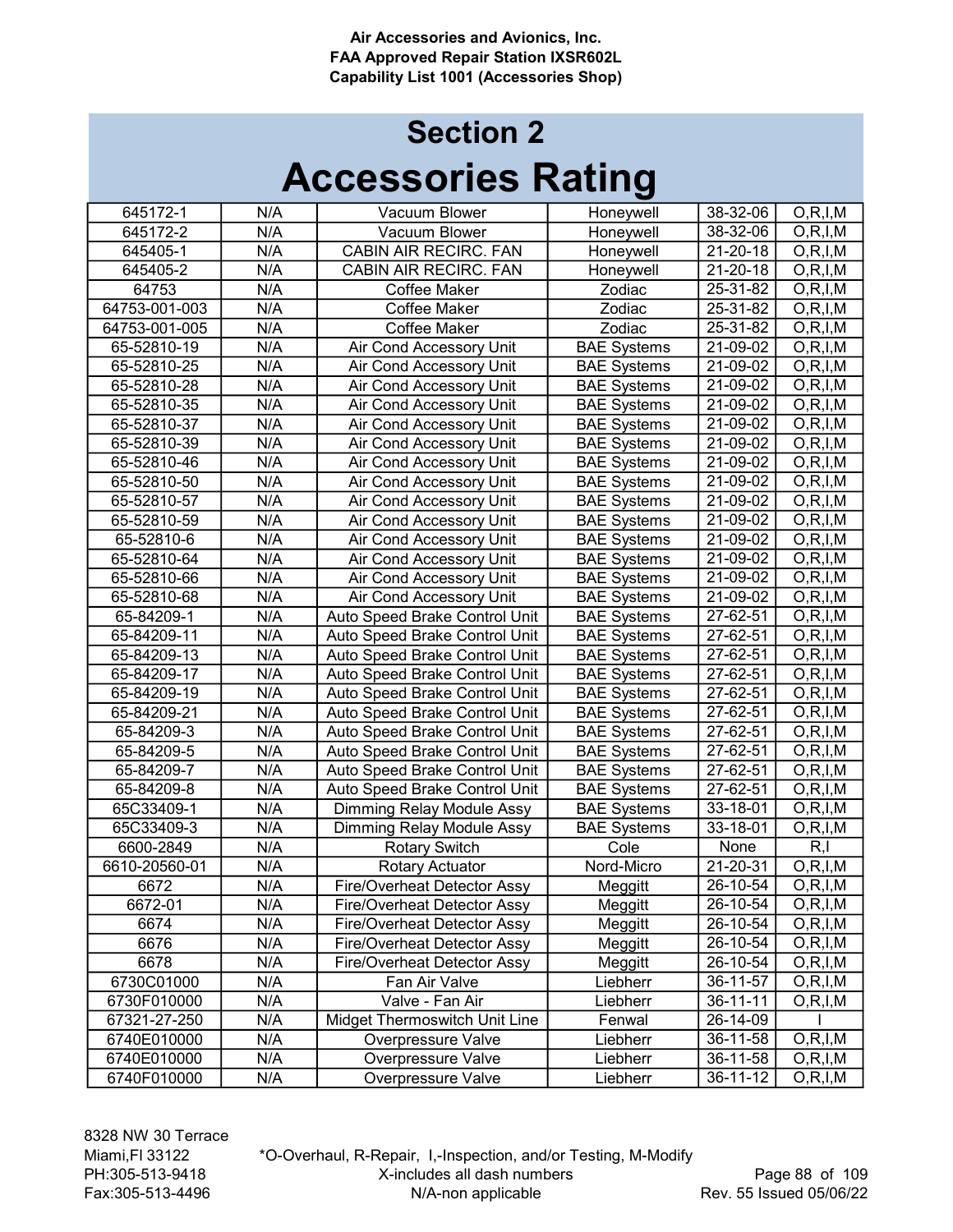## Accessories Rating Section 2

| 6740G010000   | N/A | Overpressure Valve                | Liebherr           | 36-11-12       | O, R, I, M |
|---------------|-----|-----------------------------------|--------------------|----------------|------------|
| 680-0021-200  | N/A | <b>Overheat Detector</b>          | Auxilec            | 29-09-50       | O, R, I, M |
| 680-0021-210  | N/A | <b>Overheat Detector</b>          | Auxilec            | 29-09-50       | O, R, I, M |
| 680-0021-500  | N/A | <b>Overheat Detector</b>          | Auxilec            | 29-09-50       | O, R, I, M |
| 684D100-1     | N/A | Linear Actuator, Auto Gnd Sp Br   | Eaton              | 27-62-01       | O, R, I, M |
| 684D100-3     | N/A | Linear Actuator, Auto Gnd Sp Br   | Eaton              | 27-62-01       | O, R, I, M |
| 684D100-5     | N/A | Linear Actuator, Auto Gnd Sp Br   | Eaton              | 27-62-01       | O, R, I, M |
| 684D100-7     | N/A | Linear Actuator, Auto Gnd Sp Br   | Eaton              | 27-62-01       | O, R, I, M |
| 684D100-MD7-1 | N/A | Linear Actuator, Auto Gnd Sp Br   | Eaton              | 27-62-01       | O, R, I, M |
| 684D100-9     | N/A | Linear Actuator, Auto Gnd Sp Br   | Eaton              | 27-62-01       | O, R, I, M |
| 684D100-MD9-1 | N/A | Linear Actuator, Auto Gnd Sp Br   | Eaton              | 27-62-01       | O, R, I, M |
| 684D100-11    | N/A | Linear Actuator, Auto Gnd Sp Br   | Eaton              | 27-62-01       | O, R, I, M |
| 684D100-13    | N/A | Linear Actuator, Auto Gnd Sp Br   | Eaton              | 27-62-01       | O, R, I, M |
| 684D100-15    | N/A | Linear Actuator, Auto Gnd Sp Br   | Eaton              | 27-62-01       | O, R, I, M |
| 684D100-17    | N/A | Linear Actuator, Auto Gnd Sp Br   | Eaton              | 27-62-01       | O, R, I, M |
| 69-37307-134  | N/A | Engine & APU Fire Cont. Mod       | <b>BAE Systems</b> | $26 - 10 - 48$ | O, R, I, M |
| 69-37307-136  | N/A | Engine & APU Fire Cont. Mod       | <b>BAE Systems</b> | 26-10-48       | O, R, I, M |
| 69-37307-138  | N/A | Engine & APU Fire Cont. Mod       | <b>BAE Systems</b> | $26 - 10 - 48$ | O, R, I, M |
| 69-37307-141  | N/A | Engine & APU Fire Cont. Mod       | <b>BAE Systems</b> | 26-10-48       | O, R, I, M |
| 69-37307-143  | N/A | Engine & APU Fire Cont. Mod       | <b>BAE Systems</b> | 26-10-48       | O, R, I, M |
| 69-37307-145  | N/A | Engine & APU Fire Cont. Mod       | <b>BAE Systems</b> | 26-10-48       | O, R, I, M |
| 69-37307-147  | N/A | Engine & APU Fire Cont. Mod       | <b>BAE Systems</b> | 26-10-48       | O, R, I, M |
| 69-37307-149  | N/A | Engine & APU Fire Cont. Mod       | <b>BAE Systems</b> | 26-10-48       | O, R, I, M |
| 69-37307-150  | N/A | Engine & APU Fire Cont. Mod       | <b>BAE Systems</b> | 26-10-48       | O, R, I, M |
| 69-37307-153  | N/A | Engine & APU Fire Cont. Mod       | <b>BAE Systems</b> | 26-10-48       | O, R, I, M |
| 69-37307-155  | N/A | Engine & APU Fire Cont. Mod       | <b>BAE Systems</b> | $26 - 10 - 48$ | O, R, I, M |
| 69-37307-158  | N/A | Engine & APU Fire Cont. Mod       | <b>BAE Systems</b> | 26-10-48       | O, R, I, M |
| 69-37307-159  | N/A | Engine & APU Fire Cont. Mod       | <b>BAE Systems</b> | 26-10-48       | O, R, I, M |
| 69-37307-300  | N/A | Engine & APU Fire Cont. Mod       | <b>BAE Systems</b> | 26-10-48       | O, R, I, M |
| 69-37307-301  | N/A | Engine & APU Fire Cont. Mod       | <b>BAE Systems</b> | 26-10-48       | O, R, I, M |
| 69-37317-300  | N/A | Hydraulic Pump Module Assy        | <b>BAE Systems</b> | 31-11-31       | O, R, I, M |
| 69-37317-301  | N/A | <b>Hydraulic Pump Module Assy</b> | <b>BAE Systems</b> | 31-11-31       | O, R, I, M |
| 69-37317-302  | N/A | <b>Hydraulic Pump Module Assy</b> | <b>BAE Systems</b> | 31-11-31       | O, R, I, M |
| 69-37317-303  | N/A | Hydraulic Pump Module Assy        | <b>BAE Systems</b> | 31-11-31       | O, R, I, M |
| 69-37317-64   | N/A | Hydraulic Pump Module Assy        | <b>BAE Systems</b> | $31 - 11 - 31$ | O, R, I, M |
| 69-37317-68   | N/A | Hydraulic Pump Module Assy        | <b>BAE Systems</b> | $31 - 11 - 31$ | O, R, I, M |
| 69-37317-87   | N/A | <b>Hydraulic Pump Module Assy</b> | <b>BAE Systems</b> | $31 - 11 - 31$ | O, R, I, M |
| 69-37317-89   | N/A | <b>Hydraulic Pump Module Assy</b> | <b>BAE Systems</b> | $31 - 11 - 31$ | O, R, I, M |
| 69-37317-90   | N/A | <b>Hydraulic Pump Module Assy</b> | <b>BAE Systems</b> | $31 - 11 - 31$ | O, R, I, M |

\*O-Overhaul, R-Repair, I,-Inspection, and/or Testing, M-Modify X-includes all dash numbers N/A-non applicable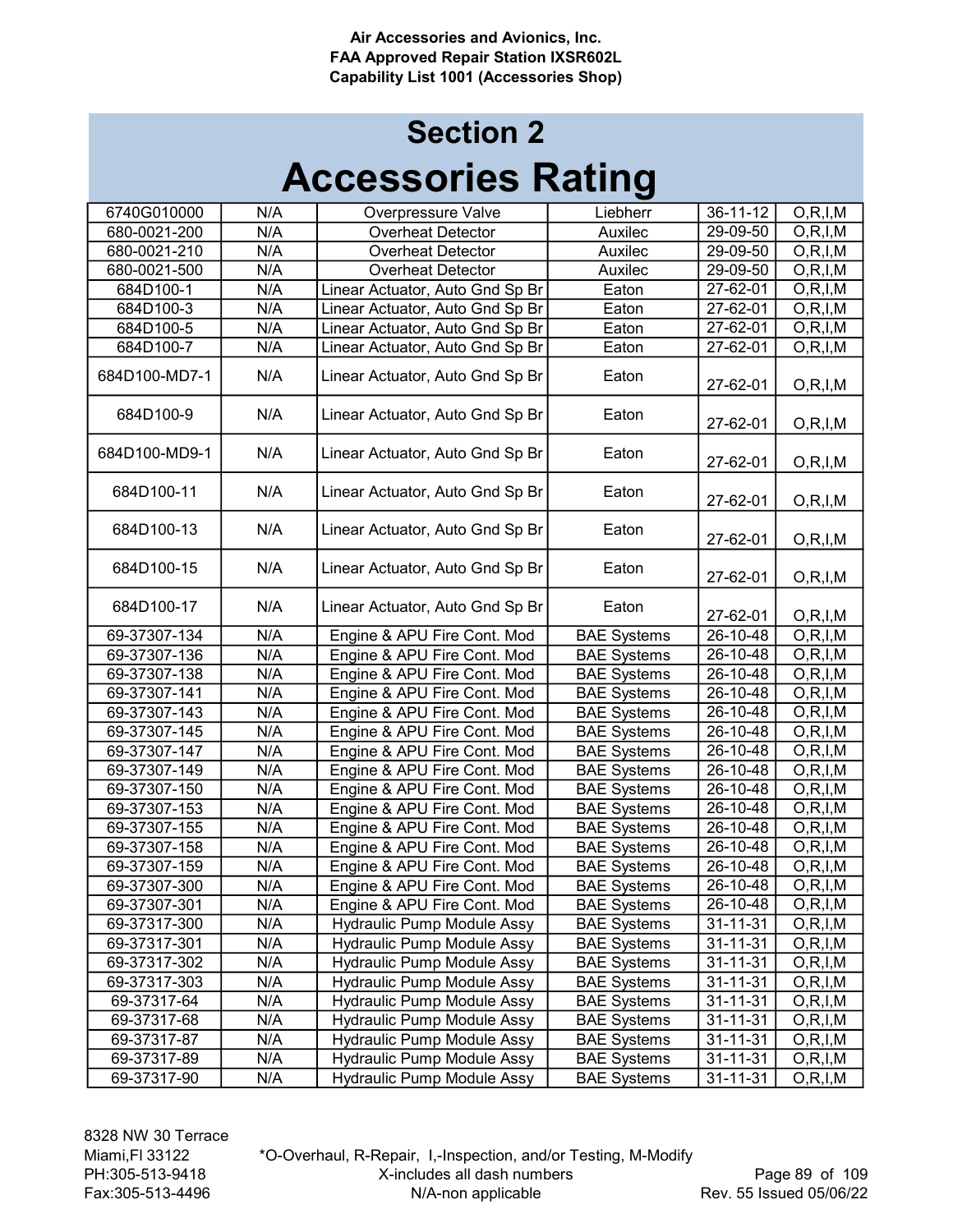| 69-37317-91  | N/A | <b>Hydraulic Pump Module Assy</b> | <b>BAE Systems</b> | $31 - 11 - 31$ | O, R, I, M |
|--------------|-----|-----------------------------------|--------------------|----------------|------------|
| 69-37319-143 | N/A | Air Conditioning Module Assy      | <b>BAE Systems</b> | 31-37-07       | O, R, I, M |
| 69-37319-144 | N/A | Air Conditioning Module Assy      | <b>BAE Systems</b> | 31-37-07       | O, R, I, M |
| 69-37319-146 | N/A | Air Conditioning Module Assy      | <b>BAE Systems</b> | 31-37-07       | O, R, I, M |
| 69-37319-147 | N/A | Air Conditioning Module Assy      | <b>BAE Systems</b> | 31-37-07       | O, R, I, M |
| 69-37319-148 | N/A | Air Conditioning Module Assy      | <b>BAE Systems</b> | 31-37-07       | O, R, I, M |
| 69-37319-149 | N/A | Air Conditioning Module Assy      | <b>BAE Systems</b> | 31-37-07       | O, R, I, M |
| 69-37319-172 | N/A | Air Conditioning Module Assy      | <b>BAE Systems</b> | 31-37-07       | O, R, I, M |
| 69-37319-174 | N/A | Air Conditioning Module Assy      | <b>BAE Systems</b> | 31-37-07       | O, R, I, M |
| 69-37319-175 | N/A | Air Conditioning Module Assy      | <b>BAE Systems</b> | 31-37-07       | O, R, I, M |
| 69-37319-176 | N/A | Air Conditioning Module Assy      | <b>BAE Systems</b> | 31-37-07       | O, R, I, M |
| 69-37319-181 | N/A | Air Conditioning Module Assy      | <b>BAE Systems</b> | 31-37-07       | O, R, I, M |
| 69-37319-182 | N/A | Air Conditioning Module Assy      | <b>BAE Systems</b> | 31-37-07       | O, R, I, M |
| 69-37319-185 | N/A | Air Conditioning Module Assy      | <b>BAE Systems</b> | 31-37-07       | O, R, I, M |
| 69-37319-186 | N/A | Air Conditioning Module Assy      | <b>BAE Systems</b> | 31-37-07       | O, R, I, M |
| 69-37319-187 | N/A | Air Conditioning Module Assy      | <b>BAE Systems</b> | 31-37-07       | O, R, I, M |
| 69-37319-188 | N/A | Air Conditioning Module Assy      | <b>BAE Systems</b> | 31-37-07       | O, R, I, M |
| 69-37319-190 | N/A | Air Conditioning Module Assy      | <b>BAE Systems</b> | 31-37-07       | O, R, I, M |
| 69-37319-191 | N/A | Air Conditioning Module Assy      | <b>BAE Systems</b> | 31-37-07       | O, R, I, M |
| 69-37319-192 | N/A | Air Conditioning Module Assy      | <b>BAE Systems</b> | 31-37-07       | O, R, I, M |
| 69-37319-193 | N/A | Air Conditioning Module Assy      | <b>BAE Systems</b> | 31-37-07       | O, R, I, M |
| 69-37319-194 | N/A | Air Conditioning Module Assy      | <b>BAE Systems</b> | 31-37-07       | O, R, I, M |
| 69-37319-227 | N/A | Air Conditioning Module Assy      | <b>BAE Systems</b> | 31-37-07       | O, R, I, M |
| 69-37319-228 | N/A | Air Conditioning Module Assy      | <b>BAE Systems</b> | 31-37-07       | O, R, I, M |
| 69-37319-229 | N/A | Air Conditioning Module Assy      | <b>BAE Systems</b> | 31-37-07       | O, R, I, M |
| 69-37319-230 | N/A | Air Conditioning Module Assy      | <b>BAE Systems</b> | 31-37-07       | O, R, I, M |
| 69-37319-231 | N/A | Air Conditioning Module Assy      | <b>BAE Systems</b> | 31-37-07       | O, R, I, M |
| 69-37319-232 | N/A | Air Conditioning Module Assy      | <b>BAE Systems</b> | 31-37-07       | O, R, I, M |
| 69-37319-233 | N/A | Air Conditioning Module Assy      | <b>BAE Systems</b> | 31-37-07       | O, R, I, M |
| 69-37319-234 | N/A | Air Conditioning Module Assy      | <b>BAE Systems</b> | 31-37-07       | O, R, I, M |
| 69-37319-235 | N/A | Air Conditioning Module Assy      | <b>BAE Systems</b> | 31-37-07       | O, R, I, M |
| 69-37319-300 | N/A | Air Conditioning Module Assy      | <b>BAE Systems</b> | 31-37-07       | O, R, I, M |
| 69-37319-302 | N/A | Air Conditioning Module Assy      | <b>BAE Systems</b> | 31-37-07       | O, R, I, M |
| 69-37319-303 | N/A | Air Conditioning Module Assy      | <b>BAE Systems</b> | 31-37-07       | O, R, I, M |
| 69-37319-304 | N/A | Air Conditioning Module Assy      | <b>BAE Systems</b> | 31-37-07       | O, R, I, M |
| 69-37319-305 | N/A | Air Conditioning Module Assy      | <b>BAE Systems</b> | 31-37-07       | O, R, I, M |
| 69-37319-306 | N/A | Air Conditioning Module Assy      | <b>BAE Systems</b> | 31-37-07       | O, R, I, M |
| 69-37319-307 | N/A | Air Conditioning Module Assy      | <b>BAE Systems</b> | 31-37-07       | O, R, I, M |
| 69-37319-308 | N/A | Air Conditioning Module Assy      | <b>BAE Systems</b> | 31-37-07       | O, R, I, M |
| 69-37319-309 | N/A | Air Conditioning Module Assy      | <b>BAE Systems</b> | 31-37-07       | O, R, I, M |
| 69-37319-310 | N/A | Air Conditioning Module Assy      | <b>BAE Systems</b> | 31-37-07       | O, R, I, M |
| 69-37319-311 | N/A | Air Conditioning Module Assy      | <b>BAE Systems</b> | 31-37-07       | O, R, I, M |
| 69-37319-312 | N/A | Air Conditioning Module Assy      | <b>BAE Systems</b> | 31-37-07       | O, R, I, M |
| 69-37319-312 |     |                                   |                    |                |            |
| MOD A        | N/A | Air Conditioning Module Assy      | <b>BAE Systems</b> | 31-37-07       | O, R, I, M |
| 69-37319-313 | N/A | Air Conditioning Module Assy      | <b>BAE Systems</b> | 31-37-07       | O, R, I, M |
|              |     |                                   |                    |                |            |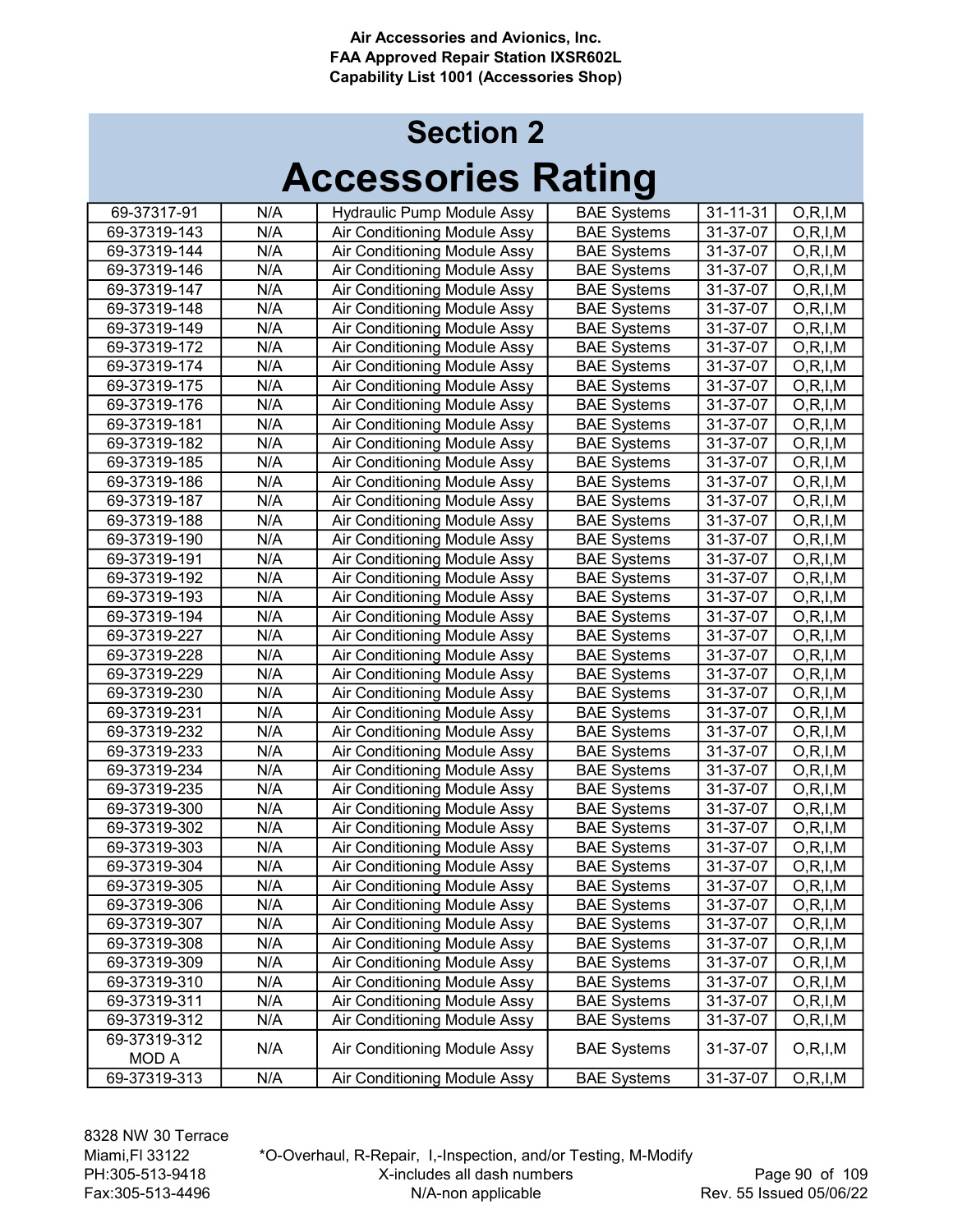| 69-37319-313  |     |                                 |                    |          |            |
|---------------|-----|---------------------------------|--------------------|----------|------------|
| <b>MOD A</b>  | N/A | Air Conditioning Module Assy    | <b>BAE Systems</b> | 31-37-07 | O, R, I, M |
| 69-37319-316  | N/A | Air Conditioning Module Assy    | <b>BAE Systems</b> | 31-37-07 | O, R, I, M |
| 69-37320-104  | N/A | Eng & Wing Anti-Ice Module      | <b>BAE Systems</b> | 30-12-05 | O, R, I, M |
| 69-37320-105  | N/A | Eng & Wing Anti-Ice Module      | <b>BAE Systems</b> | 30-12-05 | O, R, I, M |
| 69-37320-108  | N/A | Eng & Wing Anti-Ice Module      | <b>BAE Systems</b> | 30-12-05 | O, R, I, M |
| 69-37320-111  | N/A | Eng & Wing Anti-Ice Module      | <b>BAE Systems</b> | 30-12-05 | O, R, I, M |
| 69-37320-114  | N/A | Eng & Wing Anti-Ice Module      | <b>BAE Systems</b> | 30-12-05 | O, R, I, M |
| 69-37320-3104 | N/A | Eng & Wing Anti-Ice Module      | <b>BAE Systems</b> | 30-12-05 | O, R, I, M |
| 69-37320-3114 | N/A | Eng & Wing Anti-Ice Module      | <b>BAE Systems</b> | 30-12-05 | O, R, I, M |
| 69-37320-96   | N/A | Eng & Wing Anti-Ice Module      | <b>BAE Systems</b> | 30-12-05 | O, R, I, M |
| 69-37324-10   | N/A | Cabin Temperature Module Assy   | <b>BAE Systems</b> | 31-36-31 | O, R, I, M |
| 69-37324-12   | N/A | Cabin Temperature Module Assy   | <b>BAE Systems</b> | 31-36-31 | O, R, I, M |
| 69-37324-13   | N/A | Cabin Temperature Module Assy   | <b>BAE Systems</b> | 31-36-31 | O, R, I, M |
| 69-37324-14   | N/A | Cabin Temperature Module Assy   | <b>BAE Systems</b> | 31-36-31 | O, R, I, M |
| 69-37324-16   | N/A | Cabin Temperature Module Assy   | <b>BAE Systems</b> | 31-36-31 | O, R, I, M |
| 69-37324-17   | N/A | Cabin Temperature Module Assy   | <b>BAE Systems</b> | 31-36-31 | O, R, I, M |
| 69-37324-18   | N/A | Cabin Temperature Module Assy   | <b>BAE Systems</b> | 31-36-31 | O, R, I, M |
| 69-37324-19   | N/A | Cabin Temperature Module Assy   | <b>BAE Systems</b> | 31-36-31 | O, R, I, M |
| 69-37324-20   | N/A | Cabin Temperature Module Assy   | <b>BAE Systems</b> | 31-36-31 | O, R, I, M |
| 69-37324-318  | N/A | Cabin Temperature Module Assy   | <b>BAE Systems</b> | 31-36-31 | O, R, I, M |
| 69-37324-6    | N/A | Cabin Temperature Module Assy   | <b>BAE Systems</b> | 31-36-31 | O, R, I, M |
| 69-37324-78   | N/A | Cabin Temperature Module Assy   | <b>BAE Systems</b> | 31-36-99 | O, R, I, M |
| 69-37324-80   | N/A | Cabin Temperature Module Assy   | <b>BAE Systems</b> | 31-36-99 | O, R, I, M |
| 69-37324-378  | N/A | Cabin Temperature Module Assy   | <b>BAE Systems</b> | 31-36-99 | O, R, I, M |
| 69-37328-1    | N/A | Map Light Module Assy           | Boeing             | 31-36-22 | O, R, I, M |
| 69-37328-5    | N/A | Map Light Module Assy           | Boeing             | 31-36-22 | O, R, I, M |
| 69-37328-7    | N/A | Map Light Module Assy           | Boeing             | 31-36-22 | O, R, I, M |
| 69-37328-8    | N/A | Map Light Module Assy           | Boeing             | 31-36-22 | O, R, I, M |
| 69-37328-12   | N/A | Map Light Module Assy           | Boeing             | 31-36-22 | O, R, I, M |
| 69-37328-15   | N/A | Map Light Module Assy           | <b>Boeing</b>      | 31-36-22 | O, R, I, M |
| 69-37328-16   | N/A | Map Light Module Assy           | <b>Boeing</b>      | 31-36-22 | O, R, I, M |
| 69-37369-1    | N/A | <b>Ground Proximity Warning</b> | <b>BAE Systems</b> | 31-36-76 | O, R, I, M |
| 69-37369-11   | N/A | <b>Ground Proximity Warning</b> | <b>BAE Systems</b> | 31-36-76 | O, R, I, M |
| 69-37369-15   | N/A | <b>Ground Proximity Warning</b> | <b>BAE Systems</b> | 31-36-76 | O, R, I, M |
| 69-37369-19   | N/A | <b>Ground Proximity Warning</b> | <b>BAE Systems</b> | 31-36-76 | O, R, I, M |
| 69-37369-21   | N/A | <b>Ground Proximity Warning</b> | <b>BAE Systems</b> | 31-36-76 | O, R, I, M |
| 69-37369-24   | N/A | <b>Ground Proximity Warning</b> | <b>BAE Systems</b> | 31-36-76 | O, R, I, M |
| 69-37369-300  | N/A | <b>Ground Proximity Warning</b> | <b>BAE Systems</b> | 31-36-76 | O, R, I, M |
| 69-37369-300  | N/A | <b>Ground Proximity Warning</b> | <b>BAE Systems</b> | 31-36-76 | O, R, I, M |
| 69-37369-301  | N/A | <b>Ground Proximity Warning</b> | <b>BAE Systems</b> | 31-36-76 | O, R, I, M |
| 69-37369-302  | N/A | <b>Ground Proximity Warning</b> | <b>BAE Systems</b> | 31-36-76 | O, R, I, M |
| 69-37369-302  | N/A | <b>Ground Proximity Warning</b> | <b>BAE Systems</b> | 31-36-76 | O, R, I, M |
| 69-37369-303  | N/A | <b>Ground Proximity Warning</b> | <b>BAE Systems</b> | 31-36-76 | O, R, I, M |
| 69-37369-304  | N/A | <b>Ground Proximity Warning</b> | <b>BAE Systems</b> | 31-36-76 | O, R, I, M |
| 69-37369-305  | N/A | <b>Ground Proximity Warning</b> | <b>BAE Systems</b> | 31-36-76 | O, R, I, M |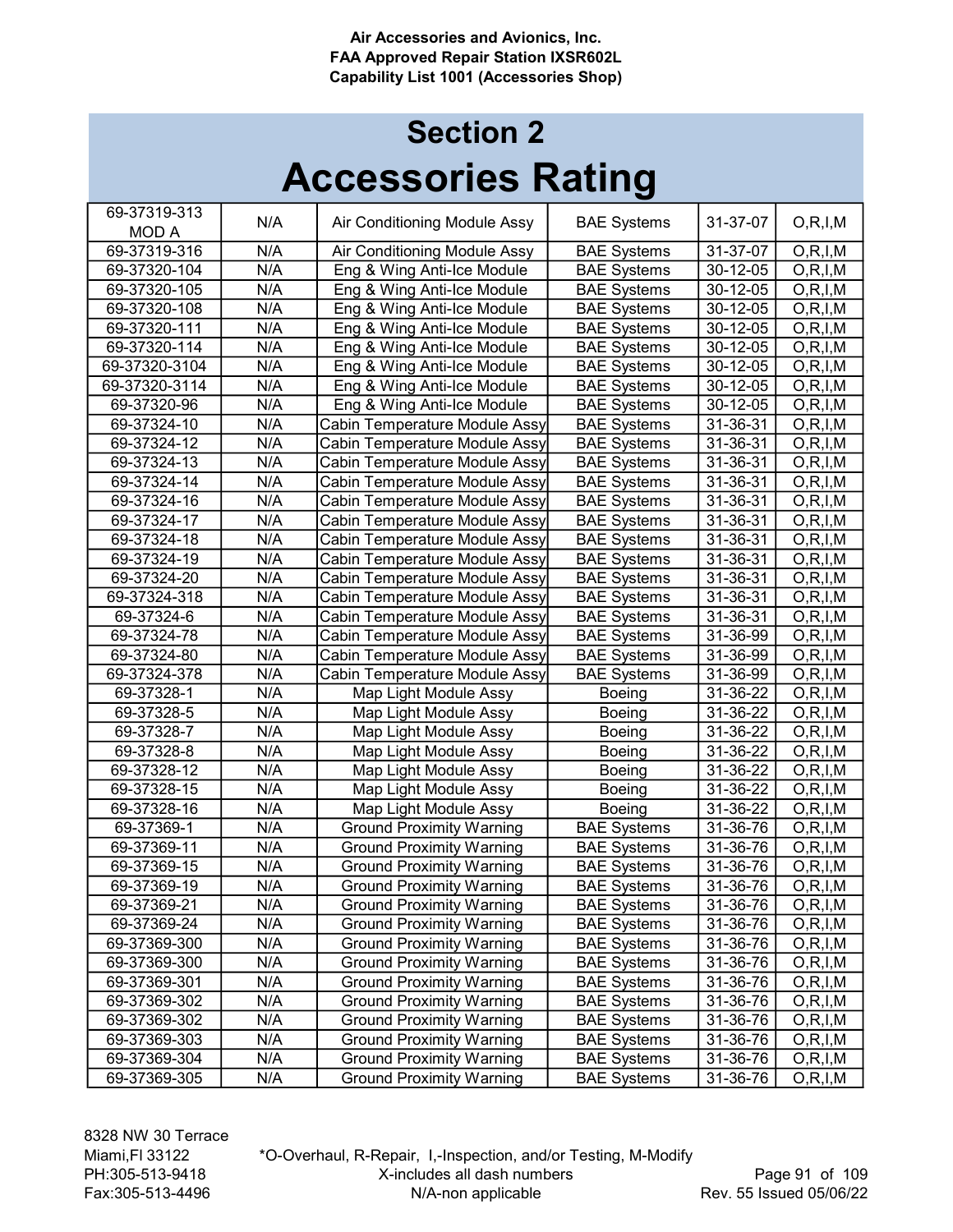| 69-37369-35  | N/A | <b>Ground Proximity Warning</b>       | <b>BAE Systems</b> | 31-36-76 | O, R, I, M |
|--------------|-----|---------------------------------------|--------------------|----------|------------|
| 69-37369-4   | N/A | <b>Ground Proximity Warning</b>       | <b>BAE Systems</b> | 31-36-76 | O, R, I, M |
| 69-37369-7   | N/A | <b>Ground Proximity Warning</b>       | <b>BAE Systems</b> | 31-36-76 | O, R, I, M |
| 69-37369-9   | N/A | <b>Ground Proximity Warning</b>       | <b>BAE Systems</b> | 31-36-76 | O, R, I, M |
| 69-37399-12  | N/A | <b>IRS Master Caution Module</b>      | <b>BAE Systems</b> | 22-10-56 | O, R, I, M |
| 69-37399-13  | N/A | <b>IRS Master Caution Module</b>      | <b>BAE Systems</b> | 22-10-56 | O, R, I, M |
| 69-37399-13  | N/A | <b>IRS Master Caution Module</b>      | <b>BAE Systems</b> | 22-10-56 | O, R, I, M |
| 69-55179-78  | N/A | <b>Indicator Light Dimmer Assy</b>    | <b>BAE Systems</b> | 33-18-02 | O, R, I, M |
| 69-55179-78  | N/A | Indicator Light Dimmer Assy           | <b>BAE Systems</b> | 33-18-02 | O, R, I, M |
| 69-73703-13  | N/A | Rudder Trim Module Assy               | <b>BAE Systems</b> | 27-21-66 | O, R, I, M |
| 69-73703-313 | N/A | Rudder Trim Module Assy               | <b>BAE Systems</b> | 27-21-66 | O, R, I, M |
| 69-73703-5   | N/A | Rudder Trim Module Assy               | <b>BAE Systems</b> | 27-21-66 | O, R, I, M |
| 69-73703-6   | N/A | Rudder Trim Module Assy               | <b>BAE Systems</b> | 27-21-66 | O, R, I, M |
| 69-73703-7   | N/A | Rudder Trim Module Assy               | <b>BAE Systems</b> | 27-21-66 | O, R, I, M |
| 69-73703-8   | N/A | Rudder Trim Module Assy               | <b>BAE Systems</b> | 27-21-66 | O, R, I, M |
| 69-73703-9   | N/A | Rudder Trim Module Assy               | <b>BAE Systems</b> | 27-21-66 | O, R, I, M |
| 69-73713-12  | N/A | IRS Mode Selector Module              | <b>BAE Systems</b> | 34-21-20 | O, R, I, M |
| 69-73713-15  | N/A | <b>IRS Mode Selector Module</b>       | <b>BAE Systems</b> | 34-21-20 | O, R, I, M |
| 69-73713-17  | N/A | <b>IRS Mode Selector Module</b>       | <b>BAE Systems</b> | 34-21-20 | O, R, I, M |
| 69-73713-20  | N/A | <b>IRS Mode Selector Module</b>       | <b>BAE Systems</b> | 34-21-20 | O, R, I, M |
| 69-73713-317 | N/A | <b>IRS Mode Selector Module</b>       | <b>BAE Systems</b> | 34-21-20 | O, R, I, M |
| 69-73713-320 | N/A | <b>IRS Mode Selector Module</b>       | <b>BAE Systems</b> | 34-21-20 | O, R, I, M |
| 69-73713-5   | N/A | <b>IRS Mode Selector Module</b>       | <b>BAE Systems</b> | 34-21-20 | O, R, I, M |
| 69-73713-8   | N/A | <b>IRS Mode Selector Module</b>       | <b>BAE Systems</b> | 34-21-20 | O, R, I, M |
| 69-75978-1   | N/A | <b>Stall Warning Test Module Assy</b> | <b>BAE Systems</b> | 27-32-49 | O, R, I, M |
| 69-76435-305 | N/A | Flood & Panel Lighting Module         | <b>BAE Systems</b> | 33-11-07 | O, R, I, M |
| 69-76435-5   | N/A | Flood & Panel Lighting Module         | <b>BAE Systems</b> | 33-11-07 | O, R, I, M |
| 69-76436-1   | N/A | Stab Trim & Cab Door Module           | <b>BAE Systems</b> | 31-11-43 | O, R, I, M |
| 69-76436-307 | N/A | Stab Trim & Cab Door Module           | <b>BAE Systems</b> | 31-11-43 | O, R, I, M |
| 69-76436-4   | N/A | Stab Trim & Cab Door Module           | <b>BAE Systems</b> | 31-11-43 | O, R, I, M |
| 69-76436-7   | N/A | Stab Trim & Cab Door Module           | <b>BAE Systems</b> | 31-11-43 | O, R, I, M |
| 69-76436-8   | N/A | Stab Trim & Cab Door Module           | <b>BAE Systems</b> | 31-11-43 | O, R, I, M |
| 69-76436-9   | N/A | Stab Trim & Cab Door Module           | <b>BAE Systems</b> | 31-11-43 | O, R, I, M |
| 69-78214-1   | N/A | Aural Warning Module Assy             | <b>BAE Systems</b> | 31-26-20 | O, R, I, M |
| 69-78214-1   | N/A | Aural Warning Module Assy             | <b>BAE Systems</b> | 31-26-20 | O, R, I, M |
| 69-78214-3   | N/A | <b>Aural Warning Module Assy</b>      | <b>BAE Systems</b> | 31-26-20 | O, R, I, M |
| 69-78214-4   | N/A | Aural Warning Module Assy             | <b>BAE Systems</b> | 31-26-20 | O, R, I, M |
| 701284       | N/A | Anti-Collision Light Assy             | UTC Aero           | 33-40-11 | O, R, I, M |
| 701285       | N/A | Anti-Collision Light Assy             | UTC Aero           | 33-40-11 | O, R, I, M |
| 701509       | N/A | <b>Anti-Collision Light Upper</b>     | UTC Aero           | 33-40-11 | O, R, I, M |
| 701510       | N/A | <b>Anti-Collision Light Lower</b>     | UTC Aero           | 33-40-11 | O, R, I, M |
| 70-0366-1    | N/A | <b>Fluorescent Lamp Ballast</b>       | Honeywell          | 33-21-43 | O, R, I, M |
| 70-0366-3    | N/A | <b>Fluorescent Lamp Ballast</b>       | Honeywell          | 33-21-43 | O, R, I, M |
| 70-0366-5    | N/A | <b>Fluorescent Lamp Ballast</b>       | Honeywell          | 33-21-43 | O, R, I, M |
| 70-0366-7    | N/A | <b>Fluorescent Lamp Ballast</b>       | Honeywell          | 33-21-43 | O, R, I, M |
| 70-0366-9    | N/A | <b>Fluorescent Lamp Ballast</b>       | Honeywell          | 33-21-43 | O, R, I, M |
|              |     |                                       |                    |          |            |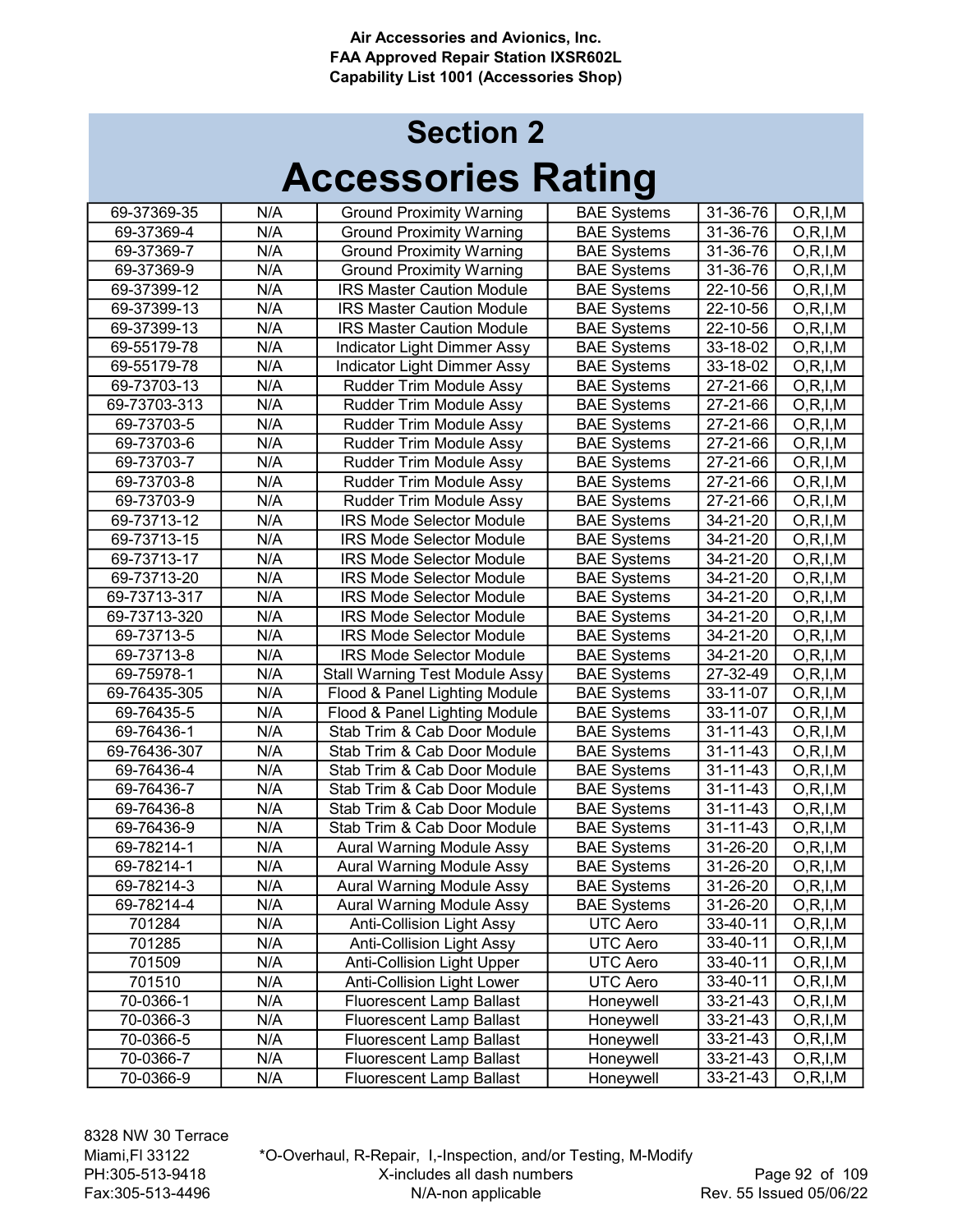## Accessories Rating Section 2

| 70-0366-11 | N/A              | <b>Fluorescent Lamp Ballast</b>    | Honeywell            | 33-21-43       | O, R, I, M              |
|------------|------------------|------------------------------------|----------------------|----------------|-------------------------|
| 72067000   | <b>DF700</b>     | High Speed Oven                    | <b>B/E</b> Aerospace | 25-32-75       | O, R, I, M              |
| 72067001   | <b>DF700</b>     | High Speed Oven                    | <b>B/E</b> Aerospace | 25-32-75       | O, R, I, M              |
| 72067002   | <b>DF700</b>     | High Speed Oven                    | <b>B/E Aerospace</b> | 25-32-75       | O, R, I, M              |
| 72067003   | <b>DF700</b>     | <b>High Speed Oven</b>             | <b>B/E Aerospace</b> | 25-32-75       | O, R, I, M              |
| 72067004   | <b>DF700</b>     | <b>High Speed Oven</b>             | <b>B/E</b> Aerospace | 25-32-75       | $\overline{O,R}$ , I, M |
| 72067005   | <b>DF700</b>     | High Speed Oven                    | <b>B/E</b> Aerospace | 25-32-75       | O, R, I, M              |
| 72067006   | <b>DF700</b>     | <b>High Speed Oven</b>             | <b>B/E Aerospace</b> | 25-32-75       | O, R, I, M              |
| 72067100   | <b>DF700</b>     | High Speed Oven                    | <b>B/E</b> Aerospace | 25-32-75       | O, R, I, M              |
| 72067101   | <b>DF700</b>     | High Speed Oven                    | <b>B/E Aerospace</b> | $25 - 32 - 75$ | O, R, I, M              |
| 72067102   | <b>DF700</b>     | <b>High Speed Oven</b>             | <b>B/E</b> Aerospace | 25-32-75       | O, R, I, M              |
| 72067750   | <b>DF775</b>     | <b>High Speed Oven</b>             | <b>B/E Aerospace</b> | 25-32-75       | O, R, I, M              |
| 72067751   | <b>DF775</b>     | High Speed Oven                    | <b>B/E Aerospace</b> | 25-32-75       | O, R, I, M              |
| 72067752   | <b>DF775</b>     | High Speed Oven                    | <b>B/E</b> Aerospace | 25-32-75       | O, R, I, M              |
| 72067850   | <b>DF775</b>     | High Speed Oven                    | <b>B/E</b> Aerospace | 25-32-75       | O, R, I, M              |
| 72180607   | DR6-B            | <b>Water Heater</b>                | <b>B/E Aerospace</b> | 25-33-06       | O, R, I, M              |
| 72180620   | DR6-2            | Water Heater                       | <b>B/E Aerospace</b> | $25 - 33 - 06$ | O, R, I, M              |
| 72180622   | DR6-2B           | <b>Water Heater</b>                | <b>B/E</b> Aerospace | 25-33-06       | O, R, I, M              |
| 72180624   | <b>DR6-2B</b>    | <b>Water Heater</b>                | <b>B/E</b> Aerospace | 25-33-06       | O, R, I, M              |
| 72184002B  | <b>DR40</b>      | <b>Water Heater</b>                | <b>B/E</b> Aerospace | 25-33-40       | O, R, I, M              |
| 72184003B  | <b>DR40</b>      | <b>Water Heater</b>                | <b>B/E</b> Aerospace | 25-33-40       | O, R, I, M              |
| 72184004   | <b>DR40</b>      | <b>Water Heater</b>                | <b>B/E Aerospace</b> | 25-33-40       | O, R, I, M              |
| 72184006   | <b>DR40</b>      | <b>Water Heater</b>                | <b>B/E Aerospace</b> | 25-33-40       | O, R, I, M              |
| 72184007B  | <b>DR40</b>      | Water Heater                       | <b>B/E</b> Aerospace | 25-33-40       | O, R, I, M              |
| 72184008B  | <b>DR40</b>      | <b>Water Heater</b>                | <b>B/E Aerospace</b> | 25-33-40       | O, R, I, M              |
| 72184011B  | <b>DR40</b>      | <b>Water Heater</b>                | <b>B/E</b> Aerospace | 25-33-40       | O, R, I, M              |
| 72184012B  | <b>DR40</b>      | <b>Water Heater</b>                | <b>B/E</b> Aerospace | 25-33-40       | O, R, I, M              |
| 72184013B  | <b>DR40</b>      | Water Heater                       | <b>B/E</b> Aerospace | 25-33-40       | O, R, I, M              |
| 72184015B  | <b>DR40</b>      | Water Heater                       | <b>B/E Aerospace</b> | 25-33-40       | O, R, I, M              |
| 72184017B  | <b>DR40</b>      | Water Heater                       | <b>B/E</b> Aerospace | 25-33-40       | O, R, I, M              |
| 72184018   | DR <sub>40</sub> | <b>Water Heater</b>                | <b>B/E Aerospace</b> | 25-33-40       | O, R, I, M              |
| 72184019   | <b>DR40</b>      | <b>Water Heater</b>                | <b>B/E Aerospace</b> | 25-33-40       | O, R, I, M              |
| 72184025   | <b>DR40</b>      | <b>Water Heater</b>                | <b>B/E</b> Aerospace | 25-33-40       | O, R, I, M              |
| 72303102-3 | N/A              | <b>Wingtip Position Light Assy</b> | Honeywell            | 33-41-87       | O, R, I, M              |
| 72303102-4 | N/A              | <b>Wingtip Position Light Assy</b> | Honeywell            | 33-41-87       | O, R, I, M              |
| 72303102-5 | N/A              | <b>Wingtip Position Light Assy</b> | Honeywell            | 33-41-87       | O, R, I, M              |
| 72303102-6 | N/A              | <b>Wingtip Position Light Assy</b> | Honeywell            | 33-41-87       | O, R, I, M              |
| 72303102-7 | N/A              | <b>Wingtip Position Light Assy</b> | Honeywell            | 33-41-87       | O, R, I, M              |
| 72303102-8 | N/A              | <b>Wingtip Position Light Assy</b> | Honeywell            | 33-41-87       | O, R, I, M              |
| 72303166-6 | N/A              | Module Assy                        | Honeywell            | 33-43-84       | I,R                     |
| 72303218-1 | N/A              | <b>Wingtip Position Light Assy</b> | Honeywell            | 33-43-84       | O, R, I, M              |
| 72303218-2 | N/A              | <b>Wingtip Position Light Assy</b> | Honeywell            | 33-43-84       | O, R, I, M              |
| 72303218-3 | N/A              | <b>Wingtip Position Light Assy</b> | Honeywell            | 33-43-84       | O, R, I, M              |
| 72303218-4 | N/A              | <b>Wingtip Position Light Assy</b> | Honeywell            | 33-43-84       | O, R, I, M              |
| 72303219-1 | N/A              | Wingtip Rear Pos. Light Assy       | Honeywell            | 33-43-85       | O, R, I, M              |
| 72303219-2 | N/A              | Wingtip Rear Pos. Light Assy       | Honeywell            | 33-43-85       | O, R, I, M              |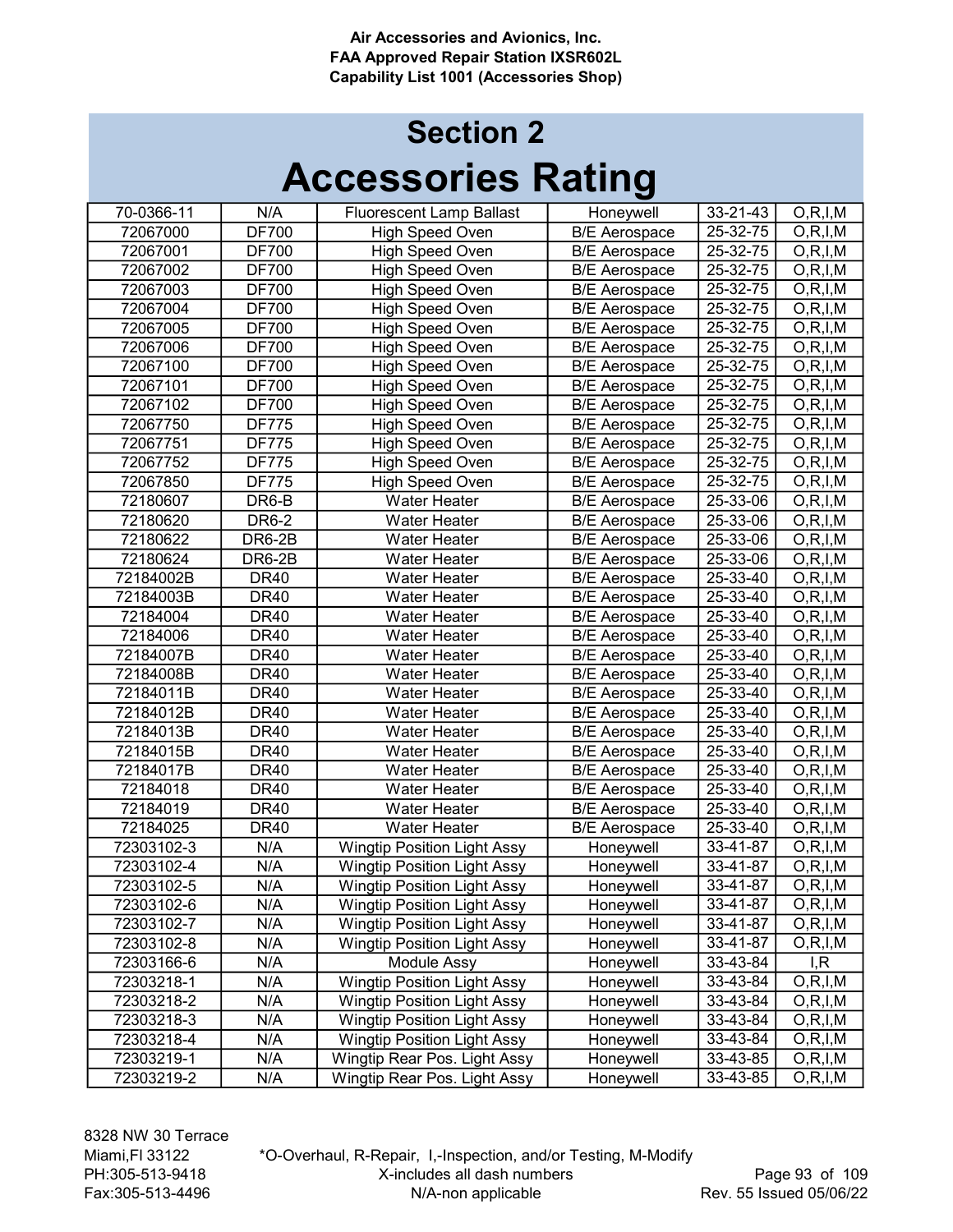| 72303219-3   | N/A | Wingtip Rear Pos. Light Assy         | Honeywell                  | 33-43-85       | O, R, I, M |
|--------------|-----|--------------------------------------|----------------------------|----------------|------------|
| 72303219-4   | N/A | Wingtip Rear Pos. Light Assy         | Honeywell                  | 33-43-85       | O, R, I, M |
| 72325019-1   | N/A | Support                              | Honeywell                  | 33-43-84       | I, R       |
| 72325922-2   | N/A | Harness                              | Honeywell                  | 33-43-84       | I, R       |
| 72326440-1   | N/A | <b>Printed Circuit Board</b>         | Honeywell                  | 33-43-84       | I, R       |
| 723D100-9    | N/A | <b>SUD Door Flight Lock Actuator</b> | Meggitt                    | 52-21-03       | O, R, I, M |
| 731376       | N/A | Axial Flow Fan Assy                  | <b>Hamilton Sunstran</b>   | 21-58-15       | O, R, I, M |
| 731376A      | N/A | Axial Flow Fan Assy                  | Hamilton Sunstran          | 21-58-15       | O, R, I, M |
| 732591       | N/A | Air Cooling Fan                      | <b>Hamilton Sunstrand</b>  | 21-58-02       | O, R, I, M |
| 732591A      | N/A | Air Cooling Fan                      | Hamilton Sunstrand         | 21-58-02       | O, R, I, M |
| 732591B      | N/A | Air Cooling Fan                      | <b>Hamilton Sunstrand</b>  | 21-58-02       | O, R, I, M |
| 732591C      | N/A | Air Cooling Fan                      | <b>Hamilton Sunstrand</b>  | 21-58-02       | O, R, I, M |
| 732591D      | N/A | Air Cooling Fan                      | <b>Hamilton Sunstrand</b>  | 21-58-02       | O, R, I, M |
| 732591E      | N/A | Air Cooling Fan                      | <b>Hamilton Sunstrand</b>  | 21-58-02       | O, R, I, M |
| 732591F      | N/A | Air Cooling Fan                      | <b>Hamilton Sunstrand</b>  | 21-58-02       | O, R, I, M |
| 732591G      | N/A | Air Cooling Fan                      | <b>Hamilton Sunstrand</b>  | 21-58-02       | O, R, I, M |
| 734284       | N/A | <b>Generator Control Unit (GCU)</b>  | Hamilton Sundstrand        | 24-23-03       | O, R, I, M |
| 734284A      | N/A | <b>Generator Control Unit (GCU)</b>  | Hamilton Sundstrand        | 24-23-03       | O, R, I, M |
| 734284C      | N/A | <b>Generator Control Unit (GCU)</b>  | Hamilton Sundstrand        | 24-23-03       | O, R, I, M |
| 734284D      | N/A | <b>Generator Control Unit (GCU)</b>  | <b>Hamilton Sundstrand</b> | 24-23-03       | O, R, I, M |
| 734284E      | N/A | Generator Control Unit (GCU)         | <b>Hamilton Sundstrand</b> | 24-23-03       | O, R, I, M |
| 734284F      | N/A | <b>Generator Control Unit (GCU)</b>  | Hamilton Sundstrand        | 24-23-03       | O, R, I, M |
| 734284/F     | N/A | <b>Generator Control Unit (GCU)</b>  | Hamilton Sundstrand        | 24-23-03       | O, R, I, M |
| 734284A/F    | N/A | <b>Generator Control Unit (GCU)</b>  | Hamilton Sundstrand        | 24-23-03       | O, R, I, M |
| 734284D/F    | N/A | <b>Generator Control Unit (GCU)</b>  | <b>Hamilton Sundstrand</b> | 24-23-03       | O, R, I, M |
| 734285C      | N/A | <b>Bus Power Control Unit BPCU</b>   | <b>Hamilton Sundstrand</b> | 24-41-01       | O, R, I, M |
| 734285D      | N/A | <b>Bus Power Control Unit BPCU</b>   | Hamilton Sundstrand        | 24-41-01       | O, R, I, M |
| 734285E      | N/A | <b>Bus Power Control Unit BPCU</b>   | Hamilton Sundstrand        | 24-41-01       | O, R, I, M |
| 734-16100-01 | N/A | Latch Linear Actuator Door           | ShimadZu Corp.             | 52-61-01       | O, R, I, M |
| 734-16100-02 | N/A | Latch Linear Actuator Door           | ShimadZu Corp.             | 52-61-01       | O, R, I, M |
| 734-16100-03 | N/A | Latch Linear Actuator Door           | ShimadZu Corp.             | 52-61-01       | O, R, I, M |
| 746011J      | N/A | Generator Control Unit (GCU)         | <b>UTC Aerospace</b>       | 24-23-09       | O, R, I    |
| 746011K      | N/A | Generator Control Unit (GCU)         | <b>UTC Aerospace</b>       | 24-23-09       | O, R, I    |
| 746011L      | N/A | Generator Control Unit (GCU)         | <b>UTC Aerospace</b>       | 24-23-09       | O, R, I    |
| 746013H      | N/A | <b>Bus Control Unit (BCU)</b>        | <b>UTC Aerospace</b>       | 24-41-05       | O, R, I    |
| 746013J      | N/A | <b>Bus Control Unit (BCU)</b>        | <b>UTC Aerospace</b>       | $24 - 41 - 05$ | O, R, I    |
| 761A0000-03  | N/A | Ram Air Inlet & Outlet Actuator      | Liebherr                   | 21-53-12       | O, R, I, M |
| 761A0000-04  | N/A | Ram Air Inlet & Outlet Actuator      | Liebherr                   | 21-53-12       | O, R, I, M |
| 761B0000-01  | N/A | Ram Air Inlet & Outlet Actuator      | Liebherr                   | 21-53-12       | O, R, I, M |
| 761B0000-01  | N/A | Ram Air Inlet & Outlet Actuator      | Liebherr                   | 21-53-12       | O, R, I, M |
| 762185E      | N/A | Generator Control Unit (GCU)         | Hamilton Sundstrand        | 24-23-16       | O, R, I, M |
| 762185F      | N/A | <b>Generator Control Unit (GCU)</b>  | Hamilton Sundstrand        | 24-23-16       | O, R, I, M |
| 762185G      | N/A | <b>Generator Control Unit (GCU)</b>  | Hamilton Sundstrand        | 24-23-16       | O, R, I, M |
| 762185H      | N/A | <b>Generator Control Unit (GCU)</b>  | <b>Hamilton Sundstrand</b> | 24-23-16       | O, R, I, M |
| 762185J      | N/A | <b>Generator Control Unit (GCU)</b>  | Hamilton Sundstrand        | 24-23-16       | O, R, I, M |
| 762A0000-03  | N/A | Ram Air Inlet & Outlet Actuator      | Liebherr                   | 21-53-12       | O, R, I, M |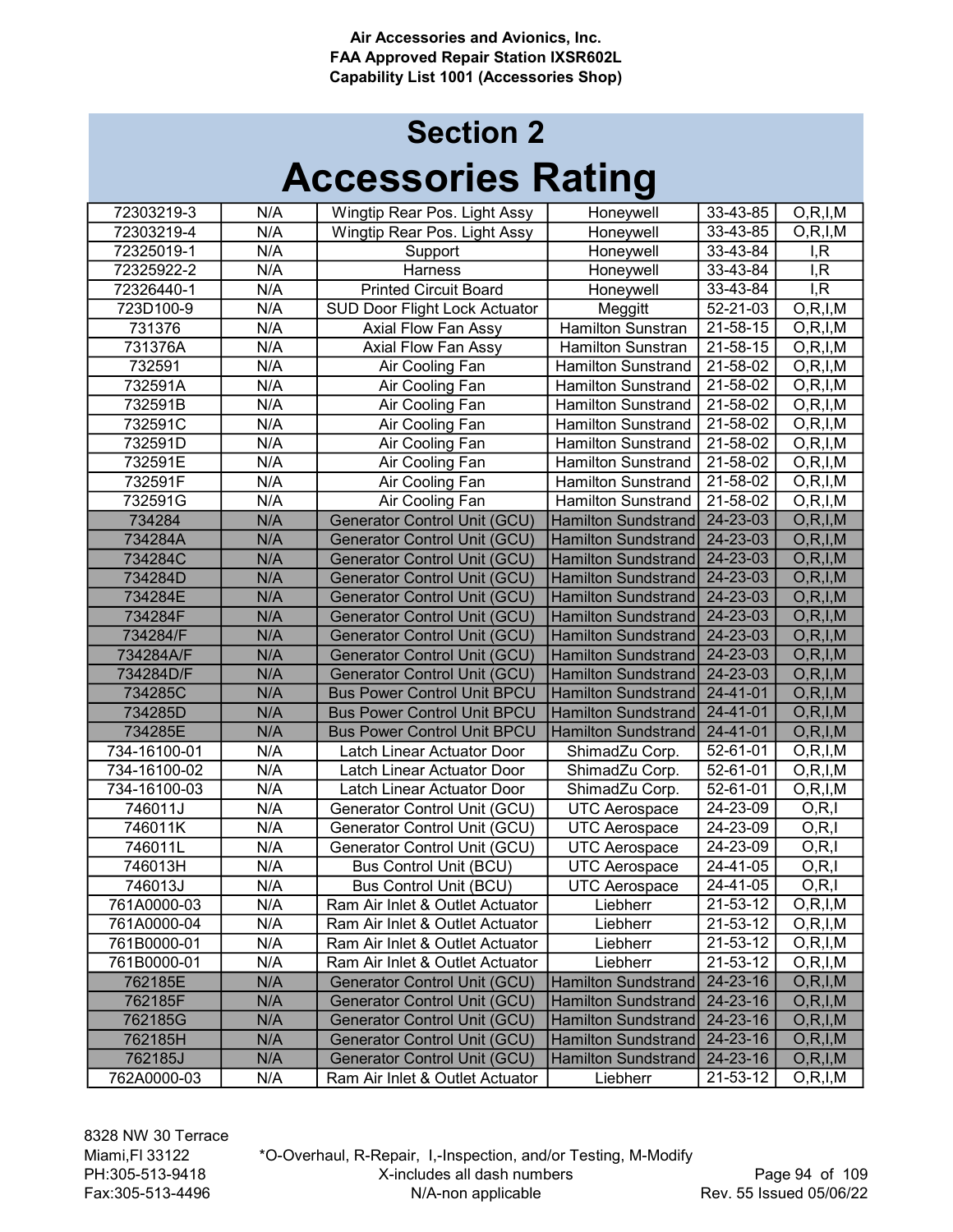| 762A0000-04 | N/A | Ram Air Inlet & Outlet Actuator    | Liebherr                 | 21-53-12                         | O, R, I, M |
|-------------|-----|------------------------------------|--------------------------|----------------------------------|------------|
| 763A0000-02 | N/A | <b>Temperature Sensor</b>          | Liebherr                 | $21 - 52 - 18$<br>$21 - 52 - 18$ |            |
| 763A0000-03 | N/A | <b>Temperature Sensor</b>          | Liebherr                 |                                  |            |
| 764A0000-02 | N/A | <b>Temperature Sensor</b>          | Liebherr                 | 21-52-22                         |            |
| 764A0000-03 | N/A | <b>Temperature Sensor</b>          | Liebherr                 | 21-52-22                         |            |
| 764B0000-01 | N/A | <b>Temperature Sensor</b>          | Liebherr                 | 21-52-22                         |            |
| 764B0000-02 | N/A | <b>Temperature Sensor</b>          | Liebherr                 | 21-52-22                         |            |
| 767S0802-3  | N/A | <b>Strobe Light Power Supply</b>   | Honeywell                | 33-44-21                         | O, R, I, M |
| 773284-3    | N/A | Fan Air Temperature Sensor         | <b>UTC Aero</b>          | 36-12-07                         | O, R, I, M |
| 773284-4    | N/A | Fan Air Temperature Sensor         | UTC Aero                 | 36-12-07                         | O, R, I, M |
| 773284-5    | N/A | Fan Air Temperature Sensor         | <b>UTC Aero</b>          | 36-12-07                         | O, R, I, M |
| 773284-6    | N/A | Fan Air Temperature Sensor         | UTC Aero                 | 36-12-07                         | O, R, I, M |
| 773284-7    | N/A | Fan Air Temperature Sensor         | <b>UTC Aero</b>          | 36-12-07                         | O, R, I, M |
| 773289-10   | N/A | <b>High Pressure Controller</b>    | <b>UTC Aero</b>          | 36-12-02                         | O, R, I, M |
| 773289-11   | N/A | <b>High Pressure Controller</b>    | <b>UTC Aero</b>          | 36-12-02                         | O, R, I, M |
| 773289-12   | N/A | <b>High Pressure Controller</b>    | <b>UTC Aero</b>          | 36-12-02                         | O, R, I, M |
| 773289-13   | N/A | <b>High Pressure Controller</b>    | UTC Aero                 | 36-12-02                         | O, R, I, M |
| 773289-14   | N/A | <b>High Pressure Controller</b>    | <b>UTC Aero</b>          | 36-12-02                         | O, R, I, M |
| 773289-15   | N/A | <b>High Pressure Controller</b>    | <b>UTC Aero</b>          | $36 - 12 - 02$                   | O, R, I, M |
| 773289-16   | N/A | <b>High Pressure Controller</b>    | <b>UTC Aero</b>          | 36-12-02                         | O, R, I, M |
| 773289-18   | N/A | <b>High Pressure Controller</b>    | UTC Aero                 | 36-12-02                         | O, R, I, M |
| 773289-3    | N/A | <b>High Pressure Controller</b>    | <b>UTC Aero</b>          | 36-12-02                         | O, R, I, M |
| 773289-4    | N/A | <b>High Pressure Controller</b>    | <b>UTC Aero</b>          | 36-12-02                         | O, R, I, M |
| 773289-5    | N/A | <b>High Pressure Controller</b>    | <b>UTC Aero</b>          | 36-12-02                         | O, R, I, M |
| 773289-6    | N/A | <b>High Pressure Controller</b>    | <b>UTC Aero</b>          | 36-12-02                         | O, R, I, M |
| 773289-7    | N/A | <b>High Pressure Controller</b>    | <b>UTC Aero</b>          | 36-12-02                         | O, R, I, M |
| 773289-8    | N/A | <b>High Pressure Controller</b>    | <b>UTC Aero</b>          | 36-12-02                         | O, R, I, M |
| 773289-9    | N/A | <b>High Pressure Controller</b>    | UTC Aero                 | 36-12-02                         | O, R, I, M |
| 773855-3    | N/A | Fan Air Modulating Valve           | <b>Hamilton Sundstra</b> | 36-12-05                         | O, R, I, M |
| 773855-4    | N/A | Fan Air Modulating Valve           | <b>Hamilton Sundstra</b> | 36-12-05                         | O, R, I, M |
| 773855-5    | N/A | Fan Air Modulating Valve           | <b>Hamilton Sundstra</b> | 36-12-05                         | O, R, I, M |
| 773855-6    | N/A | Fan Air Modulating Valve           | <b>Hamilton Sundstra</b> | 36-12-05                         | O, R, I, M |
| 773855-7    | N/A | Fan Air Modulating Valve           | Hamilton Sundstra        | 36-12-05                         | O, R, I, M |
| 773855-8    | N/A | Fan Air Modulating Valve           | Hamilton Sundstra        | 36-12-05                         | O, R, I, M |
| 7800258     | N/A | Drain Assy                         | Safran                   | 38-31-17                         | O, R, I, M |
| 7800259     | N/A | Drain Assy                         | Safran                   | 38-31-17                         | O, R, I, M |
| 7800329     | N/A | Drain Assy                         | Safran                   | 38-31-17                         | O, R, I, M |
| 7800330     | N/A | Drain Assy                         | Safran                   | 38-31-17                         | O, R, I, M |
| 7800481     | N/A | Drain Assy                         | Safran                   | 38-31-17                         | O, R, I, M |
| 7800537     | N/A | Drain Assy                         | Safran                   | 38-31-17                         | O, R, I, M |
| 7800538     | N/A | Drain Assy                         | Safran                   | 38-31-17                         | O, R, I, M |
| 790268-6    | N/A | Housing                            | <b>UTC Aero</b>          | 36-12-09                         | R, I       |
| 790270-1    | N/A | <b>High Pressure Shutoff Valve</b> | <b>UTC Aero</b>          | 36-12-09                         | O, R, I, M |
| 790270-10   | N/A | <b>High Pressure Shutoff Valve</b> | UTC Aero                 | 36-12-09                         | O, R, I, M |
| 790270-11   | N/A | <b>High Pressure Shutoff Valve</b> | <b>UTC Aero</b>          | 36-12-09                         | O, R, I, M |
| 790270-12   | N/A | <b>High Pressure Shutoff Valve</b> | <b>UTC Aero</b>          | 36-12-09                         | O, R, I, M |
|             |     |                                    |                          |                                  |            |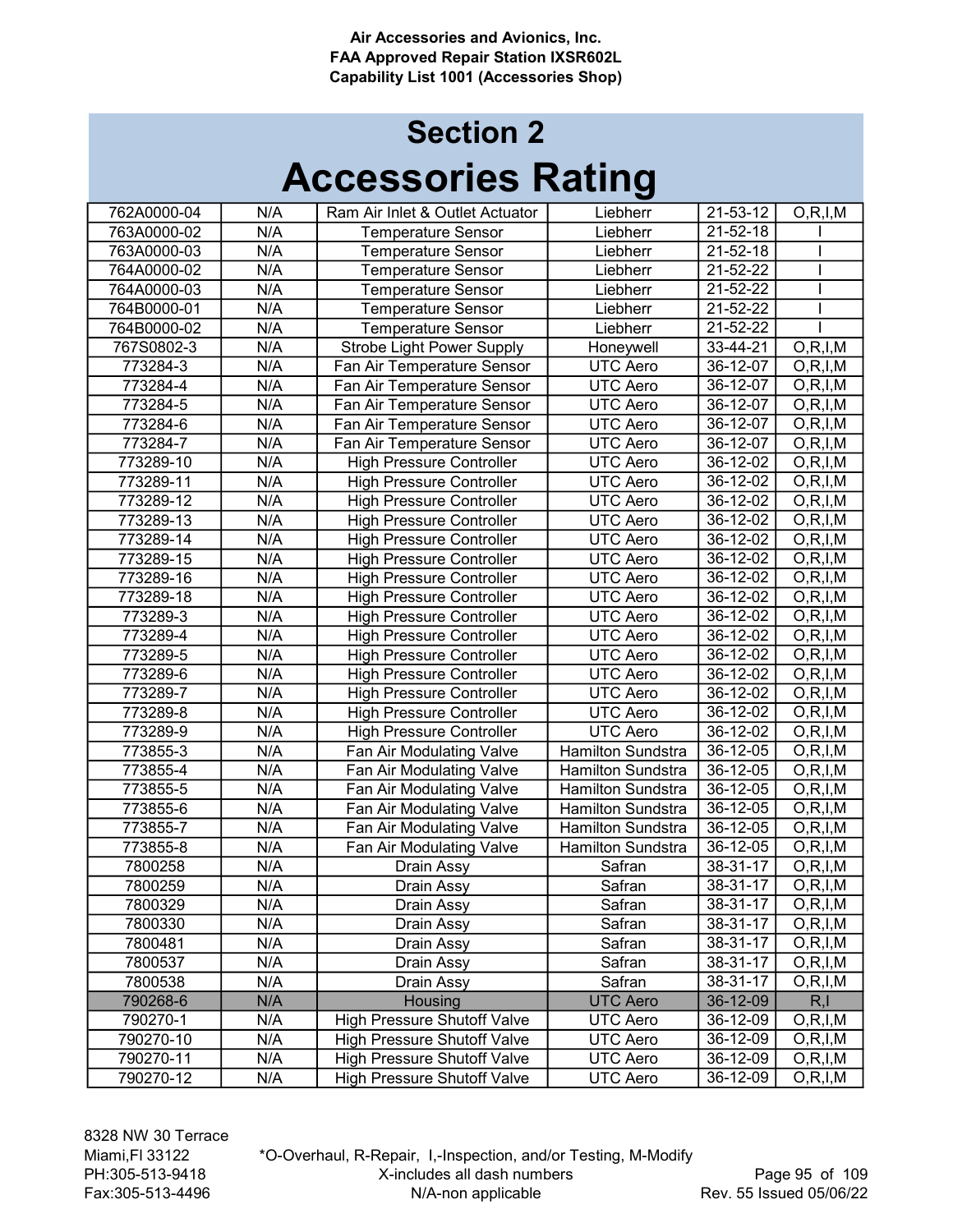| 790270-13  | N/A | <b>High Pressure Shutoff Valve</b> | <b>UTC</b> Aero         | 36-12-09       | $\overline{O,R}$ , I, M  |
|------------|-----|------------------------------------|-------------------------|----------------|--------------------------|
| 790270-14  | N/A | <b>High Pressure Shutoff Valve</b> | <b>UTC Aero</b>         | 36-12-09       | O, R, I, M               |
| 790270-15  | N/A | <b>High Pressure Shutoff Valve</b> | <b>UTC Aero</b>         | 36-12-09       | O, R, I, M               |
| 790270-2   | N/A | <b>High Pressure Shutoff Valve</b> | <b>UTC Aero</b>         | 36-12-09       | O, R, I, M               |
| 790270-3   | N/A | <b>High Pressure Shutoff Valve</b> | UTC Aero                | 36-12-09       | O, R, I, M               |
| 790270-4   | N/A | <b>High Pressure Shutoff Valve</b> | <b>UTC Aero</b>         | 36-12-09       | O, R, I, M               |
| 790270-5   | N/A | <b>High Pressure Shutoff Valve</b> | <b>UTC Aero</b>         | 36-12-09       | O, R, I, M               |
| 790270-6   | N/A | <b>High Pressure Shutoff Valve</b> | <b>UTC Aero</b>         | 36-12-09       | O, R, I, M               |
|            |     |                                    |                         |                |                          |
| 790270-7   | N/A | <b>High Pressure Shutoff Valve</b> | <b>UTC Aero</b>         | 36-12-09       | O, R, I, M               |
|            |     |                                    |                         |                |                          |
| 790270-8   | N/A | <b>High Pressure Shutoff Valve</b> | <b>UTC Aero</b>         | 36-12-09       | O, R, I, M               |
|            |     |                                    |                         |                |                          |
| 790270-9   | N/A | <b>High Pressure Shutoff Valve</b> | <b>UTC Aero</b>         | 36-12-09       | O, R, I, M               |
|            |     |                                    |                         |                |                          |
| 792755-11  | N/A | <b>Pressure Controller</b>         | <b>UTC Aero</b>         | 36-12-10       | O, R, I, M               |
|            |     |                                    |                         |                |                          |
| 792755-12  | N/A | <b>Pressure Controller</b>         | <b>UTC Aero</b>         | 36-12-10       | O, R, I, M               |
|            |     |                                    |                         |                |                          |
| 792755-13  | N/A | <b>Pressure Controller</b>         | <b>UTC Aero</b>         | 36-12-10       | O, R, I, M               |
| 792755-14  | N/A | <b>Pressure Controller</b>         | <b>UTC Aero</b>         | 36-12-10       | O, R, I, M               |
| 792755-15  | N/A | <b>Pressure Controller</b>         | <b>UTC Aero</b>         | 36-12-10       | $\overline{O}$ , R, I, M |
| 792755-16  | N/A | <b>Pressure Controller</b>         | <b>UTC Aero</b>         | 36-12-10       | O, R, I, M               |
| 792755-3   | N/A | <b>Pressure Controller</b>         | <b>UTC Aero</b>         | 36-12-10       | $\overline{O}$ , R, I, M |
| 792755-4   | N/A | <b>Pressure Controller</b>         | <b>UTC Aero</b>         | 36-12-10       | O, R, I, M               |
| 792755-5   | N/A | <b>Pressure Controller</b>         | <b>UTC Aero</b>         | 36-12-10       | O, R, I, M               |
|            |     |                                    |                         |                |                          |
| 792755-6   | N/A | <b>Pressure Controller</b>         | <b>UTC Aero</b>         | 36-12-10       | O, R, I, M               |
| 792755-7   | N/A | <b>Pressure Controller</b>         | <b>UTC Aero</b>         | 36-12-10       | O, R, I, M               |
| 792755-8   | N/A | <b>Pressure Controller</b>         | <b>UTC Aero</b>         | $36 - 12 - 10$ | O, R, I, M               |
|            |     |                                    |                         |                |                          |
| 799700-1   | N/A | <b>Starter Control Valve</b>       | <b>UTC Aero</b>         | 80-10-03       | O, R, I, M               |
| 7G110-3    | N/A | Switch, Gage Pressure              | <b>Custom Controls</b>  | 28-40-05       | O, R, I, M               |
| 7G110-6    | N/A | Switch, Gage Pressure              | <b>Custom Comp Swit</b> | 28-21-01       | O, R, I, M               |
| 7GR159     | N/A | Pressure Switch                    | <b>Custom Component</b> | 26-20-01       | O, R, I, M               |
| 8000281Y00 | N/A | Runway Turn-Off Light              | Zodiac                  | 33-43-03       | $\overline{O, R, I, M}$  |
|            |     |                                    | Zodiac                  |                |                          |
| 8000282Y00 | N/A | Taxi Light                         |                         | 33-46-02       | O, R, I, M               |
| 8000283Y00 | N/A | Take Off Light                     | Zodiac                  | 33-46-01       | O, R, I, M               |
| 8000306Y00 | N/A | Runway Turn-Off Light              | Zodiac                  | 33-43-03       | O, R, I, M               |
| 8000959Y00 | N/A | L/H Wing & Engine Light            | Zodiac                  | 33-49-29       | O, R, I, M               |
| 8000960Y00 | N/A | R/H Wing & Engine Light            | Zodiac                  | 33-49-29       | O, R, I, M               |
| 802170-1   | N/A | <b>High Pressure Shutoff Valve</b> | <b>UTC Aero</b>         | 36-12-14       | O, R, I, M               |
| 802170-10  | N/A | <b>High Pressure Shutoff Valve</b> | <b>UTC Aero</b>         | 36-12-14       | O, R, I, M               |
| 802170-11  | N/A | <b>High Pressure Shutoff Valve</b> | UTC Aero                | 36-12-14       | O, R, I, M               |
| 802170-12  | N/A | <b>High Pressure Shutoff Valve</b> | <b>UTC Aero</b>         | 36-12-14       | O, R, I, M               |
| 802170-2   | N/A | <b>High Pressure Shutoff Valve</b> | <b>UTC Aero</b>         | 36-12-14       | O, R, I, M               |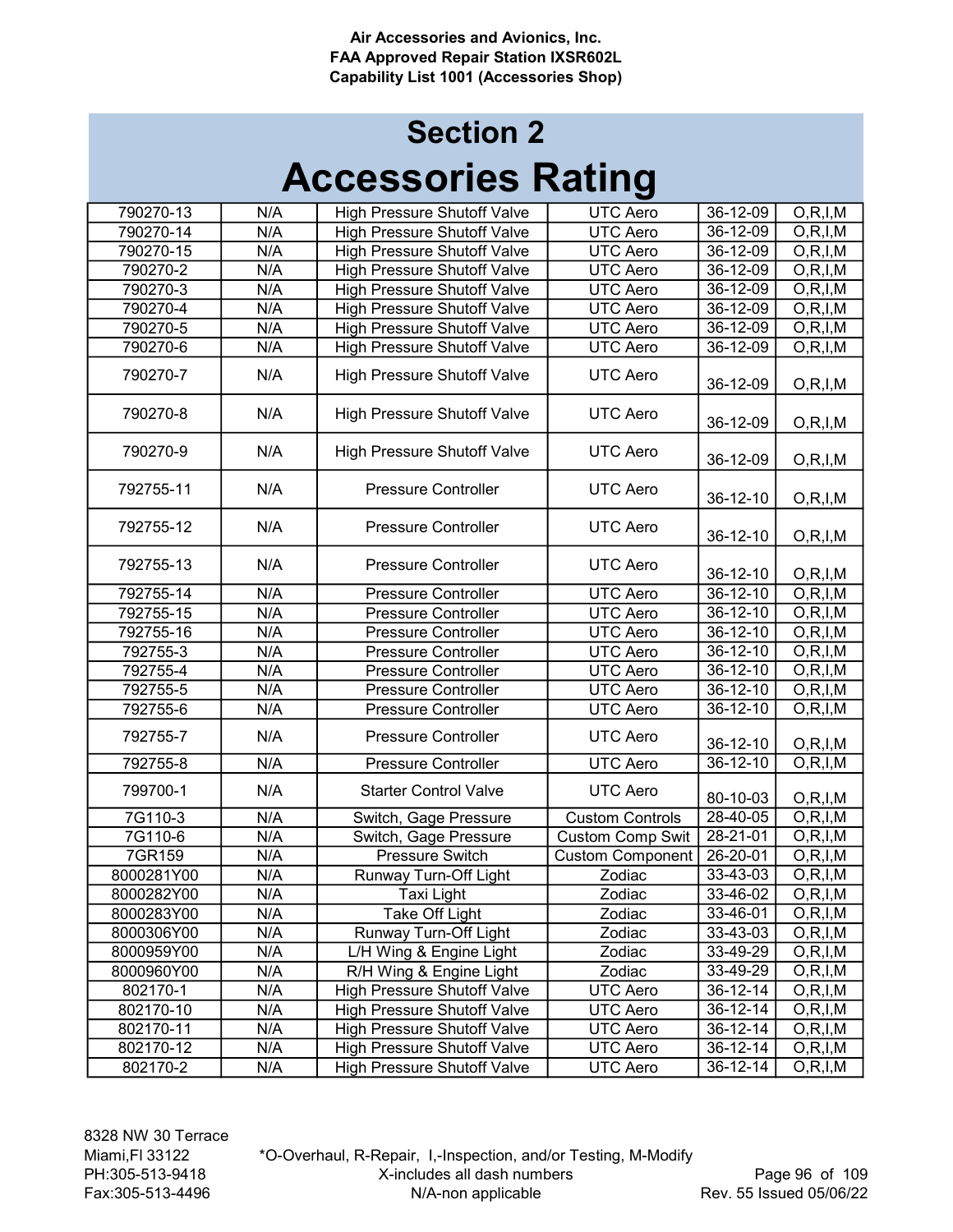## Accessories Rating Section 2

| 802170-3         | N/A      | <b>High Pressure Shutoff Valve</b> | <b>UTC Aero</b>       | $36 - 12 - 14$ | O, R, I, M               |
|------------------|----------|------------------------------------|-----------------------|----------------|--------------------------|
| 802170-4         | N/A      | <b>High Pressure Shutoff Valve</b> | <b>UTC</b> Aero       | 36-12-14       | O, R, I, M               |
| 802170-5         | N/A      | <b>High Pressure Shutoff Valve</b> | <b>UTC Aero</b>       | 36-12-14       | O, R, I, M               |
| 802170-6         | N/A      | <b>High Pressure Shutoff Valve</b> | UTC Aero              | 36-12-14       | O, R, I, M               |
| 802170-7         | N/A      | <b>High Pressure Shutoff Valve</b> | <b>UTC Aero</b>       | 36-12-14       | O, R, I, M               |
| 802170-8         | N/A      | <b>High Pressure Shutoff Valve</b> | <b>UTC Aero</b>       | 36-12-14       | O, R, I, M               |
| 802170-9         | N/A      | <b>High Pressure Shutoff Valve</b> | UTC Aero              | 36-12-14       | O, R, I, M               |
| 81000-15001      | N/A      | <b>LOGO Light Assy</b>             | Koito Mfg             | 33-45-01       | $\overline{O, R, I, M}$  |
| 81000-15002      | N/A      | <b>LOGO Light Assy</b>             | Koito Mfg             | 33-45-01       | O, R, I, M               |
| 81000-15003      | N/A      | <b>LOGO Light Assy</b>             | Koito Mfg             | 33-45-01       | O, R, I, M               |
| 81000-15004      | N/A      | <b>LOGO Light Assy</b>             | Koito Mfg             | 33-45-01       | O, R, I, M               |
| 81000-15005      | N/A      | <b>LOGO Light Assy</b>             | Koito Mfg             | 33-45-01       | O, R, I, M               |
| 81000-15006      | N/A      | <b>LOGO Light Assy</b>             | Koito Mfg             | 33-45-01       | O, R, I, M               |
| 811390-3         | N/A      | <b>Starter Control Valve</b>       | <b>UTC Aerospace</b>  | 80-12-10       | O, R, I, M               |
| 8201-01-0000     | N/A      | Oven                               | Sell GmbH             | 25-36-22       | O, R, I, M               |
| 8201-02-0000     | N/A      | Oven                               | Sell GmbH             | 25-36-22       | O, R, I, M               |
| 8201-03-0000     | N/A      | Oven                               | Sell GmbH             | 25-36-22       | O, R, I, M               |
| 8201-04-0000     | N/A      | Oven                               | Sell GmbH             | 25-36-22       | $\overline{O}$ , R, I, M |
| 8201-07-0000     | N/A      | Oven                               | Sell GmbH             | 25-36-22       | O, R, I, M               |
| 8201-11-0000     | N/A      | <b>Convection Oven</b>             | Zodiac                | 25-36-33       | O, R, I, M               |
| 8201-11-0000-01  | N/A      | <b>Convection Oven</b>             | Zodiac                | 25-36-33       | O, R, I, M               |
| 8201-11-0000A    | N/A      | <b>Convection Oven</b>             | Zodiac                | 25-36-33       | O, R, I, M               |
| 8201-11-0000D    | N/A      | <b>Convection Oven</b>             | Zodiac                | 25-36-33       | O, R, I, M               |
| 8201-12-0000     | N/A      | <b>Convection Oven</b>             | Zodiac                | 25-36-33       | O, R, I, M               |
| 8201-12-0000D    | N/A      | <b>Convection Oven</b>             | Zodiac                | 25-36-33       | O, R, I, M               |
| 8201-13-0000     | N/A      | <b>Convection Oven</b>             | Zodiac                | 25-36-33       | O, R, I, M               |
| 8201-14-0000     | N/A      | <b>Convection Oven</b>             | Zodiac                | $25 - 36 - 33$ | O, R, I, M               |
| 8201-17-0000     | N/A      | <b>Convection Oven</b>             | Zodiac                | 25-36-33       | O, R, I, M               |
| 8201-51-0000     | N/A      | Oven                               | Sell GmbH             | 25-36-22       | O, R, I, M               |
| 8201-52-0000     | N/A      | Oven                               | Sell GmbH             | 25-36-22       | O, R, I, M               |
| 8201-53-0000     | N/A      | Oven                               | Sell GmbH             | 25-36-22       | O, R, I, M               |
| 8201-54-0000     | N/A      | Oven                               | Sell GmbH             | 25-36-22       | O, R, I, M               |
| 8201-61-0000     | N/A      | <b>Convection Oven</b>             | Zodiac                | 25-36-33       | O, R, I, M               |
| 8201-61-0000A    | N/A      | <b>Convection Oven</b>             | Zodiac                | 25-36-33       | O, R, I, M               |
| 8201-63-0000     | N/A      | <b>Convection Oven</b>             | Zodiac                | 25-36-33       | O, R, I, M               |
| 8201-64-0000     | N/A      | <b>Convection Oven</b>             | Zodiac                | 25-36-33       | O, R, I, M               |
| 8201-67-0000     | N/A      | <b>Convection Oven</b>             | Zodiac                | 25-36-33       | O, R, I, M               |
| 8378M1           | N/A      | Air Compressor Pump                | <b>CEF Industries</b> | 38-99-01       | O, R, I, M               |
| 8378M11          | N/A      | Air Compressor Pump                | <b>CEF Industries</b> | 38-99-01       | O, R, I, M               |
| 8378M12          | N/A      | Air Compressor Pump                | <b>CEF Industries</b> | 38-42-51       | O, R, I, M               |
| 8378M2           | N/A      | Air Compressor Pump                | <b>CEF Industries</b> | 38-42-51       | O, R, I, M               |
| 8880-01-800/450- | 801-DRSS | <b>Fire/Overheat Detector</b>      | Meggitt               | 26-10-86       |                          |
| 8880-02-800/450- | 801-DRSS | <b>Fire/Overheat Detector</b>      | Meggitt               | 26-10-86       |                          |
| 8880-03-800/275- | 801-DRSS | Fire/Overheat Detector             | Meggitt               | 26-10-86       |                          |
| 8880-11-800/450- | 801-DRSS | <b>Fire/Overheat Detector</b>      | Meggitt               | 26-10-86       |                          |
| 8880-12-800/450- | 801-DRSS | Fire/Overheat Detector             | Meggitt               | 26-10-86       |                          |

8328 NW 30 Terrace Miami,Fl 33122 PH:305-513-9418 Fax:305-513-4496

\*O-Overhaul, R-Repair, I,-Inspection, and/or Testing, M-Modify X-includes all dash numbers N/A-non applicable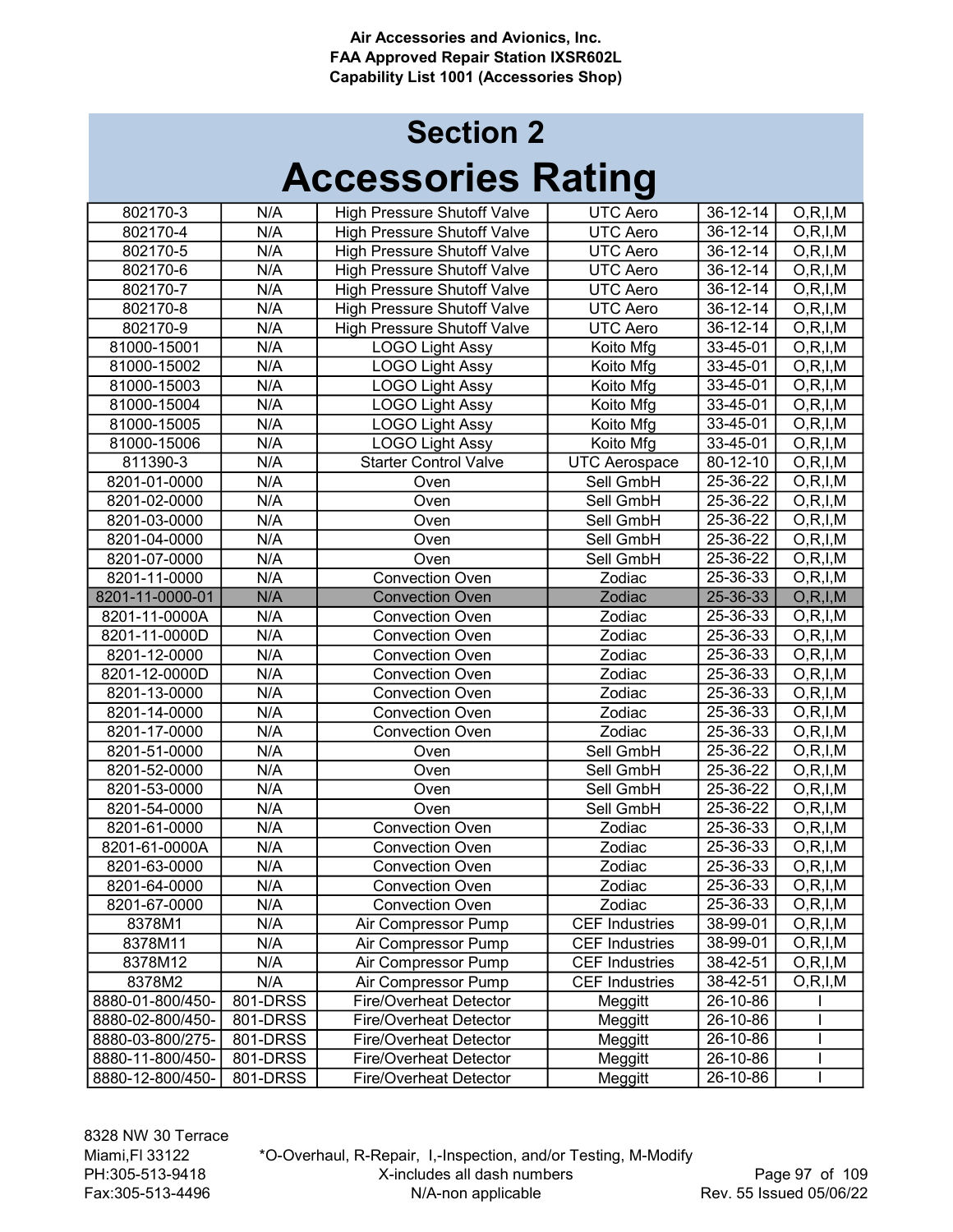| 8880-13-800/275- | 801-DRSS | <b>Fire/Overheat Detector</b> | Meggitt         | 26-10-86       |                          |
|------------------|----------|-------------------------------|-----------------|----------------|--------------------------|
| 8921082G1        | N/A      | Lavatory Water Heater         | Goodrich Aero   | 38-10-01       | O, R, I, M               |
| 8921082G2        | N/A      | Lavatory Water Heater         | Goodrich Aero   | 38-10-01       | O, R, I, M               |
| 8921082G5        | N/A      | Lavatory Water Heater         | Goodrich Aero   | 38-10-01       | O, R, I, M               |
| 8921082G6        | N/A      | Lavatory Water Heater         | Goodrich Aero   | 38-10-01       | O, R, I, M               |
| 8980-01          | 801-DRSS | <b>Fire/Overheat Detector</b> | Meggitt         | 26-10-94       |                          |
| 8980-02          | 801-DRSS | <b>Fire/Overheat Detector</b> | Meggitt         | 26-10-94       |                          |
| 8980-02-800/450- | 801-DRSS | <b>Fire/Overheat Detector</b> | Meggitt         | 26-10-94       |                          |
| 8980-03          | 801-DRSS | <b>Fire/Overheat Detector</b> | Meggitt         | 26-10-94       |                          |
| 8980-03-800/275- | 801-DRSS | <b>Fire/Overheat Detector</b> | Meggitt         | 26-10-94       |                          |
| 8980-04          | 801-DRSS | <b>Fire/Overheat Detector</b> | Meggitt         | 26-10-94       |                          |
| 8980-05          | 801-DRSS | Fire/Overheat Detector        | Meggitt         | 26-10-94       |                          |
| 8980-06          | 801-DRSS | <b>Fire/Overheat Detector</b> | Meggitt         | 26-10-94       |                          |
| 8980-12          | 801-DRSS | <b>Fire/Overheat Detector</b> | Meggitt         | 26-10-94       |                          |
| 8980-13          | 801-DRSS | <b>Fire/Overheat Detector</b> | Meggitt         | 26-10-94       |                          |
| 8980-14          | 801-DRSS | <b>Fire/Overheat Detector</b> | Meggitt         | 26-10-94       |                          |
| 8980-15          | 801-DRSS | <b>Fire/Overheat Detector</b> | Meggitt         | 26-10-94       |                          |
| 898732-01        | N/A      | <b>Control Card</b>           | Kidde Aerospace | 26-11-18       | O, R, I, M               |
| 898732-01A       | N/A      | <b>Control Card</b>           | Kidde Aerospace | $26 - 11 - 18$ | O, R, I, M               |
| 898732-02        | N/A      | <b>Control Card</b>           | Kidde Aerospace | 26-11-18       | O, R, I, M               |
| 898732-03        | N/A      | <b>Control Card</b>           | Kidde Aerospace | $26 - 11 - 18$ | O, R, I, M               |
| 899-156-612      | N/A      | <b>Waste Tank Sensor Assy</b> | Ametek          | 38-32-01       |                          |
| 899-156-612-1    | N/A      | <b>Waste Tank Sensor Assy</b> | Ametek          | 38-32-01       |                          |
| 89-01-07000      | N/A      | <b>Telephone Hand Set</b>     | Holmberg GmbH   | 23-73-01       | O, R, I, M               |
| 89-01-07002      | N/A      | <b>Telephone Hand Set</b>     | Holmberg GmbH   | 23-73-01       | O, R, I, M               |
| 89-01-07010      | N/A      | <b>Telephone Hand Set</b>     | Holmberg GmbH   | $23 - 73 - 01$ | O, R, I, M               |
| 89-01-07020      | N/A      | <b>Telephone Hand Set</b>     | Holmberg GmbH   | 23-73-01       | O, R, I, M               |
| 89-01-07030      | N/A      | <b>Telephone Hand Set</b>     | Holmberg GmbH   | 23-73-01       | O, R, I, M               |
| 89-01-07032      | N/A      | <b>Telephone Hand Set</b>     | Holmberg GmbH   | 23-73-01       | O, R, I, M               |
| 89-01-07035      | N/A      | Telephone Hand Set            | Holmberg GmbH   | 23-73-01       | O, R, I, M               |
| 89-01-07040      | N/A      | Telephone Hand Set            | Holmberg GmbH   | $23 - 73 - 01$ | O, R, I, M               |
| 89-01-07042      | N/A      | <b>Telephone Hand Set</b>     | Holmberg GmbH   | 23-73-01       | O, R, I, M               |
| 89-01-07045      | N/A      | <b>Telephone Hand Set</b>     | Holmberg GmbH   | 23-73-01       | O, R, I, M               |
| 89-01-07062      | N/A      | <b>Telephone Hand Set</b>     | Holmberg GmbH   | 23-73-01       | $\overline{O}$ , R, I, M |
| 89-01-07065      | N/A      | Telephone Hand Set            | Holmberg GmbH   | 23-73-01       | O, R, I, M               |
| 89-01-07067      | N/A      | Telephone Hand Set            | Holmberg GmbH   | 23-73-01       | O, R, I, M               |
| 89-01-07072      | N/A      | <b>Telephone Hand Set</b>     | Holmberg GmbH   | 23-73-01       | O, R, I, M               |
| 89-01-07092      | N/A      | <b>Telephone Hand Set</b>     | Holmberg GmbH   | 23-73-01       | O, R, I, M               |
| 89-01-07112      | N/A      | <b>Telephone Hand Set</b>     | Holmberg GmbH   | 23-73-01       | O, R, I, M               |
| 89-01-07117      | N/A      | <b>Telephone Hand Set</b>     | Holmberg GmbH   | 23-73-01       | O, R, I, M               |
| 89-01-07122      | N/A      | <b>Telephone Hand Set</b>     | Holmberg GmbH   | 23-73-01       | O, R, I, M               |
| 89-01-07125      | N/A      | <b>Telephone Hand Set</b>     | Holmberg GmbH   | 23-73-01       | O, R, I, M               |
| 89-01-07126      | N/A      | <b>Telephone Hand Set</b>     | Holmberg GmbH   | 23-73-01       | O, R, I, M               |
| 89-01-07127      | N/A      | <b>Telephone Hand Set</b>     | Holmberg GmbH   | 23-73-01       | O, R, I, M               |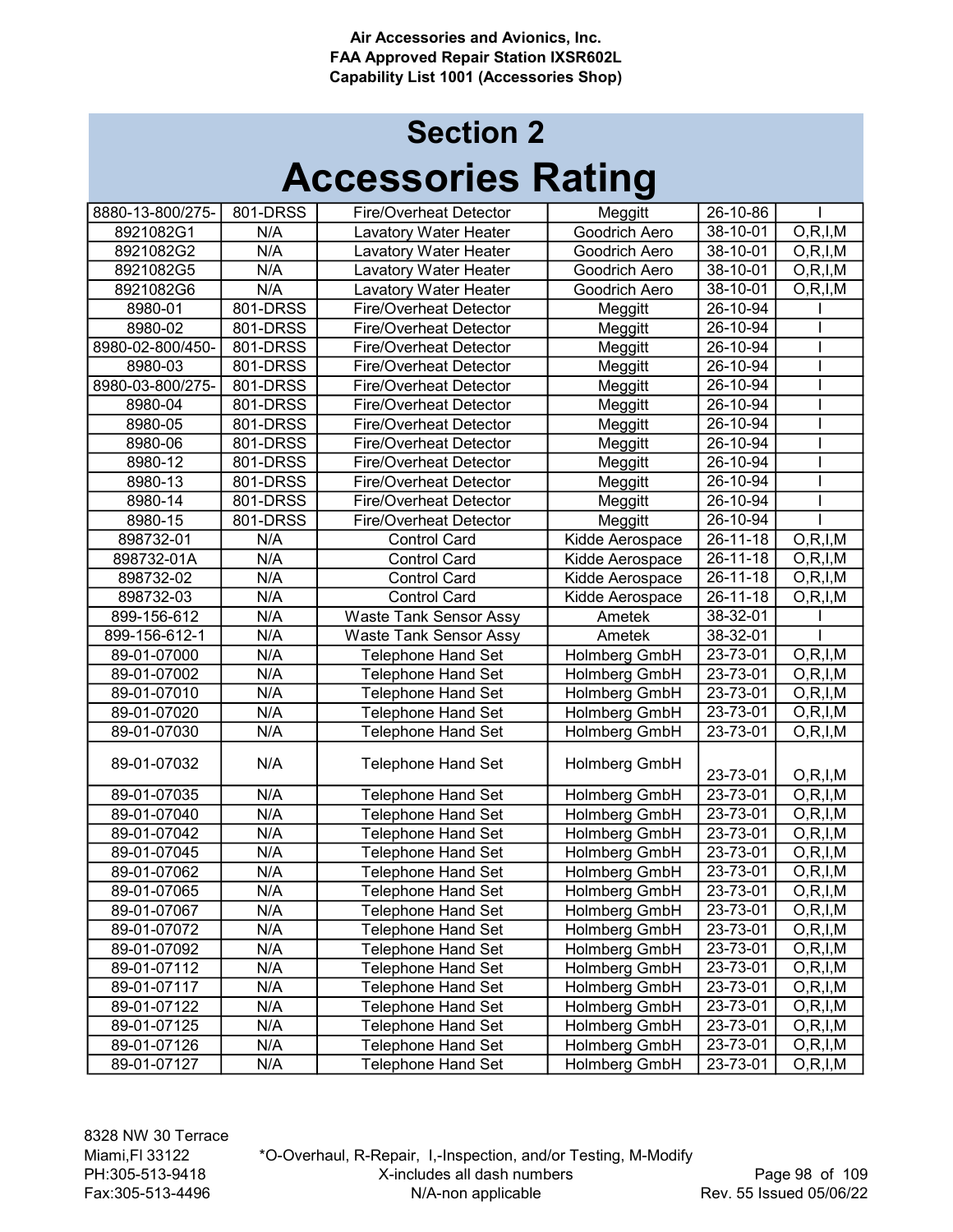# Accessories Rating Section 2

| 89-01-07130 | N/A | <b>Telephone Hand Set</b> | Holmberg GmbH       | 23-73-01 | O, R, I, M |
|-------------|-----|---------------------------|---------------------|----------|------------|
| 89-01-07142 | N/A | <b>Telephone Hand Set</b> | Holmberg GmbH       | 23-73-01 | O, R, I, M |
| 89-01-07147 | N/A | <b>Telephone Hand Set</b> | Holmberg GmbH       | 23-73-01 | O, R, I, M |
| 89-01-07152 | N/A | <b>Telephone Hand Set</b> | Holmberg GmbH       | 23-73-01 | O, R, I, M |
| 89-01-07154 | N/A | Telephone Hand Set        | Holmberg GmbH       | 23-73-01 | O, R, I, M |
| 89-01-07155 | N/A | <b>Telephone Hand Set</b> | Holmberg GmbH       | 23-73-01 | O, R, I, M |
| 89-01-07157 | N/A | <b>Telephone Hand Set</b> | Holmberg GmbH       | 23-73-01 | O, R, I, M |
| 89-01-07162 | N/A | <b>Telephone Hand Set</b> | Holmberg GmbH       | 23-73-01 | O, R, I, M |
| 89-01-07172 | N/A | Telephone Hand Set        | Holmberg GmbH       | 23-73-01 | O, R, I, M |
| 89-01-07182 | N/A | Telephone Hand Set        | Holmberg GmbH       | 23-73-01 | O, R, I, M |
| 89-01-07185 | N/A | <b>Telephone Hand Set</b> | Holmberg GmbH       | 23-73-01 | O, R, I, M |
| 89-01-07187 | N/A | <b>Telephone Hand Set</b> | Holmberg GmbH       | 23-73-01 | O, R, I, M |
| 89-01-07202 | N/A | <b>Telephone Hand Set</b> | Holmberg GmbH       | 23-73-01 | O, R, I, M |
| 89-01-07222 | N/A | <b>Telephone Hand Set</b> | Holmberg GmbH       | 23-73-01 | O, R, I, M |
| 89-01-07232 | N/A | <b>Telephone Hand Set</b> | Holmberg GmbH       | 23-73-01 | O, R, I, M |
| 89-01-07235 | N/A | Telephone Hand Set        | Holmberg GmbH       | 23-73-01 | O, R, I, M |
| 89-01-07237 | N/A | Telephone Hand Set        | Holmberg GmbH       | 23-73-01 | O, R, I, M |
| 89-01-07240 | N/A | Telephone Hand Set        | Holmberg GmbH       | 23-73-01 | O, R, I, M |
| 89-01-07250 | N/A | <b>Telephone Hand Set</b> | Holmberg GmbH       | 23-73-01 | O, R, I, M |
| 89-01-07260 | N/A | <b>Telephone Hand Set</b> | Holmberg GmbH       | 23-73-01 | O, R, I, M |
| 89-01-07270 | N/A | <b>Telephone Hand Set</b> | Holmberg GmbH       | 23-73-01 | O, R, I, M |
| 89-01-07282 | N/A | <b>Telephone Hand Set</b> | Holmberg GmbH       | 23-73-01 | O, R, I, M |
| 89-01-07285 | N/A | <b>Telephone Hand Set</b> | Holmberg GmbH       | 23-73-01 | O, R, I, M |
| 89-01-07292 | N/A | <b>Telephone Hand Set</b> | Holmberg GmbH       | 23-73-01 | O, R, I, M |
| 89-01-07295 | N/A | <b>Telephone Hand Set</b> | Holmberg GmbH       | 23-73-01 | O, R, I, M |
| 89-01-07332 | N/A | <b>Telephone Hand Set</b> | Holmberg GmbH       | 23-73-01 | O, R, I, M |
| 89-01-07335 | N/A | <b>Telephone Hand Set</b> | Holmberg GmbH       | 23-73-01 | O,R,I,M    |
| 89-01-07337 | N/A | <b>Telephone Hand Set</b> | Holmberg GmbH       | 23-73-01 | O, R, I, M |
| 89-01-07340 | N/A | <b>Telephone Hand Set</b> | Holmberg GmbH       | 23-73-01 | O, R, I, M |
| 89-01-07350 | N/A | Telephone Hand Set        | Holmberg GmbH       | 23-73-01 | O, R, I, M |
| 89-01-07360 | N/A | <b>Telephone Hand Set</b> | Holmberg GmbH       | 23-73-01 | O, R, I, M |
| 89-01-07375 | N/A | <b>Telephone Hand Set</b> | Holmberg GmbH       | 23-73-01 | O, R, I, M |
| 89-01-07377 | N/A | <b>Telephone Hand Set</b> | Holmberg GmbH       | 23-73-01 | O, R, I, M |
| 89-01-07390 | N/A | Telephone Hand Set        | Holmberg GmbH       | 23-73-01 | O, R, I, M |
| 89-01-07405 | N/A | <b>Telephone Hand Set</b> | Holmberg GmbH       | 23-73-01 | O, R, I, M |
| 89-01-07410 | N/A | <b>Telephone Hand Set</b> | Holmberg GmbH       | 23-73-01 | O, R, I, M |
| 89-01-07420 | N/A | <b>Telephone Hand Set</b> | Holmberg GmbH       | 23-73-01 | O, R, I, M |
| 89-01-07430 | N/A | <b>Telephone Hand Set</b> | Holmberg GmbH       | 23-73-01 | O, R, I, M |
| 89-01-07462 | N/A | <b>Telephone Hand Set</b> | Holmberg GmbH       | 23-73-01 | O, R, I, M |
| 89-01-07465 | N/A | <b>Telephone Hand Set</b> | Holmberg GmbH       | 23-73-01 | O, R, I, M |
| 89-01-07542 | N/A | <b>Telephone Hand Set</b> | Holmberg GmbH       | 23-73-01 | O, R, I, M |
| 89-01-07562 | N/A | <b>Telephone Hand Set</b> | Holmberg GmbH       | 23-73-01 | O,R,I,M    |
| 8C150       | N/A | Valve, Swing Check        | Allen Aircraft Prod | 36-00-01 | O, R, I, M |
| 8C150-1     | N/A | Valve, Swing Check        | Allen Aircraft Prod | 36-00-01 | O,R,I,M    |
| 8C150-2     | N/A | Valve, Swing Check        | Allen Aircraft Prod | 36-00-01 | O, R, I, M |
| 8D1494      | N/A | Switch, Gage Pressure     | CCS, Inc.           | 79-33-20 | O, R, I, M |
|             |     |                           |                     |          |            |

\*O-Overhaul, R-Repair, I,-Inspection, and/or Testing, M-Modify X-includes all dash numbers N/A-non applicable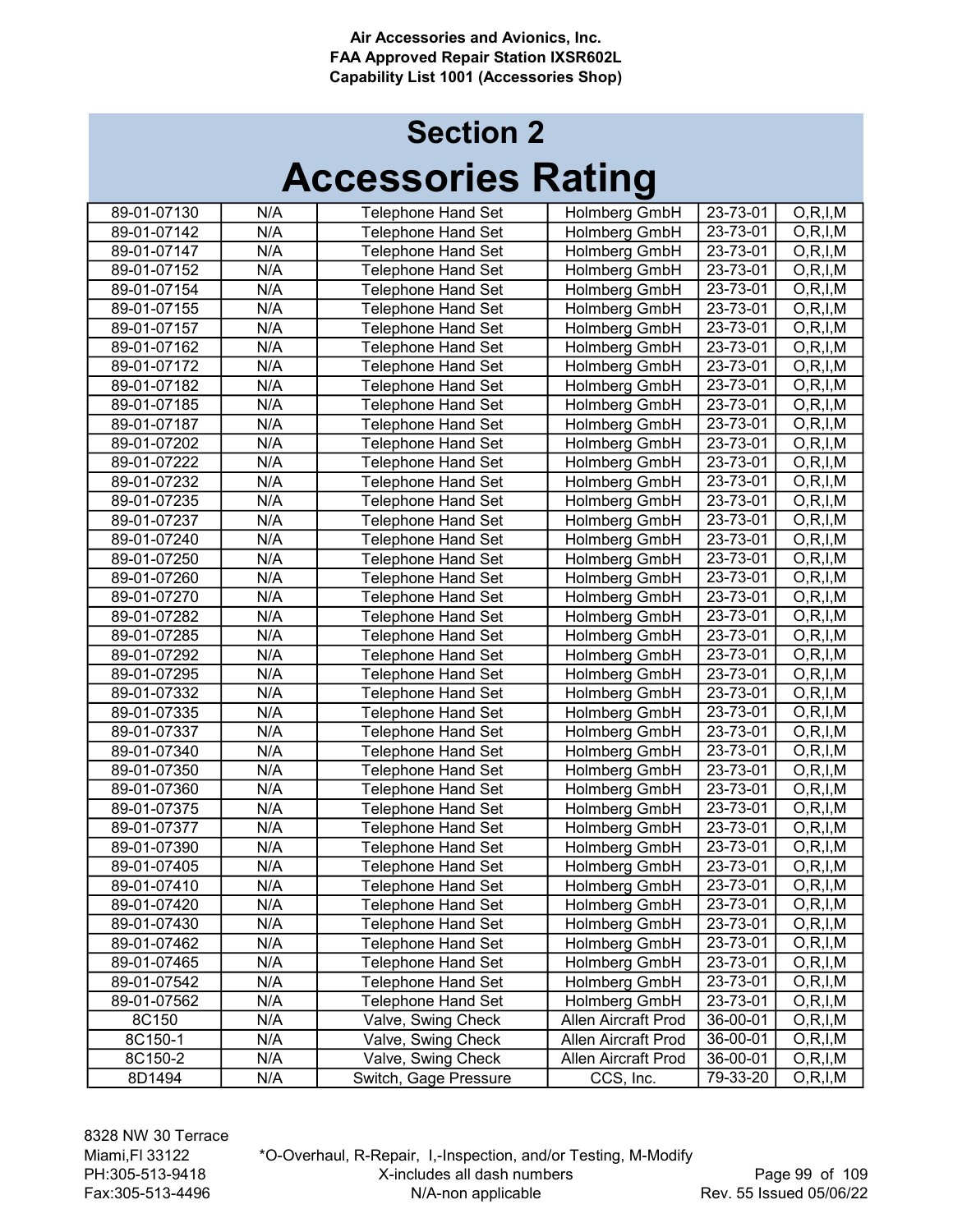| 8ES005045-00 | N/A | <b>Energy Box</b>                   | <b>HELLA</b>         | $33 - 42 - 40$       | $\overline{O,R}$ , I, M  |
|--------------|-----|-------------------------------------|----------------------|----------------------|--------------------------|
| 8ES005304-00 | N/A | <b>Energy Box</b>                   | <b>HELLA</b>         | 33-42-20             | O, R, I, M               |
| 8ES005309-00 | N/A | <b>Energy Box</b>                   | <b>HELLA</b>         | 33-42-30             | O, R, I, M               |
| 8ES403701-02 | N/A | <b>Transformer Assy</b>             | <b>UTC Aerospace</b> | $33 - 41 - 16$       | O, R, I                  |
| 8ES403703-02 | N/A | <b>Transformer Assy</b>             | <b>UTC Aerospace</b> | 33-41-16             | O, R, I                  |
| 8ES405368-00 | N/A | <b>Transformer Assy</b>             | <b>UTC Aerospace</b> | $33 - 41 - 16$       | O, R, I                  |
| 8ES455012-00 | N/A | Power Supply Unit                   | Hella                | 33-42-41             | $\overline{O, R, I, M}$  |
| 8ES455012-06 | N/A | Power Supply Unit                   | Goodrich             | 33-48-33             | O, R, I, M               |
| 8ES455438-07 | N/A | Power Supply Unit                   | Goodrich             | 33-43-30             | O, R, I, M               |
| 8ES455440-06 | N/A | Power Supply Unit                   | Goodrich             | 33-43-20             | O, R, I, M               |
| 8ES456513-01 | N/A | Strobe Light Power Supply Unit      | Airbus               | 33-48-40             | O, R, I, M               |
| 8TJ146AAA1   | N/A | Oil Level Sensor                    | Ametek               | $79-31-02$           | O, R, I, M               |
| 90-44201-2   | N/A | Leading Edge Flap Slat Annun        | AvtechTyee           | $27 - 88 - 07$       | O, R, I, M               |
| 90-44201-2   | N/A | Leading Edge Flap Slat Annun        | AvtechTyee           | 27-88-07             | O, R, I, M               |
| 90-44201-2   | N/A | Leading Edge Flap Slat Annun        | AvtechTyee           | 27-88-07             | O, R, I, M               |
| 90-44201-2   | N/A | Leading Edge Flap Slat Annun        | AvtechTyee           | 27-88-07             | $\overline{O}$ , R, I, M |
| 90G118-2     | N/A | Pressure Switch                     | CCS, Inc.            | 29-12-04             |                          |
| 9104A0002-01 | N/A | Pressure Sensor                     | Liebherr             | $21 - 51 - 13$       | I, R                     |
| 9104A0003-01 | N/A | Pressure sensor                     | Leibherr             | 21-51-46             | I, R                     |
| 9104A0006-01 | N/A | <b>Pressure Sensor</b>              | Liebherr             | 21-52-48             |                          |
| 9104A0009-02 | N/A | Pressure sensor                     | Leibherr             | $21 - 51 - 17$       |                          |
| 9105A0001-01 | N/A | <b>Temperature Sensor</b>           | Liebherr             | 21-53-11             |                          |
| 9105A0005-01 | N/A | <b>Temperature Sensor</b>           | Liebherr             | $21 - 53 - 11$       |                          |
| 9105A0005-02 | N/A | <b>Temperature Sensor</b>           | Liebherr             | 21-53-11             |                          |
| 9105A0007-01 | N/A | <b>Temperature Sensor</b>           | Liebherr             | $21 - 53 - 10$       |                          |
| 9106A0003-01 | N/A | <b>Differential Pressure Sensor</b> | Liebherr             | $21 - 51 - 16$       | R, I                     |
| 9106A0003-02 | N/A | <b>Differential Pressure Sensor</b> | Liebherr             | $21 - 51 - 16$       | R, I                     |
| 9106A0005-01 | N/A | <b>Flow Sensor</b>                  | Liebherr             | 21-52-49             |                          |
| 9106A0005-02 | N/A | <b>Flow Sensor</b>                  | Liebherr             | 21-52-49             |                          |
| 9124-8075    | N/A | Relay                               | Leach Corp           | None                 |                          |
| 9124-8076    | N/A | Relay                               | Leach Corp           | None                 |                          |
| 9274M54P03   | N/A | Direct. Pilot Solenoid Valve        | Honeywell            | 78-31-51             | O, R, I, M               |
| 9274M54P04   | N/A | Direct. Pilot Solenoid Valve        | Honeywell            | 78-31-51             | O, R, I, M               |
| 9274M54P05   | N/A | Direct. Pilot Solenoid Valve        | Honeywell            | 78-31-51             | $\overline{O}$ , R, I, M |
| 9274M54P06   | N/A | Direct. Pilot Solenoid Valve        | Honeywell            | 78-31-51             | O, R, I, M               |
| 9274M54P07   | N/A | Direct. Pilot Solenoid Valve        |                      |                      |                          |
| 9274M54P11   | N/A | Direct. Pilot Solenoid Valve        | Honeywell            | 78-31-51             | O, R, I, M               |
|              | N/A | Direct. Pilot Solenoid Valve        | Honeywell            | 78-31-51<br>78-31-51 | O, R, I, M               |
| 9274M54P13   |     |                                     | Honeywell            |                      | O, R, I, M               |
| 9274M54P14   | N/A | Direct. Pilot Solenoid Valve        | Honeywell            | 78-31-51             | O, R, I, M               |
| 9274M54P15   | N/A | Direct. Pilot Solenoid Valve        | Honeywell            | 78-31-51             | O, R, I, M               |
| 9274M54P16   | N/A | Direct. Pilot Solenoid Valve        | Honeywell            | 78-31-51             | O, R, I, M               |
| 9274M54P17   | N/A | Direct. Pilot Solenoid Valve        | Honeywell            | 78-31-51             | O, R, I, M               |
| 9274M54P18   | N/A | Direct. Pilot Solenoid Valve        | Honeywell            | 78-31-51             | O, R, I, M               |
| 9274M54P19   | N/A | Direct. Pilot Solenoid Valve        | Honeywell            | 78-31-51             | O, R, I, M               |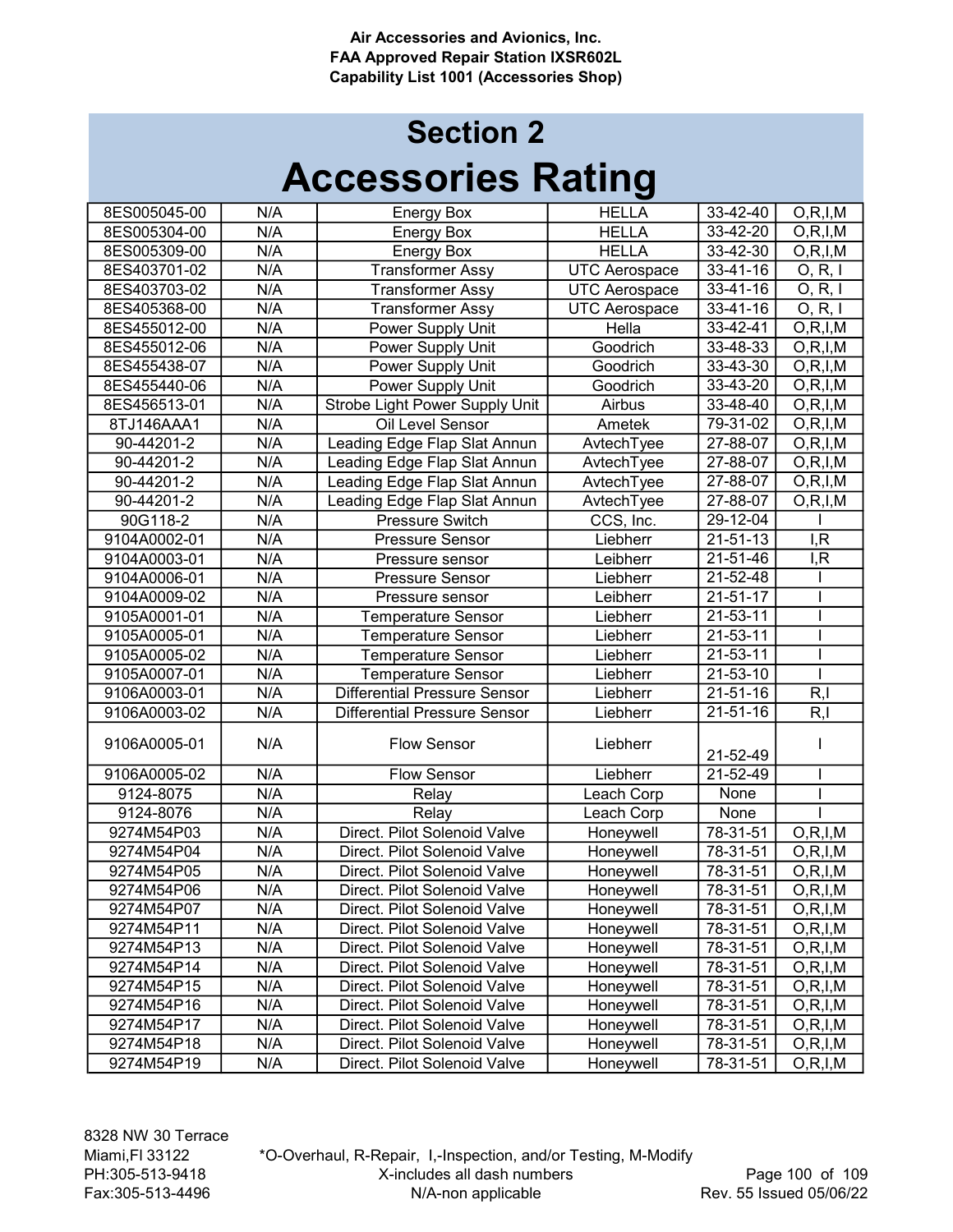| 9324-7424            | N/A | Relay                           | Zodiac                 | 25-35-95          |                         |
|----------------------|-----|---------------------------------|------------------------|-------------------|-------------------------|
| 93N6035              | N/A | <b>ELT Remote Control Panel</b> | <b>CEIS</b>            | 25-60-02          | O, R, I, M              |
| 959A0000-01          | N/A | Water Spray Injector            | Liebherr               | 21-52-35          | O, R, I, M              |
| 96N9030              | N/A | <b>ELT Remote Control Panel</b> | <b>CEIS</b>            | 25-60-02          | O, R, I, M              |
| 975A0000-02          | N/A | Ram Air Inlet Actuator          | Liebherr               | 21-53-51          | O, R, I, M              |
| 975A0000-03          | N/A | Ram Air Inlet Actuator          | Liebherr               | 21-53-51          | O, R, I, M              |
| 97N902x              | N/A | <b>ELT Remote Control Panel</b> | <b>CEIS</b>            | 25-60-02          | O, R, I, M              |
| A05000               | N/A | <b>Actuator Assembly</b>        | Sitec Aerospace        | 24-09-01          | O, R, I, M              |
| A05B00               | N/A | <b>Actuator Assembly</b>        | Sitec Aerospace        | 24-09-01          | O, R, I, M              |
| A06000               | N/A | <b>Actuator Assembly</b>        | Sitec Aerospace        | 24-09-02          | O, R, I, M              |
| A06A00               | N/A | <b>Actuator Assembly</b>        | Sitec Aerospace        | 24-09-02          | O, R, I, M              |
| A06C00               | N/A | <b>Actuator Assembly</b>        | Sitec Aerospace        | 24-09-02          | O, R, I, M              |
| A06D00               | N/A | <b>Actuator Assembly</b>        | Sitec Aerospace        | $24 - 09 - 02$    | O, R, I, M              |
| A06L00               | N/A | <b>Actuator Assembly</b>        | Sitec Aerospace        | 24-09-02          | O, R, I, M              |
| A08000               | N/A | <b>Actuator Assembly</b>        | <b>Sitec Aerospace</b> | $24 - 09 - 0 - 3$ | O, R, I, M              |
| <b>A08000 AMDT A</b> | N/A | <b>Actuator Assembly</b>        | <b>Sitec Aerospace</b> | 24-09-0-3         | O, R, I, M              |
| A-8000 AMDT B        | N/A | <b>Actuator Assembly</b>        | <b>Sitec Aerospace</b> | 24-09-0-3         | O, R, I, M              |
| A12SA                | N/A | Voice Gun, Port. Loudspeaker    | <b>Federal Signal</b>  | None              | O, R, I                 |
| A12*W                | N/A | Voice Gun, Port. Loudspeaker    | <b>Federal Signal</b>  | None              | O, R, I                 |
| A8985-1              | N/A | Floodlight                      |                        | 33-30-03          |                         |
|                      |     |                                 | Honeywell              |                   | O, R, I, M              |
| A8985-10             | N/A | Floodlight                      | Honeywell              | 33-30-03          | O, R, I, M              |
| A8985-103            | N/A | Floodlight                      | Honeywell              | 33-30-03          | O, R, I, M              |
| A8985-11             | N/A | Floodlight                      | Honeywell              | 33-30-03          | O, R, I, M              |
| A8985-12             | N/A | Floodlight                      | Honeywell              | 33-30-03          | O, R, I, M              |
| A8985-13             | N/A | Floodlight                      | Honeywell              | 33-30-03          | O, R, I, M              |
| A8985-14             | N/A | Floodlight                      | Honeywell              | 33-30-03          | $\overline{O},R,I,M$    |
| A8985-15             | N/A | Floodlight                      | Honeywell              | 33-30-03          | O, R, I, M              |
| A8985-16             | N/A | Floodlight                      | Honeywell              | 33-30-03          | O, R, I, M              |
| A8985-17             | N/A | Floodlight                      | Honeywell              | 33-30-03          | $\overline{O,R}$ , I, M |
| A8985-2              | N/A | Floodlight                      | Honeywell              | $33 - 30 - 03$    | O, R, I, M              |
| A8985-3              | N/A | Floodlight                      | Honeywell              | 33-30-03          | O, R, I, M              |
| A8985-4              | N/A | Floodlight                      | Honeywell              | 33-30-03          | O, R, I, M              |
| A8985-5              | N/A | Floodlight                      | Honeywell              | 33-30-03          | O, R, I, M              |
| A8985-6              | N/A | Floodlight                      | Honeywell              | 33-30-03          | O, R, I, M              |
| A8985-7              | N/A | Floodlight                      | Honeywell              | 33-30-03          | O, R, I, M              |
| A8985-8              | N/A | Floodlight                      | Honeywell              | 33-30-03          | O, R, I, M              |
| A8985-9              | N/A | Floodlight                      | Honeywell              | 33-30-03          | O, R, I, M              |
| ACR/EM-1A            | N/A | Portable Safety Megaphone       | <b>ACR Electronics</b> | 25-60-01          | O, R, I, M              |
| ACR/EM-2BA           | N/A | Portable Safety Megaphone       | <b>ACR Electronics</b> | 25-60-01          | O, R, I, M              |
| ACR/EM-1D            | N/A | Portable Safety Megaphone       | <b>ACR Electronics</b> | 25-60-01          | O, R, I, M              |
| AR7077M1MOD1         | N/A | <b>Rotary Actuator</b>          | Goodrich               | 27-41-01          | O, R, I, M              |
| AR7077M1MOD2         | N/A | Rotary Actuator                 | Goodrich               | 27-41-01          | O, R, I, M              |
| AR7077M2MOD1         | N/A | Rotary Actuator                 | Goodrich               | 27-41-01          | O, R, I, M              |
| AR7077M2MOD2         | N/A | Rotary Actuator                 | Goodrich               | 27-41-01          | O, R, I, M              |
| AR7077M2MOD3         | N/A | Rotary Actuator                 | Goodrich               | 27-41-01          | O, R, I, M              |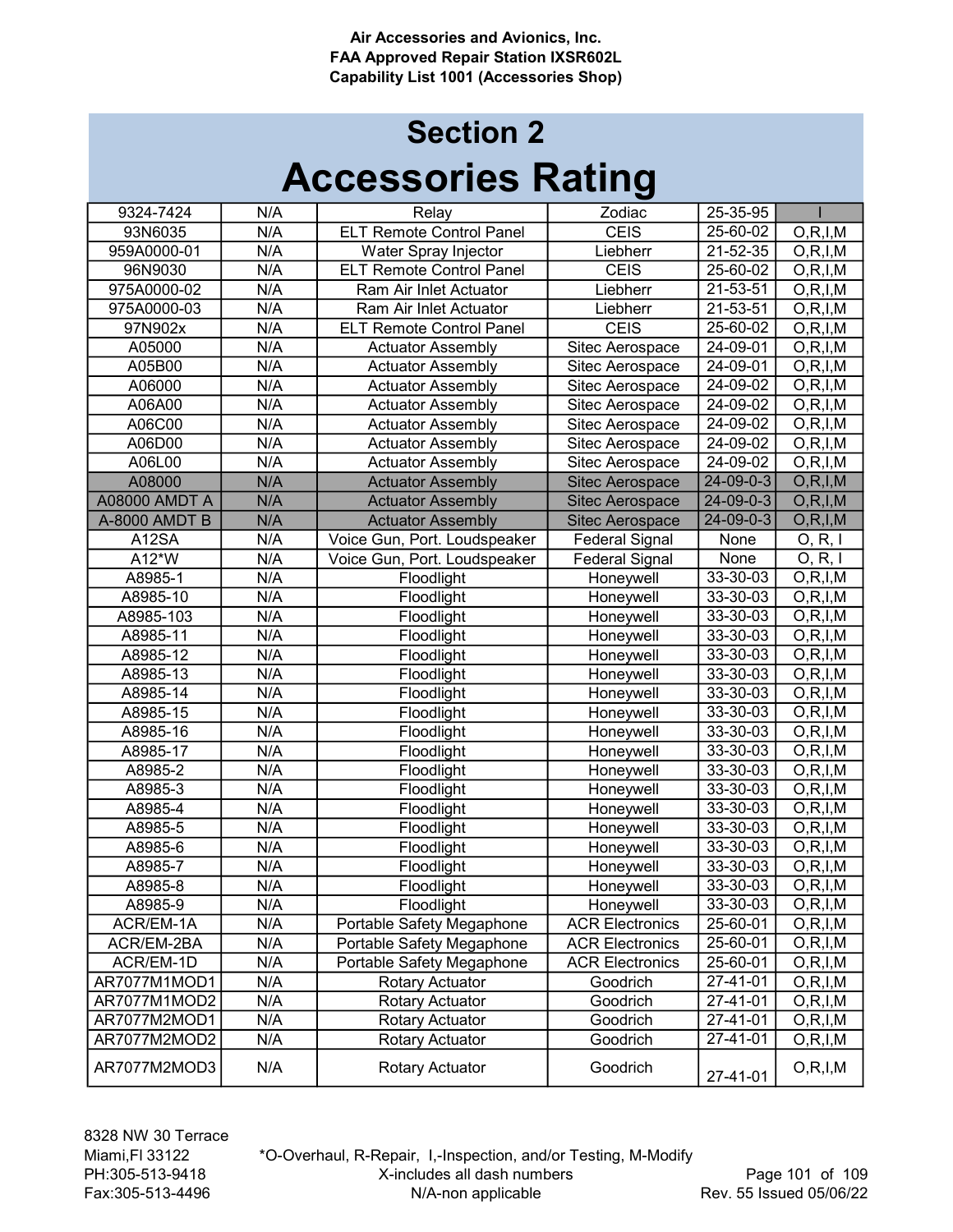# Accessories Rating Section 2

| AR7077M2MOD4   | N/A | <b>Rotary Actuator</b>        | Goodrich             | 27-41-01               | O, R, I, M |
|----------------|-----|-------------------------------|----------------------|------------------------|------------|
| AR7077M2MOD5   | N/A | Rotary Actuator               | Goodrich             | $27 - 41 - 01$         | O, R, I, M |
| AR7077M2MOD6   | N/A | Rotary Actuator               | Goodrich             | 27-41-01               | O, R, I, M |
| AR7077M2MOD7   | N/A | Rotary Actuator               | Goodrich             | 27-41-01               | O, R, I, M |
| AR7077M2MOD8   | N/A | Rotary Actuator               | Goodrich             | 27-41-01               | O, R, I, M |
| AR7077M3       | N/A | Rotary Actuator               | Goodrich             | 27-41-01               | O, R, I, M |
| AR7077M3MOD1   | N/A | Rotary Actuator               | Goodrich             | $27 - 41 - 01$         | O, R, I, M |
| C12404AA01     | N/A | <b>ATC/TCAS Control Panel</b> | <b>Thales</b>        | $34 - 52 - 14$         | O, R, I, M |
| C12404AB02     | N/A | <b>ATC/TCAS Control Panel</b> | <b>Thales</b>        | $34 - 52 - 14$         | O, R, I, M |
| C12404BA02     | N/A | <b>ATC/TCAS Control Panel</b> | <b>Thales</b>        | 34-52-14               | O, R, I, M |
| C12404BB03     | N/A | <b>ATC/TCAS Control Panel</b> | <b>Thales</b>        | 34-52-14               | O, R, I, M |
| C12404EA01     | N/A | <b>ATC/TCAS Control Panel</b> | <b>Thales</b>        | 34-52-14               | O, R, I, M |
| C12404EA02     | N/A | <b>ATC/TCAS Control Panel</b> | <b>Thales</b>        | 34-52-14               | O, R, I, M |
| C142394-1      | N/A | <b>Starter Control Valve</b>  | <b>UTC Aerospace</b> | 80-12-10               | O, R, I, M |
| C16195AA       | N/A | <b>Total Pressure Probe</b>   | <b>Thales</b>        | 34-11-53               |            |
| C16195BA       | N/A | <b>Total Pressure Probe</b>   | <b>Thales</b>        | 34-11-53               |            |
| C23102-275-001 | N/A | <b>Lavatory Flush Switch</b>  | Zodiac               | 25-44-48               | R, I       |
| C23102-289-001 | N/A | Push Plate                    | Zodiac               | 25-44-48               | R, I       |
| C82LL0010      | N/A | <b>Drain Valve</b>            | Lucas Aero           | 29-11-13               |            |
| CE1909AA1      | N/A | Fan                           | Safran               | $\overline{2}$ 1-26-58 | O, R, I, M |
| CE1909AA1      | N/A | Fan                           | Safran               | 21-26-58               | O, R, I, M |
| CS402-226      | N/A | Cam Switch Assy               | Boeing               | 22-32-02               | O, R, I, M |
| CS402-227      | N/A | Cam Switch Assy               | Boeing               | $22 - 32 - 02$         | O, R, I, M |
| CS402-234      | N/A | Cam Switch Assy               | Boeing               | 22-32-03               | O, R, I, M |
| CS402-235      | N/A | Cam Switch Assy               | Boeing               | 22-32-03               | O, R, I, M |
| CS601-59       | N/A | Cam Switch Assy               | Boeing               | 22-32-01               | O, R, I, M |
| CS601-60       | N/A | Cam Switch Assy               | Boeing               | 22-32-01               | O, R, I, M |
| CG1093AD01     | N/A | Inertial Reference Mode Panel | Honeywell            | $34 - 21 - 21$         | O, R, I, M |
| CG1093AD02     | N/A | Inertial Reference Mode Panel | Honeywell            | $34 - 21 - 21$         | O, R, I, M |
| CG1093AD03     | N/A | Inertial Reference Mode Panel | Honeywell            | $34 - 21 - 21$         | O, R, I, M |
| CG1093AD10     | N/A | Inertial Reference Mode Panel | Honeywell            | $34 - 21 - 21$         | O, R, I, M |
| CG1136AC01     | N/A | Inertial System Display Unit  | Honeywell            | 34-21-14               | O, R, I, M |
| CT191B         | N/A | <b>Check Valve</b>            | Technofan            | $21 - 26 - 41$         | O, R, I, M |
| CZ9284E        | N/A | <b>Pressure Transducer</b>    | Esterline            | 29-32-11               |            |
| CZ9DM6A        | N/A | Pressure Transducer           | Esterline            | 29-32-13               |            |
| D05000         | N/A | VALVE, FILL/DRAIN             | Sitec Aerospace      | 38-10-02               | O, R, I, M |
| D05A00         | N/A | VALVE, FILL/DRAIN             | Sitec Aerospace      | 38-10-02               | O, R, I, M |
| D05B00         | N/A | VALVE, SHUT-OFF               | Sitec Aerospace      | 38-10-02               | O, R, I, M |
| D05C00         | N/A | VALVE, FILL/DRAIN             | Sitec Aerospace      | 38-10-02               | O, R, I, M |
| D2063-9        | N/A | <b>Rotary Actuator</b>        | Eaton                | 52-30-17               | R, I       |
| D2063MD9-1     | N/A | <b>Rotary Actuator</b>        | Eaton                | 52-30-17               | R, I       |
| D2063-11       | N/A | <b>Rotary Actuator</b>        | Eaton                | 52-30-17               | R, I       |
| D2063-12       | N/A | <b>Rotary Actuator</b>        | Eaton                | 52-30-17               | R, I       |
| D709-01-020    | N/A | Panel Assy                    | <b>PAGE</b>          | 33-21-02               | O, R, I, M |
| D717-01-001    | N/A | <b>Emergency PWR Supply</b>   | PAGE                 | 24-35-01               | O, R, I, M |

\*O-Overhaul, R-Repair, I,-Inspection, and/or Testing, M-Modify X-includes all dash numbers N/A-non applicable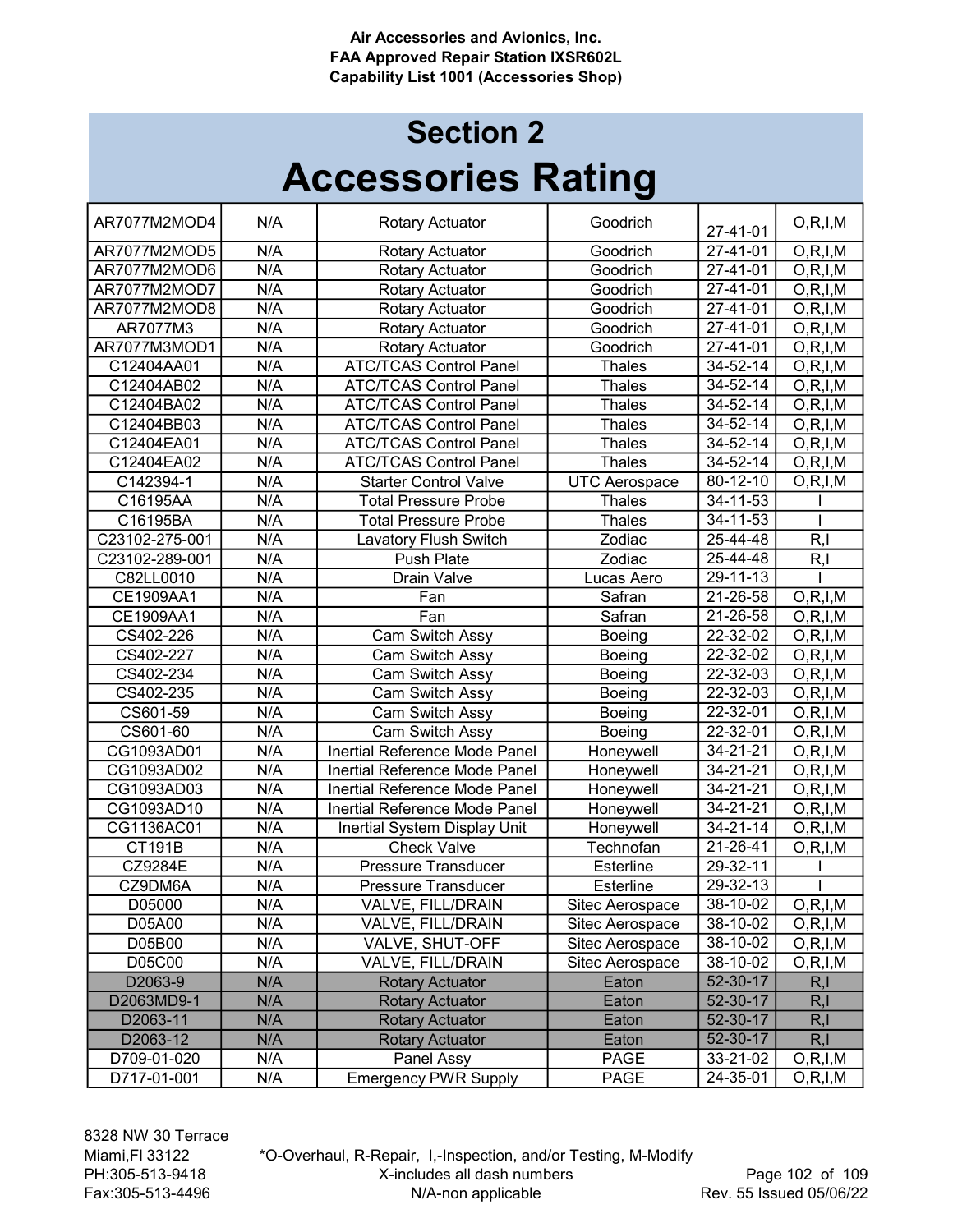# Accessories Rating Section 2

| D717-02-001      | N/A        | <b>Emergency PWR Supply</b>       | <b>PAGE</b>               | 24-35-01       | O, R, I, M |
|------------------|------------|-----------------------------------|---------------------------|----------------|------------|
| E03000           | N/A        | Fire Shut-Off valve               | Sitec Aerospace           | 29-10-04       | O, R, I, M |
| E03A00           | N/A        | Fire Shut-Off valve               | Sitec Aerospace           | 29-10-04       | O, R, I, M |
| E709-01-001      | S417N514-1 | Ceiling Light                     | <b>PAGE</b>               | 33-21-02       | O, R, I, M |
| E709-01-100      | S417N514-1 | Ceiling Light                     | <b>PAGE</b>               | 33-21-02       | O, R, I, M |
| E709-03-001      | S417N514-3 | <b>Ceiling Light</b>              | <b>PAGE</b>               | 33-21-02       | O, R, I, M |
| E709-03-100      | S417N514-3 | <b>Ceiling Light</b>              | <b>PAGE</b>               | 33-21-02       | O, R, I, M |
| E709-04-001      | S417N514-4 | <b>Ceiling Light</b>              | <b>PAGE</b>               | 33-21-02       | O, R, I, M |
| E709-04-100      | S417N514-4 | Ceiling Light                     | <b>PAGE</b>               | 33-21-02       | O, R, I, M |
| EV6016-0-00      | N/A        | Solenoid Valve                    | Industria                 | 36-11-06       |            |
| EV6016-1-00      | N/A        | Solenoid Valve                    | Industria                 | 36-11-06       |            |
| EVT174-500E      | N/A        | <b>Motor Electrical</b>           | Safran                    | 32-48-16       | O, R, I, M |
| <b>EVTA1925B</b> | N/A        | <b>Exhaust Fan</b>                | Safran                    | 21-23-20       | R, I       |
| F1000955-01      | N/A        | Service Area Light                | <b>UTC Aero</b>           | 33-32-01       | O, R, I, M |
| F1000956-00      | N/A        | Service Area Light                | <b>UTC Aero</b>           | $33 - 32 - 01$ | O, R, I, M |
| F1000956-10      | N/A        | Service Area Light                | <b>UTC Aero</b>           | 33-32-01       | O, R, I, M |
| FRH100014A       | N/A        | APU Low Fuel Press. Switch        | Eaton                     | 28-22-62       |            |
| FRH100013A       | N/A        | Press. Switch                     | FR-HiTemp                 | 28-22-61       |            |
| G540DA74         | N/A        | <b>Liquid Level Transmitter</b>   | <b>AOA</b>                | 38-32-53       | O, R, I, M |
| HTE200002        | N/A        | <b>ACTUATOR-VALVE, SINGLE</b>     | Eaton                     | 28-01-10       | O, R, I, M |
| HTE200002-1      | N/A        | <b>ACTUATOR-VALVE, SINGLE</b>     | Eaton                     | 28-01-10       | O, R, I. M |
| HTE370001        | N/A        | Valve, Non-Return                 | Eaton                     | 36-15-02       | O, R, I, M |
| HTE900023-001    | N/A        | Valve Assy                        | Eaton                     | 28-20-12       | O, R, I, M |
| HTE900056        | N/A        | 1 1/2" Intercell Transfer valve   | Eaton                     | 28-20-12       | O, R, I, M |
| HTE900057        | N/A        | 1 1/2" Intercell Transfer valve   | Eaton                     | 28-20-12       | O, R, I, M |
| HTE900087        | N/A        | 1 1/2" Intercell Transfer valve   | Eaton                     | 28-20-12       | O, R, I, M |
| HTE900087-001    | N/A        | Valve Assy                        | Eaton                     | 28-20-12       | O, R, I, M |
| HTE900088        | N/A        | 1 1/2" Intercell Transfer valve   | Eaton                     | 28-20-12       | O, R, I, M |
| J540AI4-100      | N/A        | Vacuum Generator                  | <b>OAO</b>                | 38-32-55       | O, R, I, M |
| J540AI73         | N/A        | <b>Liquid Level Sensor</b>        | <b>LGG</b>                | 38-31-54       | O, R, I, M |
| LA2H60200HM01    | N/A        | <b>Brake Temp Monitoring Unit</b> | <b>Thales</b>             | 32-47-20       | O, R, I, M |
| LA2H60300HM01    | N/A        | <b>Brake Temp Monitoring Unit</b> | Thales                    | 32-47-20       | O, R, I, M |
| L83A13-602-1     | N/A        | Water Drain Valve                 | Zodiac                    | 28-11-22       | O, R, I, M |
| L83A13-604       | N/A        | Water Drain Valve                 | Zodiac                    | 28-11-22       | O, R, I, M |
| L83A13-614       | N/A        | Water Drain Valve                 | Zodiac                    | 28-11-22       | O, R, I, M |
| L83A13-615       | N/A        | <b>Water Drain Valve</b>          | Zodiac                    | 28-11-22       | O, R, I, M |
| M732591AF        | N/A        | Air Cooling Fan                   | <b>Hamilton Sunstrand</b> | 21-58-02       | O, R, I, M |
| M732591BF        | N/A        | Air Cooling Fan                   | <b>Hamilton Sunstrand</b> | 21-58-02       | O, R, I, M |
| M732591CF        | N/A        | Air Cooling Fan                   | <b>Hamilton Sunstrand</b> | 21-58-02       | O, R, I, M |
| M732591DF        | N/A        | Air Cooling Fan                   | <b>Hamilton Sunstrand</b> | 21-58-02       | O, R, I, M |
| M732591EF        | N/A        | Air Cooling Fan                   | <b>Hamilton Sunstrand</b> | 21-58-02       | O, R, I, M |
| M73591CF         | N/A        | Air Cooling Fan                   | <b>Hamilton Sunstrand</b> | 21-58-02       | O, R, I, M |
| M73591DF         | N/A        | Air Cooling Fan                   | Hamilton Sunstrand        | 21-58-02       | O, R, I, M |
| M73591EF         | N/A        | Air Cooling Fan                   | <b>Hamilton Sunstrand</b> | 21-58-02       | O, R, I, M |
| PU90-401R1       | N/A        | Smoke Detector Assy               | Jamco                     | 26-10-02       | O, R, I, M |
| PU90-401R2       | N/A        | Smoke Detector Assy               | Jamco                     | 26-10-02       | O, R, I, M |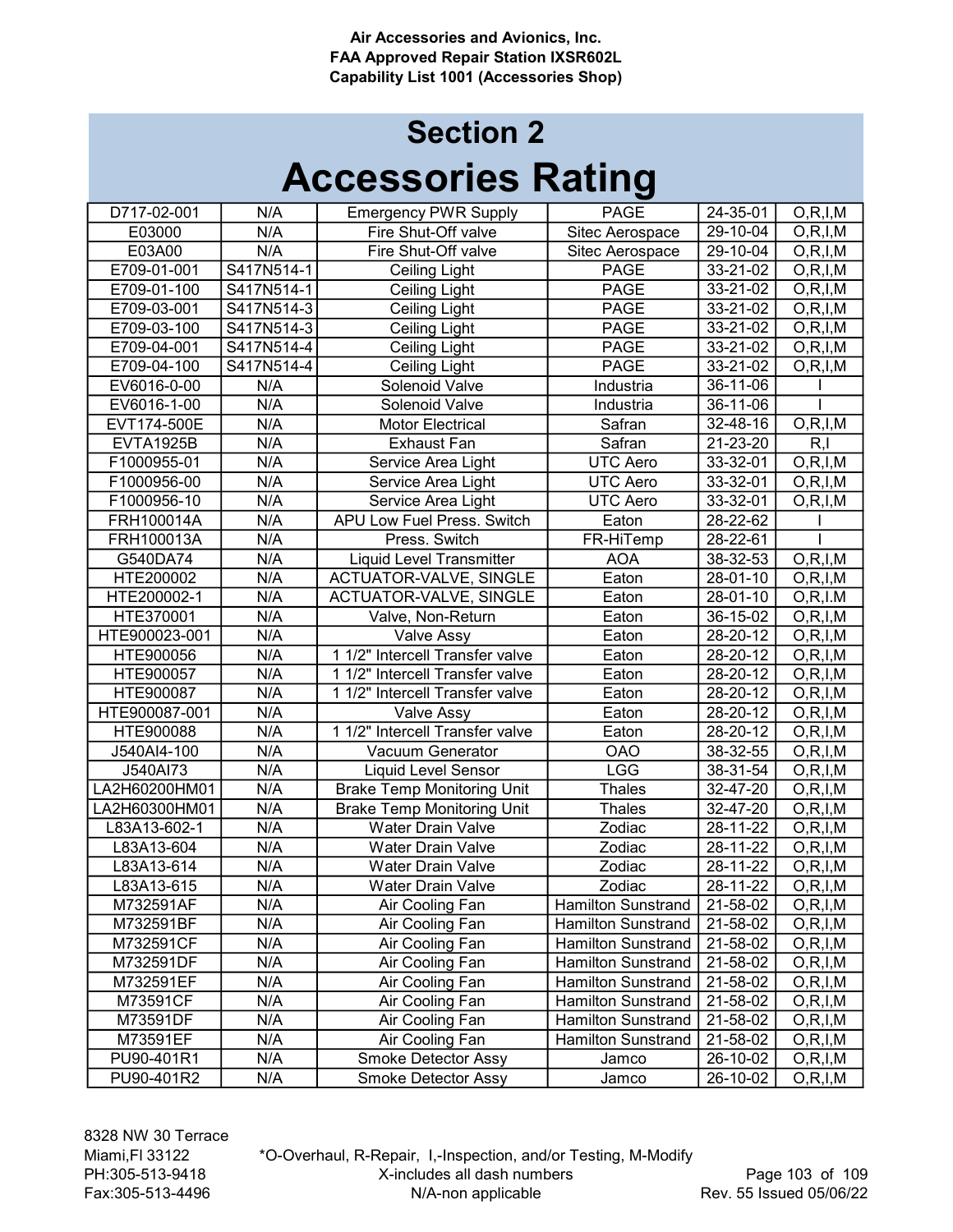# Accessories Rating Section 2

| PU90-401R3<br>N/A<br>26-10-02<br>Smoke Detector Assy<br>O, R, I, M<br>Jamco<br>N/A<br>PU90-401R4<br>26-10-02<br>O, R, I, M<br>Smoke Detector Assy<br>Jamco<br>PU90-401S<br>N/A<br>26-10-02<br>Smoke Detector Assy<br>O, R, I, M<br>Jamco<br>N/A<br>PU90-421R1<br>26-10-02<br>O, R, I, M<br>Smoke Detector Assy<br>Jamco<br>N/A<br>PU90-421R2<br>26-10-02<br>Smoke Detector Assy<br>O, R, I, M<br>Jamco<br>N/A<br>PU90-421R3<br>26-10-02<br>O, R, I, M<br>Smoke Detector Assy<br>Jamco<br>N/A<br>PU90-421R4<br>26-10-02<br>O, R, I, M<br>Smoke Detector Assy<br>Jamco<br>N/A<br>PU90-421S<br>Smoke Detector Assy<br>26-10-02<br>O, R, I, M<br>Jamco<br>N/A<br>PU90-431R1<br>Smoke Detector Assy<br>26-10-02<br>O, R, I, M<br>Jamco<br>PU90-431R2<br>N/A<br>26-10-02<br>Smoke Detector Assy<br>Jamco<br>O, R, I, M<br>PU90-431R3<br>N/A<br>26-10-02<br>O, R, I, M<br>Smoke Detector Assy<br>Jamco<br>N/A<br>PU90-431R4<br>26-10-02<br>O, R, I, M<br>Smoke Detector Assy<br>Jamco<br>N/A<br>PU90-431S<br>26-10-02<br>O, R, I, M<br>Smoke Detector Assy<br>Jamco<br>N/A<br>PU90-441R1<br>26-10-02<br>O, R, I, M<br>Smoke Detector Assy<br>Jamco<br>N/A<br>PU90-441R2<br>26-10-02<br>O, R, I, M<br>Smoke Detector Assy<br>Jamco<br>N/A<br>PU90-441R3<br>26-10-02<br>O, R, I, M<br>Smoke Detector Assy<br>Jamco<br>N/A<br>26-10-02<br>PU90-441R4<br>Smoke Detector Assy<br>O, R, I, M<br>Jamco<br>N/A<br>PU90-441S<br>26-10-02<br>O, R, I, M<br>Smoke Detector Assy<br>Jamco<br>N/A<br>PU90-451R1<br>26-10-02<br>O, R, I, M<br>Smoke Detector Assy<br>Jamco<br>N/A<br>PU90-451R2<br>26-10-02<br>Smoke Detector Assy<br>O, R, I, M<br>Jamco<br>N/A<br>PU90-451R3<br>26-10-02<br>Smoke Detector Assy<br>O, R, I, M<br>Jamco<br>N/A<br>PU90-451R4<br>26-10-02<br>Smoke Detector Assy<br>O, R, I, M<br>Jamco<br>N/A<br>PU90-451S<br>26-10-02<br>O, R, I, M<br>Smoke Detector Assy<br>Jamco<br>N/A<br>PU90-461R1<br>Smoke Detector Assy<br>26-10-02<br>O, R, I, M<br>Jamco<br>N/A<br>PU90-461R2<br>26-10-02<br>Smoke Detector Assy<br>O, R, I, M<br>Jamco<br>N/A<br>26-10-02<br>PU90-461R3<br>Smoke Detector Assy<br>Jamco<br>O, R, I, M<br>PU90-461R4<br>N/A<br>Smoke Detector Assy<br>26-10-02<br>O, R, I, M<br>Jamco<br>N/A<br>PU90-461S<br>Smoke Detector Assy<br>26-10-02<br>O, R, I, M<br>Jamco<br>N/A<br>PU90-499R1<br>Smoke Detector Assy<br>26-10-02<br>O, R, I, M<br>Jamco<br>N/A<br>PU90-499R2<br>Smoke Detector Assy<br>26-10-02<br>O, R, I, M<br>Jamco<br>N/A<br>PU90-499R3<br>Smoke Detector Assy<br>26-10-02<br>O, R, I, M<br>Jamco<br>N/A<br>PU90-499R4<br>26-10-02<br>O, R, I, M<br>Smoke Detector Assy<br>Jamco<br>N/A<br>PU90-499S<br>26-10-02<br>O, R, I, M<br>Smoke Detector Assy<br>Jamco<br>27-44-01<br>R5303-3<br>N/A<br>O, R, I, M<br>Speed Brake Actuator Assy<br>Whippany Act. Sys.<br>27-44-01<br>R5303-5<br>N/A<br>Speed Brake Actuator Assy<br>O, R, I, M<br>Whippany Act. Sys.<br>R5303-51<br>N/A<br>27-44-01<br>O, R, I, M<br>Speed Brake Actuator Assy<br>Whippany Act. Sys.<br>N/A<br>R5303M1<br>Speed Brake Actuator Assy<br>Whippany Act. Sys.<br>27-44-02<br>O, R, I, M<br>N/A<br>R5303M1-1<br>Speed Brake Actuator Assy<br>Whippany Act. Sys.<br>27-44-02<br>O, R, I, M<br>N/A<br>APU Air Inlet Door Actuator<br>Whippany Act. Sys.<br>R6200M3-13<br>49-50-02<br>O, R, I, M<br>N/A<br>Panasonic<br>RD-AV9809-01<br>23-32-58<br><b>LCD Monitor</b><br>O, R, I, M<br>N/A<br>RD-AV9809-02<br><b>LCD Monitor</b><br>Panasonic<br>23-32-58<br>O, R, I, M<br>N/A<br>RD-AV9809-03<br><b>LCD Monitor</b><br>Panasonic<br>23-32-58<br>O, R, I, M<br>N/A<br><b>LCD Monitor</b><br>RD-AV9809-04<br>Panasonic<br>23-32-58<br>O, R, I, M<br>RD-AV9809-05<br>N/A<br><b>LCD Monitor</b><br>Panasonic<br>23-32-58<br>O, R, I, M<br>RD-AV9810-01<br>N/A<br><b>LCD Monitor</b><br>Panasonic<br>23-32-58<br>O, R, I, M<br>RD-AV9810-02<br>N/A<br><b>LCD Monitor</b><br>Panasonic<br>23-32-58<br>O, R, I, M |  |  |  |
|--------------------------------------------------------------------------------------------------------------------------------------------------------------------------------------------------------------------------------------------------------------------------------------------------------------------------------------------------------------------------------------------------------------------------------------------------------------------------------------------------------------------------------------------------------------------------------------------------------------------------------------------------------------------------------------------------------------------------------------------------------------------------------------------------------------------------------------------------------------------------------------------------------------------------------------------------------------------------------------------------------------------------------------------------------------------------------------------------------------------------------------------------------------------------------------------------------------------------------------------------------------------------------------------------------------------------------------------------------------------------------------------------------------------------------------------------------------------------------------------------------------------------------------------------------------------------------------------------------------------------------------------------------------------------------------------------------------------------------------------------------------------------------------------------------------------------------------------------------------------------------------------------------------------------------------------------------------------------------------------------------------------------------------------------------------------------------------------------------------------------------------------------------------------------------------------------------------------------------------------------------------------------------------------------------------------------------------------------------------------------------------------------------------------------------------------------------------------------------------------------------------------------------------------------------------------------------------------------------------------------------------------------------------------------------------------------------------------------------------------------------------------------------------------------------------------------------------------------------------------------------------------------------------------------------------------------------------------------------------------------------------------------------------------------------------------------------------------------------------------------------------------------------------------------------------------------------------------------------------------------------------------------------------------------------------------------------------------------------------------------------------------------------------------------------------------------------------------------------------------------------------------------------------------------------------------------------------------------------------------------------------------------------------------------------------------------------------------------------------------------------------------------------------------------------------------------------------------------------------------------------------------------------------------|--|--|--|
|                                                                                                                                                                                                                                                                                                                                                                                                                                                                                                                                                                                                                                                                                                                                                                                                                                                                                                                                                                                                                                                                                                                                                                                                                                                                                                                                                                                                                                                                                                                                                                                                                                                                                                                                                                                                                                                                                                                                                                                                                                                                                                                                                                                                                                                                                                                                                                                                                                                                                                                                                                                                                                                                                                                                                                                                                                                                                                                                                                                                                                                                                                                                                                                                                                                                                                                                                                                                                                                                                                                                                                                                                                                                                                                                                                                                                                                                                                                    |  |  |  |
|                                                                                                                                                                                                                                                                                                                                                                                                                                                                                                                                                                                                                                                                                                                                                                                                                                                                                                                                                                                                                                                                                                                                                                                                                                                                                                                                                                                                                                                                                                                                                                                                                                                                                                                                                                                                                                                                                                                                                                                                                                                                                                                                                                                                                                                                                                                                                                                                                                                                                                                                                                                                                                                                                                                                                                                                                                                                                                                                                                                                                                                                                                                                                                                                                                                                                                                                                                                                                                                                                                                                                                                                                                                                                                                                                                                                                                                                                                                    |  |  |  |
|                                                                                                                                                                                                                                                                                                                                                                                                                                                                                                                                                                                                                                                                                                                                                                                                                                                                                                                                                                                                                                                                                                                                                                                                                                                                                                                                                                                                                                                                                                                                                                                                                                                                                                                                                                                                                                                                                                                                                                                                                                                                                                                                                                                                                                                                                                                                                                                                                                                                                                                                                                                                                                                                                                                                                                                                                                                                                                                                                                                                                                                                                                                                                                                                                                                                                                                                                                                                                                                                                                                                                                                                                                                                                                                                                                                                                                                                                                                    |  |  |  |
|                                                                                                                                                                                                                                                                                                                                                                                                                                                                                                                                                                                                                                                                                                                                                                                                                                                                                                                                                                                                                                                                                                                                                                                                                                                                                                                                                                                                                                                                                                                                                                                                                                                                                                                                                                                                                                                                                                                                                                                                                                                                                                                                                                                                                                                                                                                                                                                                                                                                                                                                                                                                                                                                                                                                                                                                                                                                                                                                                                                                                                                                                                                                                                                                                                                                                                                                                                                                                                                                                                                                                                                                                                                                                                                                                                                                                                                                                                                    |  |  |  |
|                                                                                                                                                                                                                                                                                                                                                                                                                                                                                                                                                                                                                                                                                                                                                                                                                                                                                                                                                                                                                                                                                                                                                                                                                                                                                                                                                                                                                                                                                                                                                                                                                                                                                                                                                                                                                                                                                                                                                                                                                                                                                                                                                                                                                                                                                                                                                                                                                                                                                                                                                                                                                                                                                                                                                                                                                                                                                                                                                                                                                                                                                                                                                                                                                                                                                                                                                                                                                                                                                                                                                                                                                                                                                                                                                                                                                                                                                                                    |  |  |  |
|                                                                                                                                                                                                                                                                                                                                                                                                                                                                                                                                                                                                                                                                                                                                                                                                                                                                                                                                                                                                                                                                                                                                                                                                                                                                                                                                                                                                                                                                                                                                                                                                                                                                                                                                                                                                                                                                                                                                                                                                                                                                                                                                                                                                                                                                                                                                                                                                                                                                                                                                                                                                                                                                                                                                                                                                                                                                                                                                                                                                                                                                                                                                                                                                                                                                                                                                                                                                                                                                                                                                                                                                                                                                                                                                                                                                                                                                                                                    |  |  |  |
|                                                                                                                                                                                                                                                                                                                                                                                                                                                                                                                                                                                                                                                                                                                                                                                                                                                                                                                                                                                                                                                                                                                                                                                                                                                                                                                                                                                                                                                                                                                                                                                                                                                                                                                                                                                                                                                                                                                                                                                                                                                                                                                                                                                                                                                                                                                                                                                                                                                                                                                                                                                                                                                                                                                                                                                                                                                                                                                                                                                                                                                                                                                                                                                                                                                                                                                                                                                                                                                                                                                                                                                                                                                                                                                                                                                                                                                                                                                    |  |  |  |
|                                                                                                                                                                                                                                                                                                                                                                                                                                                                                                                                                                                                                                                                                                                                                                                                                                                                                                                                                                                                                                                                                                                                                                                                                                                                                                                                                                                                                                                                                                                                                                                                                                                                                                                                                                                                                                                                                                                                                                                                                                                                                                                                                                                                                                                                                                                                                                                                                                                                                                                                                                                                                                                                                                                                                                                                                                                                                                                                                                                                                                                                                                                                                                                                                                                                                                                                                                                                                                                                                                                                                                                                                                                                                                                                                                                                                                                                                                                    |  |  |  |
|                                                                                                                                                                                                                                                                                                                                                                                                                                                                                                                                                                                                                                                                                                                                                                                                                                                                                                                                                                                                                                                                                                                                                                                                                                                                                                                                                                                                                                                                                                                                                                                                                                                                                                                                                                                                                                                                                                                                                                                                                                                                                                                                                                                                                                                                                                                                                                                                                                                                                                                                                                                                                                                                                                                                                                                                                                                                                                                                                                                                                                                                                                                                                                                                                                                                                                                                                                                                                                                                                                                                                                                                                                                                                                                                                                                                                                                                                                                    |  |  |  |
|                                                                                                                                                                                                                                                                                                                                                                                                                                                                                                                                                                                                                                                                                                                                                                                                                                                                                                                                                                                                                                                                                                                                                                                                                                                                                                                                                                                                                                                                                                                                                                                                                                                                                                                                                                                                                                                                                                                                                                                                                                                                                                                                                                                                                                                                                                                                                                                                                                                                                                                                                                                                                                                                                                                                                                                                                                                                                                                                                                                                                                                                                                                                                                                                                                                                                                                                                                                                                                                                                                                                                                                                                                                                                                                                                                                                                                                                                                                    |  |  |  |
|                                                                                                                                                                                                                                                                                                                                                                                                                                                                                                                                                                                                                                                                                                                                                                                                                                                                                                                                                                                                                                                                                                                                                                                                                                                                                                                                                                                                                                                                                                                                                                                                                                                                                                                                                                                                                                                                                                                                                                                                                                                                                                                                                                                                                                                                                                                                                                                                                                                                                                                                                                                                                                                                                                                                                                                                                                                                                                                                                                                                                                                                                                                                                                                                                                                                                                                                                                                                                                                                                                                                                                                                                                                                                                                                                                                                                                                                                                                    |  |  |  |
|                                                                                                                                                                                                                                                                                                                                                                                                                                                                                                                                                                                                                                                                                                                                                                                                                                                                                                                                                                                                                                                                                                                                                                                                                                                                                                                                                                                                                                                                                                                                                                                                                                                                                                                                                                                                                                                                                                                                                                                                                                                                                                                                                                                                                                                                                                                                                                                                                                                                                                                                                                                                                                                                                                                                                                                                                                                                                                                                                                                                                                                                                                                                                                                                                                                                                                                                                                                                                                                                                                                                                                                                                                                                                                                                                                                                                                                                                                                    |  |  |  |
|                                                                                                                                                                                                                                                                                                                                                                                                                                                                                                                                                                                                                                                                                                                                                                                                                                                                                                                                                                                                                                                                                                                                                                                                                                                                                                                                                                                                                                                                                                                                                                                                                                                                                                                                                                                                                                                                                                                                                                                                                                                                                                                                                                                                                                                                                                                                                                                                                                                                                                                                                                                                                                                                                                                                                                                                                                                                                                                                                                                                                                                                                                                                                                                                                                                                                                                                                                                                                                                                                                                                                                                                                                                                                                                                                                                                                                                                                                                    |  |  |  |
|                                                                                                                                                                                                                                                                                                                                                                                                                                                                                                                                                                                                                                                                                                                                                                                                                                                                                                                                                                                                                                                                                                                                                                                                                                                                                                                                                                                                                                                                                                                                                                                                                                                                                                                                                                                                                                                                                                                                                                                                                                                                                                                                                                                                                                                                                                                                                                                                                                                                                                                                                                                                                                                                                                                                                                                                                                                                                                                                                                                                                                                                                                                                                                                                                                                                                                                                                                                                                                                                                                                                                                                                                                                                                                                                                                                                                                                                                                                    |  |  |  |
|                                                                                                                                                                                                                                                                                                                                                                                                                                                                                                                                                                                                                                                                                                                                                                                                                                                                                                                                                                                                                                                                                                                                                                                                                                                                                                                                                                                                                                                                                                                                                                                                                                                                                                                                                                                                                                                                                                                                                                                                                                                                                                                                                                                                                                                                                                                                                                                                                                                                                                                                                                                                                                                                                                                                                                                                                                                                                                                                                                                                                                                                                                                                                                                                                                                                                                                                                                                                                                                                                                                                                                                                                                                                                                                                                                                                                                                                                                                    |  |  |  |
|                                                                                                                                                                                                                                                                                                                                                                                                                                                                                                                                                                                                                                                                                                                                                                                                                                                                                                                                                                                                                                                                                                                                                                                                                                                                                                                                                                                                                                                                                                                                                                                                                                                                                                                                                                                                                                                                                                                                                                                                                                                                                                                                                                                                                                                                                                                                                                                                                                                                                                                                                                                                                                                                                                                                                                                                                                                                                                                                                                                                                                                                                                                                                                                                                                                                                                                                                                                                                                                                                                                                                                                                                                                                                                                                                                                                                                                                                                                    |  |  |  |
|                                                                                                                                                                                                                                                                                                                                                                                                                                                                                                                                                                                                                                                                                                                                                                                                                                                                                                                                                                                                                                                                                                                                                                                                                                                                                                                                                                                                                                                                                                                                                                                                                                                                                                                                                                                                                                                                                                                                                                                                                                                                                                                                                                                                                                                                                                                                                                                                                                                                                                                                                                                                                                                                                                                                                                                                                                                                                                                                                                                                                                                                                                                                                                                                                                                                                                                                                                                                                                                                                                                                                                                                                                                                                                                                                                                                                                                                                                                    |  |  |  |
|                                                                                                                                                                                                                                                                                                                                                                                                                                                                                                                                                                                                                                                                                                                                                                                                                                                                                                                                                                                                                                                                                                                                                                                                                                                                                                                                                                                                                                                                                                                                                                                                                                                                                                                                                                                                                                                                                                                                                                                                                                                                                                                                                                                                                                                                                                                                                                                                                                                                                                                                                                                                                                                                                                                                                                                                                                                                                                                                                                                                                                                                                                                                                                                                                                                                                                                                                                                                                                                                                                                                                                                                                                                                                                                                                                                                                                                                                                                    |  |  |  |
|                                                                                                                                                                                                                                                                                                                                                                                                                                                                                                                                                                                                                                                                                                                                                                                                                                                                                                                                                                                                                                                                                                                                                                                                                                                                                                                                                                                                                                                                                                                                                                                                                                                                                                                                                                                                                                                                                                                                                                                                                                                                                                                                                                                                                                                                                                                                                                                                                                                                                                                                                                                                                                                                                                                                                                                                                                                                                                                                                                                                                                                                                                                                                                                                                                                                                                                                                                                                                                                                                                                                                                                                                                                                                                                                                                                                                                                                                                                    |  |  |  |
|                                                                                                                                                                                                                                                                                                                                                                                                                                                                                                                                                                                                                                                                                                                                                                                                                                                                                                                                                                                                                                                                                                                                                                                                                                                                                                                                                                                                                                                                                                                                                                                                                                                                                                                                                                                                                                                                                                                                                                                                                                                                                                                                                                                                                                                                                                                                                                                                                                                                                                                                                                                                                                                                                                                                                                                                                                                                                                                                                                                                                                                                                                                                                                                                                                                                                                                                                                                                                                                                                                                                                                                                                                                                                                                                                                                                                                                                                                                    |  |  |  |
|                                                                                                                                                                                                                                                                                                                                                                                                                                                                                                                                                                                                                                                                                                                                                                                                                                                                                                                                                                                                                                                                                                                                                                                                                                                                                                                                                                                                                                                                                                                                                                                                                                                                                                                                                                                                                                                                                                                                                                                                                                                                                                                                                                                                                                                                                                                                                                                                                                                                                                                                                                                                                                                                                                                                                                                                                                                                                                                                                                                                                                                                                                                                                                                                                                                                                                                                                                                                                                                                                                                                                                                                                                                                                                                                                                                                                                                                                                                    |  |  |  |
|                                                                                                                                                                                                                                                                                                                                                                                                                                                                                                                                                                                                                                                                                                                                                                                                                                                                                                                                                                                                                                                                                                                                                                                                                                                                                                                                                                                                                                                                                                                                                                                                                                                                                                                                                                                                                                                                                                                                                                                                                                                                                                                                                                                                                                                                                                                                                                                                                                                                                                                                                                                                                                                                                                                                                                                                                                                                                                                                                                                                                                                                                                                                                                                                                                                                                                                                                                                                                                                                                                                                                                                                                                                                                                                                                                                                                                                                                                                    |  |  |  |
|                                                                                                                                                                                                                                                                                                                                                                                                                                                                                                                                                                                                                                                                                                                                                                                                                                                                                                                                                                                                                                                                                                                                                                                                                                                                                                                                                                                                                                                                                                                                                                                                                                                                                                                                                                                                                                                                                                                                                                                                                                                                                                                                                                                                                                                                                                                                                                                                                                                                                                                                                                                                                                                                                                                                                                                                                                                                                                                                                                                                                                                                                                                                                                                                                                                                                                                                                                                                                                                                                                                                                                                                                                                                                                                                                                                                                                                                                                                    |  |  |  |
|                                                                                                                                                                                                                                                                                                                                                                                                                                                                                                                                                                                                                                                                                                                                                                                                                                                                                                                                                                                                                                                                                                                                                                                                                                                                                                                                                                                                                                                                                                                                                                                                                                                                                                                                                                                                                                                                                                                                                                                                                                                                                                                                                                                                                                                                                                                                                                                                                                                                                                                                                                                                                                                                                                                                                                                                                                                                                                                                                                                                                                                                                                                                                                                                                                                                                                                                                                                                                                                                                                                                                                                                                                                                                                                                                                                                                                                                                                                    |  |  |  |
|                                                                                                                                                                                                                                                                                                                                                                                                                                                                                                                                                                                                                                                                                                                                                                                                                                                                                                                                                                                                                                                                                                                                                                                                                                                                                                                                                                                                                                                                                                                                                                                                                                                                                                                                                                                                                                                                                                                                                                                                                                                                                                                                                                                                                                                                                                                                                                                                                                                                                                                                                                                                                                                                                                                                                                                                                                                                                                                                                                                                                                                                                                                                                                                                                                                                                                                                                                                                                                                                                                                                                                                                                                                                                                                                                                                                                                                                                                                    |  |  |  |
|                                                                                                                                                                                                                                                                                                                                                                                                                                                                                                                                                                                                                                                                                                                                                                                                                                                                                                                                                                                                                                                                                                                                                                                                                                                                                                                                                                                                                                                                                                                                                                                                                                                                                                                                                                                                                                                                                                                                                                                                                                                                                                                                                                                                                                                                                                                                                                                                                                                                                                                                                                                                                                                                                                                                                                                                                                                                                                                                                                                                                                                                                                                                                                                                                                                                                                                                                                                                                                                                                                                                                                                                                                                                                                                                                                                                                                                                                                                    |  |  |  |
|                                                                                                                                                                                                                                                                                                                                                                                                                                                                                                                                                                                                                                                                                                                                                                                                                                                                                                                                                                                                                                                                                                                                                                                                                                                                                                                                                                                                                                                                                                                                                                                                                                                                                                                                                                                                                                                                                                                                                                                                                                                                                                                                                                                                                                                                                                                                                                                                                                                                                                                                                                                                                                                                                                                                                                                                                                                                                                                                                                                                                                                                                                                                                                                                                                                                                                                                                                                                                                                                                                                                                                                                                                                                                                                                                                                                                                                                                                                    |  |  |  |
|                                                                                                                                                                                                                                                                                                                                                                                                                                                                                                                                                                                                                                                                                                                                                                                                                                                                                                                                                                                                                                                                                                                                                                                                                                                                                                                                                                                                                                                                                                                                                                                                                                                                                                                                                                                                                                                                                                                                                                                                                                                                                                                                                                                                                                                                                                                                                                                                                                                                                                                                                                                                                                                                                                                                                                                                                                                                                                                                                                                                                                                                                                                                                                                                                                                                                                                                                                                                                                                                                                                                                                                                                                                                                                                                                                                                                                                                                                                    |  |  |  |
|                                                                                                                                                                                                                                                                                                                                                                                                                                                                                                                                                                                                                                                                                                                                                                                                                                                                                                                                                                                                                                                                                                                                                                                                                                                                                                                                                                                                                                                                                                                                                                                                                                                                                                                                                                                                                                                                                                                                                                                                                                                                                                                                                                                                                                                                                                                                                                                                                                                                                                                                                                                                                                                                                                                                                                                                                                                                                                                                                                                                                                                                                                                                                                                                                                                                                                                                                                                                                                                                                                                                                                                                                                                                                                                                                                                                                                                                                                                    |  |  |  |
|                                                                                                                                                                                                                                                                                                                                                                                                                                                                                                                                                                                                                                                                                                                                                                                                                                                                                                                                                                                                                                                                                                                                                                                                                                                                                                                                                                                                                                                                                                                                                                                                                                                                                                                                                                                                                                                                                                                                                                                                                                                                                                                                                                                                                                                                                                                                                                                                                                                                                                                                                                                                                                                                                                                                                                                                                                                                                                                                                                                                                                                                                                                                                                                                                                                                                                                                                                                                                                                                                                                                                                                                                                                                                                                                                                                                                                                                                                                    |  |  |  |
|                                                                                                                                                                                                                                                                                                                                                                                                                                                                                                                                                                                                                                                                                                                                                                                                                                                                                                                                                                                                                                                                                                                                                                                                                                                                                                                                                                                                                                                                                                                                                                                                                                                                                                                                                                                                                                                                                                                                                                                                                                                                                                                                                                                                                                                                                                                                                                                                                                                                                                                                                                                                                                                                                                                                                                                                                                                                                                                                                                                                                                                                                                                                                                                                                                                                                                                                                                                                                                                                                                                                                                                                                                                                                                                                                                                                                                                                                                                    |  |  |  |
|                                                                                                                                                                                                                                                                                                                                                                                                                                                                                                                                                                                                                                                                                                                                                                                                                                                                                                                                                                                                                                                                                                                                                                                                                                                                                                                                                                                                                                                                                                                                                                                                                                                                                                                                                                                                                                                                                                                                                                                                                                                                                                                                                                                                                                                                                                                                                                                                                                                                                                                                                                                                                                                                                                                                                                                                                                                                                                                                                                                                                                                                                                                                                                                                                                                                                                                                                                                                                                                                                                                                                                                                                                                                                                                                                                                                                                                                                                                    |  |  |  |
|                                                                                                                                                                                                                                                                                                                                                                                                                                                                                                                                                                                                                                                                                                                                                                                                                                                                                                                                                                                                                                                                                                                                                                                                                                                                                                                                                                                                                                                                                                                                                                                                                                                                                                                                                                                                                                                                                                                                                                                                                                                                                                                                                                                                                                                                                                                                                                                                                                                                                                                                                                                                                                                                                                                                                                                                                                                                                                                                                                                                                                                                                                                                                                                                                                                                                                                                                                                                                                                                                                                                                                                                                                                                                                                                                                                                                                                                                                                    |  |  |  |
|                                                                                                                                                                                                                                                                                                                                                                                                                                                                                                                                                                                                                                                                                                                                                                                                                                                                                                                                                                                                                                                                                                                                                                                                                                                                                                                                                                                                                                                                                                                                                                                                                                                                                                                                                                                                                                                                                                                                                                                                                                                                                                                                                                                                                                                                                                                                                                                                                                                                                                                                                                                                                                                                                                                                                                                                                                                                                                                                                                                                                                                                                                                                                                                                                                                                                                                                                                                                                                                                                                                                                                                                                                                                                                                                                                                                                                                                                                                    |  |  |  |
|                                                                                                                                                                                                                                                                                                                                                                                                                                                                                                                                                                                                                                                                                                                                                                                                                                                                                                                                                                                                                                                                                                                                                                                                                                                                                                                                                                                                                                                                                                                                                                                                                                                                                                                                                                                                                                                                                                                                                                                                                                                                                                                                                                                                                                                                                                                                                                                                                                                                                                                                                                                                                                                                                                                                                                                                                                                                                                                                                                                                                                                                                                                                                                                                                                                                                                                                                                                                                                                                                                                                                                                                                                                                                                                                                                                                                                                                                                                    |  |  |  |
|                                                                                                                                                                                                                                                                                                                                                                                                                                                                                                                                                                                                                                                                                                                                                                                                                                                                                                                                                                                                                                                                                                                                                                                                                                                                                                                                                                                                                                                                                                                                                                                                                                                                                                                                                                                                                                                                                                                                                                                                                                                                                                                                                                                                                                                                                                                                                                                                                                                                                                                                                                                                                                                                                                                                                                                                                                                                                                                                                                                                                                                                                                                                                                                                                                                                                                                                                                                                                                                                                                                                                                                                                                                                                                                                                                                                                                                                                                                    |  |  |  |
|                                                                                                                                                                                                                                                                                                                                                                                                                                                                                                                                                                                                                                                                                                                                                                                                                                                                                                                                                                                                                                                                                                                                                                                                                                                                                                                                                                                                                                                                                                                                                                                                                                                                                                                                                                                                                                                                                                                                                                                                                                                                                                                                                                                                                                                                                                                                                                                                                                                                                                                                                                                                                                                                                                                                                                                                                                                                                                                                                                                                                                                                                                                                                                                                                                                                                                                                                                                                                                                                                                                                                                                                                                                                                                                                                                                                                                                                                                                    |  |  |  |
|                                                                                                                                                                                                                                                                                                                                                                                                                                                                                                                                                                                                                                                                                                                                                                                                                                                                                                                                                                                                                                                                                                                                                                                                                                                                                                                                                                                                                                                                                                                                                                                                                                                                                                                                                                                                                                                                                                                                                                                                                                                                                                                                                                                                                                                                                                                                                                                                                                                                                                                                                                                                                                                                                                                                                                                                                                                                                                                                                                                                                                                                                                                                                                                                                                                                                                                                                                                                                                                                                                                                                                                                                                                                                                                                                                                                                                                                                                                    |  |  |  |
|                                                                                                                                                                                                                                                                                                                                                                                                                                                                                                                                                                                                                                                                                                                                                                                                                                                                                                                                                                                                                                                                                                                                                                                                                                                                                                                                                                                                                                                                                                                                                                                                                                                                                                                                                                                                                                                                                                                                                                                                                                                                                                                                                                                                                                                                                                                                                                                                                                                                                                                                                                                                                                                                                                                                                                                                                                                                                                                                                                                                                                                                                                                                                                                                                                                                                                                                                                                                                                                                                                                                                                                                                                                                                                                                                                                                                                                                                                                    |  |  |  |
|                                                                                                                                                                                                                                                                                                                                                                                                                                                                                                                                                                                                                                                                                                                                                                                                                                                                                                                                                                                                                                                                                                                                                                                                                                                                                                                                                                                                                                                                                                                                                                                                                                                                                                                                                                                                                                                                                                                                                                                                                                                                                                                                                                                                                                                                                                                                                                                                                                                                                                                                                                                                                                                                                                                                                                                                                                                                                                                                                                                                                                                                                                                                                                                                                                                                                                                                                                                                                                                                                                                                                                                                                                                                                                                                                                                                                                                                                                                    |  |  |  |
|                                                                                                                                                                                                                                                                                                                                                                                                                                                                                                                                                                                                                                                                                                                                                                                                                                                                                                                                                                                                                                                                                                                                                                                                                                                                                                                                                                                                                                                                                                                                                                                                                                                                                                                                                                                                                                                                                                                                                                                                                                                                                                                                                                                                                                                                                                                                                                                                                                                                                                                                                                                                                                                                                                                                                                                                                                                                                                                                                                                                                                                                                                                                                                                                                                                                                                                                                                                                                                                                                                                                                                                                                                                                                                                                                                                                                                                                                                                    |  |  |  |
|                                                                                                                                                                                                                                                                                                                                                                                                                                                                                                                                                                                                                                                                                                                                                                                                                                                                                                                                                                                                                                                                                                                                                                                                                                                                                                                                                                                                                                                                                                                                                                                                                                                                                                                                                                                                                                                                                                                                                                                                                                                                                                                                                                                                                                                                                                                                                                                                                                                                                                                                                                                                                                                                                                                                                                                                                                                                                                                                                                                                                                                                                                                                                                                                                                                                                                                                                                                                                                                                                                                                                                                                                                                                                                                                                                                                                                                                                                                    |  |  |  |
|                                                                                                                                                                                                                                                                                                                                                                                                                                                                                                                                                                                                                                                                                                                                                                                                                                                                                                                                                                                                                                                                                                                                                                                                                                                                                                                                                                                                                                                                                                                                                                                                                                                                                                                                                                                                                                                                                                                                                                                                                                                                                                                                                                                                                                                                                                                                                                                                                                                                                                                                                                                                                                                                                                                                                                                                                                                                                                                                                                                                                                                                                                                                                                                                                                                                                                                                                                                                                                                                                                                                                                                                                                                                                                                                                                                                                                                                                                                    |  |  |  |
|                                                                                                                                                                                                                                                                                                                                                                                                                                                                                                                                                                                                                                                                                                                                                                                                                                                                                                                                                                                                                                                                                                                                                                                                                                                                                                                                                                                                                                                                                                                                                                                                                                                                                                                                                                                                                                                                                                                                                                                                                                                                                                                                                                                                                                                                                                                                                                                                                                                                                                                                                                                                                                                                                                                                                                                                                                                                                                                                                                                                                                                                                                                                                                                                                                                                                                                                                                                                                                                                                                                                                                                                                                                                                                                                                                                                                                                                                                                    |  |  |  |
|                                                                                                                                                                                                                                                                                                                                                                                                                                                                                                                                                                                                                                                                                                                                                                                                                                                                                                                                                                                                                                                                                                                                                                                                                                                                                                                                                                                                                                                                                                                                                                                                                                                                                                                                                                                                                                                                                                                                                                                                                                                                                                                                                                                                                                                                                                                                                                                                                                                                                                                                                                                                                                                                                                                                                                                                                                                                                                                                                                                                                                                                                                                                                                                                                                                                                                                                                                                                                                                                                                                                                                                                                                                                                                                                                                                                                                                                                                                    |  |  |  |
|                                                                                                                                                                                                                                                                                                                                                                                                                                                                                                                                                                                                                                                                                                                                                                                                                                                                                                                                                                                                                                                                                                                                                                                                                                                                                                                                                                                                                                                                                                                                                                                                                                                                                                                                                                                                                                                                                                                                                                                                                                                                                                                                                                                                                                                                                                                                                                                                                                                                                                                                                                                                                                                                                                                                                                                                                                                                                                                                                                                                                                                                                                                                                                                                                                                                                                                                                                                                                                                                                                                                                                                                                                                                                                                                                                                                                                                                                                                    |  |  |  |

8328 NW 30 Terrace Miami,Fl 33122 PH:305-513-9418 Fax:305-513-4496

\*O-Overhaul, R-Repair, I,-Inspection, and/or Testing, M-Modify X-includes all dash numbers N/A-non applicable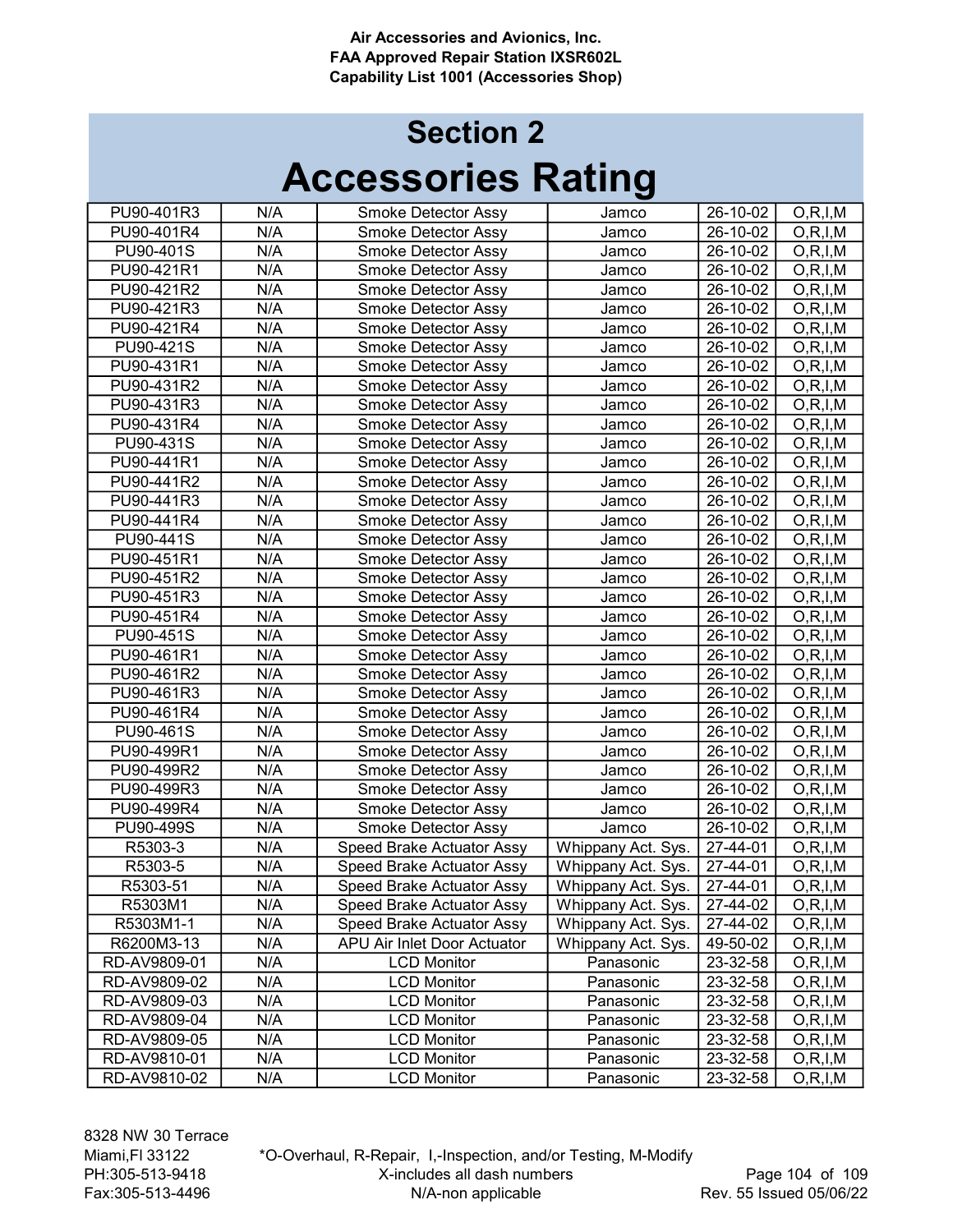## Accessories Rating Section 2

| RD-AV9810-03     | N/A | <b>LCD Monitor</b>                 | Panasonic                 | 23-32-58       | O, R, I, M |
|------------------|-----|------------------------------------|---------------------------|----------------|------------|
| RD-AV9810-04     | N/A | <b>LCD Monitor</b>                 | Panasonic                 | 23-32-58       | O, R, I, M |
| RD-AV9810-05     | N/A | <b>LCD Monitor</b>                 | Panasonic                 | 23-32-58       | O, R, I, M |
| RD-AV9811-01     | N/A | <b>LCD Monitor</b>                 | Panasonic                 | 23-32-58       | O, R, I, M |
| RD-AV9812-01     | N/A | <b>LCD Monitor</b>                 | Panasonic                 | 23-32-58       | O, R, I, M |
| RD-AV9815-01     | N/A | <b>LCD Monitor</b>                 | Panasonic                 | 23-32-58       | O, R, I, M |
| RD-AV9831-01     | N/A | <b>LCD Monitor</b>                 | Panasonic                 | 23-32-58       | O, R, I, M |
| RD-AV9832-01     | N/A | <b>LCD Monitor</b>                 | Panasonic                 | 23-32-58       | O, R, I, M |
| RD-AV9841-01     | N/A | <b>LCD Monitor</b>                 | Panasonic                 | 44-20-39       | O, R, I, M |
| RD-AV9842-01     | N/A | <b>LCD Monitor</b>                 | Panasonic                 | 44-20-39       | O, R, I, M |
| RD-AV9843-01     | N/A | <b>LCD Monitor</b>                 | Panasonic                 | 44-20-39       | O, R, I, M |
| RD-AV9843-02     | N/A | <b>LCD Monitor</b>                 | Panasonic                 | 44-20-39       | O, R, I, M |
| RD-AV9843-03     | N/A | <b>LCD Monitor</b>                 | Panasonic                 | 44-20-39       | O, R, I, M |
| RD-AV9844-01     | N/A | <b>LCD Monitor</b>                 | Panasonic                 | 44-20-39       | O, R, I, M |
| RD-AV9844-02     | N/A | <b>LCD Monitor</b>                 | Panasonic                 | 44-20-39       | O, R, I, M |
| RD-AV9844-03     | N/A | <b>LCD Monitor</b>                 | Panasonic                 | 44-20-39       | O, R, I, M |
| <b>RD-AX4406</b> | N/A | Seat Electronics Box (SEB)         | Panasonic                 | 23-34-95       | O, R, I, M |
| RD-AX5301-A      | N/A | 3-Seat PSU Decoder                 | Panasonic                 | 23-34-11       | O, R, I, M |
| RD-AX5303        | N/A | 3-Seat PSU Decoder                 | Panasonic                 | 23-34-11       | O, R, I, M |
| RP235-00         | N/A | <b>Temperature Sensor</b>          | Esterline                 | 73-21-37       |            |
| S210T120-101     | N/A | <b>High Pressure Shutoff Valve</b> | <b>UTC</b> Aero           | 36-12-09       | O, R, I, M |
| S210T120-111     | N/A | <b>High Pressure Shutoff Valve</b> | <b>UTC Aero</b>           | 36-12-09       | O, R, I, M |
| S210T120-121     | N/A | <b>High Pressure Shutoff Valve</b> | <b>UTC Aero</b>           | 36-12-09       | O, R, I, M |
| S210T120-122     | N/A | <b>High Pressure Controller</b>    | <b>UTC Aero</b>           | 36-12-02       | O, R, I, M |
| S210T120-131     | N/A | <b>High Pressure Shutoff Valve</b> | <b>UTC Aero</b>           | 36-12-09       | O, R, I, M |
| S210T120-141     | N/A | <b>High Pressure Shutoff Valve</b> | <b>UTC Aero</b>           | 36-12-09       | O, R, I, M |
| S210T120-17      | N/A | Air Cooling Fan                    | <b>Hamilton Sunstrand</b> | 21-58-02       | O, R, I, M |
| S210T120-192     | N/A | <b>High Pressure Controller</b>    | UTC Aero                  | 36-12-02       | O, R, I, M |
| S210T120-202     | N/A | <b>High Pressure Controller</b>    | <b>UTC Aero</b>           | 36-12-02       | O, R, I, M |
| S210T120-212     | N/A | <b>High Pressure Controller</b>    | <b>UTC Aero</b>           | 36-12-02       | O, R, I, M |
| S210T120-22      | N/A | <b>High Pressure Controller</b>    | <b>UTC Aero</b>           | 36-12-02       | O, R, I, M |
| S210T120-27      | N/A | Air Cooling Fan                    | Hamilton Sunstrand        | 21-58-02       | O, R, I, M |
| S210T120-32      | N/A | <b>High Pressure Controller</b>    | <b>UTC Aero</b>           | 36-12-02       | O, R, I, M |
| S210T120-42      | N/A | <b>High Pressure Controller</b>    | UTC Aero                  | 36-12-02       | O, R, I, M |
| S210T120-52      | N/A | <b>High Pressure Controller</b>    | <b>UTC Aero</b>           | 36-12-02       | O, R, I, M |
| S210T170-14      | N/A | Air Cooling Fan                    | <b>Hamilton Sunstrand</b> | 21-58-02       | O, R, I, M |
| S210T170-17      | N/A | Air Cooling Fan                    | <b>Hamilton Sunstrand</b> | 21-58-02       | O, R, I, M |
| S210T170-27      | N/A | Air Cooling Fan                    | <b>Hamilton Sunstrand</b> | 21-58-02       | O, R, I, M |
| S210T170-37      | N/A | Air Cooling Fan                    | Hamilton Sunstrand        | 21-58-02       | O, R, I, M |
| S210W003-11      | N/A | Air Cooling Fan                    | <b>Hamilton Sunstrand</b> | 21-58-02       | O, R, I, M |
| S231W130-2       | N/A | Electronic Clock                   | <b>General Electric</b>   | $31 - 21 - 13$ | O, R, I, M |
| S233T912-1       | N/A | <b>Pitot Static Tube</b>           | Boeing                    | 34-10-66       |            |
| S233T912-2       | N/A | <b>Pitot Static Tube</b>           | Boeing                    | 34-10-66       |            |
| S233T912-5       | N/A | <b>Pitot Static Tube</b>           | <b>Boeing</b>             | 34-10-66       |            |
| S233T912-6       | N/A | <b>Pitot Static Tube</b>           | <b>Boeing</b>             | 34-10-66       |            |
| S283A305-1       | N/A | Anti-Collision Fuselage Strobe     | Honeywell                 | 33-42-03       | O, R, I, M |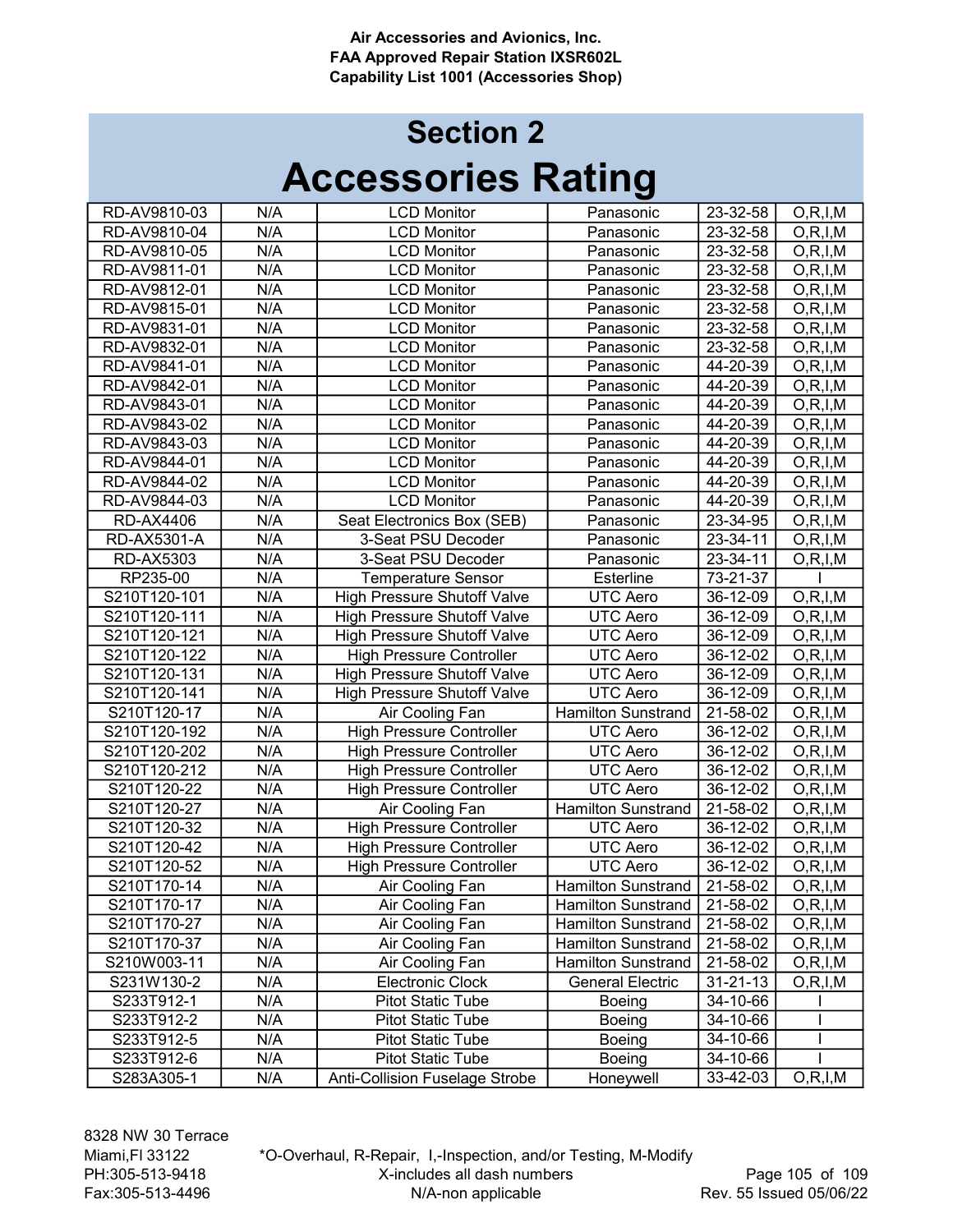| 33-44-27<br>S283A305-101<br>N/A<br>O, R, I, M<br><b>Strobe Power Supply</b><br>Honeywell<br>N/A<br>33-44-27<br>O, R, I, M<br><b>Strobe Power Supply</b><br>S283A305-102<br>Honeywell<br>N/A<br>33-42-04<br>O, R, I, M<br><b>Anti-Collision Fuselage Strobe</b><br>S283A305-2<br>Honeywell<br>N/A<br>33-44-21<br>O, R, I, M<br>S283T012-25<br><b>Strobe Light Power Supply</b><br>Honeywell<br>N/A<br>Navigational Strobe Light<br>$33 - 44 - 13$<br>S283T012-8<br>Grimes Aero<br>O, R, I, M<br>N/A<br>Navigational Strobe Light<br>33-44-13<br>O, R, I, M<br>S283T012-9<br>Grimes Aero<br>N/A<br><b>Toilet Timer Switch</b><br>38-30-01<br>O, R, I, M<br>TD1514-1002<br>Leach Int.<br>N/A<br><b>Toilet Timer Switch</b><br>38-30-01<br>O, R, I, M<br>TD1535-1002<br>Leach Int.<br>N/A<br>38-30-01<br>TD1702-1002<br><b>Toilet Timer Switch</b><br>Leach Int.<br>O, R, I, M<br>N/A<br>TD1715-1002<br><b>Toilet Timer Switch</b><br>38-30-01<br>O, R, I, M<br>Leach Int.<br>V2T152B<br>N/A<br><b>Butterfly Air Valve</b><br>21-26-55<br>Safran<br>I, R<br>N/A<br>$21 - 26 - 55$<br>I, R<br>V2T152BAMDTA<br><b>Butterfly Air Valve</b><br>Safran<br>N/A<br>V2T152D<br><b>Butterfly Air Valve</b><br>Safran<br>21-26-55<br>I, R<br>N/A<br>$21 - 21 - 12$<br>O, R, I, M<br><b>VD3810</b><br>Mixed Flow Fan<br>A.O.A.<br>VD3900-02<br>N/A<br>$21 - 21 - 16$<br>A.O.A.<br>O, R, I, M<br>Recirculating Fan<br>N/A<br>VD3900-03<br>A.O.A.<br>$21 - 21 - 16$<br>O, R, I, M<br><b>Recirculating Fan</b><br>N/A<br>VD3901-00<br>A.O.A.<br>$21 - 21 - 16$<br>O, R, I, M<br>Recirculating Fan<br>N/A<br>A.O.A.<br>21-21-19<br>VD3909-00<br>Recirculating Fan<br>O, R, I, M<br><b>VD3920</b><br>N/A<br>A.O.A.<br>$21 - 21 - 14$<br><b>Extraction Fan</b><br>O, R, I, M<br>Safran<br>$21 - 26 - 61$<br><b>VFT210B00</b><br>N/A<br>Skin Air Valve<br>O, R, I, M<br><b>VFT210B00</b><br>N/A<br>Safran<br>21-26-61<br>O, R, I, M<br><b>Skin Air Valve</b><br><b>AMDT A</b><br>N/A<br><b>Skin Air Valve</b><br>Safran<br>21-26-62<br><b>VFT300B00</b><br>O, R, I, M<br><b>VFT300B00</b><br>N/A<br>Safran<br><b>Skin Air Valve</b><br>21-26-62<br>O, R, I, M<br><b>AMDT A</b><br>N/A<br><b>AOA</b><br>$21 - 21 - 17$<br>VR4100-02<br><b>Recirculation Fan</b><br>O, R, I, M<br>N/A<br><b>AOA</b><br>$21 - 21 - 17$<br>VR4100-03<br><b>Recirculation Fan</b><br>O, R, I, M<br>N/A<br><b>AOA</b><br>$21 - 21 - 17$<br>VR4100-04<br><b>Recirculation Fan</b><br>O, R, I, M<br>N/A<br><b>DIEHL</b><br>$38 - 14 - 11$<br>VT442-2<br><b>Water Quantity Indicator</b><br>N/A<br>38-14-11<br>VT442-2 AMDT A<br><b>Water Quantity Indicator</b><br><b>DIEHL</b><br>N/A<br><b>DIEHL</b><br>29-30-06<br>VT477-2<br>Hyd Res Qty Indicator<br>N/A<br><b>DIEHL</b><br>29-30-06<br>VT477-2 AMDT A<br>Hyd Res Qty Indicator<br>N/A<br>Hyd Res Qty Indicator<br><b>DIEHL</b><br>29-30-06<br>VT477-3<br>N/A<br>29-30-06<br>VT477-3 AMDT A<br>Hyd Res Qty Indicator<br><b>DIEHL</b><br>N/A<br><b>Drainmast Control Unit</b><br>30-71-04<br>O, R, I, M<br>Z220H0000110<br>Airbus<br>N/A<br>Airbus<br>30-71-04<br>O, R, I, M<br>Z220H0001110<br><b>Drainmast Control Unit</b> |              |     |                               |        |          |            |
|-------------------------------------------------------------------------------------------------------------------------------------------------------------------------------------------------------------------------------------------------------------------------------------------------------------------------------------------------------------------------------------------------------------------------------------------------------------------------------------------------------------------------------------------------------------------------------------------------------------------------------------------------------------------------------------------------------------------------------------------------------------------------------------------------------------------------------------------------------------------------------------------------------------------------------------------------------------------------------------------------------------------------------------------------------------------------------------------------------------------------------------------------------------------------------------------------------------------------------------------------------------------------------------------------------------------------------------------------------------------------------------------------------------------------------------------------------------------------------------------------------------------------------------------------------------------------------------------------------------------------------------------------------------------------------------------------------------------------------------------------------------------------------------------------------------------------------------------------------------------------------------------------------------------------------------------------------------------------------------------------------------------------------------------------------------------------------------------------------------------------------------------------------------------------------------------------------------------------------------------------------------------------------------------------------------------------------------------------------------------------------------------------------------------------------------------------------------------------------------------------------------------------------------------------------------------------------------------------------------------------------------------------------------------------------------------------------------------------------------------------------------------------------------------------------------------------------------------------------------------------------------------------------------------------------------------------------------------------------------------------------------------------------------------------------------------------------------------------------------------------------------|--------------|-----|-------------------------------|--------|----------|------------|
|                                                                                                                                                                                                                                                                                                                                                                                                                                                                                                                                                                                                                                                                                                                                                                                                                                                                                                                                                                                                                                                                                                                                                                                                                                                                                                                                                                                                                                                                                                                                                                                                                                                                                                                                                                                                                                                                                                                                                                                                                                                                                                                                                                                                                                                                                                                                                                                                                                                                                                                                                                                                                                                                                                                                                                                                                                                                                                                                                                                                                                                                                                                                     |              |     |                               |        |          |            |
|                                                                                                                                                                                                                                                                                                                                                                                                                                                                                                                                                                                                                                                                                                                                                                                                                                                                                                                                                                                                                                                                                                                                                                                                                                                                                                                                                                                                                                                                                                                                                                                                                                                                                                                                                                                                                                                                                                                                                                                                                                                                                                                                                                                                                                                                                                                                                                                                                                                                                                                                                                                                                                                                                                                                                                                                                                                                                                                                                                                                                                                                                                                                     |              |     |                               |        |          |            |
|                                                                                                                                                                                                                                                                                                                                                                                                                                                                                                                                                                                                                                                                                                                                                                                                                                                                                                                                                                                                                                                                                                                                                                                                                                                                                                                                                                                                                                                                                                                                                                                                                                                                                                                                                                                                                                                                                                                                                                                                                                                                                                                                                                                                                                                                                                                                                                                                                                                                                                                                                                                                                                                                                                                                                                                                                                                                                                                                                                                                                                                                                                                                     |              |     |                               |        |          |            |
|                                                                                                                                                                                                                                                                                                                                                                                                                                                                                                                                                                                                                                                                                                                                                                                                                                                                                                                                                                                                                                                                                                                                                                                                                                                                                                                                                                                                                                                                                                                                                                                                                                                                                                                                                                                                                                                                                                                                                                                                                                                                                                                                                                                                                                                                                                                                                                                                                                                                                                                                                                                                                                                                                                                                                                                                                                                                                                                                                                                                                                                                                                                                     |              |     |                               |        |          |            |
|                                                                                                                                                                                                                                                                                                                                                                                                                                                                                                                                                                                                                                                                                                                                                                                                                                                                                                                                                                                                                                                                                                                                                                                                                                                                                                                                                                                                                                                                                                                                                                                                                                                                                                                                                                                                                                                                                                                                                                                                                                                                                                                                                                                                                                                                                                                                                                                                                                                                                                                                                                                                                                                                                                                                                                                                                                                                                                                                                                                                                                                                                                                                     |              |     |                               |        |          |            |
|                                                                                                                                                                                                                                                                                                                                                                                                                                                                                                                                                                                                                                                                                                                                                                                                                                                                                                                                                                                                                                                                                                                                                                                                                                                                                                                                                                                                                                                                                                                                                                                                                                                                                                                                                                                                                                                                                                                                                                                                                                                                                                                                                                                                                                                                                                                                                                                                                                                                                                                                                                                                                                                                                                                                                                                                                                                                                                                                                                                                                                                                                                                                     |              |     |                               |        |          |            |
|                                                                                                                                                                                                                                                                                                                                                                                                                                                                                                                                                                                                                                                                                                                                                                                                                                                                                                                                                                                                                                                                                                                                                                                                                                                                                                                                                                                                                                                                                                                                                                                                                                                                                                                                                                                                                                                                                                                                                                                                                                                                                                                                                                                                                                                                                                                                                                                                                                                                                                                                                                                                                                                                                                                                                                                                                                                                                                                                                                                                                                                                                                                                     |              |     |                               |        |          |            |
|                                                                                                                                                                                                                                                                                                                                                                                                                                                                                                                                                                                                                                                                                                                                                                                                                                                                                                                                                                                                                                                                                                                                                                                                                                                                                                                                                                                                                                                                                                                                                                                                                                                                                                                                                                                                                                                                                                                                                                                                                                                                                                                                                                                                                                                                                                                                                                                                                                                                                                                                                                                                                                                                                                                                                                                                                                                                                                                                                                                                                                                                                                                                     |              |     |                               |        |          |            |
|                                                                                                                                                                                                                                                                                                                                                                                                                                                                                                                                                                                                                                                                                                                                                                                                                                                                                                                                                                                                                                                                                                                                                                                                                                                                                                                                                                                                                                                                                                                                                                                                                                                                                                                                                                                                                                                                                                                                                                                                                                                                                                                                                                                                                                                                                                                                                                                                                                                                                                                                                                                                                                                                                                                                                                                                                                                                                                                                                                                                                                                                                                                                     |              |     |                               |        |          |            |
|                                                                                                                                                                                                                                                                                                                                                                                                                                                                                                                                                                                                                                                                                                                                                                                                                                                                                                                                                                                                                                                                                                                                                                                                                                                                                                                                                                                                                                                                                                                                                                                                                                                                                                                                                                                                                                                                                                                                                                                                                                                                                                                                                                                                                                                                                                                                                                                                                                                                                                                                                                                                                                                                                                                                                                                                                                                                                                                                                                                                                                                                                                                                     |              |     |                               |        |          |            |
|                                                                                                                                                                                                                                                                                                                                                                                                                                                                                                                                                                                                                                                                                                                                                                                                                                                                                                                                                                                                                                                                                                                                                                                                                                                                                                                                                                                                                                                                                                                                                                                                                                                                                                                                                                                                                                                                                                                                                                                                                                                                                                                                                                                                                                                                                                                                                                                                                                                                                                                                                                                                                                                                                                                                                                                                                                                                                                                                                                                                                                                                                                                                     |              |     |                               |        |          |            |
|                                                                                                                                                                                                                                                                                                                                                                                                                                                                                                                                                                                                                                                                                                                                                                                                                                                                                                                                                                                                                                                                                                                                                                                                                                                                                                                                                                                                                                                                                                                                                                                                                                                                                                                                                                                                                                                                                                                                                                                                                                                                                                                                                                                                                                                                                                                                                                                                                                                                                                                                                                                                                                                                                                                                                                                                                                                                                                                                                                                                                                                                                                                                     |              |     |                               |        |          |            |
|                                                                                                                                                                                                                                                                                                                                                                                                                                                                                                                                                                                                                                                                                                                                                                                                                                                                                                                                                                                                                                                                                                                                                                                                                                                                                                                                                                                                                                                                                                                                                                                                                                                                                                                                                                                                                                                                                                                                                                                                                                                                                                                                                                                                                                                                                                                                                                                                                                                                                                                                                                                                                                                                                                                                                                                                                                                                                                                                                                                                                                                                                                                                     |              |     |                               |        |          |            |
|                                                                                                                                                                                                                                                                                                                                                                                                                                                                                                                                                                                                                                                                                                                                                                                                                                                                                                                                                                                                                                                                                                                                                                                                                                                                                                                                                                                                                                                                                                                                                                                                                                                                                                                                                                                                                                                                                                                                                                                                                                                                                                                                                                                                                                                                                                                                                                                                                                                                                                                                                                                                                                                                                                                                                                                                                                                                                                                                                                                                                                                                                                                                     |              |     |                               |        |          |            |
|                                                                                                                                                                                                                                                                                                                                                                                                                                                                                                                                                                                                                                                                                                                                                                                                                                                                                                                                                                                                                                                                                                                                                                                                                                                                                                                                                                                                                                                                                                                                                                                                                                                                                                                                                                                                                                                                                                                                                                                                                                                                                                                                                                                                                                                                                                                                                                                                                                                                                                                                                                                                                                                                                                                                                                                                                                                                                                                                                                                                                                                                                                                                     |              |     |                               |        |          |            |
|                                                                                                                                                                                                                                                                                                                                                                                                                                                                                                                                                                                                                                                                                                                                                                                                                                                                                                                                                                                                                                                                                                                                                                                                                                                                                                                                                                                                                                                                                                                                                                                                                                                                                                                                                                                                                                                                                                                                                                                                                                                                                                                                                                                                                                                                                                                                                                                                                                                                                                                                                                                                                                                                                                                                                                                                                                                                                                                                                                                                                                                                                                                                     |              |     |                               |        |          |            |
|                                                                                                                                                                                                                                                                                                                                                                                                                                                                                                                                                                                                                                                                                                                                                                                                                                                                                                                                                                                                                                                                                                                                                                                                                                                                                                                                                                                                                                                                                                                                                                                                                                                                                                                                                                                                                                                                                                                                                                                                                                                                                                                                                                                                                                                                                                                                                                                                                                                                                                                                                                                                                                                                                                                                                                                                                                                                                                                                                                                                                                                                                                                                     |              |     |                               |        |          |            |
|                                                                                                                                                                                                                                                                                                                                                                                                                                                                                                                                                                                                                                                                                                                                                                                                                                                                                                                                                                                                                                                                                                                                                                                                                                                                                                                                                                                                                                                                                                                                                                                                                                                                                                                                                                                                                                                                                                                                                                                                                                                                                                                                                                                                                                                                                                                                                                                                                                                                                                                                                                                                                                                                                                                                                                                                                                                                                                                                                                                                                                                                                                                                     |              |     |                               |        |          |            |
|                                                                                                                                                                                                                                                                                                                                                                                                                                                                                                                                                                                                                                                                                                                                                                                                                                                                                                                                                                                                                                                                                                                                                                                                                                                                                                                                                                                                                                                                                                                                                                                                                                                                                                                                                                                                                                                                                                                                                                                                                                                                                                                                                                                                                                                                                                                                                                                                                                                                                                                                                                                                                                                                                                                                                                                                                                                                                                                                                                                                                                                                                                                                     |              |     |                               |        |          |            |
|                                                                                                                                                                                                                                                                                                                                                                                                                                                                                                                                                                                                                                                                                                                                                                                                                                                                                                                                                                                                                                                                                                                                                                                                                                                                                                                                                                                                                                                                                                                                                                                                                                                                                                                                                                                                                                                                                                                                                                                                                                                                                                                                                                                                                                                                                                                                                                                                                                                                                                                                                                                                                                                                                                                                                                                                                                                                                                                                                                                                                                                                                                                                     |              |     |                               |        |          |            |
|                                                                                                                                                                                                                                                                                                                                                                                                                                                                                                                                                                                                                                                                                                                                                                                                                                                                                                                                                                                                                                                                                                                                                                                                                                                                                                                                                                                                                                                                                                                                                                                                                                                                                                                                                                                                                                                                                                                                                                                                                                                                                                                                                                                                                                                                                                                                                                                                                                                                                                                                                                                                                                                                                                                                                                                                                                                                                                                                                                                                                                                                                                                                     |              |     |                               |        |          |            |
|                                                                                                                                                                                                                                                                                                                                                                                                                                                                                                                                                                                                                                                                                                                                                                                                                                                                                                                                                                                                                                                                                                                                                                                                                                                                                                                                                                                                                                                                                                                                                                                                                                                                                                                                                                                                                                                                                                                                                                                                                                                                                                                                                                                                                                                                                                                                                                                                                                                                                                                                                                                                                                                                                                                                                                                                                                                                                                                                                                                                                                                                                                                                     |              |     |                               |        |          |            |
|                                                                                                                                                                                                                                                                                                                                                                                                                                                                                                                                                                                                                                                                                                                                                                                                                                                                                                                                                                                                                                                                                                                                                                                                                                                                                                                                                                                                                                                                                                                                                                                                                                                                                                                                                                                                                                                                                                                                                                                                                                                                                                                                                                                                                                                                                                                                                                                                                                                                                                                                                                                                                                                                                                                                                                                                                                                                                                                                                                                                                                                                                                                                     |              |     |                               |        |          |            |
|                                                                                                                                                                                                                                                                                                                                                                                                                                                                                                                                                                                                                                                                                                                                                                                                                                                                                                                                                                                                                                                                                                                                                                                                                                                                                                                                                                                                                                                                                                                                                                                                                                                                                                                                                                                                                                                                                                                                                                                                                                                                                                                                                                                                                                                                                                                                                                                                                                                                                                                                                                                                                                                                                                                                                                                                                                                                                                                                                                                                                                                                                                                                     |              |     |                               |        |          |            |
|                                                                                                                                                                                                                                                                                                                                                                                                                                                                                                                                                                                                                                                                                                                                                                                                                                                                                                                                                                                                                                                                                                                                                                                                                                                                                                                                                                                                                                                                                                                                                                                                                                                                                                                                                                                                                                                                                                                                                                                                                                                                                                                                                                                                                                                                                                                                                                                                                                                                                                                                                                                                                                                                                                                                                                                                                                                                                                                                                                                                                                                                                                                                     |              |     |                               |        |          |            |
|                                                                                                                                                                                                                                                                                                                                                                                                                                                                                                                                                                                                                                                                                                                                                                                                                                                                                                                                                                                                                                                                                                                                                                                                                                                                                                                                                                                                                                                                                                                                                                                                                                                                                                                                                                                                                                                                                                                                                                                                                                                                                                                                                                                                                                                                                                                                                                                                                                                                                                                                                                                                                                                                                                                                                                                                                                                                                                                                                                                                                                                                                                                                     |              |     |                               |        |          |            |
|                                                                                                                                                                                                                                                                                                                                                                                                                                                                                                                                                                                                                                                                                                                                                                                                                                                                                                                                                                                                                                                                                                                                                                                                                                                                                                                                                                                                                                                                                                                                                                                                                                                                                                                                                                                                                                                                                                                                                                                                                                                                                                                                                                                                                                                                                                                                                                                                                                                                                                                                                                                                                                                                                                                                                                                                                                                                                                                                                                                                                                                                                                                                     |              |     |                               |        |          |            |
|                                                                                                                                                                                                                                                                                                                                                                                                                                                                                                                                                                                                                                                                                                                                                                                                                                                                                                                                                                                                                                                                                                                                                                                                                                                                                                                                                                                                                                                                                                                                                                                                                                                                                                                                                                                                                                                                                                                                                                                                                                                                                                                                                                                                                                                                                                                                                                                                                                                                                                                                                                                                                                                                                                                                                                                                                                                                                                                                                                                                                                                                                                                                     |              |     |                               |        |          |            |
|                                                                                                                                                                                                                                                                                                                                                                                                                                                                                                                                                                                                                                                                                                                                                                                                                                                                                                                                                                                                                                                                                                                                                                                                                                                                                                                                                                                                                                                                                                                                                                                                                                                                                                                                                                                                                                                                                                                                                                                                                                                                                                                                                                                                                                                                                                                                                                                                                                                                                                                                                                                                                                                                                                                                                                                                                                                                                                                                                                                                                                                                                                                                     |              |     |                               |        |          |            |
|                                                                                                                                                                                                                                                                                                                                                                                                                                                                                                                                                                                                                                                                                                                                                                                                                                                                                                                                                                                                                                                                                                                                                                                                                                                                                                                                                                                                                                                                                                                                                                                                                                                                                                                                                                                                                                                                                                                                                                                                                                                                                                                                                                                                                                                                                                                                                                                                                                                                                                                                                                                                                                                                                                                                                                                                                                                                                                                                                                                                                                                                                                                                     |              |     |                               |        |          |            |
|                                                                                                                                                                                                                                                                                                                                                                                                                                                                                                                                                                                                                                                                                                                                                                                                                                                                                                                                                                                                                                                                                                                                                                                                                                                                                                                                                                                                                                                                                                                                                                                                                                                                                                                                                                                                                                                                                                                                                                                                                                                                                                                                                                                                                                                                                                                                                                                                                                                                                                                                                                                                                                                                                                                                                                                                                                                                                                                                                                                                                                                                                                                                     |              |     |                               |        |          |            |
|                                                                                                                                                                                                                                                                                                                                                                                                                                                                                                                                                                                                                                                                                                                                                                                                                                                                                                                                                                                                                                                                                                                                                                                                                                                                                                                                                                                                                                                                                                                                                                                                                                                                                                                                                                                                                                                                                                                                                                                                                                                                                                                                                                                                                                                                                                                                                                                                                                                                                                                                                                                                                                                                                                                                                                                                                                                                                                                                                                                                                                                                                                                                     |              |     |                               |        |          |            |
|                                                                                                                                                                                                                                                                                                                                                                                                                                                                                                                                                                                                                                                                                                                                                                                                                                                                                                                                                                                                                                                                                                                                                                                                                                                                                                                                                                                                                                                                                                                                                                                                                                                                                                                                                                                                                                                                                                                                                                                                                                                                                                                                                                                                                                                                                                                                                                                                                                                                                                                                                                                                                                                                                                                                                                                                                                                                                                                                                                                                                                                                                                                                     |              |     |                               |        |          |            |
|                                                                                                                                                                                                                                                                                                                                                                                                                                                                                                                                                                                                                                                                                                                                                                                                                                                                                                                                                                                                                                                                                                                                                                                                                                                                                                                                                                                                                                                                                                                                                                                                                                                                                                                                                                                                                                                                                                                                                                                                                                                                                                                                                                                                                                                                                                                                                                                                                                                                                                                                                                                                                                                                                                                                                                                                                                                                                                                                                                                                                                                                                                                                     |              |     |                               |        |          |            |
|                                                                                                                                                                                                                                                                                                                                                                                                                                                                                                                                                                                                                                                                                                                                                                                                                                                                                                                                                                                                                                                                                                                                                                                                                                                                                                                                                                                                                                                                                                                                                                                                                                                                                                                                                                                                                                                                                                                                                                                                                                                                                                                                                                                                                                                                                                                                                                                                                                                                                                                                                                                                                                                                                                                                                                                                                                                                                                                                                                                                                                                                                                                                     |              |     |                               |        |          |            |
|                                                                                                                                                                                                                                                                                                                                                                                                                                                                                                                                                                                                                                                                                                                                                                                                                                                                                                                                                                                                                                                                                                                                                                                                                                                                                                                                                                                                                                                                                                                                                                                                                                                                                                                                                                                                                                                                                                                                                                                                                                                                                                                                                                                                                                                                                                                                                                                                                                                                                                                                                                                                                                                                                                                                                                                                                                                                                                                                                                                                                                                                                                                                     | Z220H0002110 | N/A | <b>Drainmast Control Unit</b> | Airbus | 30-71-04 | O, R, I, M |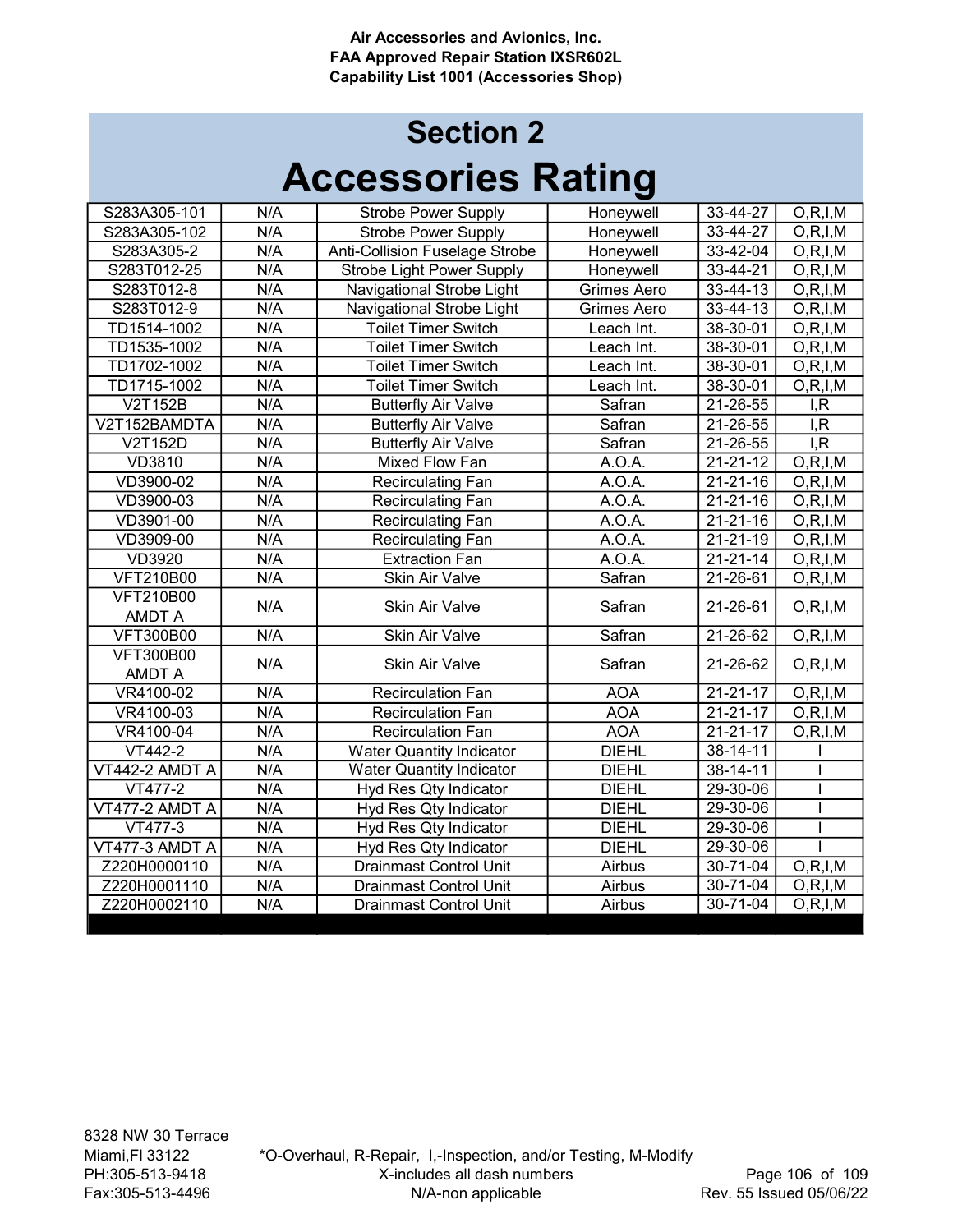#### Section 3 Instruments Rating

| <b>PART NUMBER</b>                    | <b>MODEL</b> | <b>NOMENCLATURE</b>                 | <b>MANUFACTURE</b>   | <b>ATA</b>     | <b>REMARKS</b> |
|---------------------------------------|--------------|-------------------------------------|----------------------|----------------|----------------|
| <b>REPRESENTS ITEMS ADDED TO LIST</b> |              |                                     |                      |                |                |
| 10166N01N00                           | N/A          | <b>Rudder Trim Indicator Module</b> | Ametek               | 27-21-03       | O, R, I, M     |
| 1407KID-02-03                         | N/A          | Fuel QTY Indicator                  | Ontic                | 28-42-40       | O, R, I, M     |
| 1412KID-02-03                         | N/A          | <b>Fuel QTY Indicator</b>           | Ontic                | 28-42-40       | O, R, I, M     |
| 1422KID-02-03                         | N/A          | Fuel QTY Indicator                  | Ontic                | 28-42-40       | O, R, I, M     |
| 1423KID-02-03                         | N/A          | Fuel QTY Indicator                  | Ontic                | 28-42-40       | O, R, I, M     |
| 2610-07-1                             | N/A          | Digital Elect. Chronometer          | G.E.                 | $31 - 21 - 10$ | O, R, I, M     |
| 2610-08-1                             | N/A          | Digital Elect. Chronometer          | G.E.                 | 31-21-08       | O, R, I, M     |
| 35000-00-01                           | N/A          | <b>Electronic Clock</b>             | Meggitt              | 31-25-01       | O, R, I, M     |
| 35000-22-01                           | N/A          | <b>Electronic Clock</b>             | Meggitt              | 31-25-01       | O, R, I, M     |
| 4039891-903                           | N/A          | Airspeed/Mach Indicator             | Honeywell            | 34-13-09       | O, R, I, M     |
| 4039891-904                           | N/A          | Airspeed/Mach Indicator             | Honeywell            | 34-13-09       | O, R, I, M     |
| 4039891-905                           | N/A          | Airspeed/Mach Indicator             | Honeywell            | 34-13-09       | O, R, I, M     |
| 4039891-906                           | N/A          | Airspeed/Mach Indicator             | Honeywell            | 34-13-09       | O, R, I, M     |
| 4039891-907                           | N/A          | Airspeed/Mach Indicator             | Honeywell            | 34-13-09       | O, R, I, M     |
| 4039892-904                           | N/A          | <b>Barometric Altimeter</b>         | Honeywell            | 34-13-08       | O, R, I, M     |
| 4039892-905                           | N/A          | <b>Barometric Altimeter</b>         | Honeywell            | 34-13-08       | O, R, I, M     |
| 4039892-906                           | N/A          | <b>Barometric Altimeter</b>         | Honeywell            | 34-13-08       | O, R, I, M     |
| 4039892-907                           | N/A          | <b>Barometric Altimeter</b>         | Honeywell            | 34-13-08       | O, R, I, M     |
| 4039892-908                           | N/A          | <b>Barometric Altimeter</b>         | Honeywell            | 34-13-08       | O, R, I, M     |
| 4039892-909                           | N/A          | <b>Barometric Altimeter</b>         | Honeywell            | 34-13-08       | O, R, I, M     |
| 4039892-910                           | N/A          | <b>Barometric Altimeter</b>         | Honeywell            | 34-13-08       | O, R, I, M     |
| 9010-1-1 MOD A                        | N/A          | <b>Electronic Clock</b>             | AvtechTyee           | 31-20-01       | O, R, I, M     |
| $9010 - 1 - 2$                        | N/A          | <b>Electronic Clock</b>             | AvtechTyee           | 31-20-02       | O, R, I, M     |
| $9010 - 1 - 3$                        | N/A          | <b>Electronic Clock</b>             | AvtechTyee           | 31-20-03       | O, R, I, M     |
| APE5100                               | N/A          | <b>Electronic Clock</b>             | <b>Air Precision</b> | 31-21-24       | O, R, I, M     |
| APE5100-1                             | N/A          | <b>Electronic Clock</b>             | <b>Air Precision</b> | 31-21-24       | O, R, I, M     |
| APE5110                               | N/A          | <b>Electronic Clock</b>             | <b>Air Precision</b> | 31-21-24       | O, R, I, M     |
| SETLOC420L                            | N/A          | Cabin Pressure Indicator            | Ametek               | 21-33-07       | R, I           |
| SETLOC420M                            | N/A          | Cabin Pressure Indicator            | Ametek               | 21-33-07       | R, I           |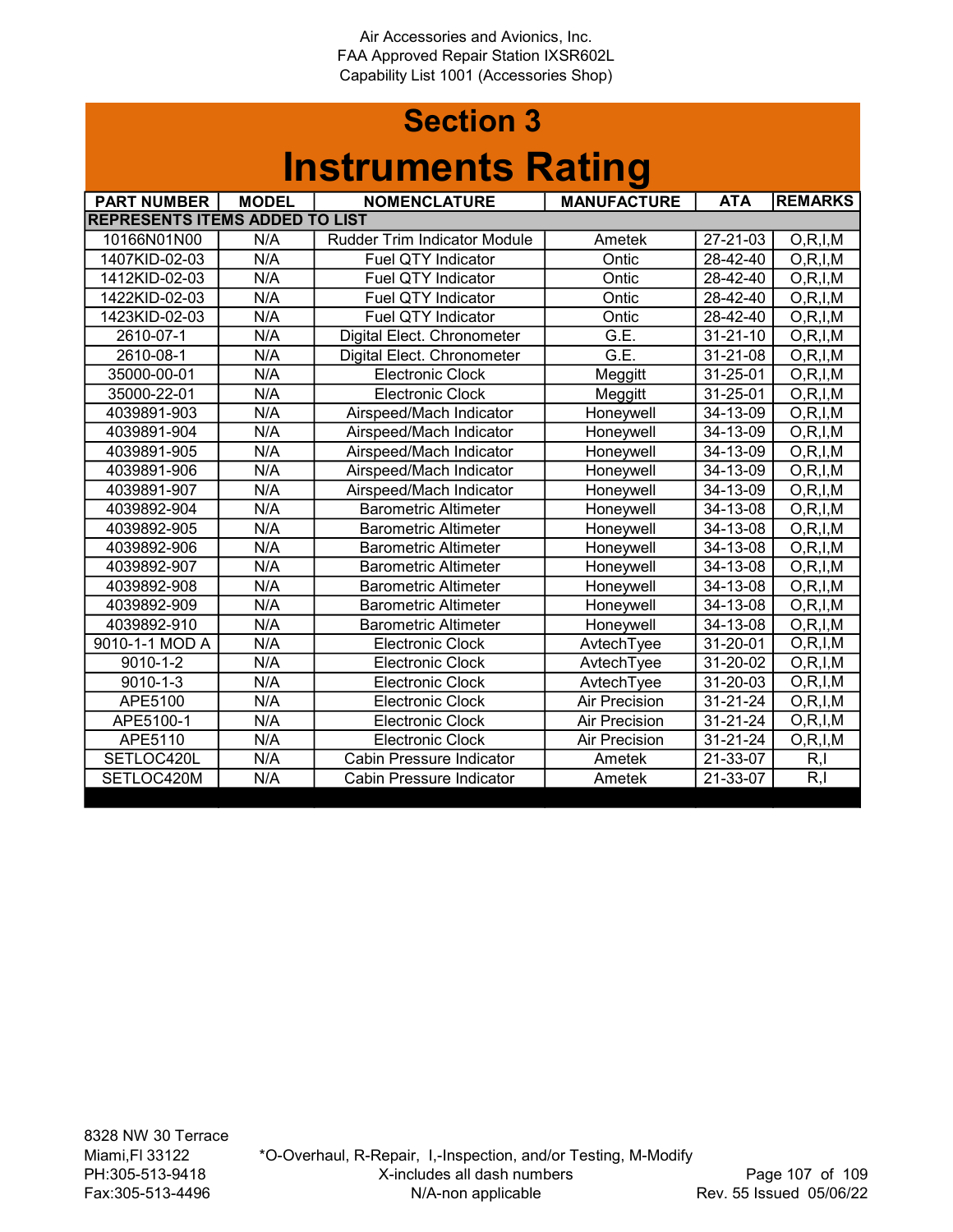# Section 4 Balancing Rating

| <b>PART NUMBER</b>                    | <b>MODEL</b>     | <b>NOMENCLATURE</b>  | <b>MANUFACTURE</b>         | <b>ATA</b>             | <b>REMARKS</b> |
|---------------------------------------|------------------|----------------------|----------------------------|------------------------|----------------|
| <b>REPRESENTS ITEMS ADDED TO LIST</b> |                  |                      |                            |                        |                |
| 2206400-BAL                           | N/A              | <b>Rotating Assy</b> | Honeywell                  | 21-50-78               | Balance        |
| 2784817-2                             | N/A              | Rotor                | Honeywell                  | $21 - 20 - 18$         | Balance        |
| 2805131-2                             | N/A              | Impeller             | Honeywell                  | 38-32-06               | Balance        |
| 2805131-3                             | N/A              | Impeller             | Honeywell                  | 38-32-06               | Balance        |
| 2805131-4                             | N/A              | Impeller             | Honeywell                  | 38-32-06               | Balance        |
| 2805204-1                             | N/A              | Rotor                | Zodiac                     | 38-31-81               | Balance        |
| 2805204-3                             | N/A              | Impeller             | Safran                     | 38-31-81               | Balance        |
| 2805204-4                             | N/A              | Impeller             | Safran                     | 38-31-81               | Balance        |
| 2805287-2                             | N/A              | Rotor                | Honeywell                  | 38-32-06               | Balance        |
| 2805419-1                             | N/A              | Rotor                | Honeywell                  | 38-32-06               | Balance        |
| 2805419-2                             | N/A              | Rotor                | Honeywell                  | 38-32-06               | Balance        |
| 4009400950                            | N/A              | Rotor                | Safran                     | 21-26-42               | Balance        |
| 4100718                               | N/A              | Rotor                | <b>Hamilton Sundstrand</b> | 21-20-04               | Balance        |
| 4100810                               | N/A              | Impeller             | <b>Hamilton Sundstrand</b> | 21-58-02               | Balance        |
| 4100810A                              | N/A              | Impeller             | <b>Hamilton Sundstrand</b> | 21-58-02               | Balance        |
| 4101059                               | N/A              | Impeller             | <b>Hamilton Sundstrand</b> | 21-20-04               | Balance        |
| 4101090                               | N/A              | Impeller             | <b>Hamilton Sundstrand</b> | 21-58-02               | Balance        |
| 4101119                               | N/A              | Impeller             | <b>Hamilton Sundstrand</b> | 21-58-02               | <b>Balance</b> |
| 4101121                               | N/A              | Rotor                | Hamilton Sundstrand        | 21-58-02               | Balance        |
| 4101121A                              | N/A              | Impeller             | <b>Hamilton Sundstrand</b> | 21-58-02               | Balance        |
| 4101134                               | N/A              | Impeller             | <b>Hamilton Sundstrand</b> | 21-20-04               | <b>Balance</b> |
| 4101485                               | N/A              | Impeller             | <b>Hamilton Sundstrand</b> | 21-58-02               | Balance        |
| 4101486                               | N/A              | Impeller             | <b>Hamilton Sundstrand</b> | 21-58-02               | <b>Balance</b> |
| 4102096                               | N/A              | Impeller             | Hamilton Sundstrand        | 21-58-02               | Balance        |
| 606358-1                              | N/A              | Rotor                | Honeywell                  | 38-32-02               | <b>Balance</b> |
| 606358-1                              | N/A              | Impeller             | Honeywell                  | 38-32-02               | <b>Balance</b> |
| 606359-1                              | N/A              | Impeller             | Honeywell                  | 38-32-02               | Balance        |
| 606359-2                              | N/A              | Impeller             | Honeywell                  | 38-32-02               | <b>Balance</b> |
| 606389-1                              | N/A              | Rotor                | Honeywell                  | 38-32-02               | <b>Balance</b> |
| 645133-1                              | $\overline{N/A}$ | Impeller             | Honeywell                  | 38-32-02               | Balance        |
| 645133-2                              | N/A              | Impeller             | Honeywell                  | 38-32-02               | Balance        |
| 645133-3                              | N/A              | Impeller             | Honeywell                  | 38-32-02               | Balance        |
| 645133-4                              | N/A              | Impeller             | Honeywell                  | 38-32-02               | Balance        |
| 645134-1                              | N/A              | Impeller             | Honeywell                  | 38-32-02               | Balance        |
| 645134-2                              | N/A              | Impeller             | Honeywell                  | 38-32-02               | Balance        |
| 645423-1                              | N/A              | Rotor                | Honeywell                  | 21-20-18               | <b>Balance</b> |
| 645424-1                              | N/A              | Impeller             | Honeywell                  | 21-20-18               | Balance        |
| 645424-2                              | N/A              | Impeller             | Honeywell                  | 21-20-18               | Balance        |
| 732784                                | N/A              | Impeller             | Hamilton Sundstrand        | 21-58-02               | <b>Balance</b> |
| 734816                                | N/A              | Impeller             | <b>Hamilton Sundstrand</b> | $\overline{2}$ 1-58-02 | <b>Balance</b> |
| 735461                                | N/A              | Rotor                | Hamilton Sundstrand        | 21-58-02               | <b>Balance</b> |
| 735945                                | N/A              | Impeller             | <b>Hamilton Sundstrand</b> | 21-58-02               | <b>Balance</b> |
| 737249                                | N/A              | Impeller             | <b>Hamilton Sundstrand</b> | $21 - 58 - 02$         | Balance        |
| 738288                                | N/A              | Rotor                | <b>Hamilton Sundstrand</b> | 21-58-02               | <b>Balance</b> |
| 743309                                | N/A              | Rotor                | <b>Hamilton Sundstrand</b> | 21-58-02               | Balance        |